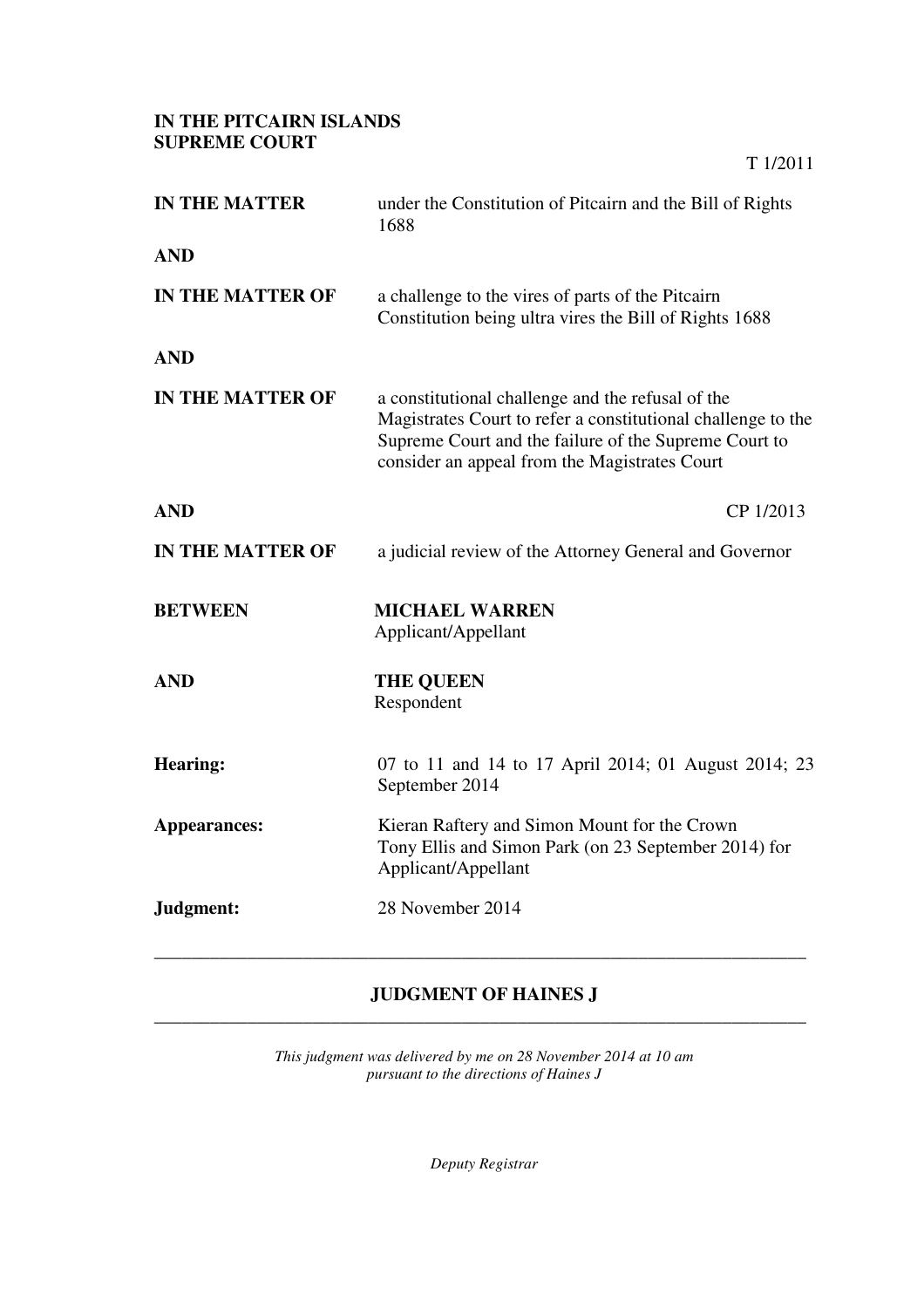## **Table of Contents**

|                                                                                                                | Para Nr |
|----------------------------------------------------------------------------------------------------------------|---------|
| <b>Introduction</b>                                                                                            | [1]     |
| Course of the hearing                                                                                          | $[11]$  |
| The application for a stay on the grounds of abuse of process – the self-                                      |         |
| determination claim                                                                                            |         |
| The submission                                                                                                 | $[19]$  |
| The right to self-determination $-$ sources                                                                    | $[22]$  |
| Ius cogens                                                                                                     | $[24]$  |
| Internal self-determination – treaty obligations of the $UK$ – the Charter                                     |         |
| of the United Nations                                                                                          | $[32]$  |
| Internal self-determination – treaty obligations of the $UK$ – the ICCPR                                       | $[37]$  |
| Internal self-determination of Pitcairn Island – context                                                       | $[47]$  |
| The new governance structure which took effect on 1 April 2009                                                 | $[49]$  |
| The new $2010$ Constitution – consultations leading to                                                         | $[59]$  |
| The claim that the right to internal self-determination has been breached                                      | [61]    |
| Discussion – the evidence                                                                                      | [64]    |
| The self-determination claim – overall conclusions                                                             | $[73]$  |
| The application under the Bill of Rights 1688                                                                  |         |
| The submission                                                                                                 | $[78]$  |
| Whether the Bill of Rights 1688 has application                                                                | [82]    |
| The British Settlements Act 1887                                                                               | [83]    |
| The application of English law in Pitcairn                                                                     | [91]    |
| The appeal against the Magistrate's committal decision                                                         |         |
| Background                                                                                                     | [102]   |
| Whether a right of appeal                                                                                      | [107]   |
| Whether appeal determined by Lovell-Smith J                                                                    | [109]   |
| Discussion – whether Magistrate has jurisdiction to determine                                                  |         |
| admissibility of evidence                                                                                      | [111]   |
| Discussion – the question of a reference under the Constitution                                                | [125]   |
| The application by the Crown under s 70AA of the Justice Ordinance                                             |         |
| Background                                                                                                     | [131]   |
| The four new challenges                                                                                        | [136]   |
| Sgt Medland not validly appointed – no written notice of appointment                                           | [138]   |
| Appointment of Sgt Medland invalid as oath not administered by Magistrate                                      | [146]   |
| Sgt Medland not independent                                                                                    | $[149]$ |
| Whether the Governor caused the oaths to be administered to the                                                |         |
| <b>Island Magistrate</b>                                                                                       | [161]   |
| Overall conclusion on the Crown application under s 70AA of the                                                |         |
| <b>Justice Ordinance</b>                                                                                       | [173]   |
| The challenges relating to the judicial office of Chief Justice                                                | [174]   |
| The facts relevant to the appointment of the Chief Justice                                                     | $[181]$ |
| Whether Chief Justice swore an invalid judicial oath – preliminary                                             |         |
| issues – the validity of his appointment and the form of the oaths                                             | $[185]$ |
| The manner in which the oaths were to be sworn                                                                 | [192]   |
| Whether oaths required to be administered by a judicial officer in open<br>court at a hearing held on Pitcairn | $[200]$ |
| Oath taken before Governor's seal attached to instrument of appointment                                        | $[218]$ |
|                                                                                                                |         |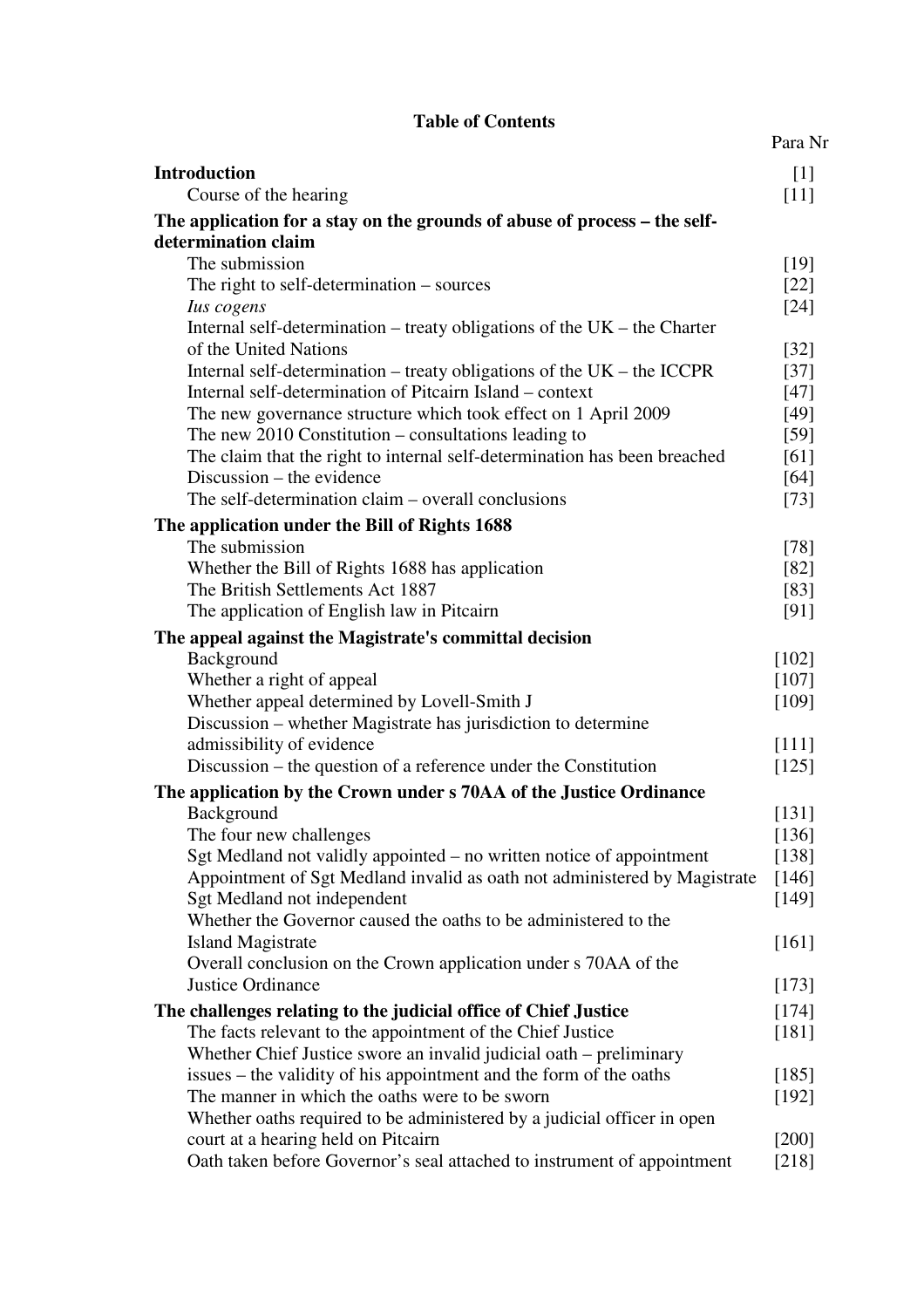| The alleged suppression of the announcement of the appointment of       |                  |
|-------------------------------------------------------------------------|------------------|
| the Chief Justice                                                       | [224]            |
| Failure to advise Constitution "unworkable"                             | $[227]$          |
| Constitution $s$ 43(4) – oral but not written advice                    |                  |
| The "maverick" point                                                    | $[229]$<br>[241] |
| The Joint Minute of 12 July 2013                                        | $[244]$          |
| Further challenges to the appointment and independence of the Pitcairn  |                  |
| judiciary                                                               | [246]            |
| The Bangalore Principles                                                | [249]            |
| Judges who are "part-time"                                              | $[257]$          |
| Community input in relation to judicial appointments                    | $[262]$          |
| The "limited pool" challenge                                            | $[271]$          |
| The remuneration issue                                                  | $[279]$          |
| The disqualification point                                              | [296]            |
| The application for a stay on the grounds of abuse of process – general | [305]            |
| Abuse of process – the law                                              | $[307]$          |
| The application for a stay on the grounds of abuse of process – the     |                  |
| balance of the claims                                                   |                  |
| The discrimination point                                                | [310]            |
| The Deputy Governor point                                               | $[324]$          |
| Whether Pitcairn Public Prosecutor properly appointed                   | [334]            |
| The Pitcairn Public Prosecutor and the "corruption" of the Pitcairn     |                  |
| judicial system                                                         | [338]            |
| The prosecution guidelines point                                        | $[350]$          |
| Challenge to the appointment of Mr Raftery and Mr Mount as prosecutors  | $[359]$          |
| The "judicial colonialism" point                                        | [372]            |
| The complaint that the laws of Pitcairn are not accessible              |                  |
| The committal hearing – whether lawful for Magistrate's Court           | [380]            |
| to sit in New Zealand                                                   | [389]            |
| Overall conclusion on abuse of process argument                         | $[399]$          |
| The second constitutional and abuse of process challenge                | [400]            |
| The Public Prosecutor point – tainting                                  | $[402]$          |
| Independence compromised by legislation                                 | [403]            |
| Island Magistrate judge in own cause                                    | [414]            |
| Further allegations – overview                                          | [426]            |
| The separation of powers issue.                                         | $[427]$          |
| The "part time judge" point                                             | [436]            |
| The "payment of money" point                                            | [437]            |
| The question of the Registrar's independence                            | [441]            |
| The submission that the Presiding Judge resign                          |                  |
| The judicial review proceedings – determining the procedure             |                  |
| Background                                                              | [452]            |
| Discussion                                                              | [456]            |
| Conclusion                                                              | [466]            |
| <b>Overall Conclusion</b>                                               |                  |
|                                                                         | [467]            |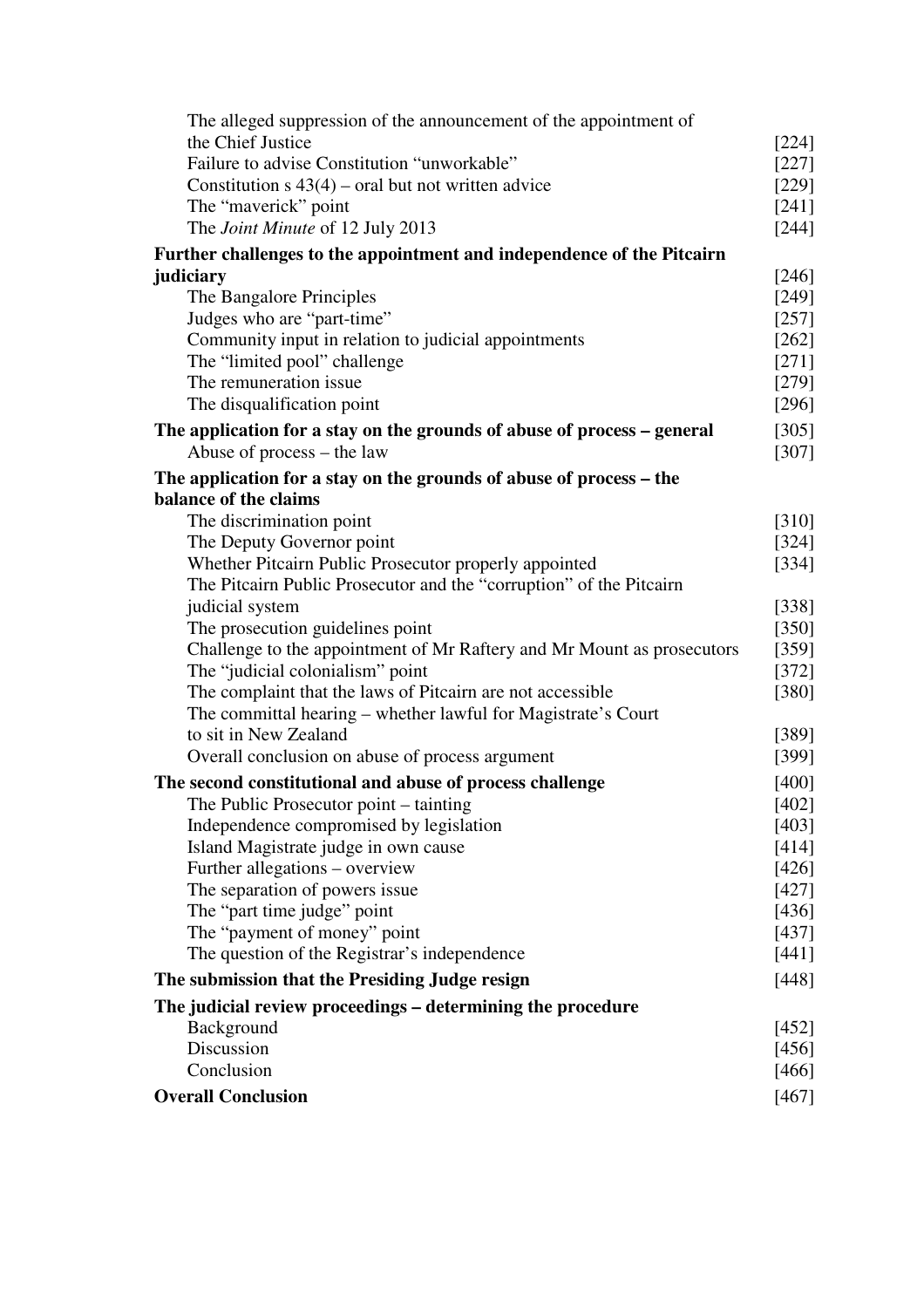# **Introduction**

[1] Mr Warren lives on Pitcairn Island. He is charged with twenty counts of possessing child pornography contrary to s 160 of the Criminal Justice Act 1988 (UK). He also faces five charges under the Pitcairn Summary Offences Ordinance for possessing indecent articles. The Criminal Justice Act charges are triable only in the Supreme Court.

[2] On 1 August 2011, Senior Magistrate RKM Hawk committed Mr Warren to the Supreme Court for trial. The Senior Magistrate rejected a submission by Mr Warren that he (the Senior Magistrate) had power to determine the admissibility of the evidence on which the Crown relied. He further rejected a submission that questions of admissibility should be referred to the Supreme Court pursuant to the provisions of s 5(7) of the Constitution of Pitcairn.

[3] In a document dated 19 August 2011, Mr Warren appealed the decision to commit him for trial. He also filed a number of other proceedings, some of which were dealt with by Lovell-Smith J in her judgment given on 12 October 2012. On 26 October 2012, Mr Warren filed a notice of appeal in the Court of Appeal. Some, but not all, of the grounds of appeal have been dealt with by the Court of Appeal in decisions given on 12 April 2013, 12 August 2013 and 21 August 2013.

[4] Apart from the matters yet to be determined by the Court of Appeal, there remain in the Supreme Court a number of proceedings and other matters which have not been resolved or addressed by the judgment given by Lovell-Smith J.

[5] Clarification of the issues thought to be outstanding and awaiting determination either in the Supreme Court or in the Court of Appeal was provided on 11 September 2013, when counsel filed in the latter court a joint memorandum. It recorded there were then eight applications before the Supreme Court which had either not been determined formally or not determined at all. One has since been abandoned by Mr Warren (it has been deleted from the list which follows), while the last four have since been added, leaving the following:

(a) Mr Warren's appeal dated 19 August 2011 against the Magistrate's committal decision.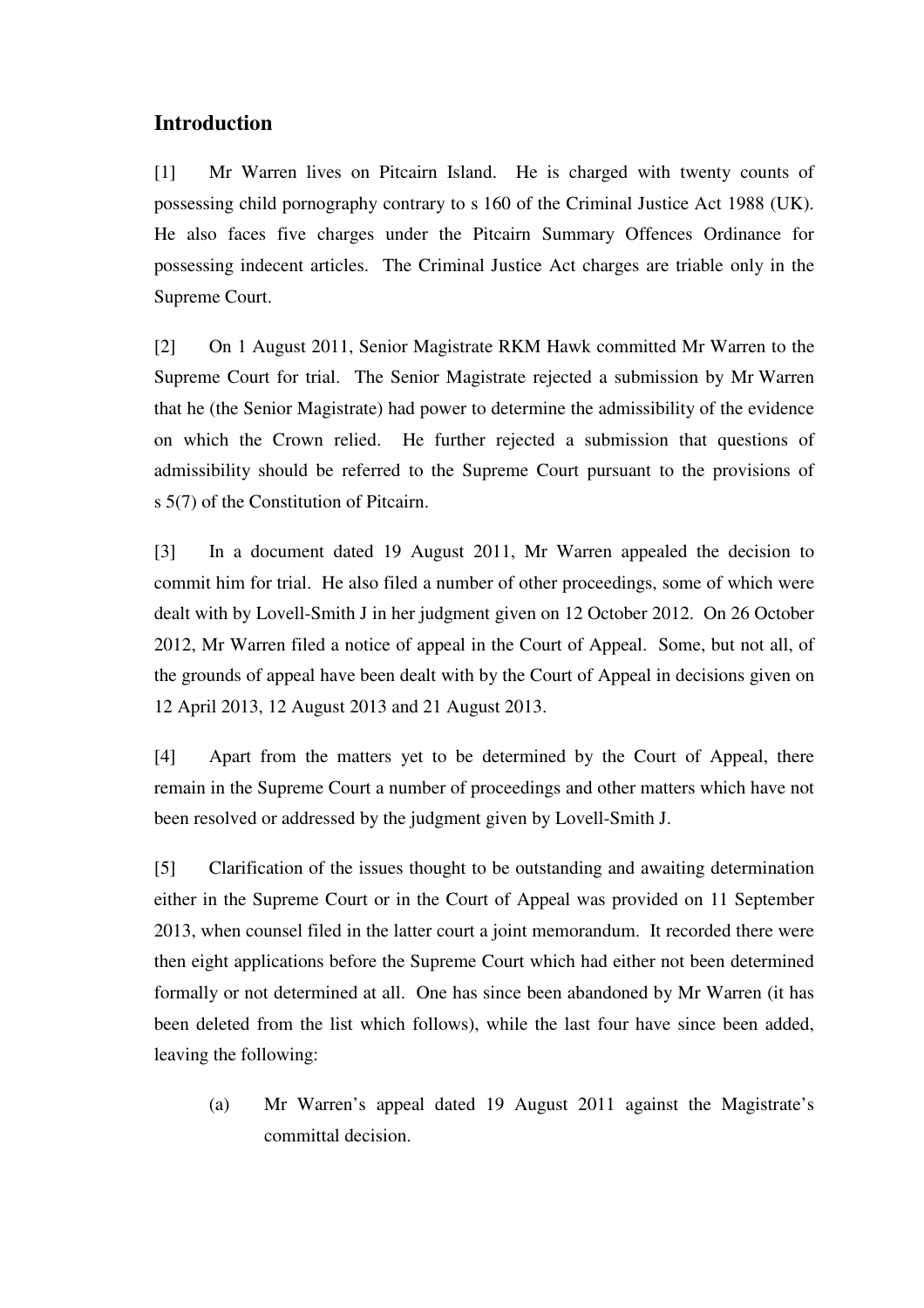- (b) Mr Warren's application (undated but filed on 12 January 2012) for orders based on the Bill of Rights 1688.
- (c) The Crown's application dated 10 April 2013 under s 70AA of the Justice Ordinance for a ruling on the admissibility of evidence.
- (d) Mr Warren's application of 3 May 2013 for a stay of prosecution on the grounds of abuse of process.
- (e) Mr Warren's application dated 3 May 2013 for a declaration that Blackie CJ, Lovell-Smith J and Senior Magistrate Hawk have not lawfully entered office or have vacated their office ("a Quo Warranto type application").
- (f) In the alternative to (e), Mr Warren's application dated 3 May 2013 for an order of mandamus requiring Blackie CJ, Lovell-Smith J and Senior Magistrate Hawk to swear their oaths in open court.
- (g) The application for a judicial review filed by Mr Warren on or about 11 September 2013 in this Court's civil jurisdiction. The procedure to be followed must now be determined and, in particular, whether leave to bring the proceedings is required.
- (h) The submission dated 4 April 2014 that Haines J has a duty to resign.
- (i) The oral submission made on 7 April 2014 that Mr Raftery and Mr Mount have not been properly appointed as prosecutors and have no standing before the Court.
- (j) The second constitutional challenge and abuse of process challenge dated 29 May 2014.
- (k) The third constitutional challenge and abuse of process challenge dated 8 August 2014.

[6] At different times during the hearing I expressed concern that some of the identified issues have either been addressed by Lovell-Smith J or are presently before the Court of Appeal. However, all counsel were in agreement that precise identification of the matters truly unresolved at Supreme Court level would be a difficult and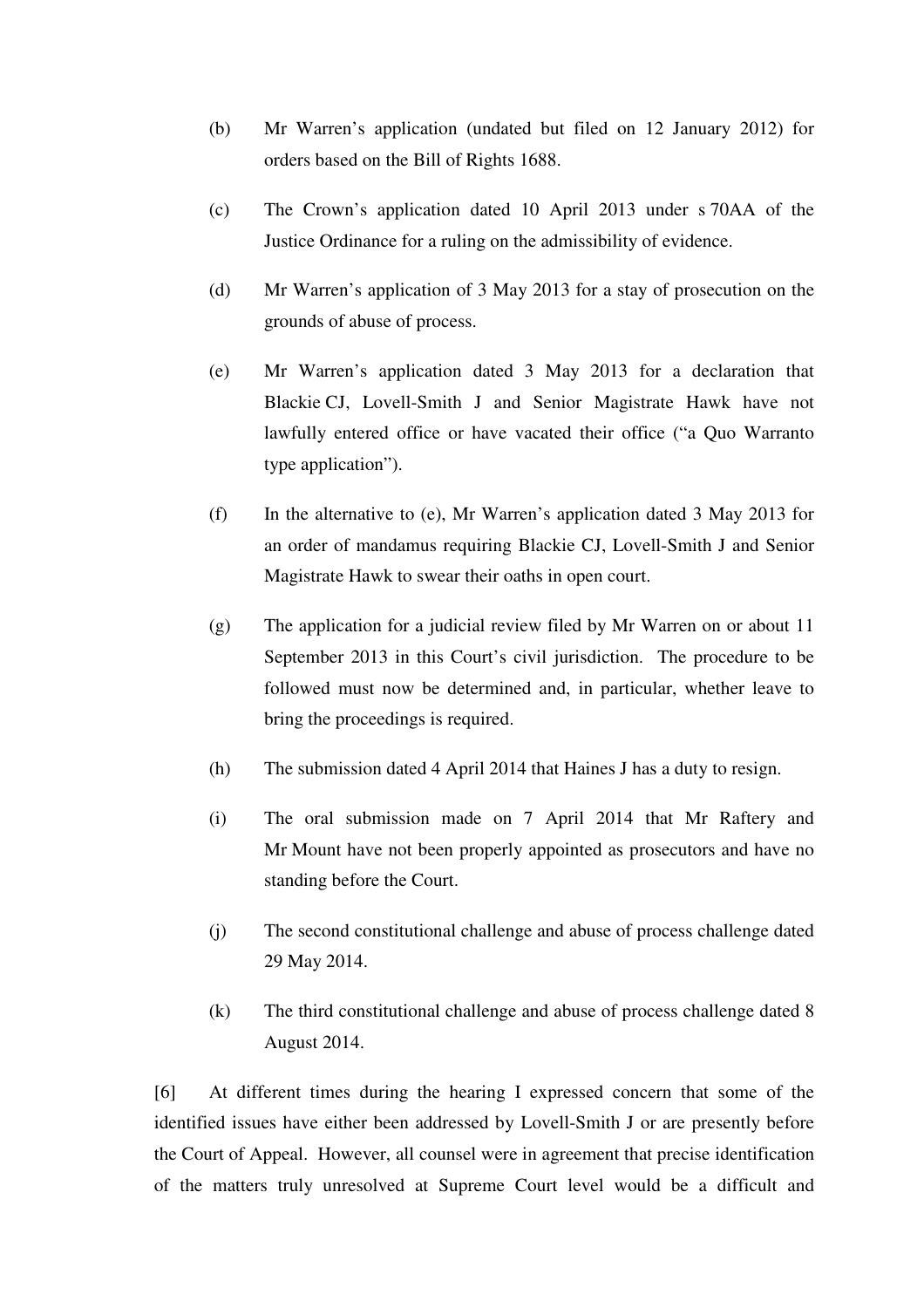potentially contentious exercise. It was said the abuse of process claim in particular made it inherently difficult to identify with any degree of precision what had been argued and determined in the course of the earlier hearings. It was necessary that the hearing before me (and the eventual judgment) should canvass each of the issues listed above so that when the judgment is appealed to the Court of Appeal, that Court will be in a position to address all issues between the parties without having to request the Supreme Court to determine any matter inadvertently overlooked.

[7] Given the length of time which has passed since Mr Warren was committed for trial and the need to expedite an early hearing in the Court of Appeal, I acceded to the request that I deal with all the listed issues in preference to diverting potentially unproductive time to ascertaining that which may well be unascertainable, namely the precise reach of the previous decisions given by both the Supreme Court and the Court of Appeal. If, as a result, this decision trespasses on ground already traversed by those previous judgments, this explanation and an apology is offered.

[8] To complete this introduction, brief reference is made to the circumstances in which the last four of the listed applications were added. Subsequent to the hearing in April 2014, Mr Warren by notice dated 29 May 2014 raised further "fair trial" issues, claiming that (inter alia) because the Magistrate's Court, Supreme Court and Court of Appeal had all sat with Mr Graham Ford as Registrar, the independence of the Courts and of the Registrar had been compromised. On 10 June 2014 at Auckland a hearing was convened in Chambers. I granted the joint request of counsel that the hearing be reconvened so that oral argument could be heard on this second constitutional challenge and abuse of process challenge. A timetable for the filing of written submissions was agreed to. The hearing was reconvened on Friday 1 August 2014 for submissions, including submissions on cases and materials uncovered by my own research. Those cases and materials had earlier been disclosed to counsel by way of *Minute* dated 30 June 2014 and an opportunity given for written submissions to be filed.

[9] At the commencement of the hearing on 1 August 2014, Mr Ellis advised that a third constitutional challenge and abuse of process challenge was to come and would be filed in the following week challenging (inter alia) the independence of all Judges appointed under the Constitution of Pitcairn and claiming that the Island Magistrate (who issued various warrants) held irreconcilable positions, he at the relevant time being also the Deputy Mayor of Pitcairn (Mr Warren then being Mayor). By *Minute*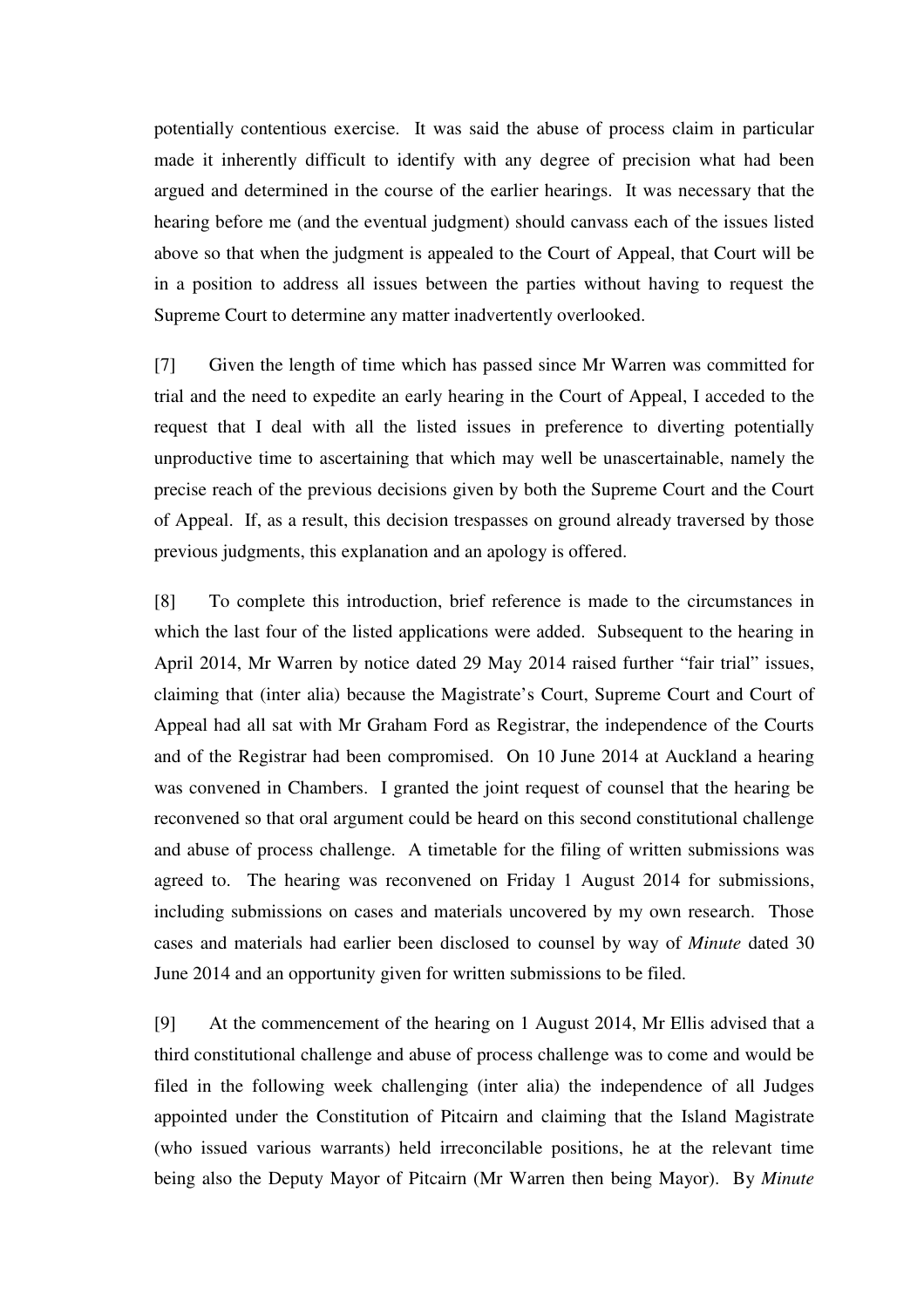dated 6 August 2014, a timetable for the filing of written submissions was made and the hearing was reconvened on Tuesday 23 September 2014.

[10] Following the hearing on 23 September 2014, the parties were by *Minute* dated 7 November 2014 invited to file submissions on further material of potential relevance uncovered by my own research. Those submissions dated 10 November 2014 and 19 November 2014 have been taken into account in the preparation of this decision.

## **Course of the hearing**

[11] The April 2014 hearing, as well as the additional hearings on 1 August 2014 and 23 September 2014, were held at Auckland and commenced with the making of orders under ss 15E and 15F of the Judicature (Courts) Ordinance 2000, particularly:

- (a) An order under s  $15E(1)(c)$  that the proceedings be held in New Zealand; and
- (b) An order under s 15F that Mr Warren participate in the proceeding by way of live-link television.

Thereafter Mr Warren was present during the hearings for their entire duration, being the initial nine full days and the additional one day hearings on 1 August 2014 and 23 September 2014 respectively. Other members of the Pitcairn community also attended the town hall where the live-link had been set up.

[12] By agreement between counsel, both Mr Warren and the Crown were able to tender documents from the Bar, and some 45 documents were tendered by Mr Warren and 27 by the Crown.

[13] Mr Warren did not otherwise give or call evidence. The Crown called two witnesses, being Sgt GI Medland and Mr KJ Lynch. As will be seen, both witnesses are accepted as entirely credible witnesses.

[14] Sgt Medland arrived on Pitcairn Island on 10 December 2009 for a six month deployment as the Community Police Sergeant. It was he who on 26 May 2010 executed the two search warrants on Mr Warren's home and office on Pitcairn Island. Sgt Medland had previously given evidence at the hearing before Lovell-Smith J and by agreement that evidence was incorporated into the hearing before me.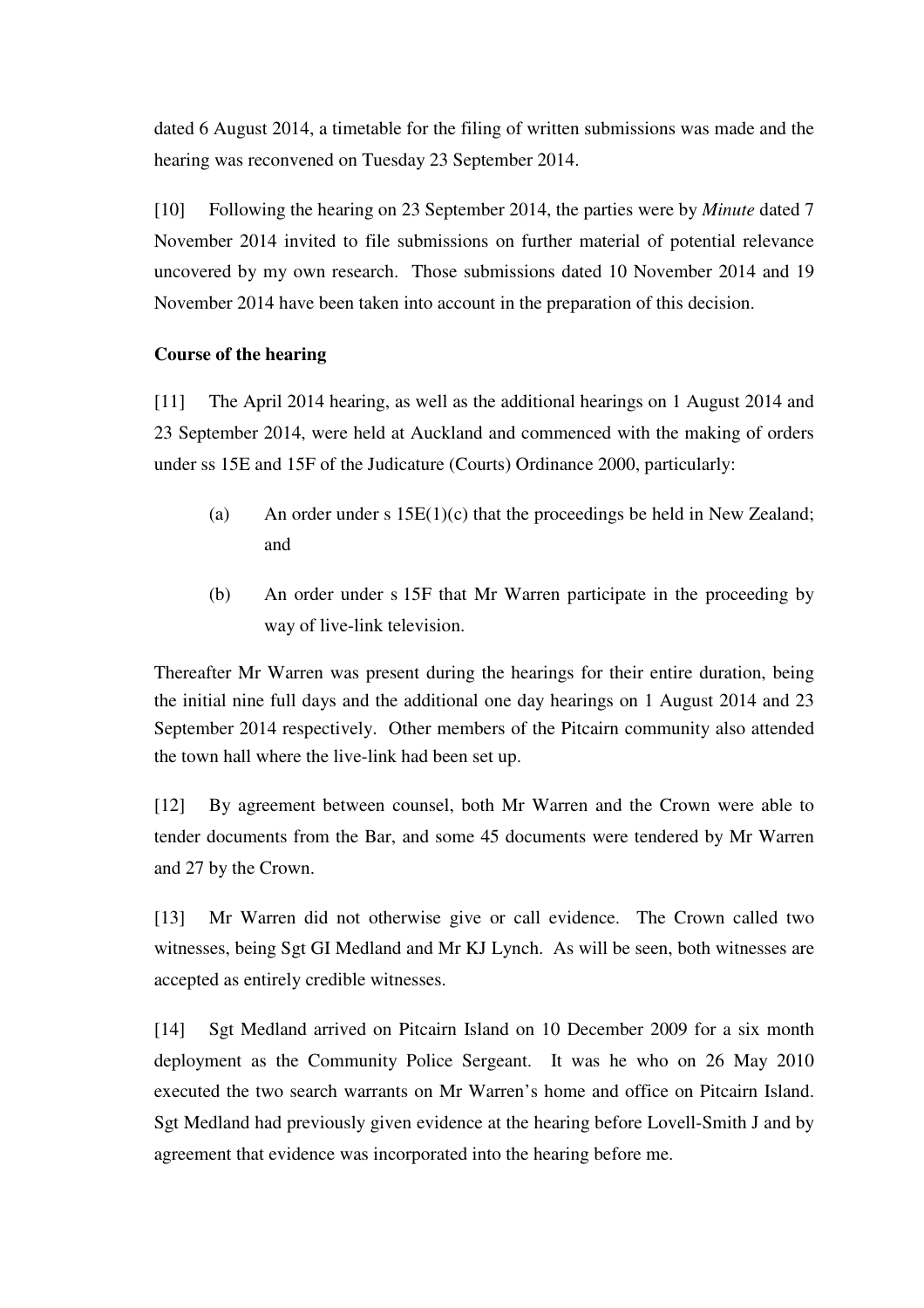[15] The second witness, Mr KJ Lynch, is Deputy Governor of the Pitcairn Islands. His evidence was given in two parts. In the first he addressed (inter alia) decolonisation in the context of the Pitcairn Islands, the background to the new governance structure which took effect on 1 April 2009, the consultation process leading to the Pitcairn Constitution Order 2010 and human rights training. In the second he addressed (inter alia) local governance on Pitcairn and the political participation of Pitcairn Islanders in their governance.

[16] At the April 2014 hearing the evidence occupied approximately nine hours. Mr Ellis then addressed submissions to the Court for approximately 28 hours, Crown Counsel taking approximately eight hours. The hearings on 1 August 2014 and 23 September 2014 occupied full days. Both parties have been given every opportunity to be heard.

[17] In the interests of publishing a decision of manageable length at an early date, it has not been possible to recite at length the written and oral submissions which have been received. Rather, it is proposed to address the gist of the relevant points, thereby minimising the repetition inherent in overlapping issues. It should be added that on more than one occasion during the April hearing it became necessary to point out that at times the submissions for Mr Warren were less than helpfully presented. There was no single, coherent set of submissions. Some points were developed over different documents and submissions prepared for other hearings in other Courts were also handed up. The consequent disjointed flow of the documents, the confusing numbering of paragraphs and cryptic cross-referencing has required considerable disentangling. The submissions for Mr Warren at times more closely resembled a jigsaw puzzle than a clear and coherent presentation of argument. Nevertheless, it is hoped that no significant aspect of his case has been overlooked.

[18] As to the order in which the issues are to be addressed, it will be observed that some points are narrow and specific, such as the question whether the Chief Justice is lawfully in office as well as the Crown application under s 70AA of the Justice Ordinance. Others, however, are framed in broad principles of international and constitutional law. These broader issues do from time to time intersect with the more narrow and focussed issues. In these circumstances, it is proposed to address the broader issues first, being the application for a stay of prosecution based on the claim to self-determination followed by the application for orders under the Bill of Rights 1688.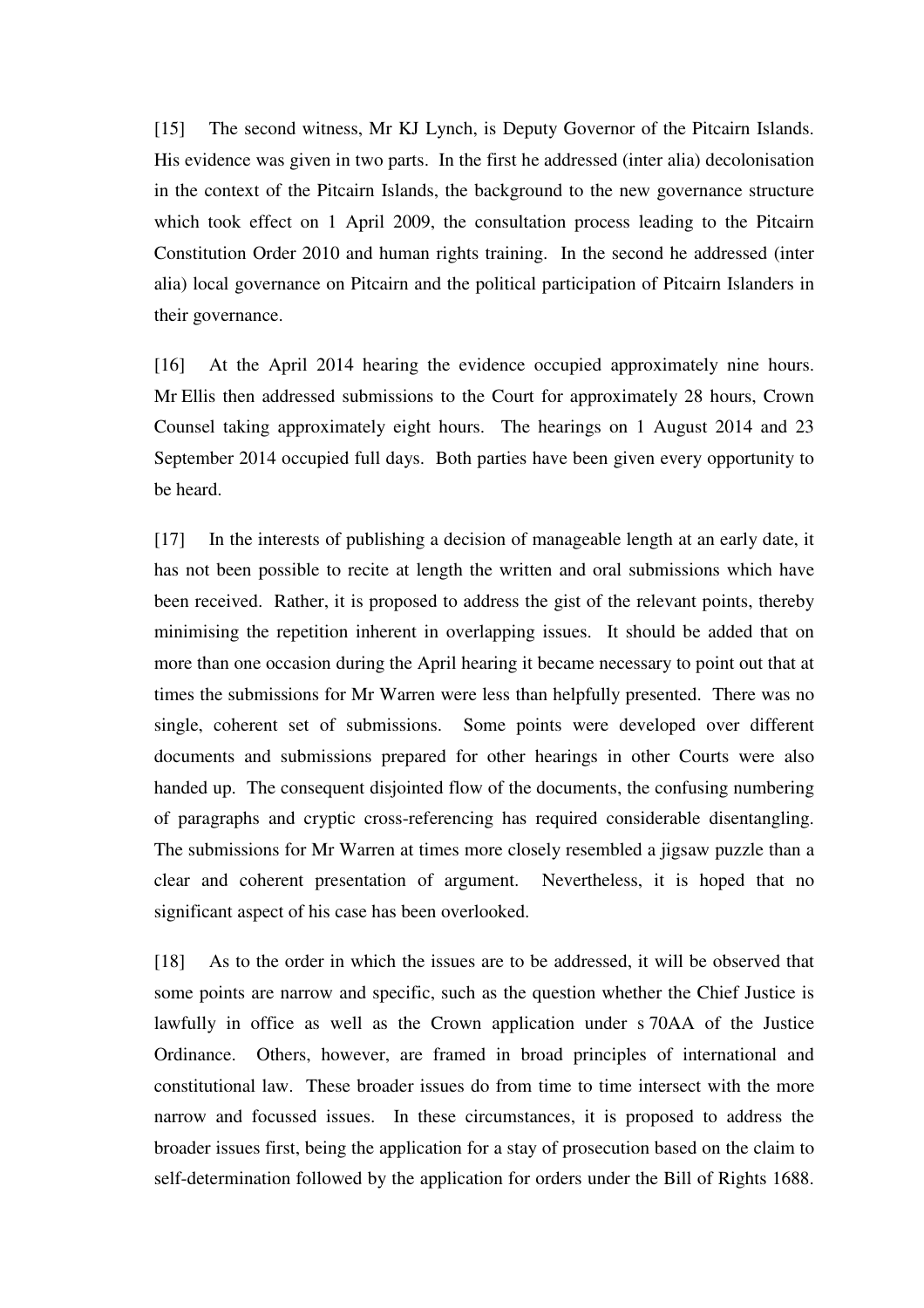Thereafter, the more confined issues will follow, including the appeal against the Magistrate's committal decision, the Crown's application under s 70AA of the Justice Ordinance, the various challenges which relate to the judicial office of the Chief Justice, the further abuse of process arguments (including the second and third constitutional challenges), the submission that I should resign, and finally the question of the procedure to govern judicial review proceedings. However, because Mr Warren's case has been advanced incrementally, it has not always been possible to marshal the various points in logical order.

# **The application for a stay on the grounds of abuse of process – the selfdetermination claim**

## **The submission**

[19] Central to the abuse of process argument advanced by Mr Warren is the submission that the government of the United Kingdom has failed to recognise and facilitate the right of Pitcairn Islanders to self-determination (either under customary international law or via the Charter of the United Nations or via the International Covenant on Civil and Political Rights, 1966 (ICCPR)). It is said that the Executive, Legislative and Judicial branches of government were therefore not lawfully created, that there has been a breach of a sacred trust and no independent and impartial tribunal for the determination of the charges against Mr Warren has been created by law, thus contaminating the right to a fair trial. The outcome is that Mr Warren cannot receive a fair trial and the prosecution should accordingly be stayed.

[20] The submission is couched in highly abstract terms and, as will be seen, has tenuous foundation in law and even less in fact.

[21] It is intended to address first the right to self-determination in international human rights law before addressing the reality on the ground in Pitcairn.

## **The right to self-determination – sources**

[22] For Mr Warren it is submitted that there is a consensus that the right to selfdetermination has both external and internal dimensions. External self-determination generally refers to the right of a people to determine their international status, for example, by becoming an independent State or integrating or associating with an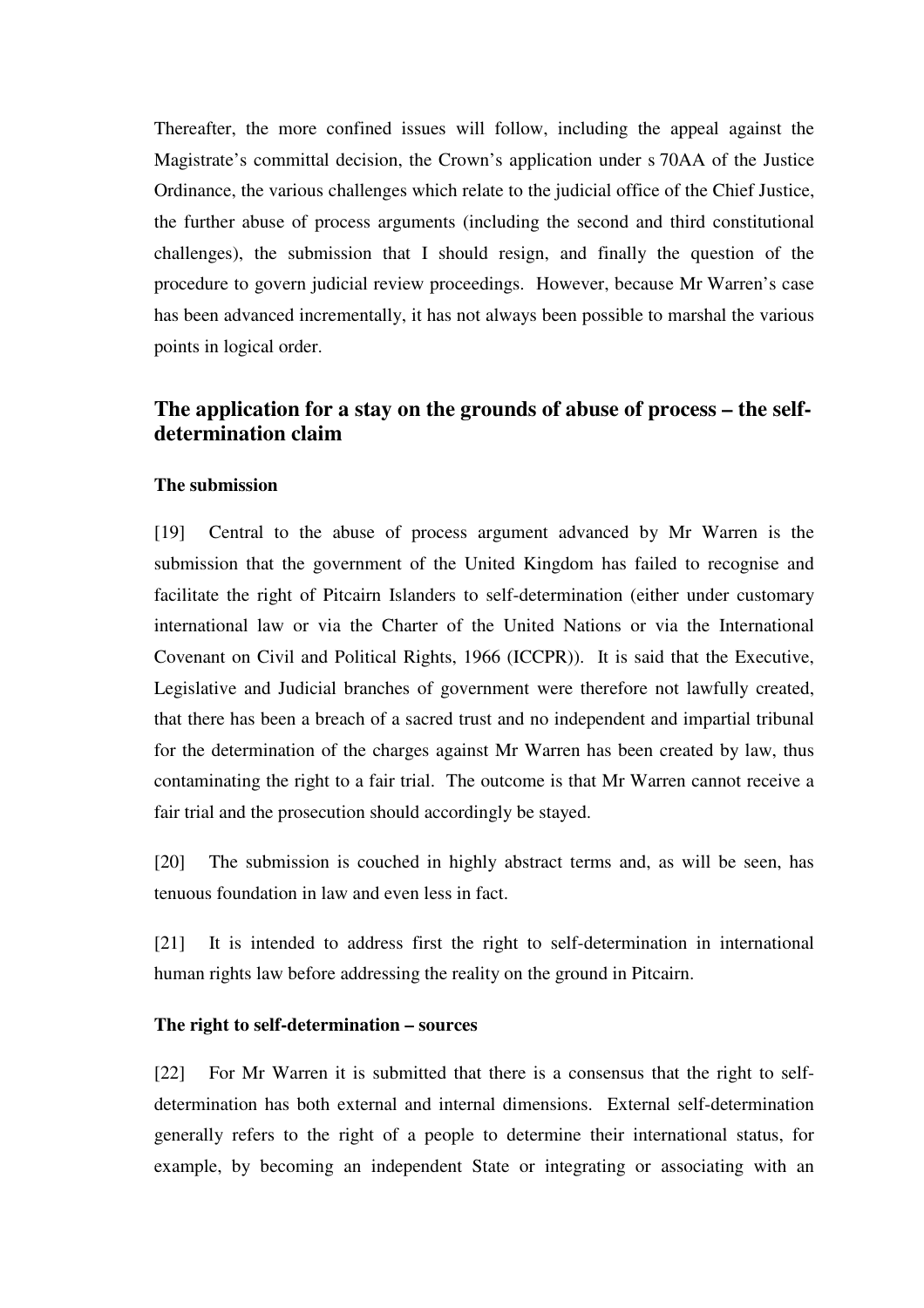existing State. Mr Warren does not advance self-determination as so understood. Rather he relies on a right of "internal" self-determination understood as a locally elected legislature. It is submitted that this right is established by:

- (a) A *ius cogens* right to internal self-determination.
- (b) The treaty obligations of the United Kingdom under the United Nations Charter, under the ICCPR and under the International Covenant on Economic, Social and Cultural Rights, 1966 (ICESCR).

[23] It will be seen that the right to a locally elected legislature is not to be found in these sources. Rather there are different levels of self-determination and the system of governance presently operating on Pitcairn is not in violation of the human rights instruments relied on by Mr Warren. Each of the sources he relies upon will be addressed in turn.

#### *Ius cogens*

[24] The discussion of peremptory norms (*ius cogens*) in Professor James Crawford's *Brownlie's Principles of Public International Law* (8<sup>th</sup> ed, Oxford, 2012) at 594 explains:

Jurists have from time to time attempted to classify rules, or rights and duties, on the international plane by using terms like 'fundamental', or, with respect to rights, 'inalienable' or 'inherent'. Such classifications have not had much success, but have intermittently affected the tribunals' interpretation of treaties. But during the 1960s scholarly opinion came to support the view that there can exist overriding norms of international law, referred to as peremptory norms (ius cogens). Their key distinguishing feature is their relative indelibility. [Footnote citations omitted]

[25] According to the Vienna Convention on the Law of Treaties, 1969 (VCLT) Article 53, *ius cogens* is a peremptory norm of general international law if it is a norm accepted and recognised by the international community of States as a whole as a norm from which no derogation is permitted and which can be modified only by a subsequent norm of general international law having the same character:

## *Article 53*

#### *Treaties conflicting with a peremptory norm of general international law ("jus cogens")*

A treaty is void if, at the time of its conclusion, it conflicts with a peremptory norm of general international law. For the purposes of the present Convention, a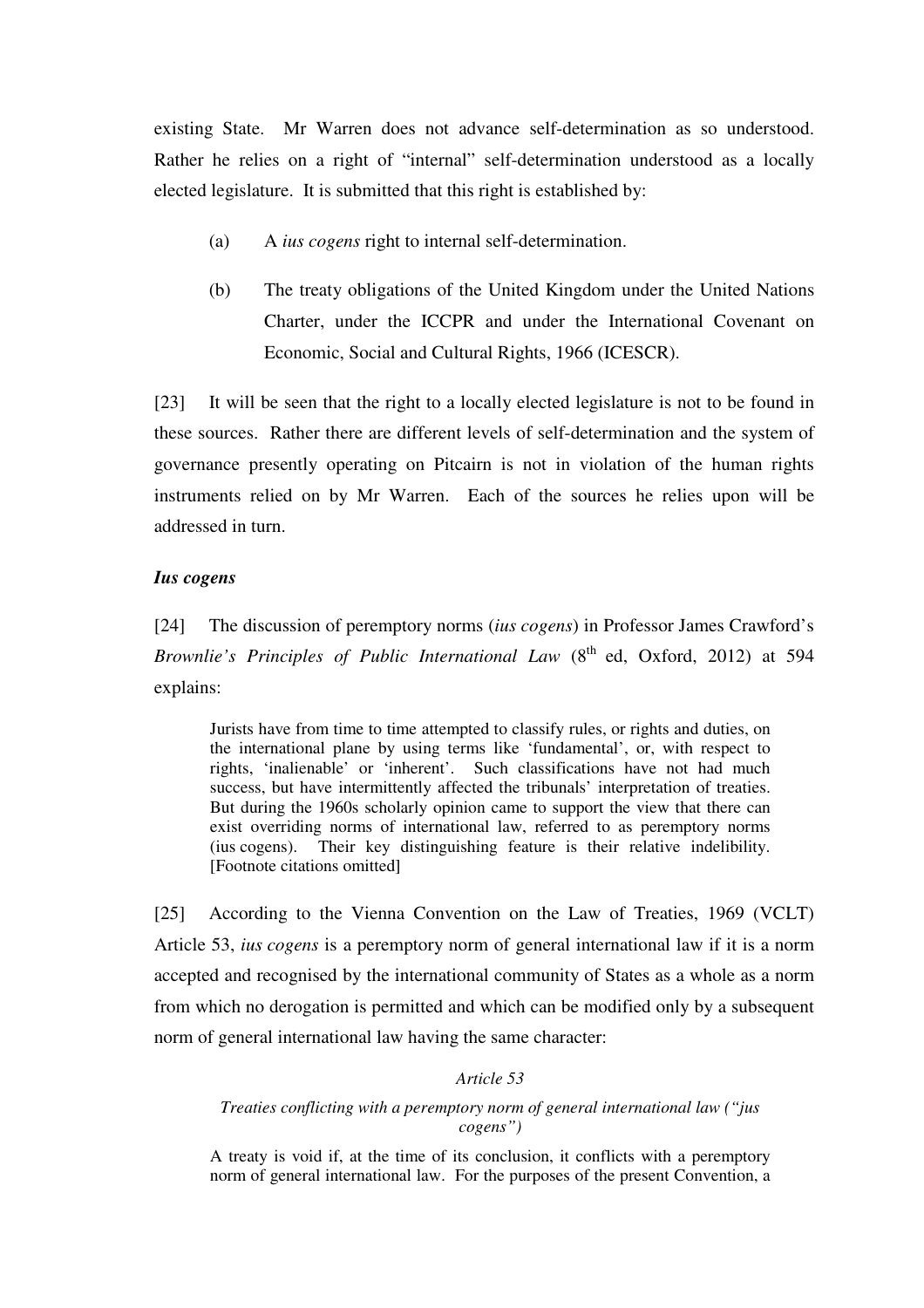peremptory norm of general international law is a norm accepted and recognized by the international community of States as a whole as a norm from which no derogation is permitted and which can be modified only by a subsequent norm of general international law having the same character.

[26] Thus for a norm to achieve *ius cogens* status, it must satisfy an exacting standard. First, it must be accepted by States as law and second, it must be accepted as having binding peremptory status by an overwhelming majority of States. This ensures that the norm meets the positivist demand for hard, provable consensus. That is, States must themselves agree the content of the norms which bind them.

[27] Mr Warren has called no evidence, expert or otherwise, as to whether there is a *ius cogens* right to internal self-determination and, if there is, the content of that right (and that it includes a locally elected legislature). At the hearing this omission was acknowledged by his counsel. The submissions for Mr Warren instead made reference to various texts. However, the "teachings of the most highly qualified publicists of the various nations" are only a subsidiary means for the determination of the rules of international law. See the Statute of the International Court of Justice, Article 38(1)(d). Furthermore, almost all commentators cited by Mr Warren agree that the right of selfdetermination is in a sense a controversial one. Mathew Saul in "The Normative Status of Self-Determination in International Law: A Formula for Uncertainty in the Scope and Content of the Right?" (2011) 11 Human Rights Law Review 609, observes both in his Introduction as well as in his Conclusion that the right to self-determination "is one of the most unsettled norms in international law", both as to its legal content and as to its normative status. At 644 he states:

It is apparent, then, that whether or not self-determination is a norm with *jus cogens* status, and which aspects therein, is hardly more settled than the questions that persist about its scope and content.

[28] Helen Quane in "The UN Declaration on the Rights of Indigenous Peoples: New Directions for Self-Determination and Participatory Rights?" in Allen and Xanthaki (eds) *Reflections on the UN Declaration on the Rights of Indigenous Peoples* (Hart Publishing, Oxford, 2011) 259 at 260 states that the right to self-determination is "a notoriously elusive concept". On the other hand, James Crawford's *Brownlie's Principles of Public International Law* at 596 opines that the principal of selfdetermination is a peremptory norm, at least in its application to colonial countries and peoples or peoples under alien domination. However, at 646 he adds that in different contexts self-determination can mean different things and there is no universally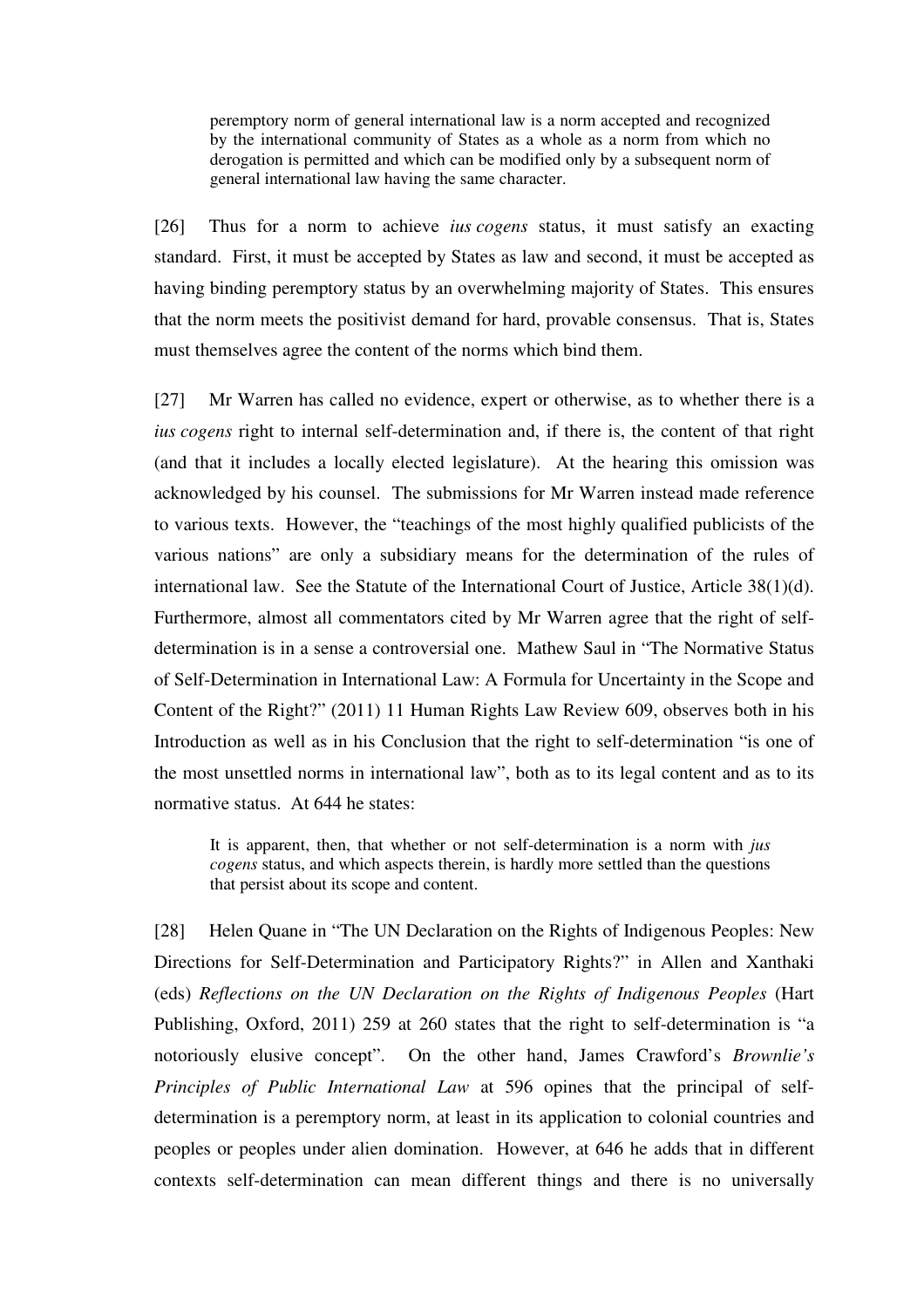accepted definition. Alexander Orakhelashvili in *Peremptory Norms in International Law* (Oxford University Press, 2006) at 51, states that the right of peoples to selfdetermination is undoubtedly part of *ius cogens* because of its fundamental importance, even if its peremptory character is sometimes disputed.

[29] Even if this division of opinion in subsidiary sources of international law were to be set aside and it be assumed academic writing is of one voice in asserting that the principle of self-determination is *ius cogens*, Mr Warren's case is not assisted. Such agreement as there is relates to self-determination in the external sense. The critical weakness in Mr Warren's argument is twofold. First, the claimed *ius cogens* right to **internal** self-determination has not been established. Second, even if it be assumed there is a broad yet undefined "right" to **internal** self-determination having the character of *ius cogens*, the problem remains that there is no evidence of any agreement by States, or of a general practice accepted by them as law, as to the **content** of the asserted peremptory norm. As stated in *Brownlie's Principles of Public International Law* at 596, "more authority exists for the concept of peremptory norms than for its particular consequences". Specifically, there is no evidence that the norm (internal selfdetermination) requires a "democratic" form of governance (assuming, contrary to experience, it can be demonstrated that there is agreement among States as to what such term means), specifically a locally elected legislature. The evidence simply does not establish that the form of governance presently operating on Pitcairn fails to conform to a *ius cogens* standard.

[30] In these circumstances, it is misconceived to advance a fair trial objection based on the contention that because of a (claimed) *ius cogens* principle, the different branches of the government of Pitcairn were "not lawfully created".

[31] Mr Warren argues in the alternative that his objection finds support in the treaty obligations of the United Kingdom.

## **Internal self-determination – treaty obligations of the UK – the Charter of the United Nations**

[32] The United Nations Charter is a treaty binding on the United Kingdom. Mr Warren relies on Article 1(2) and Article 55 which contain references to "the principle of equal rights and self-determination of peoples":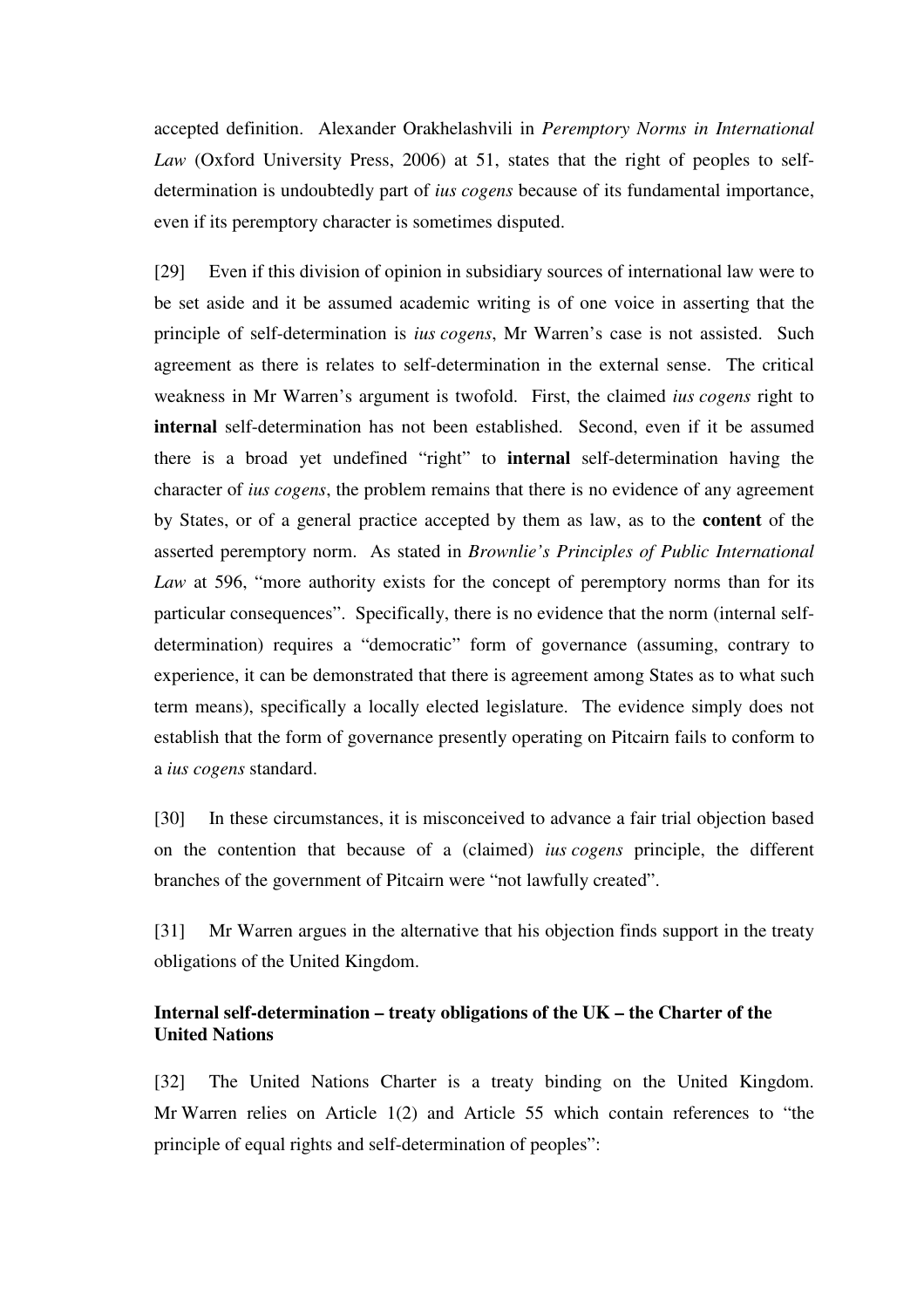#### **Article 1**

#### **The Purposes of the United Nations are:**

- 1. To maintain international peace and security, and to that end: to take effective collective measures for the prevention and removal of threats to the peace, and for the suppression of acts of aggression or other breaches of the peace, and to bring about by peaceful means, and in conformity with the principles of justice and international law, adjustment or settlement of international disputes or situations which might lead to a breach of the peace;
- 2. To develop friendly relations among nations based on respect for the principle of equal rights and self-determination of peoples, and to take other appropriate measures to strengthen universal peace;
- 3. To achieve international co-operation in solving international problems of an economic, social, cultural, or humanitarian character, and in promoting and encouraging respect for human rights and for fundamental freedoms for all without distinction as to race, sex, language, or religion; and
- 4. To be a centre for harmonizing the actions of nations in the attainment of these common ends.

#### **Article 55**

With a view to the creation of conditions of stability and well-being which are necessary for peaceful and friendly relations among nations based on respect for the principle of equal rights and self-determination of peoples, the United Nations shall promote:

- (a) higher standards of living, full employment, and conditions of economic and social progress and development;
- (b) solutions of international economic, social, health, and related problems; and international cultural and educational cooperation; and
- (c) universal respect for, and observance of, human rights and fundamental freedoms for all without distinction as to race, sex, language, or religion.

[33] At first sight it might be thought that the "purposes and principles" of the United Nations do not impose legally binding obligations, but account must be taken of the fact that they do refer to binding principles of customary international law. See Dr Rüdiger Wolfrum "Article 1" in Simma and others *The Charter of the United Nations: A Commentary* (3<sup>rd</sup> ed, Oxford University Press, Oxford, 2012) 107 at 108:

The 'purposes and principles' are designed to provide a guide for the conduct of the UN organs in fairly flexible manner. It is a matter of controversy whether the purposes of the United Nations as contained in Art. 1 of the Charter are meant to be legally binding. Their place in the Charter, taking into consideration the legislative history of Art. 1, points in the direction of qualifying the purposes as legally binding. However, the wording of Art. 1 is more appropriate for political objectives rather than for legally binding obligations. Account has to be taken of the fact that certain elements of Art. 1(1) and (2) are considered principles binding under customary international law (such as the prohibition of aggression, the prohibition of other breaches of peace, an obligation to settle disputes by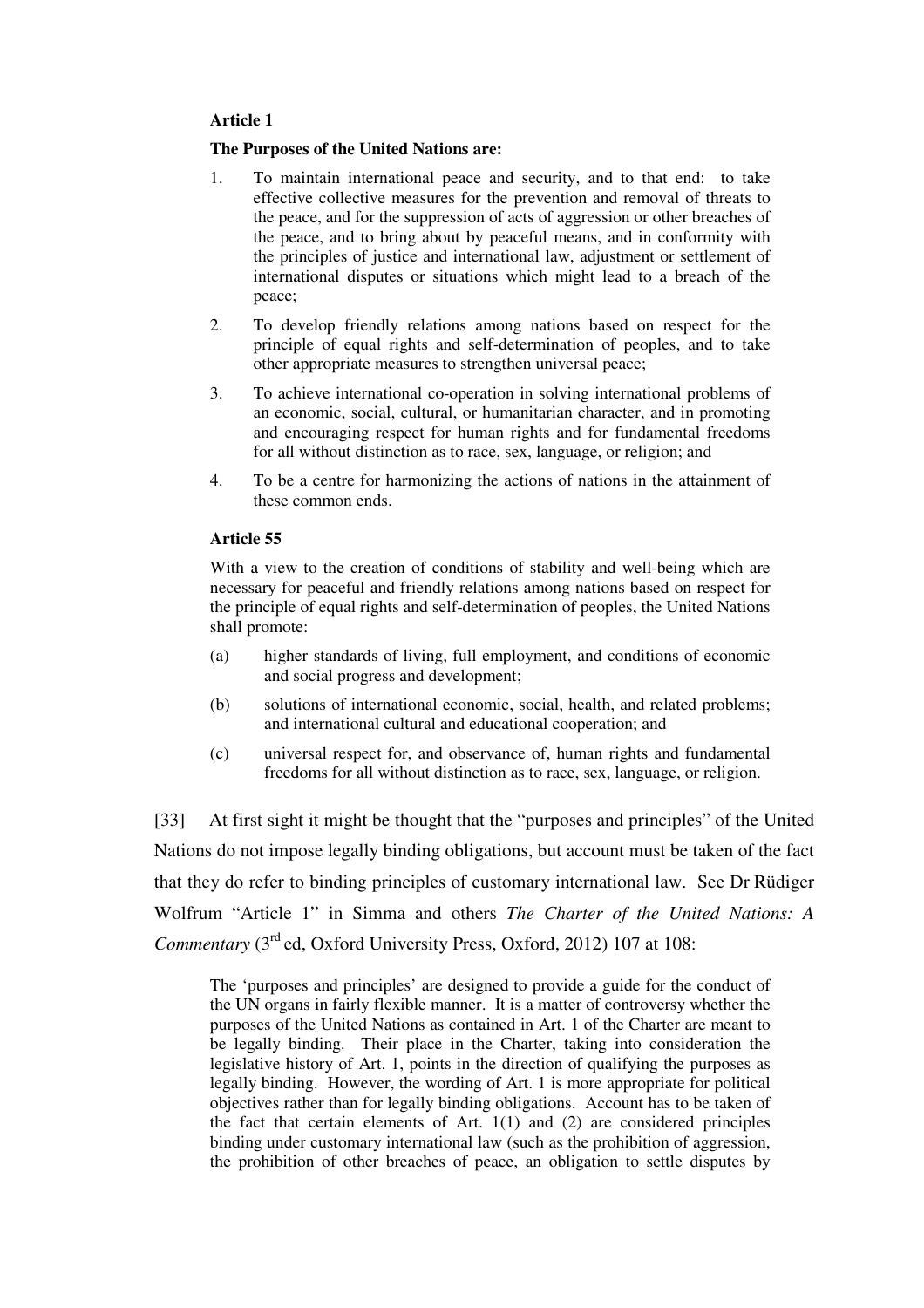peaceful means, respect for human rights, respect for equal rights, and selfdetermination of peoples). [Footnote citations omitted]

[34] Later in his chapter Dr Wolfrum at *op cit* 115 refers to the principle of selfdetermination as "[acquiring] its final shape through the practice of the UN" and that further development of the subject can be found in the chapter by Dr Stefan Oeter "Self-Determination" in the same text.

[35] If reference is then made to Dr Oeter's chapter "Self-Determination" in Simma and others *op cit* 313, the following points may be noted:

- (a) It is "beyond doubt" that self-determination, as a purpose and principle of the UN Charter, constitutes a legally binding norm for all member States of the United Nations, as has been confirmed by a series of resolutions by the General Assembly and Security Council, but also in the jurisprudence of the International Court of Justice, and State practice in the process of decolonisation as well as in the cases of creation of new States in Europe after 1990 (*op cit* 316).
- (b) Although Article 1(2), due to its programmatic character, cannot define in detail the content and scope of a right to self-determination, it sets forth beyond dispute that it forms part of the law of the Charter and is binding upon all members of the United Nations (*op cit* 316).
- (c) Article 55 of the Charter is of declaratory character concerning the principle of self-determination. It does not guarantee it, but it presupposes its existence (*op cit* 316).
- (d) The two 1966 Covenants (the ICCPR and ICESCR) not only transformed self-determination into a collective right under (positive) international law, by codifying it in the form of treaty obligation, but disconnected the right of self-determination from its strict coupling to the context of decolonisation. The systematic structure of the two Covenants makes clear that the right of self-determination is a general entitlement, and that the purpose of decolonisation is only a specific emanation of such general right (*op cit* 322).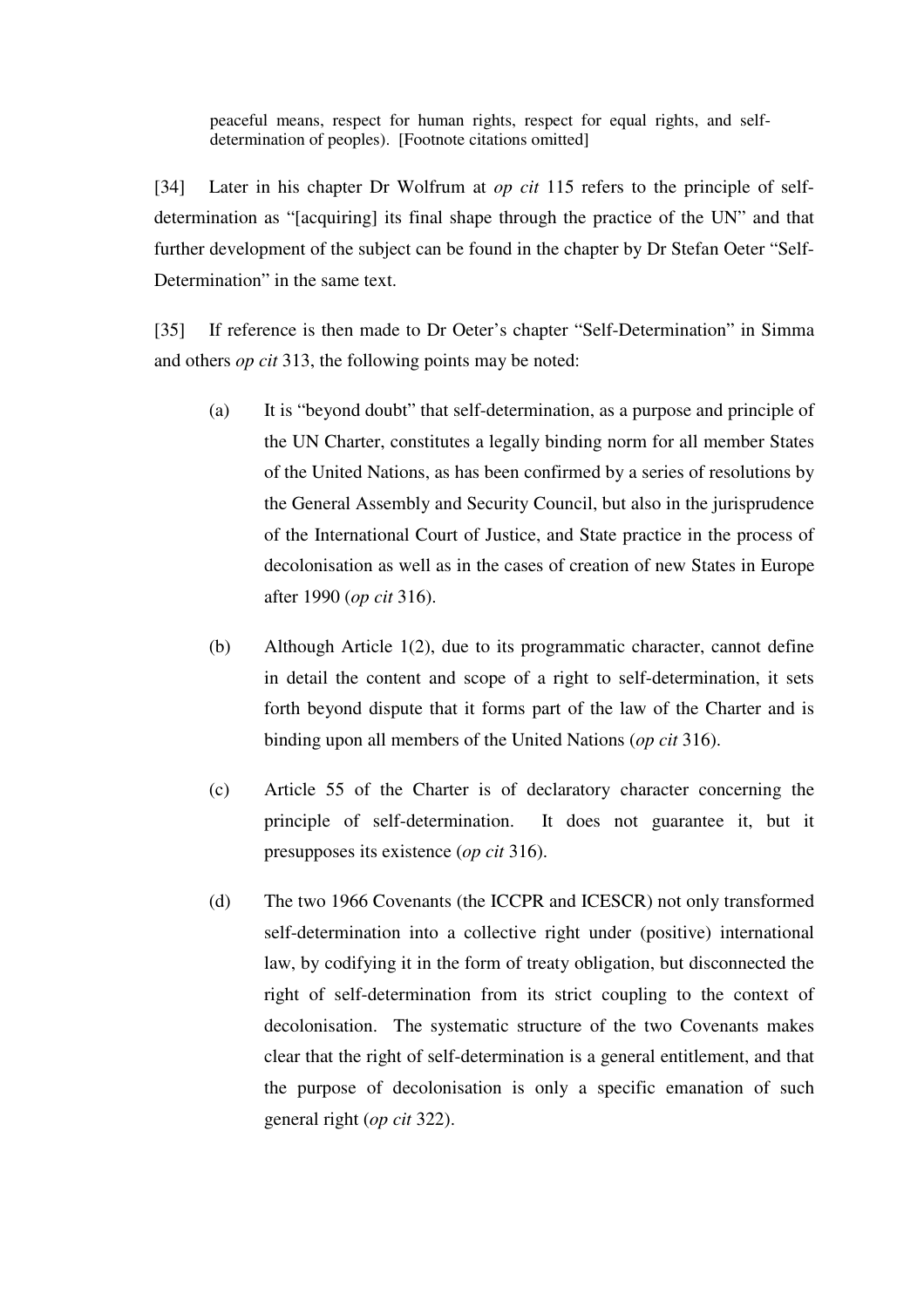- (e) While the International Court of Justice in its jurisprudence has confirmed the existence of a right of self-determination in modern international law, the Court has not said anything in detail about the components and contents of such a right. Insights into the legal character and the content of the right of self-determination cannot be gained from the jurisprudence of the International Court of Justice (*op cit* 323-324).
- (f) Internal self-determination guarantees the internal right of a given people to determine freely its internal political order (*op cit* 328).
- (g) It cannot be said that there is a link between the right to selfdetermination and a right to democratic governance (*op cit* 331):

It has been argued that there exists an intrinsic linkage between self-determination and principles of democratic governance. Historically, a good claim may be made in pointing to the inseparable coupling of the principles of national selfdetermination and peoples' sovereignty. Self-determination could only be argued on the basis of a political theory that departs from axioms of peoples' sovereignty. If the wish of the people is irrelevant, because human beings are bound to obey a "natural" or divine order, self-determination has no legitimate place in such an order. But does current international legal practice really point to the conclusion that the right of self-determination calls for democratic forms of government? An 'emerging right to democratic governance' was argued two decades ago – but has State practice really affirmed such a right? Most States at least pay lip-service to principles of democratic governance in their formal constitutions; but in political reality, most States of the World are undoubtedly far from any realisation of such a right. Democratic governance still remains the privilege of a few in today's world …

[36] In the present context the two most significant points are first, even if it is accepted (without deciding) that self-determination is a legally binding norm, the content of the right to internal self-determination is not settled by international law and second, international law makes no intrinsic linkage between internal self-determination and principles of democratic governance. These same two themes emerge from the earlier discussion of *ius cogens* and, as will shortly be seen, emerge also from the other treaties relied on by Mr Warren, namely the ICCPR and the ICESCR.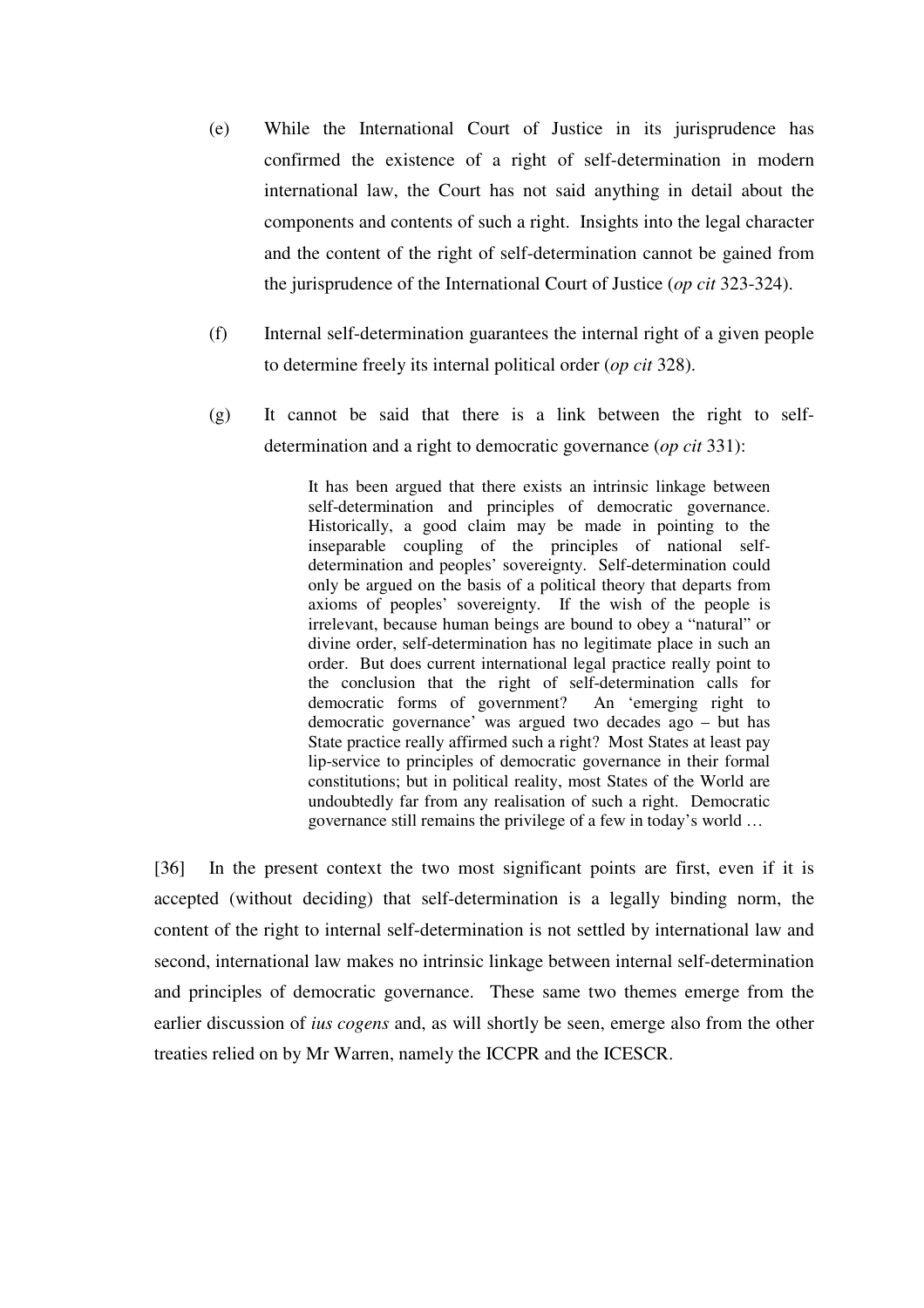## **Internal self-determination – treaty obligations of the UK – the ICCPR**

[37] In making his case that the system of governance on Pitcairn was not lawfully created, Mr Warren relies on Common Article 1 of the ICCPR and of the ICESCR which provides:

## **Article 1**

- 1. All peoples have the right of self-determination. By virtue of that right they freely determine their political status and freely pursue their economic, social and cultural development.
- 2. All peoples may, for their own ends, freely dispose of their natural wealth and resources without prejudice to any obligations arising out of international economic co-operation, based upon the principle of mutual benefit, and international law. In no case may a people be deprived of its own means of subsistence.
- 3. The States Parties to the present Covenant, including those having responsibility for the administration of Non-Self-Governing and Trust Territories, shall promote the realization of the right of self-determination, and shall respect that right, in conformity with the provisions of the Charter of the United Nations.

[38] The obligations of the United Kingdom under the ICCPR applied to Pitcairn Island upon ratification of the ICCPR by the United Kingdom in May 1976. See Dino Kritsiotis and AWB Simpson "The Pitcairn Prosecutions: An Assessment of Their Historical Context by Reference to the Provisions of Public International Law" in D Oliver (ed) *Justice, Legality, and the Rule of Law: Lessons from the Pitcairn Prosecutions* (Oxford University Press, 2009) 93 at 121-122.

[39] While no distinction is made in Article 1 between external and internal selfdetermination, it can be said that the distinction does follow from the second sentence of Article 1. Joseph, Schultz and Castan in *The International Covenant on Civil and Political Rights: Cases, Materials, And Commentary* (2<sup>nd</sup> ed, Oxford, 2004) at [7.13] opine that internal self-determination refers to the right of peoples to choose their political status within a State, or to exercise a right of meaningful political participation. They add that the notion of internal self-development overlaps considerably with the rights guaranteed in ICCPR Articles 25 (right of political participation) and 27 (minority rights). At [7.15] the authors observe that there are various forms of internal self-determination:

Self-determination is therefore a complex right, entailing an "internal" and an "external" form. The right can be conceptualized as a sliding scale of different levels of entitlement to political emancipation, constituting various forms of ISD up to the apex of the right, the right to ESD, which vests only in exceptional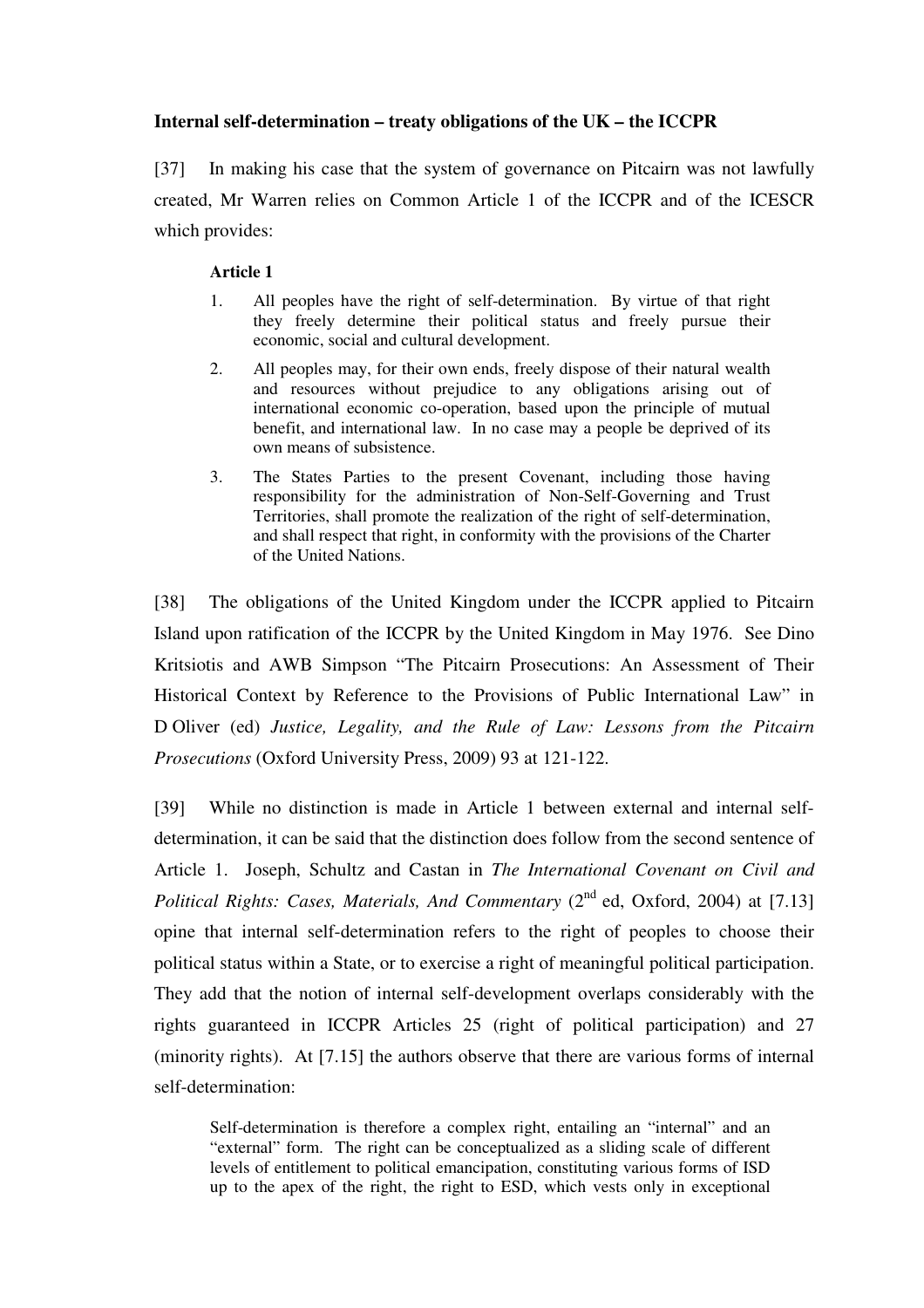circumstances. Different "peoples" are entitled to different "levels" of selfdetermination.

[40] See also David Raič in *Statehood and the Law of Self-Determination* (Kluwer, The Hague, 2002) at 237, where the author offers the opinion that political selfdetermination denotes a right of a people to participate in the decision-making processes of the State – what he calls a right of participation:

With respect to the meaning of self-determination, Brownlie observed the following:

… the principle [of self-determination] appears to have a core of reasonable certainty. This core consists in the right of a community which has a distinct character to have this character reflected in the institutions of government under which it lives.

It is evident that Brownlie refers to the application of self-determination within the framework of an existing State. Indeed, as was stated above, beyond the traditional colonial context and on the basis of the continuing character of the concept, the field of application and implementation of self-determination is first and foremost that of intra-State relations. Within that context, internal selfdetermination relates to the relationship between a people and its *own* State or government and particularly to the implementation or realization of selfdetermination of a people within the State in which that people resides. Against this background internal self-determination can generally be described as a mode of implementation of political self-determination which denotes a right of a people to participate (a right to have a say) in the decision-making processes of the State. In the following this will be referred to as the "right of participation". [Footnote citations omitted]

[41] Joining with Joseph, Schultz and Castan, Raič cautions at *op cit* 238-239 that the degree of participation in the decision-making process does not have to be the same in each and every situation. Several options of exercising self-determination within a State can be envisaged, ranging from direct participation in the central decision-making processes of the State to federalism and other forms of political autonomy.

[42] For Mr Warren, it is contended that a democratic system of governance is required by the claimed right of internal self-determination. In particular, there must be a locally elected legislature. Dr Oeter says that there is no such State practice (and therefore there can be no such peremptory norm). Raič is of the same view. At *op cit* 278 he points out that Western style democracy is not the only means for protecting human rights and human dignity. Representative democracy as defined by Western States must not be understood as an end in itself but rather as one of several means possible for realising certain ends and for protecting certain values: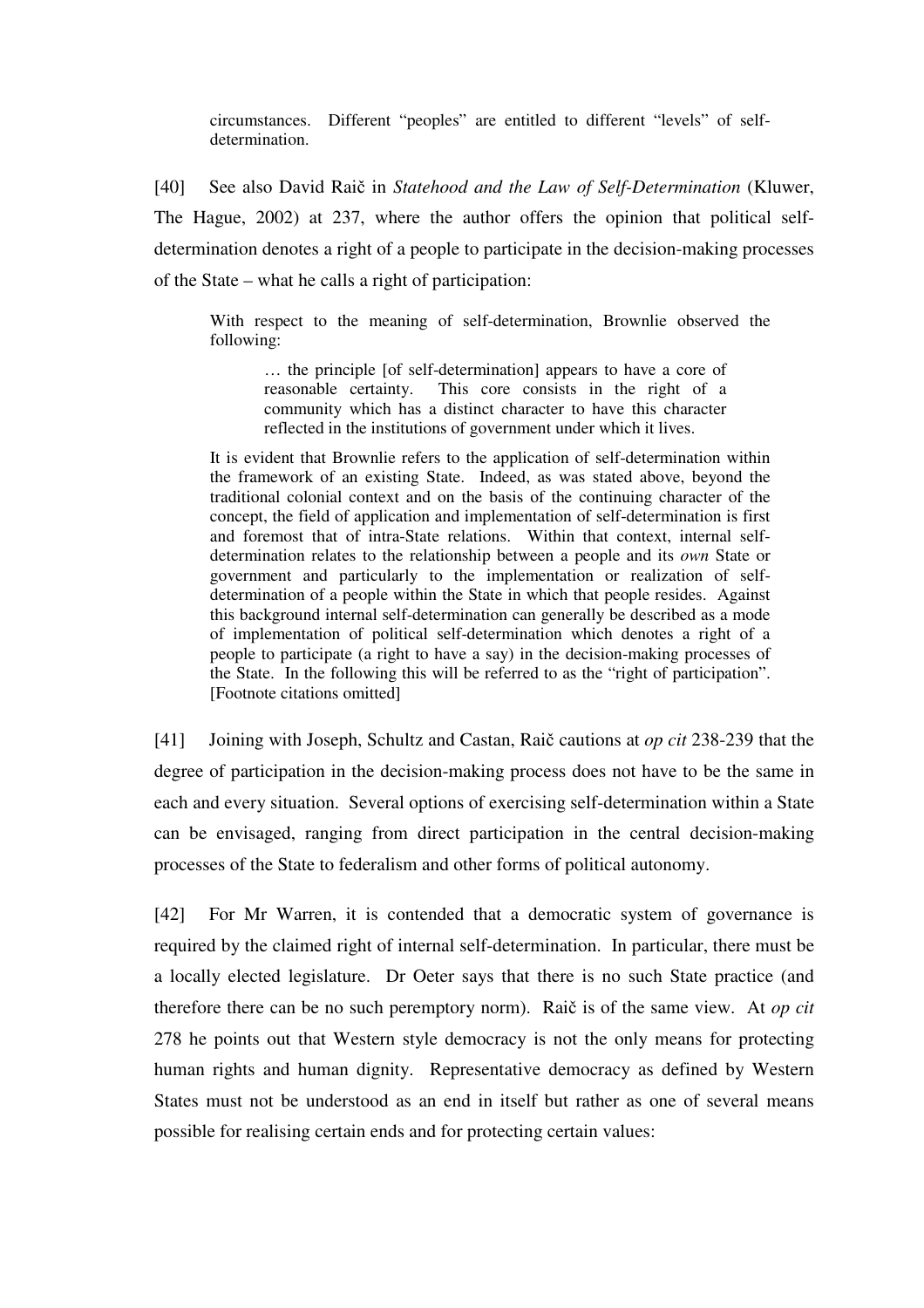Thus, even if it would be accepted that a right to democratic governance is emerging, this would mean that peoples would be entitled to *choose* a Western styled democratic form of government *if they so wish*, and that States would be obliged to respect such a choice. It does certainly not mean that democratic government as perceived in the West now forms some sort of compulsory system of government for States, nations, peoples or their members.

In some, under general international law internal self-determination seems to require the existence of a "representative" government, which arguably includes Western conceptions of representative democratic governance, but may also include other forms of government which are considered to be representative by the people concerned. In the assessment of the question of representativeness, the opinion of the relevant peoples should be the point of departure. A minimum requirement seems to be that the claim to representativeness by a non-oppressive government is not contested or challenged by (part of) the population. Thus, the notion of "representativeness" assumes that government and the system of government is not imposed on the population of a State, but that it is based on the consent or assent of the population and in that sense is representative of the will of the people, regardless of the forms or methods by which the consent or assent is freely expressed. [Footnote citations omitted]

[43] Mr Warren argues that the form of governance for Pitcairn is in breach of the treaty obligations assumed by the United Kingdom under the United Nations Charter and under ICCPR Article 1. But looking at his case in the most favourable light, all he has established is that there is a right to self-determination (which includes internal selfdetermination). He has singularly failed to establish that international law prescribes the legal character and content of the right to internal self-determination. In the absence of a binding international standard of governance, it cannot be said that the present system of governance for Pitcairn is in violation of an international norm or of a treaty obligation of the United Kingdom. It is necessary in this context to return to the point made by Joseph, Schultz and Castan (reinforced by Raič) that there is a sliding scale of different levels of entitlement to political emancipation, constituting various forms of internal self-determination. Different "peoples" are entitled to different "levels" of selfdetermination.

[44] The claim that a fair trial is not possible because the system of governance violates international law must accordingly fail.

[45] There is a further reason why the argument must fail. That reason is that the evidence establishes that the governance structure as now in place for Pitcairn has been determined in consultation with those who live on Pitcairn and does in fact confer on them a high degree of self-government. The system falls well within the broad range of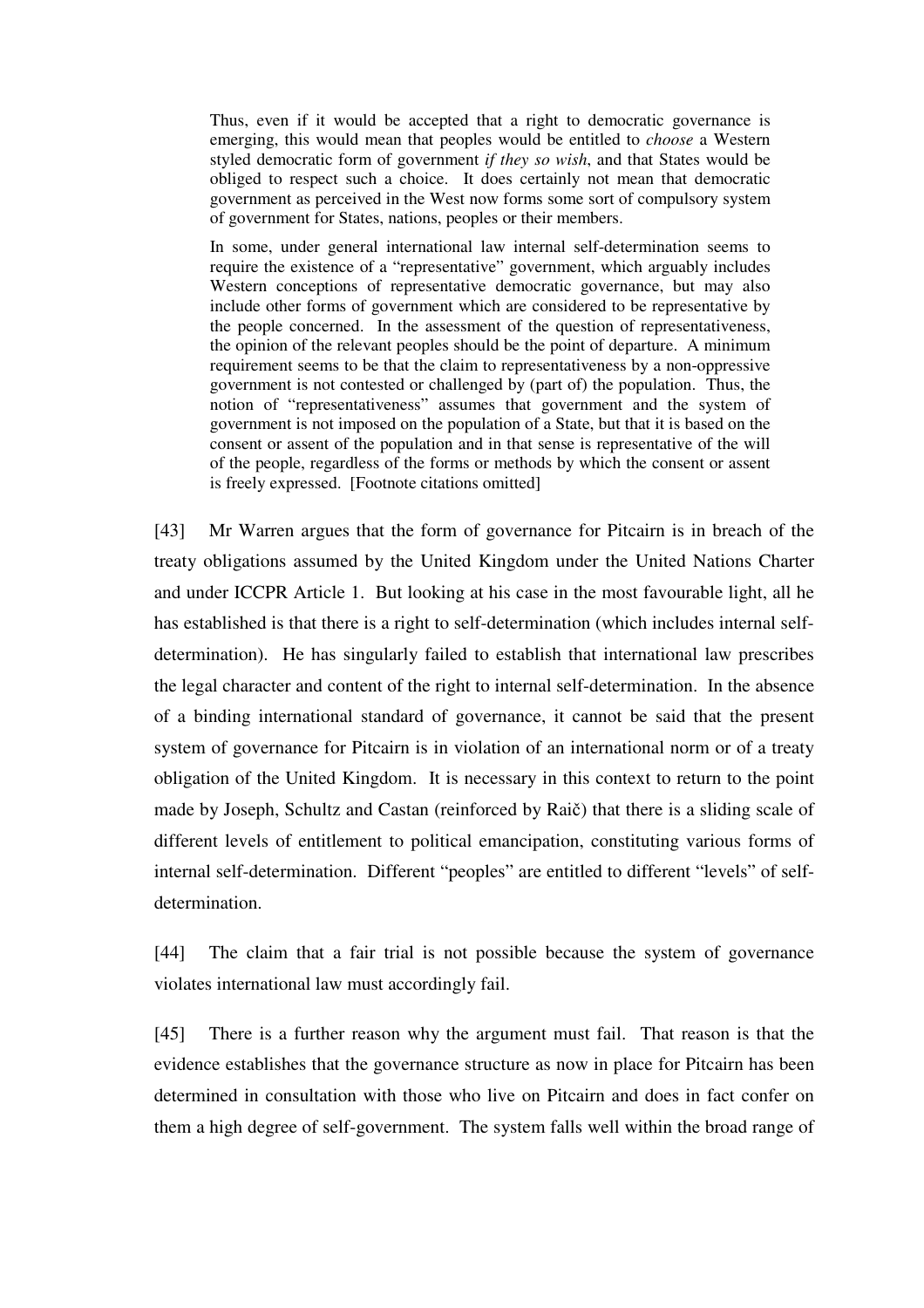self-determination options available, bearing in mind the particular context which includes:

- (a) The fact that Mr Warren expressly disavows any claim that the Pitcairn Islands have a right to external self-determination.
- (b) It follows that the "colonial" status of Pitcairn, or rather its status as a British Overseas Territory, is a given against which the claim to internal self-determination must be assessed and given legal content. In particular, the fact that s 10 of the Pitcairn Constitution Order 2010 reserves to Her Majesty "full power" to make laws from time to time for the peace, order and good government of Pitcairn is the back cloth against which the content of internal self-determination must be assessed. So too must the fact that the executive authority of Pitcairn is vested in Her Majesty and that that executive authority is exercised on behalf of Her Majesty by the Governor, either directly or through officers subordinate to the Governor. See s 33 of the Constitution of Pitcairn:

#### **Executive authority**

**33.**—(1) The executive authority of Pitcairn is vested in Her Majesty. (2) Subject to this Constitution, the executive authority of Pitcairn

shall be exercised on behalf of Her Majesty by the Governor, either directly or through officers subordinate to the Governor. (3) Nothing in this section shall preclude persons or authorities other than the Governor from exercising such functions as are or may be conferred on them by any law.

(c) The adoption of the Constitution of Pitcairn followed full consultation with the Island community, and the community was also fully involved in consultations leading to the setting up of a new governance structure on the Island in April 2009. During elections in 2010, Mr Warren was elected Mayor for a term of three years. The relevant evidence will be referred to shortly. The point is that as Pitcairn Islanders do not assert a right of external self-determination and as they have a representative form of local government (the 2010 Constitution) unanimously agreed to by the Island Council, internal self-determination, understood as a right of meaningful political participation, does exist.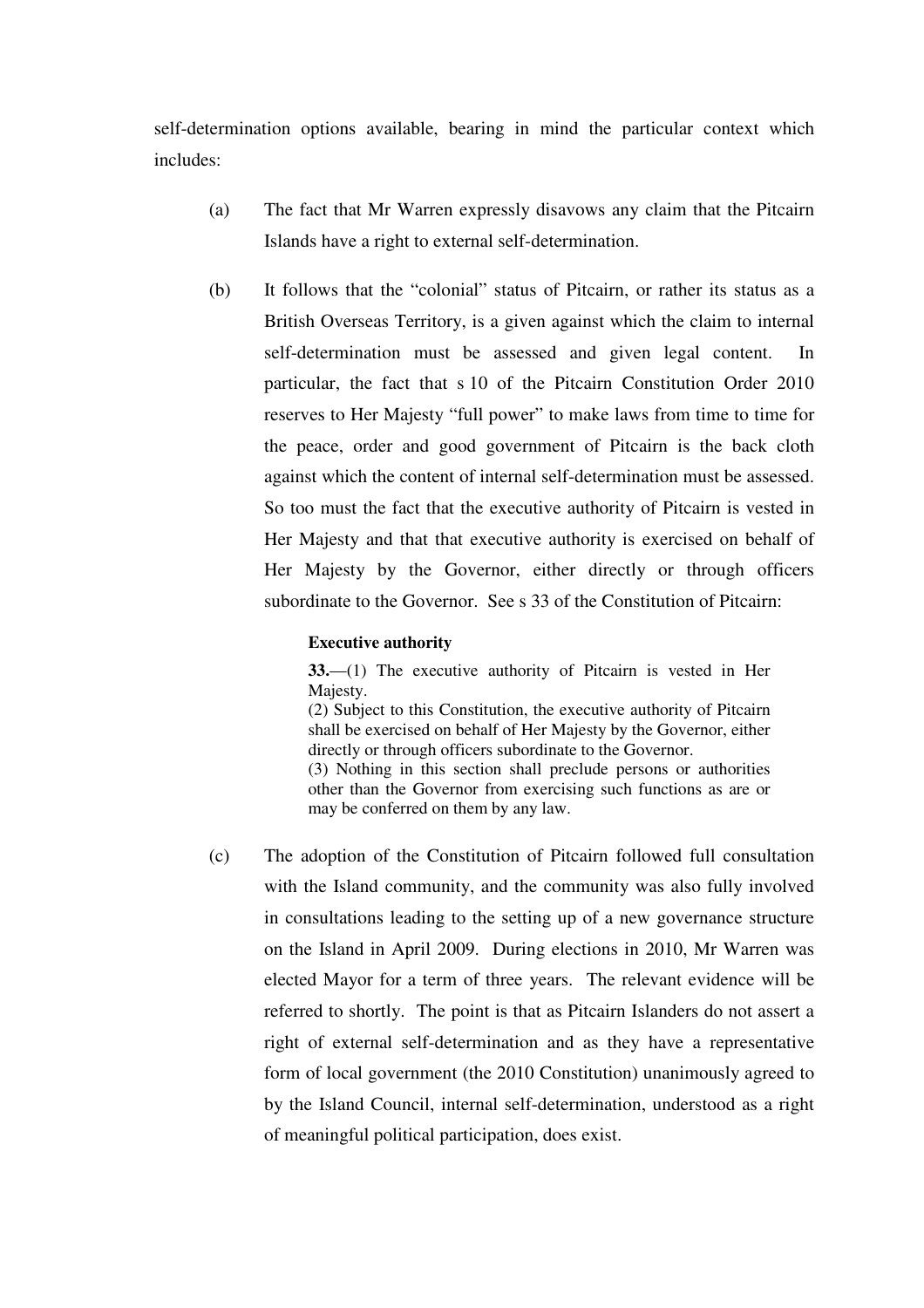[46] It is now intended to refer in greater detail to the extensive consultations over the present governance structure and over the 2010 Constitution. Those consultations and the governance structure are central to the determination of the factual question whether any breach of Common Article 1 has been established on the evidence.

#### **Internal self-determination of Pitcairn Island – context**

[47] The evidence given by Mr Lynch, Deputy Governor of the Pitcairn Islands, was that:

- (a) Pitcairn is an overseas territory of the United Kingdom.
- (b) Pitcairn's current population is approximately 50 people, including approximately 30 able-bodied adults in the workforce. The economy is predominantly subsistence fishing, gardening, and the sale of handicrafts and stamps. In practical terms, Pitcairn's economy relies almost completely on budgetary aid. In recent years, aid from the United Kingdom has supplied approximately 90% of Pitcairn's government expenditure.
- (c) Pitcairn has a long history of loyalty to the Crown. That loyalty manifested itself on a number of occasions in the 20<sup>th</sup> Century in the context of broader discussions about decolonisation and selfdetermination. In June 1968 the Pitcairn Island Council issued the following declaration:

#### **Declaration by the Pitcairn Island Council**

The Pitcairn Island Council, having noted the discussions which have taken place from time to time in the United Nations Committee on Colonialism about the future status of the remaining smaller colonial territories and having also noted that the British Colony of the Pitcairn Islands is one of the territories considered by the Committee.

The Council declares that it has no present wish to seek to change the nature of the relationship between the Government and people of Pitcairn and the Government and people of the United Kingdom; but if, at any time, change should be desirable, the Council has full confidence that this can and will be negotiated satisfactorily by free agreement between those whose sole concern it is.

The Council further declares that independent statehood would be administratively and economically impracticable for the small, isolated island community of Pitcairn.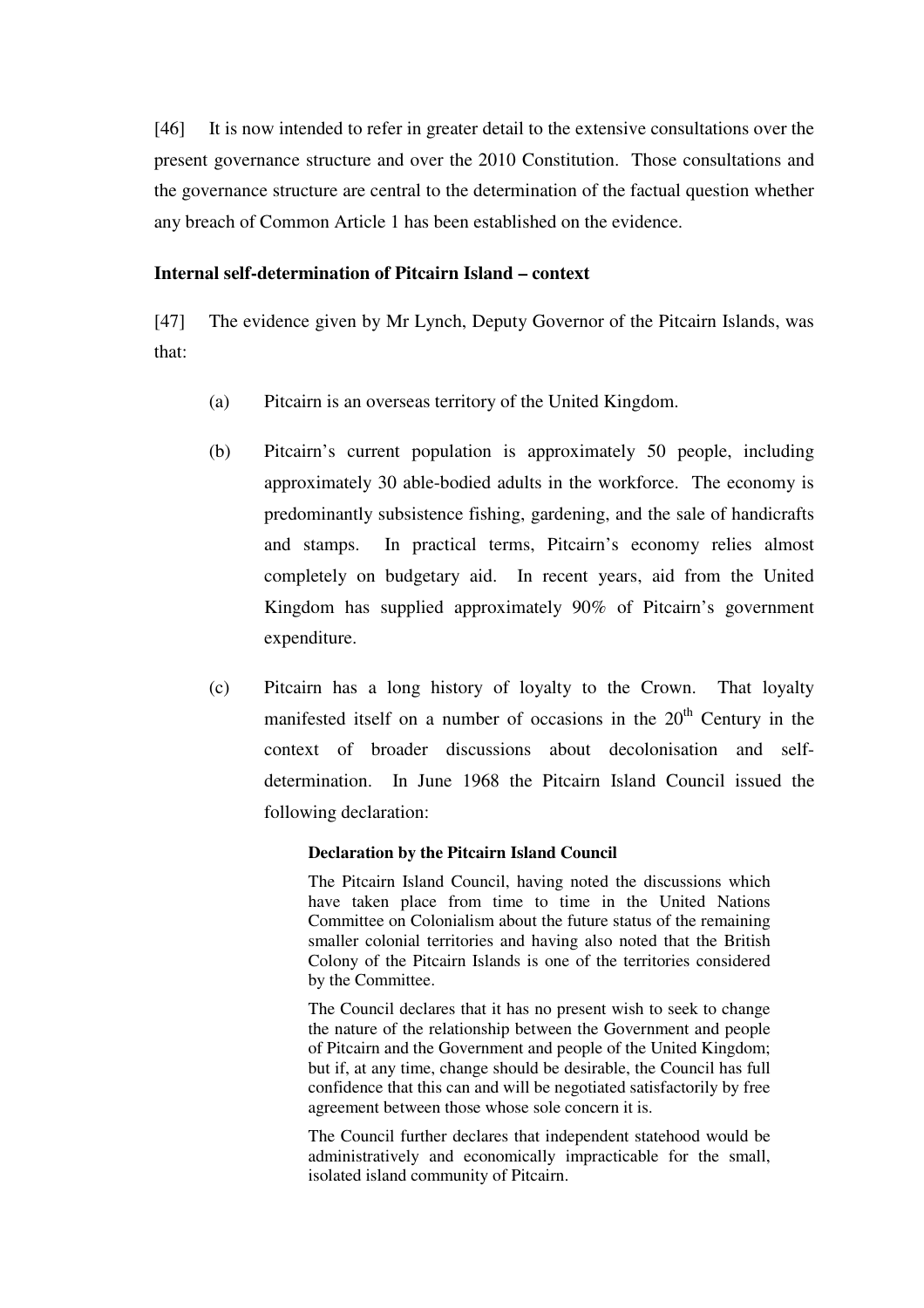(d) In 1974, the United Kingdom referred this declaration to the United Nations Special Committee on the Situation with regard to the Declaration on the Granting of Independence to Colonial Countries and Peoples (the Committee of 24) adding:

> … that declaration has never been rescinded, nor have the Island Council expressed any wish for change in their status.

(e) In 1999, the government of the United Kingdom published a White Paper entitled *Partnership for Progress and Prosperity – Britain and the Overseas Territories* which set out a renewed partnership agreement between Britain and Pitcairn reflecting a greater focus on selfdetermination and self-government. The White Paper covered issues such as citizenship, the environment, the economy, good governance and human rights. The then Secretary of State for Foreign and Commonwealth Affairs stated in his Foreword:

> Overseas Territories are British for as long as they wish to remain British. Britain has willingly granted independence where it has been requested; and we will continue to do so where this is an option. It says a lot about the strength of our partnership that all the Overseas Territories want the Constitutional link to continue. And Britain remains committed to those territories which choose to retain the British connection.

[48] On occasions, the serving Mayor of Pitcairn, or his representative, has participated in various regional seminars on decolonisation.

## **The new governance structure which took effect on 1 April 2009**

[49] On 1 April 2009 a new governance structure for Pitcairn took effect. Mr Lynch's evidence addressed in some detail the background to this new structure. In view of Mr Warren's claim that he cannot receive a fair trial because that structure is so fundamentally defective, it is necessary to record Mr Lynch's evidence at some length. The overarching point is that since at least 2007 Her Majesty's Government has aimed to facilitate greater autonomy for Pitcairn Islanders over their governance and to transfer significant governance functions to the Island in a progressive manner. The Island community was fully involved in consultations leading to the setting-up of the new governance structure on the Island in April 2009:

[50] Mr Lynch stated: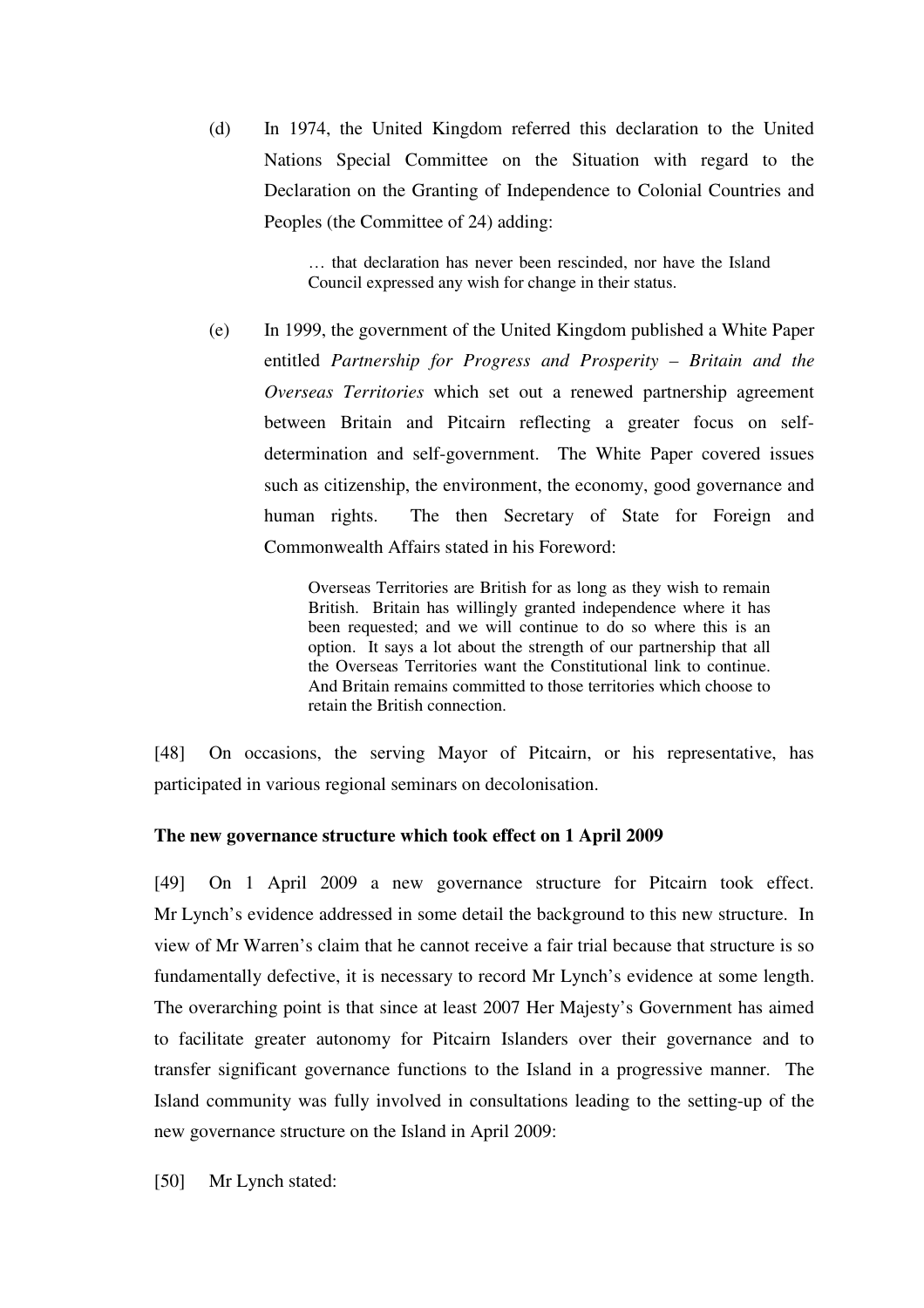- 3.1 Following the completion of the Operation Unique trial process, the Commissioner for Pitcairn Island Mr Leslie Jacques spent six months on Pitcairn in 2007 to consult with the community in relation to a new governance structure.
- 3.2 The purpose of the project was to devolve more operational responsibility to the Island, and to develop a more self-governing model. In November 2007 the Commissioner called for expressions of interest from people interested in developing policies and procedures to assist in the proposed governance restructure.
- 3.3 As part of this process the Commissioner formed the Pitcairn Development Team (PDT). The group's terms of reference were among other things "*to build a governing structure that devolved operational responsibility to the Island, whilst recognizing its limited human resource*". Michele Christian, Jacqui Christian, Carol Warren and Heather Menzies formed the PDT with the then acting Mayor, Michael Warren. Heather Menzies was elected chair and Commissioner Jaques secretary.
- 3.4 The Council endorsed the Terms of Reference for the PDT on 10 March 2008.
- 3.5 The PDT released a *Governance Restructure Concept Document* on 28 May 2008. This was amended on 29 August 2008 after input from the Pitcairn Island Community, and approved by Council. The purpose of the Governance Restructure was:
	- *To devolve operational responsibility for local governance to the community*
	- *To create an organisational structure that supports effective local Governance*
	- *To develop a self-sufficient local economic model which creates: full employment, better standards of living, increased discretionary spending and encourages repopulation*
	- *To empower Council and government employees to operate strategically for the successful management and operations of the Government of Pitcairn Islands.*
- 3.6 The document included the following three stages of implementation: Restructure of Council; Employment Contracts and Salary Structure; and Pitcairn Law Review.
- 3.7 From the perspective of Her Majesty's Government (HMG), the restructuring project aimed to facilitate greater autonomy for Pitcairn Islanders over their governance, and to transfer significant governance functions to the Island in a progressive manner.
- 3.8 In June 2008 the PDT comprised Steve Christian, Shawn Christian, Michelle Christian, Jacqui Christian, and Leslie Jacques. The newlyelected PDT Chairperson Shawn Christian presented the proposed organisational structure to the Island Council on 17 June 2008.
- 3.9 On 27 June 2008 the Mayor and PDT discussed the proposals regarding organisational structure. Further consideration was deferred to allow Councillors time to consider the proposal.
- 3.10 On 19 August 2008 the Island Council held a Special meeting to discuss the PDT proposals. The PDT and Council discussed the potential functions of five departments and agreed a number of changes to the organisational concept, including: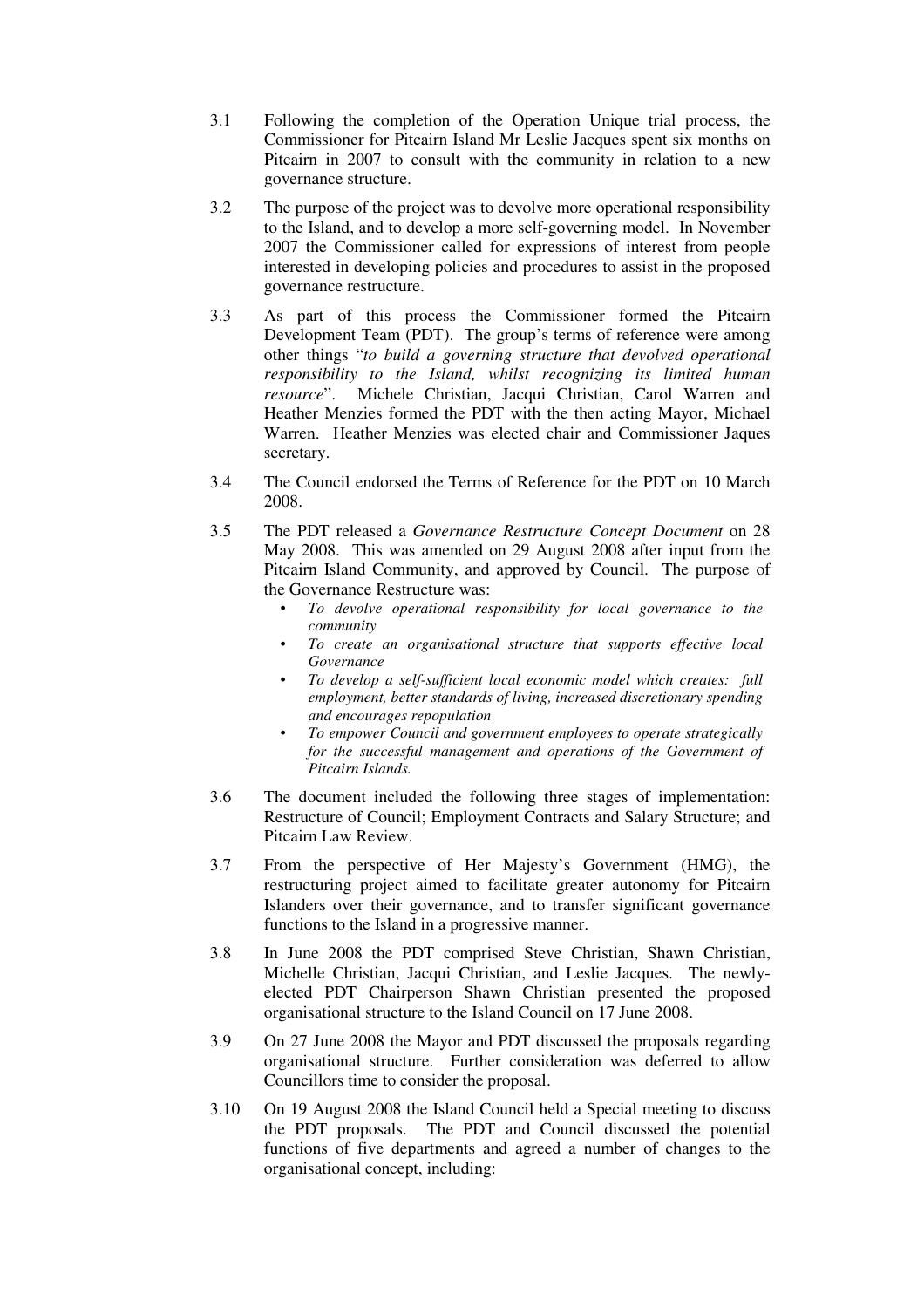- 3.10.1 departments to be renamed as divisions;
- 3.10.2 a total of five divisions;
- 3.10.3 five Council members to be allocated divisional portfolios.
- 3.11 The Governor's Representative facilitated a Good Governance Workshop for councillors and others on 26 August 2008.
- 3.12 On 29 August 2008 Deputy-Governor Silva, Commissioner Jacques and PDT representatives attended a special Council meeting to consider the Government Restructure Concept Document. The Council approved the document with some amendments, including:
	- 3.12.1 Councillors to hold portfolios relevant to four divisions;
	- 3.12.2 Council to consist of 7 voting members,
	- 3.12.3 the Mayor to be elected for a 3-year term and Deputy Mayor for a 2-year term,
	- 3.12.4 four elected Councillors for a 2-year term.
- 3.13 At a special Council meeting on 22 September 2008, Council provided further drafting feedback on the proposals. Council continued to work on the proposals on 13 October 2008, and reviewed the draft recommendations for the roles and responsibilities of Deputy Mayor, Mayor and Councillors. Council continued discussing the details of the proposals on 22 October 2008, and 10 November 2008.
- 3.14 On 13 November 2008 the Island Council approved the job descriptions for Operations, Natural Resources, Finance and Economics and Community Development Division Managers, with amendments.
- 3.15 The next day the Commissioner tabled a memorandum regarding the roll out of the Governance Restructure Concept Documents at a council meeting.
- 3.16 The new governance structure took effect on 1 April 2009.
- 3.17 On 8 January 2011 the United Nations decolonization committee noted the governance restructure:

*The Island community was … fully involved in consultations leading to the setting up of a new governance structure on the Island in April 2009. This created four senior public sector posts (Division Managers) to boost local administrative capacity and introduced fair and transparent systems for government job selection and performance management. The process of devolving more functions and responsibilities to the Island is ongoing but will be a gradual one given limited human resource and appropriate skills in this tiny population. For the time being, some administrative functions will need to remain with the Pitcairn Islands Office in Auckland, New Zealand.* 

- 3.18 Council reviewed the governance structure on 28 September 2010.
- 3.19 Good governance continues to be a focus for Pitcairn Island. In 2012 the Council developed a Strategic Development Plan, which is published on the Pitcairn Island Government website. The plan notes the structures set up by the Pitcairn Constitution and the allocation of increased responsibilities to the Island Council. One of the "Main Objectives" is to "Improve good governance and organizational practices on Island, based on increased self-reliance, transparency and accountability." [Footnote citations omitted]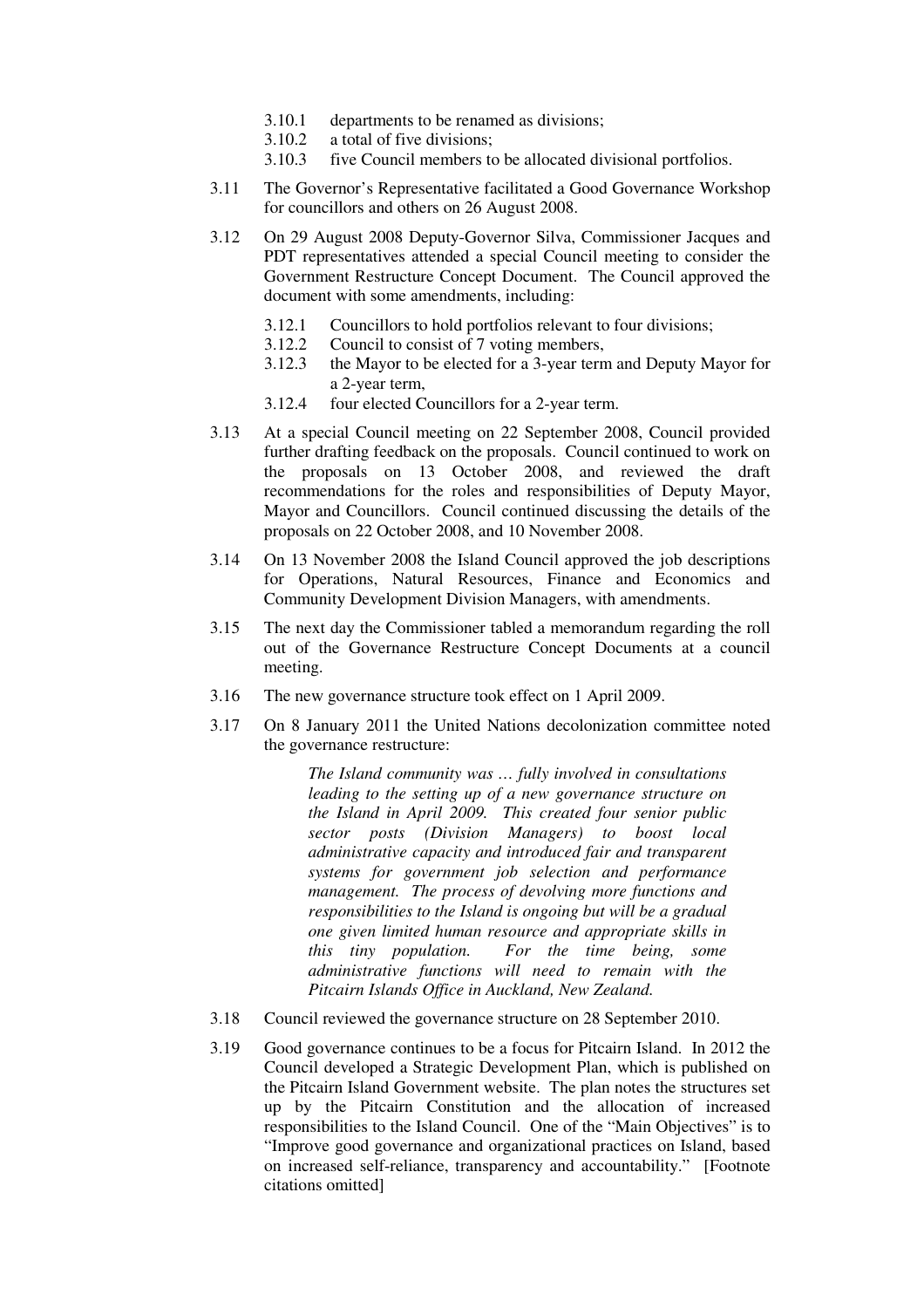[51] As to the new governance structure and the 2010 Constitution, the overall effect of the Pitcairn Constitution Order 2010 is that as from 4 March 2010 Pitcairn has had a written constitution which (inter alia) stipulates (in terms almost identical to the European Convention for the Protection of Human Rights and Fundamental Freedoms, 1950 (ECHR)) the fundamental rights and freedoms of the individual (Part 2) and which makes provision for the following components of the Pitcairn government: the Governor (Part 3), the Executive (Part 4), the Legislature (Part 5), the Administration of Justice (Part 6), the Public Service (Part 7) and the Ombudsman (Part 9).

[52] The Governor is appointed by Her Majesty (Constitution of Pitcairn, s 27) and the executive authority of Pitcairn is vested in Her Majesty (s 33). Subject to the Constitution, the executive authority of Pitcairn is exercised on behalf of Her Majesty by the Governor, either directly or through officers subordinate to the Governor. Subject also to the Constitution, the Governor may make laws for the peace, order and good government of Pitcairn "after consultation with the Island Council" (s 36).

[53] The Island Council, originally constituted under the Local Government Ordinance 1964, is now established under Part 4 of the Constitution under the *chapeau* of "The Executive". It has such functions in relation to the government of Pitcairn as may be prescribed by law. Members of the Island Council are elected to office in free and fair elections held at regular intervals:

#### **Island Council**

**34.**—(1) There shall be an Island Council for Pitcairn, which shall be composed, and shall have such functions in relation to the government of Pitcairn, as may be prescribed by any law.

(2) The members of the Island Council shall be elected to office in free and fair elections held at regular intervals in such manner as may be prescribed by any law.

[54] The Governor is not obliged to act in accordance with the advice of the Island Council but where the Governor acts contrary to the advice of the Council, any member of the Council has the right to submit his or her views to a Secretary of State (s 36(2)). The Governor can exercise his or her powers without consulting the Island Council whenever instructed to do so by Her Majesty through a Secretary of State (s 36(3)). The evidence of Mr Lynch was that to his knowledge, no such instruction has ever been given.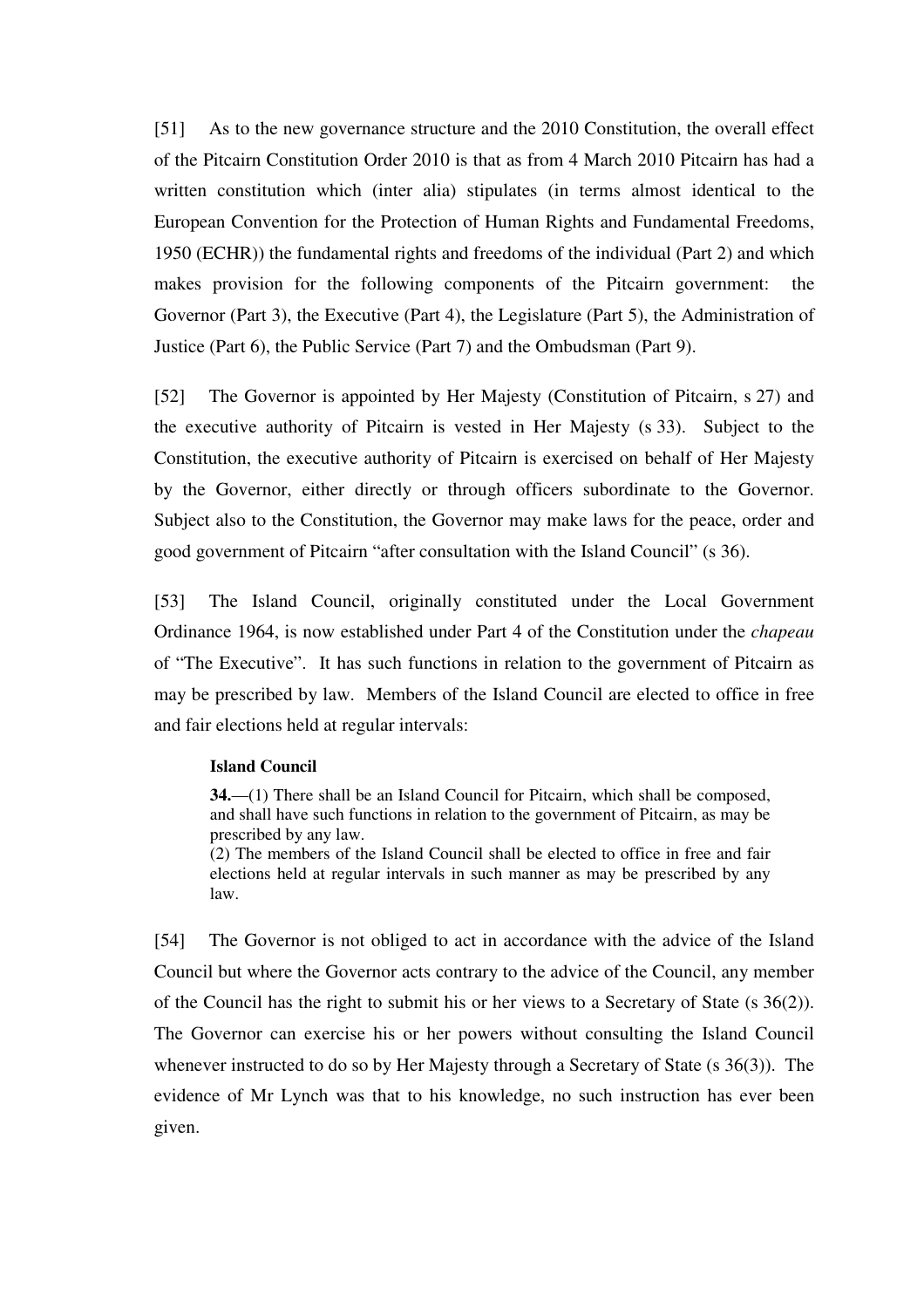[55] The Island Council comprises the Mayor (elected for a term of three years), the Deputy Mayor (elected for a term of two years) and five Councillors (each elected for a two year term). See ss 3(1) and (6) of the Local Government Ordinance. All seven Island Officers are voting members of the Island Council. There are also four nonvoting, ex officio members, being the Governor and his or her representatives  $(s 6(1))$ . Provision is also made for an Island Secretary (s 10) and the Government Treasurer  $(s 10(3))$ . The Mayor is also the chief executive officer of the Islands  $(s 10(1))$ .

[56] Subject to the orders and directions of the Governor, the Island Council has a duty to provide for the enforcement of all ordinances in force in the Islands and of any regulations made thereunder and has power to make regulations "for the good administration of the Islands, the maintenance of peace, order and public safety and the social and economic betterment of the islanders". See s 7 of the Local Government Ordinance:

7.—(1) Subject to the orders and directions of the Governor, it shall be the duty of the Council to provide for the enforcement of the provisions of this and all other ordinances for the time being in force in the Islands and of any regulations made thereunder and it may make, amend or revoke regulations for the good administration of the Islands, the maintenance of peace, order and public safety and the social and economic betterment of the islanders.

(2) Without derogating from the generality of the provisions of the last preceding subsection the Council may make, amend or revoke regulations relating to—

(a) public health and keeping the Islands clean;

(b) town and country planning;

(c) the use and control of public property;

(d) [civic obligations];

(Inserted by Ordinance No. 5 of 2010)

(e) plant and animal quarantine;

(f) the care and control of animals and wild life;

(g) the care of children and aged persons;

(h) the conservation of land, soil and food supplies;

(i) fishing and fishing rights:

(i) the prison:

(k) the registration, use, care and demarcation of land;

(l) the control of explosives and firearms;

(m) trading by and between islanders and visits to ships; and

(n) the appointment, powers and duties of such officers, boards and committees as the Council considers necessary for the efficient discharge of any of its duties or the implementation of any regulations made under the provisions of this or any other ordinance.

(3) All regulations made under the provisions of this ordinance shall be signed by the Mayor and by the Island Secretary and publicly notified by affixing copies thereof to the public notice board and shall come into force on the day of such notification.

(4) Copies of all regulations made under the provisions of this ordinance shall be sent forthwith to the Governor who may by order, to be publicly notified by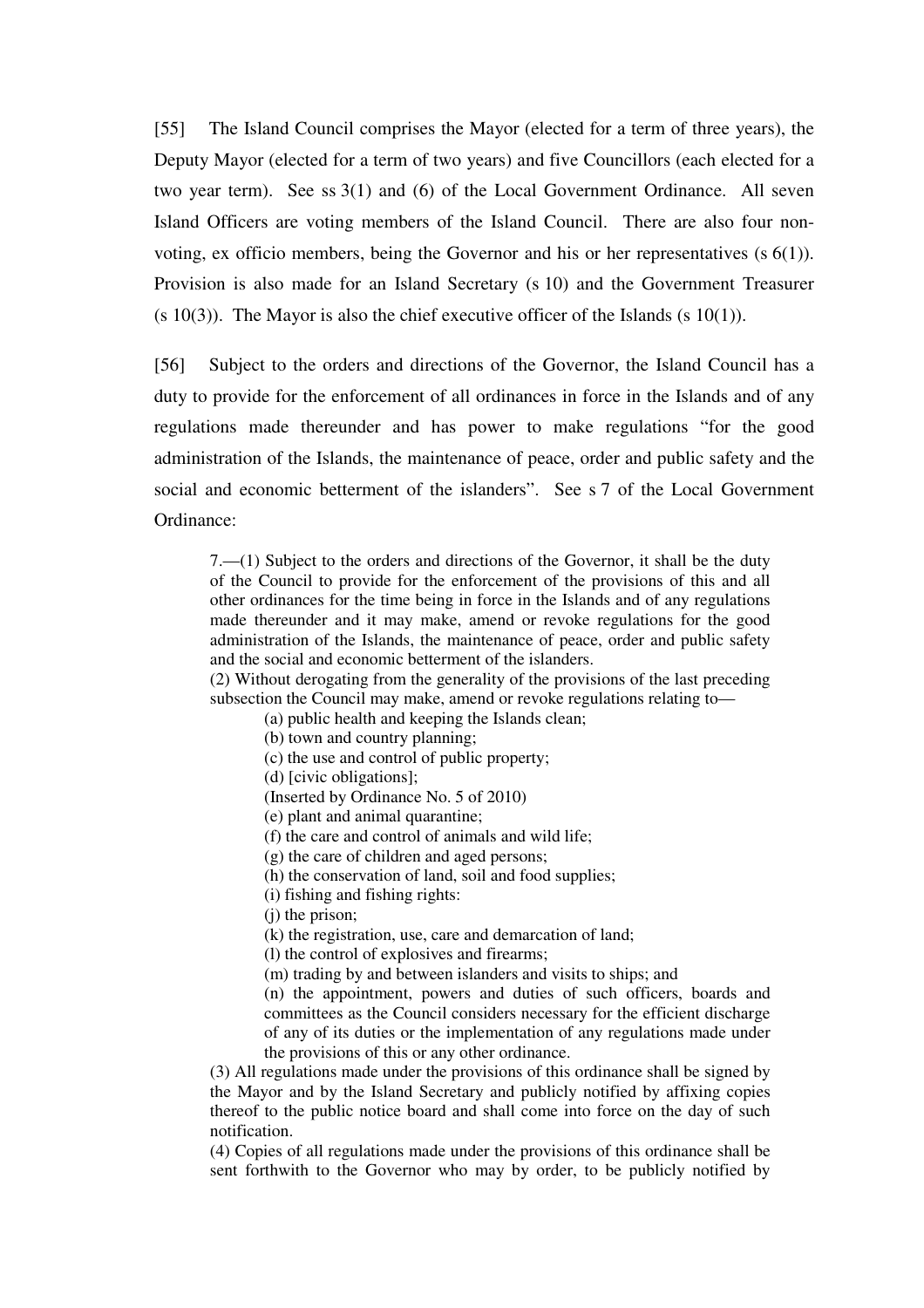affixing a copy of the same to the public notice board, alter, vary or revoke any such regulations.

(5) Any regulations made under the provisions of this ordinance may provide for the charging of fees in respect of anything to be done thereunder and the imposition of penalties for offences against any of such regulations which penalties shall not exceed a fine of one hundred dollars or imprisonment for any term not exceeding forty days for each such offence.

[57] Pursuant to this provision, the Island Council has made the Local Government Regulations which in the Revised Edition 2012 address the following subjects:

Public Health and Town and Country Planning (buildings, rubbish, water supplies, cisterns, wells and sanitary conveniences, burials, quarantine and powers of Medical Officer), Plant and Animal Quarantine, Animals and Wildlife (control of domestic animals, care of animals, wildlife), Public Work, Government Vessels, Machinery and Equipment (inter-Island voyages, general use and manning of public boats, maintenance of public boats, visits to ships by children), Public Telephone, Public Electricity, Prison, The Control of Firearms and Explosives, Control of Traffic.

[58] In his supplementary brief, Mr Lynch said that:

- (a) To his knowledge, free and fair elections have occurred in Pitcairn throughout the modern period and certainly during his time as Deputy Governor. At Council elections, Council positions are strongly contested with multiple people standing for each role. Almost all eligible voters vote.
- (b) Council meetings are open and are often attended by members of the public. Minutes and transcripts of Council meetings can be obtained by members of the public. In addition, the Mayor and Council hold relatively regular public meetings to keep the public informed of their activities and any governance matters.
- (c) While the Governor holds the ultimate law-making power, the Island Council has an important role in law-making, and is in fact very active in the legislative process:
	- (a) The Council must be consulted in the passing of Ordinances, as guaranteed under s 36(1) of the Constitution. This provides opportunity for debate of, and the raising of any opposition to, any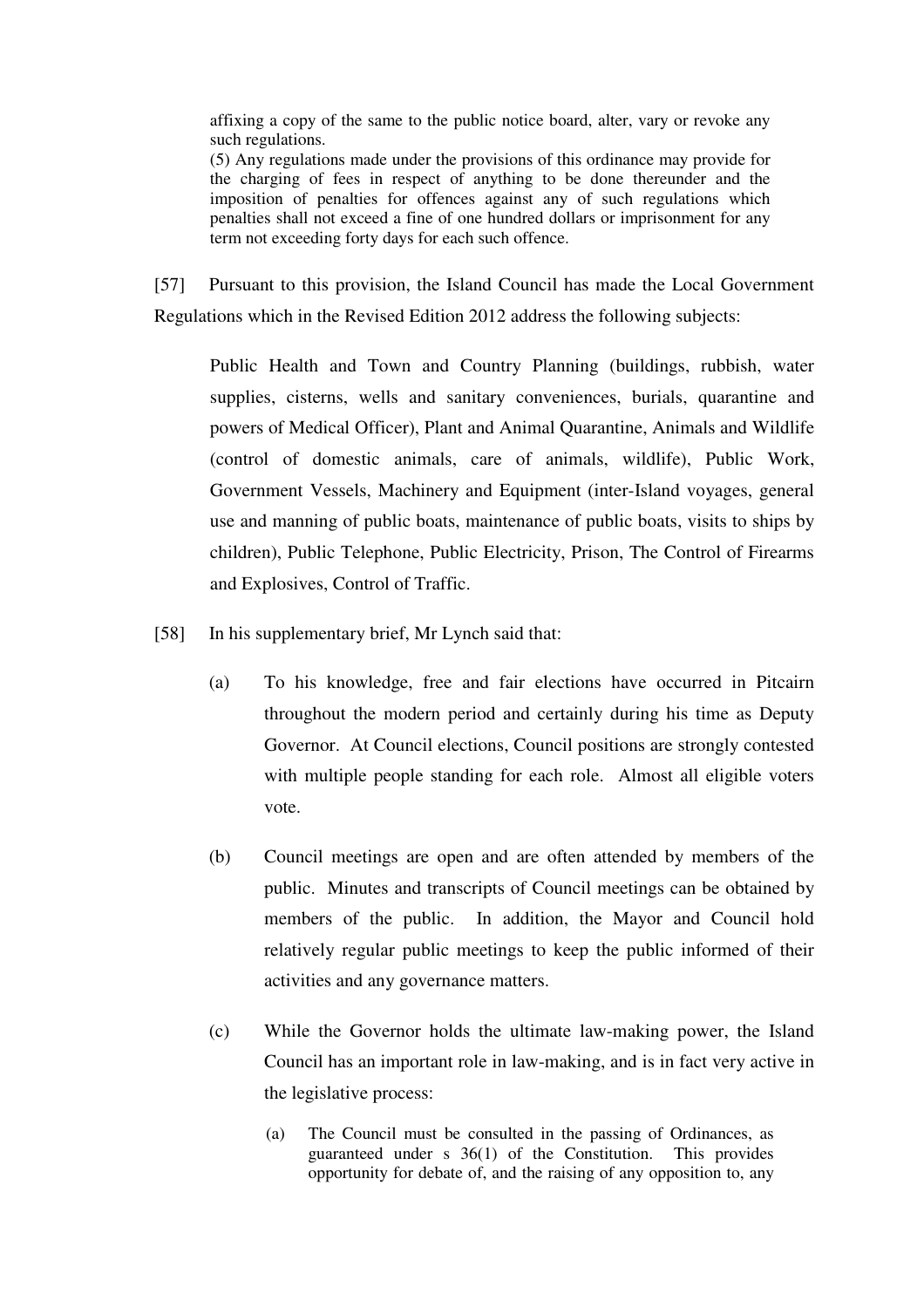proposed Ordinance. The Council can also put any questions forward to the Governor through the Governor's Representative who attends Council meetings (but cannot vote). The Council makes recommendations on any proposed law to the Governor. Often this exchange goes back and forth over a number of Council meetings while divergences of views are resolved, questions answered, or the views of the wider community are sought. Debate in Council is usually very thorough; Council members and Council as a whole regularly raise questions about anything they are uncomfortable with in a proposed ordinance, and will note their approval or disapproval of any proposed Ordinance or specific provision therein. Council often debate new laws down to very fine levels of detail, questioning and making suggestions on the wording of individual provisions.

- (b) Council can, and does, also participate in the law making process by proposing new Ordinances to the Governor, which may then ultimately become law. For example, last year an amendment to the Social Welfare Benefits Ordinance (to remove residency requirements for the payment of child benefits if that child was attending school in NZ) was suggested by Council, and was ultimately passed into law (No. 002 of 2013). In addition, proposals were made to change both the timing of elections (to fit better with the busy cruise ship season), and for changes to the process of finding replacements of Councillors during temporary absences (because of concerns about how this was taking place within Council). These changes were proposed by Council, and were brought in as legislation prior to the elections last year (No. 1 of 2013).
- (c) While the Governor has the power under s 36(2) to pass an Ordinance against the advice of the Council, in such a case any Council member has a constitutionally guaranteed right to directly petition the Secretary of State (s 36(2)). This provides a further check and balance on legislative powers. To my knowledge this has never occurred.
- (d) Council also has its own legislative function in relation to the passing of Regulations under the Local Government Ordinance and other Ordinances. This covers a broad range of law that is important in the day-to-day life of the island, such as safety on long boats, and traffic rules and offences.
- (d) Mr Lynch also said that despite the distance between the Pitcairn Island Office (in Auckland, New Zealand) and Pitcairn, there are many opportunities for both elected representatives and the general public to petition government, to air grievances, and to share thoughts or feedback on any aspect of governance. In his opinion, the community on Pitcairn has extremely good access to its highest level officials:
	- (a) There is open debate both in Council and at public meetings, as mentioned above.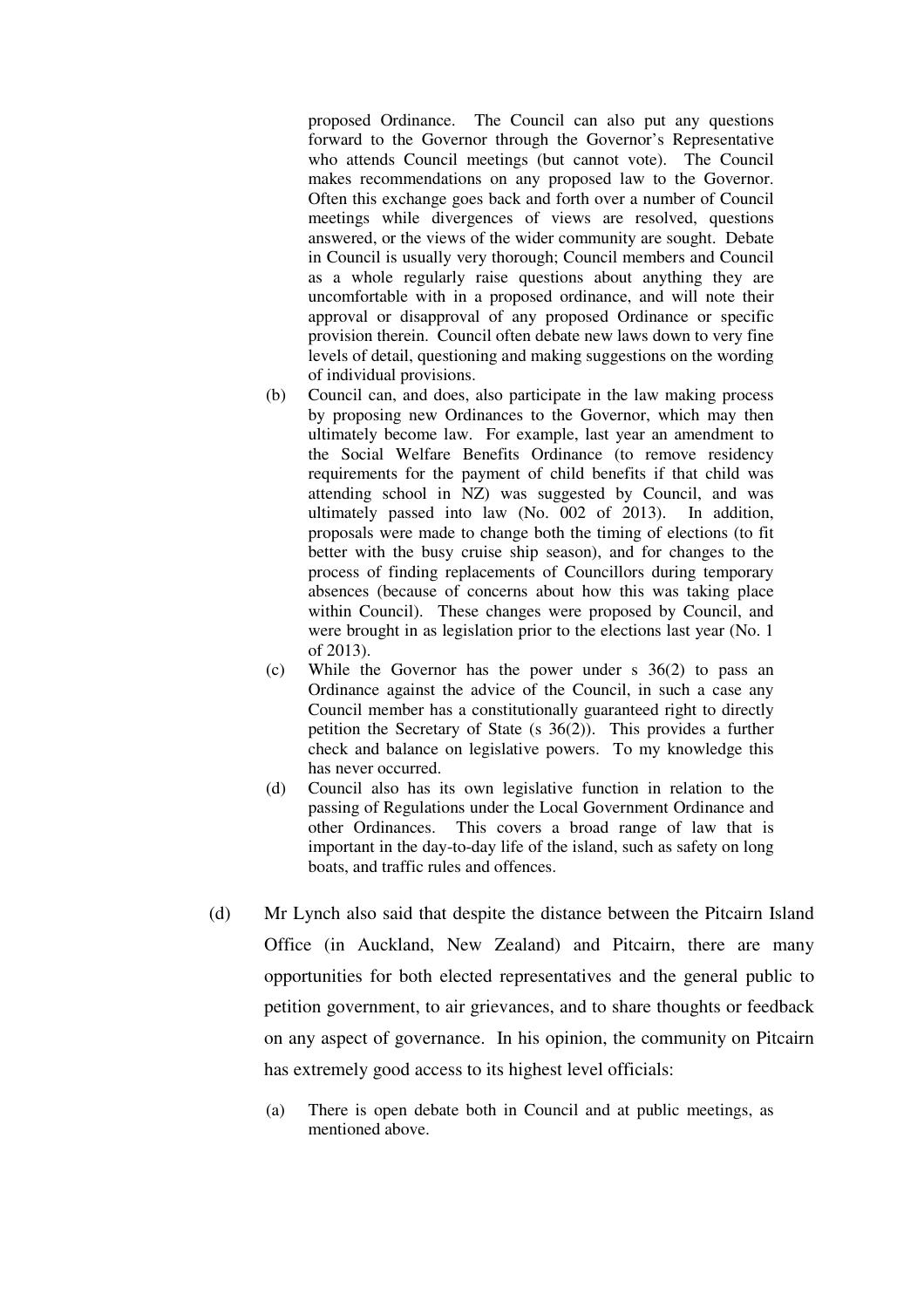- (b) The Mayor has regular private meetings with the Governor's Representative on Island, and also has regular teleconferences with the Governor in Wellington.
- (c) Members of the public also can and do raise anything in person with the Governor's Representative, or alternatively can directly contact the Governor or Deputy Governor via phone or email. Direct phone and email contact details for the Governor, Deputy Governor, Attorney-General and Pitcairn Island Office are available to everyone on Island.
- (d) There have been opportunities for Council members and representatives of Pitcairn to meet directly with the Minister of Overseas Territories, who represents the interests of the Overseas Territories in the British Parliament. For example, Simon Young [Deputy Mayor] met with the Minister at the Joint Ministerial Council meetings in 2012 and 2013. They can also write to him via email.
- (e) Council members also have direct contact in relation to various matters with the Pitcairn Desk Officer in the Foreign and Commonwealth Office, and with the Department for International Development, which provides the majority of the funding for Pitcairn. This is therefore an additional open channel of communication, independent on the Governor, that can be used for airing grievances.

#### **The new 2010 Constitution – consultations leading to**

[59] The Pitcairn Constitution Order 2010 followed a long and extensive consultation process with Pitcairn Islanders. That process has a significant bearing on the evaluation of the claims made by Mr Warren and it is necessary that the evidence given by Mr Lynch be set out in full. That evidence follows.

- 4.1 At the time of Operation Unique, Pitcairn's Constitution was contained in the Pitcairn Order 1970 and the Pitcairn Court of Appeal Order 2000. Following Operation Unique, Governor George Fergusson proposed a review of the Constitution, including the incorporation of human rights standards based on the European Convention on Human Rights. This proposal coincided with a review of the constitutional arrangements in all United Kingdom Overseas Territories.
- 4.2 Governor Fergusson announced the review at a public meeting on Pitcairn Island in March 2009. The minutes describe the proposal as follows:

*The Governor's Office and Pitcairn Government are working towards upgrading [the] Constitution as time has rendered part of [the 1970 Order in Council] irrelevant and a new Constitution would involve incorporating the principles of the European [Convention on] Human Rights into Pitcairn law. HMG wants to ensure that Pitcairn Constitution rises to a level on par with others, yet still apply to Pitcairn way of life. Work needs to be done tidying the structure of the Island. The two main seats of power would be Council, and the Governor's office. The PIO would work with both the*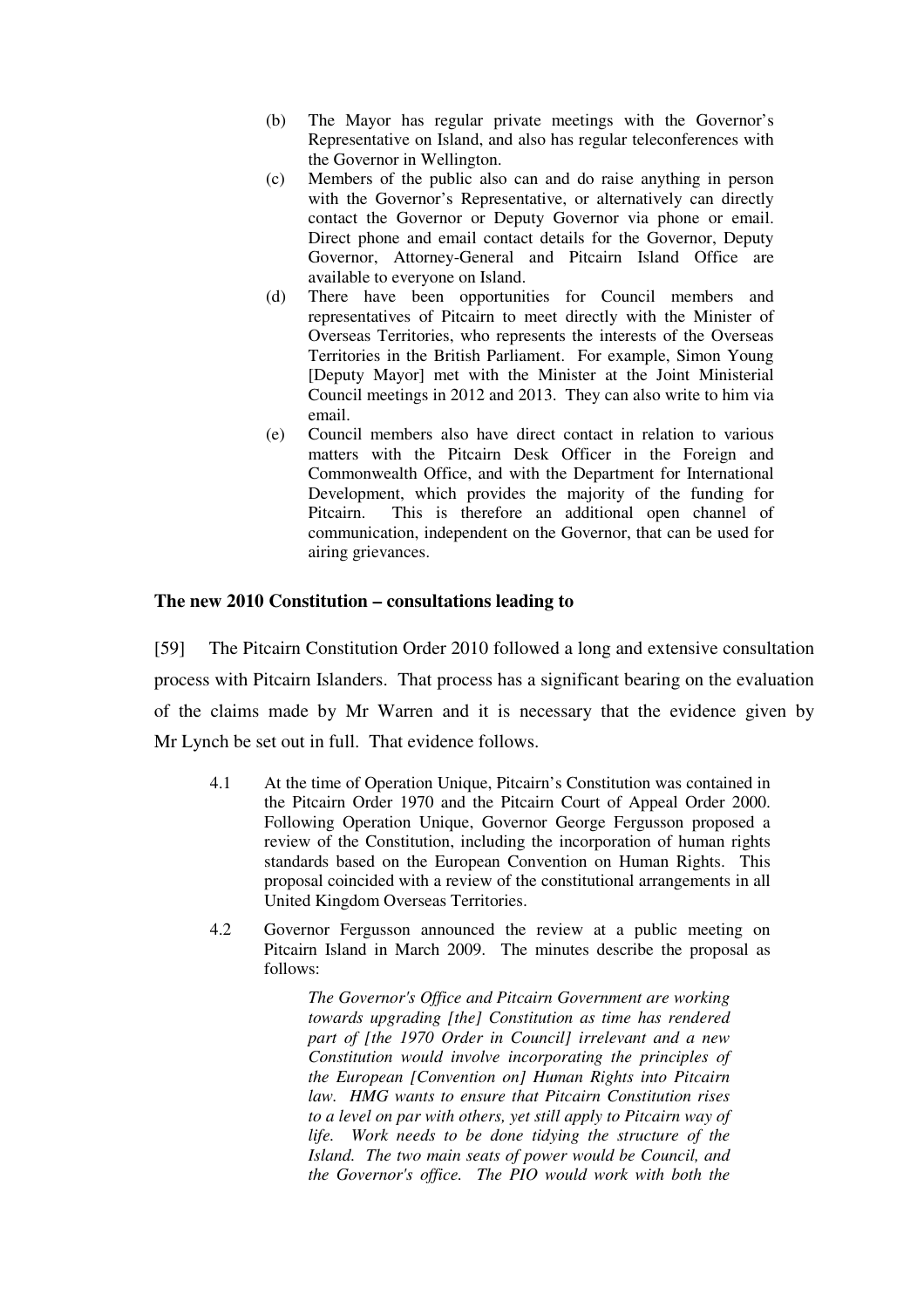#### *Council and the Governor's office to support items that could not be handled on island or by the Governor's office.*

- 4.3 In September 2009 Deputy Governor Ginny Silva, Deputy Commissioner Evan Dunn and a representative of the Department for International Development (DFID) Martin Rapley travelled to the island to observe the functioning of the new governance structure, and to discuss the review of the Constitution. They attended a special Council meeting on 4 September 2009 and, among other discussions, advised the Council that the Constitutions of all Overseas Territories were being reviewed, including Pitcairn's. The review process would involve full consultation with the Island Council; the draft Constitution would be available for the Council and all Islanders to comment on; and the process of adopting a new Constitution would take "as long as it takes".
- 4.4 On 21 September 2009 Governor George Fergusson and Deputy Governor Ginny Silva joined a Council meeting via video link from Wellington. Commissioner Jacques also joined via video link from Auckland. The Governor presented a paper entitled "Draft Consultation Document for Constitutional Review" and explained that one of the main changes to the Constitution would be to incorporate rights from the European Convention on Human Rights. He said this meeting was the launch of the draft Constitution, with the aim of having formal consideration of the draft at the Council meeting in November and an agreed document to be placed before the Privy Council by the 9th December. He said the consultation process could be extended should further time be required.
- 4.5 The Governor recommended that a copy of the document be placed on the website, including a plain English explanatory note. Any person could email the Governor or Deputy Governor. The Mayor was to write to the Foreign and Commonwealth Office (FCO) Minister and/or Governor with feedback, and the Council was invited to discuss the document with the human rights advisers (discussed below). The Governor offered to arrange a public video hearing if required.
- 4.6 Copies of the draft Constitution and explanatory note were circulated to all households on the Island. The documents were put on the Pitcairn Government and British High Commission websites, and copies were sent to Mayor Warren directly. HMG offered to provide legal advice to the Island Council regarding the Constitution.
- 4.7 On 12 October 2009 twenty islanders attended a public meeting to discuss the Constitution. The islanders agreed a Steering Group would meet to collate and consider the list of issues identified at the meeting. The group was interested to make a comparison to the St Helena Constitution, and that the Commonwealth Foundation (the human rights trainers discussed below) had identified several missing groups of rights: education, access to health and welfare services and free and fair elections.
- 4.8 There was another public meeting on 19 October to discuss the draft Constitution. Five Islanders were chosen to form a Constitution Steering Group, Kari Young, Jacqui Christian, Lea Brown, Simon Young and Michele Christian.
- 4.9 To avoid inhibiting discussion from an Island perspective, Governor's Representative Lucy Foster was not a member. Ms Foster emphasised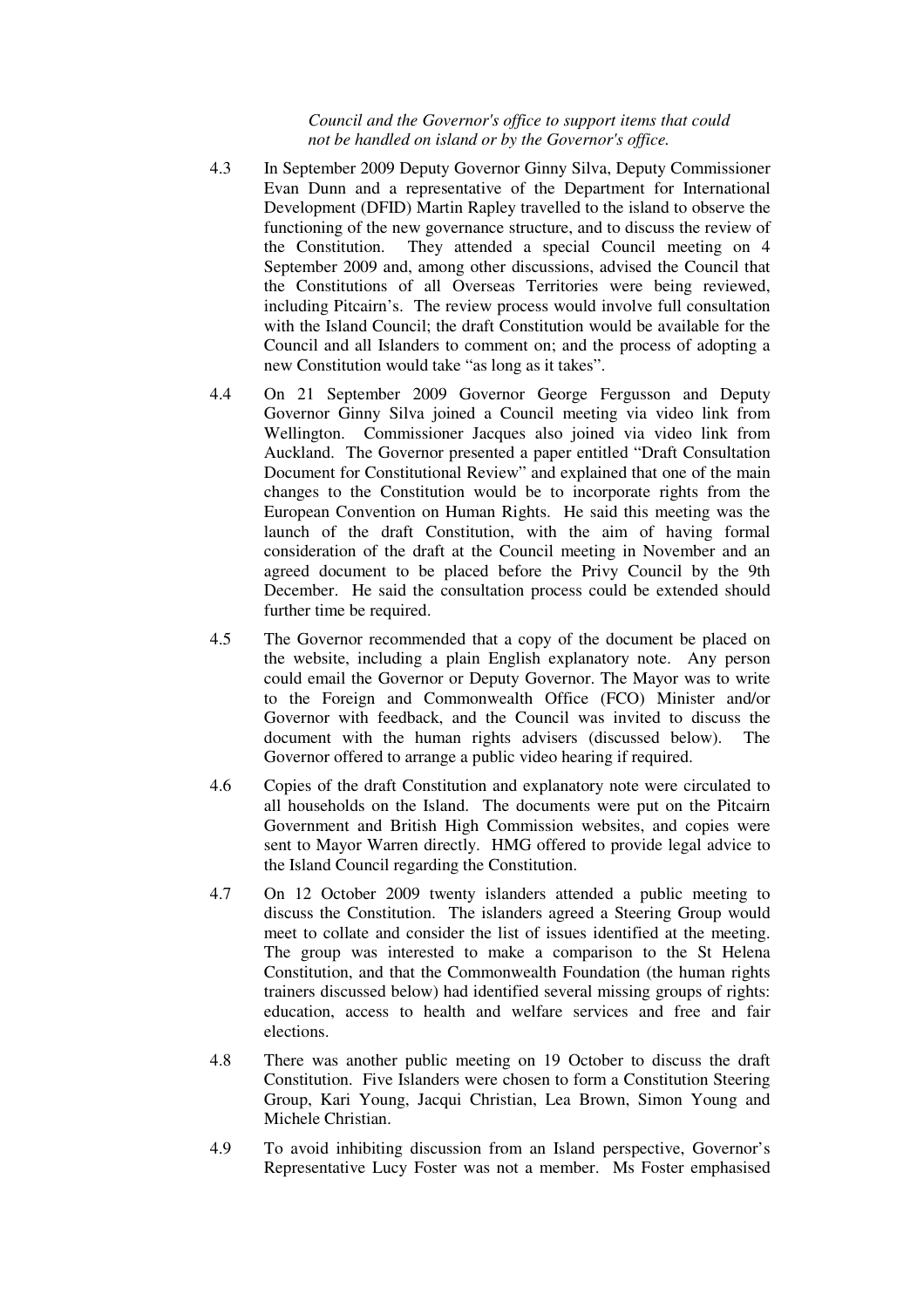that any Islander should be able to take part in the Steering Group, and that queries could be directed to her if she could be of any assistance.

- 4.10 Jay Warren made a public announcement on the radio inviting any person to contribute to the Steering Group. The Steering Group met directly after the public meeting, and decided to allocate responsibility for five sub-areas, and to split the Island population among them to promote and encourage comments. There was concern that a December deadline for consultation would be too soon.
- 4.11 The following month the Governor's Office in Wellington and the Foreign Office in London held a Special Video Conference with Pitcairn Islanders to discuss the draft Constitution and questions from the Steering Group. The Steering Group's suggested amendments were agreed. The Governor's Office thanked the Steering Group for all their work in reviewing the draft and the amendments made. FCO added their thanks and stressed that the key was to get a Constitution that worked for Pitcairn.
- 4.12 The Steering Group made further recommended amendments over the following months in relation to matters including abortion, slavery, the title of the Attorney-General, the nationality of Judges and legal advisers, the right to education, discrimination, treatment of prisoners, and derogations in time of emergency. On approximately 14 Dec 2009, Simon Young emailed the Steering Group's proposed amendments to the Constitution.

*Please find attached the latest development on the constitution from the steering group. We have progressed nicely. Following the vid link [amendments] we have 2 outstanding points on the revised draft, we also have what I would consider to be a final 3 new thoughts on changes, followed lastly by asking for the inclusion of some of the recommendations from the document provided by the Human Rights Advocacy trainers.* 

#### 4.13 In addition, the document attached to Mr Young's email stated:

*The following points were asked to be communicated to the Governor from the steering group. These points were raised during our meetings as they evoked strong feelings from some members of the group. These points do not affect the draft constitution.* 

*1. There was concern raised regarding the Governors power to make laws without consultation.* 

*2. Does the Governor have any thoughts on how in the future we can achieve greater separation of powers with regards to the Executive, the Legislature and the Judiciary.* 

#### 4.14 On 29 December 2009 Deputy-Governor Ginny Silva responded to the Steering Group queries. Among other things she noted:

*3. A final point on the power to make laws. The new draft Constitution introduces for the first time an obligation on the Governor to consult Council prior to making new laws. We expect this to be the norm and we see this as progress - we hope the Community does too.*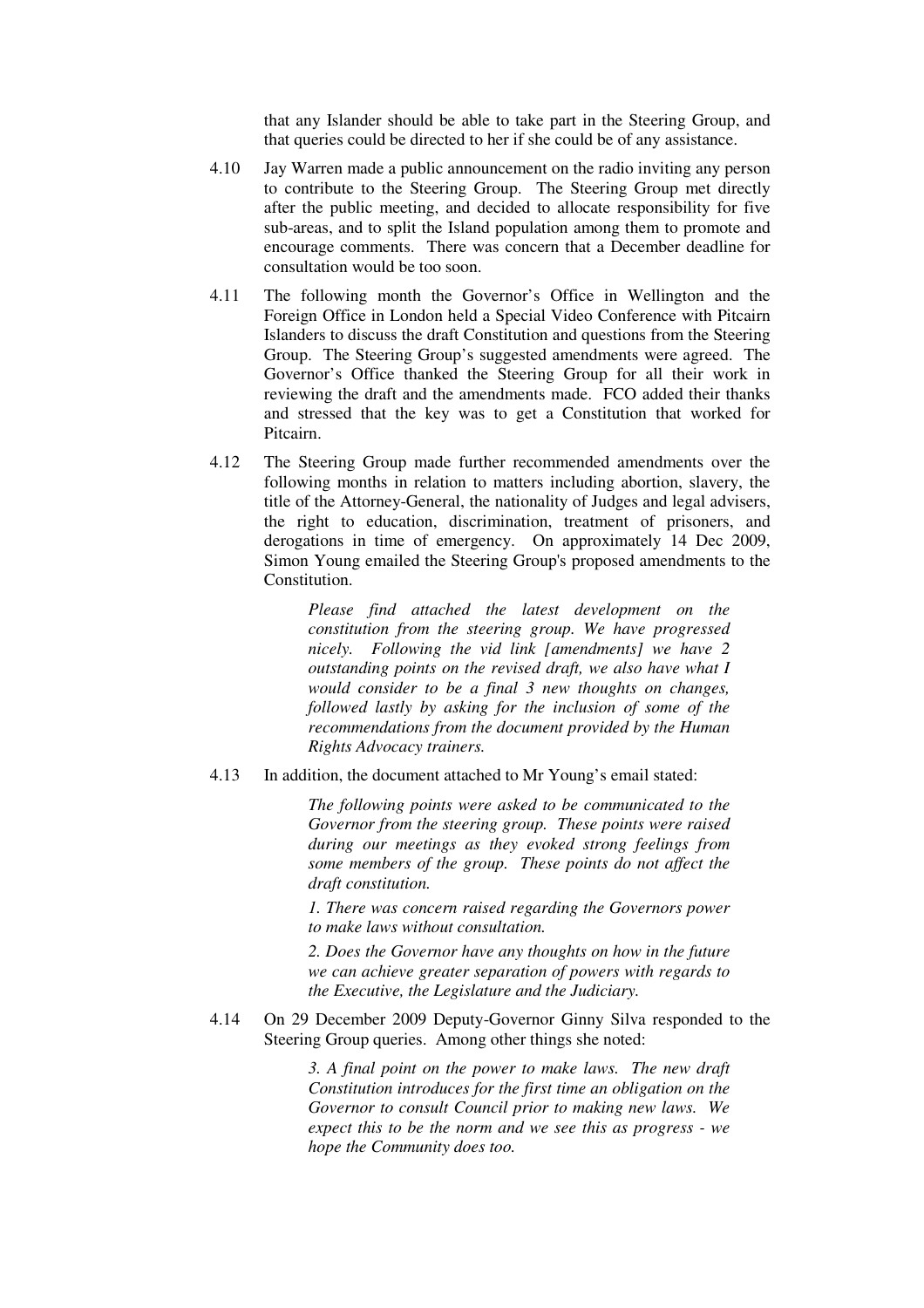- 4.15 On 8 January 2010 Simon Young emailed the Steering Group's further suggested amendments to the Constitution.
- 4.16 On 12 January 2010 Governor George Fergusson responded to the Steering Group's feedback.

*First let me say again that we and the team in London have been impressed with the careful consideration the steering group has given to this proposed draft Constitution. As we said at the outset, our aim is to agree a new constitution which better reflects the realities of Pitcairn today and general principles of international Human Rights instruments. Other constitutions are a good source material but we need to ensure Pitcairn's constitution makes sense for Pitcairn. As discussed during our videoconference, this is not the occasion for introducing new laws, amending them or getting bogged down in the detail of legislation. Changes to legislation, where needed, will have to follow a separate process. The decision on a new Constitution rests with Her Majesty in the Privy Council on the advice of the Foreign and Commonwealth Office (FCO). Before giving advice the FCO Minister, Chris Bryant, will seek the views of the Island Council. If there are remaining areas of disagreement, the Minister will decide whether or not he can recommend a particular request and explain why. If no agreement is reached on a recommendation, the Constitution will simply remain as it is i.e. the Pitcairn Order 1970.* 

4.17 On 18 January 2010 after a Steering Group meeting, the chair emailed the Governor and FCO noting various points of agreement and requesting an updated draft prior to a video link with FCO. The email stated:

> *The steering group will attend this vid link, and although I personally have no questions I understand that there are some questions for Ian Hendry. I did request any members of the steering group with specific questions to send them to [me] by now, and I would have forwarded these on so Ian could be prepared. However, I have not received any. I can tell you that there were a couple of questions on the topics of Separation of Powers and the Pitcairn Bar. As of today I did ask if the steering group are prepared and ready to pass the draft with amendments listed above onto council. The outcome was split 3 to 3. Therefore we have agreed that as soon as the vid link is finished the steering group will meet and decide if they are happy to step away from the document and pass it to council.*

- 4.18 On 22 January 2010 Wellington and London held a meeting with Pitcairn via video link to discuss the draft Constitution.
- 4.19 On 2 February 2010 the Island Council approved the Constitution by unanimous vote. The Mayor of Pitcairn, Michael Warren, emailed the Governor and others as follows:

*Council met today and have approved by unanimous vote the draft Constitution. The wording "Legal Advisor" needs to be amended to "Attorney General", which I believe you George are aware.*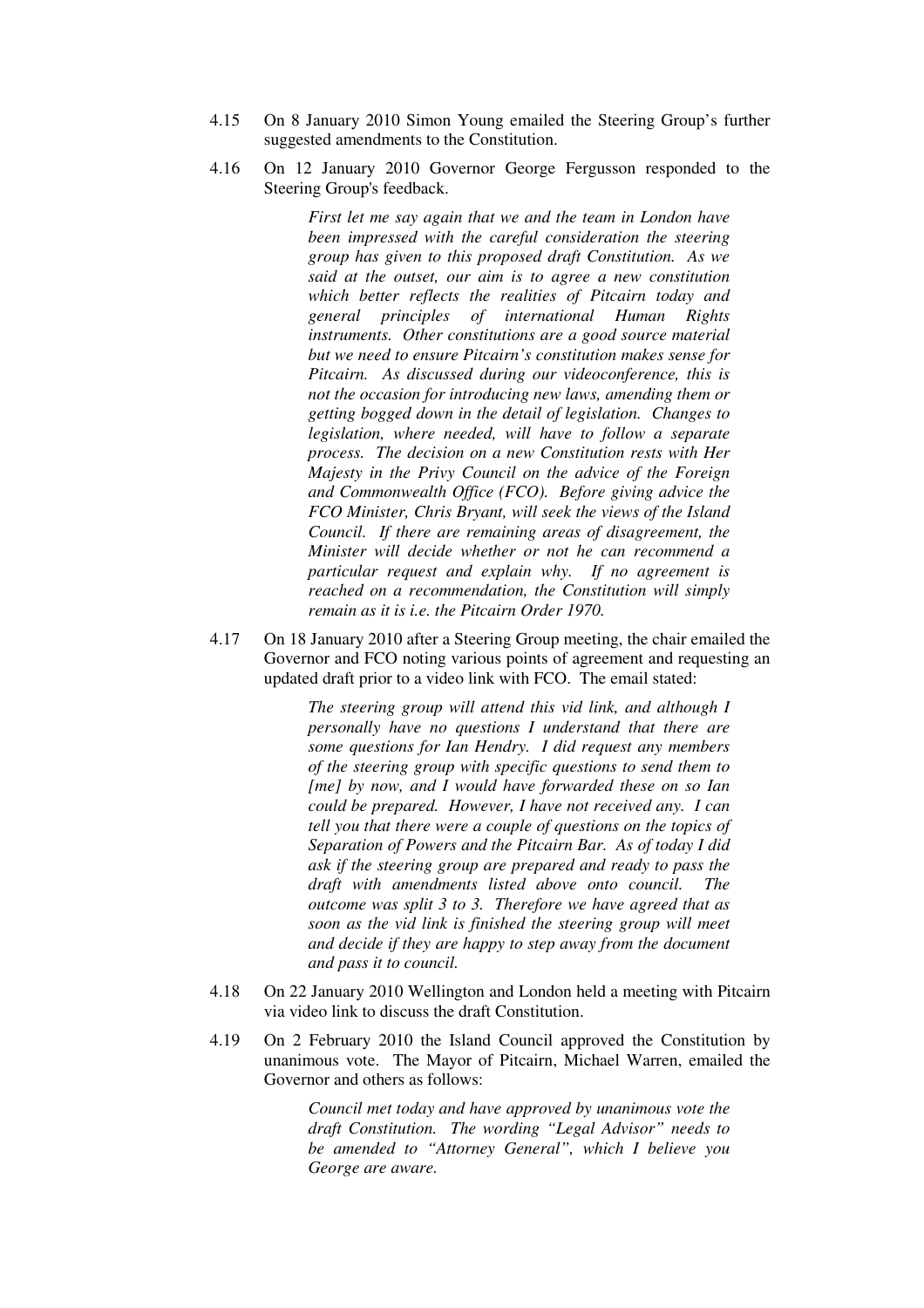*I will now hand over to your guys to deal with the next necessary steps.* 

4.20 On 10 February 2010 Her Majesty in Council approved the Pitcairn Constitution Order 2010. On 15 February 2010, Ian Hendry, former Deputy Legal Adviser to the Foreign and Commonwealth Office, and Constitutional Adviser on the Pitcairn Constitution, summarised the process, and wrote:

> *Above all, the enthusiasm of the islanders themselves to arrive at a constitutional settlement that would suit their circumstances and improve their lives was very impressive; they were determined, persistently enquiring, but always sensible. There can be no other Overseas Territory constitution in which a greater proportion of the local population was directly involved and contributed to the outcome.*

- 4.21 On 4 March 2010 the Governor held a Constitution Proclamation ceremony in the Adamstown main square. The Governor signed two copies of the document, and the Mayor placed one on the public noticeboard. Over 40 people attended a public meeting held in the same week to discuss various matters including the Constitution. At a special council meeting that week the Council recognised the high level of engagement on the Constitution.
- 4.22 DFID representatives presented an official copy of the Constitution to Mayor Warren in March 2010.
- 4.23 In the United Nations, the General Assembly:

*Welcome[d] the entry into force of the Pitcairn Constitution Order 2010 in the Territory in March 2010, featuring a new constitutional framework and human rights provisions, and all efforts by the administering Power and the territorial Government that would further devolve operational responsibilities to the Territory, with a view to gradually expanding self-government, including through training of local personnel.* [Footnotes and citations omitted]

[60] Mr Lynch was cross-examined at some length on (inter alia) this evidence. Nothing in that cross-examination caused Mr Lynch to make any, or any significant, change to his evidence. I am satisfied he did his utmost to ensure that his evidence was accurate, candid and balanced.

## **The claim that the right to internal self-determination has been breached**

[61] The submission that the United Kingdom is in breach of the asserted right of those on Pitcairn to internal self-determination has been articulated in different ways, but essentially the claim is that Pitcairn Islanders have been denied effective political participation. In Document G the submission at paras 446, 447 and 496 was that: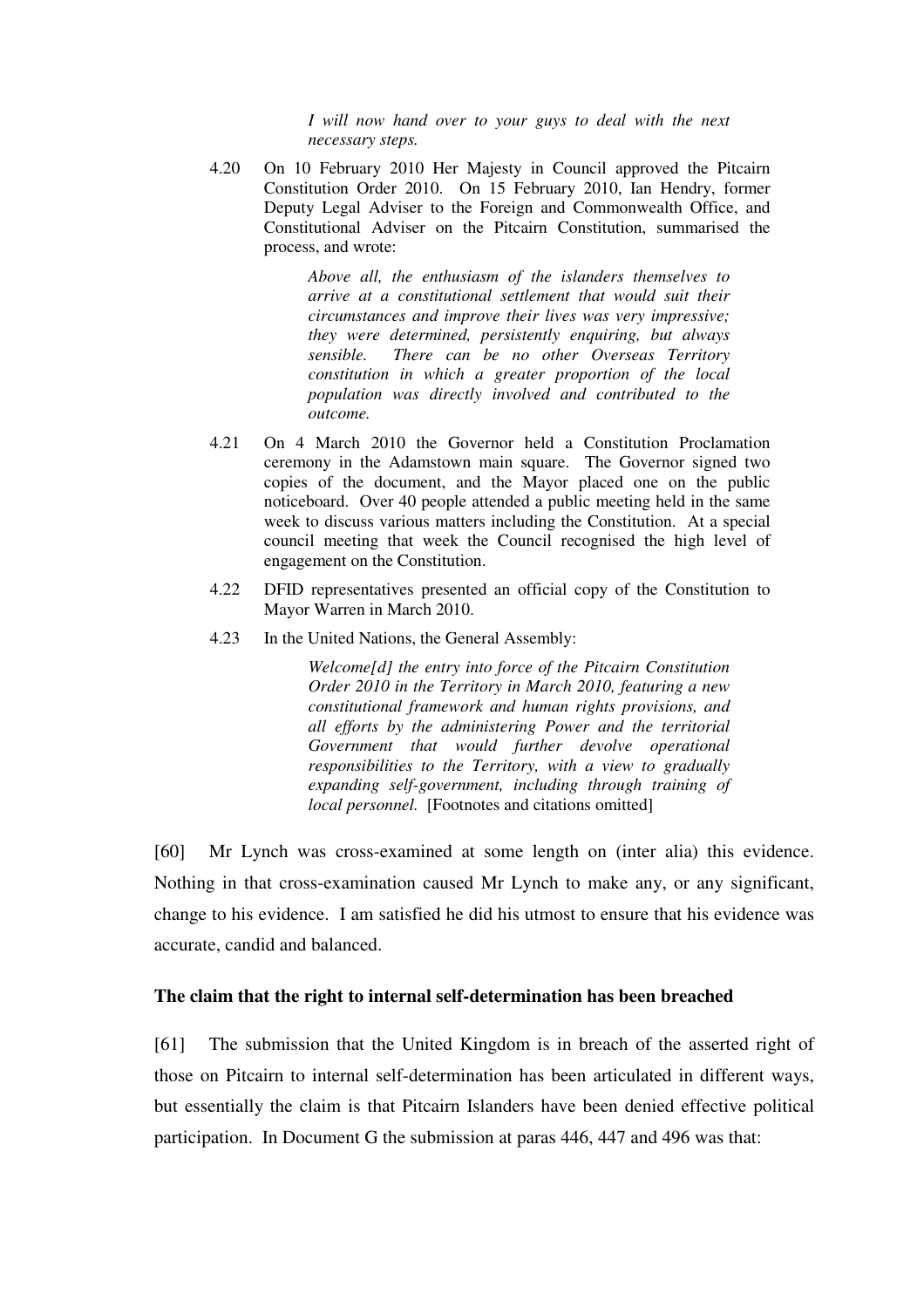446 This self-determination ground engages with it the rights to have political participation, and for the Islanders to be involved in the "political" institutions and to be consulted on major decision making such as:

- a) Creation and Appointment of the Governor;
- b) Creation of Parliament;

 $\ddot{\phantom{a}}$ 

- c) Creation of the Judicial System and Appointment of Judges;
- d) Determination of where courts sit.

447 No consultation ever occurred on any of these. Which is to say: *there was no self-determination*. [Emphasis in original]

496 The failure of the UK government to recognise and facilitate the Pitcairn Islanders' right of self-determination (either under customary international law, or via the ICCPR, or the UN Charter) means that neither the Executive, Legislative or Judiciary branches of Government were lawfully created, and a breach of sacred trust and a failure to accord paramountcy have occurred inextricably contaminating the right to fair trial as any independent and impartial tribunal could not have been created by law.

- [62] The reference in para 446 to the "appointment of judges" is a complaint that:
	- (a) The Pitcairn Courts have been "exported" to New Zealand or "to the world at large" and this is irrational and incompatible with selfdetermination and self-government. See para 461.
	- (b) A court system:

… with five foreign Court of Appeal judges, four foreign Supreme Court Judges, and four foreign Magistrates, (leaving aside the Law Lords in the Privy Council) a total of 13 against one local magistrate, is irrational for a population of 50. (There cannot be any other state or colony with the equivalent of 26% of the population being judges, and not one of them indigenous) (para 462).

- (c) There is no provision in policy to encourage Pitcairn Islanders to train in the law so they can eventually provide indigenous judges.
- (d) A judicial system:

… essentially determined by a non-elected legislative, of professionally trained judges, except for the limited jurisdiction of the Island Magistrate is plainly not the only model available for the Crown's smaller territories or dependencies. Indeed the provision of the current model perpetuates a system where self-government is not possible (para 478).

[63] Addressing on the facts the claim that Pitcairn Islanders have been denied effective political participation the Crown submissions emphasised the following: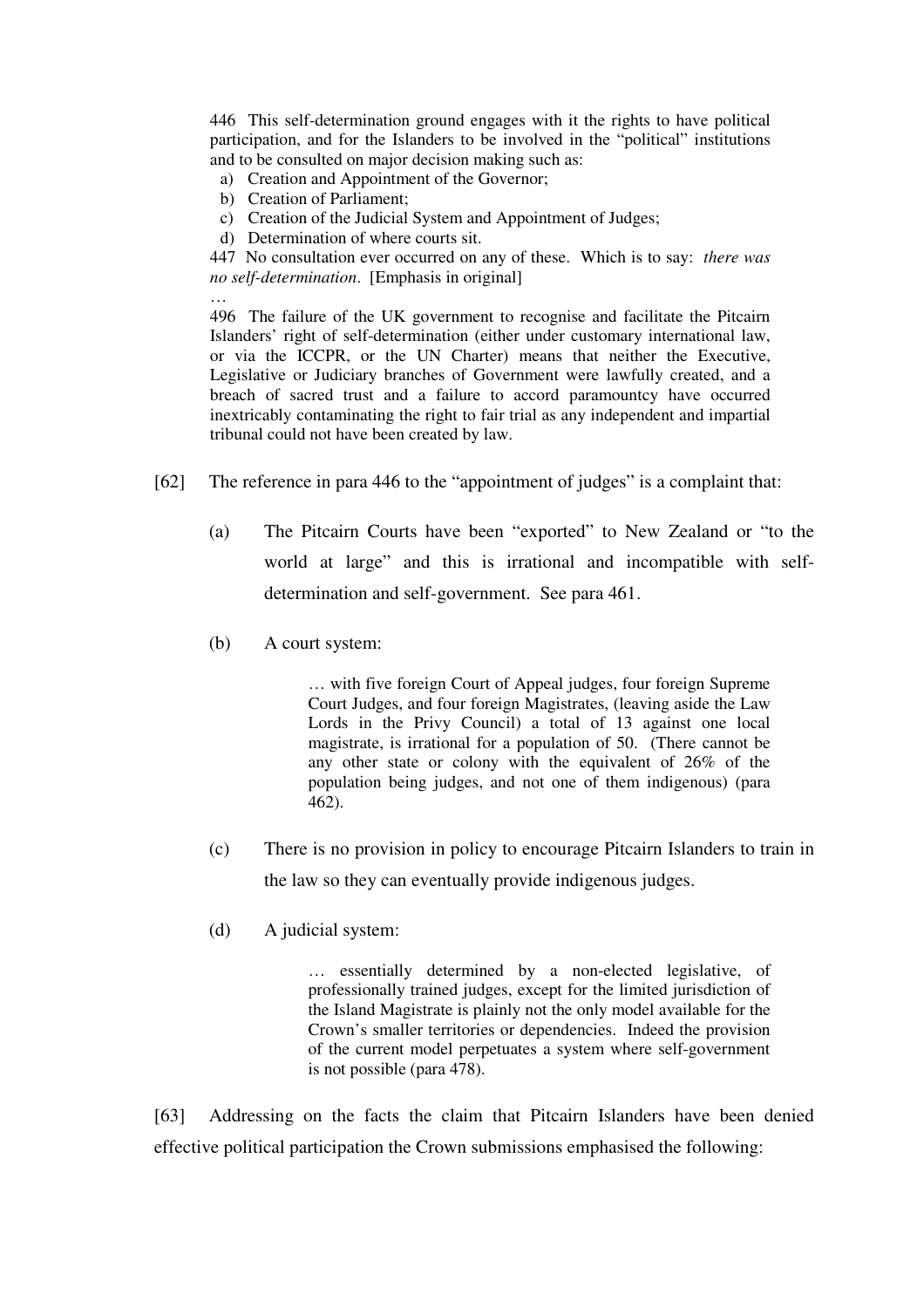- (a) The United Nations General Assembly resolution adopted on 11 December 2013, which implicitly accepts that effective devolution of operational responsibilities is taking place in Pitcairn, along with the expansion of self-government.
- (b) There was wide public consultation on the 2010 Constitution, which was agreed to and unanimously approved by the elected Island Council. That consultation with the Island community was recognised and welcomed by the United Nations General Assembly in the resolution referred to.
- (c) The Constitution and the Local Government Ordinance provide for regular, free and fair elections to the Island Council. The high participation rate in elections indicates a strong engagement by the community in the democratic process.
- (d) The Island Council has an important role in the legislative process. The Constitution provides for mandatory consultation with the Council in relation to all proposed Ordinances. In practice, this is reflected in thorough debate on new laws and genuine dialogue between the Island Council and the Governor.
- (e) A further check and balance on legislative powers is provided by the constitutionally guaranteed right for Council members to petition the Secretary of State if the Governor makes an Ordinance contrary to the advice given by the Council.
- (f) There is evidence that the people of Pitcairn are aware of the right to selfdetermination and the processes of the United Nations.
- (g) The new governance structure for Pitcairn was designed to devolve responsibility to Islanders and to develop a more self-governing model. Islanders were substantially involved in this process through the Pitcairn Development Team.
- (h) The Island Council can and does initiate law-making by proposing new ordinances.
- (i) The Council has its own legislative function in making regulations.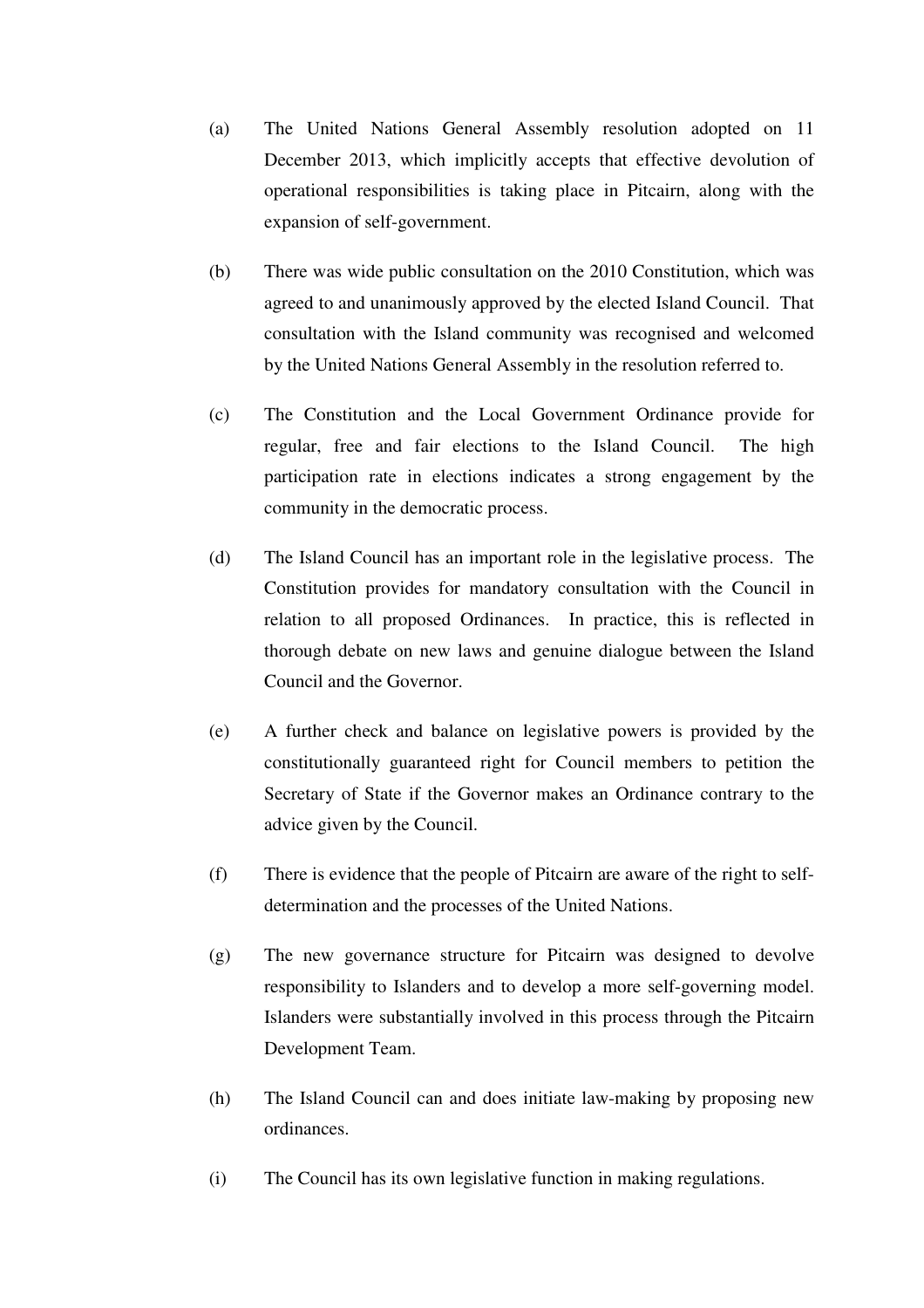- (j) Council meetings are open to and attended by the public and records are available.
- (k) Council, Division Managers and heads of department have practical governance functions on Pitcairn, including dealing directly with local and international bodies.
- (l) The Mayor talks regularly with the Governor's Representative and Governor, and there is ample ability for other Pitcairn community members to have direct contact with the Governor's Representative, the Governor, the Deputy Governor, the Pitcairn Desk Officer in the Foreign and Commonwealth Office, the Attorney General and other officials.

## **Discussion – the evidence**

[64] The submissions made on behalf of Mr Warren on the issue of internal selfdetermination are unsustainable, not only on the law (already addressed) but also on the evidence.

[65] As to the evidence, the Crown is correct in submitting that the uncontradicted evidence given by Mr Lynch was that from 2007 to March 2009 there were extensive consultations before the new governance structure took effect on 1 April 2009. That new structure involved a further devolution of operational responsibilities to the Islanders, with a view to gradually expanding self-government. The process was commented upon favourably by the Secretariat to the Special Committee on the Situation with regard to the Implementation of the Declaration on the Granting of Independence to Colonial Countries and Peoples (A/AC.109/2013/3) 11 February 2013:

3 The island community was also fully involved in consultations leading to the setting-up of a new governance structure on the island in April 2009. This created four senior public sector posts (division managers) to boost local administrative capacity and introduce fair and transparent systems for Government job selection and performance management. The process of devolving more functions and responsibilities to the island is continuing but will be a gradual one, given the limited human resources and appropriate skills in the tiny population. For now, some administrative functions will need to remain with the Pitcairn Islands Office in Auckland, New Zealand.

[66] The subsequent Resolution adopted by the United Nations General Assembly on 11 December 2013 welcomed the progress being made in expanding the degree of internal self-determination enjoyed by Pitcairn Islanders. The degree of devolution and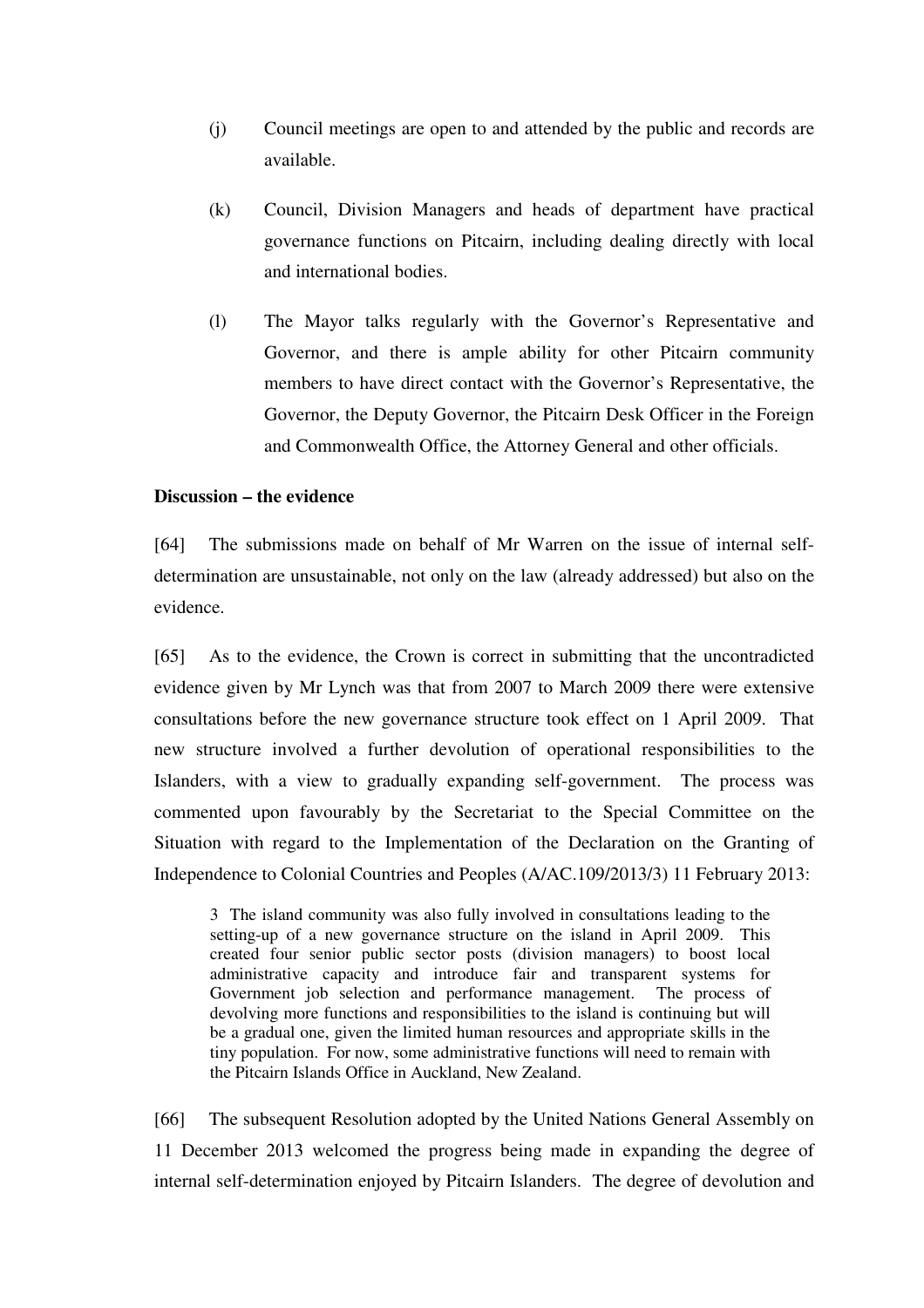the speed of the process were not the subject of critical comment. To the contrary, recognition was given to "the unique character of Pitcairn in terms of population, area and access".

[67] A similar degree of intensive consultation and political participation preceded the Islanders' approval of the 2010 Constitution and its subsequent promulgation. The working paper prepared by the Secretariat to the Special Committee (A/AC.109/2011/4, 8 January 2011) described the process as "full consultation". This is in part borne out by the fact that the Constitution Steering Group, comprising five Pitcairn Islanders, secured amendments to the Constitution, and on 2 February 2010 the Island Council, by unanimous vote, approved the Constitution, which (inter alia) for the first time obliged the Governor to consult the Council prior to making new laws.

[68] The uniquely small size of the Island population meant that the consultation process described by Mr Lynch afforded to each Islander of voting age a form of direct participation which would be difficult to duplicate in larger populations. Ian Hendry, a Constitutional Adviser to the Foreign and Commonwealth Office and co-author of *British Overseas Territories Law* (Hart Publishing, 2011), who produced successive drafts of the Constitution, by memo dated 15 February 2010 summarised the process in the following words:

Above all, the enthusiasm of the islanders themselves to arrive at a constitutional settlement that would suit their circumstances and improve their lives was very impressive; they were determined, persistently enquiring, but always sensible. There can be no other Overseas Territory constitution in which a greater proportion of the local population was directly involved and contributed to the outcome.

[69] Referring now to the complaint that the Pitcairn Courts have been "exported" and that the system is over-judicialised (by foreign judges), the majority decision in *Christian v R* [2006] UKPC 47, [2007] 2 AC 400 at [26] (joined in this respect by Lord Woolf) rejected out of hand a submission that judges of the Pitcairn Supreme Court should have come from the United Kingdom rather than New Zealand, observing that there was no suggestion of any lack of competence on the part of the judges or of a restriction on the Governor's power of appointment on grounds of nationality. The position under the 2010 Constitution is the same. See for example ss 47(4) and 52 (qualification for appointment) and s 46 (sitting outside Pitcairn), which is to be read with the Judicature (Courts) Ordinance 2000, ss 15E and 15F.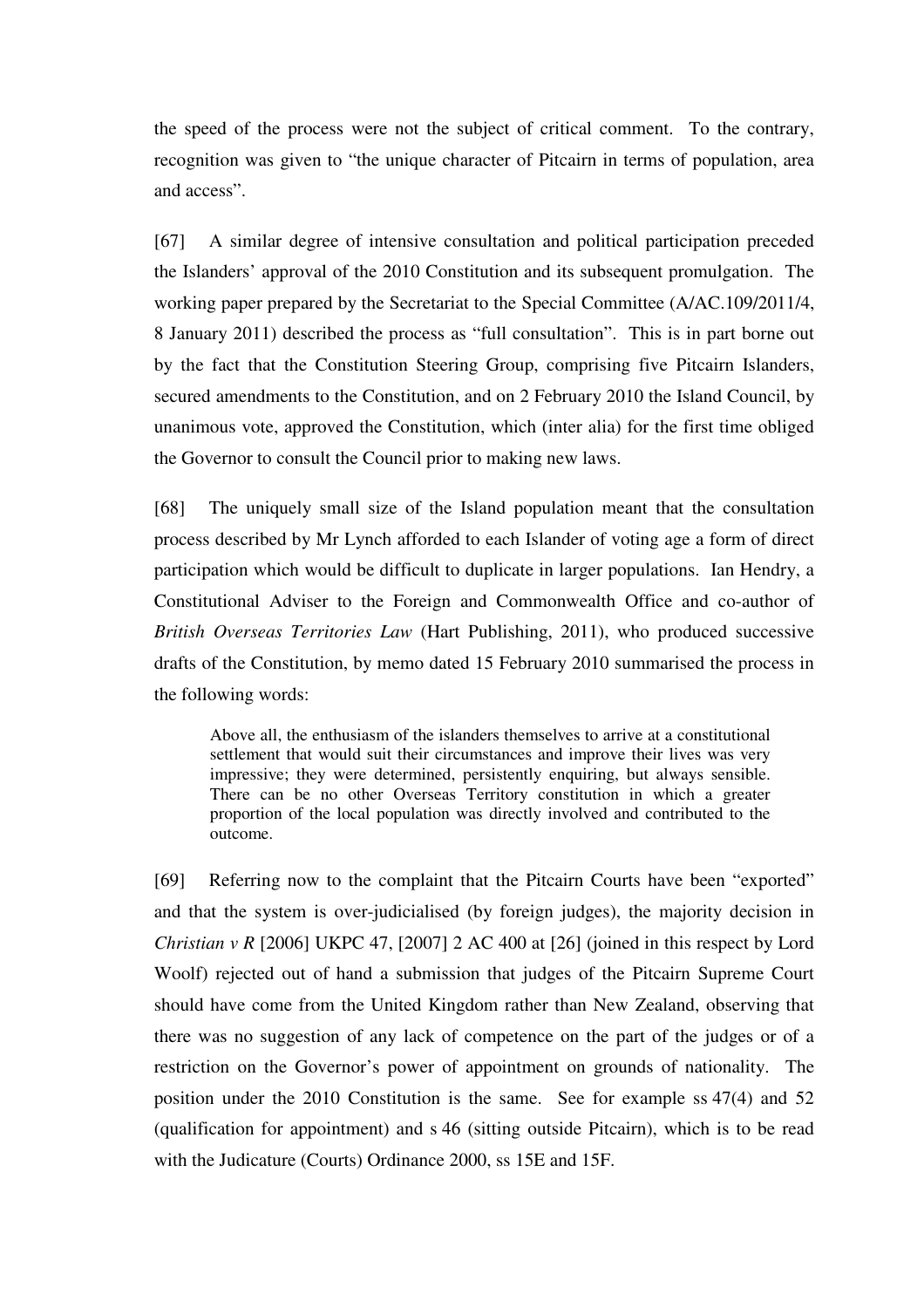[70] The claim that there was no consultation in relation to these matters cannot be sustained in the face of the evidence. For example, the Constitution Steering Group recommended that the Constitution provide that "judges be British" and that lawyers be British also. The then Deputy Governor on 29 December 2009 pointed out that such provisions would be discriminatory and could not be agreed to. In addition, the proposal made little sense for logistical reasons. Whether Mr Warren is happy with the outcome is irrelevant. The point is that the claim that there was no consultation is untenable.

[71] The submission that the Pitcairn legal system is over-judicialised is ironic, given that it is advanced in support of a claim that Mr Warren cannot secure a fair trial by an independent and impartial tribunal created by law. Furthermore, the setting up of the claimed over-elaborate judicial system must be seen against the criticism that prior to the commencement of Operation Unique in 2000, and the subsequent prosecutions which culminated in the Privy Council decision in *Christian v R*, there was no effective civil authority presence on the Island and that the Pitcairn Supreme Court was a "paper work court", in that no judge had ever been appointed to it before the trials. See Dawn Oliver "Problems on Pitcairn" in Oliver (ed) *Justice, Legality and the Rule of Law: Lessons from the Pitcairn Prosecutions* 2 at 11-12. The submission made for Mr Warren can only be described as superficial, if not opportunistic. As Mr Hendry succinctly wrote of the new Constitution on 15 February 2010:

The result is a far more modern constitutional arrangement which balances the rights and freedoms of the inhabitants, including their participation in government, with safeguards for independent judicial and legal process and the necessary means of political control from the United Kingdom.

It might be thought that such arrangements are over-elaborate for a community of 54 people. But why should Tristan da Cunha, with a population of 246 and whose constitutional arrangements of 2009 the new Pitcairn Constitution resembles, be any more entitled to a modern constitutional settlement than Pitcairn? The UK Government is responsible for the good government of each of these remote territories, and is obliged by the UN Charter to ensure the wellbeing of their people. In the case of Pitcairn, a new Constitution is a clear demonstration of greater commitment by the UK Government, in contrast to the decades of intermittent interest (to put it generously) that recent history has demonstrated.

[72] Called in aid of Mr Warren's argument on internal self-determination were various articles by Mr MO Eshleman, an American attorney practising in Ohio. In these articles Mr Eshleman claims to set out the legal history of Pitcairn Island from 1790 to 2010 and, in addition, provides a critique of the 2010 Constitution. Mr Eshleman was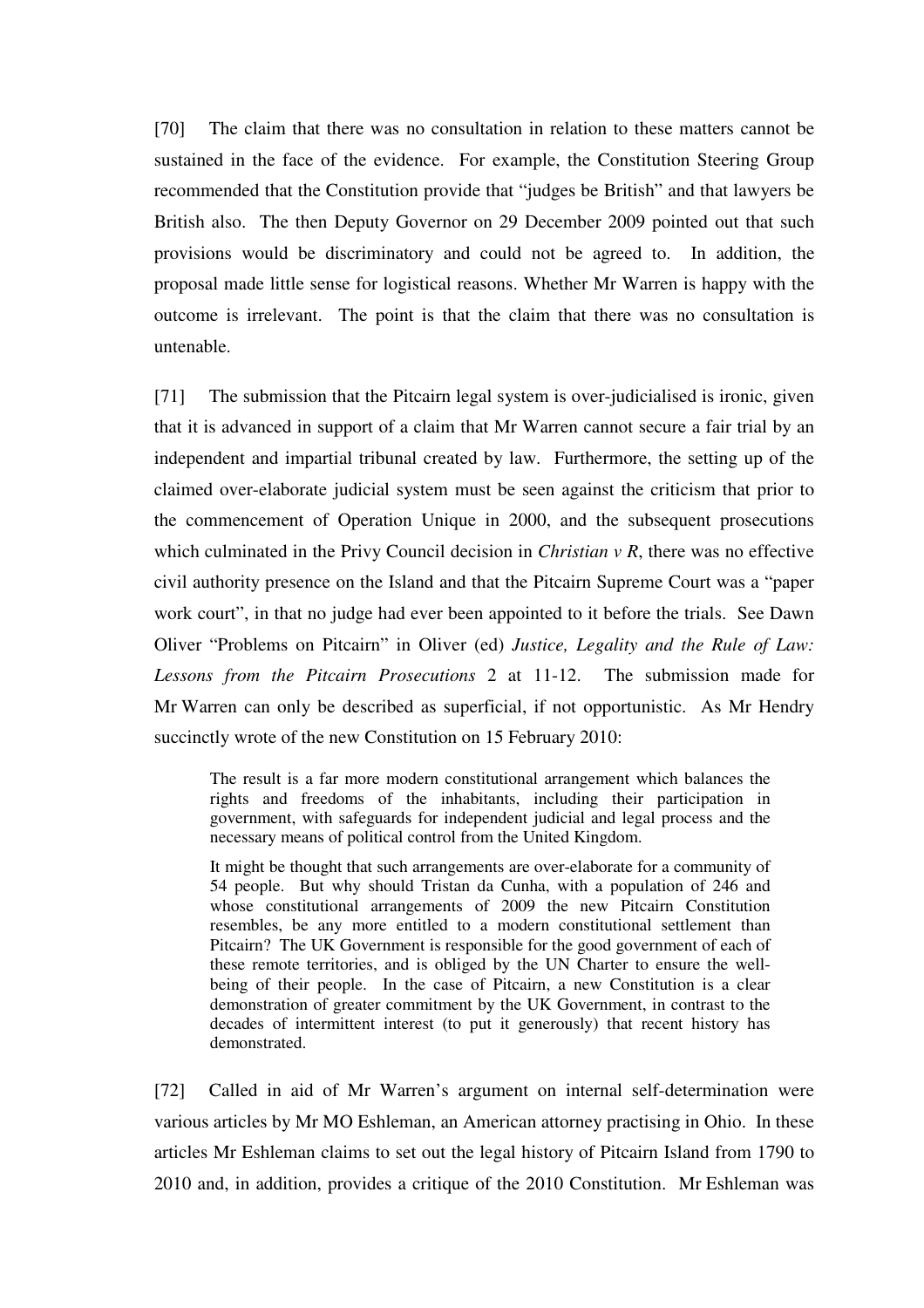not called as a witness, his three journal articles being tendered from the Bar table. These untested opinion pieces were not accepted by the Crown as expert evidence, and indeed the Crown objected to the Court relying on the articles as providing a factual basis for any of the submissions advanced on behalf of Mr Warren. In these circumstances I do not intend placing any weight on the writings of Mr Eshleman, which in any event are at times conspicuously lacking in objectivity.

### **The self-determination claim – overall conclusions**

[73] Mr Warren claims he cannot receive a fair trial because the structure for the governance of Pitcairn is so fundamentally defective no independent and impartial Tribunal for the determination of the charges has been created by law. This claim fails, for the reasons already given, because:

- (a) Even if it is conceded (without deciding) that "self-determination" is a peremptory norm of international law, the **content** of the right to **internal** self-determination is far from settled and is not part of any peremptory norm.
- (b) Articles 1 and 55 of the Charter of the United Nations do not add anything meaningful to the content of the right to internal selfdetermination, nor does the jurisprudence of the International Court of Justice.
- (c) There is no intrinsic linkage between internal self-determination and principles of democratic governance.
- (d) None of the gaps in Mr Warren's case are filled by Common Article 1 of the ICCPR and ICESCR.
- (e) There is a sliding scale of different levels of entitlement to political emancipation, constituting various forms of internal self-determination. Different "peoples" are entitled to different levels of self-determination.
- (f) In the absence of a binding international standard of governance, it cannot be said that the present system of governance for Pitcairn is in violation of an international norm.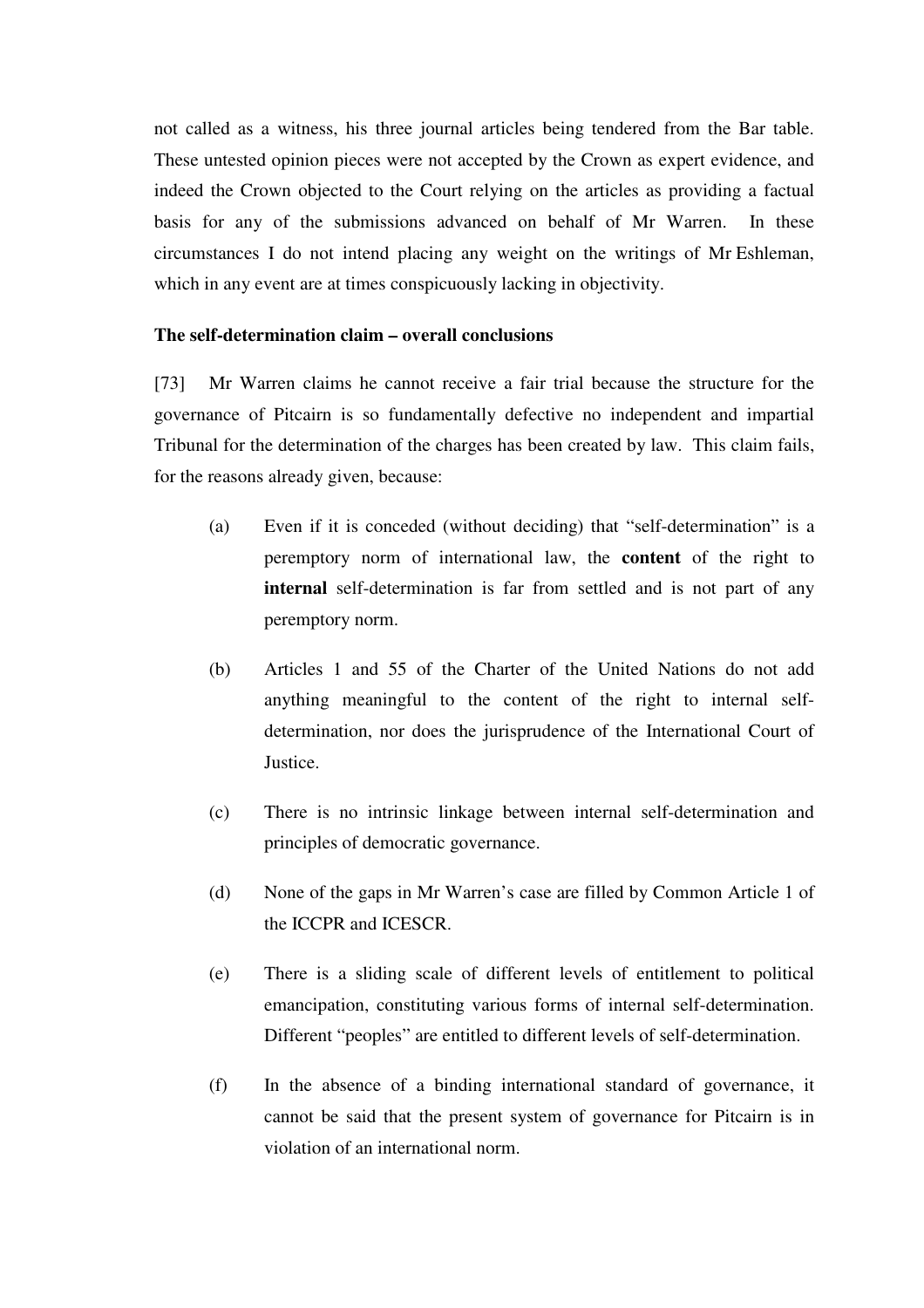- (g) The claim that a fair trial is not possible because the system of governance violates international law must accordingly fail.
- (h) On the evidence, it has been established that the governance structure as now in place for Pitcairn has been determined in consultation with those who live on Pitcairn and does in fact confer a high degree of selfgovernment. The system falls well within the broad range of selfdetermination options available.
- (i) On the facts, Pitcairn Islanders have a representative form of local government (the 2010 Constitution) which was unanimously agreed to by the Island Council. Internal self-determination, understood as a right of meaningful political participation, does exist on Pitcairn.

[74] Strictly speaking, these conclusions make it unnecessary to address the further difficulty faced by Mr Warren, which is that even if a breach of the United Nations Charter or of Common Article 1 of the ICCPR and ICESCR could be established, it does not necessarily follow that a remedy would be available from the court. This is because a treaty to which Her Majesty's Government is a party does not alter the laws of the United Kingdom. A treaty may be incorporated into and alter the laws of the United Kingdom by means of legislation. Except to the extent that a treaty becomes incorporated into the laws of the United Kingdom by statute, the courts of the United Kingdom have no power to enforce treaty rights and obligations at the behest of a sovereign government or at the behest of a private individual. See *JH Rayner (Mincing Lane) Ltd v Department of Trade and Industry* [1990] 2 AC 418 at 476-477 and *R (Bancoult) v Secretary of State for Foreign and Commonwealth Affairs (No. 2)* [2008] UKHL 61, [2009] AC 453 at [66]. This rule was applied in *Misick v Secretary of State for Foreign and Commonwealth Affairs* [2009] EWCA Civ 1549 at [25]. That decision also addresses the relationship between Articles 1 and 25 of the ICCPR. The context was a claim based on the right to self-determination:

[25] Article 25 of the ICCPR does not advance Mr Fitzgerald's argument. It only guarantees rights to be exercised in the context of a form of constitution or government that is in place. If that constitution is itself compatible with Article 1, as in my judgment is the case here, there can be no separate violation of Article 25 if the state citizens anyway enjoy such rights as the Article 1 Constitution confers. Moreover, the measures on which Mr Fitzgerald relies have not been incorporated into domestic law, nor is there a free standing principle of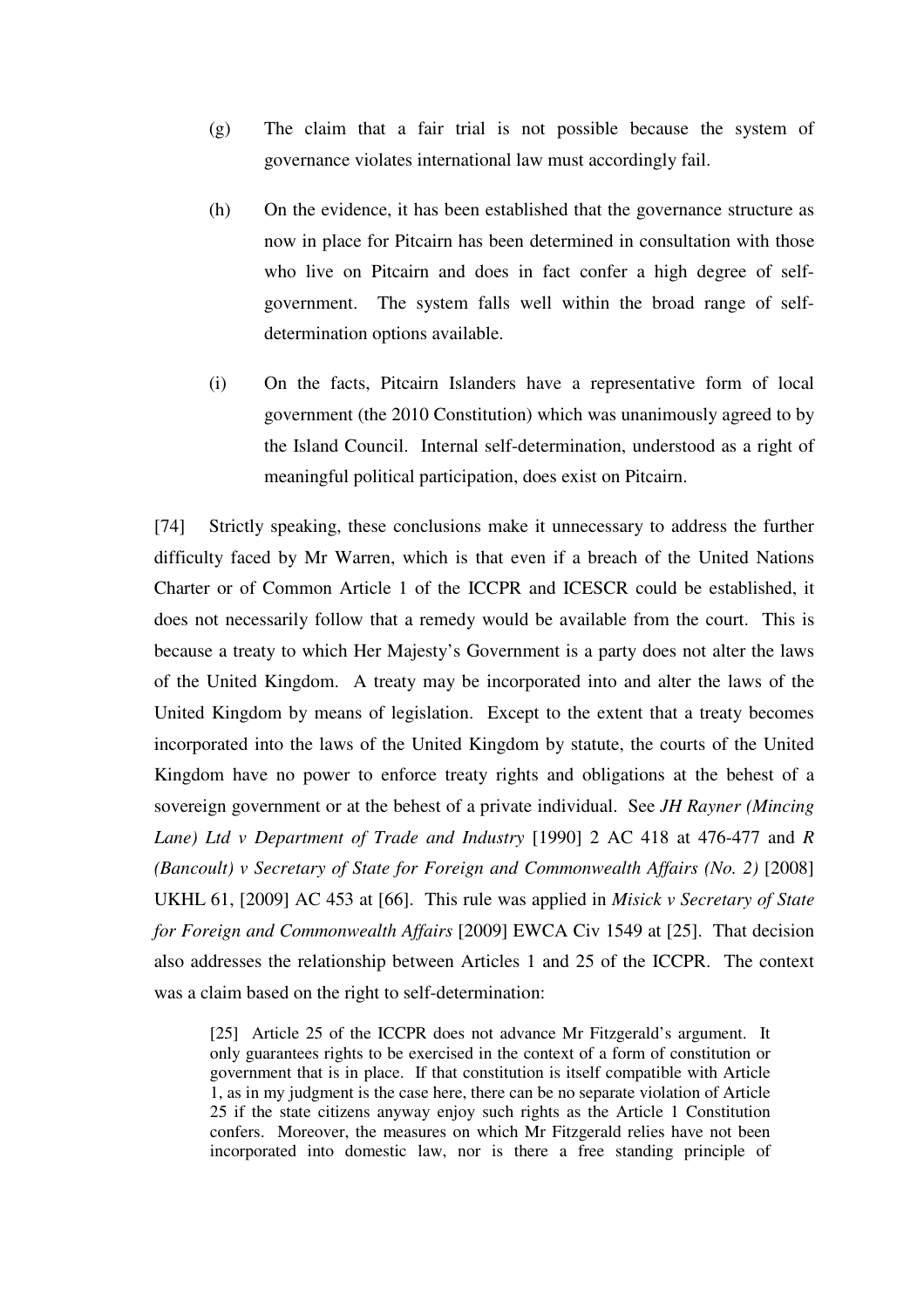customary law which may be said to be incorporated into our domestic law. In *Bancoult (No. 2)* Lord Hoffman said this at paragraph 66:

"As for international law, I do not understand how, consistently with the well-established doctrine that it does not form part of domestic law, it can support any argument for the invalidity of a purely domestic law such as the Constitution Order."

[75] These statements have direct application to Mr Warren's case.

[76] Even if one were to assume that Mr Warren can overcome each of the difficulties referred to, the stark reality is that the evidence unmistakably establishes that since 2009 Pitcairn Islanders have freely expressed their assent to the current governance structure and to the 2010 Constitution. Their degree of political participation is more than meaningful. As Mr Hendry has observed, there can be no other Overseas Territory Constitution in which a greater proportion of the local population was directly involved and contributed to the outcome.

[77] In these circumstances the claim based on self-determination must fail.

## **The application under the Bill of Rights 1688**

#### **The submission**

[78] Closely related to the internal self-determination argument is the claim that because the Pitcairn Constitution fails to provide for a democratically elected legislative chamber, the Constitution breaches the Bill of Rights 1688 in respect of the right to petition, freedom of election, absolute freedom of speech (in parliament) and the holding of frequent parliaments. The remedies sought are a declaration that the Pitcairn Constitution breaches the Bill of Rights 1688, an order prohibiting the Governor from continuing as the legislature and an order requiring a democratically elected legislature to meet.

[79] The relevant provisions of the Bill of Rights 1688 relied on are:

#### *The Subject's Rights.*

…

And thereupon the said Lords Spirituall and Temporall and Commons pursuant to their respective Letters and Elections being now assembled in a full and free Representative of this Nation takeing into their most serious Consideration the best meanes for attaining the Ends aforesaid Doe in the first place (as their Auncestors in like Case have usually done) for the Vindicating and Asserting their auntient Rights and Liberties, Declare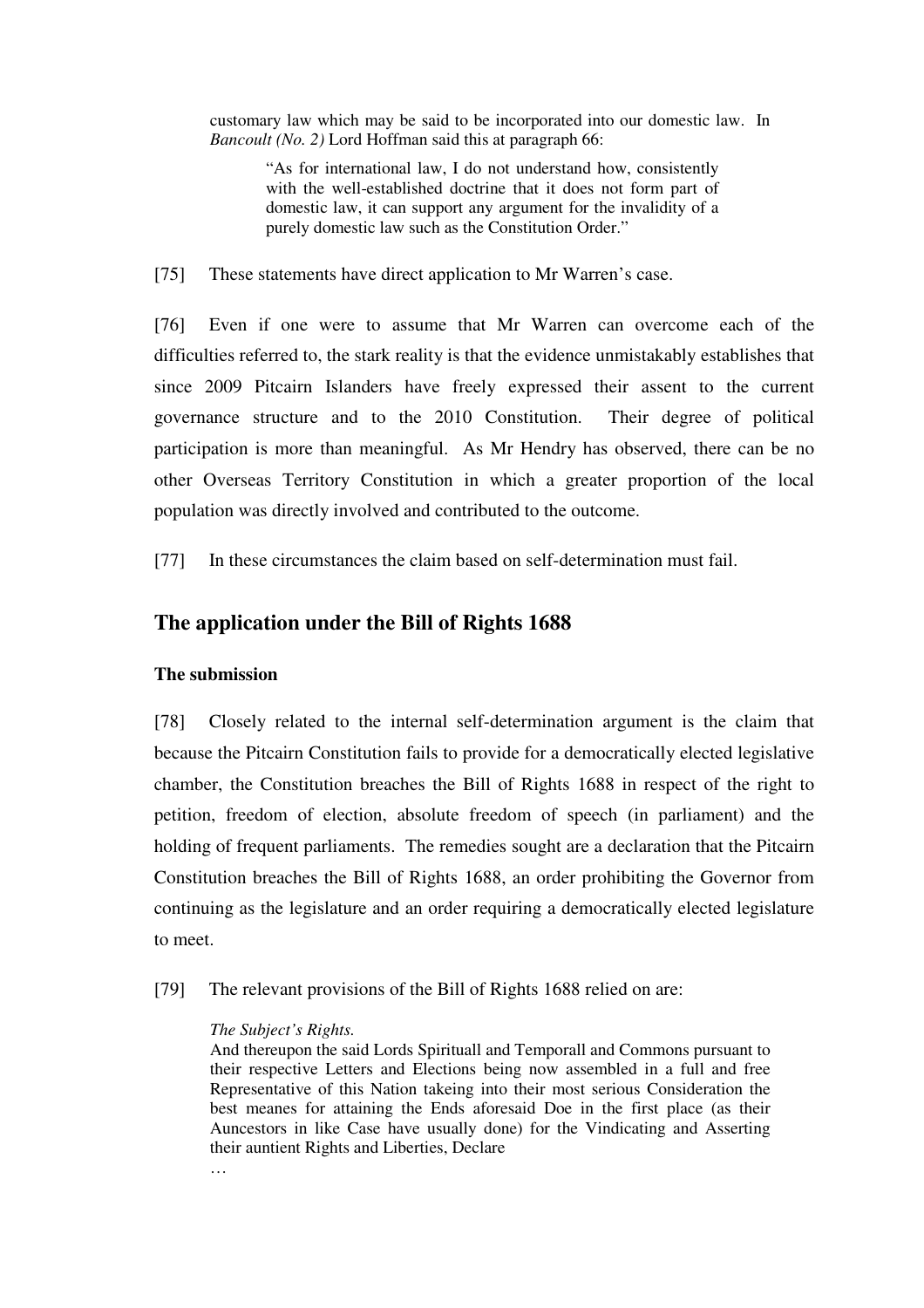**Right to petition**–That it is the Right of the Subjects to petition the King and all Commitments and Prosecutions for such Petitioning are Illegall.

… **Freedom of Election**–That Election of Members of Parlyament ought to be free. **Freedom of Speech**–That the Freedome of Speech and Debates or Proceedings in Parlyament ought not to be impeached or questioned in any Court or Place out of Parlyament.

… **Frequent Parliaments**–And that for Redresse of all Grievances and for the amending strengthening and preserveing of the Lawes Parlyaments ought to be held frequently.

[80] The challenge by Mr Warren is based on the fact that Part 5 of the Pitcairn Constitution, particularly s 36, provides that the Legislature is the Governor "acting after consultation with the Island Council", advice which the Governor is not obliged to accept, and indeed the Governor may make laws without consulting the Island Council if so instructed by Her Majesty through a Secretary of State:

#### **Power to make laws**

**36**.—(1) Subject to this Constitution, the Governor, acting after consultation with the Island Council, may make laws for the peace, order and good government of Pitcairn.

(2) The Governor shall not be obliged to act in accordance with the advice of the Island Council in exercising the power conferred by subsection (1), but in any case where the Governor acts contrary to the advice of the Council any member of the Council shall have the right to submit his or her views on the matter to a Secretary of State.

(3) The Governor may exercise the power conferred by subsection (1) without consulting the Island Council whenever he or she is instructed to do so by Her Majesty through a Secretary of State.

[81] It is submitted that the positions should be reversed. Laws should be made by a democratically elected parliament, with those laws then assented to by the Governor.

### **Whether the Bill of Rights 1688 has application**

[82] The submission by Mr Warren assumes that it is possible to deploy the Bill of Rights 1688 as the standard against which the validity of the Pitcairn Constitution is to be assessed. This submission fails for two reasons.

(a) The Pitcairn Constitution Order 2010 was on its face made under the British Settlements Acts 1887 and 1945. Those Acts authorise the Crown to set up a non-representative legislature. Being displaced, the Bill of Rights 1688 has no application.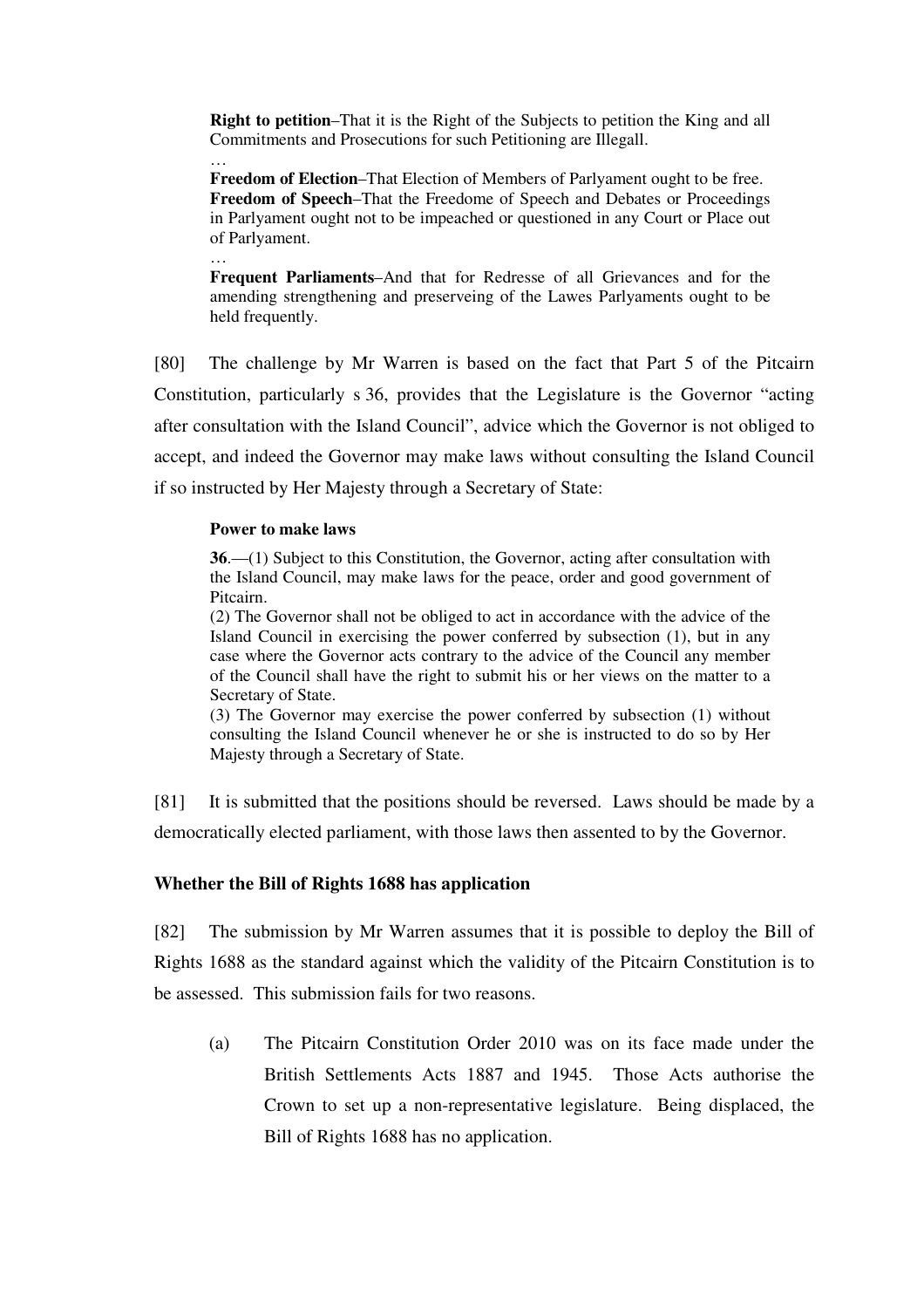(b) Even if the Bill of Rights 1688 can somehow be prayed in aid as part of the law of Pitcairn, it can be deployed only to the degree permitted by s 42 of the Constitution, that is, English law applies only so far as the local circumstances permit and subject to any existing or future Ordinance. Such Ordinances necessarily include the Local Government Ordinance 1964, read in context with the Pitcairn Constitution Order 2010.

### **The British Settlements Act 1887**

[83] Addressing the first of these reasons, the British Settlements Act 1887, s 2 provides:

### **2 Power of the Queen in Council to make laws and establish courts.**

It shall be lawful for Her Majesty the Queen in Council from time to time to establish all such laws and institutions, and constitute such courts and officers, and make such provisions and regulations for the proceedings in the said courts and for the administration of justice, as may appear to Her Majesty in Council to be necessary for the peace, order, and good government of Her Majesty's subjects and others within any British settlement.

The 1945 Act is not materially relevant to the present discussion as it amended the number of delegates in s 3 of the 1887 Act from three to one.

[84] Section 2 of the 1887 Act is expressed in wide, comprehensive terms and was passed to enable the Crown to set up non-representative legislatures. See *Sabally and N'Jie v Attorney-General* [1965] 1 QB 273 at 294-295 per Denning LJ.

[85] Furthermore, the Crown's power to legislate for the peace, order and good government of a territory, whether under the prerogative or statute, is in practice not open to question in the courts other than in the most exceptional circumstances (none of which operate in the present case). See *R (Bancoult) v Secretary of State for Foreign and Commonwealth Affairs (No. 2)* [2008] UKHL 61, [2009] AC 453. Lord Hoffmann said at [50]:

… the words "peace, order and good government" have never been construed as words limiting the power of a legislature. Subject to the principle of territoriality implied in the words "of the territory", they have always been treated as apt to confer plenary law-making authority. For this proposition there is ample authority in the Privy Council (*R v Burah* (1878) 3 App Cas 889; *Riel v The Queen* (1885) 10 App Cas 675; *Ibralebbe v The Queen* [1964] AC 900) and the High Court of Australia *Union Steamship Co of Australia Pty Ltd v King* (1988) 166 CLR 1). The courts will not inquire into whether legislation within the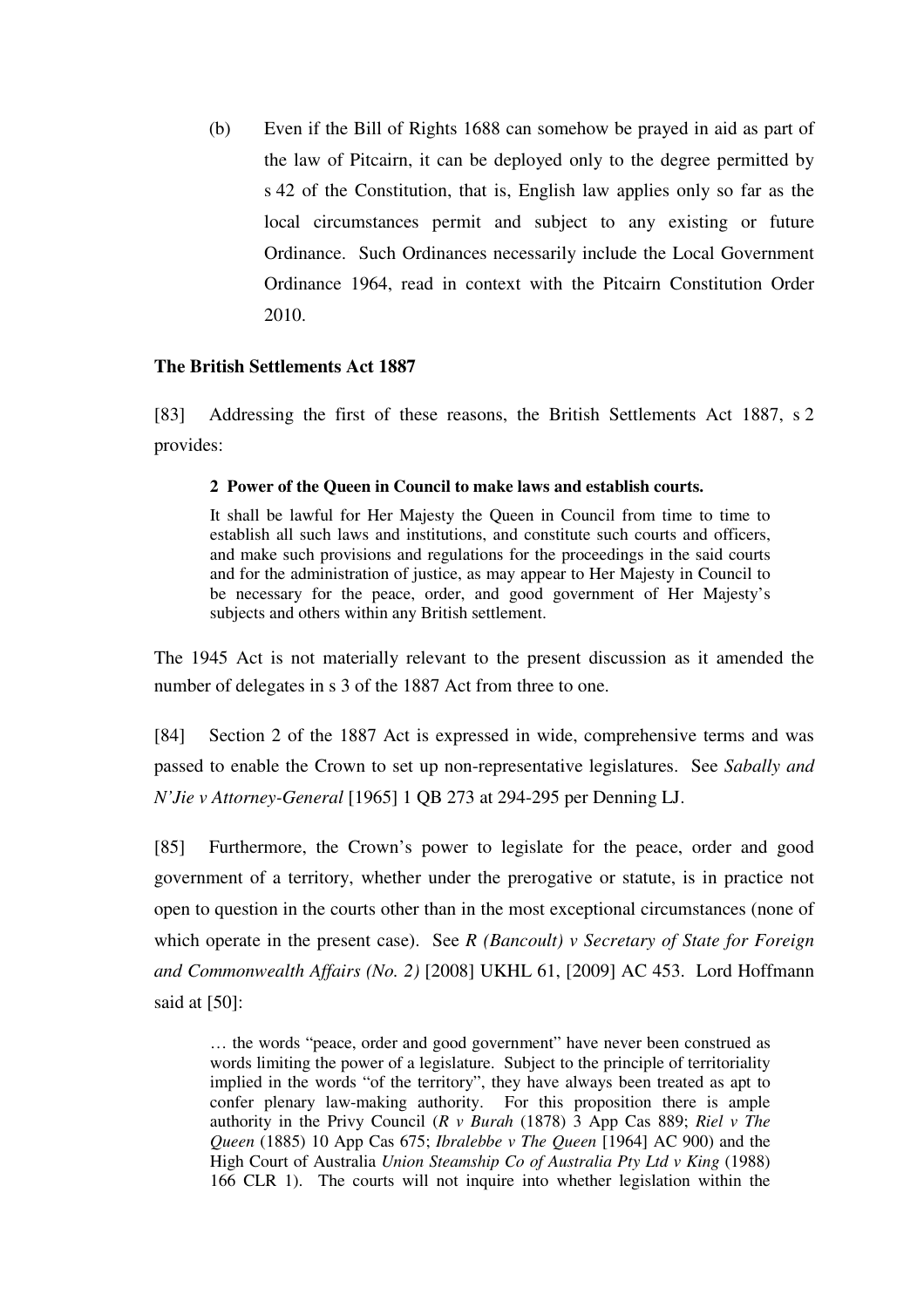territorial scope of the power was in fact for the "peace, order and good government" or otherwise for the benefit of the inhabitants of the territory. ...

#### [86] Lord Rodger at [109] said:

Assuming, then, that Her Majesty's constituent power can properly be described as a power to make "laws for the peace, order and good government of the territory", such a power is equal in scope to the legislative power of Parliament. As the statements in *Riel v The Queen* 10 App Cas 675, *Chenard & Co v Arissol* [1949] AC 127 and *Union Steamship Co of Australia Pty Ltd v King* 166 CLR 1 show, it is not open to the courts to hold that legislation enacted under a power described in those terms does not, in fact, conduce to the peace, order and good government of the territory. Equally, it cannot be open to the courts to substitute their judgment for that of the Secretary of State advising Her Majesty as to what can properly be said to conduce to the peace, order and good government of BIOT. This is simply because such questions are not justiciable. The law cannot resolve them: they are for the determination of the responsible ministers rather than judges. In this respect, the legislation made for the colonies is in the same position as legislation made by Parliament for this country, as the High Court of Australia pointed out. In both cases, the sanction for inappropriate use of the legislative power is political, not judicial. ...

- [87] For the following reasons, the Bill of Rights 1688 does not apply:
	- (a) The 1688 and 1887 statutes are products of entirely different historical contexts, separated by almost 200 years. The Bill of Rights 1688 was a product of the Glorious Revolution. It was an instrument which had as its purpose the deposing of James II for misgovernment, to determine the succession to the Throne, to curb future arbitrary behaviour of the monarch and to guarantee parliament's powers vis-à-vis the Crown, thereby establishing a constitutional monarchy. The British Settlements Act 1887, on the other hand, arose out of the need to provide for the government of colonies where a representative legislature was unsuitable. See also the discussion by Lord Denning in *Sabally and N'Jie v Attorney-General* at 293 to 294.
	- (b) To an almost unlimited degree the Crown can legislate for the peace, order and good government of a territory.
	- (c) Where statutory provisions are wholly inconsistent with each other and cannot stand together, the later in time impliedly repeals the earlier. See for example *Kutner v Phillips* [1891] 2 QB 267 at 272.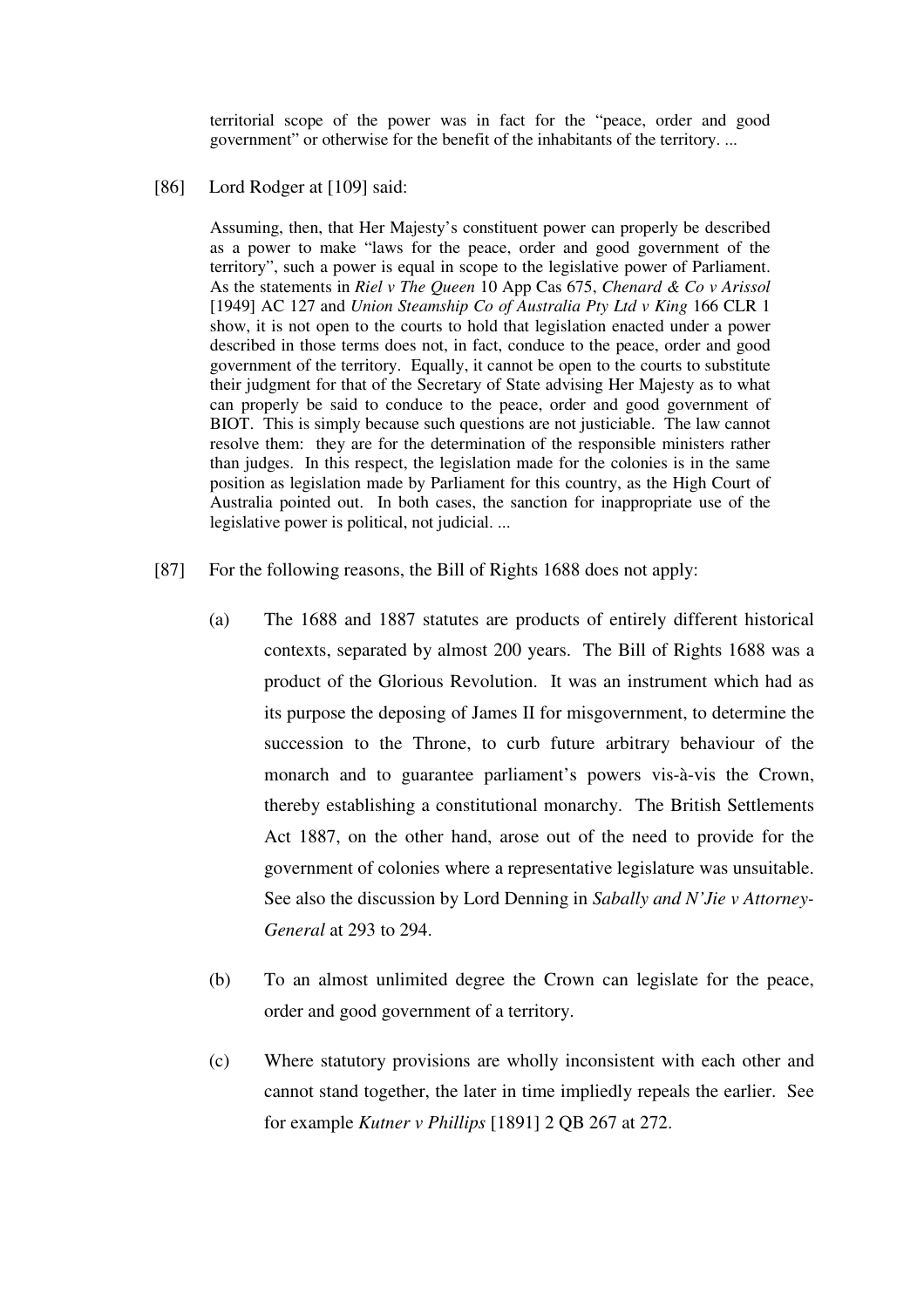(d) While the penultimate paragraph of the Bill of Rights 1688 asserts that it shall "stand remaine and be the law of this Realme forever" the statute does not in fact have entrenched status and has been amended on several occasions. See the helpful analysis by Mayer and Gay *The Bill of Rights 1689* (House of Commons Library, Standard Note SN/PC/0293, 5 October 2009) <www.parliament.uk/documents/ commons/lib/research/briefings/SNPC-00293.pdf> at 5:

> … it is sometimes mistakenly believed that the Bill of Rights cannot be amended. This is not the case. It is a fundamental principle of British constitutional law that no parliament can bind its successors and that any statute can be repealed; this doctrine was already established by the late  $17<sup>th</sup>$ century. The principle of parliamentary sovereignty means that the UK Parliament can enact any law whatsoever on any subject whatsoever, (although there are now considerations of compatibility with European Union law, and it is arguable that the *European Communities Act of 1972*is "semientrenched". For as long as the UK remains a member of European Union that Act cannot be repealed.) Furthermore, changes in rules of UK constitutional law can be effected by ordinary legislation, (unlike the situation, for example, in the United States of America, where changes can only be made by a complicated process of constitutional amendment).

> The statement in the Bill of Rights that it shall remain the law forever cannot, then, be taken at face value. Lock expresses the view that the sentence was included "to add solemnity and weight". Although the greater part of the historic Bill of Rights remains on the statute book unchanged, a few sections have, in fact, been repealed or amended, as set out in Halsbury's Laws, eg –

- the declaration against transubstantiation, by the *Juries Act 1825*
- the declaration on accession to the throne, by the *Accession Declaration Act 1910*
- various other sections by the Statute Law Revision Acts of 1888, 1948, 1950

It is also worth noting that the line of succession laid out in the Bill of Rights was, in fact, altered just over a decade later by the Act of Settlement 1700. [Footnote citations omitted]

(e) Even though the Bill of Rights 1688 is a constitutional document creating fundamental rights, it may be cut down by clear subsequent legislative provisions: *Boodram v Baptiste* [1999] UKPC 30, [1999] 1 WLR 1709 (PC) at [8]. See also *Dreliozis v Wellington District Court* [1994] 2 NZLR 198 at 200-201.

[88] Alternatively, the two statutes can be read together, each dealing with separate subject matter. As mentioned, the British Settlements Act 1887 was enacted to enable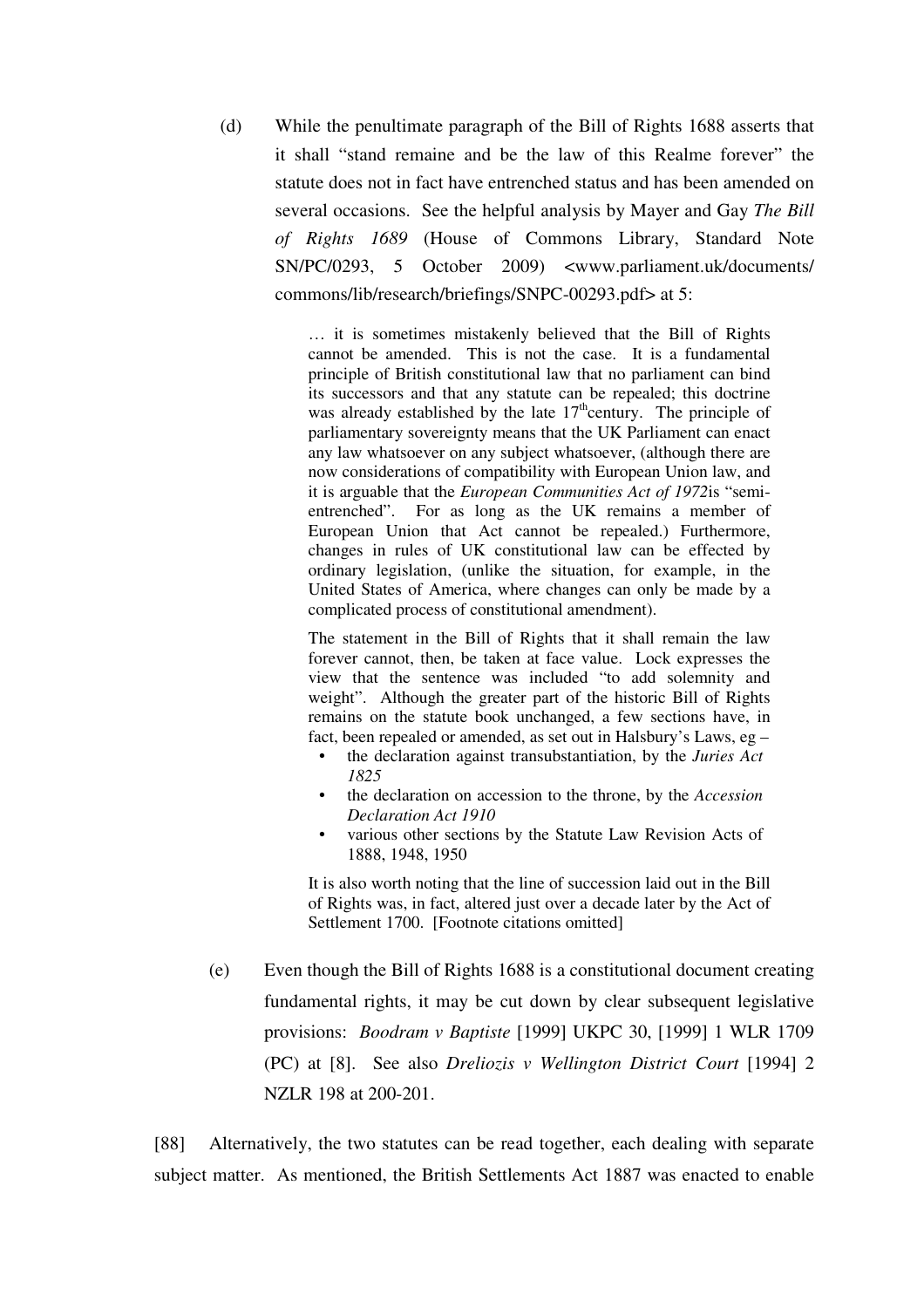the Crown to provide for the government of possessions acquired by settlement, while the Bill of Rights 1688 was part of a political settlement which established a constitutional monarchy. It could never have been intended that the latter Act would have the effect of thwarting the incorporation into Pitcairn domestic law of the fundamental rights and freedoms guaranteed by the ECHR.

[89] In short, in relation to this first point, because the Pitcairn Constitution Order 2010 was on its face made under the British Settlements Acts 1887 and 1945, the Crown had full power and authority to set up a non-representative legislature. Being displaced, the Bill of Rights 1688 has no application.

[90] It is now necessary to consider (in the alternative) the operation and effect of the Bill of Rights 1688 as part of the domestic law of Pitcairn.

### **The application of English law in Pitcairn**

[91] Addressing the second reason why the argument under the Bill of Rights 1688 cannot succeed, the starting point is s 42 of the Pitcairn Constitution. Subject to certain limitations, this provision incorporates the common law, the rules of equity and the statutes of general application in force for England into the law of Pitcairn:

### **Application of English law**

**42.**—(1) Subject to subsection (2), the common law, the rules of equity and the statutes of general application as in force in and for England for the time being shall be in force in Pitcairn.

(2) All the laws of England extended to Pitcairn by subsection (1) shall be in force in Pitcairn so far only as the local circumstances and the limits of local jurisdiction permit and subject to any existing or future Ordinance, and for the purpose of facilitating the application of the said laws it shall be lawful to construe them with such formal alterations not affecting the substance as to names, localities, courts, offices, persons, moneys, penalties and otherwise as may be necessary to render those laws applicable to the circumstances.

[92] If it is a statute of general application in force in and for England for the time being, the Bill of Rights 1688 is by virtue of s 42(1) also in force in Pitcairn unless s 42(2) applies. The issues are whether (a), the Bill of Rights 1688 is a statute of "general application", whether (b), there are "local circumstances" which do not permit such application or whether (c), there is any ordinance to which the Bill of Rights 1688 is subject.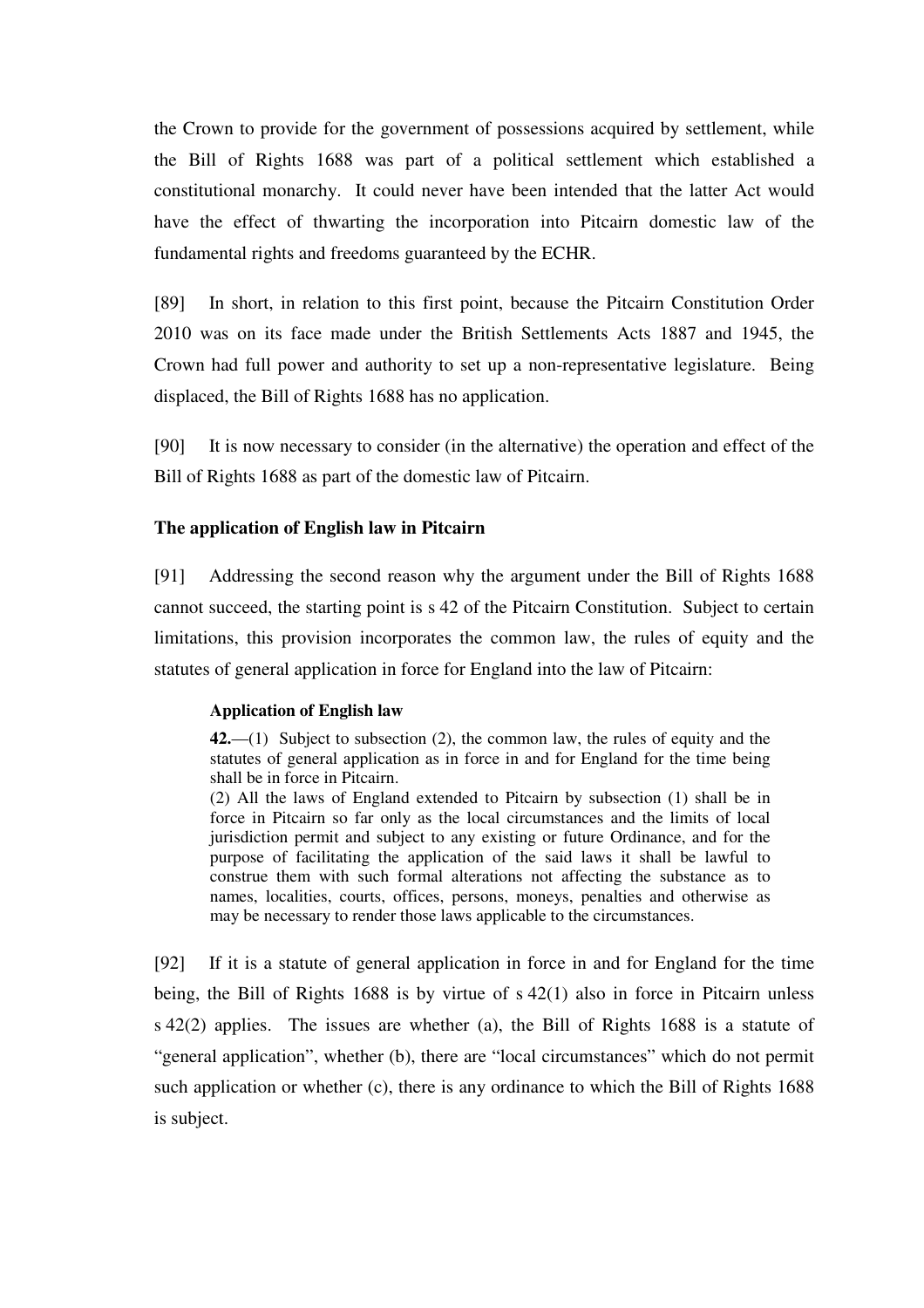[93] The predecessor to s 42 of the Constitution was s 14 of the Judicature Ordinance 1970. For present purposes, the two provisions are indistinguishable and reflect the "rule" that British subjects who settle abroad in territory not within the jurisdiction of any Power take English law with them. See Sir Kenneth Roberts-Wray *Commonwealth and Colonial Law* (Stevens & Sons, London, 1966) 540-556. Commenting on this "rule", Roberts-Wray made the following observations of relevance to the present case:

- (a) It is not the whole of the law that is taken. The "colonists carry with them only so much of the English law as is applicable to their own situation and the condition of [the colony]".
- (b) A court may hold, in the light of the particular circumstances, that an English law is to be entirely rejected or that it must be applied with modifications. All the circumstances are to be taken into account, including the local relevance or otherwise of circumstances in England which explain a particular law.
- (c) The expression "statutes of general application" is usually regarded as descriptive of Acts of Parliament which are of general relevance to the conditions of other countries and, in particular, not based upon politics or circumstances peculiar to England.

[94] The phrase "statutes of general application" in s 14 of the Judicature Ordinance was considered also by Lord Hoffmann (writing for the majority) in *Christian v R* at [12] to [13]. On the facts, the Sexual Offences Act 1956 (UK) was held to be a statute of general application:

[12] [It was] submitted next for the appellants that the language of section 14 of the 1970 Ordinance was too imprecise to incorporate the 1956 Act as part of the law of Pitcairn. What was a statute "of general application"? And there could be much dispute over whether "local circumstances" made it appropriate for the law to apply. But this language has been used in legislation for British overseas possessions for many years without causing any difficulty. As Sir Kenneth Roberts-Wray said in his book on *Commonwealth and Colonial Law* (1966), p 545:

"It has been in use for many decades, it has been the subject of judicial interpretation, it does not appear to have given the courts serious trouble, and it has much the same effect as the common law rule. So a change of formula may do more harm than good."

[13] Similar language was considered by the Court of Appeal in *Nyali Ltd v Attorney-General* [1956] 1 QB 1, where Denning LJ said, at p 17, that the task of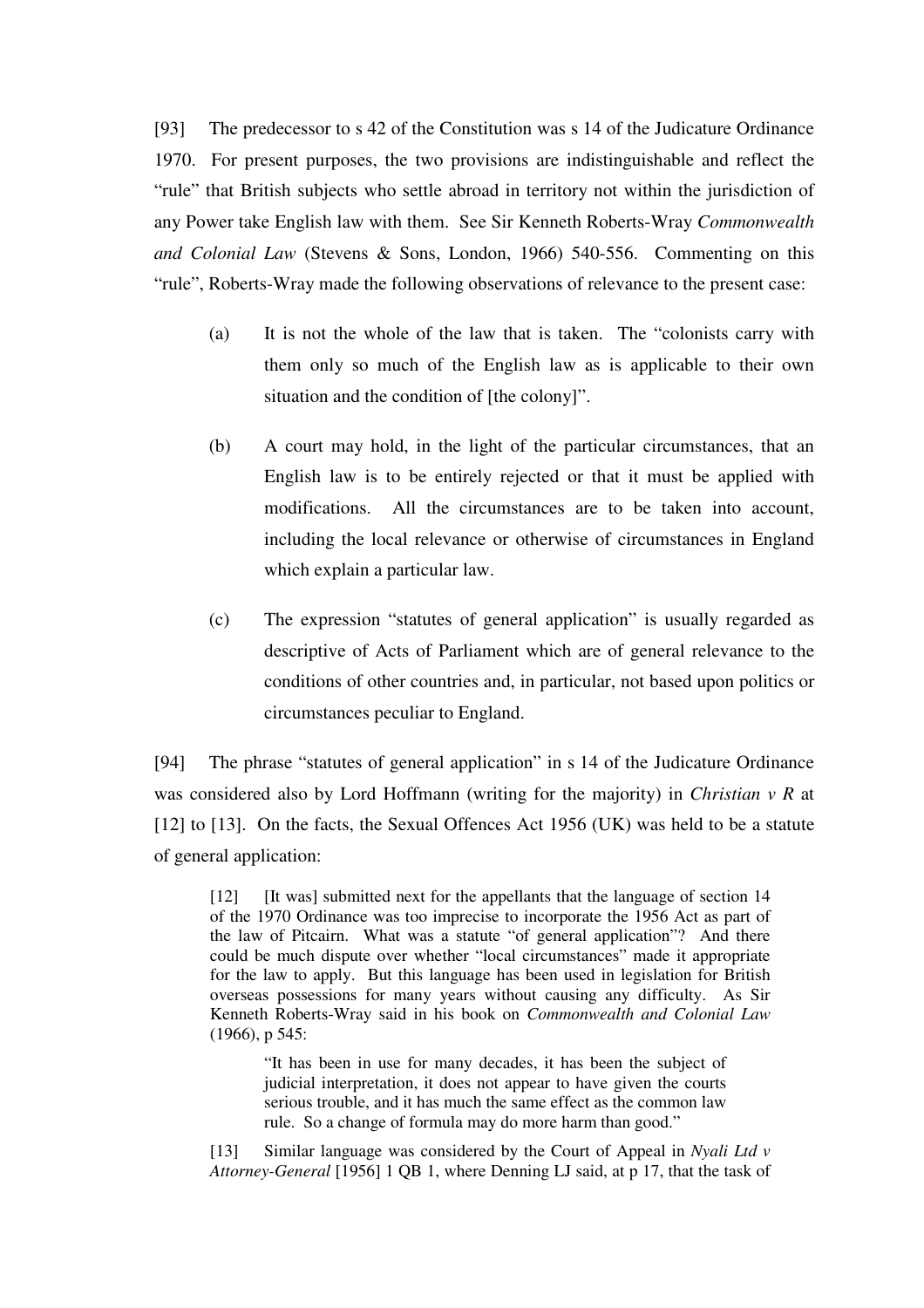making qualifications to English law to suit the circumstances of overseas territories called for wisdom on the part of their judges. But he described it, at p 16, as a "wise provision" and did not suggest that it was incapable of application. Their Lordships think that there can be no doubt that the 1956 Act is an Act of general application and that there are no local circumstances which make it inappropriate to apply the provisions about rape, indecent assault and incest.

[95] Lord Hope, after also addressing at [76] the meaning of statutes of general application in force in England, turned to the phrase "local circumstances". His observations are of assistance in the present case:

[78] As for the qualification in section 14(2) that the law thus imported was to be in force only so far as "local circumstances" permit, Sir Kenneth Roberts-Wray said at pp 544- 545, that this amounted to no more than the rounding off of a common law rule and that all the circumstances are to be taken into account including the local relevance or otherwise of circumstances in England which explain a particular law. In *Nyali Ltd v Attorney-General* [1956] 1 QB 1, 16 Denning LJ, speaking about the common law, said that this qualification was a wise provision, and that it should be liberally construed as a recognition that the common law cannot be applied in a foreign land without considerable qualification:

"Just as with an English oak, so with the English common law. You cannot transplant it to the African continent and expect it to retain the tough character which it has in England."

How statutes of general application in force in England are to be qualified in the light of local circumstances is less clear. Sir Kenneth notes, at  $p$  548, that in a few cases the uncertainty has been reduced by legislative intervention locally. But none of these problems affect the provisions of the Sexual Offences Act 1956 which were invoked in this case. As I have said, it is a statute of general application. While some of the sections that it contains such as those about abduction and the keeping of brothels might have no relevance on Pitcairn, that is not so in the case of the sections under which these prosecutions were brought. There are no circumstances either locally on Pitcairn or in England which require the provisions of either section 1 or section 14 to be qualified in any way.

[96] Drawing on *Christian v R* and the text by Sir Kenneth Roberts-Wray, the following conclusions are reached:

- (a) For the purpose of s 42(1) of the Pitcairn Constitution, the Bill of Rights 1688 is a statute of general application in force in England.
- (b) However, the Bill of Rights 1688 is in force in Pitcairn only so far as the local circumstances permit (s 42(2)). The term "permit" means "reasonably permit".
- (c) Local circumstances include the fact that Pitcairn is an Overseas Territory in relation to which Her Majesty the Queen in Council has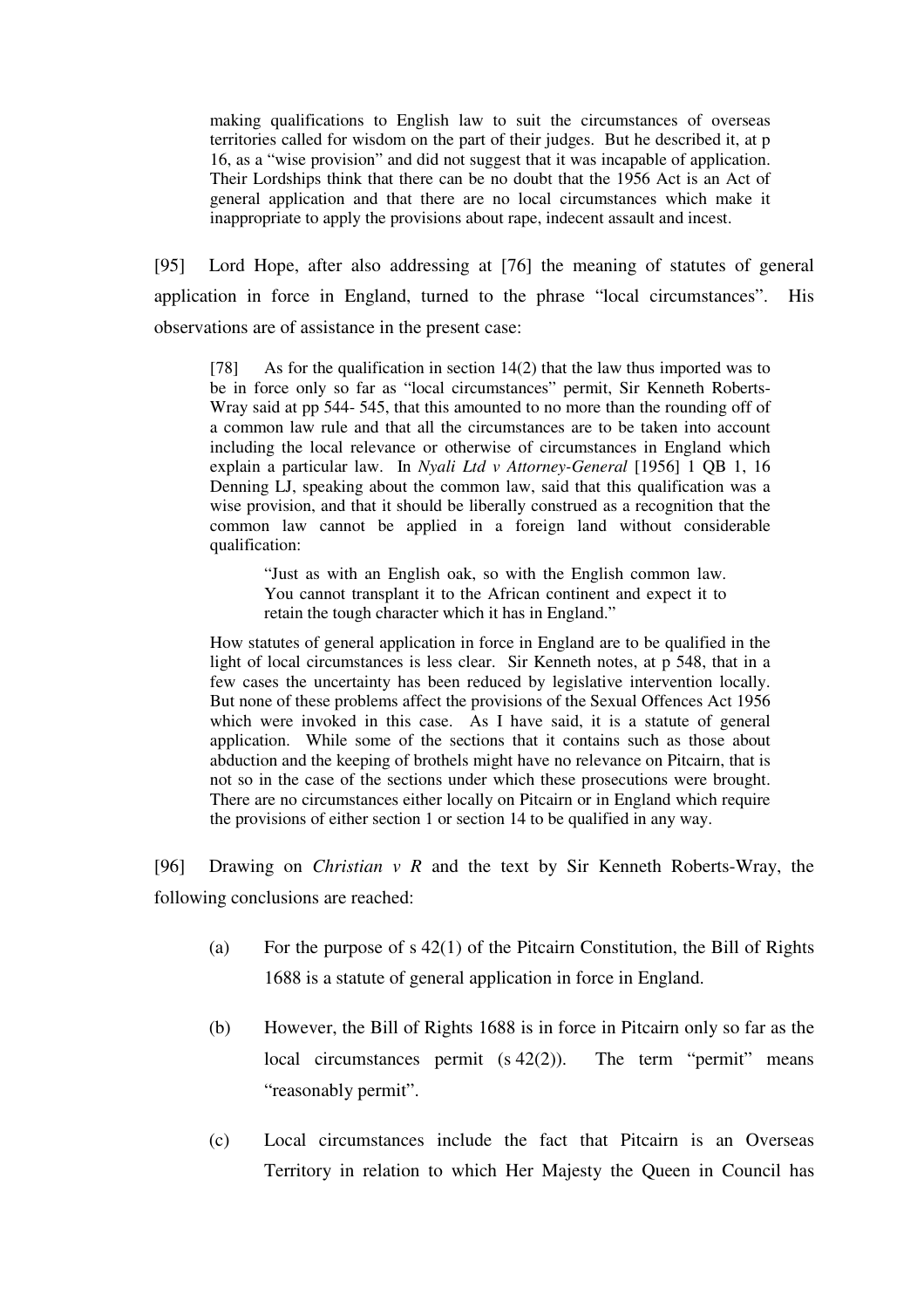power under the British Settlements Act 1887 to make laws for the peace, order, and good government of Her Majesty's subjects.

- (d) That power is both wide and comprehensive. It includes the power to set up non-representative legislatures.
- (e) The Crown's power to legislate for the peace, order, and good government of an Overseas Territory is not open to question in the courts other than in the most exceptional circumstances (none of which exist in the present case).
- (f) It necessarily follows that the provisions of the Bill of Rights 1688, which assume the existence of a parliament and therefore the right to petition parliament, the right to free elections for members of parliament, the right to freedom of speech in parliament and the right to frequent sitting of parliament are of no application. The reason is that Pitcairn has no parliament. The legislature which has been prescribed under the British Settlements Act 1887 via the Pitcairn Constitution Order 2010 comprises the Governor alone, albeit acting after non-binding consultation with the Island Council.

[97] For Mr Warren, substantial emphasis was placed on *R (Barclay) v Lord Chancellor and Secretary of State for Justice* [2009] UKSC 9, [2010] 1 AC 464. That case, however, concerned the right to free elections as set out in Article 3 of the First Protocol to the ECHR. It is a Protocol which has not been domesticated vis-à-vis Pitcairn. The historical and political factors operating within State parties to the ECHR are very different to those operating in Pitcairn.

[98] It was submitted for Mr Warren that "local circumstances" include "that the UK holds the Territory upon sacred trust and for the paramount interests of the Islands". The court, therefore, has power to strike down the provision that the Governor is the legislative branch as well as any laws made by the Governor under the 2010 Constitution. This is a novel submission and no precedent was cited. Fundamentally, it must fail because:

(a) The term "local circumstances" must be interpreted against the text, object and purpose of s 42 of the Pitcairn Constitution, namely, to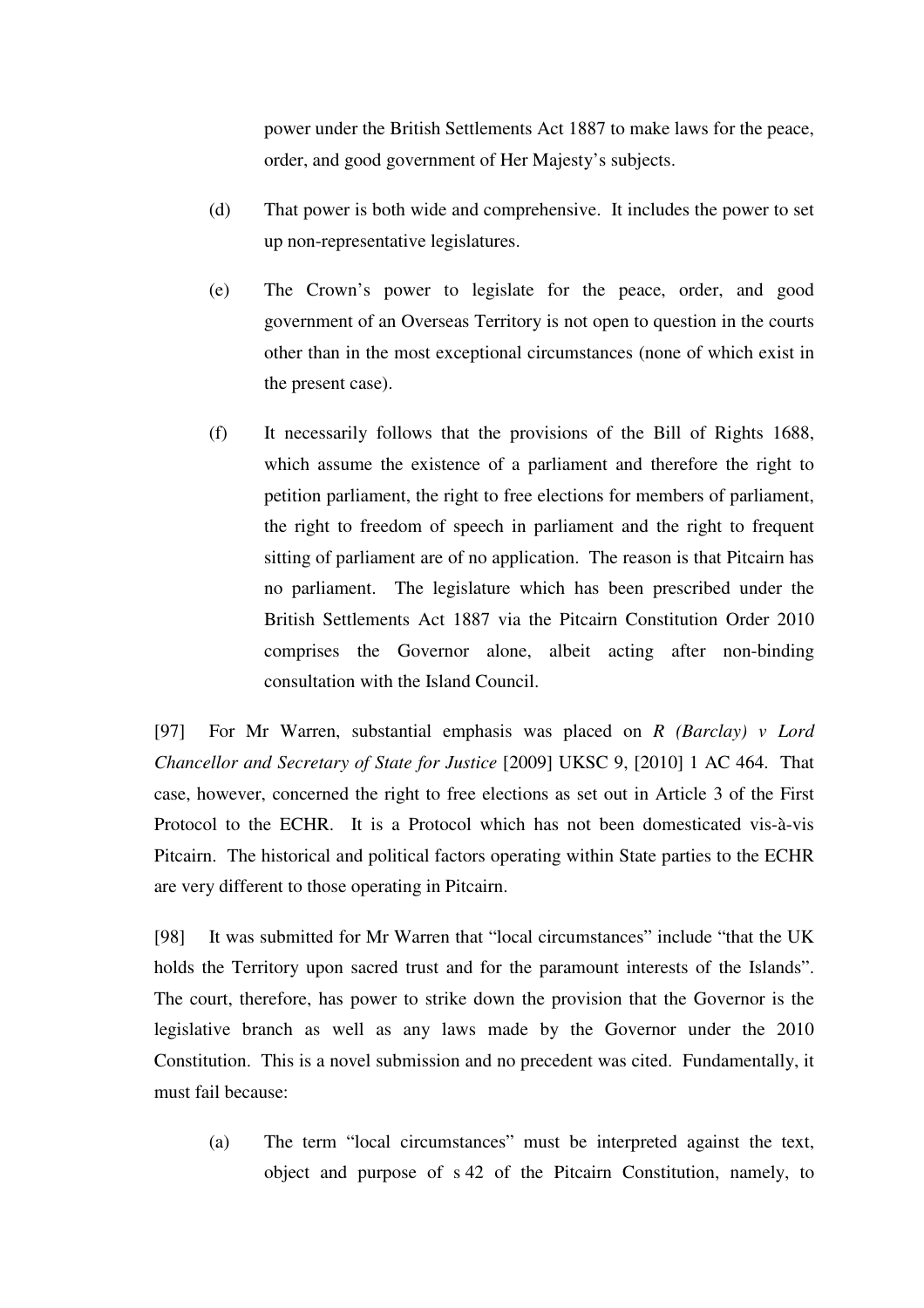introduce into the Pitcairn legal system English law. If that law is in the form of a statute in force in England, it is a question whether the Pitcairn legal system can accommodate the statute without the need for modification of either the statute or of the law of Pitcairn so that the statute "fits". It is simply a recognition that ordinarily the common law, the rules of equity and statutes in force in England cannot be applied in a foreign land without qualification. See the decision of Denning LJ in *Nyali Ltd v Attorney General* [1956] 1 QB 1 at 16, cited with approval by Lord Hope in *Christian* v R at [78].

- (b) Section 42(2) of the Pitcairn Constitution provides that statutes of general application in England are extended "subject to any existing or future Ordinance". The Local Government Ordinance 1964 is one such ordinance. The system of governance set up by that ordinance (which is now to be read alongside the Pitcairn Constitution) prevails over the asserted provisions of the Bill of Rights 1688, notwithstanding that the system of governance for which it provides is not one involving a representative parliament, although the Island Council has an undoubted representative character based on universal suffrage.
- (c) The "sacred trust" on which the submission depends is a term taken from Article 73 of the United Nations Charter (declaration regarding non-selfgoverning territories). It provides:

#### **Article 73**

Members of the United Nations which have or assume responsibilities for the administration of territories whose peoples have not yet attained a full measure of self-government recognize the principle that the interests of the inhabitants of these territories are paramount, and accept as a sacred trust the obligation to promote to the utmost, within the system of international peace and security established by the present Charter, the well-being of the inhabitants of these territories, and, to this end:

- (a) to ensure, with due respect for the culture of the peoples concerned, their political, economic, social, and educational advancement, their just treatment, and their protection against abuses;
- (b) to develop self-government, to take due account of the political aspirations of the peoples, and to assist them in the progressive development of their free political institutions, according to the particular circumstances of each territory and its peoples and their varying stages of advancement;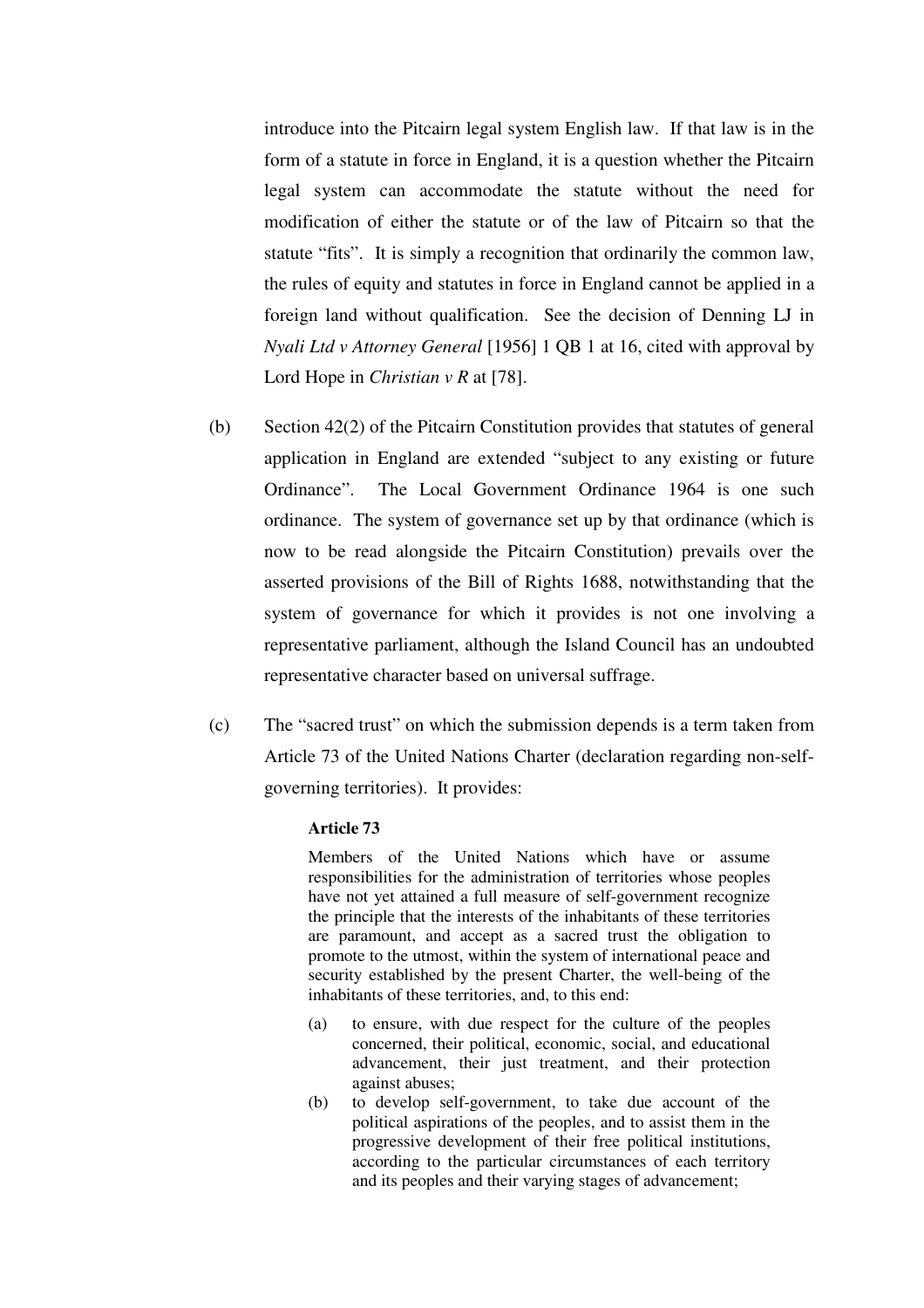- (c) to further international peace and security;
- (d) to promote constructive measures of development, to encourage research, and to co-operate with one another and, when and where appropriate, with specialized international bodies with a view to the practical achievement of the social, economic, and scientific purposes set forth in this Article; and
- (e) to transmit regularly to the Secretary-General for information purposes, subject to such limitation as security and constitutional considerations may require, statistical and other information of a technical nature relating to economic, social, and educational conditions in the territories for which they are respectively responsible other than those territories to which Chapters XII and XIII apply.

 This provision does not impose an obligation on a State party to create a form of governance in which there is a legislative assembly elected by universal suffrage. Rather, the obligation is to "promote" a series of goals to be progressively realised rather than immediately fulfilled. Article 73(b) refers only to the development of self-government. It imposes remarkably fewer obligations on colonial powers than are imposed on administering authorities towards trust territories. See Dr Ulrich Fastenrath "Article 73" in Simma and others *op cit* 1829 at 1830. The Article cannot be used to give the Bill of Rights 1688 leverage over the Constitution.

[99] For all these reasons, "local circumstances" cannot reasonably be interpreted to give to the Bill of Rights 1688 the effect of overturning the "legislature" provisions of the Pitcairn Constitution. This does not mean (as Mr Warren's argument appeared to suggest) that the entire system of government on Pitcairn is "undemocratic". Account must be taken of a broader range of factors beyond those listed in the Bill of Rights 1688 and addressed at length by Mr Lynch in his evidence, including (inter alia):

- (a) The Local Government Ordinance 1964 confers a considerable degree of autonomy on Pitcairn Islanders in relation to their governance.
- (b) Pitcairn Islanders have constitutionally guaranteed fundamental rights and freedoms enforceable by the Pitcairn Courts.
- (c) The Island Council is constitutionally recognised. Members must be elected in free and fair elections at regular intervals, and must be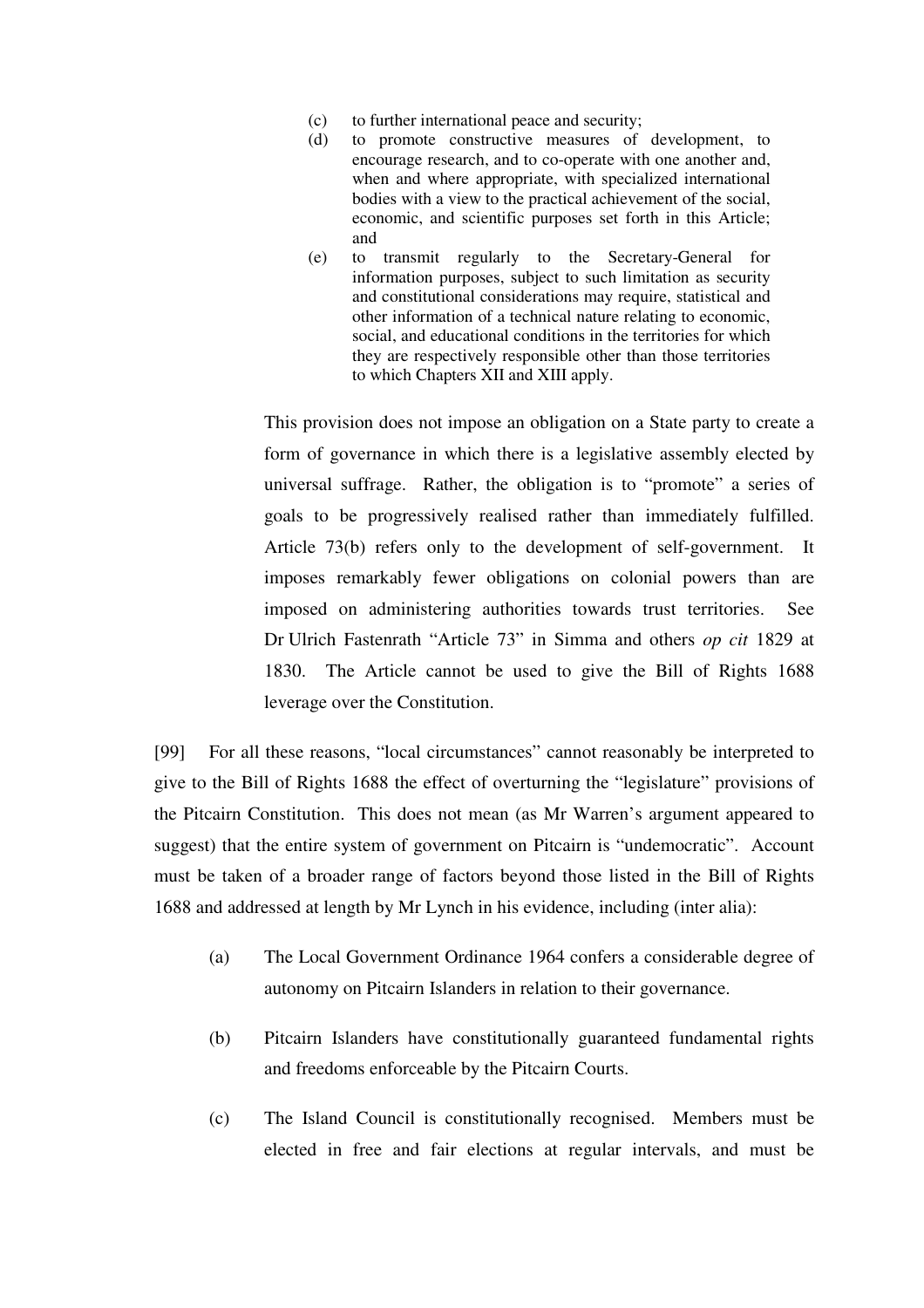consulted by the Governor when making laws for the Islands (except when instructed to the contrary by the Secretary of State).

- (d) Detailed provision is made by the Constitution for the Senior Courts and their judges, for magistrates and for an attorney general with exclusive prosecutorial powers. The independence of the judiciary is expressly provided for in s 44.
- (e) The Constitution also requires arrangements to be made for a Code of Management for the public service, for the independent audit of the public accounts and for the appointment from time to time of an Ombudsman as circumstances demand.
- (f) There is now also the Freedom of Information Ordinance 2012, which gives to Pitcairn Islanders rights of access to information held by public authorities.
- [100] The challenge based on the Bill of Rights 1688 must accordingly fail.

[101] As the argument under the Bill of Rights 1688 fails in its entirety, it is unnecessary to address the question whether the Supreme Court has jurisdiction to grant the remedies sought by Mr Warren. In any event, the Court of Appeal decision in *Warren v R* (CA 1/2012, 21 August 2013) reserves the question of remedies under the Constitution for determination by that Court at a later date.

# **The appeal against the Magistrate's committal decision**

### **Background**

[102] The twenty counts of possessing child pornography contrary to s 160 of the Criminal Justice Act 1988 (UK) faced by Mr Warren are triable only in the Supreme Court.

[103] On 1 August 2011, Senior Magistrate RKM Hawk held a preliminary inquiry under s 58 of the Justice Ordinance 2000 for the purpose of determining whether there was sufficient evidence to put Mr Warren on trial by the Supreme Court.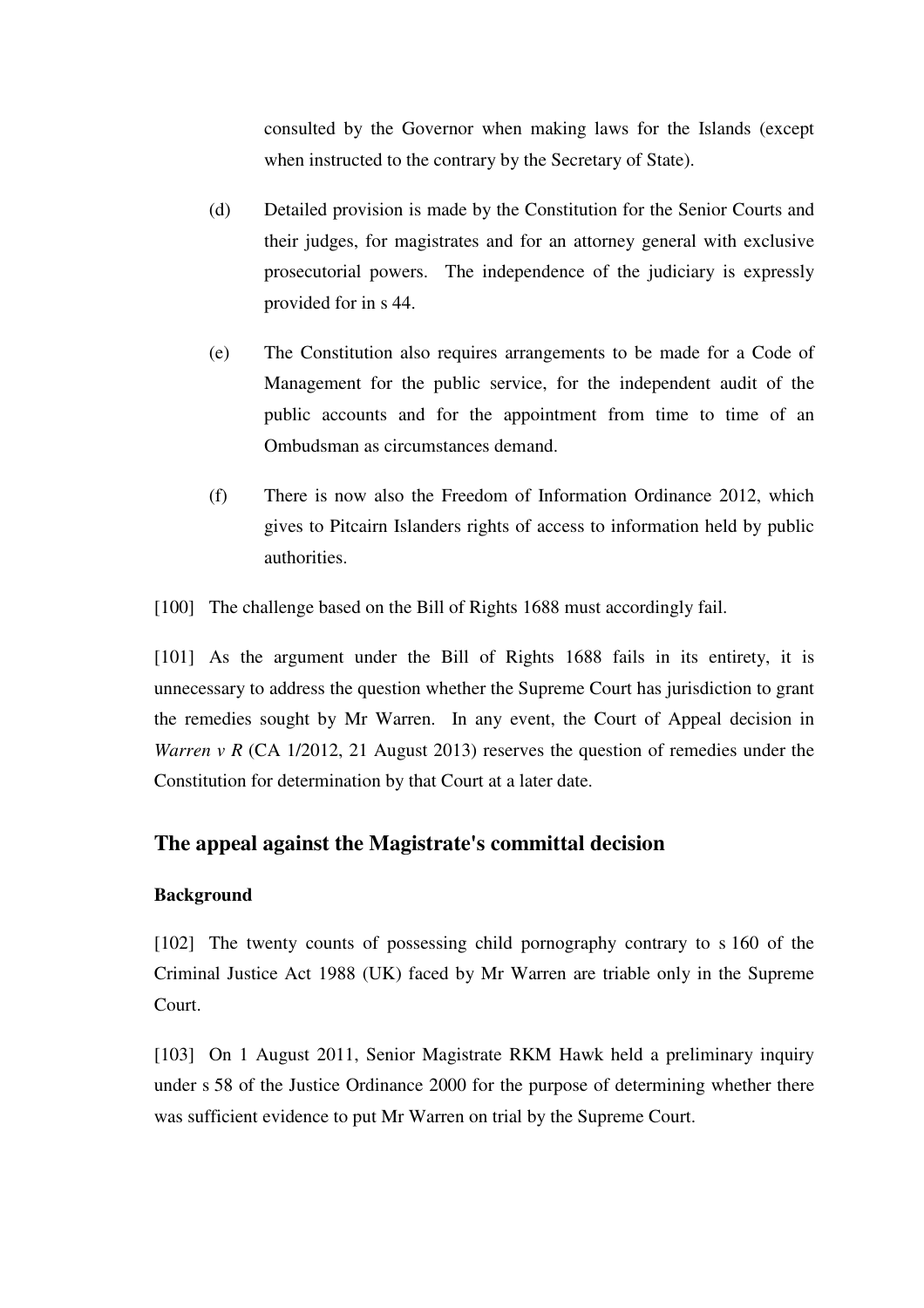[104] At that inquiry it was common ground that should the Senior Magistrate consider the evidence placed before him by the Crown was admissible, such evidence satisfied the terms of  $s$  65A(1) of the Ordinance in that it furnished sufficient evidence to put Mr Warren on trial for the twenty alleged offences. Mr Ellis told the Magistrate that he (Mr Ellis) would not in that event invoke the provisions of s 65A(2) by requesting the Senior Magistrate to consider a submission that there was insufficient evidence to put Mr Warren on trial for the offences. See the decision of the Senior Magistrate dated 9 August 2011 at [5]. Section 65A provides:

**65A.**—(1) The Magistrate's Court conducting a preliminary inquiry into an offence shall on consideration of the evidence—

- (a) commit the accused for trial if it is of the opinion that there is sufficient evidence to put him or her on trial for any offence triable by the Supreme Court on information; or
- (b) discharge the accused if it is not of that opinion and he or she is in custody for no other cause than the offence under inquiry

but the foregoing provisions of this subsection have effect subject to the provisions of this and any other law relating to the summary trial of offences triable on information by the Supreme Court.

(2) If the Magistrate's Court conducting a preliminary inquiry into an offence is satisfied that all the evidence tendered by or on behalf of the prosecutor falls within section 60(3) of this ordinance it may commit the accused for trial for the offence without consideration of the contents of any statements, depositions or other documents and without consideration of any other exhibits which are not documents, unless—

- (a) the accused or one of the accused has no legal representative acting for him or her in the case; or
- (b) a legal representative for the accused or one of the accused, as the case may be, has requested the Court to consider a submission that there is insufficient evidence to put the accused on trial for the offence and subsection (1) of this section shall not apply to a committal for trial under this subsection.

[105] Rather, the case advanced on behalf of Mr Warren at the preliminary hearing was twofold. First, that the Magistrate had power to determine the admissibility of the evidence on which the Crown relied. Submissions on admissibility were then addressed to the Senior Magistrate. Those submissions were a less sophisticated version of those later advanced in the Supreme Court and in the Court of Appeal. It was said that the Magistrate should himself consider what might loosely be called the constitutional challenges. If accepted, the submission would necessarily mean that the decision whether Mr Warren should be committed for trial would be postponed until after determination of those constitutional questions. Second, if the Magistrate did not accept the submission, he should refer the questions of admissibility to the Supreme Court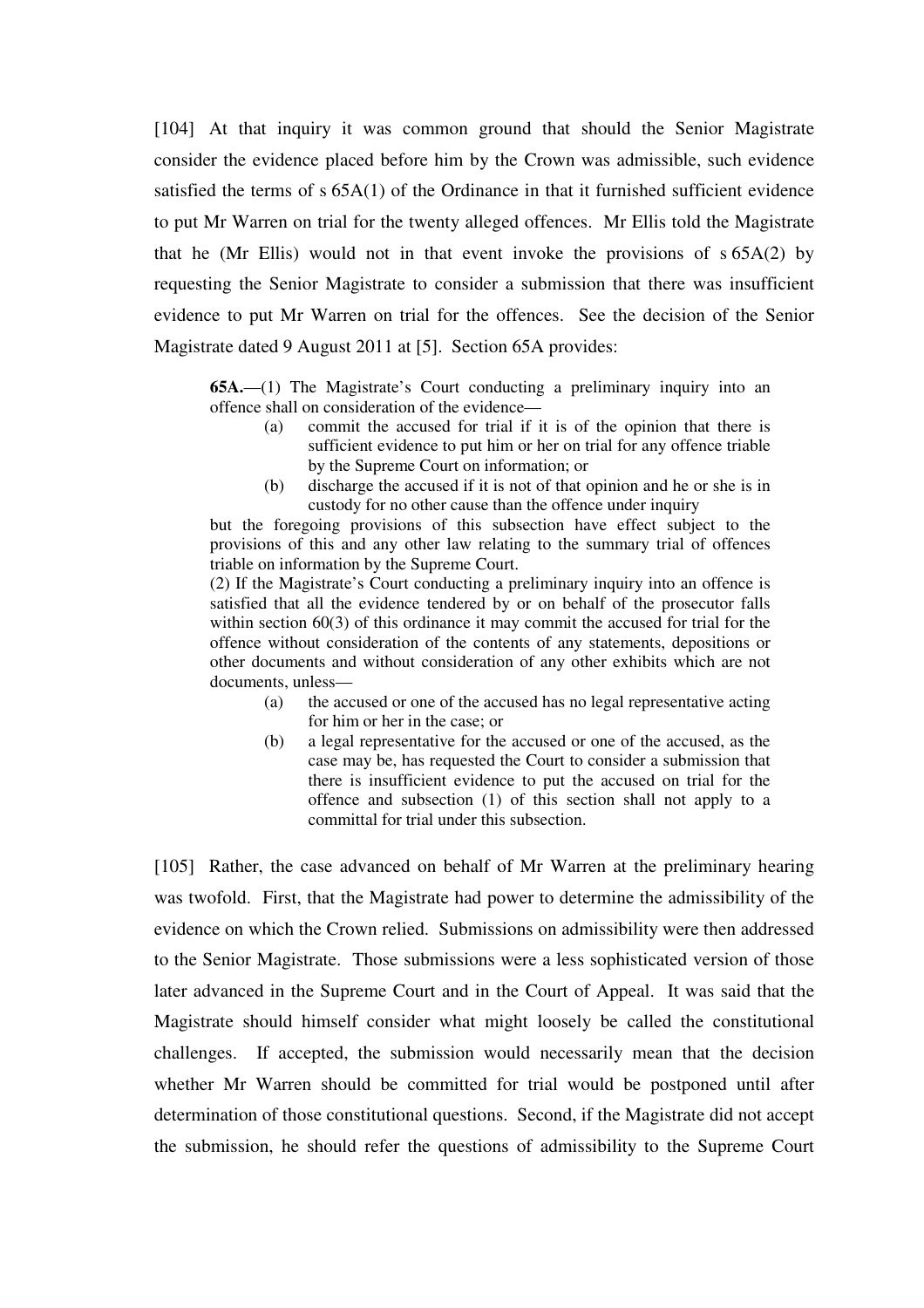pursuant to s 25(7) of the Pitcairn Constitution. The Senior Magistrate rejected both submissions and it is from that decision Mr Warren now appeals.

[106] The Magistrate ruled that his only function at a committal hearing was to ensure that the witness statements purported to be signed by the persons who made them, that there was a properly completed warning to the witnesses regarding prosecution (should their statements be wilfully wrong) and that copies had been given to the defence. If all conditions were satisfied, committal for trial could take place without consideration of the content of any statement or exhibit unless a submission was made under s 65A(2) that there was insufficient evidence to put the accused on trial for the offence(s).

### **Whether a right of appeal**

[107] There is no specific right of appeal against a decision under s 65A of the Justice Ordinance that an accused be committed for trial. However, s 14 of the Judicature (Courts) Ordinance 2000 provides that, subject to any rules of Court, an appeal lies to the Supreme Court in respect of any judgment, sentence or order of the Magistrate's Court:

**14.** Subject to any rules of Court made under the provisions of section 20 of this ordinance, an appeal shall lie to the Supreme Court in respect of any judgment, sentence or order of the Magistrate's Court.

[108] As it would not be inappropriate to describe the committal of an accused for trial as an "order" of the Magistrate's Court, it would appear that there is a right of appeal. In this regard the Crown submissions assumed (without conceding) that there was jurisdiction for the Supreme Court to hear the appeal but submitted that no basis had been identified that would justify allowing the appeal. The Crown submissions (inter alia) stressed that there was clearly sufficient evidence to justify a trial and Mr Warren's admissions placed the position beyond doubt.

### **Whether appeal determined by Lovell-Smith J**

[109] The appeal was one of the many matters argued before Lovell-Smith J at the May 2012 hearing and in the judgment given by Her Ladyship on 12 October 2012 the following determination was made:

[128] The applicant contends that the Magistrate's Court was wrong to commit him for trial before referring his constitutional challenges to this Court. He seeks to appeal that decision. In rare cases, the decision to commit can be challenged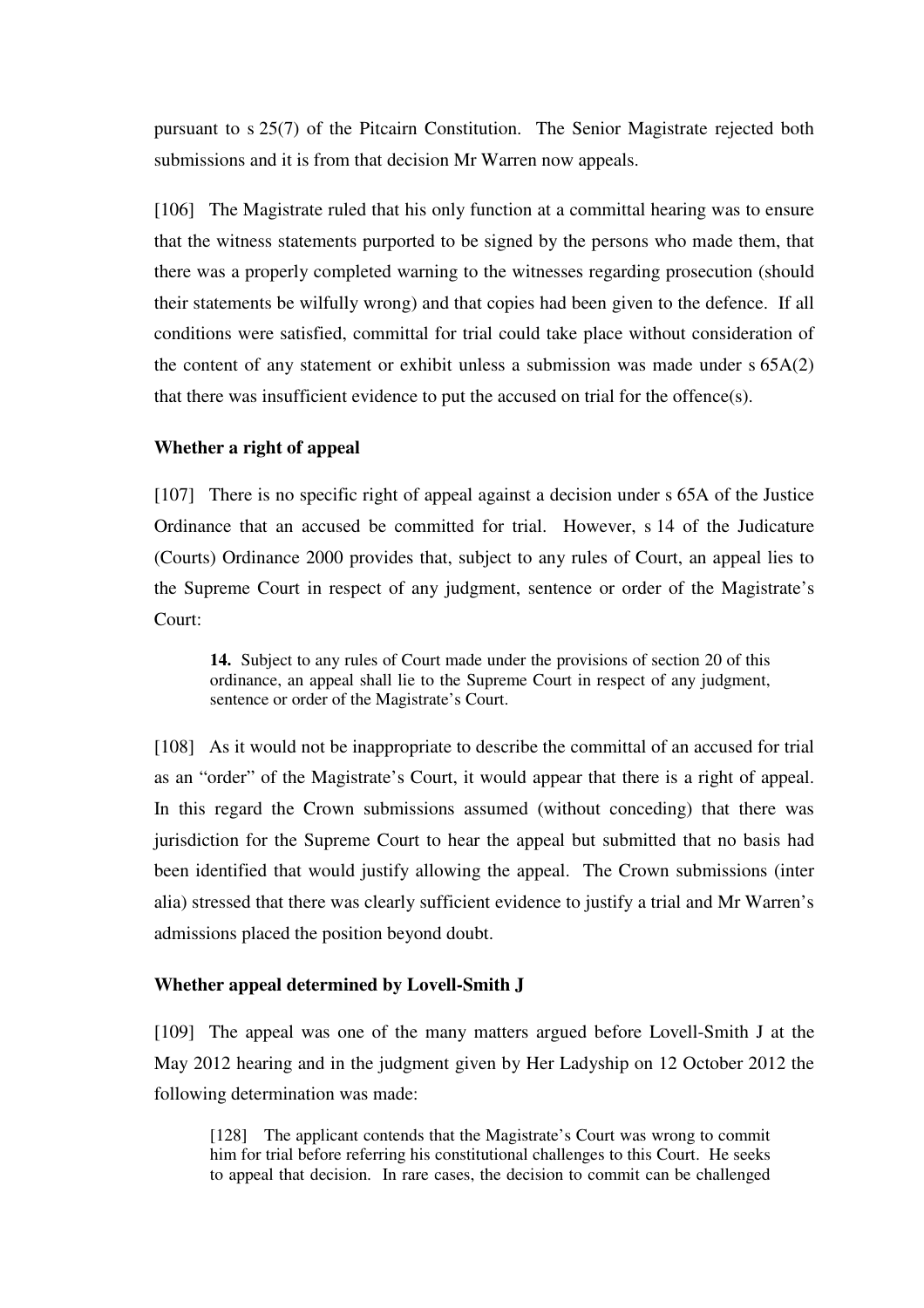but not by appeal. This is part of the applicant's present constitutional challenge and the applicant cannot say he is prejudiced.

[110] The Crown submits that the appeal from the committal was thereby dismissed. Mr Warren argues that the submissions made in support of his appeal were not addressed and therefore the appeal has not been determined. There is some force to this latter submission and in light of the request by the parties that I address any unresolved issues (even if only arguably unresolved), I have decided that it is appropriate for me to address and determine the appeal in this judgment.

## **Discussion – whether Magistrate has jurisdiction to determine admissibility of evidence**

[111] It was properly agreed by the parties that this appeal to the Supreme Court is a general appeal in which the appellate Court has the responsibility of considering the merits of the case afresh. The weight to be given to the reasoning of the Court below is a matter for the appellate Court's assessment. A general appeal is to be distinguished from an appeal against a decision made in the exercise of a discretion.

[112] The narrow issue in the appeal is whether, at a preliminary inquiry, the statutory functions of the magistrate include the determination of the admissibility of the evidence tendered by the Crown.

[113] The answer is provided by the ordinance itself. It explicitly prescribes what evidence is admissible. It leaves the preliminary inquiry magistrate to determine only whether the **statutory preconditions to admissibility** have been established. The magistrate does not determine admissibility **as such**.

[114] Examining the issue in more detail, it is necessary to start with the statutory criteria for admissibility which are contained in ss 60 to 65A. It is not intended to address each of ss 60 to 65A. In the interests of simplicity, reference will be made only to the relevant provisions of ss 60, 61 and 65A.

[115] Section 60 unambiguously stipulates what evidence is admissible **at the preliminary inquiry**. To be admissible, the evidence must fall within subs (2) and "only that evidence shall be admissible by a magistrate inquiring into an offence":

**60**.—(1) Evidence falling within subsection (2) of this section and only that evidence, shall be admissible by a Magistrate inquiring into an offence. (2) Evidence falls within this subsection if it—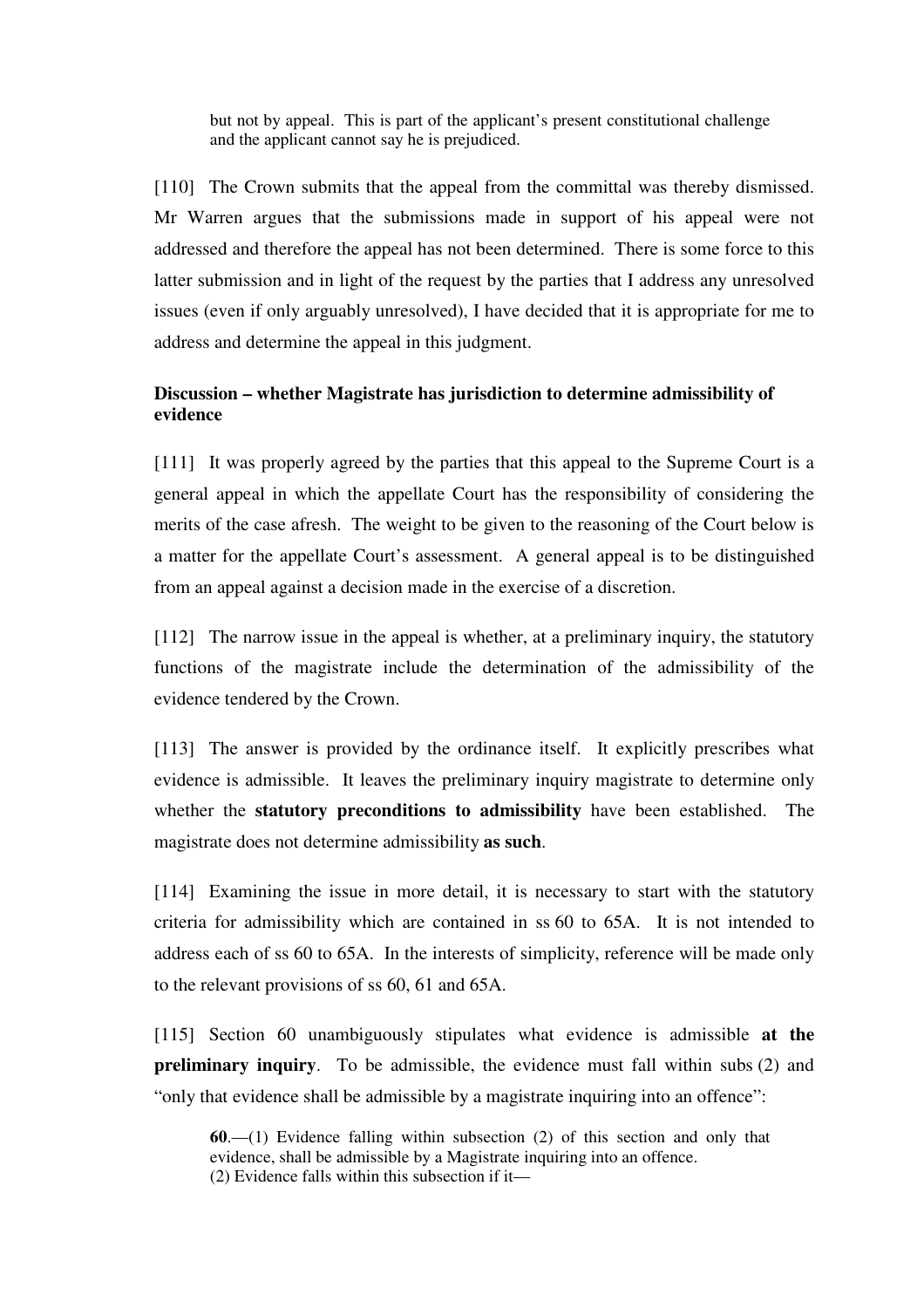- (a) is tendered by or on behalf of the prosecutor; and
- (b) falls within subsection (3) of this section.
- (3) The following evidence falls within this subsection—
	- (a) written statements complying with section 61 of this ordinance;
	- (b) the documents or other exhibits (if any) referred to in such statements;
	- (c) depositions complying with section 62 of this ordinance;
	- (d) the documents or other exhibits (if any) referred to in such depositions
	- (e) statements complying with section 63 of this ordinance;
	- (f) documents falling within section 64 of this ordinance.

(4) In this section "document" means anything in which information of any description is recorded.

[116] As there is a cross-reference in s 60(3) to s 61, it is necessary that the former provision be set out as well. However, for present purposes the essential requirements are those in ss 61(1) and (2). It is not necessary that the balance of s 61 be addressed.

**61**.—(1) For the purposes of section 60 above, a written statement complies with this section if—

(a) the conditions falling within subsection (2) of this section are met; and (b) such of the conditions falling within subsection (3) of this section as apply are met.

(2) The conditions falling within this subsection are that—

(a) the statement purports to be signed by the person who made it;

(b) the statement contains a declaration by that person to the effect that it is true to the best of his or her knowledge and belief and that it was made in the knowledge that, if it were tendered in evidence, he or she would be liable to prosecution if in it anything had been wilfully stated which the person making the statement knew to be false or did not believe to be true;

(c) before the statement is tendered in evidence a copy of the statement is given, by or on behalf of the prosecutor, to each of the other parties to the proceedings.

(3) The conditions falling within this subsection are that—

(a) if the statement is made by a person under 18 years of age, it gives his or her age;

(b) if it is made by a person who cannot read it, it is read to him or her before it is signed and is accompanied by a declaration by the person who so read the statement to the effect that it was so read;

(c) if it refers to any other document as an exhibit, the copy given to any other party to the proceedings under subsection  $(2)(c)$  of this section is accompanied by a copy of that document or by such information as may be necessary to enable the party to whom it is given to inspect the document or a copy of it.

(4) So much of any statement as is admitted in evidence by virtue of this section shall, unless the Court commits the accused for trial by virtue of section 65A(2) or the Court otherwise directs, be read aloud at the hearing; and, where the Court so directs, an account shall be given orally of so much of any statement as is not read aloud.

(5) Any document or other object referred to as an exhibit and identified in a statement admitted in evidence by virtue of this section shall be treated as if it had been produced as an exhibit and identified in Court by the maker of the statement.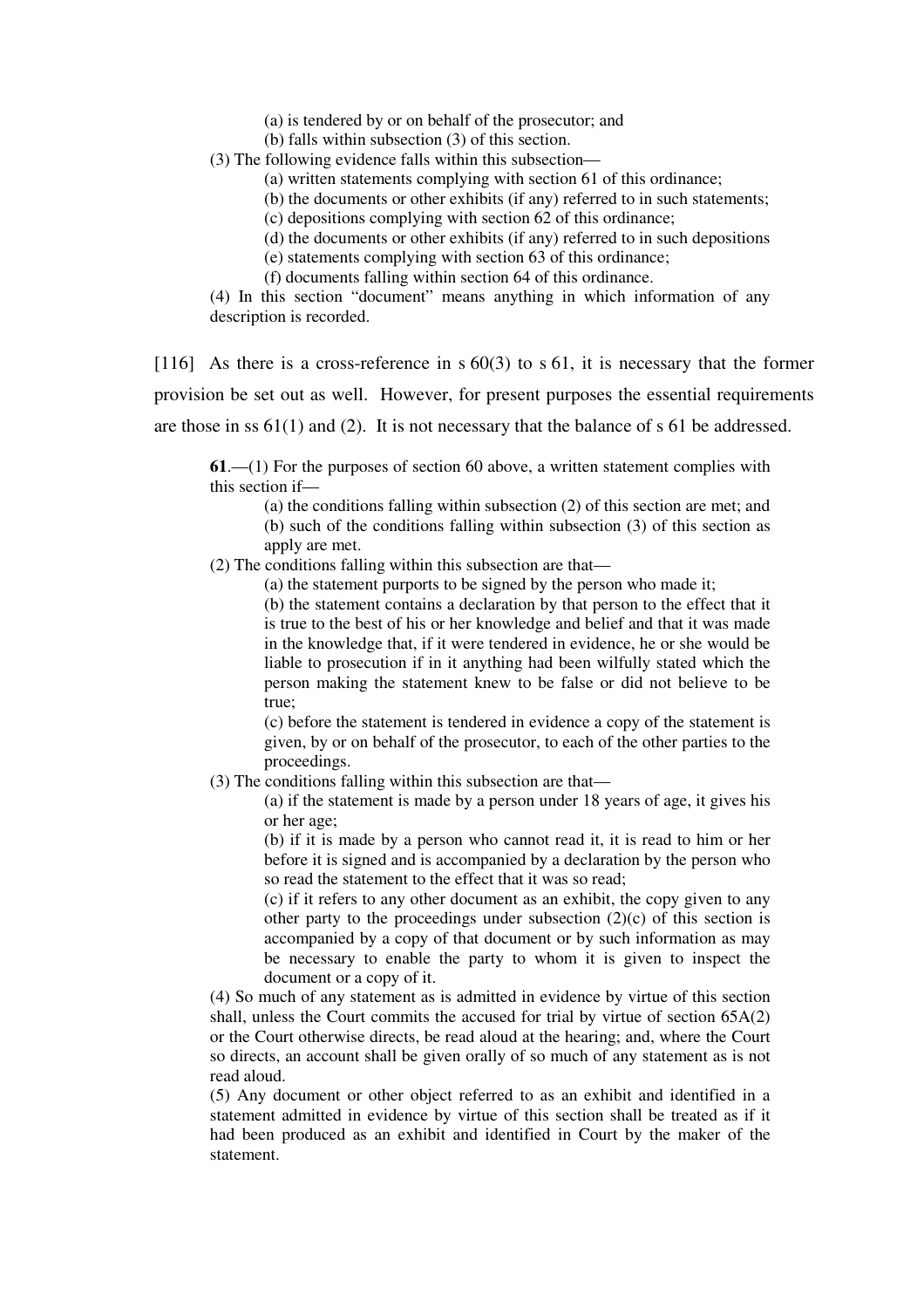(6) In this section "document" means anything in which information of any description is recorded.

[117] The effect of these provisions is that evidence (and only that evidence) is admissible **at the preliminary inquiry** if:

- (a) It is tendered by or on behalf of the prosecutor; and
- (b) It is a written statement which complies with s 61, namely:
	- (i) The statement purports to be signed by the person who made it.
	- (ii) The statement contains a declaration by that person to the effect that it is true to the best of his or her knowledge and belief and that it was made in the knowledge that, if it were tendered in evidence, he or she would be liable to prosecution if in it anything has been wilfully stated which the person making the statement knew to be false or did not believe to be true.
	- (iii) Before the statement is tendered in evidence, a copy of the statement is given, by or on behalf of the prosecutor, to each of the other parties to the proceedings.

[118] As submitted by the Crown, these are the only relevant criteria which establish admissibility under Part VII of the Justice Ordinance. The magistrate has no power to hear oral evidence or to receive defence evidence in any form. The preliminary inquiry is a hearing on the papers. If on those papers there is sufficient admissible evidence (that is, admissible in terms of s 60) to put the accused on trial, there must be a committal.

[119] The ordinance is consistent with the common law position that all questions of admissibility are for the trial court, not the committal court. See *Neill v North Antrim Magistrates' Court* [1992] 1 WLR 1220 (HL), 1231:

There are some very robust statements … to the general effect that examining justices stand in the position of the now defunct grand jury … and that accordingly the admissibility of evidence is for the trial judge and not for the justices.

[120] It is also consistent with the position under the analogous Canadian Charter of Rights and Freedoms. The Crown referred to *R v Hynes* [2001] 3 SCR 623, where the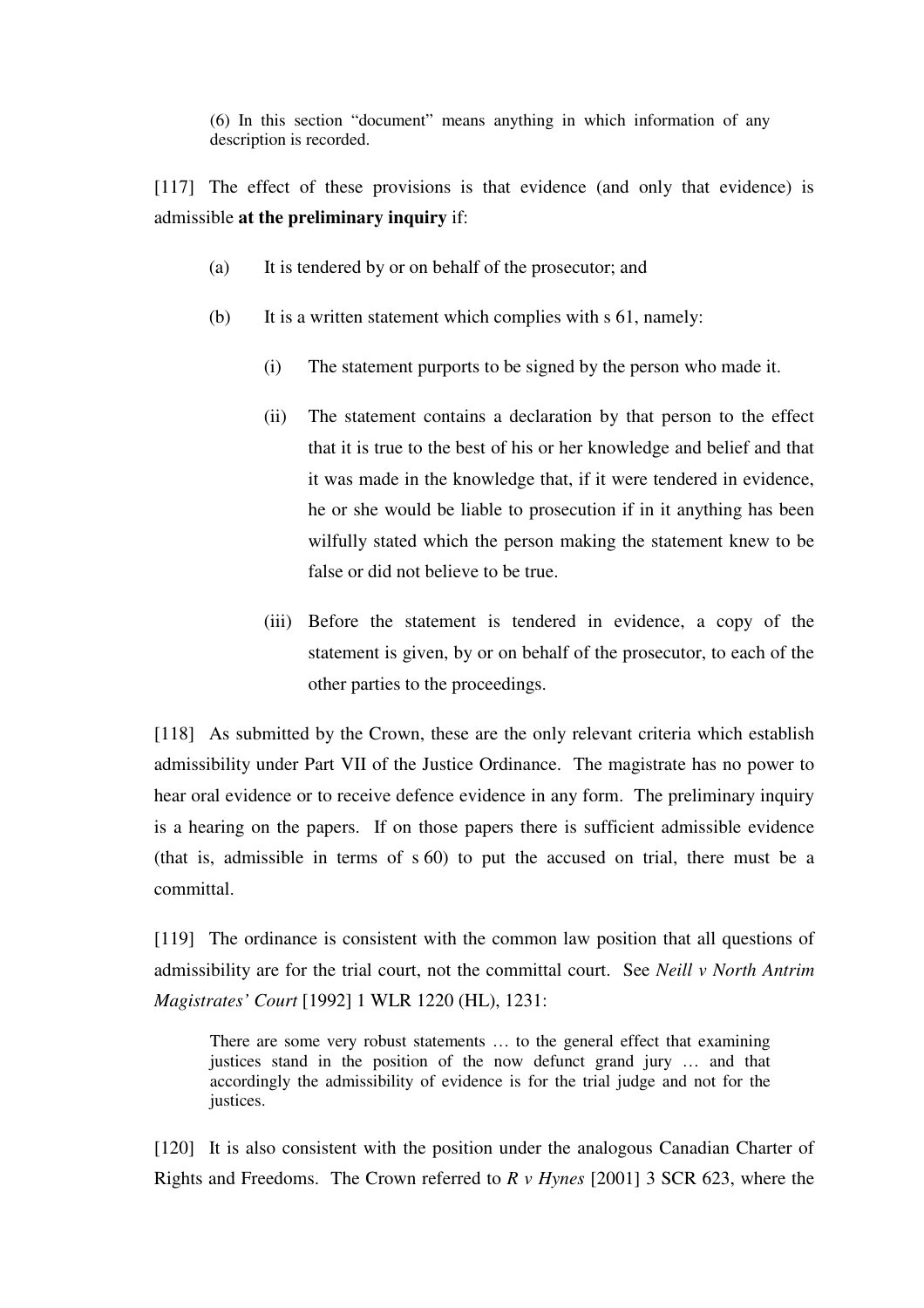accused alleged that statements had been obtained by the police in breach of the Charter. The Court held by a majority that a justice at the preliminary inquiry did not have power to exclude those statements. Chief Justice McLachlan, writing for the majority, stated at para 4:

I conclude that the preliminary inquiry justice did not err in refusing to exclude the evidence for breach of the *Charter*. **The preliminary hearing is not a trial but simply a preliminary review to determine whether there is sufficient evidence to proceed to trial.** Whether admitting evidence obtained as a result of a *Charter* breach would bring the administration of justice into disrepute is best determined at the time of trial, when all the relevant circumstances can be weighed by the judge, as mandated by s. 24(2). **The accused's ability to apply for the exclusion of evidence under s. 24(2) at trial adequately safeguards his rights under the** *Charter***.** [Emphasis added]

[121] The Court noted at [35] to [49] the following disadvantages in allowing questions of admissibility to be determined at a preliminary inquiry:

- (a) It transforms the role of the preliminary inquiry. Instead of performing a preliminary screening function, the preliminary inquiry can become a forum for trying Charter breaches and awarding remedies. This function is remote from that envisaged by Parliament for preliminary inquiries.
- (b) Assigning this new role to preliminary inquiry, justices might undermine the expeditious nature of the preliminary inquiry. That inquiry is not a trial and should not be allowed to become a trial. Because Charter challenges frequently involve an extensive and comprehensive inquiry, both parties would be compelled to present much fuller cases before the committing court. The preliminary inquiries would become longer and more complex. This in turn would increase the degree to which preliminary inquiry justices and trial judges duplicate each other's work, resulting in additional cost and delay. In all probability, the preliminary inquiry would become less preliminary and more like a trial.
- (c) Trial courts are better situated than preliminary inquiry justices to engage in Charter determinations. The Supreme Court (of Canada) has repeatedly identified the trial court as the preferred forum for resolving Charter issues. The inquiry is potentially wide-ranging, and sometimes complex. It is the trial judge who will generally enjoy the fullest appreciation of all the circumstances relevant to the determination. At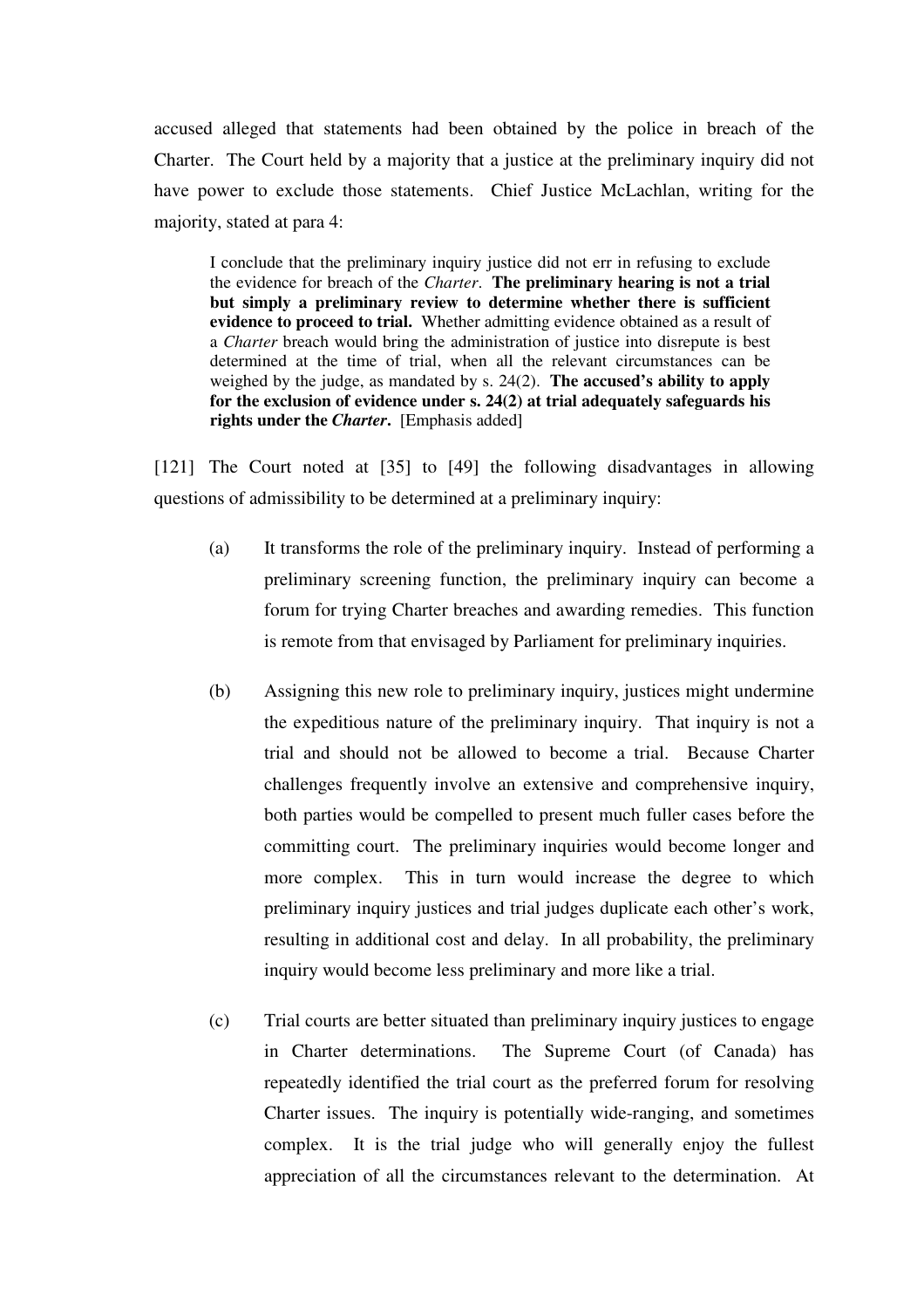the preliminary inquiry, where evidence may be incomplete and the full circumstances not known, the assessment may be difficult, or worse, erroneous. The result may be the exclusion of evidence that would have been admitted in the light of the fuller picture presented at trial. This in turn may lead to the premature dismissal of cases warranting prosecution at the preliminary stage.

(d) Charter litigation at the preliminary stage may ultimately have no practical effect beyond increasing the costs and delays associated with this process. If the preliminary inquiry justice excludes evidence but still commits the accused to trial, his or her conclusion on this issue does not bind the trial judge. When the Crown seeks to introduce the evidence at trial, the exact same matter will require litigation again.

[122] Many, if not all, of these factors operate also in the Pitcairn context.

[123] The conclusion that issues of admissibility cannot be determined at a preliminary hearing under s 58 of the Justice Ordinance is consistent with s 70AA of that ordinance. This provision permits pre-trial rulings on the admissibility of evidence. Such rulings can be given only by the court of trial which by definition cannot be a court holding a preliminary inquiry under ss 58 and 65A. Section 70AA permits both the prosecutor and the accused to apply for a pre-trial ruling. The only material restriction is that s 70AA vests that right in the person seeking to introduce the evidence, not in the person challenging its admission. The Crown can apply in relation to Crown evidence. The accused can apply in respect of the accused's evidence. But neither the Crown nor the accused can apply in relation to the opposing party's evidence.

[124] For all these reasons, it follows that the Senior Magistrate was correct in determining that at a preliminary inquiry all issues of admissibility are governed by s 60 and a magistrate has no jurisdiction to determine admissibility outside this provision and the related sections in Part VII of the Justice Ordinance. Shortly expressed, the "constitutional" issues sought to be advanced on behalf of Mr Warren are not matters over which a magistrate has jurisdiction in the context of a preliminary inquiry.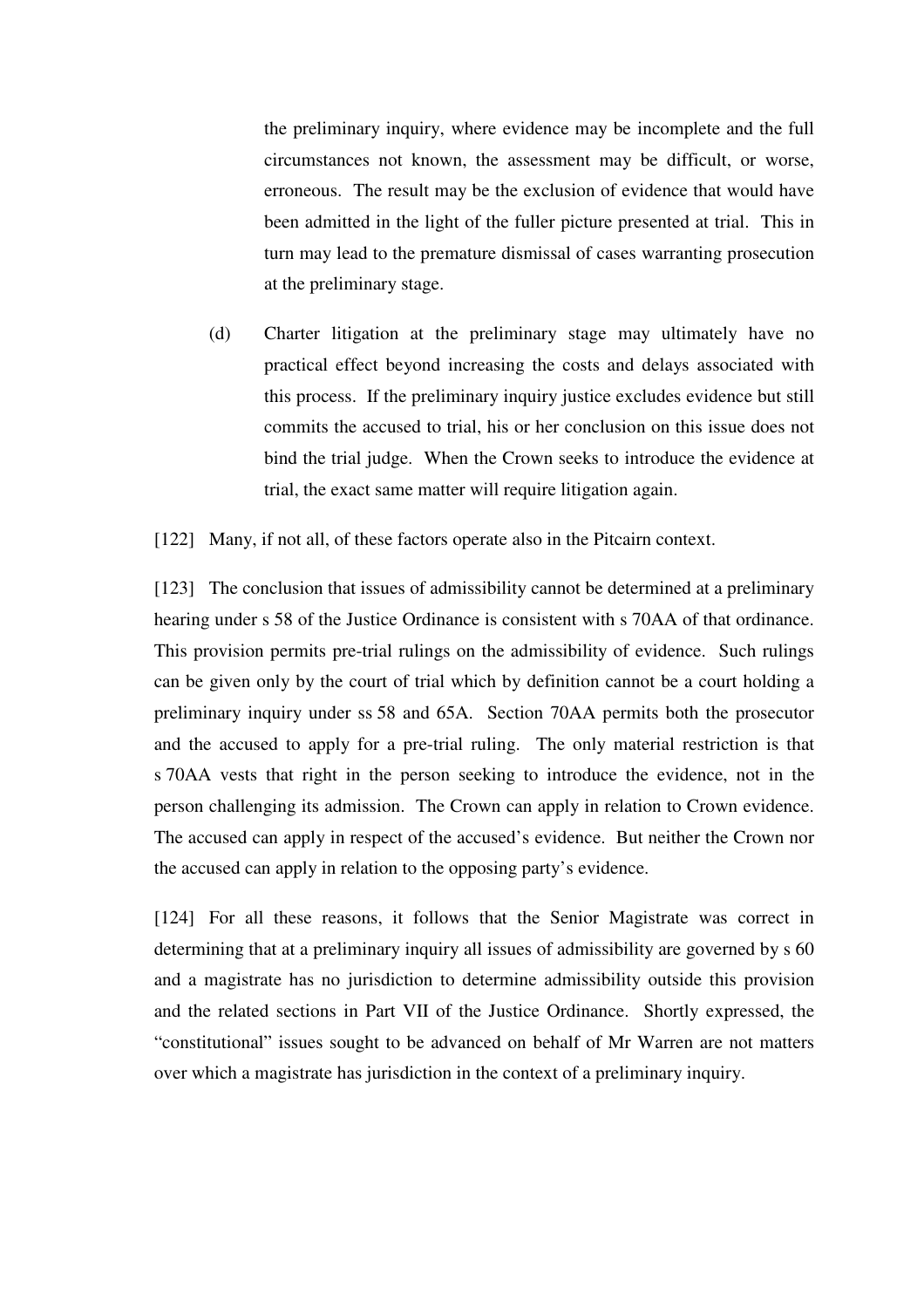#### **Discussion – the question of a reference under the Constitution**

[125] The final issue is whether the Senior Magistrate was wrong to decline to refer admissibility issues to the Supreme Court under s 25(7) of the Pitcairn Constitution, which provides:

(7) If in any proceedings in a subordinate court any question arises as to the breach of any of the provisions of this Part, the person presiding in that court may refer the question to the Supreme Court unless, in his or her opinion, the raising of the question is merely frivolous or vexatious.

[126] In my view, the Magistrate was correct not to exercise this power. The Court to which he committed Mr Warren for trial was the Supreme Court. It is that Court which, in its criminal jurisdiction, has full power to determine the admissibility objections sought to be raised by Mr Warren and it similarly has full jurisdiction to determine his complaint that the criminal proceedings are an abuse of process. The Supreme Court also has jurisdiction under s 25 of the Pitcairn Constitution to determine whether any of the fundamental rights and freedoms in Part 2 of the Constitution have been, are being, or are likely to be, breached. It follows that it was entirely superfluous for application to be made to the committing Magistrate that he refer questions of admissibility to the Supreme Court. The very fact of committal meant Mr Warren had full opportunity to raise in the Supreme Court each and every of the objections and complaints he wanted the Magistrate to refer to the Supreme Court. The application for a referral invited the Magistrate to engage in a pointless exercise.

[127] It could be added that a request to a Magistrate to make a constitutional reference to the Supreme Court when the Magistrate has just committed the individual to the Supreme Court for trial would be a wasteful and improper use of the Court's time and process. In that sense, the request could properly be stigmatised as "frivolous or vexatious" in terms of s 25(7). Had he chosen to do so, the Magistrate could have declined the reference application on that ground alone.

[128] It is now necessary to address the submission by Mr Warren that the word "may" in s 25(7) should be read as "must", and consequently the Magistrate had no discretion to decline the request for a referral. One must begin with the text and purpose of s 25 read as a whole. Subsection (7) only comes into operation where, in a subordinate court, a question arises as to the breach of any provision of Part 2 of the Constitution. Were this subsection the only pathway to a remedy for a breach of the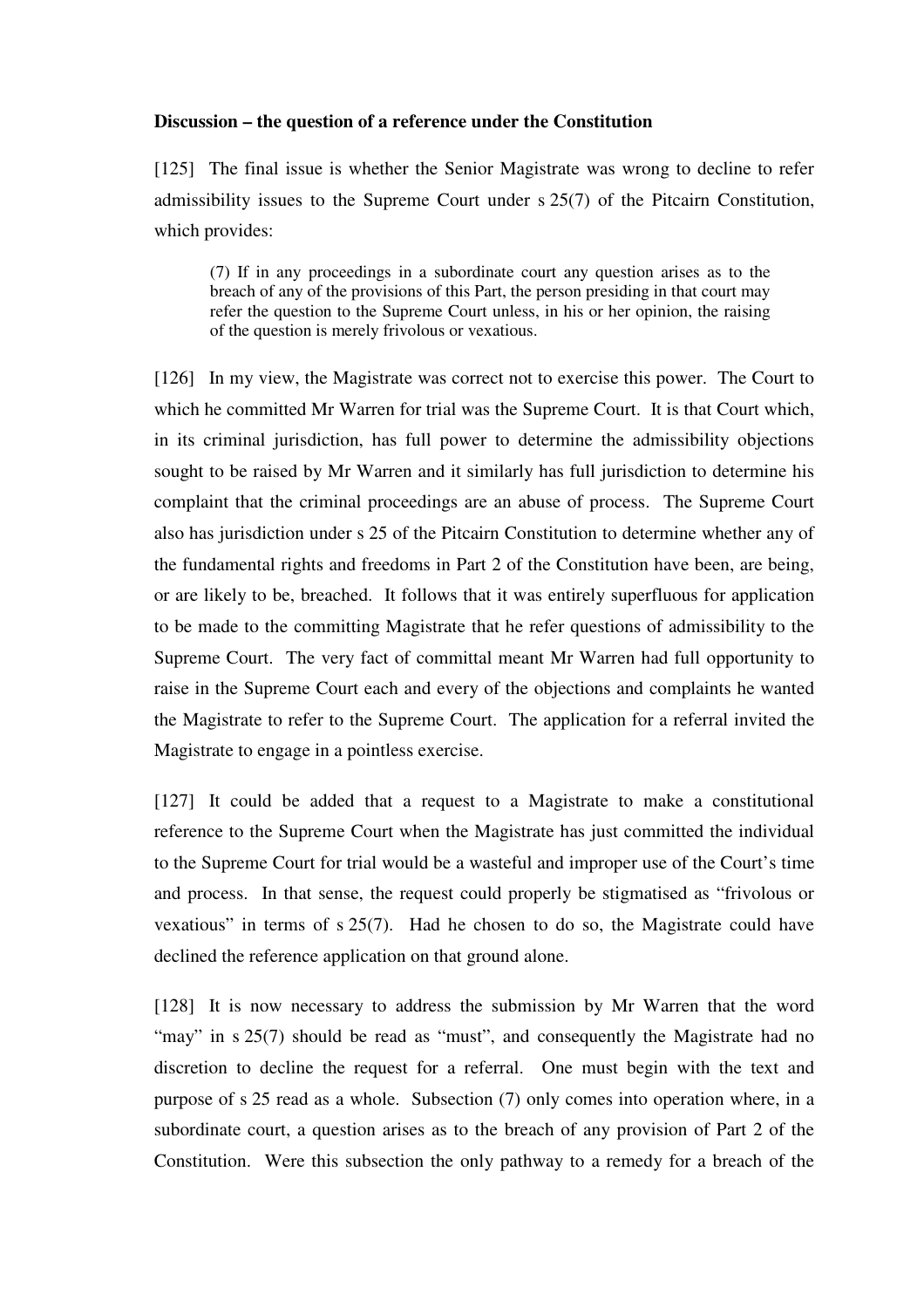Constitution, there would be a strong case for a narrow reading of "may" or for relying on authorities such as *Julius v Bishop of Oxford* (1880) 5 App Cas 214 to interpret "may" as a power coupled with a duty to exercise that power in a particular way, as where such exercise is necessary to give effect to rights created by the Constitution.

[129] But that is far from the present case. Sections 25(1) and (2) expressly provide that the individual has direct access to the Supreme Court for redress. It is stated that the Supreme Court has "original jurisdiction" to hear and determine any application made to it under subs (1). Because there is a direct and unimpeded pathway to the Supreme Court, there is no need to read into s 25(7) a duty on the Magistrate to refer the breach to the Supreme Court. Particularly where, as here, the individual has been committed to the Supreme Court for trial and the "constitutional" complaints intended to be raised before the Magistrate are the same, or nearly the same, as those to be raised in the Supreme Court in any event. Briefly put, the context does not require "may" to mean anything other than a discretion, nor is there any need for that discretion to be read down so that "may" means "must".

[130] For all of these reasons, the appeal against the decision given by Senior Magistrate Hawk is dismissed.

# **The application by the Crown under s 70AA of the Justice Ordinance**

## **Background**

[131] The Crown case against Mr Warren largely rests on evidence obtained under two search warrants executed on Pitcairn by Sgt Medland on 26 May 2010. To forestall the use of that evidence, Mr Warren has challenged the lawfulness of the warrants, their manner of execution and the subsequent transfer of the seized evidence from Pitcairn to New Zealand. That challenge was at first framed as a breach of rights under Part 2 of the Constitution and he sought constitutional redress pursuant to  $s$  25(1). That challenge failed before Lovell-Smith J, the application for redress being declined by Her Ladyship at [298] and [299]. That decision is currently the subject of an as yet undetermined appeal to the Court of Appeal.

[132] In preparation for the criminal trial, the Crown on 10 April 2013 filed an application for an order under s 70AA of the Justice Ordinance to the effect that the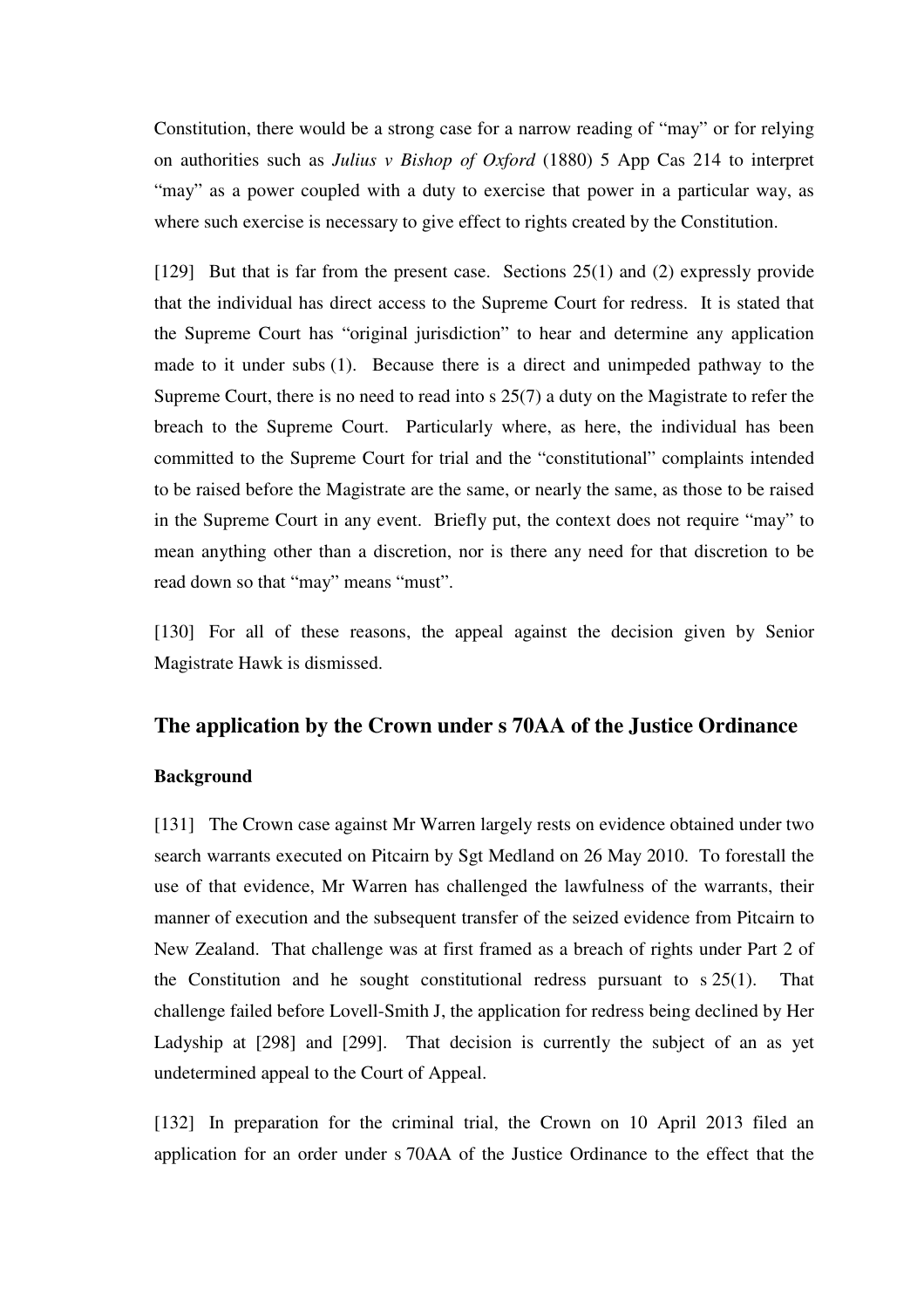evidence of Sgt Medland and all evidence arising from the searches (and the later analysis of that evidence) is admissible at trial. Section 70AA provides:

**70AA**.—(1) Where any person is [to be tried for a criminal offence] and—

(a) the prosecutor or the accused wishes to adduce any particular evidence at the trial; and

(b) he or she believes that the admissibility of that evidence may be challenged—

he or she may at any time before the trial apply to a [Magistrate or] Judge of the Court by or before which the [case] is to be tried for an order to the effect that the evidence is admissible.

(2) The [Magistrate or] Judge shall give each party an opportunity to be heard in respect of the application before deciding whether or not to make the order.

(3) The [Magistrate or] Judge may make an order under this section on such terms and subject to such conditions as he or she thinks fit.

(4) Nothing in this section nor in any order made under this section shall affect the right of the prosecutor or the accused to seek to adduce evidence that he or she claims is admissible during the trial, nor the discretion of the trial [Magistrate or] Judge to allow or exclude any evidence in accordance with any rule of law.

[133] The Crown also invited Mr Warren to file an application alleging abuse of process to ensure that the matters earlier raised at the May 2012 hearing before Lovell-Smith J in constitutional form were determined in a manner consistent with the usual criminal processes. That is, that issues of admissibility are determined in the context of the criminal proceedings themselves, not in the context of a collateral constitutional challenge.

[134] In relation to the s 70AA application, it was agreed by the parties that I was not to revisit any of the matters heard and determined by Lovell-Smith J or to come to any different decision to her on the evidence or on the law. This meant that in the absence of any further challenge by Mr Warren, I would have been asked to make a formal order under s 70AA declaring the evidence admissible. To allow Mr Warren opportunity to decide whether there were indeed any further challenges, it was agreed that Sgt Medland would give evidence before me in relation to certain matters touching on his appointment, swearing in, training and independence. By consent, the evidence given by Sgt Medland at the hearing before Lovell-Smith J was treated as given before me as well.

[135] Arising out of Sgt Medland's supplementary evidence a further four challenges were made by Mr Warren, and it is now necessary that those challenges be addressed.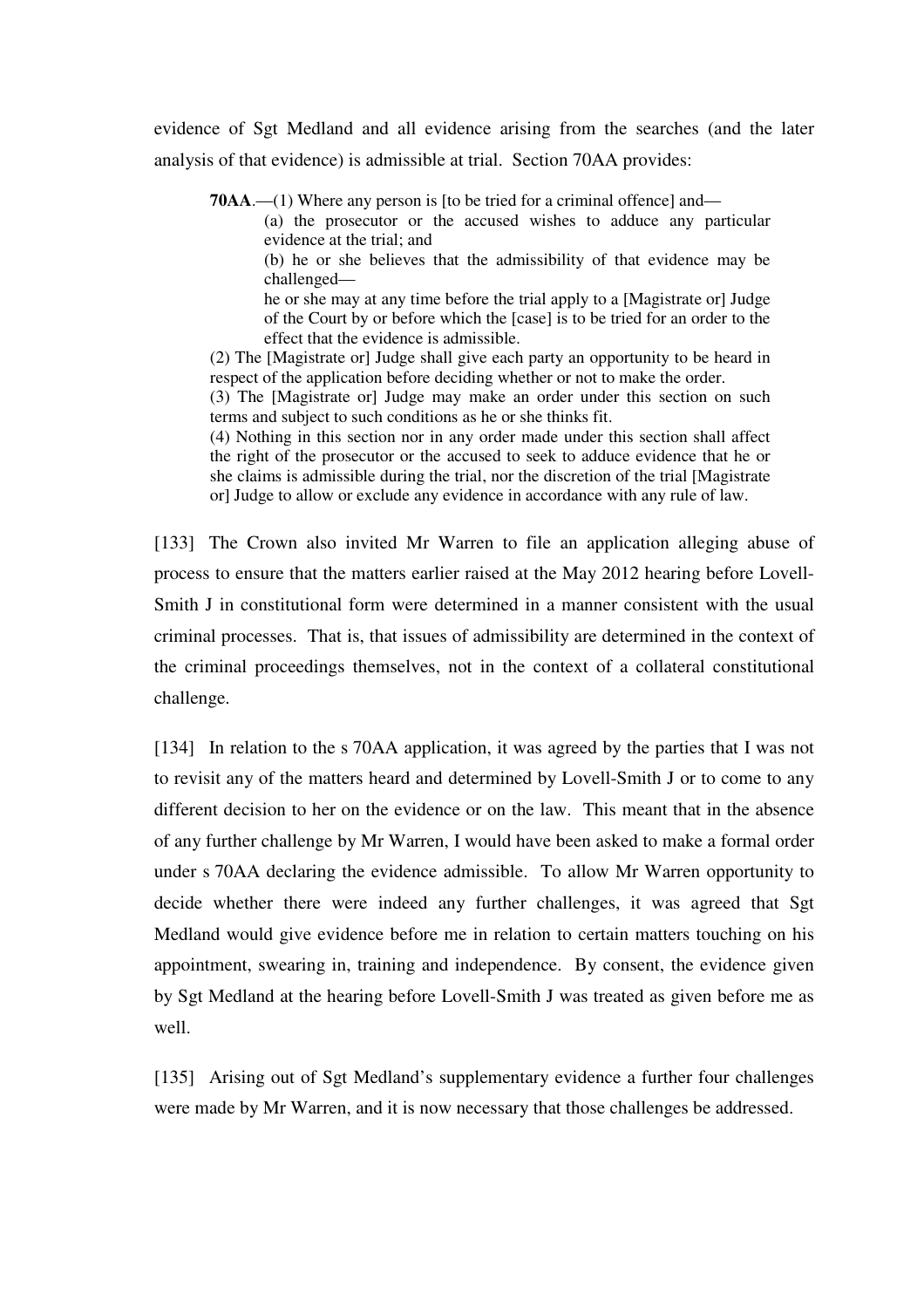### **The four new challenges**

[136] The four new challenges, as finally articulated orally during the course of the hearing, were:

- (a) No written notice of appointment can now be found by which the Governor appointed Sgt Medland a Police Officer for the Pitcairn Islands.
- (b) Because Sgt Medland was sworn in by the Governor and not by a Magistrate, he was not lawfully in office when the search warrants were executed.
- (c) Sgt Medland lacked independence in the execution of his duties as a Pitcairn Police Officer.
- (d) The oath of office taken by the Island Magistrate was administered by the Governor's Representative, not the Governor. The Island Magistrate was therefore not validly a Magistrate when almost five years later he issued the search warrants executed by Sgt Medland.
- [137] Each of these challenges will be dealt with in turn.

### **Sgt Medland not validly appointed – no written notice of appointment**

[138] Sgt Medland, a New Zealand Police Officer, was appointed a Pitcairn Police Officer by (then) Governor Fergusson. Sgt Medland cannot now locate a written "notice of appointment" but was notified of the appointment prior to his departure for Pitcairn Island, where he arrived on 10 December 2009. There he received an email from the Governor's office to which was attached the wording of the attestation for his intended swearing in as a Pitcairn Police Officer:

I, Geoffrey Ian Medland of Pitcairn Island Police Service do solemnly and sincerely declare and affirm that I will well and truly serve the Queen in the office of constable, with fairness, integrity, diligence and impartiality, upholding fundamental human rights and according equal respect to all people; and that I will, to the best of my power, cause the peace to be kept and preserved and prevent all offences against people and property; and that while I continue to hold the said office I will to the best of my skill and knowledge discharge all the duties thereof faithfully according to law.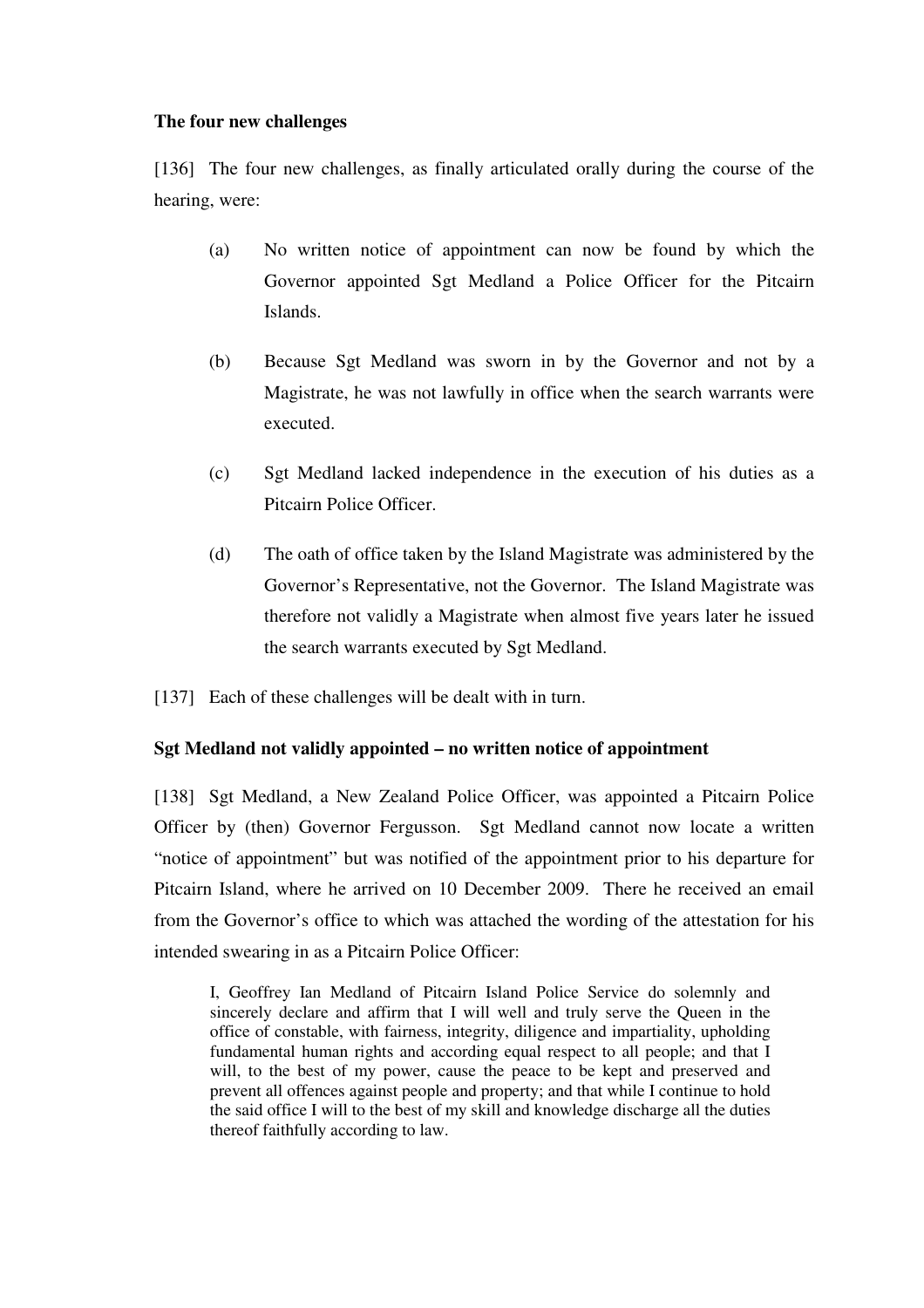[139] On 21 January 2010, Sgt Medland set up a video-link between the Pitcairn town hall and the Governor's office in New Zealand. There were two purposes. First, for Sgt Medland to be sworn in as the Island Community Police Officer. Second, for the final consultation on the Pitcairn Constitution between the British High Commission and the Islanders.

[140] On establishing the video-link, Sgt Medland spoke with Governor Fergusson, who then administered the oath as set out above, thereby swearing in Sgt Medland as a Police Officer. In his evidence, Sgt Medland described holding the Bible in his right hand and reading the oath previously sent to him.

[141] This evidence thus establishes that at a ceremony held by way of video-link at the Pitcairn town hall, Sgt Medland was sworn in as a Police Officer. It is not disputed that the Governor had power to administer the oath under the Pitcairn Royal Instructions 1970, s 3. No requirement, either at common law or under statute law, has been cited by Mr Warren as authority to support the proposition that for the appointment to be valid the public attestation was required to be also founded on a written notice of appointment and that if the appointment is challenged, that that written notice of appointment must be produced. The authority of a member of a police force arises directly from his attestation and his status is derived from that of the common law constable. See *Halsbury's Laws of England* (5<sup>th</sup> ed, 2013) vol 84, Police and Investigatory Powers at [2]. For this reason, the submission must fail.

[142] However, Mr Warren relies on the concession by the Crown that it can be assumed that the now misplaced notice of appointment addressed to Sgt Medland was in the form of all earlier notices of appointment addressed to Sgt Medland's predecessors in office. The standard form reads:

#### **Notice of Appointment**

**IN EXERCISE** of the powers conferred by Section 2 of the Justice Ordinance, 1999, I hereby appoint [John Doe], as Police Officer for the Pitcairn Islands with effect from [Day/Month/Year]. Dated at Wellington this [Day/Month/Year] ................................................. G Fergusson Governor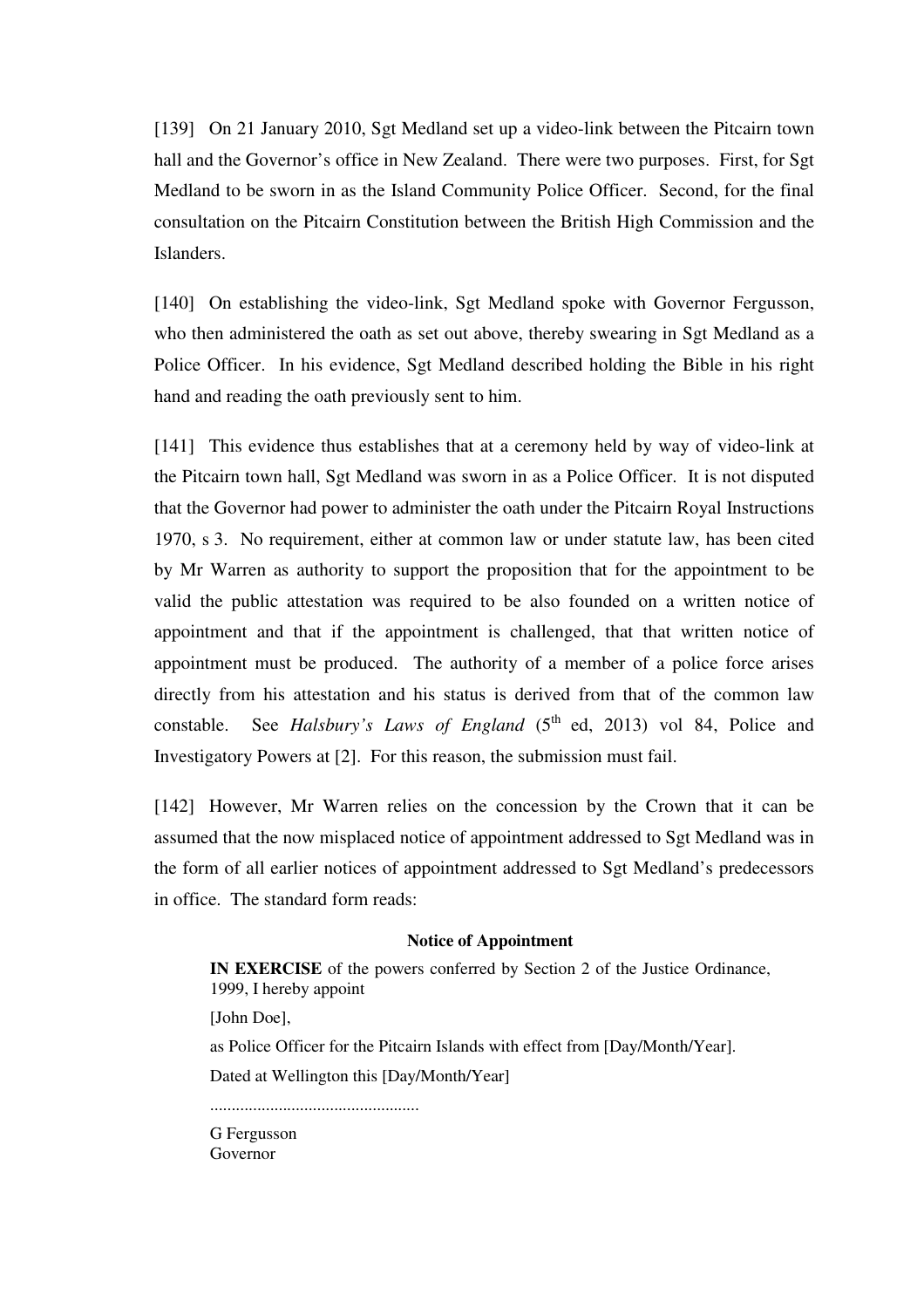[143] It is submitted that contrary to the narrative in the document, s 2 of the Justice Ordinance does not confer a power of appointment and by inference, no valid appointment can be made by an instrument couched in the above terms. Section 2 is a definition provision. The term "police officer" is defined in the following terms:

"police officer" means any person from time to time appointed by the Governor to hold the public office of a police officer and includes any person duly appointed as an assistant to such police officer;

- [144] As to this:
	- (a) As a written notice of appointment is superfluous and not a condition precedent to the validity of an attestation administered by the Governor to the Police Officer, such defects as there may be in the document cannot affect the validity of the appointment achieved by the personal and direct administration of the oath by the Governor.
	- (b) Infelicitously worded though the document may be, it is nevertheless capable of being sensibly read as a shorthand reference to the fact that the Governor is appointing the named person to the office of Police Officer as defined in s 2 of the Justice Ordinance, with the consequence that the person has the duties set out in s 79 of the Ordinance.
	- (c) As the Crown submitted, to the extent that any appointing document purports to refer to one particular power of appointment or other, there is a wealth of authority to the effect that so long as a person has the power to take certain action, it is immaterial that the person refers to the wrong power source in doing so. Courts are primarily concerned with whether a statutory power exists, not with whether the delegate knew how to locate it. See *British Columbia (Milk Board) v Grisnich* [1995] 2 SCR 895 at [20]. In *Attorney-General (SA) v Corporation of the City of Adelaide* [2013] HCA 3 at [175] Crennan and Kiefel JJ stated that it is a settled principle that an act purporting to be done under one statutory power may be supported under another statutory power. A mistake as to the source of power does not render an act or decision invalid.
- [145] For these reasons, the challenge to the appointment of Sgt Medland fails.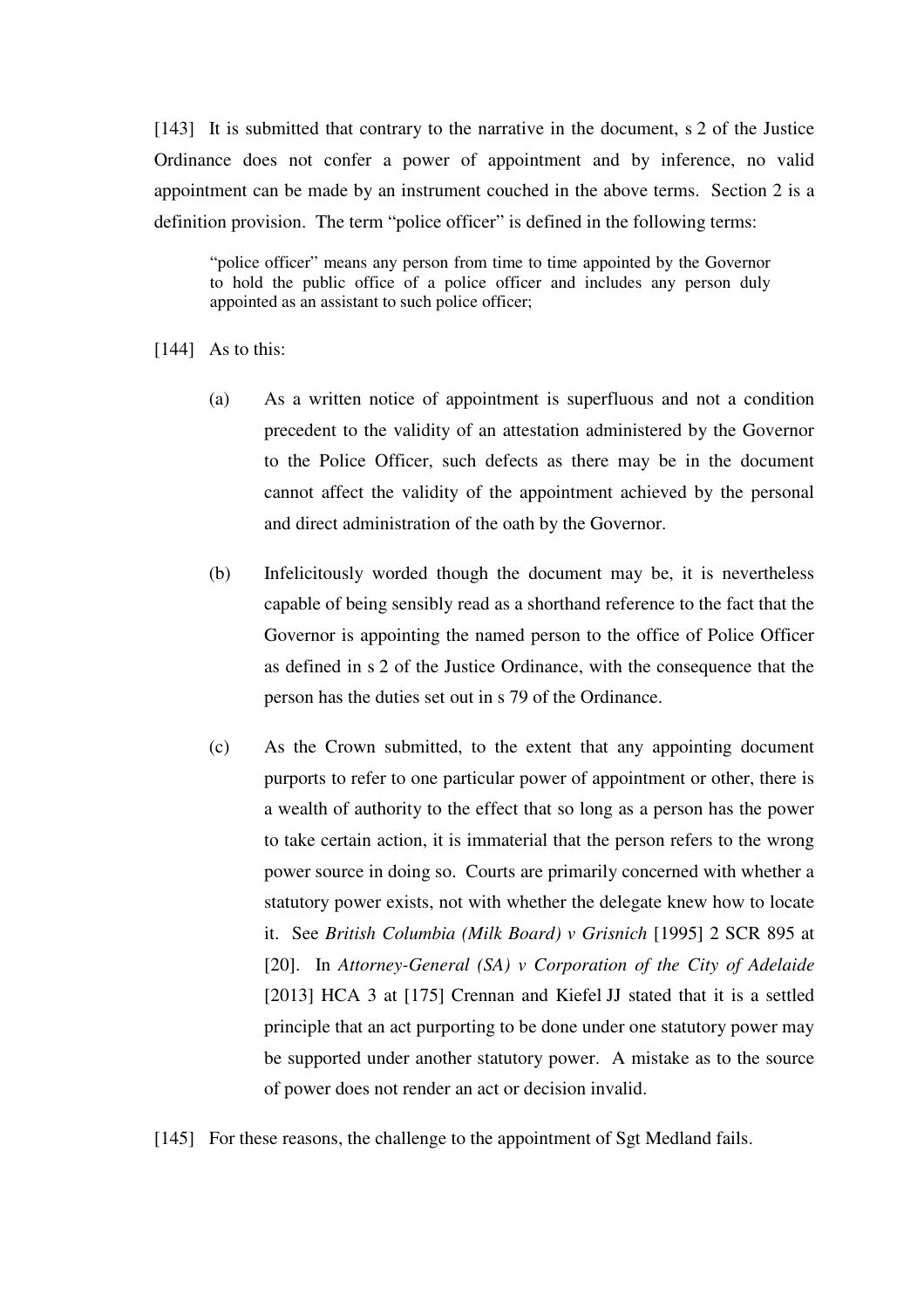## **Appointment of Sgt Medland invalid as oath not administered by Magistrate**

[146] It is submitted for Mr Warren that as a matter of law, for Sgt Medland to be validly attested as a Constable, the oath had to be administered by a Magistrate.

[147] This is an untenable submission as s 3 of the Pitcairn Royal Instructions 1970 explicitly provides to the contrary:

3. The Governor may, whenever he thinks fit, require any person in the public service of the Islands to make an oath or affirmation of allegiance in the form set out in the Schedule to these Instructions together with such other oaths or affirmations as may from time to time be prescribed by any law in force in the Islands, in the form prescribed by any such law. The Governor shall administer such oaths or affirmations or cause them to be administered by some public officer in the Islands.

[148] In fairness, it is possible that this point was abandoned during exchanges between counsel on the last day of the April 2014 hearing but as the notes of evidence are ambiguous in this respect, it is best that the point be dealt with.

## **Sgt Medland not independent**

[149] It is submitted that Sgt Medland acted under orders from New Zealand and/or English Police Officers and did not exercise "independence as required by law and his oath of office".

[150] The submission is based on the fact that while stationed on Pitcairn, Sgt Medland received assistance from the New Zealand Police. That assistance was managed by the International Services Group (ISG) of the New Zealand Police and is more fully described in the judgment given by Lovell-Smith J on 12 October 2012 at [190] to [198]. Some assistance was also provided by Police Officers in England. In addition, from time to time a highly restricted group of individuals in the Island Administration were notified of the investigations into Mr Warren and of Sgt Medland's intended actions.

[151] The need for Sgt Medland to have a support group was partly driven by the fact that as sole Police Officer stationed on a remote Island, he would be without a sounding board or the support and guidance usually considered to be best practice for the performance of a public office of this nature. More particularly, an investigation into serious allegations against the sitting Mayor (Mr Warren) so soon after the conclusion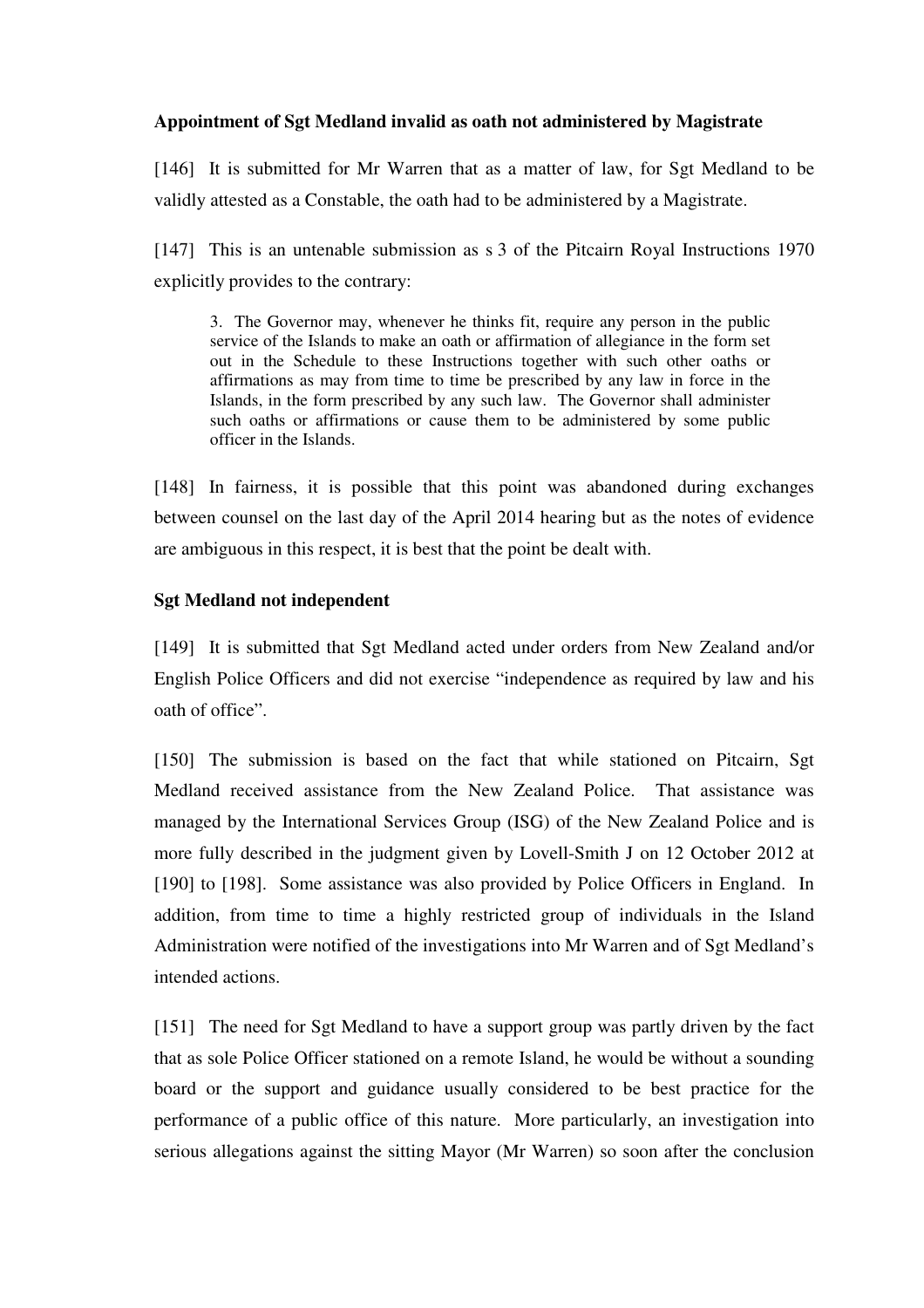of the Operation Unique trials and their somewhat bitter legacy further justified the need for a support group.

[152] On the Island the Governor's Representative was also the Child Protection Officer. She and the Governor needed to be advised of the investigation.

[153] On any view, the information received by Sgt Medland about Mr Warren, and the Sergeant's consequent investigation, posed real challenges not only in relation to the potential consequences to the Island community but also in respect of the conduct of the investigation itself. The work preparatory to the execution of the search warrant was challenging and there was a clear need to ensure that each investigative step, including the obtaining and execution of the search warrants, met the exacting standards of the criminal law. With few resources at his disposal on the Island, it was understandable that Sgt Medland would take advice from colleagues in New Zealand and England.

[154] A recurring theme in the cross-examination of Sgt Medland was that instead of exercising an independent judgment he acted on the "instruction" of the New Zealand and English Police Officers and on the instruction of the Governor and other officials.

[155] None of these submissions have a foundation in fact:

(a) Sgt Medland was emphatic that as a New Zealand Police Officer of seventeen years experience (prior to 2010) he was very well aware of the need to maintain constabulary independence. He was equally conscious of the fact that he had been sworn in as a Pitcairn Police Officer and that it was in that capacity that he was discharging his functions. He well knew that he was required to exercise an independent judgment in relation to all matters, but particularly in relation to the investigation of Mr Warren and the decisions leading up to the execution of the search warrants. His evidence in chief, not shaken in cross-examination, was:

> As a sworn New Zealand police officer I was well aware of the need for Police to exercise their investigative and prosecution functions independently of inappropriate influence, including for example political influence. I do not recall any specific training from Pitcairn authorities on this issue, but it is fundamental to my job to retain independence at all times.

> I carried out my duties in Pitcairn independently of any improper influence from the Pitcairn Island administration, including the Governor's office.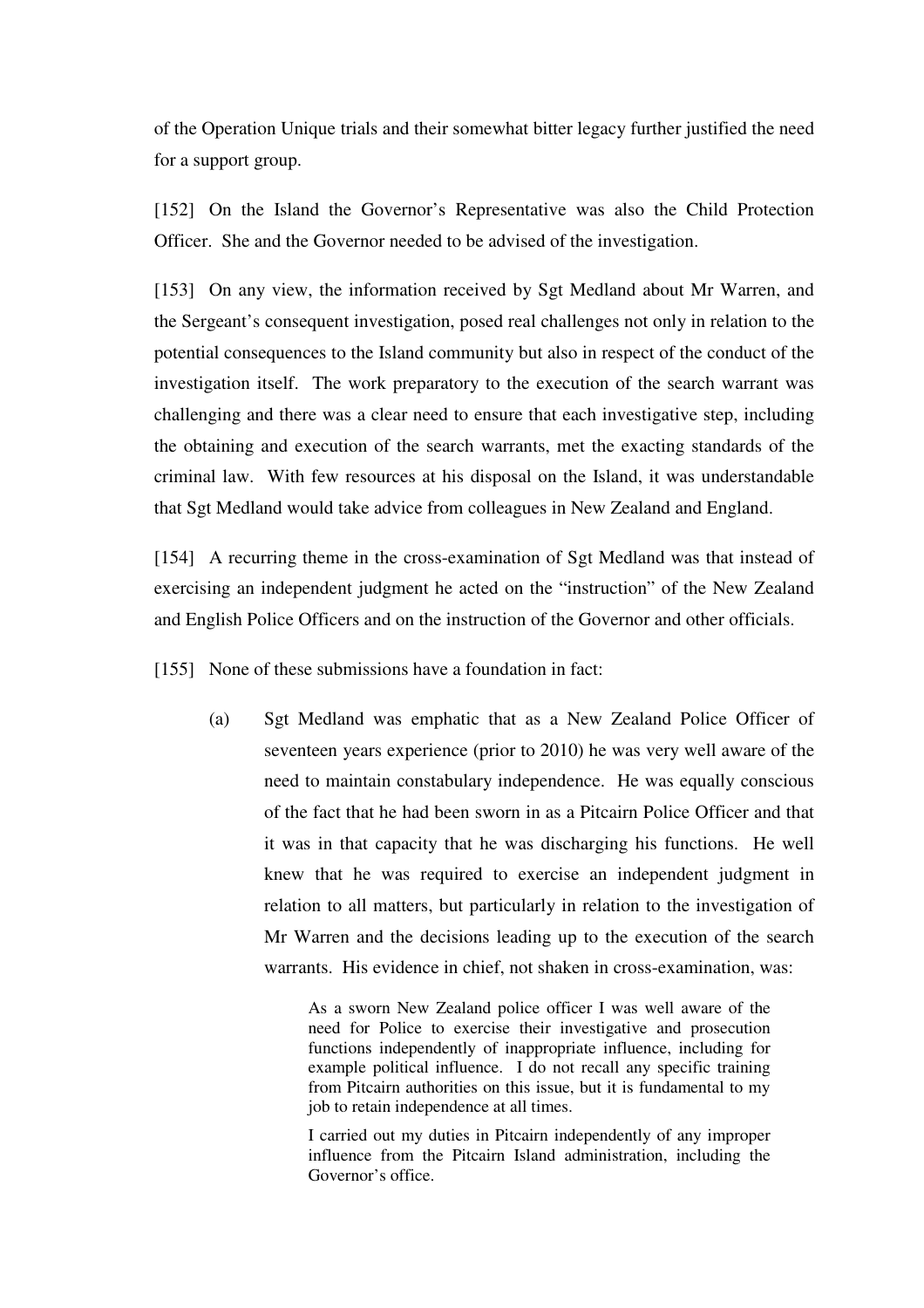From time to time in carrying out my duties in Pitcairn I sought advice from senior Police Officers in England and New Zealand. While I welcomed the support and advice from other officers, I remained independent in the exercise of my duties and functions.

- (b) Much emphasis was placed by Mr Ellis on the fact that before Lovell-Smith J Sgt Medland had said that on one or more occasions he had acted "as instructed" by a member of the ISG. I am satisfied that whether or not the vocabulary was chosen with pedantic care in a long crossexamination, the reality is that Sgt Medland consistently painted a picture of receiving advice from the support group in a context in which it was clear that all understood that he (Sgt Medland) was required to exercise an independent judgment on any advice or "instruction" received from offshore.
- (c) Having seen and heard Sgt Medland give evidence, I have no reason to doubt his integrity and honesty. His evidence was given in a forthright and frank manner. Without hesitation, I accept him as an entirely credible witness.
- (d) The evidence of Sgt Medland is supported by contemporary emails. These documents show that Sgt Medland and all those concerned in the ISG, as well as all those in the Governor's office, were aware of and respected Sgt Medland's independence. The following are examples:
	- (i) In an email dated 27 April 2010, the Deputy Governor wrote to Sgt Medland and the members of the ISG explicitly recognising that any decision on the laying of charges was for Sgt Medland to determine:

Dear Geoff [ie, Sgt Medland]

… **It will be for you and the Prosecutor's Office to decide whether any charges are appropriate in this case**. But I should be grateful if you would keep me informed of progress bearing in mind the Governor's Office responsibility for child (and public) safety and the wider political aspects. [Emphasis added]

(ii) On 28 April 2010, Sgt Medland wrote to the ISG stating "I need **advice**". His final paragraph concluded: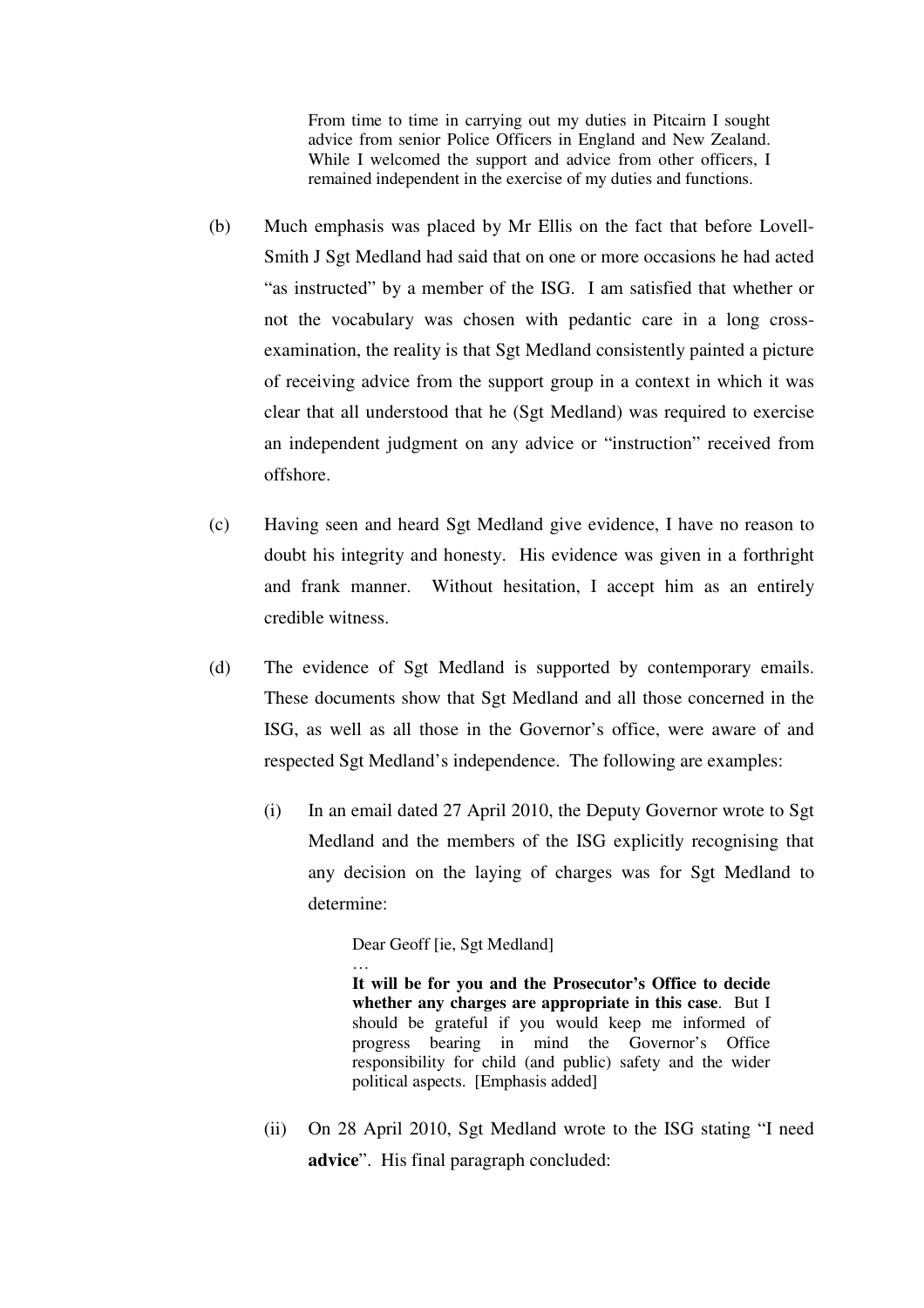This is the initial document I sent to Ginny for her to refer to in discussions with the Governor. She has indicated now it is up to me and the prosecutor's office to decide whether charges be laid.

- (iii) On 28 April 2010, Sgt Medland wrote to the ISG and the Governor's office reporting that he had taken **advice** from others.
- (iv) On 3 May 2010, Sgt Medland reported to the ISG and the Governor's office that "**I have decided** to lay indictable a charge under the Sexual Offences Act 2003 …" [Emphasis added]
- (v) On 4 May 2010, an email from a member of the ISG referred to "informal advice" and to "assistance" given to Sgt Medland.
- (vi) On 4 May 2010, an email from a member of the ISG refers to "investigative support". Other emails dated 5 May 2010 refer to "advice" and to "recommendations". On the same day an email from the support group to Sgt Medland refers to the group organising "support structures" and states that:

We have no intention of taking the lead away from you on this.

[156] All of these contemporary documents clearly recognise that Sgt Medland was the decision-maker and that the role of others was to provide advice only.

[157] The only document which may not clearly and unambiguously recognise Sgt Medland's independence is an email dated 10 May 2010 from a member of the support group which contains a paragraph which states:

Geoff [Sgt Medland] – as I understand it, to date you have drafted a search warrant for Simon Mount's consideration and at my request you have not taken any overt investigative action at this stage. I wanted to ensure that appropriate support/coordination arrangements were in place before the investigation was advanced.

[158] In the context of the other emails exchanged at this time, it is clear that Sgt Medland received only advice, not instructions from the various persons with whom he was communicating. In these circumstances, little significance can be read into the use in this one email of the phrase "my **request**". In context, the request was simply a request, not an instruction. In my view, there is nothing in these documents to show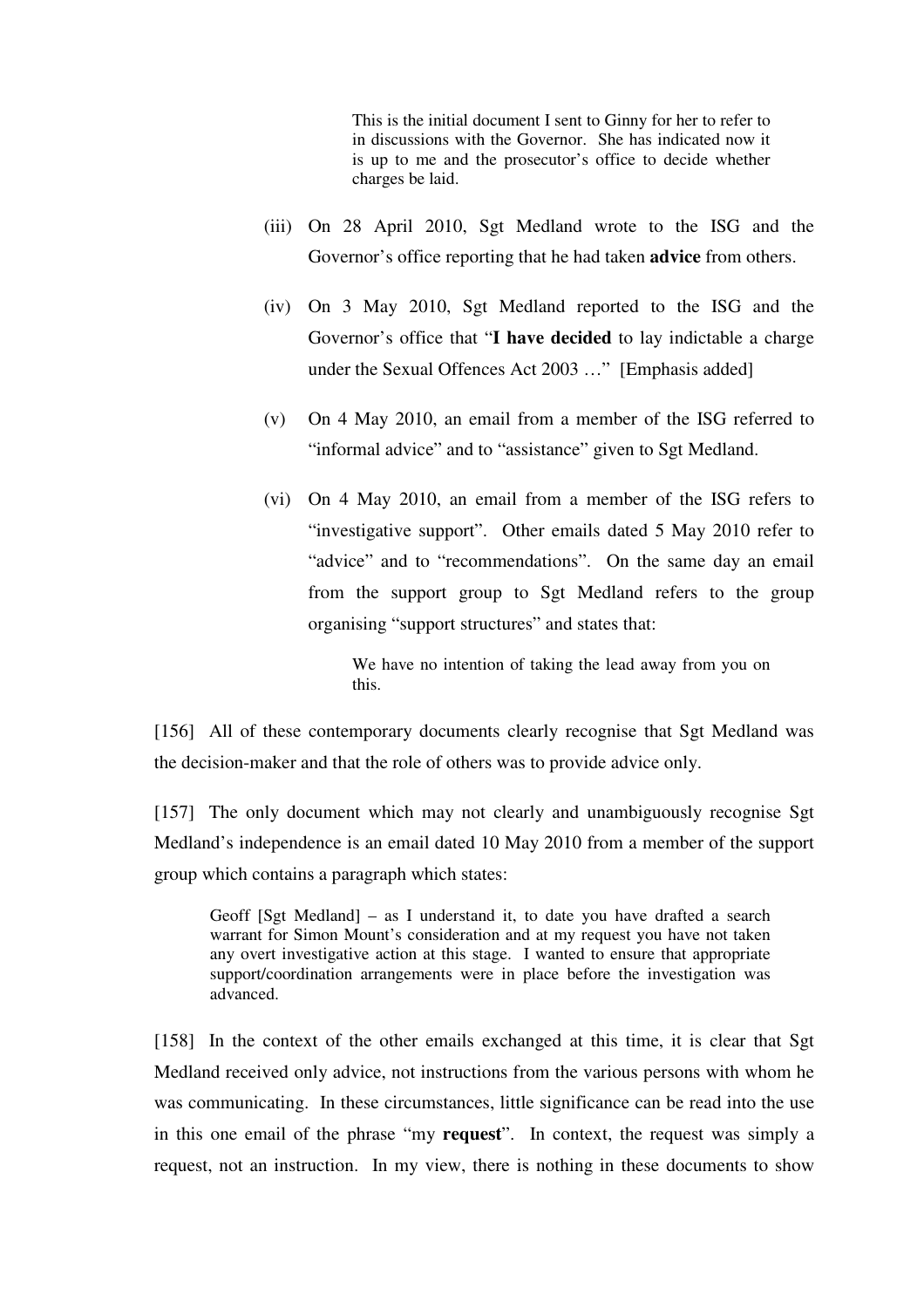that anyone interfered with or otherwise compromised the independent judgment exercised by Sgt Medland.

[159] For all these reasons, the submission that he lacked independence in the execution of his duties as a Pitcairn Police Officer is rejected.

[160] It follows that none of the actions by Sgt Medland and none of the evidence collected by him was "tainted" by any influence from the Pitcairn Island administration, including the Governor's office, or by any absence of constabulary independence.

## **Whether the Governor caused the oaths to be administered to the Island Magistrate**

[161] The fourth and final challenge to the admissibility of the Crown evidence is the claim that the Island Magistrate (Simon Young), who issued the two search warrants on the application of Sgt Medland, was not lawfully in office at the time and therefore had no authority to issue the search warrants.

[162] The claim is based on the assertion that when Mr Young was appointed Island Magistrate, the oaths he took were not administered by the Governor. They were administered (on the Island) by the Governor's Representative, Richard Dewell.

[163] Addressing first the evidence, on 4 September 2005 the Governor appointed Simon Young to be Island Magistrate. Produced in evidence was the Notice of Appointment signed by the then Governor on that date:

#### **Notice of Appointment of the Island Magistrate**

In exercise of the powers conferred by sections 5 and 7 of the Pitcairn Order 1970 and by subsection (2) of section 11 of the Judicature (Courts) Ordinance (cap. 2) I hereby appoint

SIMON YOUNG of Pitcairn Island.

to be the Island Magistrate of the Pitcairn Magistrate's Court with effect from 5 September 2005.

Dated this  $4<sup>th</sup>$  day of September 2005 "Richard Fell" Governor

[164] Magistrate Young took the oath of allegiance and judicial oath on 4 September 2005 in the Pitcairn town hall. The ceremony was witnessed by (then) Mayor J Warren,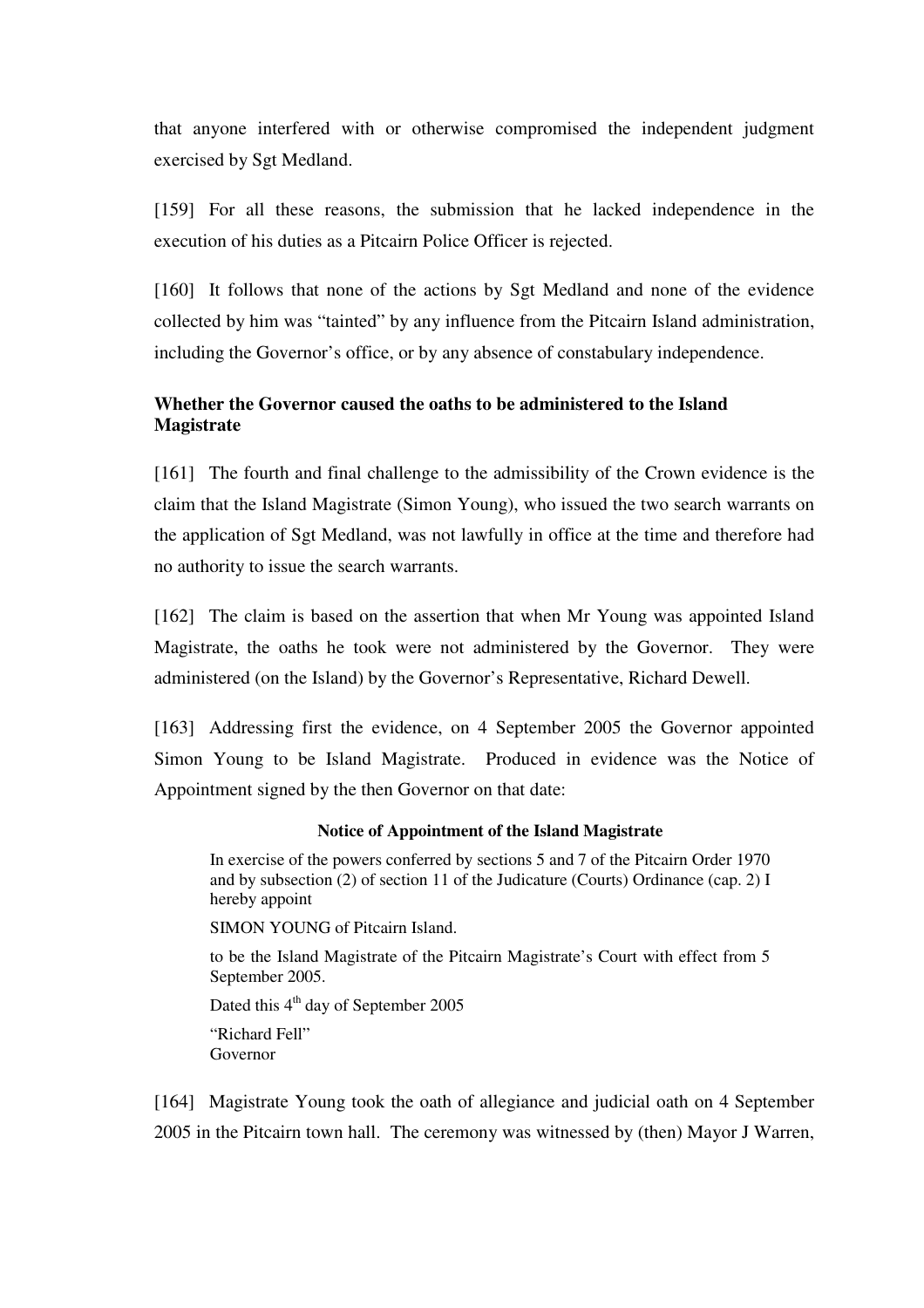Island Police Officer Brenda Christian, Police Officers John Harvey and Andy Nicholson and others.

[165] The oaths were administered by Mr Dewell as Governor's Representative. The following day (5 September 2005) Mr Dewell reported from the Island to the Governor what had transpired. His email of that date reads:

I asked Simon Young to take both the oath of allegiance and the judicial oath at 17:45 on Sunday  $4<sup>th</sup>$  September at the Public Hall. The ceremony was witnessed by Mayor J Warren, Island Police Officer Brenda Christian, MDPs John Harvey and Andy Nicholson, Shirley Young and Dr Michael Schmittmann.

I gave Simon a copy of his notice of appointment as Island Magistrate, and placed another copy on the notice board outside the Public Hall. I will also hand a copy to the Island Secretary for filing.

I enclose a photo of Simon (and others) at the event.

Regards

[166] The swearing in of Magistrate Young was noted at the Island Council meeting on 7 September 2005. That meeting was attended by Magistrate Young who sat in the public gallery:

### **General Business:**

1. **Island Magistrate:** Richard noted that Simon Young had been sworn in as Island Magistrate as of September  $5<sup>th</sup>$  2005. Copy of notice of appointment handed to Island Secretary.

[167] The submission for Mr Warren turns on whether the Governor's Representative had authority to administer the oaths to Magistrate Young.

[168] As at 2005, the relevant legislation was the Pitcairn Royal Instructions 1970, s 3, which has already been set out in full but for convenience is reproduced again. Emphasis has been added to the last sentence.

The Governor may, whenever he thinks fit, require any person in the public service of the Islands to make an oath or affirmation of allegiance in the form set out in the Schedule to these Instructions together with such other oaths or affirmations as may from time to time be prescribed by any law in force in the Islands, in the form prescribed by any such law. **The Governor shall administer such oaths or affirmations or cause them to be administered by some public officer in the Islands**.

[169] The question posed by the last sentence of this provision is whether the Governor "caused" the oaths to be administered to Mr Young by "some public officer in the Islands".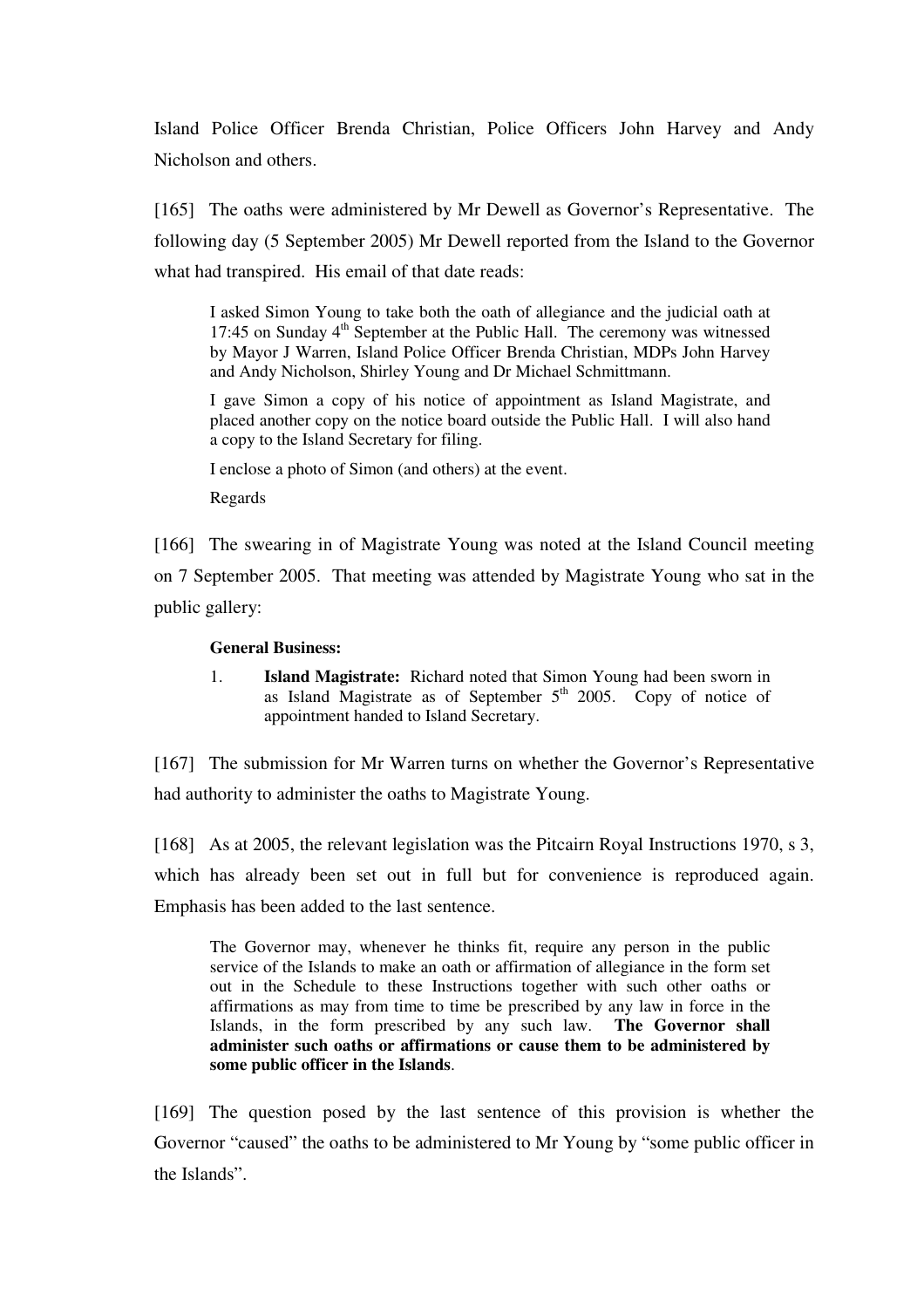[170] With the distance of time no document, email or other form of written authority from the Governor to his representative on the Island can now be found. This, however, does not create a break in the chain of authority. The irresistible inference from the evidence is that the Governor did "cause" his representative on the Island to administer the oaths. There is no other rational explanation for the following sequence of events:

- (a) By written instrument dated 4 September 2005, the Governor appointed Mr Young to the position of Island Magistrate.
- (b) On the same day, a swearing in ceremony took place on Pitcairn presided over by the Governor's Representative.
- (c) The Governor's Representative administered the oaths to Mr Young in the presence of the then Mayor, the then Island Police Officer, two other Pitcairn Police Officers and others.
- (d) On the following day, the Governor's Representative sent to the Governor a report of the event together with a photograph of the occasion.
- (e) Three days later the occasion was noted by the Island Council.
- (f) It has not been (and could not be) suggested that the Governor's Representative and Mr Young arranged and participated in the ceremony as a frolic of their own.
- (g) For the next four and a half years, up to the issue of the warrants on May 2010, Mr Young exercised the powers and functions of the Island Magistrate with the full knowledge of the various Governors and their staff.

[171] If the Governor had not caused his representative on the Island to administer the oaths, there was ample opportunity for the Governor and his successors to have intervened. The fact that there was no such intervention underlines the point that the only rational explanation for the accumulated circumstances is that the Governor "caused" his representative on the Island to administer the oaths to the very same person the Governor had that day appointed Island Magistrate.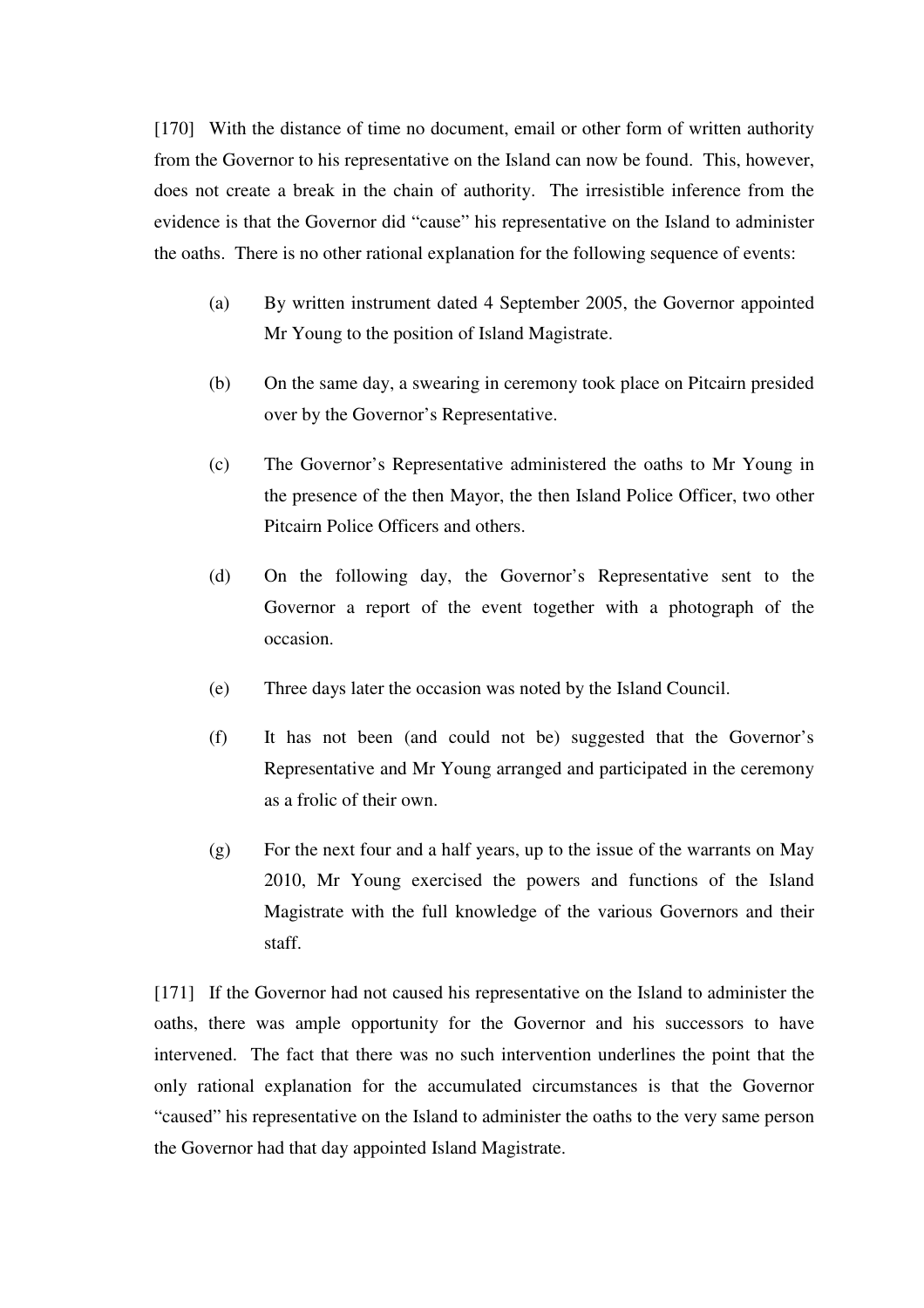[172] Furthermore, it could be said that on these facts and in accordance with the common law maxim that everything has been done to due form (*omnia praesumuntur rite esse acta*), the "causing" by the Governor is to be presumed. The fact that a person acted in an official capacity raises a rebuttable presumption of due appointment to that office, even though the appointment is required to be by deed and is directly in issue in the proceedings and even though it can only be shown that the person so acted on a single occasion, and the case is a criminal one. See *Halsbury's Laws of England* ( $5<sup>th</sup>$ ed, 2009) vol 11 Civil Procedure at [1103] and Oliver Jones *Bennion on Statutory Interpretation* (6<sup>th</sup> ed, LexisNexis, London, 2013) 1017 to 1019.

## **Overall conclusion on the Crown application under s 70AA of the Justice Ordinance**

[173] The parties having agreed that I am not to revisit any of the matters heard and determined by Lovell-Smith J or to come to any different decision to her on the evidence or on the law, and I having found that none of the new objections raised by Mr Warren to the admission of the Crown evidence have any substance, it follows that the Crown application under s 70AA of the Justice Ordinance is granted. It is ordered that the evidence of Sgt Medland and all evidence arising from the search of Mr Warren's home and its analysis thereafter is admissible at trial.

# **The challenges relating to the judicial office of Chief Justice**

[174] Mr Warren seeks a declaration that Blackie CJ has not lawfully entered office or has vacated his office.

[175] A number of grounds are advanced in support of this application. In essence, the claim is that the Chief Justice has not yet sworn the oath of office and cannot function as Chief Justice. It is contended that when the Chief Justice was sworn into office in 2000 it was done "in private, in New Zealand, by the Governor, an Executive not a Judicial Officer". It is submitted that to lawfully take office the Chief Justice must be sworn in by a judicial officer at a public court hearing held on Pitcairn.

[176] Of the many grounds advanced in support of this submission, one has already been determined by the Court of Appeal in *Warren v R* CA 1/2012, being the judgment delivered on 12 August 2013. The Court rejected a submission that because the instrument of appointment signed by the Governor of Pitcairn purported to be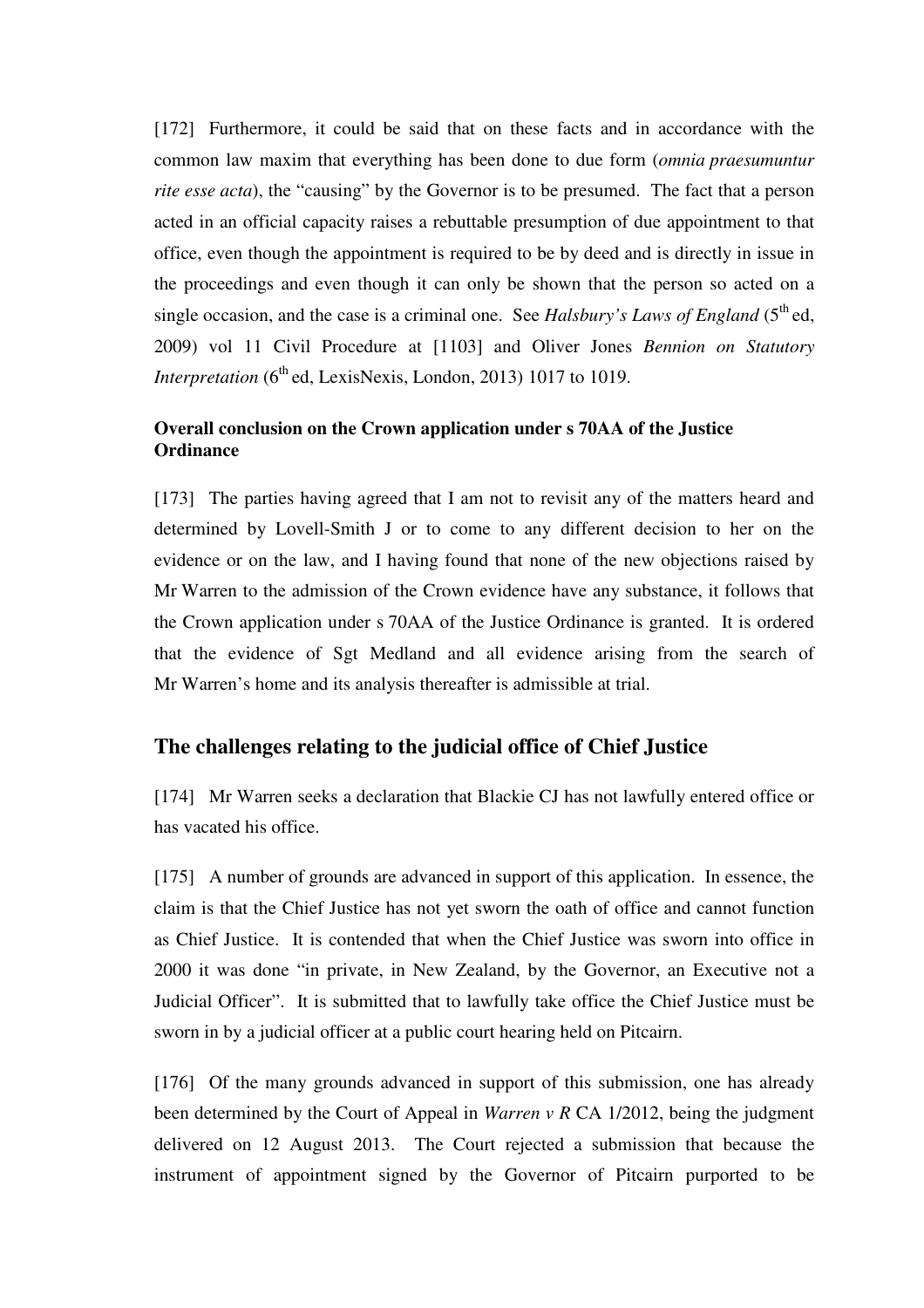retroactive for a period of some four months it was consequently a nullity. The Court concluded:

[26] We are satisfied that Chief Justice Blackie was appointed by the document of 8 June 2000 and has been in office from the time that he swore the oaths of office. The generalised challenge to his holding office because it was expressed as including a retroactive aspect is unsustainable.

[177] The grounds now advanced have been articulated in various ways, but the essence seems to be the following:

- (a) Because the Governor had no power to administer a judicial oath, the Chief Justice's oath was invalid.
- (b) The oath of allegiance and judicial oath were required to be taken before a judicial officer in the context of a public court hearing held on Pitcairn. At the time the swearing in took place in June 2000 at Auckland, New Zealand, there was no legal authority for a Pitcairn Court to sit in New Zealand.
- (c) The oath was taken before the instrument of appointment was sealed by the Governor.
- (d) The Governor "proposed to temporarily suppress any announcement of [the] appointment" to those living on Pitcairn. This was a breach of the Rule of Law. If the Chief Justice was aware of the temporary suppression he participated in the breach.
- (e) The Chief Justice should have been aware his appointment was invalid. If he was unaware, it showed "a reckless disregard for the law of Pitcairn on which he should have had a detailed knowledge and set an example".
- (f) A number of further grounds were advanced, each premised on the success of the primary contention that the Chief Justice was not lawfully sworn into office:
	- H. By being sworn in in such a fashion, His Lordship provided a precedent regrettably followed by others, including other Justices of the Supreme Court, Justices of the Court of Appeal, and Magistrates, which had the effect of undermining the administration of justice.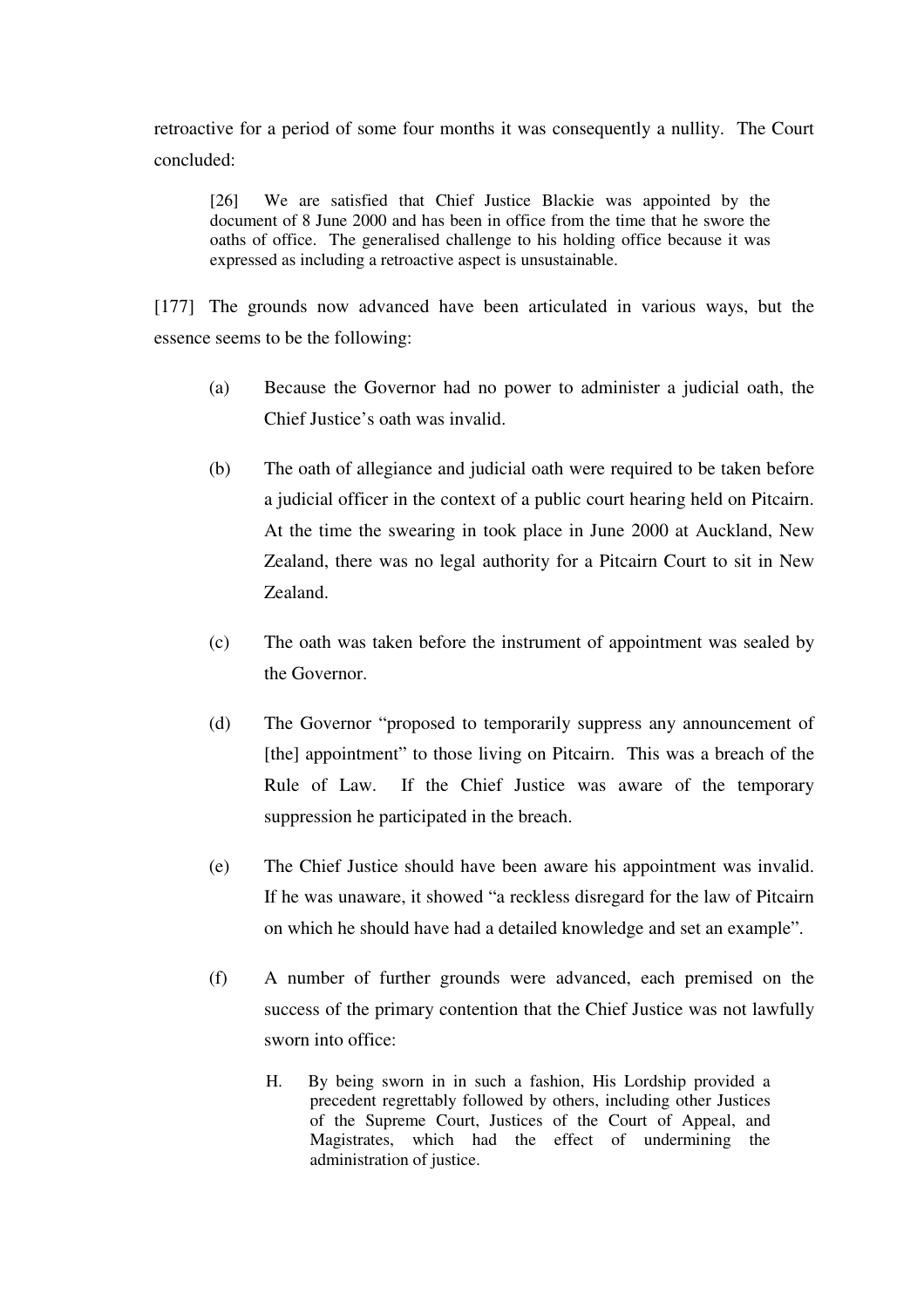- I. The Chief Justice failed from the date of his purported appointment to take a leadership role as expected of a Chief Justice, and failed to exhibit a proper and sufficient knowledge of Pitcairn (including English law applicable to Pitcairn) Law.
- J. Since the swearing in of office on the fourth day of a hearing being conducted in the Court of Appeal, on 14 March 2013, where the Court adjourned and attended a hearing of the Supreme Court so that President Robertson, McGechan and Potter JJA took an oath of office before the Chief Justice, the Chief Justice has taken no steps to be sworn into Office, despite not having taken his oath correctly for over 12 years.
- K. Has taken steps assuming the position of Chief Justice despite the constitutional prohibition in section 52(5) not to function as a Judge until his Oath has been taken.
- (g) Other complaints made in relation to the Chief Justice are:
	- L. Failed to advise the Attorney-General and/or the Governor that the proposed constitution and actual Constitution of Pitcairn made by Order-in-Council in 2010 was unworkable as to the organs of Government, in that despite Article 1 and 25 of the International Covenant on Civil and Political Rights ("ICCPR") which provides for … And whereas Part 2 of the Constitution contains a number of references to a *democratic society* an essential ingredient of the right to political participation namely … Without considering selfdetermination, or paramount interests of the Islanders the Constitution provides for a non-democratic system of government, which is inherently contradictory with the democratic rights provided in part 2 … Also being ultra vires to the Bill of Rights Act 1688, requiring frequent Parliaments, and free speech in Parliament, and the European Convention of Human Rights which Part 2 is modelled upon.
	- M. The Chief Justice provided only oral advice rather than written advice to the Deputy Governor (contrary to the Rule of Law) purporting to be under s 43(4) of the Constitution which enabled the Governor to permit sitting of the Magistrates Court in New Zealand, without considering that no such position as Deputy Governor existed in law. And failed to advise the Deputy Governor that the Governor must as a prerequisite have consulted the Islanders as required by section 36(1) of the Constitution, and under international law as section 43(4) is subject to any other law.
	- N. The Chief Justice sat in a Court of Appeal hearing a bail variation application in respect of Mr Warren having unlawfully surrendered his precedence to the President of the Court of Appeal, in breach of the Senior Court Act section X.
	- O. The Chief Justice sat together with President Robertson on a joint sitting of the Court of Appeal, and the Supreme Court contrary to law, and the Rule of Law, and thereby compromising judicial independence.
	- P. The Chief Justice when on a trip to London to visit Baroness Scotland, an Under-Secretary of State, to discuss Pitcairn told her advisors that he planned to ensure no maverick lawyers were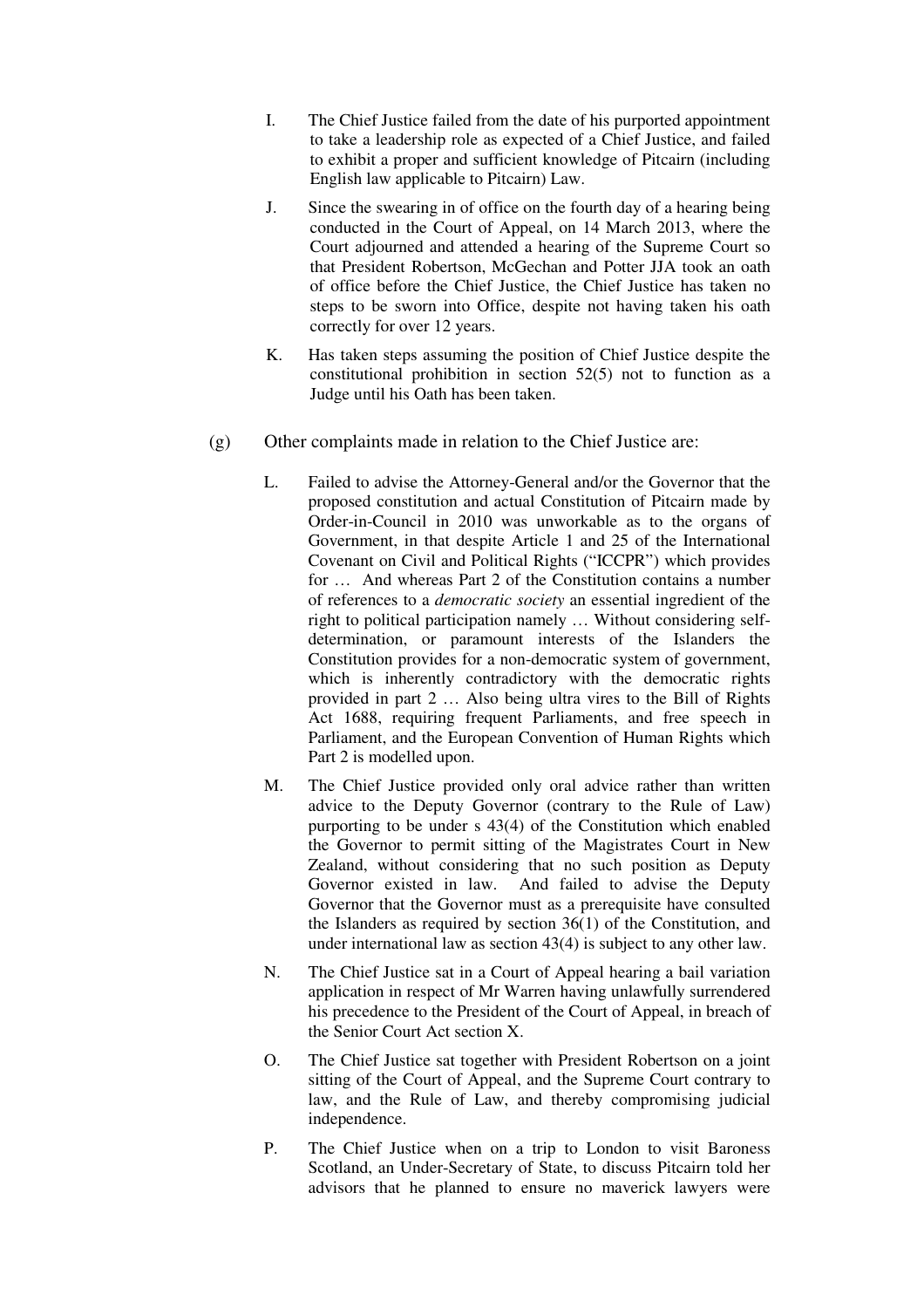appointed to the Pitcairn bar. One meaning of "Maverick" is independent, if the Chief Justice was using the term in that way, he further compromised judicial independence, and the entire credibility of the justice system.

- Q. Such further and other grounds if any that may arise from an inspection of documents held at the Office of Attorney-General who has indicated counsel may inspect them at his offices.
- R. Such further and other grounds if any that may arise from an examination of an Memorandum from the Chief Justice or crossexamination on any affidavit he files.
- S. The issuing of a Joint Minute of this Court sitting jointly with the Court of Appeal dated 12 July 2013, should not have issued as in fact the Courts did not sit together, the issuing of the minute nevertheless wrongly provided the appearance of such an unlawful sitting, to which a recusal application of the three judges sitting in the Court of Appeal and the Chief Justice ensued. These events compound the appearance or actuality of the Chief Justice's failure to take a leadership role, by permitting such a minute to issue.
- [178] The following matters have already been dealt with by the Court of Appeal:
	- (a) Ground N. See the judgment of the Court of Appeal given on 12 August 2013 at  $[40] - [51]$ .
	- (b) Ground O. This was apparently withdrawn before the Court of Appeal, as recorded in the judgment given on 12 August 2013.

[179] It is not practicable to provide a detailed summary of the different formulations of Mr Warren's case or of the competing contentions advanced by the parties. It is sufficient to note that the Crown's response in relation to the validity of the appointment of the Chief Justice was twofold:

- (a) The Chief Justice was validly appointed by the Governor and swore valid oaths. The purported requirements relied on by Mr Warren are not applicable.
- (b) In any event, the application (for a declaration that the Chief Justice has not lawfully entered office or has vacated his office) must be brought as an application for judicial review, as must applications for mandamus or declaratory relief. There are currently no such applications before the Court.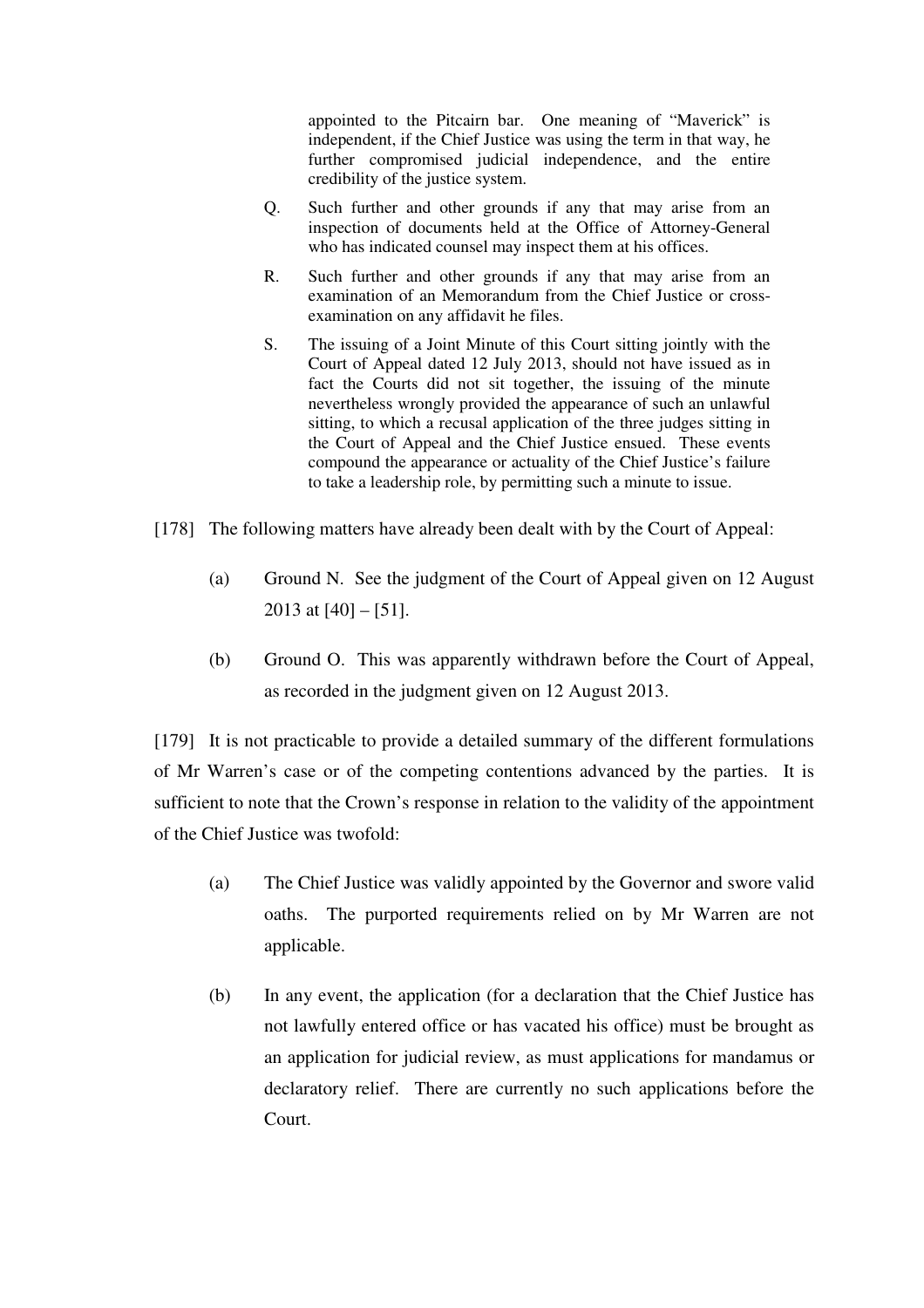[180] Before dealing with the grounds advanced by Mr Warren, it is necessary to first address the facts.

## **The facts relevant to the appointment of the Chief Justice**

[181] The evidence establishes that:

(a) By Notice of Appointment dated 8 June 2000, the (then) Governor of Pitcairn appointed Charles Stuart Blackie to be the Chief Justice of the Supreme Court of Pitcairn, Henderson, Ducie and Oeno Islands with effect from 1 February 2000. The Notice recorded that the appointment was:

> IN EXERCISE of the powers conferred by sections 5 and 7 of the Pitcairn Order 1970 and by subsection (1) of section 5 of the Judicature (Courts) Ordinance 1999

(b) The swearing in ceremony was held at Auckland, New Zealand, on Friday 30 June 2000 and was conducted by the Governor, who administered the oath of allegiance and the judicial oath to the Chief Justice. Those oaths were in the following form:

## OATH OF ALLEGIANCE

I, Charles Stuart Blackie, do swear that I will be faithful and bear true allegiance to Her Majesty QUEEN ELIZABETH THE SECOND, Her Heirs and Successors, according to law. So help me God.

### JUDICIAL OATH

I, Charles Stuart Blackie, do swear that I will well and truly serve our Sovereign Lady QUEEN ELIZABETH THE SECOND as a judicial officer and will do right to all manner of people after the laws and usages of PITCAIRN, HENDERSON, DUCIE AND OENO ISLANDS, without fear or favour, affection or ill-will. So help me God.

(c) There was at that time no magistrate, judge of the Supreme Court or judge of the Court of Appeal in office in Pitcairn. An Island Magistrate, Lea Brown, appears to have been appointed on or about 1 February 2000.

[182] At a Chambers hearing before the Chief Justice held at Auckland on 1 October 2013, at which Mr Warren was represented by Mr G Edgeler (then junior counsel), the Chief Justice indicated a willingness to receive a memorandum from counsel for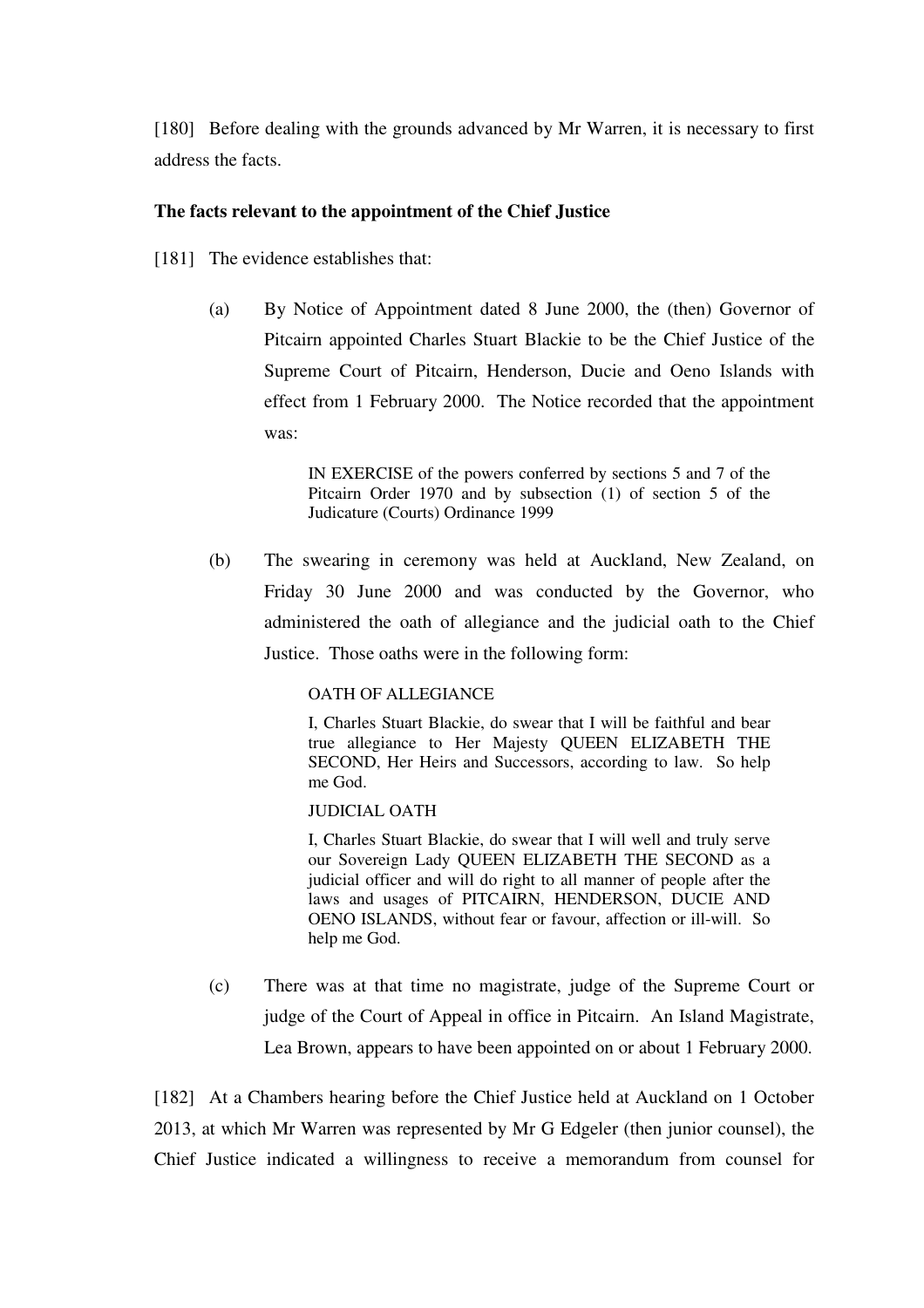Mr Warren detailing the factual issues relevant to Mr Warren's challenge to the validity of the appointment of the Chief Justice, and in respect of which the Chief Justice was requested to furnish a report to this Court. Mr Edgeler undertook to file such memorandum within seven days.

[183] That promised memorandum was not filed. Mr Ellis only became aware of this omission on Monday 7 April 2014, being the first day of the April 2014 hearing. On the following day, Tuesday 8 April 2014, Mr Ellis filed a memorandum explaining the reason for the default (his ill health) and the reason why the seven day period had de facto become six months. The memorandum then by 17 questions particularised the information sought to be included in the report from the Chief Justice. By Memorandum dated 10 July 2014, the Chief Justice answered the questions. The questions and answers follow:

## **A. What advice was given by Your Lordship under section 43 of the Constitution as to where Courts of Pitcairn may sit, and when?**

I presume that Mr Ellis is referring to the current proceedings and not the proceedings styled "Operation Unique", which were before the Pitcairn Supreme Court for hearing both in New Zealand and on Pitcairn Island during the period 2003 to 2008. As to the current proceedings, I received a request for advice from the Deputy Governor, Ginny De Silva, in mid-2010. As I recall, that advice was sought by way of an email letter received on my computer at the Manukau District Court. I recall discussing the request for advice with Ginny De Silva on the telephone, in all likelihood during one of the breaks in my District Court sitting schedule. I recall confirming with her the necessity to approach the relevant officials and/or Minister of the New Zealand Government, seeking the approval to conduct hearings of the Pitcairn Courts in New Zealand, in a similar way as had been the case with Operation Unique. I recall receiving a copy of the letter sent to the New Zealand Government and also, although I cannot be certain, a copy of the response.

## **B. Is anything recorded in writing? If so, please supply.**

In all likelihood, I will have copies of the correspondence from the Governor's office on file. However, all files that I have regarding Pitcairn Island affairs, including the trials, have had to be archived during the course of the reconstruction of the Manukau District Court. Although the reconstruction of the Judges' chambers is almost complete and the boxes of files returned, it would take me some time to sort through these boxes to obtain the letters concerned. All emails for the year 2010 on my Justice Department computer have been deleted in the routine office practice of culling emails to remove dated and excessive numbers accruing in computer folders and files.

**C. What were the circumstances of Your Lordship's swearing in as Chief Justice: where, when and by whom was Your Lordship sworn in?**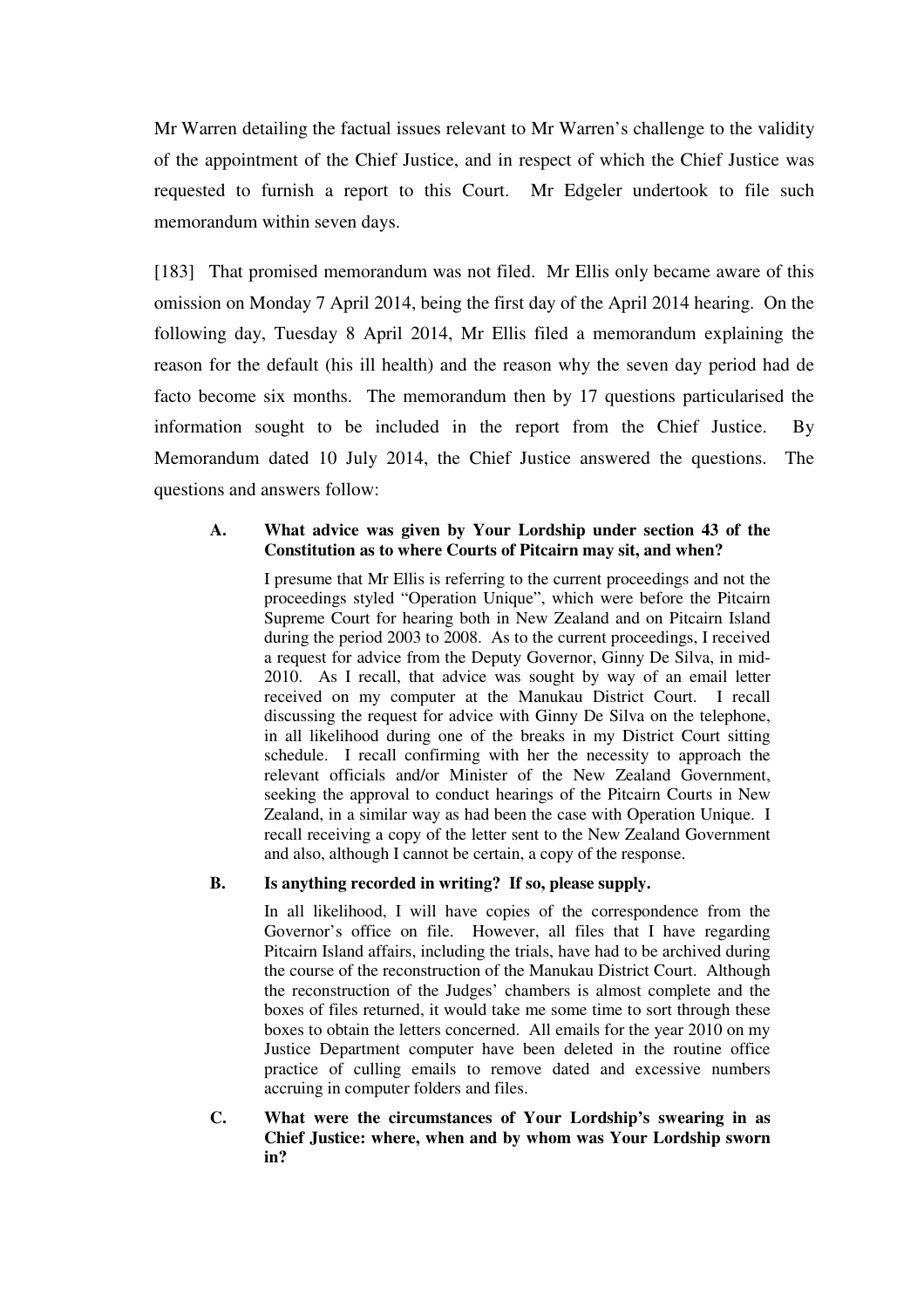I was sworn in as Chief Justice, Pitcairn Islands, on 8 June 2000. The ceremony took place at the then offices of the British Consulate-General at 151 Queen Street, Auckland City. I took the Oath of Office and the Oath of Allegiance before His Excellency Martin Williams, the then Governor. In addition to the Governor himself, I recall the others present as being the Consul-General, Mr Paul Treadwell (Legal Adviser), Mr Graham Ford, Mr Leon Salt (the Commissioner for Pitcairn) and other staff members at the Consular office.

## **D. What members (if any) of the Pitcairn public were present?**

Mr Leon Salt, who was the Commissioner for Pitcairn, was present. I understand that he had been a school teacher on the Island and was of Pitcairn descent.

#### **E. Were you consulted on the contents of your Oath, who it was to sworn before and/or where it was to sworn?**

As I have stated, the Oath was sworn at the offices of the British Consulate-General in Auckland before the then Governor, His Excellency Martin Williams. I was not consulted on the contents of the Oath and saw no reason why I should be. The Oath of Allegiance that I took was in the same form as all other Oaths of Allegiance that I have taken to Her Majesty the Queen, including as a Judge in the New Zealand Court Martial Court and a Judge in the District Court. As I recall, the Oath of Office was identical to the Oath of Office of a New Zealand Judge but with Pitcairn modifications. It was in the same format as that utilised in the swearing in of all judicial officers since 2000.

## **F. Did Your Lordship accept a payment for "services" for the backdated period of 1 February 2000 & June 2000, or whenever you took your oaths?**

I was not offered and, therefore, could not accept any payment for "services".

#### **G. What services were performed that warranted backpay?**

I performed no services. There was no back-pay.

**H. Did Your Lordship, enquire as to what lawful authority the payment was made under? If not, did you Lordship believe there was some lawful authority, and if so what?** 

Judges of the New Zealand District Court who are also Judges of the Pitcairn Islands' Supreme Court receive only their New Zealand judicial salary. No additional payment is received for services to the Pitcairn Islands, even though many of those services have to be performed outside normal New Zealand Court sitting hours. There has been no cause to enquire as to the lawful authority for either myself or other Judges (also of the New Zealand District Court) with regard to payment.

### **I. Was Your Lordship aware there was a proposal not to publicise your appointment? If so, did you agree/disagree with this.**

I was not aware.

#### **J. What difficulties were there in your appointment? (See letter 20 March from Paul Treadwell to Leon Salt).**

I have not seen this letter before. Principally, it relates to the appointment of Magistrates.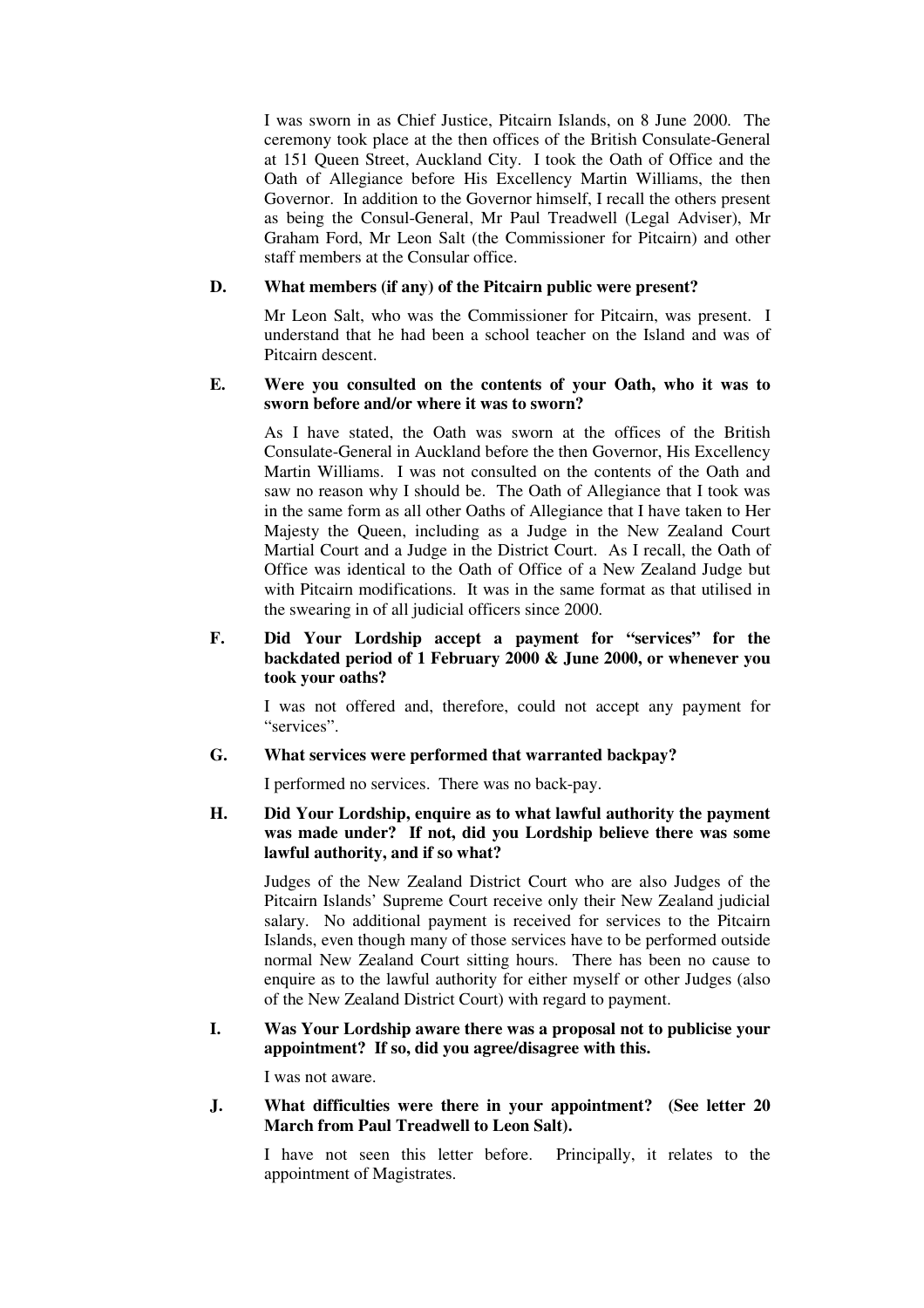I am assuming that the reference to difficulty in appointing the Chief Justice related to the fact that my formal appointment was delayed on account of the need for approval to be obtained from the Chief District Court Judge for New Zealand, and also from the Attorney-General for New Zealand.

#### **K. Was Your Lordship aware that the Public Prosecutor was recommending persons to be appointed as Magistrates, Registrar, and Defence Counsel?**

I was not aware, neither was I asked to make any recommendations.

### **L. If so, what comment, (if any) did you make?**

I was not asked for comment.

### **M. Why did Your Lordship discuss the Pitcairn proposed Bar with FCO officials?**

I called at the Foreign Office during the course of a private family holiday in the United Kingdom in December 2000. I regarded it as a courtesy call and to familiarise myself with what might be expected following my appointment as the first Chief Justice of Pitcairn Island. I took no notes, neither did I receive a copy of any (minutes) taken as a result of the meeting. I had not seen the letter dated 20 December 2000 from Louise Savill to the Governor until a copy was exhibited by Mr Ellis. In all likelihood the establishment of a Pitcairn Bar would have been discussed. It would follow on from my letter dated 8 September 2000, attached to Mr Ellis' supplementary memorandum dated 6 May 2014. In my view, it would be difficult, if not impossible, to provide a system of justice to Pitcairn Island without the creation of a Bar of properly qualified barristers and/or solicitors.

### **N. Were you seeking approval from the British officials for your proposed actions?**

No. I would simply have made mention of proposed actions. I received no approval, acknowledgement or comment on the proposed actions as a result of the meeting with Foreign Office officials.

## **O. What did Your Lordship mean by "maverick lawyers".**

I do not recall if I used the words "maverick lawyers". They are words used in the letter authored by Louise Savill. As my letter of 8 September 2000 would indicate, I considered it important that the admission to practice at the "Pitcairn Island Bar" be carefully regulated. Historically, the word "maverick" is drawn from a Texan rancher by the name of Maverick, who refused to be regulated by having his cattle branded, as required by local law.

## **P. What discussions, or advice, (if any) did Your Lordship have with members of the British or Pitcairn Executives as to the proposed New 2010 Constitution?**

I had no discussions and gave no advice to the British or Pitcairn Executive. From time to time, as a matter of courtesy, I was sent copies of the proposed Constitution as the drafting progressed. As a result, I may have had some informal discussions with the Attorney-General as to the appointment and tenure of Judges but I recall nothing specific.

#### **Q. Please disclose any other information relating to the above matters that would be in the interests of justice.**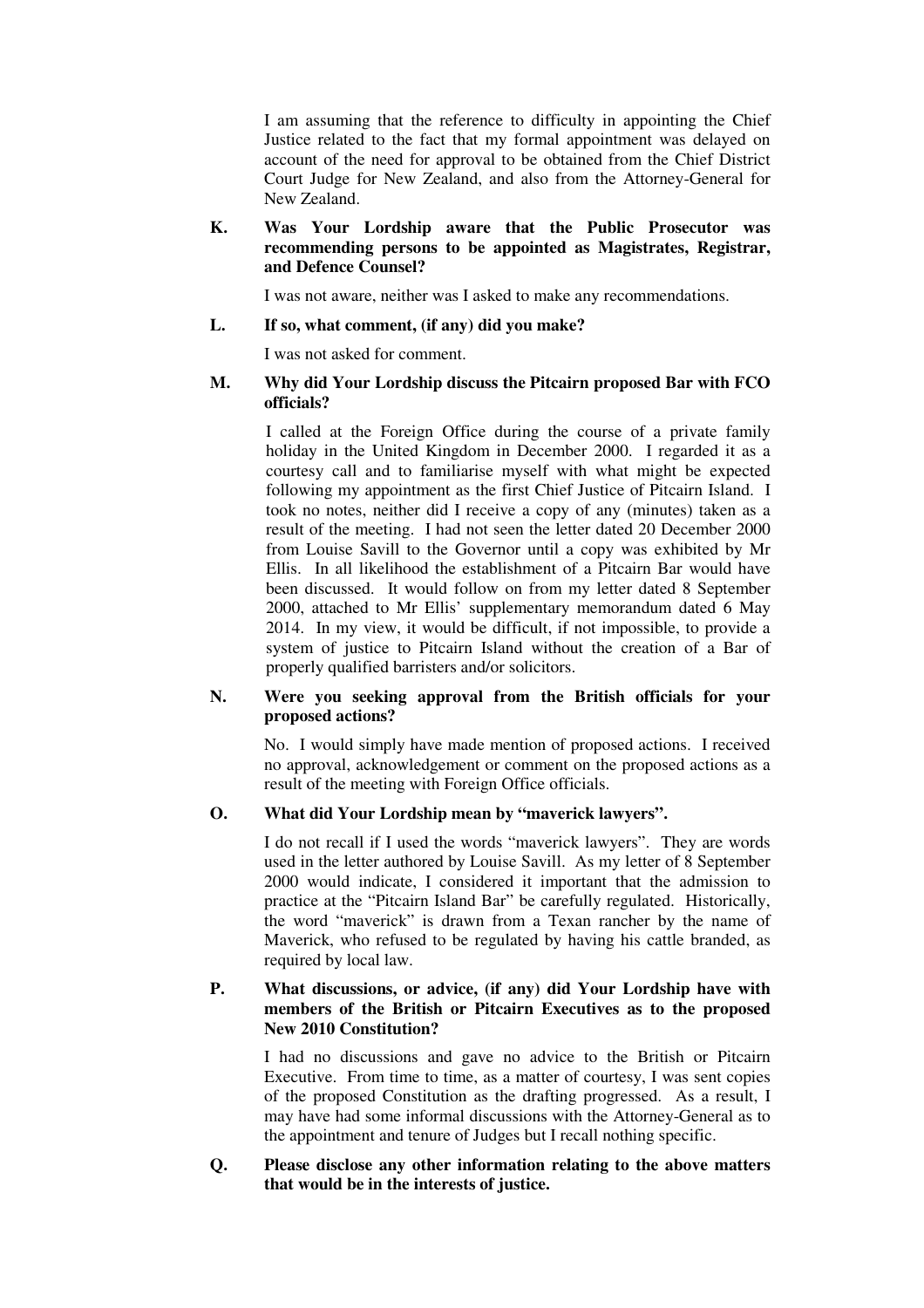I have no further comment to make.

[184] The factual basis on which the Court is to determine the challenges advanced by Mr Warren are the contents of the Memorandum from the Chief Justice, read together with those matters established by the evidence detailed earlier under this sub-heading.

# **Whether Chief Justice swore an invalid judicial oath – preliminary issues – the validity of his appointment and the form of the oaths**

[185] Before addressing the submission that on 30 June the Chief Justice swore an invalid judicial oath because the Governor had no power to administer such oath, it is necessary to record that the Chief Justice was validly appointed in the sense that the Governor possessed the power to appoint him to the office of Chief Justice by virtue of the provisions cited in the Notice of Appointment, being ss 5 and 7 of the Pitcairn Order 1970 and s 5(1) of the Judicature (Courts) Ordinance 1999, which provided:

## **The Pitcairn Order 1970**

- 5(1) The Governor may make laws for the peace, order and good government of the Islands.
- (2) Without prejudice to the generality of the power conferred by subsection (1) of this section, the Governor may, by any such law, constitute courts for the Islands with such jurisdiction, and make such provisions and regulations for the proceedings in such courts and for the administration of justice, as the Governor may think fit.
- $\frac{...}{7}$ 7 The Governor may constitute all such offices as he may consider necessary for the purposes of this Order and may make appointments to any office so constituted, and any person so appointed, unless otherwise provided by law, shall hold his office during Her Majesty's pleasure.

#### **The Judicature (Courts) Ordinance 1999**

5(1) The Supreme Court shall consist of the Chief Justice and such other judge or judges as the Governor shall from time to time appoint by instrument under the Official Seal in accordance with any instructions given by Her Majesty through a Secretary of State.

[186] In the present case, the Notice of Appointment dated 8 June 2000 bears the signature of the (then) Governor and the Official Seal. The Court of Appeal in *R v Warren* (12 August 2013) at [26] held that the Chief Justice was properly appointed by this document and has been in office from the time he swore the oath of office.

[187] As to the form of the oaths, the oath of allegiance was at that time (8 June 2000) prescribed by the Schedule to the Pitcairn Royal Instructions 1970. The oath of allegiance sworn by the Chief Justice conformed with that form. The form of the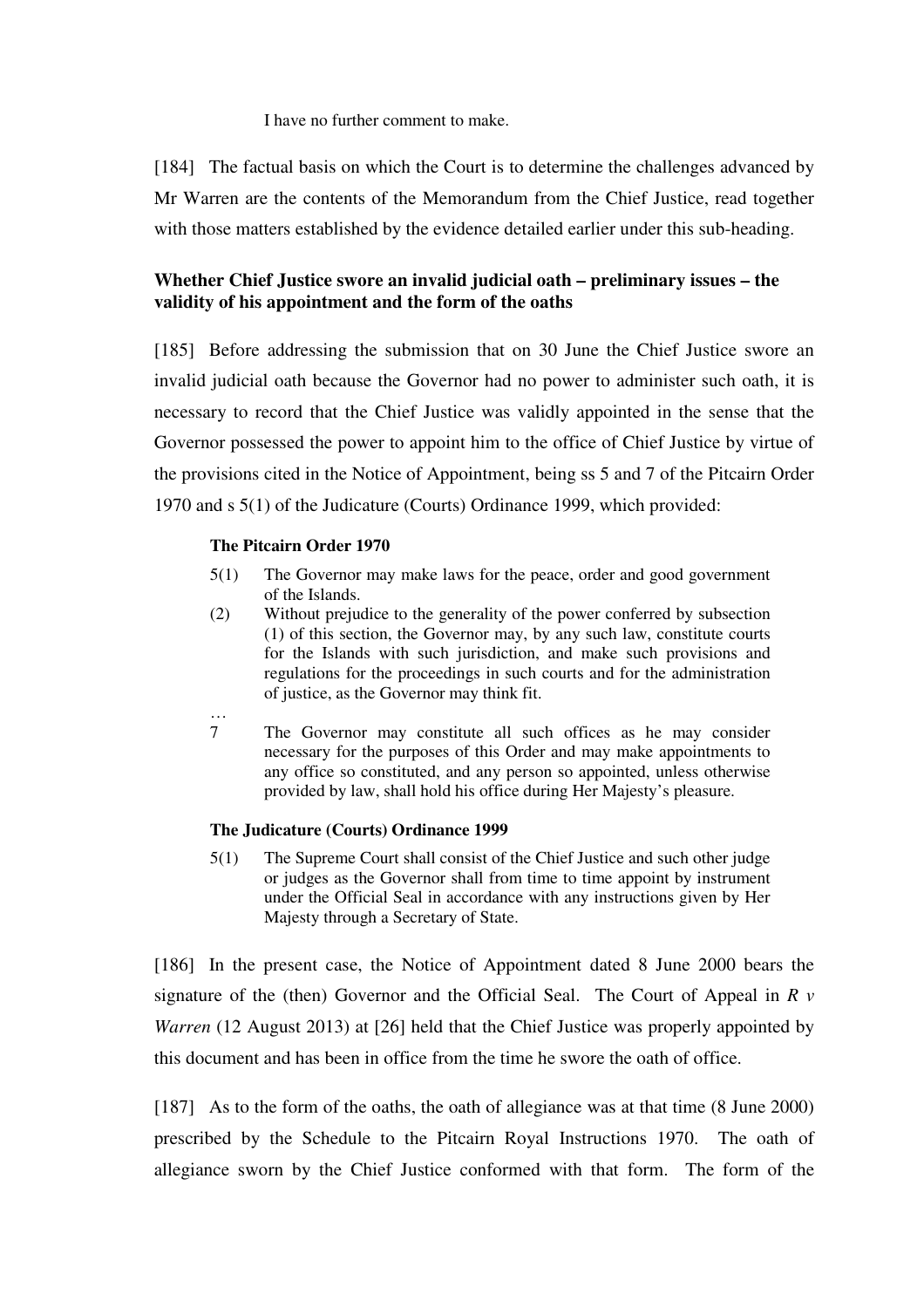judicial oath was not, however, prescribed by any law specific to Pitcairn. That omission, however, was filled by s 16(1) of the Judicature (Courts) Ordinance 1999, which provided that English law was to be in force subject to local circumstances:

- 16(1) Subject to the provisions of the next succeeding subsection, the common law, the rules of equity and the statutes of general application as in force in and for England for the time being shall be in force in the Islands.
- (2) All the laws of England extended to the Islands by the last preceding subsection shall be in force therein so far only as the local circumstances and the limits of local jurisdiction permit and subject to any existing or future ordinance and for the purpose of facilitating the application of the said laws it shall be lawful to construe the same with such formal alterations not affecting the substance as to names, localities, courts, offices, persons, moneys, penalties and otherwise as may be necessary to render the same applicable to the circumstances.

[188] In June 2000, the relevant English law was contained in s 10(4) of the Supreme Court Act 1981 (UK) (now referred to as the Senior Courts Act 1981). The section (in its as enacted form) required the judicial oath to be in the form prescribed by the Promissory Oaths Act 1868 (UK):

- 10(1) Whenever the office of Lord Chief Justice, Master of the Rolls, President of the Family Division or Vice-Chancellor is vacant, Her Majesty may by letters patent appoint a qualified person to that office
- $(2)$  ...
- (3) …
- (4) Every person appointed to an office mentioned in sub-section (1) or as a Lord Justice of Appeal or puisne judge of the High Court shall, as soon as may be after his acceptance of office, take the oath of allegiance and the judicial oath, as set out in the Promissory Oaths Act 1868, **in the presence of the Lord Chancellor**. [Emphasis added]

[189] The Promissory Oaths Act 1868, s 4, provided:

4 The Oath in this Act referred to as the Judicial Oath shall be in the Form following; that is to say,

"I do swear that I will well and truly serve our Sovereign Lady [Queen Elizabeth the Second] in the Office of , and I will do Right to all manner of People after the Laws and Usages of this Realm, without Fear or Favour, Affection or Ill Will. So help me God.

[190] The judicial oath sworn by the Chief Justice in June 2000 conforms with this form.

[191] The Crown formally accepts the English law specifying the form of the judicial oath was applicable in Pitcairn, despite the fact that Pitcairn does not have equivalent judicial roles corresponding to those set out in the Senior Courts Act 1981.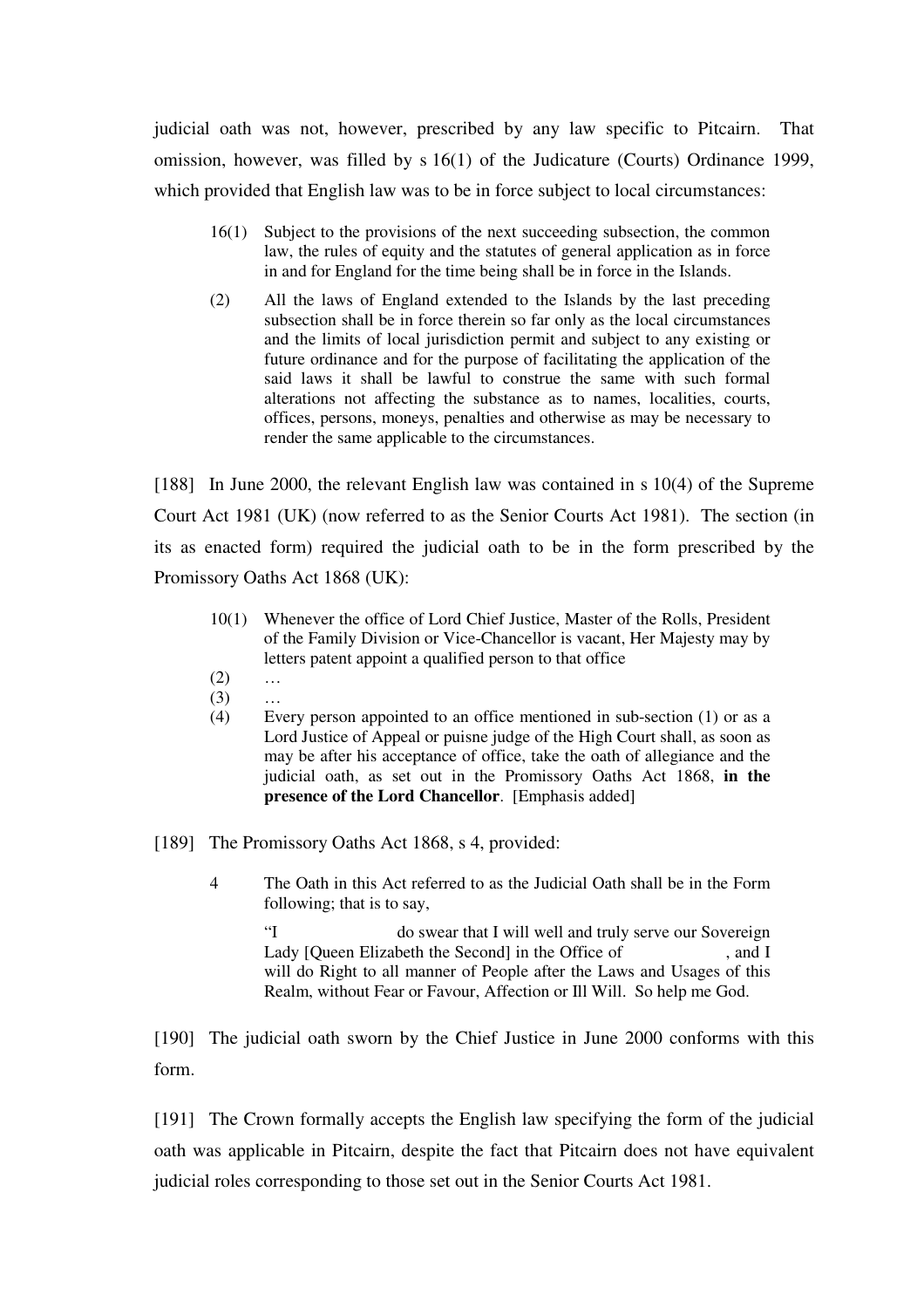## **The manner in which the oaths were to be sworn**

[192] The remaining issue is whether the Governor had power to administer both oaths.

[193] Addressing first the oath of allegiance, the Governor had power under the Pitcairn Royal Instructions 1970, s 3, to require any person in the public service of the Islands to make an oath or affirmation of allegiance:

3 The Governor may, whenever he thinks fit, require any person in the public service of the Islands to make an oath or affirmation of allegiance in the form set out in the Schedule to these Instructions together with such other oaths or affirmations as may from time to time be prescribed by any law in force in the Islands, in the form prescribed by any such law. The Governor shall administer such oaths or affirmations or cause them to be administered by some public officer in the Islands.

[194] The phrase "person in the public service of the Islands" was not defined in the Instructions or anywhere else in the then applicable ordinances. However, the words are to be interpreted purposefully and in context. See *Halsbury's Laws of England* (5<sup>th</sup>) ed, 2012) vol 96, Statutes and Legislative Process, at [1115]. Context here includes:

- (a) The Pitcairn Order 1970, s 5, which in addition to empowering the Governor to make laws for the peace, order and good government of the Islands, specifically authorised him to constitute courts for the Islands.
- (b) The Judicature (Courts) Ordinance 1999, s 5, which at that time constituted the Supreme Court and empowered the Governor to appoint the Chief Justice and other judges.
- (c) The Pitcairn Royal Instructions 1970, which empowered the Governor to administer not only the oath of allegiance but also "other oaths":

The Governor may … require any person in the public service of the Islands to make an oath … of allegiance … together with such other oaths … as may from time to time be prescribed by any law in force in the Islands, in the form prescribed by any such law. The Governor shall administer such oaths … or cause them to be administered by some public officer in the Islands.

[195] These provisions must be interpreted as evidencing a unified purpose to constitute courts, to appoint judges and to administer the requisite oaths.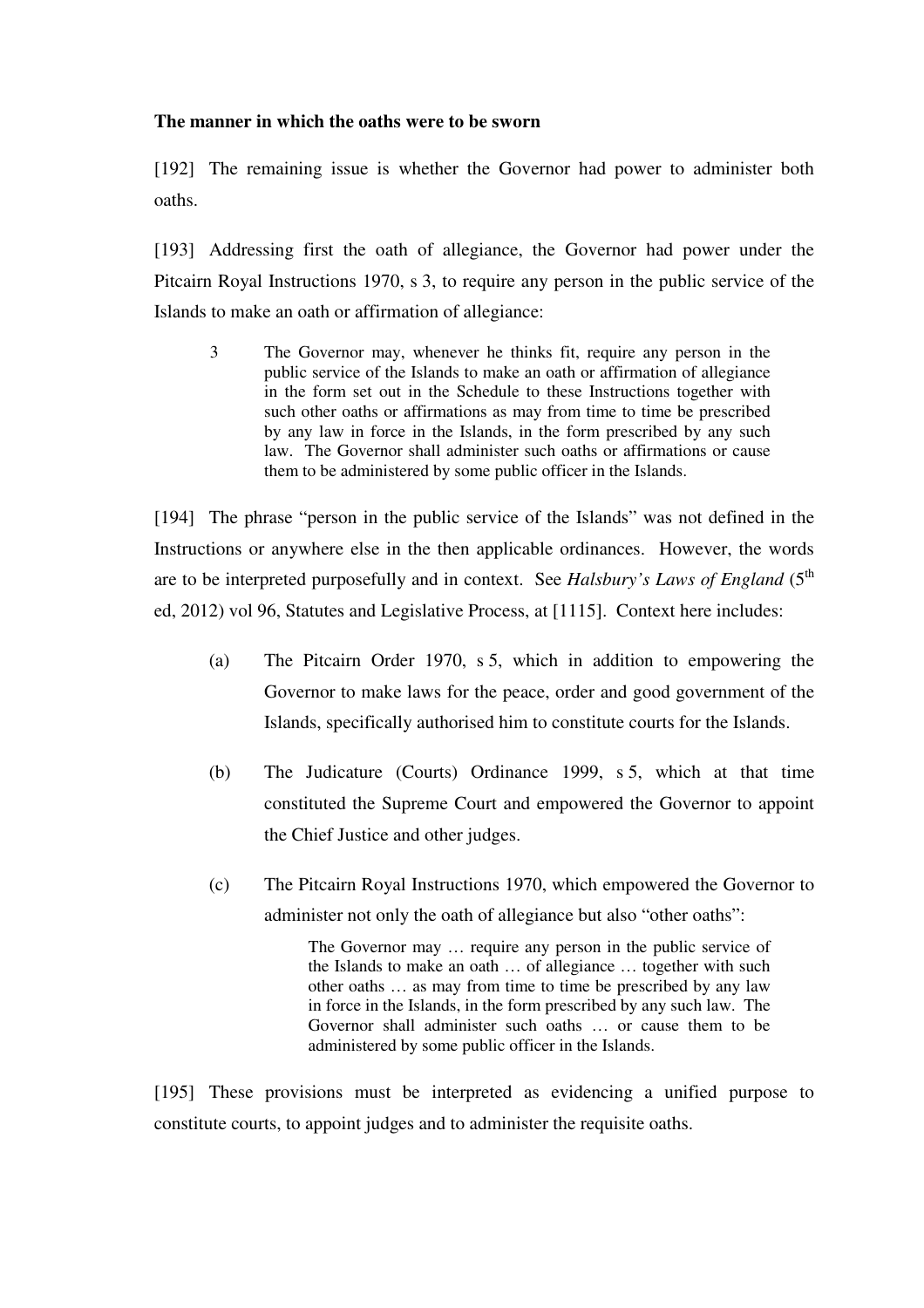[196] There is no reason not to include judicial officers in the opening phrase "any person in the public service of the Islands", because the natural meaning of the phrase is broad enough to include judges, and the term "such other oaths" is unrestricted and includes the judicial oath.

[197] Furthermore, it is difficult to see how, in a practical sense, the judicial oath could ever be administered (as here) to the first person appointed Chief Justice (or the first person appointed as a Judge of the Supreme Court) if this could not be done by the Governor. The suggestion that because an Island Magistrate had been appointed some four months earlier somehow conferred on that person power to administer the judicial oath to the Chief Justice raises problems of its own in relation to how such authority came to be conferred on a judicial officer of that rank. By contrast, the Governor was vested with clear and explicit power to administer the judicial oath.

[198] Mr Warren submitted that because the later Pitcairn Constitution s 61 contains a definition of "Pitcairn Public Service" which specifically excludes judges and judicial officers, the earlier Pitcairn Royal Instructions 1970, s 3 (administration of oaths), did not empower the Governor to administer the judicial oath to the Chief Justice. This argument cannot succeed:

- (a) The 2010 Pitcairn Constitution specifically disaggregates the judiciary and the Public Service, in that each is the subject of a specific Part of the Constitution. The Supreme Court and the appointment of the judiciary fall under Part 6 – The Administration of Justice – while the appointment of officers of the Pitcairn Public Service falls under Part 7 – Public Service.
- (b) The Constitution's definitional exclusion of the judiciary from the Public Service was plainly necessary to ensure that a category of persons (the judiciary), who would ordinarily be understood to be included in the phrase "public service", were excluded for the purpose of the Constitution to ensure the distinct compartmentalisation of the organs of government was not frustrated by definitional muddlement.
- (c) As submitted by the Crown, the "carve out" is to be seen as indicating that judges would otherwise be included in the term "public service". The term "Pitcairn Public Service" was a constitutional term of art, not a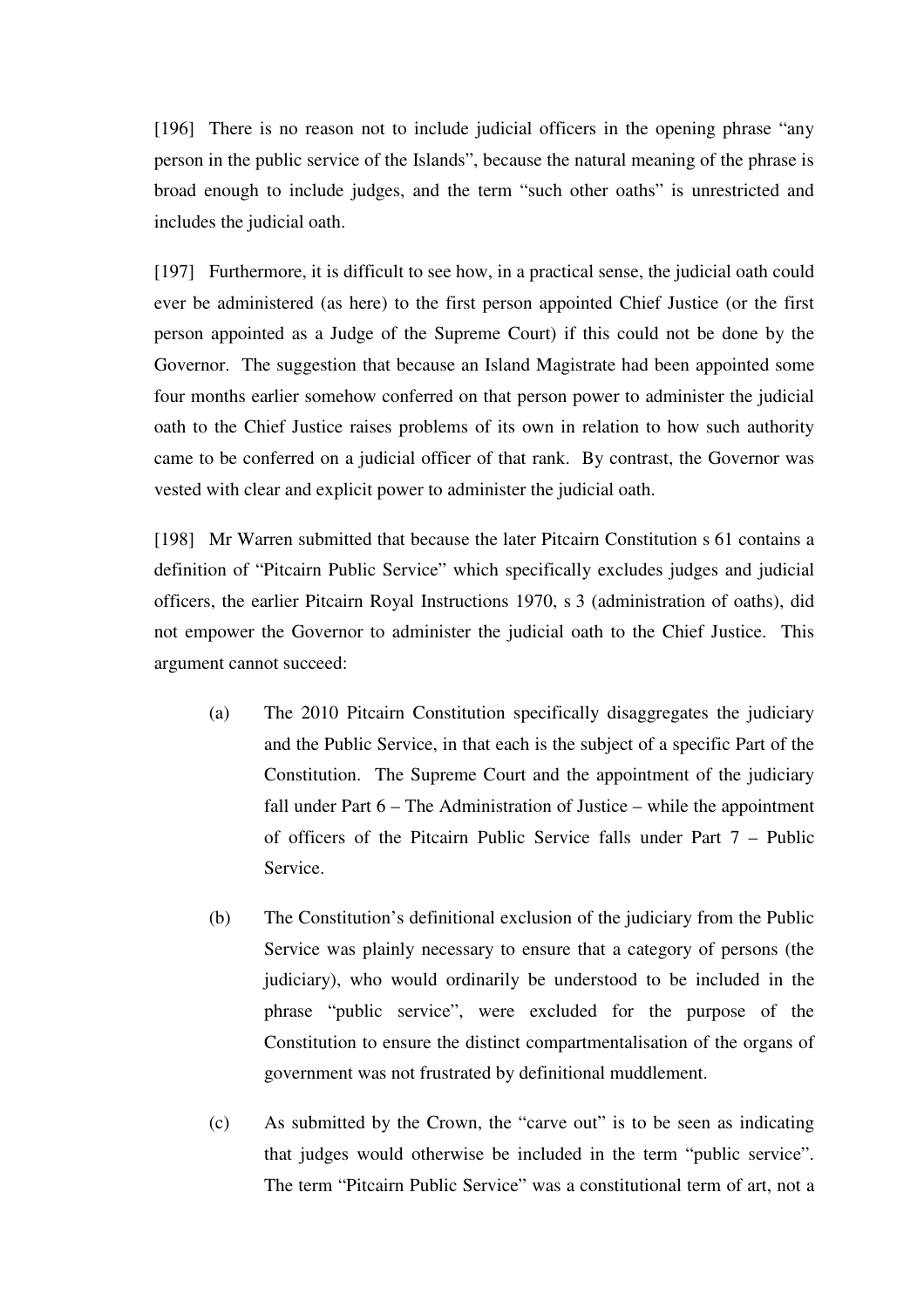continuation of "person in the public service" as used in the Pitcairn Royal Instructions 1970.

- (d) No known rule of statutory interpretation would allow the terms of the 1970 Instructions (repealed by the Pitcairn Constitution Order 2010) to be read in the light of a definition contained in an Order made some 40 years later.
- (e) Similarly, the requirement in s 52(5) of the 2010 Constitution of Pitcairn that every holder of a judicial office make the judicial oath in the form prescribed in the Schedule is of little assistance in ascertaining the requirements of the law in 2000.

[199] In these circumstances, it is concluded that in June 2000 the Governor had full power to administer both the oath of allegiance and the judicial oath to the Chief Justice.

# **Whether oaths required to be administered by a judicial officer in open court at a hearing held on Pitcairn**

[200] For Mr Warren, it was submitted that to be valid the oaths were required to be administered by a judicial officer in the context of a public sitting of a court convened on Pitcairn Island.

[201] This argument draws on ss 10(1) and (4) of the Senior Courts Act 1981 (UK), the terms of which have earlier been set out. In its original (as enacted) form this provision stipulated that whenever a Lord Chief Justice was to be appointed, the oaths were to be taken by the appointee "in the presence of the Lord Chancellor". No stipulation was made that this take place in open court. Subsequently the Act was amended. In its current (amended) form, s 10 of the Senior Courts Act requires the person appointed to the office of Lord Chief Justice to take his or her oaths in the presence of the Master of the Rolls, the President of the Queen's Bench Division, the President of the Family Division and the Chancellor of the High Court. Neither the "as enacted" nor the currently in force provisions had application to Pitcairn because, in terms of s 16(2) of the Judicature (Courts) Ordinance 1999, "local circumstances" did not permit: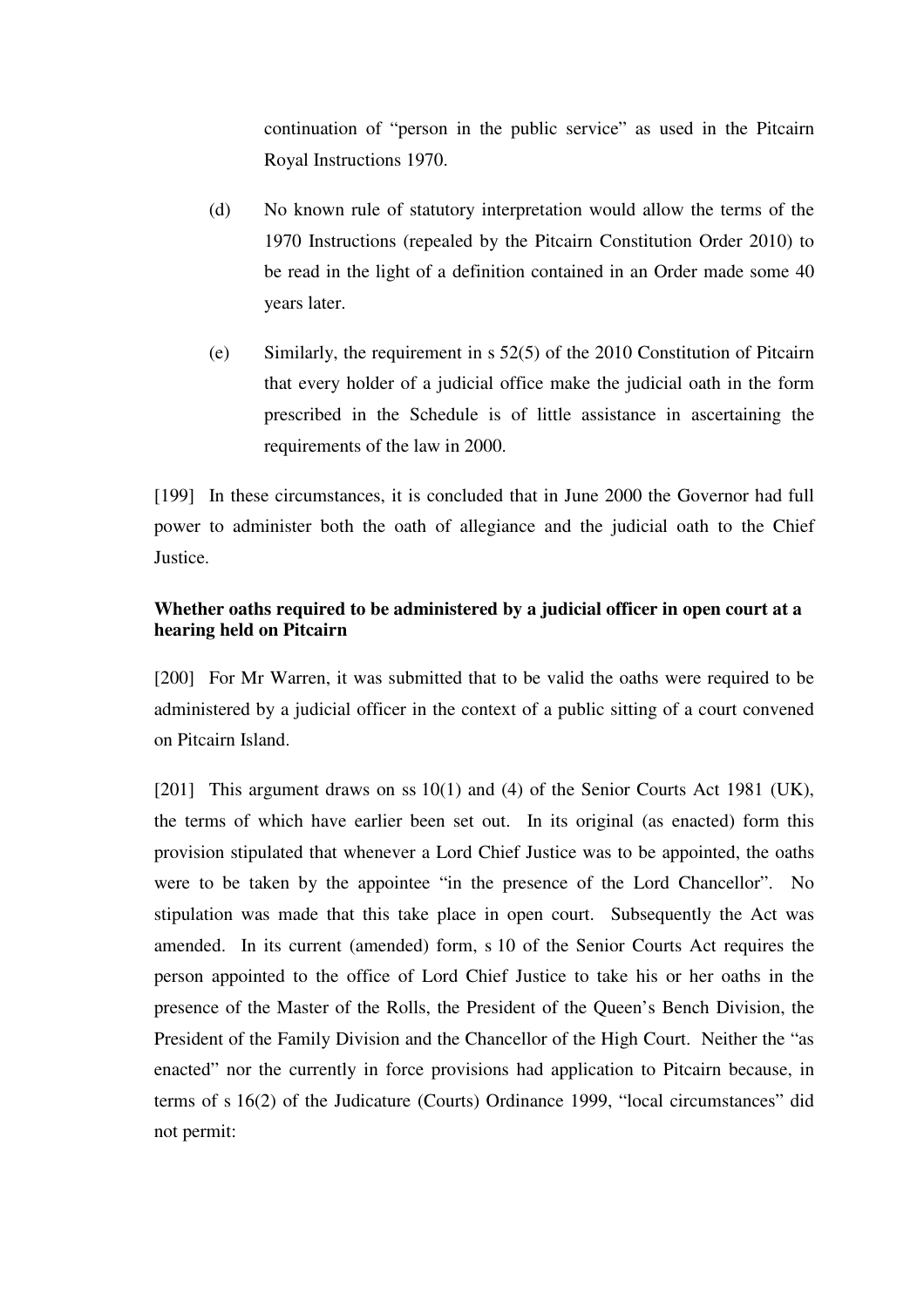- (a) The Pitcairn constitutional and judicial arrangements in 2000 did not have (and presently do not have) an office known as Lord Chancellor. It is not possible, by making formal alterations to nomenclature, to reconceive any position in the Pitcairn constitutional order (as it was in June 2000) as a "Lord Chancellor" position without affecting substance. On one view, the Governor could be said to have been the nearest Lord Chancellor equivalent in 2000 but that would be doing violence to the language of s 16 and is, in any event, an unattractive outcome for Mr Warren, given that the oaths were in fact administered by the Governor and therefore in his presence, thus complying with the Senior Courts Act.
- (b) None of the offices now specified by the UK Act are found in the Pitcairn legal system.

[202] It follows that the Senior Courts Act cannot be deployed in support of an argument that the judicial oath could not be administered by the Governor to the Chief Justice.

[203] Next, Mr Warren relies on the Promissory Oaths Act 1868 (UK) and the Promissory Oaths Act 1871 (UK).

[204] As to the Promissory Oaths Act 1868, in its as enacted form the Act required the oath of allegiance and judicial oath to be taken by officers named in the Second Part of the Schedule. At that time (but not in June 2000) those officers included the Lord Chief Justice. Notably, the Act did not require the oaths to be taken in court or before a judicial officer.

[205] The Promissory Oaths Act 1871 (as enacted) required the oaths to be taken **either** before the Lord High Chancellor of Great Britain **or** "in open court":

Be it enacted that each such officer shall take the said oaths before such persons as Her Majesty may from time to time appoint; or,

In England, before the Lord High Chancellor of Great Britain, or in the Court of Chancery, Queen's Bench, Common Pleas, or Exchequer, in open court before one or more of the judges of such court, or in open court at the general or quarter sessions …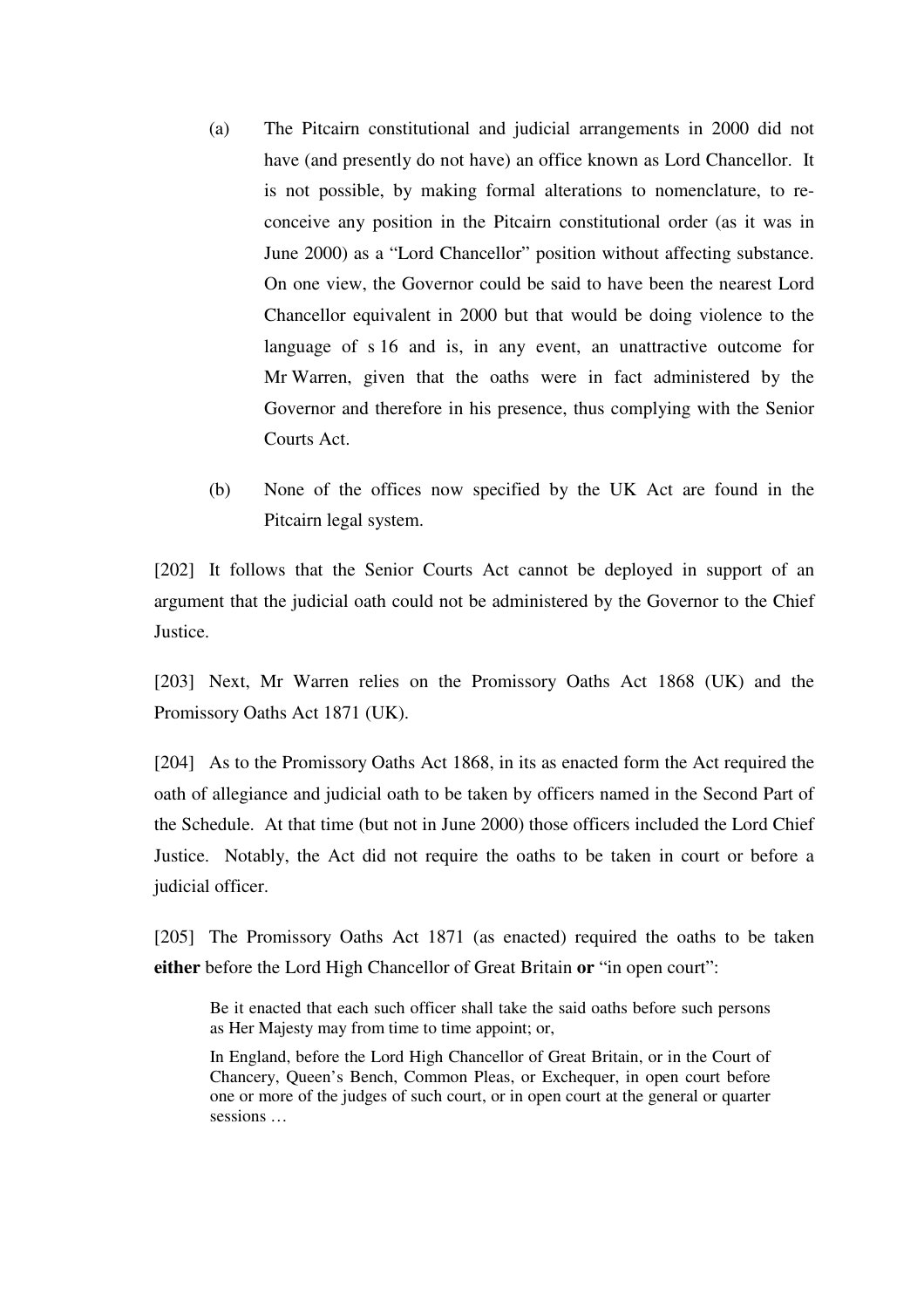[206] The Promissory Oaths Act 1871 (as currently in force) continues to recognise a distinction between the "in open court and before a judge" category on the one hand and the "before the Lord Chancellor" category on the other. (It is to be noted that for Lord Chancellor one must now read "Lord Chief Justice" consequent on the transfer of most of the judicial functions of the Lord Chancellor to the Lord Chief Justice). For the latter category there is no requirement for the oath to be taken in open court:

… each such officer shall take the said oaths before such persons as Her Majesty may from time to time appoint; or in England and Wales –

- (a) before the Lord Chief Justice of England and Wales, **or**
- (b) **in open court** before one or more judges of the High Court or before one or more Circuit judges … [Emphasis added]

[207] In view of the statutory provisions, it cannot be said it has been established that in England the judicial oath must in all circumstances be taken in open court.

[208] The argument for Mr Warren faces further difficulty in that by 2000 the Promissory Oaths Act 1871 did not in any event apply to the Lord Chief Justice, as that office had in 1981 been removed from the schedule of judges to whom the 1868 Act applied by the Senior Courts Act 1981, Schedule 7, page 120.

[209] In summary, as to the claim that it was a requirement in 2000 that the Chief Justice of Pitcairn take his oaths before a judicial officer in open court:

- (a) No such requirement can be found in the Ordinances of Pitcairn. The obligation must come from English law.
- (b) The Senior Courts Act 1981, s 10 (as enacted), required only that the oaths of office of the Lord Chief Justice be taken in the presence of the Lord Chancellor. It was not a requirement that the oaths be taken in court. In any event, s 10 did not apply to Pitcairn because of the "local circumstances" limitation in s 16(2) of the Judicature (Courts) Ordinance 1999. Pitcairn does not have a Lord Chancellor.
- (c) The Promissory Oaths Act 1871 did not in 2000 apply to the office of Lord Chief Justice (UK).
- (d) It has not been established that it is a requirement of English statute law or of the common law that the judicial oath must in every case be taken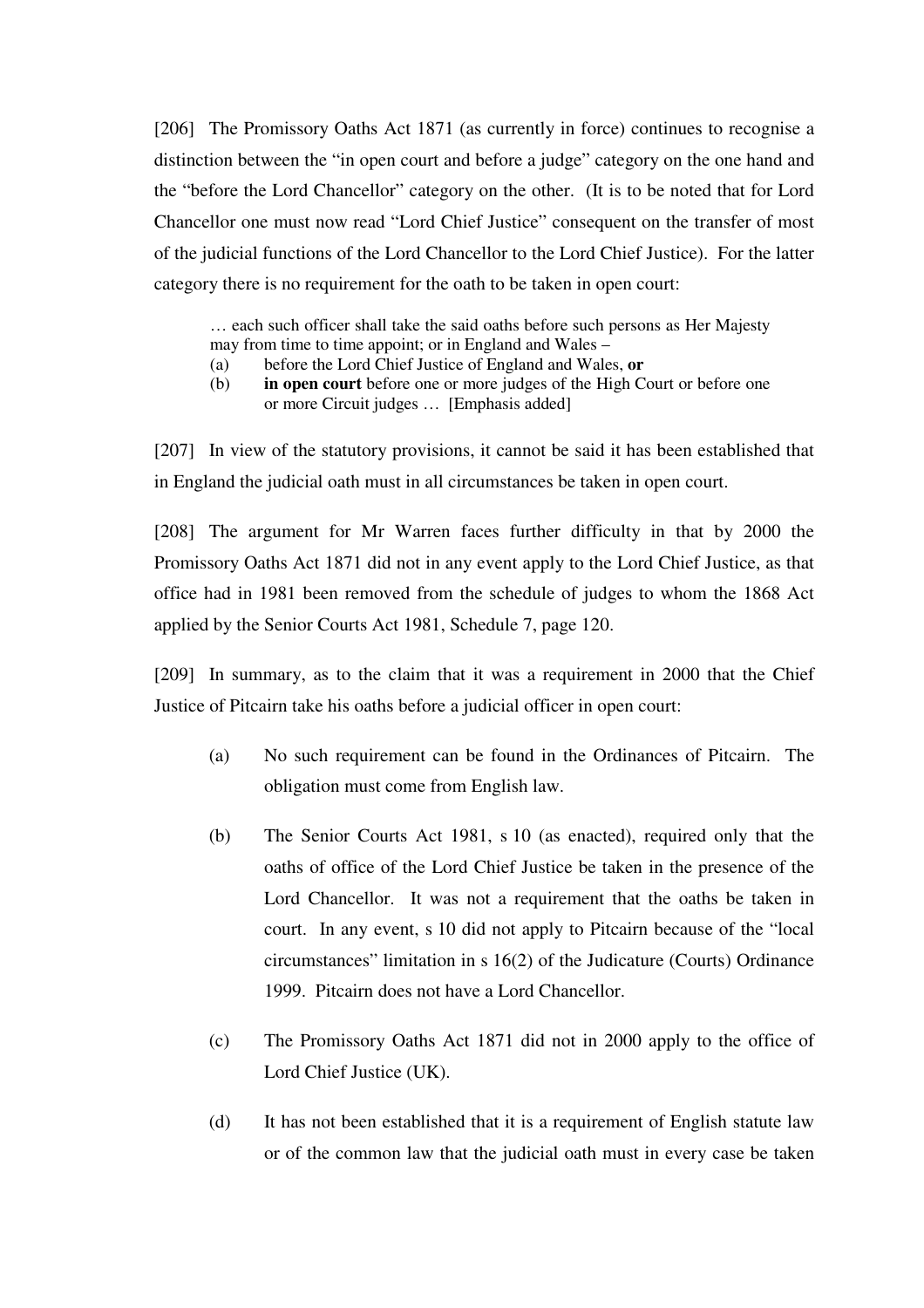in open court before a judicial officer. Such requirement applies to some, but not all judicial officers.

(e) In any event, any such requirement was, at June 2000, inapplicable to local circumstances in terms of s 16 of the Judicature (Courts) Ordinance 1999 because the English judicial officers to whom the requirement attached had no Pitcairn domestic analogue.

[210] These conclusions are in part reinforced by the judgment given by the Court of Appeal in *R v Warren* (12 August 2013) at [18], that the Promissory Oaths Act 1868 is not of general application as it does not by the Schedule apply to High Court or Court of Appeal Judges in the United Kingdom. By analogy, it does not have application to such Judges in Pitcairn.

[211] The overarching point, however, is that the circumstances of Pitcairn are unique. Its distance from the administrative base of the Governor in New Zealand, the logistical difficulties inherent in arranging sea passage to and from the Island and the small size of the population, make it impractical to swear in a senior judicial officer (the Chief Justice) on the Island in a court setting. These local circumstances require a local solution, and this was achieved by the vesting in the Governor of the power to constitute courts and offices (the Pitcairn Order 1970, ss 5 and 7), to appoint the Chief Justice and other judicial officers (the Judicature (Courts) Ordinance 1970, s 5) and to administer the oath of allegiance and "such other oaths" as may be prescribed by the law in Pitcairn (Pitcairn Royal Instructions 1970, s 3). In these circumstances, there is neither need nor legal "space" for any super-added requirements of English law. As stated by Sir Kenneth Roberts-Wray in *Commonwealth and Colonial Law* at 545:

**A Court may therefore hold, in the light of the circumstances, that an English law is to be entirely rejected**. Or that it must be applied with modifications. All the circumstances are to be taken into account, including the local relevance or otherwise of circumstances in England which explain a particular law. [Emphasis added]

[212] The finding that it was not required that the Chief Justice take his oaths in court means that it becomes irrelevant that at June 2000 there was no legal mechanism for the Supreme Court of Pitcairn to sit in New Zealand. The Governor's powers referred to were not required to be exercised by the Governor on Pitcairn itself and no such limitation can be inferred, particularly when it was known at the time the instruments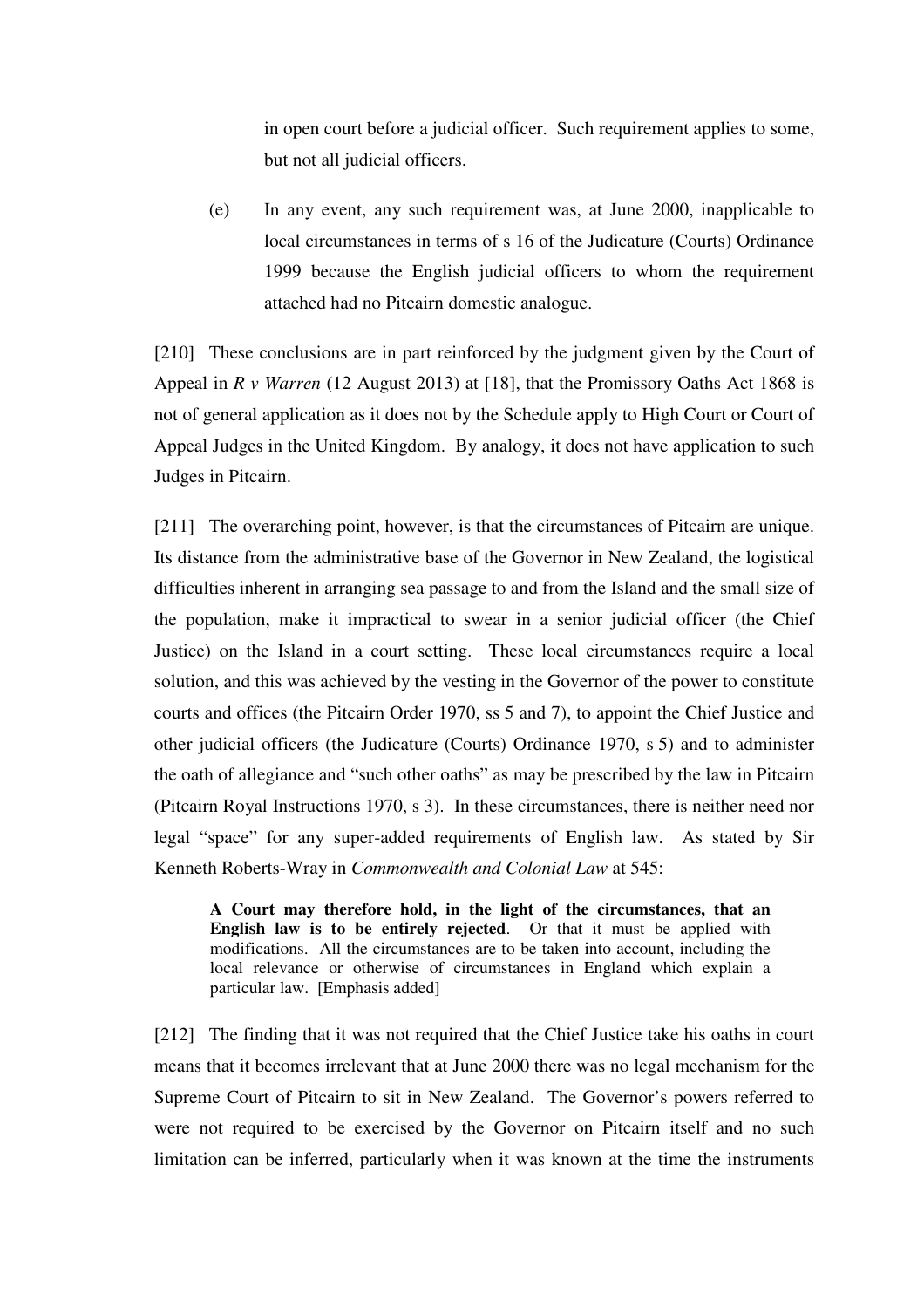were drawn that the Governor was (and of necessity would continue to be) based off-Island. What is important is the fact that the Chief Justice took his oaths, not the particular place or location in which that event took place. Mr Warren has cited no authority for the proposition that the Governor was required to exercise his powers in Pitcairn only and that the Chief Justice was required to take his oaths there in open court.

[213] It follows that Blackie CJ lawfully entered office and has not vacated that office. The application by Mr Warren for declarations to the contrary must be dismissed.

[214] Having held that the Chief Justice was lawfully appointed and lawfully sworn, it is not proposed to deal with the Crown's alternative submission that the issues raised by Mr Warren under this head of his case should have been brought under s 30 or s 31 of the Senior Courts Act by way of proceedings seeking an injunction or other form of declaratory relief. The making of the submission is, however, noted, as is the further submission that the application by Mr Warren dated 3 May 2013 (seeking a stay) be dismissed for not being in proper form. As it has been possible to address Mr Warren's arguments on the merits, it is not intended to address the "pleading" point. This should not be taken as condonation of the virtually formless procedure by which these challenges have been brought. There are limits to pragmatism. Properly drawn pleadings are an essential roadmap for the Court and the parties. They are the documents which establish the parameters of the case. Both the Court and the opposite party are entitled to be advised of the essential basis of a claim or defence, and all necessary ingredients of it, so that subsequent processes and the hearing itself can be conducted against recognisable boundaries. Neither the Court nor opposite parties should be placed in the position of having to deal with a proposition of whose substance adequate notice has not been given in the pleadings.

[215] The finding that Blackie CJ was lawfully appointed and that the oaths of office were properly taken means that a large number of the subsidiary grounds advanced by Mr Warren must fall away, particularly:

- (a) The allegation that the Chief Justice should have been aware his appointment was invalid.
- (b) Grounds H to K.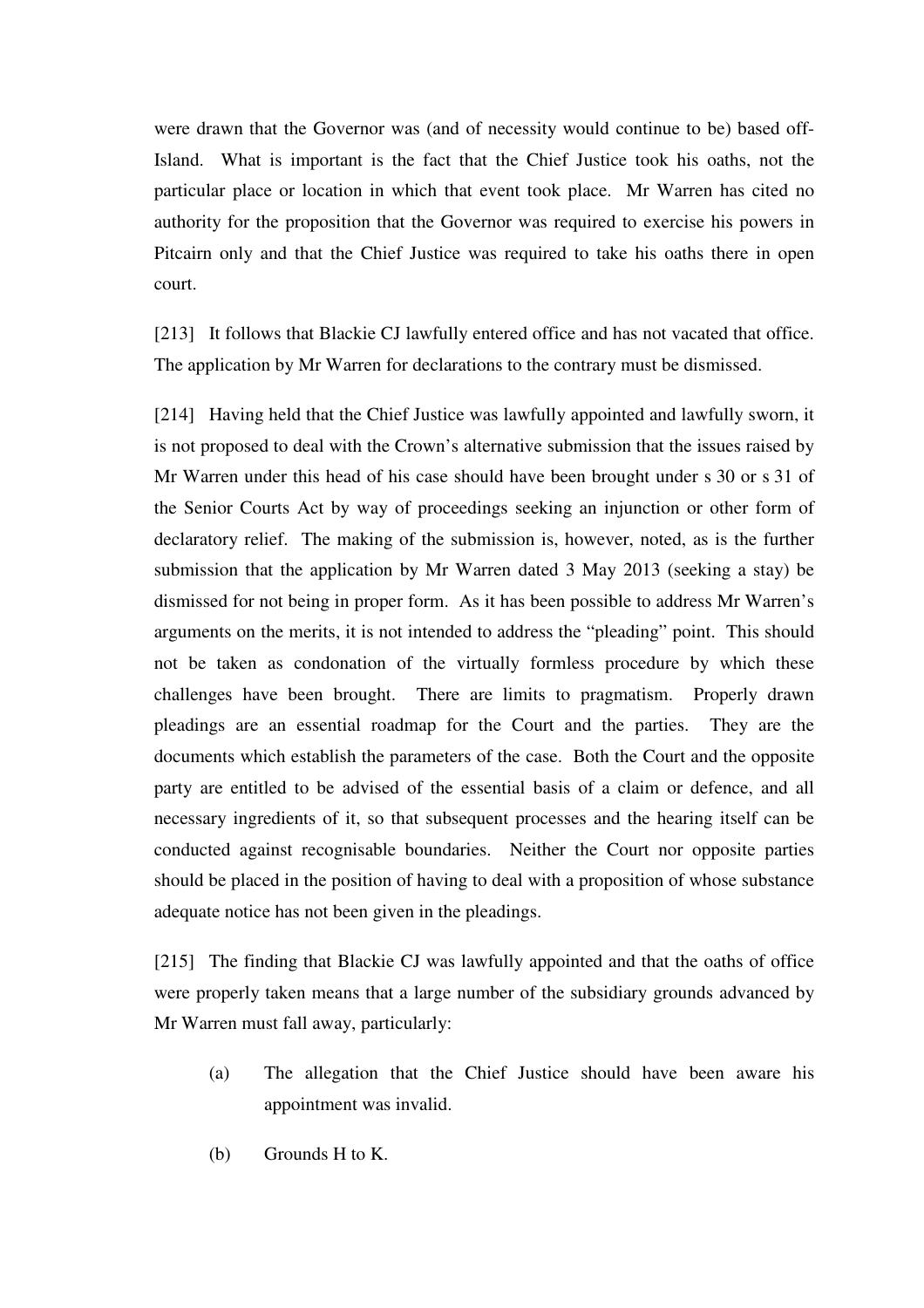[216] In addition, the following matters have already been dealt with by the Court of Appeal:

Ground N (the order of precedence) and Ground O (the joint sitting of the Supreme Court and Court of Appeal).

[217] It is therefore proposed to deal only with such points as remain.

# **Oath taken before Governor's seal attached to instrument of appointment**

[218] Mr Warren submits that because it is not known whether the Governor's seal was attached to the instrument of appointment before the Chief Justice took the oath of office, the appointment was not properly executed.

[219] As to this, it can be seen that under the 2010 Constitution of Pitcairn the appointment of judges is addressed by s 52. It is provided that the appointment by the Governor (on instructions from Her Majesty given through a Secretary of State) is followed by the taking of the oath of allegiance and the judicial oath by the judge "[b]efore entering upon the functions of the office".

[220] However, in June 2000 there were no formal ordered steps of this nature. Section 5(1) of the Judicature (Courts) Ordinance 1999 merely provided that the Governor shall from time to time "appoint [the Chief Justice or other judge] by instrument under the Official Seal". There was no requirement, express or implied, that the oaths be taken before, contemporaneously with or after the sealing of the Notice of Appointment.

[221] In the present case, according to a letter dated 8 June 2000 from Mrs KS Wolstenholme, Deputy Governor, addressed to the then Honorary Legal Adviser for Pitcairn (Mr P Treadwell), the Governor signed and dated the Notice of Appointment on 8 June 2000 and it was intended that the seal be added once the oaths had been taken:

The Notice of Appointment will be held here until it can be sealed after the oaths have been taken [on 30 June 2000].

[222] It is clear from the face of the Notice of Appointment and other evidence, that the oaths were in fact subsequently taken and that the Notice of Appointment was in fact stamped with the Official Stamp. The order in which these steps were taken is not known.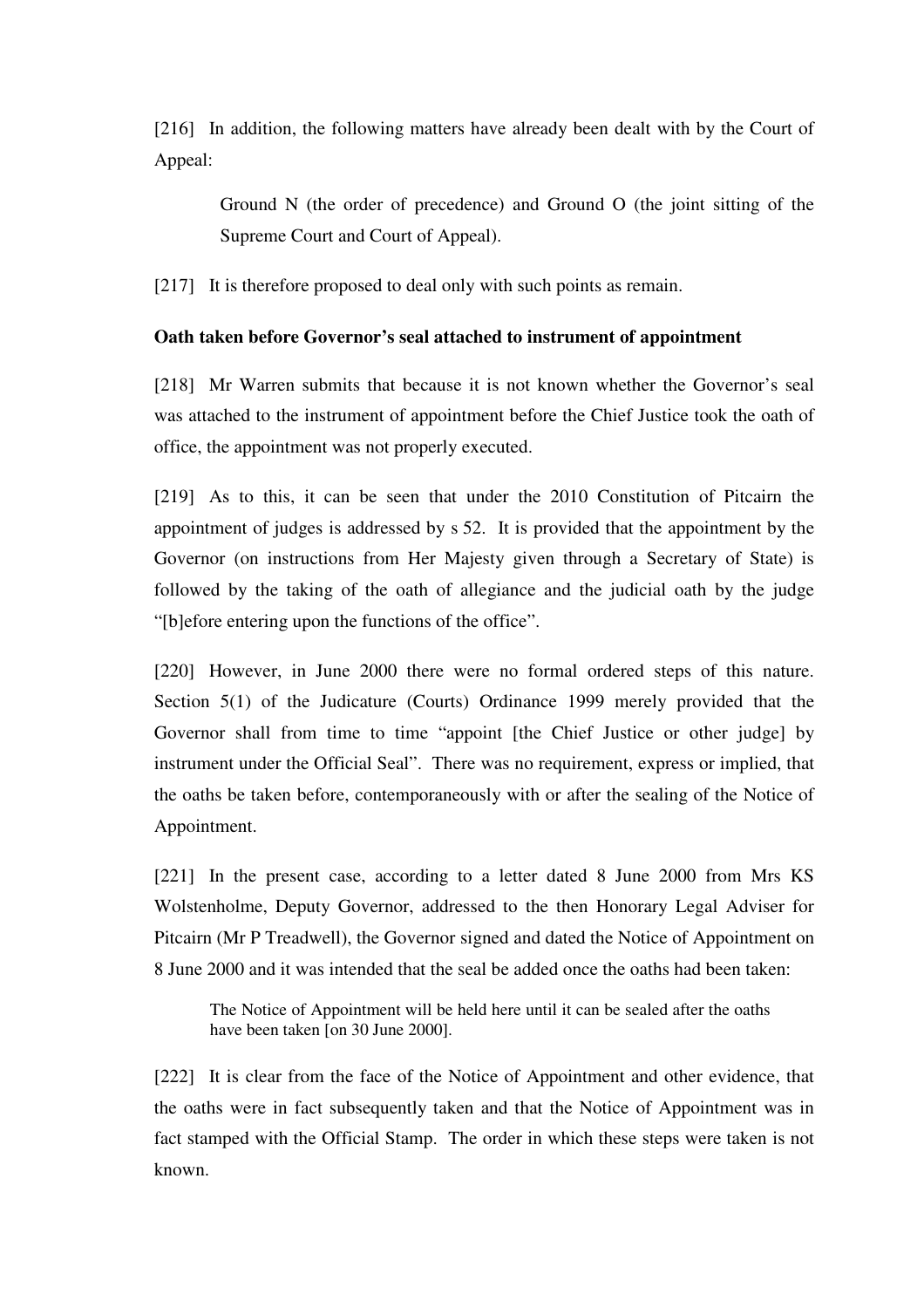[223] There being no prescribed order of events, it is difficult to see why, in the circumstances, the particular order chosen by the Governor should lead to the conclusion that the appointment of the Chief Justice is somehow invalid. Form should not be allowed to triumph over substance.

# **The alleged suppression of the announcement of the appointment of the Chief Justice**

[224] The letter dated 8 June 2000 sent by Mrs Wolstenholme to Mr Treadwell addressed not only the appointment of the Chief Justice but also the appointment of four named Magistrates. As to publication of the five appointments, Mrs Wolstenholme said:

I am also sending copies of the four sealed Notices (relating to the Magistrates) with this letter to the Commissioner with the request that publication on Pitcairn is arranged. There may well be suspicions on Pitcairn that these appointments signal an imminent trial. We need to take care therefore to let the islanders know that they are a procedural result of the coming into force of the Judicial Ordinances signed by the Governor last September.

I do not think we should publish the appointment of the Chief Justice until the oaths have been taken. (Presentationally it will be better if we do not appear to be "rushing" through all the appointments at once).

[225] In relation to the last paragraph and the intended delay in publishing the appointment of the Chief Justice until the oaths had been taken, Mr Warren submits:

That the Legal Advisor, and Deputy Governor, and presumably the Chief Justice can keep quiet an appointment is extraordinary and must offend open justice, the Rule of Law, and the paramountcy of the Islanders.

A sacred trust here is being broken.

It must be relatively rare in a western society that such hole in the corner decisions are made.

[226] Notwithstanding the terms in which the submission is framed, the complaint is that the appointment of the Chief Justice should have been announced earlier than it was. But as to this, a rational reason for the "delay" (such as it was) was given and the appointment was notified to those on Pitcairn once the oaths of office were taken. No prejudice to Mr Warren or any other person has been claimed. The point has no merit, but more particularly, it is difficult to see how, on any view, it could affect the validity of the appointment of the Chief Justice.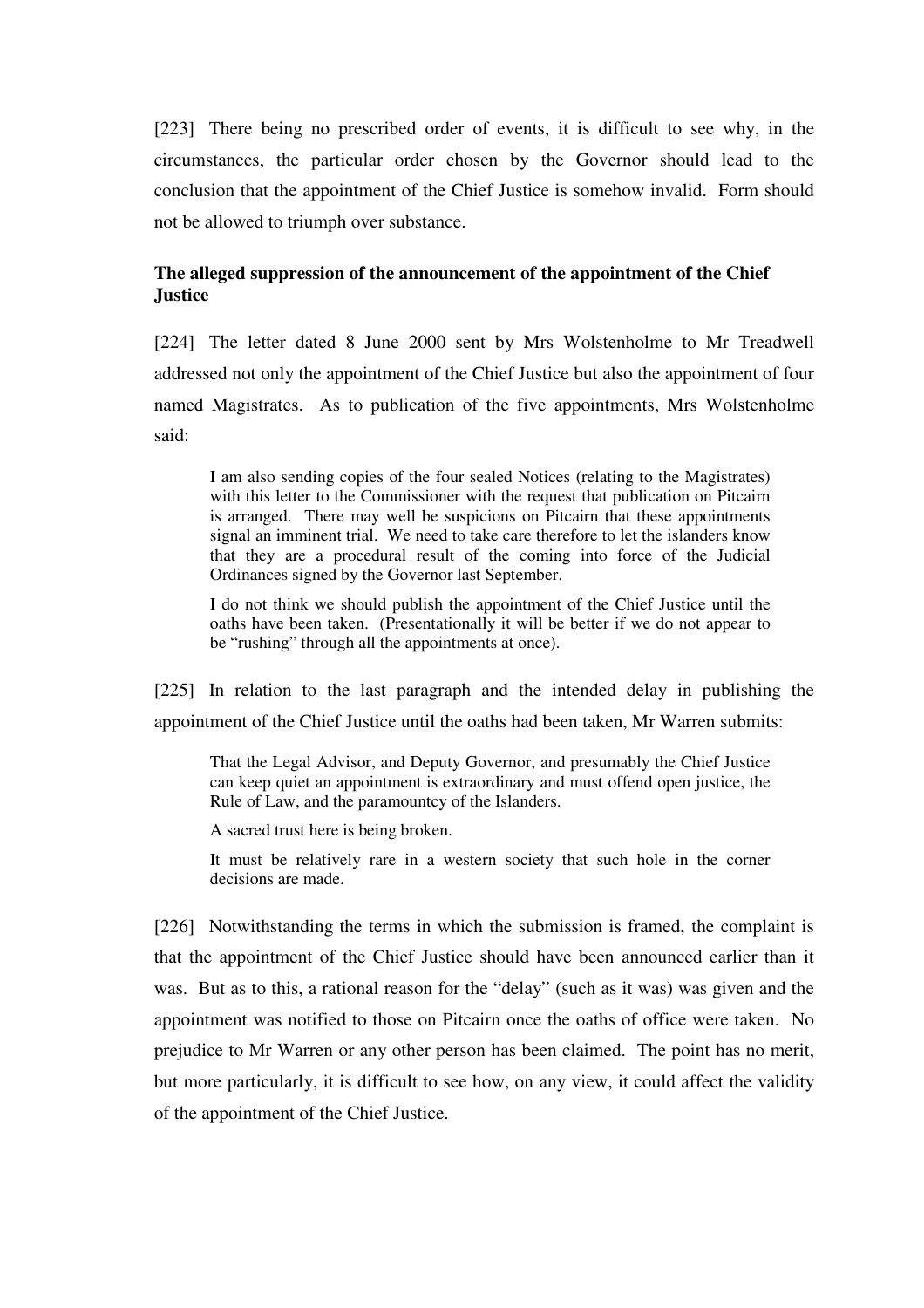## **Failure to advise Constitution "unworkable"**

[227] Ground L is a complaint that the Chief Justice failed to advise the Attorney General and the Governor that the 2010 Constitution is (allegedly) "unworkable", provides for a non-democratic system of government and is "ultra vires" the Bill of Rights 1688.

[228] As to this claim:

- (a) The source of this alleged duty has not been identified and the Court is not aware of any such duty.
- (b) The giving of such advice would in any event be inappropriate, given the Constitutional redress provisions in s 25 of the Constitution and the real risk that the Chief Justice, in giving such advice, would compromise his judicial role.
- (c) The assumptions of law made in the submission (that the Constitution is unworkable, the system of government non-democratic and ultra vires the Bill of Rights 1688) are in any event assumptions which, for reasons already given, have no foundation.

## **Constitution s 43(4) – oral but not written advice**

[229] Ground M is a complaint that the advice given by the Chief Justice to the Governor under s 43(4) of the Constitution regarding the place where the Magistrate's Court can sit was given orally, not in writing.

[230] Section 43(4) of the Constitution provides:

(4) Subject to any law, a court established under subsection (3) shall sit in such place in Pitcairn as the Governor, acting in accordance with the advice of the Chief Justice, may appoint; but it may also sit in the United Kingdom, or in such other place as the Governor, acting in accordance with the advice of the Chief Justice, may appoint.

[231] The factual basis of the claim is that on 29 July 2010 the Governor issued a Notice pursuant to s 43(4) of the Constitution. It is in the following terms:

**Notice under Section 43(4) of the Constitution of Pitcairn appointing places at which the Magistrate's Court may sit**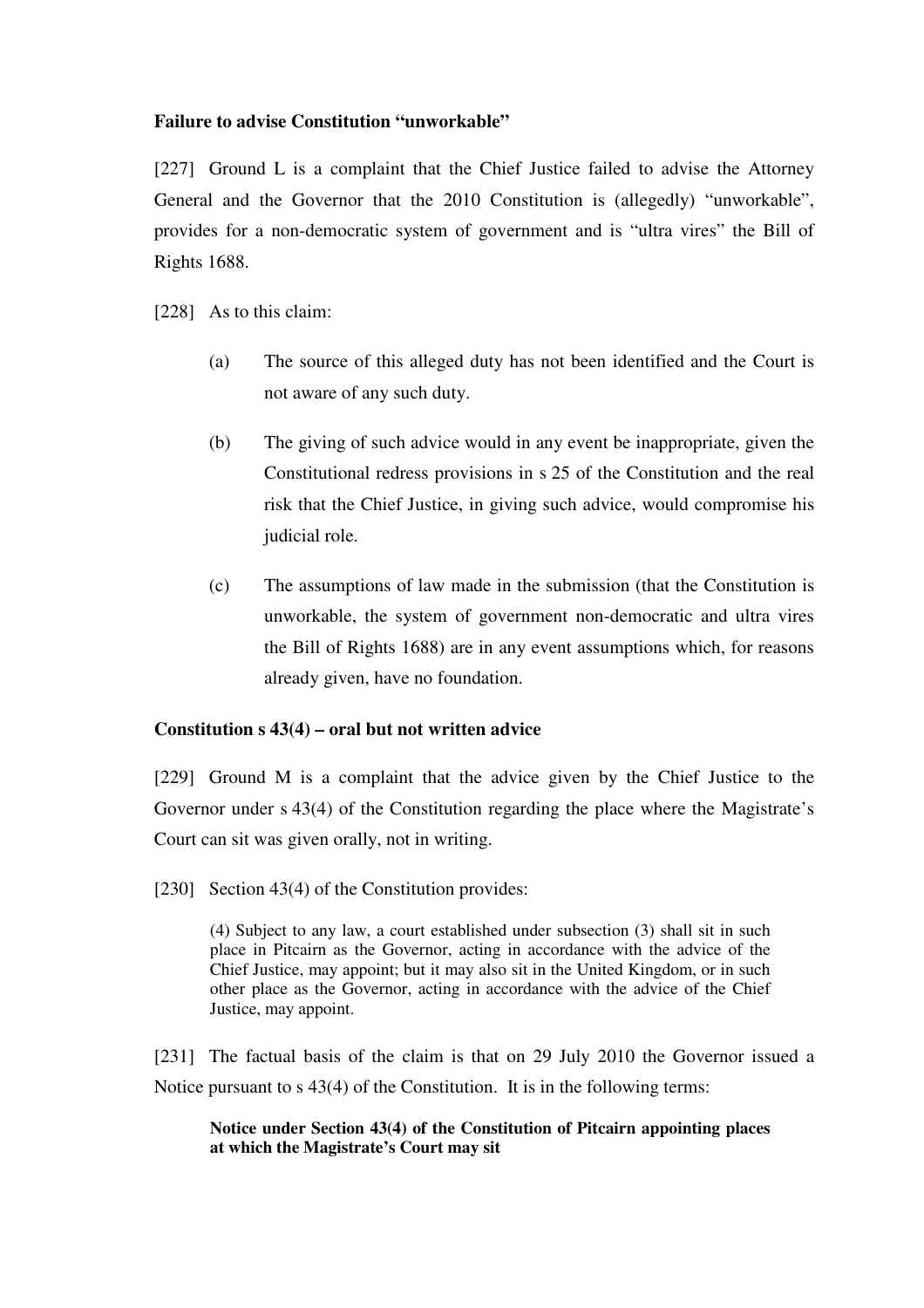Under the power conferred by s 43(4) of the Constitution of Pitcairn, and in accordance with the advice of the Chief Justice, I hereby appoint the following places as places at which the Magistrate's Court may sit:

Adamstown in Pitcairn Any place within New Zealand

**Victoria Treadell Governor of Pitcairn, Henderson, Ducie and Oeno Islands Date: 29 July 2010.** 

[232] On an unspecified date in 2013, counsel for Mr Warren made a request for documents evidencing the advice given by the Chief Justice referred to in the Notice. Responding to that request, the Attorney General by letter dated 12 July 2013 stated:

I am attaching herewith a copy of an email dated 15 July 2010 and a letter of the same date sent by Deputy Governor Ginny Silva to the Chief Justice (along with draft Notice under s 43(4)). The Chief Justice confirms, as the Notice attests on its face, that he gave the advice described prior to the Notice under s 43(4) being given to the Governor. Such notice was given orally in response to the letter of 15 July 2010, and to my knowledge no document was created other than the notice itself.

[233] The email dated 15 July 2010 from Ms Silva to the Chief Justice read:

I should be most grateful if you were able to give early consideration to the attached request for advice which I am sending on behalf of the Governor.

[234] The attachment to the email, being a letter from Ms Silva to the Chief Justice dated 15 July 2010, was in the following terms:

Dear Chief Justice,

We are involved in contingency planning for two potential criminal proceedings. In both cases we are seeking the consent of the New Zealand Minister of Justice for the proceedings, or some of them, to take place in New Zealand under the terms of the Pitcairn Trials Act 2002.

It is, of course, recognised that decisions as to where actual trials are to be held will be made by the judiciary. But the availability of New Zealand as a potential venue will allow that option to be taken when it is considered appropriate.

The purpose of this letter is to deal specifically with the question of the Magistrate's Court sitting in New Zealand. On this point, section 43(4) of the Constitution of Pitcairn provides that the Governor may appoint the places at which courts created under s 43(3) may sit. (I am advised that the Magistrate's Court is to be regarded as a court so created, since it is a creature of Pitcairn Ordinances (specifically, the Judicature (Courts) Ordinance, Part III). Unlike the Pitcairn Supreme Court and Court of Appeal, the Magistrate's Court is not a creature of the Constitution.)

The Governor is proposing to appoint "Adamstown" in Pitcairn, and "New Zealand", as places at which the Magistrate's Court may sit.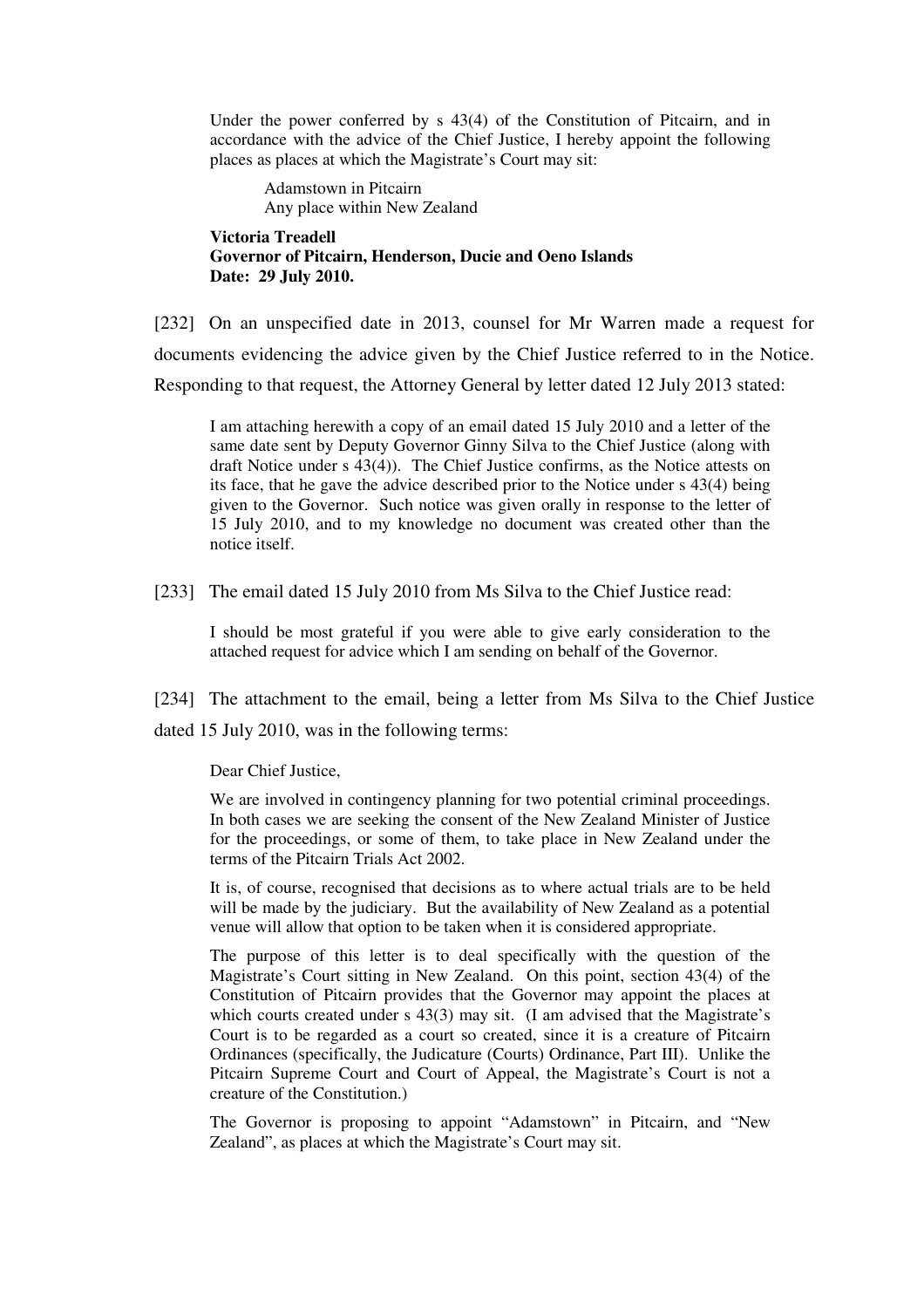Section 43(4) requires that any such appointment must be made "acting in accordance with the advice of the Chief Justice". I would therefore be grateful to receive your advice in the matter.

I attach a possible form of notice setting out the proposed appointment of the places at which the Magistrate's Court may sit.

As to the Supreme Court, I am advised by the Attorney-General that s 46(1) provides that the Supreme Court may sit outside Pitcairn in circumstances prescribed by Ordinance, and he will be in touch with you about that.

I look forward to hearing from you.

Kind regards Ginny Silva Deputy Governor

[235] Mr Warren advances two points:

- (a) The Chief Justice provided oral, not written advice.
- (b) The Chief Justice failed to draw attention to the need for the Governor to consult with Pitcairn Islanders as required by s 36(1) of the Constitution and under international law.

[236] As to the first point, s 43 of the Constitution does not require the advice of the Chief Justice to be given in writing. The contemporaneous documents show that his advice was sought by the Governor and such advice was given. The Notice on its face records that the appointment of places at which the Magistrate's Court may sit is in accordance with the advice of the Chief Justice. Nothing more is required and no authority has been cited by Mr Warren to the contrary.

[237] As to the second point, the obligation imposed on the Governor by Part 5 of the Constitution (The Legislature) to consult with the Island Council applies only to the "making" of laws for the peace, order and good government of Pitcairn. All such laws are required to be styled "Ordinances". See s 37(2) of the Constitution, which also prescribes a number of rules for the making of laws, as do s 38 (certain laws not to be made without instructions), s 39 (publication and commencement of laws), s 40 (laws to be sent to a Secretary of State) and s 41 (disallowance of laws).

[238] The exercise by the Governor of the power under Part 6 (The Administration of Justice) s 43, to appoint a place at which the Magistrate's Court may sit is not a "law" as understood by Part 5 of the Constitution, with the result that the duty under Part 5 to consult with the Island Council is not engaged.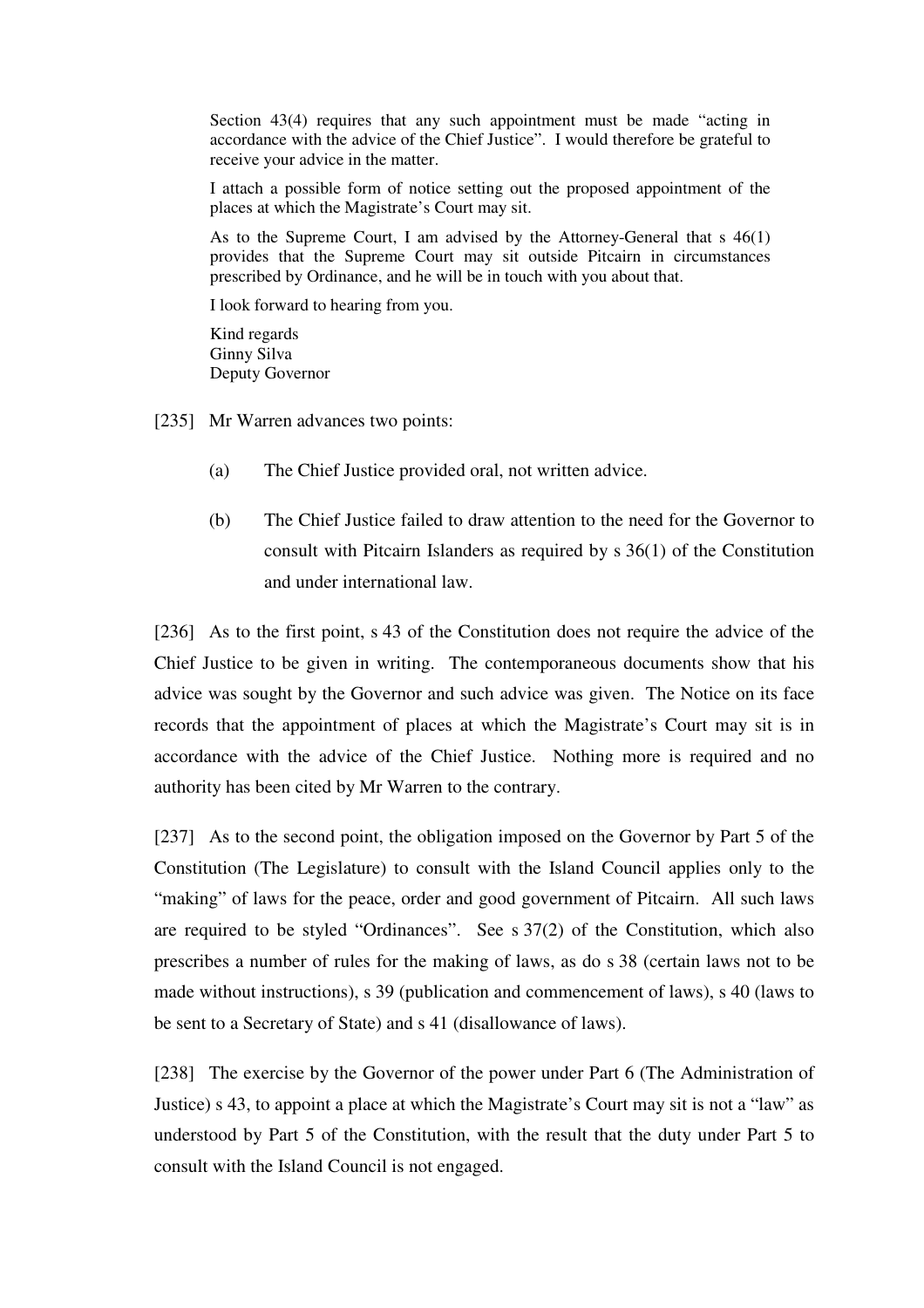[239] The alternative claim by Mr Warren that international law obliged the Governor to consult with Islanders is untenable:

(a) The term "law" in the opening phrase of Part 6, s 43(4) ("[s]ubject to any law") is admittedly wider in meaning than the phrase "may make laws" in s 36(1) under Part 5 of the Constitution and includes not only any law in the form of an Ordinance but also a wider spectrum of "law". This is because of the definition of "law" in s 61:

> "law" means law in force in Pitcairn, and "lawful" and "lawfully" shall be construed accordingly.

The term "law" as defined necessarily includes English law in force in Pitcairn by virtue of s 42 of the Constitution which, like s 43(4), is a Part 6 provision.

- (b) But while under Part 6 the word "law" has a wider meaning than under Part 5, it does not have an unlimited meaning. Undefined "international law" as such is not a "law" incorporated into Pitcairn law under the **Constitution**
- (c) Beyond that is the insuperable obstacle that no "rule" of international law has been cited as authority for the proposition that there must be consultation with the Island Council over the question of where the Magistrate's Court might sit. To the degree that the argument crossreferences to the broader contentions relating to the right of internal selfdetermination, the argument must fail as the United Kingdom is not in breach of the asserted right.

[240] Ground N also asserts that the position of Deputy Governor does not exist in law. Presumably, the argument is that the advice given by the Chief Justice under s 43(4) was given to the wrong person. This too is an untenable point. It is clear from the explicit terms of the letter dated 15 July 2010 from Ms Silva to the Chief Justice, that she was writing on behalf of the Governor and sought information for that office holder, not for herself as Deputy Governor.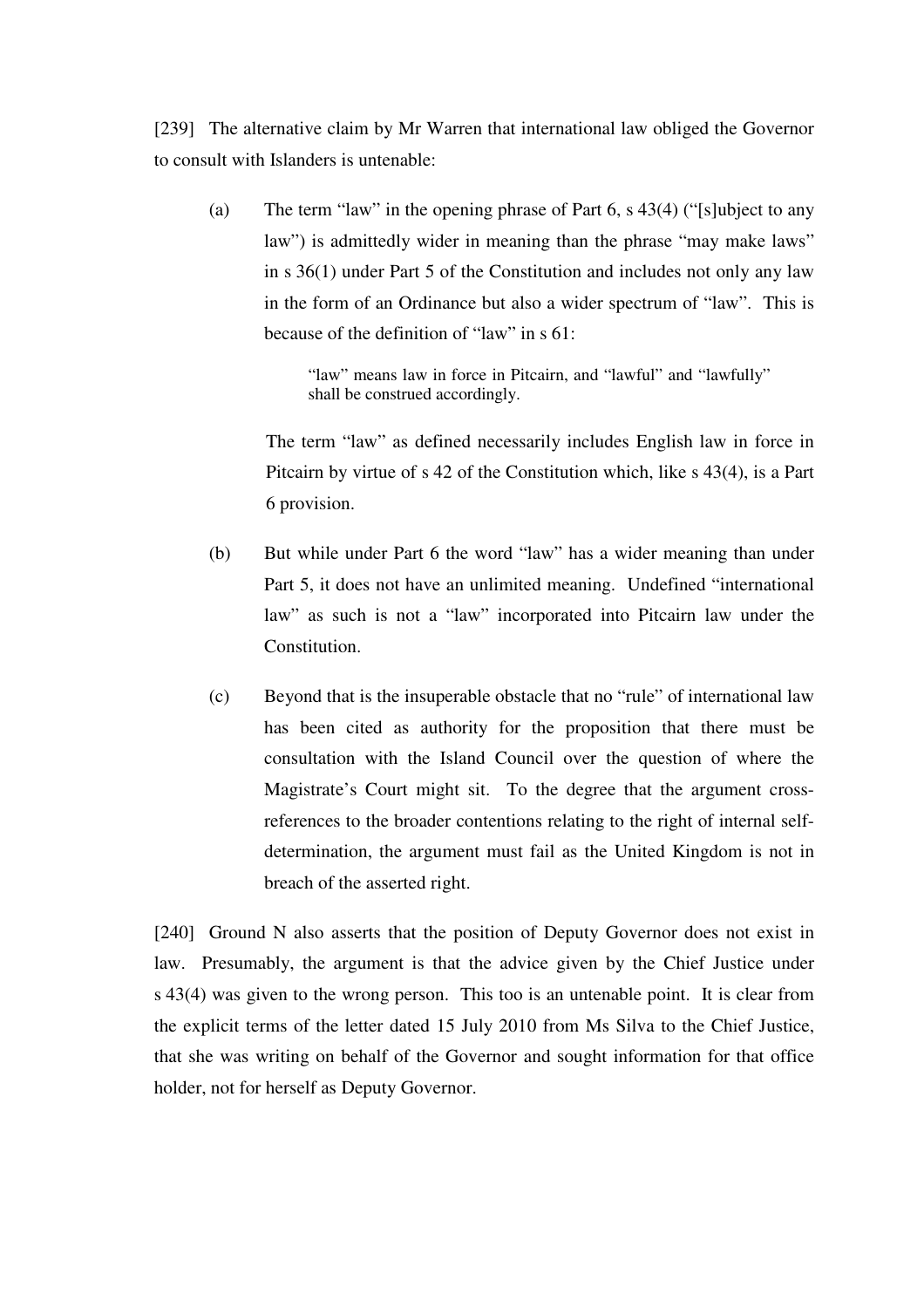## **The "maverick" point**

[241] It is alleged that the Chief Justice said that he planned to ensure no maverick lawyers would be appointed to the Pitcairn Bar. Mr Warren argues that if by "maverick" the Chief Justice meant "independent", he compromised judicial independence and "the entire credibility of the justice system".

[242] The document relied on by Mr Warren is not a document written by, authorised or approved by the Chief Justice. He does not recall using the phrase which is found in a letter dated 20 December 2000 from Louise Savill of the Overseas Territories Department addressed to the then Governor of Pitcairn. The author of the letter states:

In our separate meeting Judge Blackie … Blackie also outlined a proposal to create a Pitcairn Bar to reduce the risk of maverick lawyers seeking involvements in any proceedings.

[243] Even were it to be assumed (against the evidence) that the Chief Justice did use the phrase "maverick lawyers", the context does not permit the construction advanced by Mr Warren that the Chief Justice voiced an intention to prevent the appointment of independent lawyers to the Bar. As stated by the Chief Justice in his Memorandum of 10 July 2014, he recognised from the outset that it would be difficult, if not impossible, to provide a system of justice to Pitcairn Island without the creation of a Bar of properly qualified lawyers and that it was important that admission to the Bar be carefully regulated (as it is in most countries, including the United Kingdom, Australia, Canada and New Zealand). The vigorous defence of the Operation Unique accused and the equally vigorous defence of Mr Warren in the present case attest to the fact that the Pitcairn Bar is comprised of able and independent lawyers. The "maverick" point is nothing more than an artificial construct premised on a misreading of the evidence.

## **The** *Joint Minute* **of 12 July 2013**

[244] Ground S alleges that the Chief Justice failed "to take a leadership role" by allowing a *Joint Minute* to issue from the Court of Appeal and Supreme Court on 12 July 2013. The submissions for the Crown point out that that *Minute* followed six applications filed in both the Supreme Court and Court of Appeal on 3 May 2013. The *Minute* stated:

[1] The Judges have conferred concerning various applications outlined in a memorandum dated 3<sup>rd</sup> May 2013 and filed in the Court of Appeal by Mr Ellis of Counsel for the accused/appellant.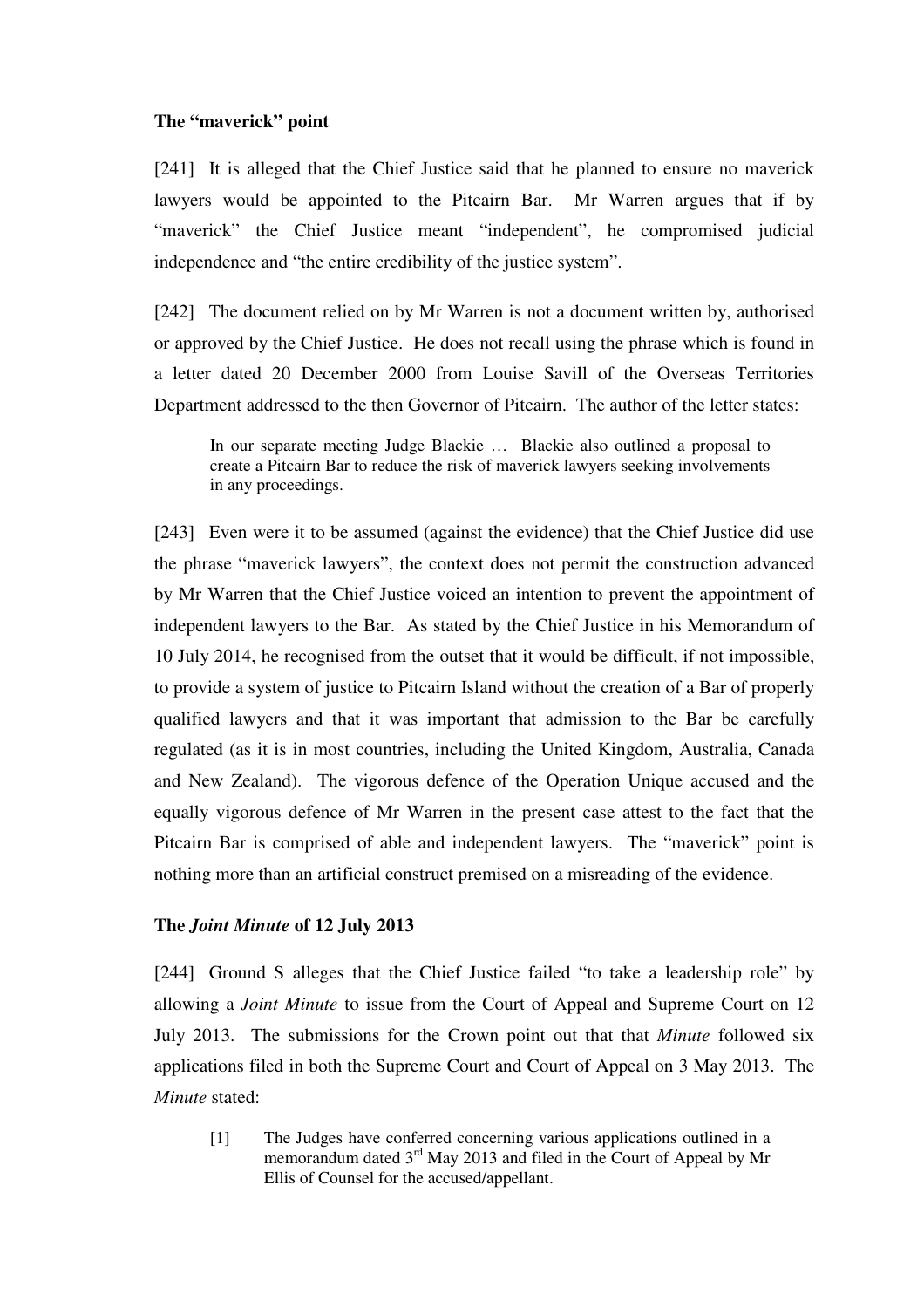- [2] At the hearing of the Court of Appeal on 20/21 August 2013 it will be determined which matters will be respectively dealt with by the Supreme Court & Court of Appeal.
- [3] The matters for the Supreme Court will be set down for hearing in the week commencing Monday  $30<sup>th</sup>$  September 2013 at a venue to be notified by the Registrar.

[245] The Crown properly submits that this *Minute* was a legitimate procedural response by the Courts to the simultaneous filing of multiple applications in both Courts. There was nothing objectionable about the *Minute*. It is impossible to see how the issuing of this *Minute* provides support for the contention that the Chief Justice has acted improperly or is not entitled to hold office.

# **Further challenges to the appointment and independence of the Pitcairn judiciary**

[246] In support of the so-called "Third constitutional and abuse of process challenge" dated 08 August 2014, it is submitted the continuation of the proceedings against Mr Warren is an abuse of process because (inter alia):

- (a) All judges of the Court of Appeal and Supreme Court appointed since 4 March 2010 (the day on which the Pitcairn Constitution came into force) have been appointed unlawfully:
	- (i) They sit part-time but the Constitution does not provide for parttime judges.
	- (ii) The appointments were made without community or judicial input and in circumstances in which the appointment and selection criteria were not made accessible to the general public. The appointments should have been in a manner which conformed with the appointment process which applies in England under the Constitutional Reform Act 2005 (UK).
	- (iii) The judges are drawn from a limited geographical region (New Zealand) and without consultation with those on Pitcairn Island.
- (b) All judges, whenever appointed, are not independent because of systemic error in remuneration arrangements: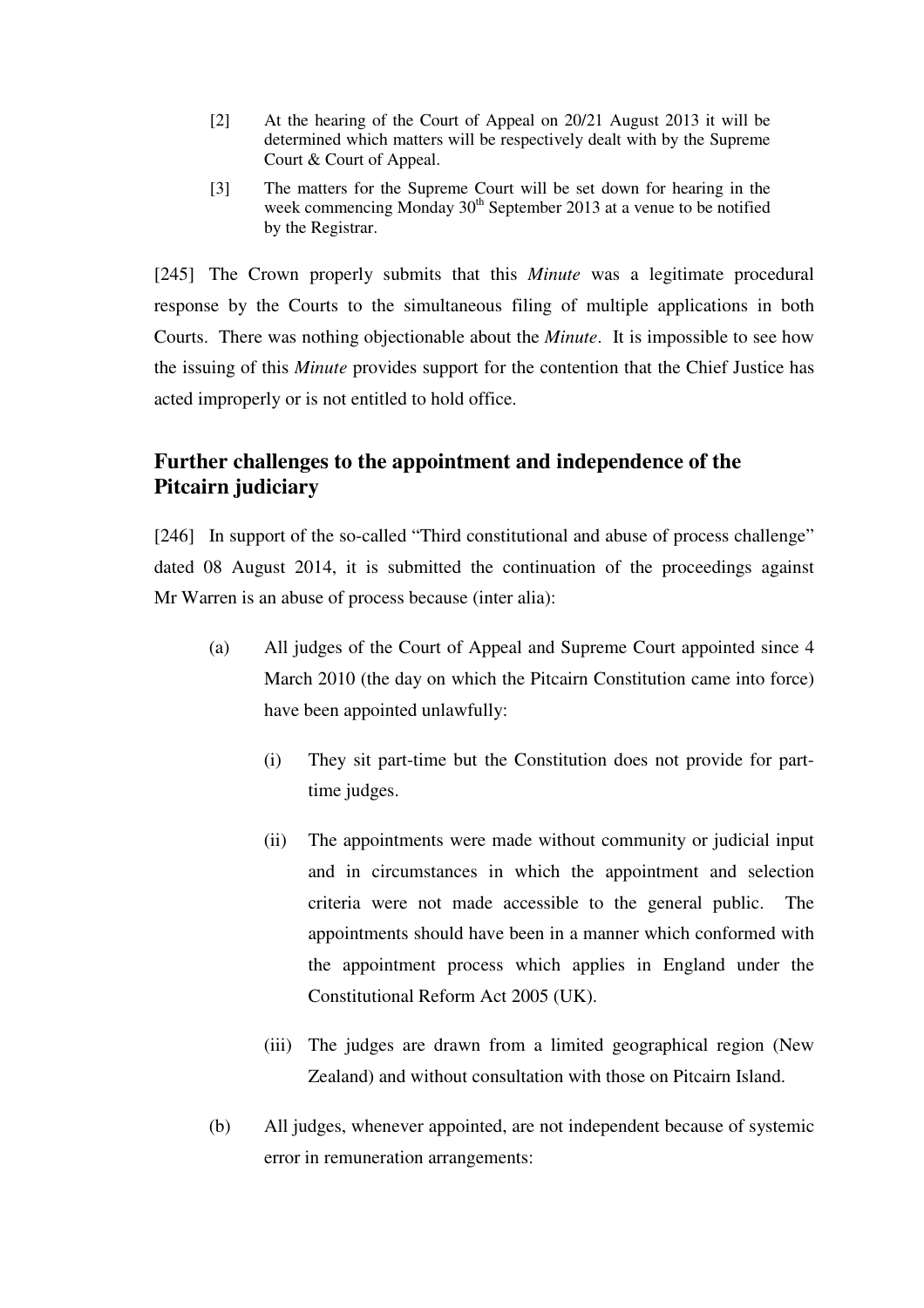- (i) Those judges of the Supreme Court of Pitcairn who are also judges of the District Court of New Zealand are paid "zero", whereas Haines J is paid at a daily rate while performing judicial duties. That rate is less than the legal aid rate. Both the "zero" rate and the daily rate are below the basic minimum level of remuneration required for the office of a judge.
- (ii) It is impermissible for judges to engage in negotiations with the executive over remuneration.
- (iii) In "relying on financial support from a foreign country", the Chief Justice and Lovell-Smith J have violated their independence as judges of Pitcairn.
- (iv) Judges of the Supreme Court of Pitcairn who are also judges of the District Court of New Zealand are lacking in institutional independence as they rely on New Zealand "in a practical way", needing time off from their New Zealand positions to sit in a Pitcairn Court. They receive assistance in the assignment of courtrooms. Their offices plus computer facilities are provided by New Zealand. None of these "institutional" factors are "under the control of Pitcairn".
- (v) Because all judges have an interest in the outcome of the challenge to the validity of their appointment and because their remuneration is at risk, they are disqualified from adjudicating on the challenge to their appointment.

[247] Substantial reliance was placed on the Bangalore Principles of Judicial Conduct and on the commentary to those principles. Reliance was also placed on *Reference re Independence and Impartiality of the Provincial Court of Prince Edward Island* [1997] 3 SCR 3, (1997) 150 DLR (4th) 577 (the *Prince Edward Island* case).

[248] Some general comments on the Bangalore Principles and on the decision of the Supreme Court of Canada must necessarily preface discussion of the specific grounds advanced under their authority.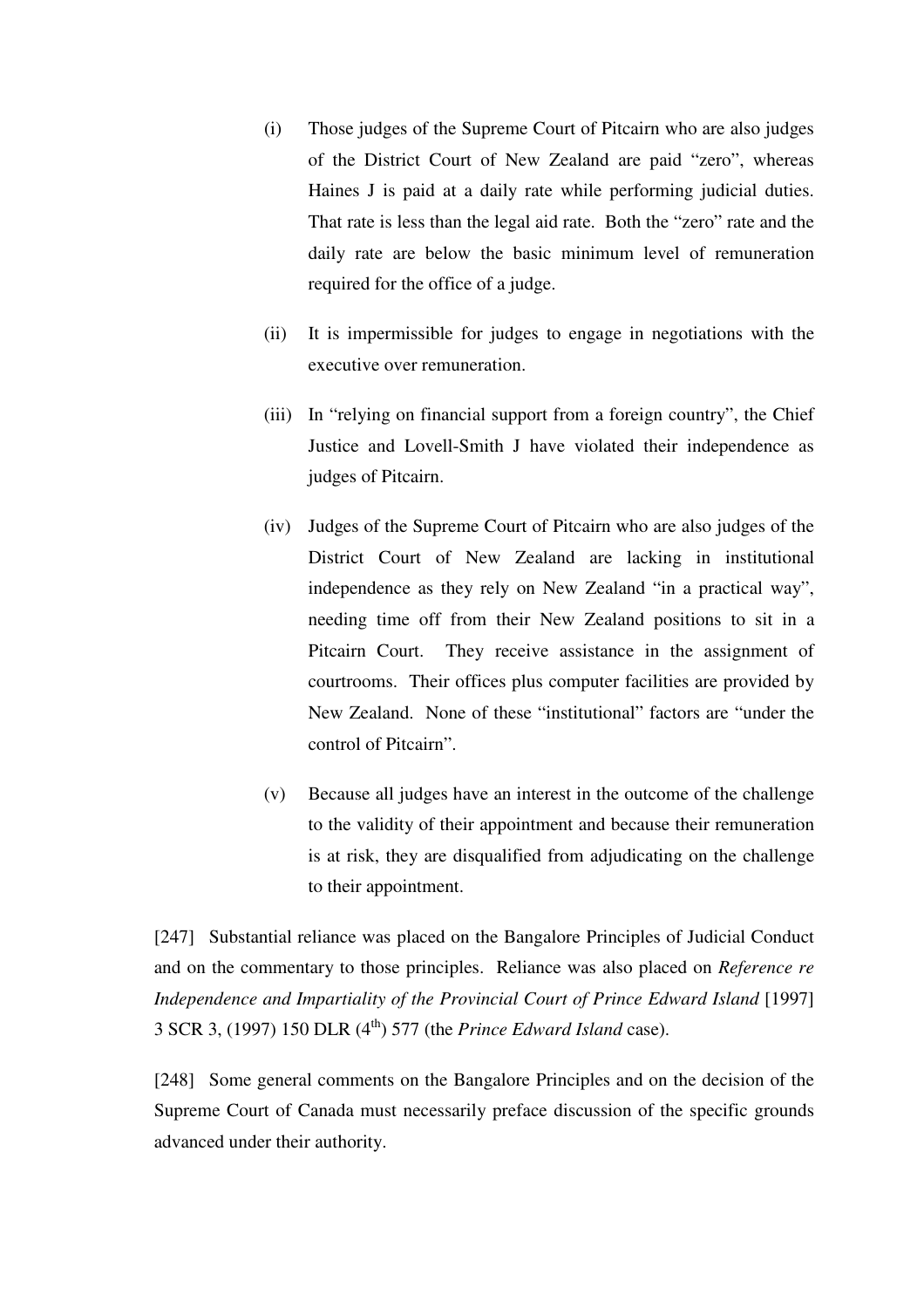## **The Bangalore Principles**

[249] The Bangalore Principles of Judicial Conduct were drafted by an informal group of chief justices and superior court judges (the Judicial Integrity Group) between 2000 and 2002. They were endorsed by the United Nations Human Rights Commission in 2003 and published with a commentary in 2007. As the Preamble to the Bangalore Principles declares, the intention of the Principles is to establish standards for ethical conduct of judges and are designed to provide guidance to judges and to afford the judiciary a framework for regulating judicial conduct. The principles are stated as six "values":

- (a) Judicial independence is a pre-requisite to the rule of law and a fundamental guarantee of a fair trial. A judge shall therefore uphold and exemplify judicial independence in both its individual and institutional aspects.
- (b) Impartiality is essential to the proper discharge of the judicial office. It applies not only to the decision itself but also to the process by which the decision is made.
- (c) Integrity is essential to the proper discharge of the judicial office.
- (d) Propriety, and the appearance of propriety, are essential to the performance of all of the activities of a judge.
- (e) Ensuring equality of treatment to all before the courts is essential to the due performance of the judicial office.
- (f) Competence and diligence are pre-requisites to the due performance of judicial office.

[250] Reference to the Bangalore Principles is made in *Hearing on the Report of the Chief Justice of Gibraltar* [2009] UKPC 43, where at [28] it is recorded that counsel for the Chief Justice of Gibraltar did not challenge the submission that the Bangalore Principles provided "guidance" to the standard of conduct to be expected of a judge and, at [224], the majority found that certain of the "values" had been breached by the Chief Justice. In *Hearing on the Report of the Tribunal to the Governor of the Cayman Islands – Madam Justice Levers (Judge of the Grand Court of the Cayman Islands)*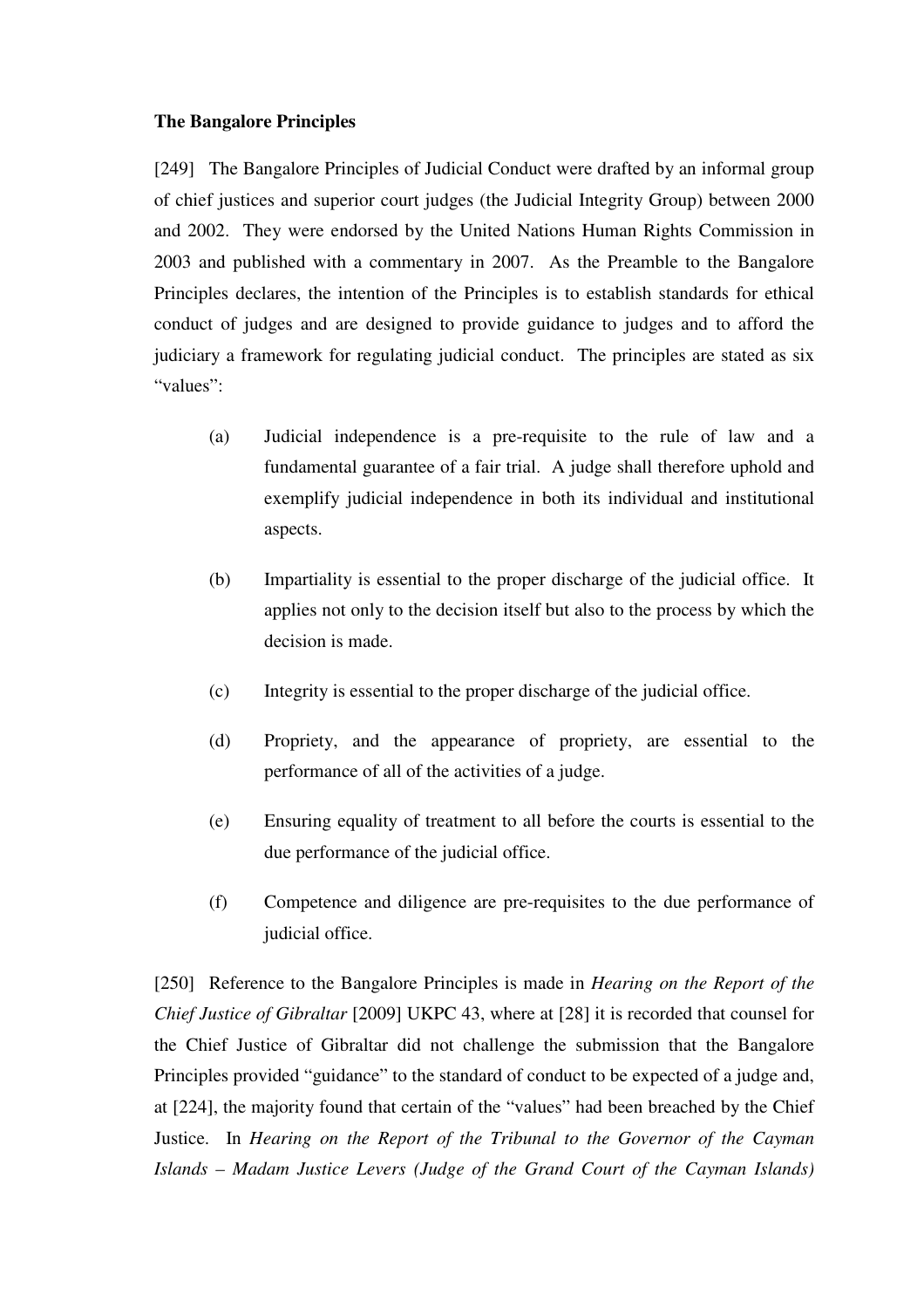[2010] UKPC 24 at [48] it was said that the standard of behaviour to be expected of a judge is set out in the Bangalore Principles. In *Harabin v Slovakia* (Application no. 58688/11, 20 November 2012), the Third Section of the European Court of Human Rights referred at [107] to [108] to a number of international documents (including the Bangalore Principles) which address the need for the judiciary to be independent. All three of these decisions and the Bangalore Principles are referred to in the decision of the Court of Appeal of the Pitcairn Islands in *Warren v R* (CA 1/2012, 12 April 2013) at [37] and [38].

[251] It is accepted that the Bangalore Principles helpfully identify a number of "values" which assist in establishing standards of ethical conduct for judges, and that they provide guidance for individual judges and the judiciary in regulating judicial conduct.

[252] The "values", however, are not binding. They are statements of aspiration, not of prescription. As recognised in *Hearing on the Report of the Chief Justice of Gibraltar*, they are intended to provide *guidance*. The submissions for Mr Warren, however, proceeded on the basis that both the "values" **and** the commentary are of binding authority and that any deviation establishes an absence of independence. This, however, is not how the Bangalore Principles and the commentary are intended to be used. Furthermore, as the commentary makes clear at [18], the "values" need to be adapted to suit the circumstances of each jurisdiction.

[253] In similar vein, the decision of the Supreme Court of Canada in the *Prince Edward Island* case was cited as authority for a number of propositions as if those propositions were of universal and unqualified application throughout the common law world. In my view, helpful though the decision may be, it must be understood in its own particular factual and constitutional setting. The Supreme Court was concerned with provincial legislation which had reduced the salaries of provincial judges. The question was whether the courts thereby affected lost their status as "independent and impartial" tribunals in terms of s 11(d) of the Canadian Charter of Rights and Freedoms. In the case of Pitcairn, on the other hand, there is no such legislation and the remuneration and allowances and other terms and conditions of a judge cannot be altered to the disadvantage of the judge during his or her continuance in office (Pitcairn Constitution, s 53(2)).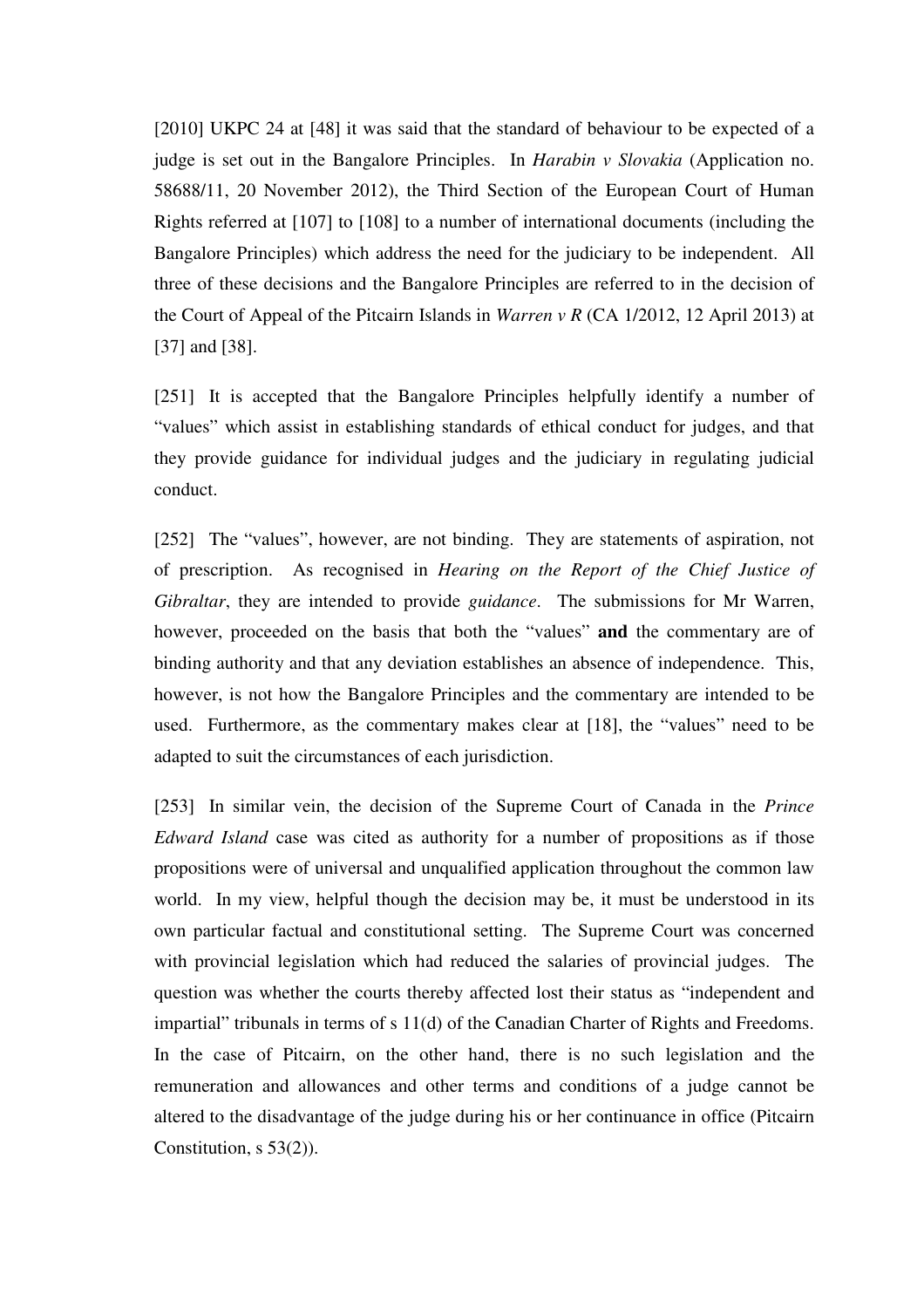[254] The constitutional setting of a large country like Canada (a federation composed of ten provinces and three territories and in which the provinces enjoy a substantial degree of autonomy) is very different to that of a remote British Overseas Territory with a population of approximately 50 persons. As stated by Gleeson CJ in *Forge v Australian Securities and Investments Commission* [2006] HCA 44, (2006) 228 CLR 45 at [33], the size of a court can matter. At [36] he also pointed out that there is no single ideal model of judicial independence, personal or institutional. He further observed at [42] and [43] that minimum standards of judicial independence are not developed in a vacuum. They take account of considerations of history and of the exigencies of government. Judicial independence and impartiality is secured by a combination of institutional arrangements and safeguards.

[255] In the same case, Gummow, Hayne and Crennan JJ made the following points:

(a) Overseas analogies do not necessarily provide sure guidance and may even mislead by obscuring the particular historical and government setting in which the issues must be decided. See [80]:

> Both those asserting invalidity and those supporting validity referred to various overseas sources in aid of their argument. In the end, however, overseas analogies provide little sure guidance to the resolution of the issues that must now be considered and such references may even be apt to mislead. First, they may serve to obscure the particular historical and governmental setting in which the issues that now arise in this Court must be decided. Secondly, they are, in many cases, the product of interpreting and applying the text of particular constitutional, legislative, or international instruments. To take only two of the several examples given in argument, the recorder system in England and Wales cannot be understood without paying adequate attention to the historical distinctions between the Royal Courts and the Quarter Sessions and other inferior courts in which, before the *Courts Act 1971*  (UK), recorders sat. Nor can the several decisions made about the validity of appointment of temporary or part-time judicial officers in the Scottish judicial system be understood except as an application of the relevant European principles. The most that can be derived from overseas decisions is that impartiality and integrity are generally seen as essential characteristics of a court. Rather than examining those overseas decisions in detail, attention must be focused upon the consequences of the constitutional recognition in, and requirement of, Ch III, that there is and remain in each State the Supreme Court of that State.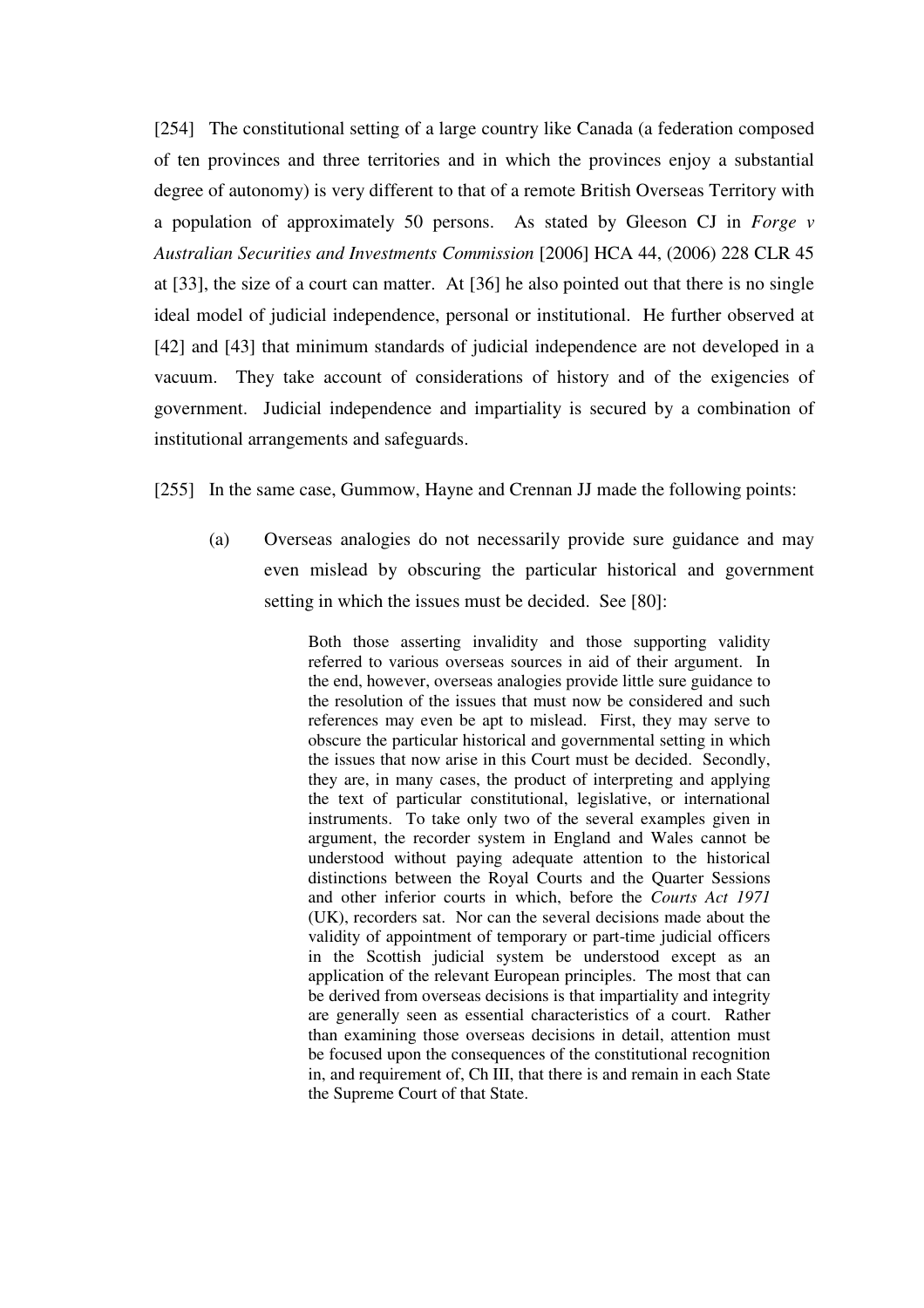- (b) History reveals that judicial independence and impartiality may be ensured by a number of difference mechanisms, not all of which are seen, or need to be seen, to be applied to every kind of court. See [84].
- (c) The size of a court is relevant. See [89].
- (d) It is necessary to focus on substance, not form. See [90].

[256] In these circumstances, while the Bangalore Principles, as well as the decision of the Supreme Court of Canada, are relevant materials, they are not prescriptive of standards which, like a Procrustean bed, must be conformed to irrespective of constitutional and historical considerations and irrespective of the exigencies of government. The submissions for Mr Warren on judicial independence and impartiality must be determined within the context of the Pitcairn Constitution and within the context of the geographic isolation of Pitcairn and its small (and diminishing) population.

## **Judges who are "part-time"**

[257] It was submitted there is no statutory authority for judges to sit part-time. Implicit in this submission is the claim that a judge who sits part-time lacks the independence required by the Constitution. This is not a submission which has found success in Scotland, England and Wales. See Gleeson CJ in *Forge v Australian Securities and Investments Commission* at [29] to [30].

[258] The reality is that since the Operation Unique trials the only criminal proceedings filed in the Supreme Court are those presently faced by Mr Warren. The various applications and challenges associated with his proceedings have led to a number of hearings in the Supreme Court, particularly before Lovell-Smith J (10 days) and before me (11 days). The judicial review proceedings filed by Mr Warren in CP 1/2013 appear to be the first since 2007. The only other proceedings filed in the Supreme Court have been under the Probate and Administration Ordinance. There have been six such proceedings in the period 2000 to 2014.

[259] Overall, judges of the Supreme Court have little to do until either a case involving multiple accused arises or a case such as Mr Warren's, where no stone appears to have been left unturned in the pursuit of every conceivable point, including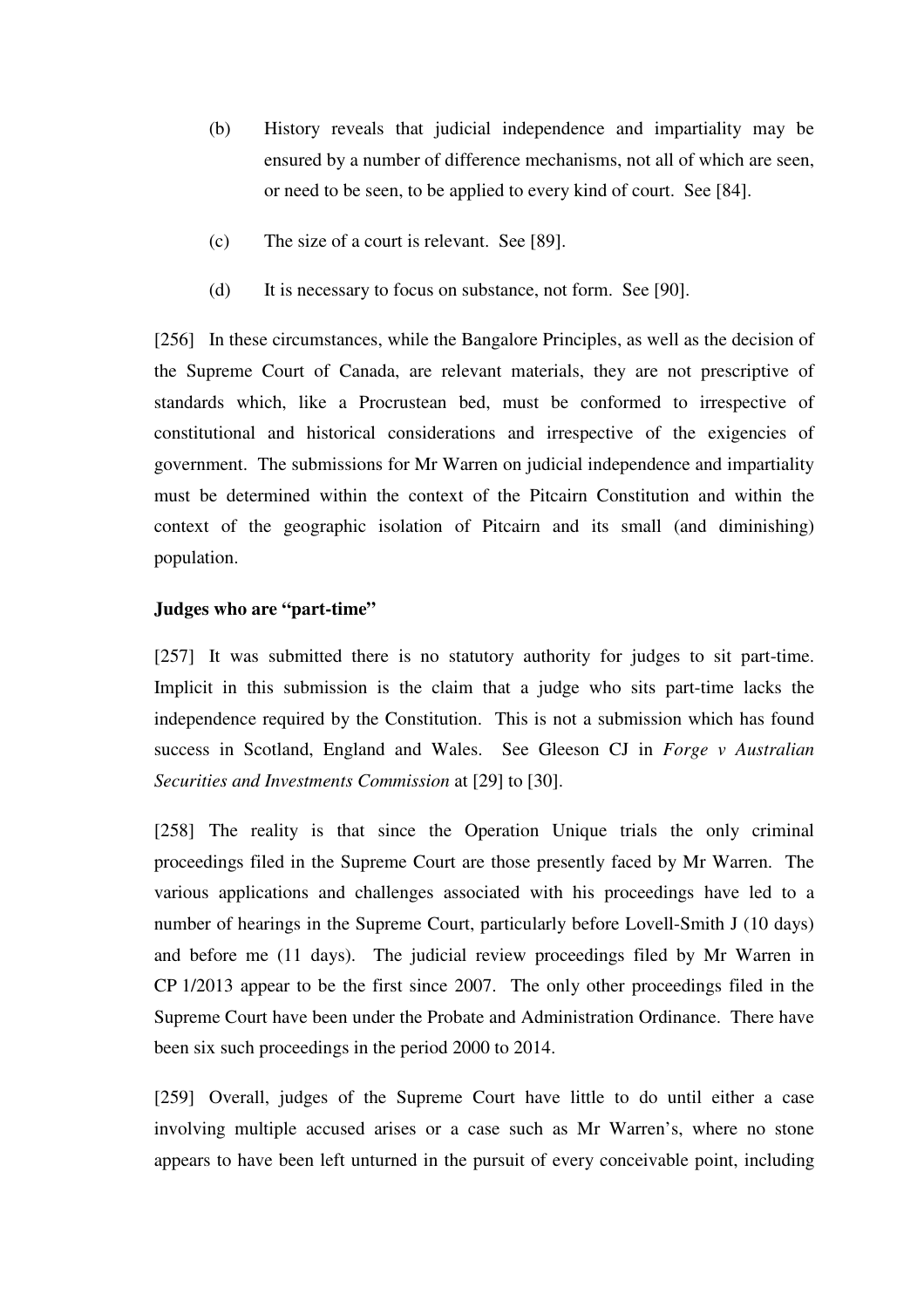recusal applications. As the circumstances driving the need for judicial sitting time cannot be foreseen, the appointment of judges who will sit only when there are cases to be heard is a practical and sensible response to local conditions. When the Constitution was drafted and discussed with those on Pitcairn, it would have been assumed by all that such were the "exigencies" attaching to the appointment of Pitcairn judges. The point is perhaps captured by Gleeson CJ in *Forge v Australian Securities and Investments Commission* at [25]:

In a perfect world, an executive government would appoint exactly the number of permanent judges required to enable all courts to operate efficiently and effectively, all courts would have consistent and predictable caseloads, there would be no temporary shortages of resources, there would be no need for delay reduction programmes, and the size of courts would expand to meet litigious demand. (What would happen in the event of a contraction of litigious demand is a question that raises its own problems.) No such world exists.

[260] As the Crown submitted, no Pitcairn judge has been appointed on a limited "part-time" basis as alleged. All Pitcairn judges have been permanently appointed without any restriction on their sitting hours. The workload of any individual judge is determined by the judicial work required to be performed, the availability of the judge and allocation decisions made by the Chief Justice. In light of the unpredictable workload of the court, it would be impracticable to preclude Pitcairn judges from holding positions in other jurisdictions, consistent with their role.

[261] Section 52(4) of the Pitcairn Constitution allows the appointment of judges "on such terms and conditions as the Governor may prescribe". There is nothing to indicate the Governor has in any way exceeded this broad constitutional mandate.

## **Community input in relation to judicial appointments**

[262] Mr Warren complains there was no community or judicial input into the two post-2010 appointments (Haines and Tompkins JJ) and those appointments should have been made in a manner which conformed with the process which applies in England under the Constitutional Reform Act 2005 (UK).

[263] The short answer is that the Pitcairn Constitution does not require consultation with the Pitcairn community, nor does the Constitution make provision for a judicial appointments commission or similar body. The power conferred on the Governor by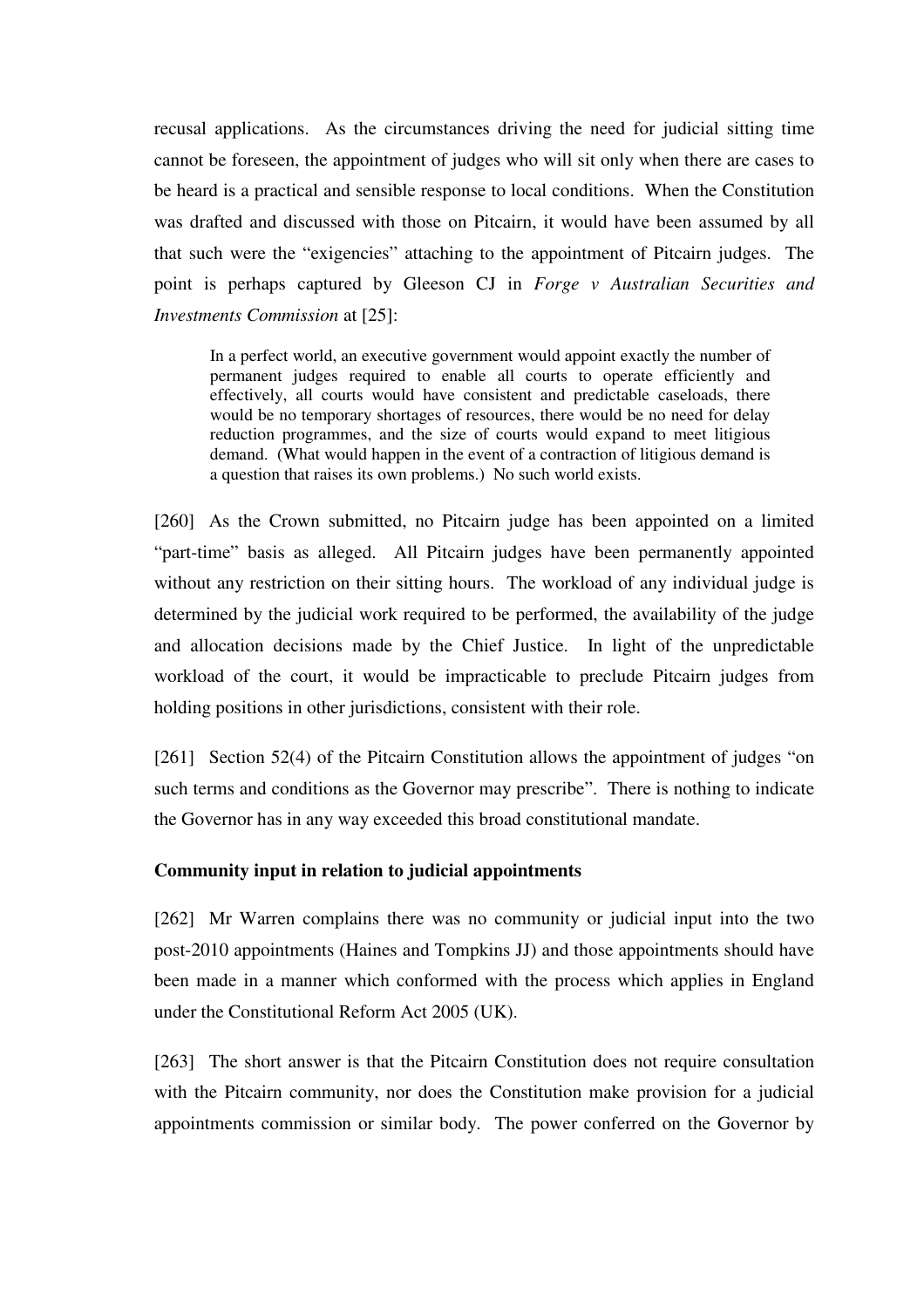s 52 to appoint judges is expressed in general terms without attempting to confine the circumstances in which it might be considered appropriate to exercise that power.

[264] Nor should sight be lost of the fact that under the Pitcairn Constitution (as in many countries), judges are appointed by the executive government in the exercise of powers conferred by parliament. Judges are not appointed by the judicial branch. See also Gleeson CJ in *Forge v Australian Securities and Investments Commission* at [19].

[265] As to the submission that the Constitutional Reform Act 2005 (UK) should be read into the Pitcairn Constitution, s 42 of the Pitcairn Constitution provides:

## **Application of English law**

**42.**—(1) Subject to subsection (2), the common law, the rules of equity and the statutes of general application as in force in and for England for the time being shall be in force in Pitcairn.

(2) All the laws of England extended to Pitcairn by subsection (1) shall be in force in Pitcairn so far only as the local circumstances and the limits of local jurisdiction permit and subject to any existing or future Ordinance, and for the purpose of facilitating the application of the said laws it shall be lawful to construe them with such formal alterations not affecting the substance as to names, localities, courts, offices, persons, moneys, penalties and otherwise as may be necessary to render those laws applicable to the circumstances.

[266] The insurmountable hurdle is that "local circumstances and the limits of local jurisdiction" do not permit the Constitutional Reform Act (UK) to apply in the Pitcairn context:

- (a) The appointment of Pitcairn judges is already provided for in the Constitution and there is no "space" within which the UK statute can operate without displacing the provisions of the Pitcairn Constitution.
- (b) The UK statute is specific to its own constitutional setting. See *Halsbury's Laws of England* (5<sup>th</sup> ed, 2010) vol 24 Courts and Tribunals at [602]:

#### **602. Effect of the Constitutional Reform Act 2005.**

Following concerns that the separation of powers between the executive and the judiciary was becoming increasingly blurred, the Constitutional Reform Act 2005 was passed. The Act has four main parts: Part 1 is about the rule of law; Part 2 sets out the main duties and powers of the reformed office of Lord Chancellor, the new role of the Lord Chief Justice of England and Wales as head of the judiciary, and other provisions relating to judicial leadership; Part 3 establishes the Supreme Court of the United Kingdom; and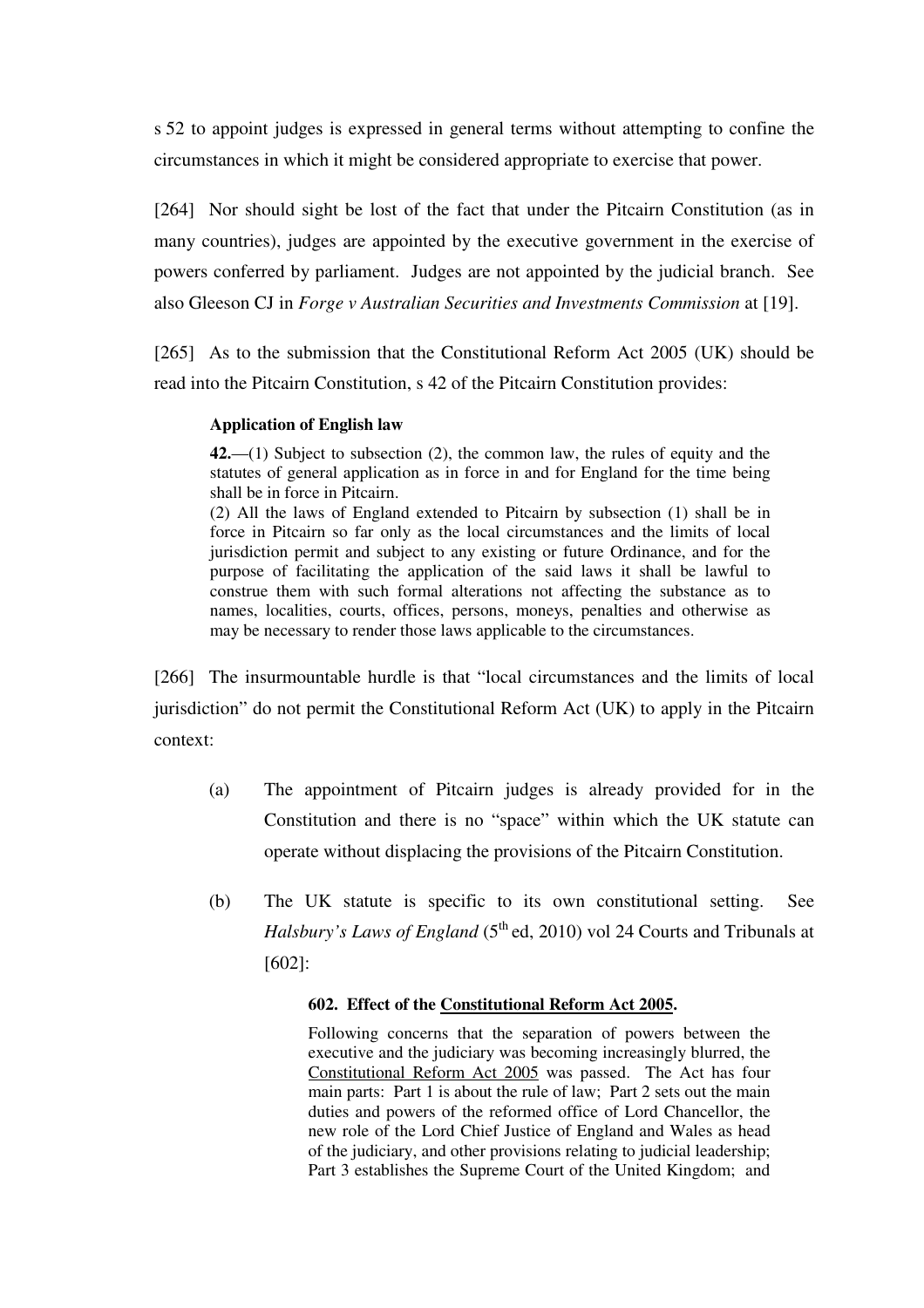Part 4 deals with judicial appointments and discipline. These changes were designed to bring the institutional relationships between the judiciary and the other branches of government into line with the changing substantive role of the courts, in particular due to the expansion of judicial review and the development of EU law and devolution.

Negotiations over the key principles and principal arrangements that should govern the new situation in which the Lord Chief Justice rather than the Lord Chancellor would be head of the judiciary were entered into in 2004 by the then holders of those offices. The agreement is known as the 'Concordat' and, although not statutory, is of great constitutional importance. [Footnote citations omitted]

(c) The Long Title to the Constitutional Reform Act 2005 (UK) underlines that its purpose was to amend the constitutional arrangements of the United Kingdom:

> An Act to make provision for modifying the office of Lord Chancellor, and to make provision relating to the functions of that office; to establish a Supreme Court of the United Kingdom, and to abolish the appellate jurisdiction of the House of Lords; to make provision about the jurisdiction of the Judicial Committee of the Privy Council and the judicial functions of the President of the Council; to make other provision about the judiciary, their appointment and discipline; and for connected purposes.

The "local circumstances" limitation in s 42 of the Pitcairn Constitution precludes the application of the 2005 statute to Pitcairn.

(d) The Bangalore Principles do not require a judicial appointments commission or similar and the record of the 2010 deliberations of the Judicial Group on Strengthening Judicial Integrity make only passing reference to such commission. There is no generally recognised principle that a commission of this kind must exist as a precondition to an independent judiciary. Nor is the concept of such commission an "off the shelf" product which can be adopted wholesale. It is a system that must be constructed to accommodate the particular legal, political and cultural conditions of the country. See Malleson "Creating a Judicial Appointments Commission: Which Model Works Best?" (2004) Public Law 102 at 102.

[267] Next it was submitted that as Mr Warren faces "English charges" (that is, under s 160 of the Criminal Justice Act 1988 (UK)), the Pitcairn judges hearing his case must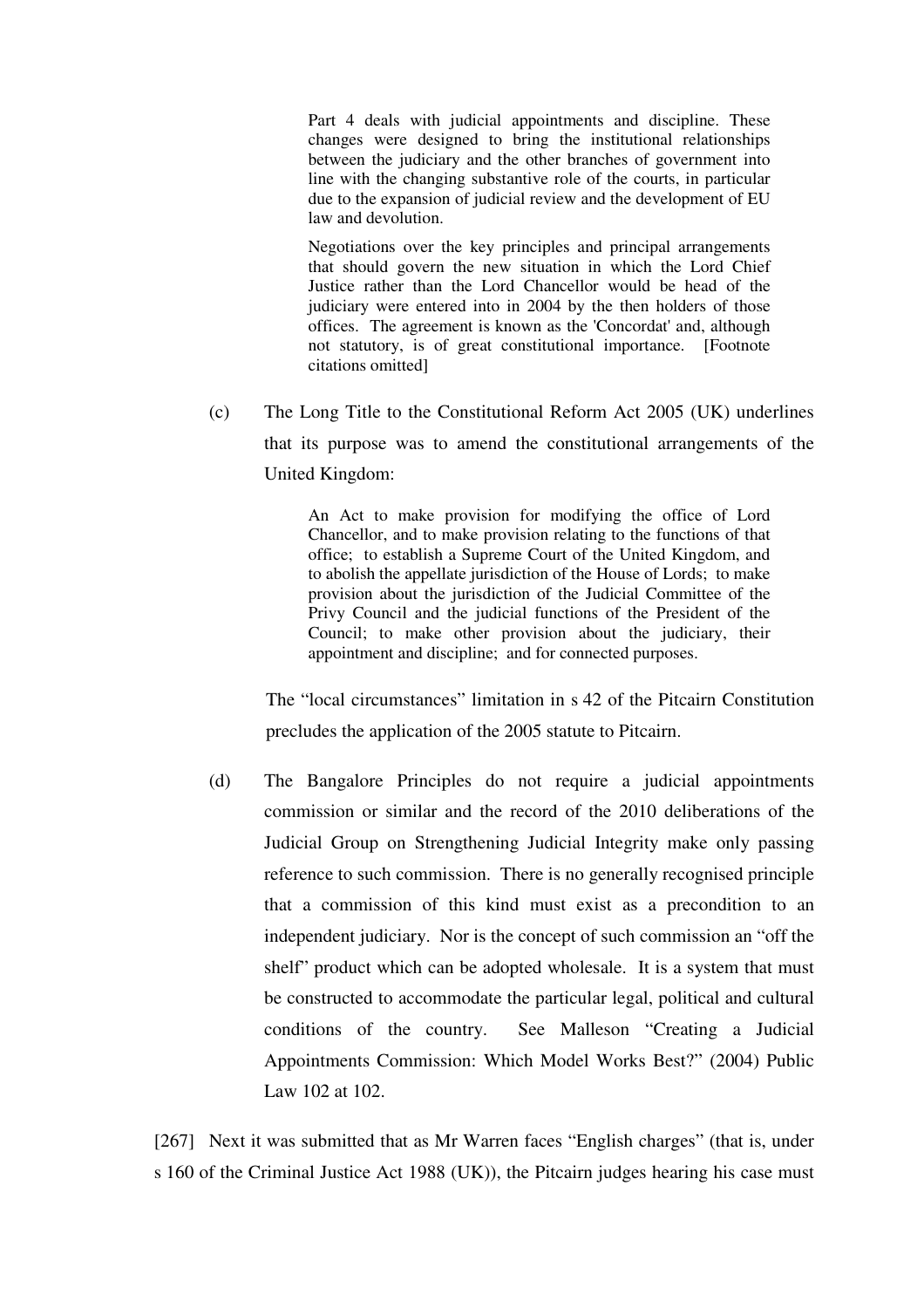be appointed in a manner that satisfies "English independence standards". In other words, Pitcairn judges should be appointed by the same process as English judges, or at least by a process which satisfies English standards.

[268] This is an untenable argument. While s 160 of the Criminal Justice 1988 (UK) satisfies s 42 of the Pitcairn Constitution, the Constitutional Reform Act 2005 (UK) does not. It is fallacious to reason that because one English statute qualifies under s 42 as having application in Pitcairn that another statute which does not qualify applies also.

[269] The next argument advanced by Mr Warren was that it would be unfair for him to be tried by judges whose independence "is of a lesser standard than UK judges". As to this submission, it would be plain from the rejection of the premise on which this argument rests that it is not accepted that there is any difference in standards.

[270] Finally, account must also be taken of the fact that independence of the judiciary is specifically provided for in s 44 of the Pitcairn Constitution:

#### **Independence of the judiciary**

**44.** The judges and judicial officers appointed to preside or sit in any court of Pitcairn shall exercise their judicial functions independently from the legislative and executive branches of government.

## **The "limited pool" challenge**

[271] Related to the "no consultation with Pitcairn Islanders" point is the fact that all Pitcairn judges have been appointed from the ranks of New Zealand judges, or in the case of Haines J, from the ranks of lawyers practising in New Zealand. It is submitted that a de facto system of appointing only New Zealand judges and lawyers has been implemented without lawful authority and this impacts on the right to a fair trial before an independent and impartial tribunal. It is said there is no authority to exclude Pitcairners or to limit the choice of judges to those qualified in New Zealand. While it is conceded the process of appointing from a New Zealand pool is "no doubt a practical solution", it is nevertheless submitted that the solution is an unlawful one.

[272] As it is conceded by Mr Warren that no Pitcairn Islander possesses the necessary qualifications required by ss 47(4) and 49(3) of the Pitcairn Constitution for judicial appointment, the modified submission is that Pitcairn Islanders ought to have been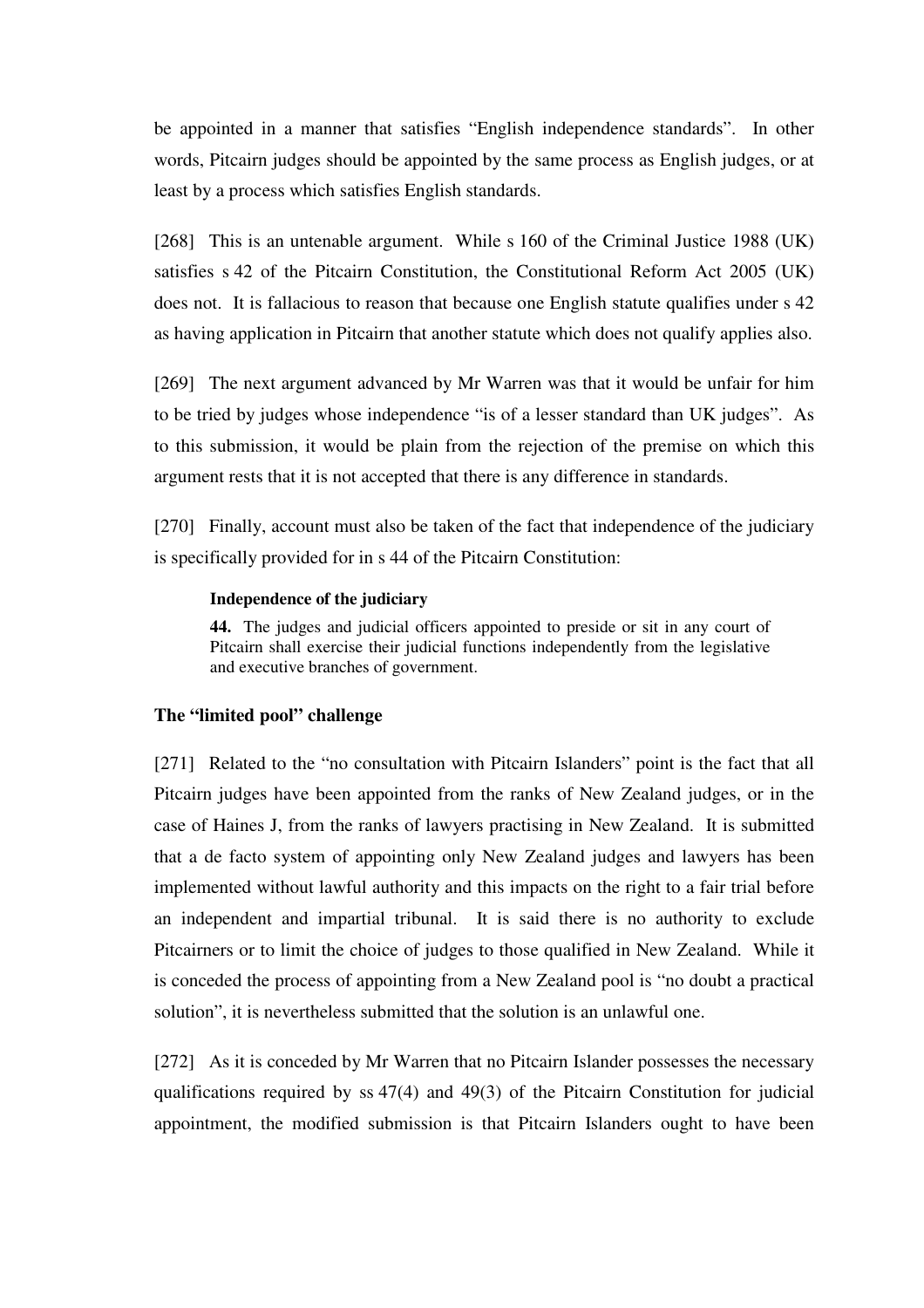notified of the intention to appoint and given an opportunity to either nominate qualified persons of their choosing or to alert those persons of the possibility of appointment.

[273] This is in essence a re-statement of the "judicial commission" and "community consultation" points which have already been dealt with and will not be further addressed, beyond pointing out that the Constitution does not impose the duty asserted by Mr Warren and no persuasive authority exists which would justify the reading of such obligation into the Constitution.

[274] Turning to the limited pool point, reference was made to the advertisement published by the Governor. While that advertisement did not limit expressions of interest to New Zealand judges and lawyers, it was published only in *LawTalk*, a fortnightly magazine published by the New Zealand Law Society. The advertisement was not placed in Pitcairn or in other countries. The appointment of Haines and Tompkins JJ followed.

[275] In my view, this is but a variation of the submission unsuccessfully advanced before the Privy Council in *Christian v R* that Supreme Court judges should have come from the United Kingdom rather than New Zealand. See the judgment at [26].

[276] The Governor's power under the Constitution to appoint the judiciary is not fettered by an implied requirement that the judiciary be drawn from a catchment necessarily comprising the United Kingdom, Ireland, the Commonwealth, or any other country or countries.

[277] The submission that judges and counsel should be drawn from all round the world, or at least from the Commonwealth and Ireland, may have a certain attraction should one be free to set aside the practicalities and expense of operating a judicial system where the separate components are fractionated in the manner argued for. But in the real world the cost, delay, inconvenience and difficulty in operating a system of this kind for a population of some 50 people on a remote island must be taken into account.

[278] It is difficult, in these circumstances, to find fault with the Governor's decision to anchor in Pitcairn and in New Zealand the Pitcairn administration of justice and to therefore appoint New Zealand judges and lawyers to the Court of Appeal and Supreme Court of Pitcairn. It is even more difficult to understand why such decision should diminish in any way the independence and impartiality of the judges so appointed.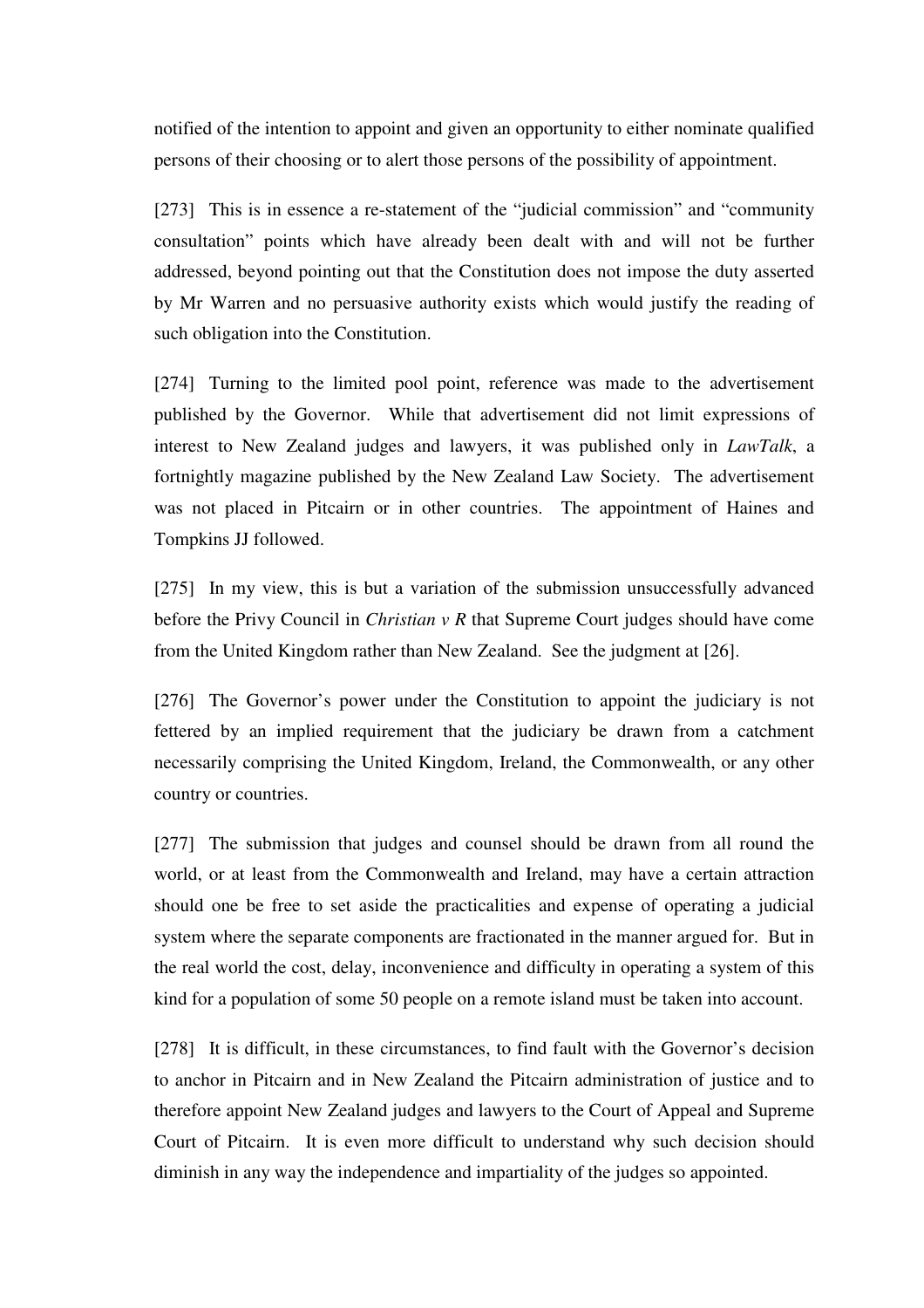### **The remuneration issue**

[279] It is submitted by Mr Warren that all judges, whenever appointed, are not independent because of what is claimed to be systemic error in their remuneration arrangements. Briefly outlined, reliance is placed (inter alia) on the following:

(a) Those judges of the Pitcairn Supreme Court who are also judges of the District Court of New Zealand (Blackie CJ, Lovell-Smith and Tompkins JJ) receive no direct payment for the work they do as Supreme Court judges. To avoid "double-dipping" they receive only their New Zealand judicial salary. Produced in evidence by Mr Warren was a letter dated 5 August 2014 from the Attorney-General for New Zealand to Mr Ellis addressing (inter alia) the appointment and remuneration of New Zealand District Court judges who are appointed to judicial positions in other countries:

> *3. What arrangements if any are made for their salaries or other payments beyond their NZ salaries as NZ judges (if any)?*

> For many decades, New Zealand has made available its Judges – both serving and retired – to serve on overseas Courts. The payment arrangements vary.

> The current practice for serving New Zealand Judges is for the seconded Judges to continue to receive their New Zealand salary and principal allowances as determined by the Remuneration Authority. Travel, accommodation and associated expenses are met by the host country.

> Some secondments are made under New Zealand's official development assistance programme, administered by the Ministry of Foreign Affairs and Trade; while the costs of some other secondments are funded by the host Government.

> In some instances, other funding arrangements are available. Past examples include the United Nations Development Programme and the Australian Government's AusAID programme.

> Where the host Government pays or contributes towards the remuneration costs of the New Zealand serving Judge, the New Zealand Government requests that that payment is made directly to the New Zealand Government.

(b) Haines J is not a judge of the District Court of New Zealand. He is a barrister holding the rank of Queen's Counsel and is Chairperson of the New Zealand Human Rights Review Tribunal, a part-time appointment. As disclosed in the *Minute* dated 6 August 2014, his terms of remuneration as a Pitcairn judge are a daily rate of NZ\$1,600 per day or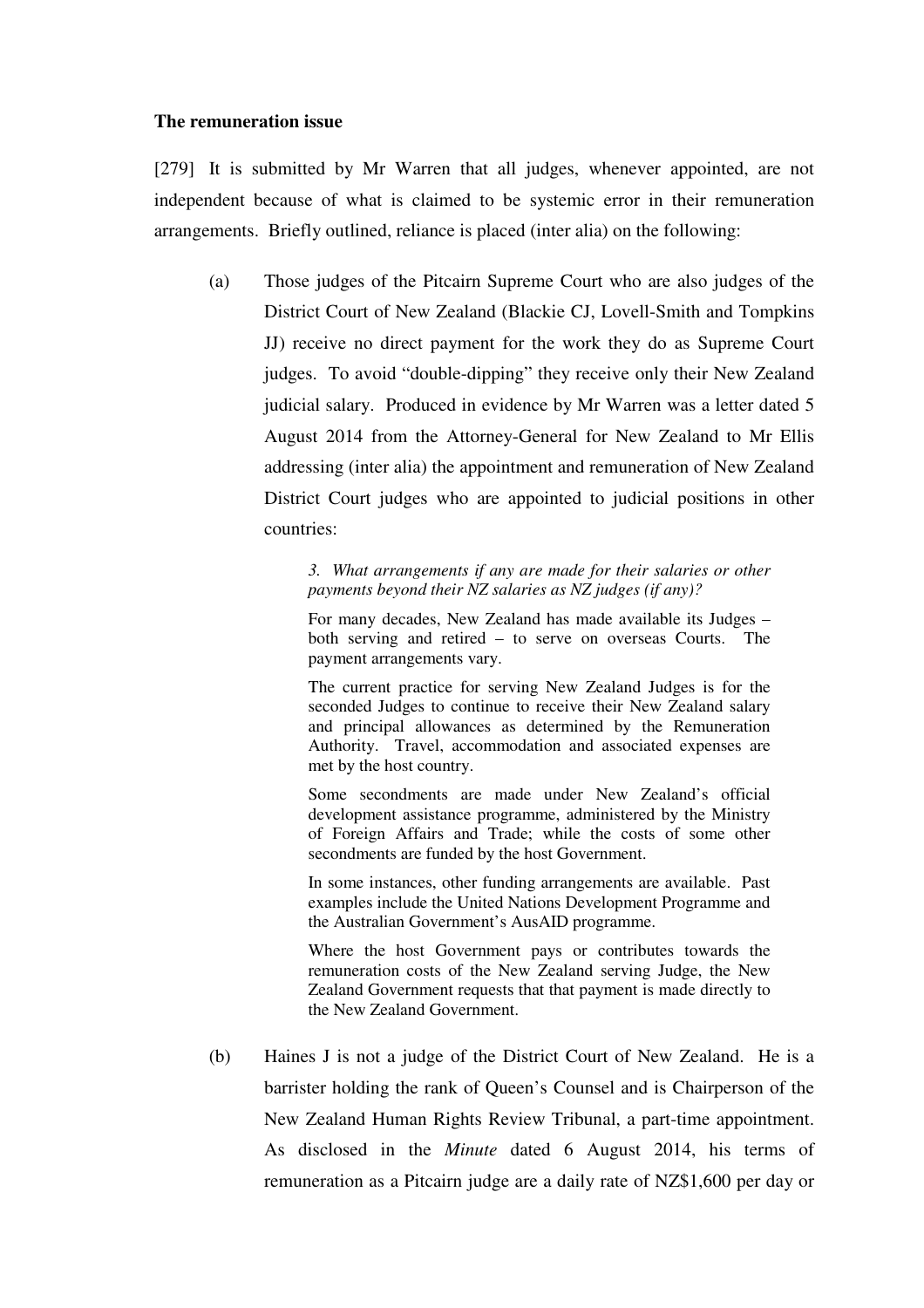NZ\$200 per hour, exclusive of GST, while performing judicial duties as a judge of the Pitcairn Supreme Court, including preparation and judgment writing.

- (c) It is submitted by Mr Warren that it is "irrational" that judges receive "different rates for the same job". Some receive "zero" and others a "per diem stipend". This, it is said, compromises independence. Indeed, the receipt by some judges of "financial support from a foreign country" (that is, New Zealand) violates their independence as Pitcairn judges.
- (d) Because New Zealand judges sitting as Pitcairn judges rely heavily on New Zealand in a practical way, they lack institutional independence.

[280] Referring to the rate of pay he characterises as "zero", Mr Warren asserts that there has been a "significant breach" of "judicial independence principles (b) and (c)" as set out in the Bangalore Principles and the following extract is cited in support:

## **Conditions for judicial independence**

26. In order to establish whether the judiciary can be considered "independent" of the other branches of government, regard is usually had, among other things, to the manner of appointment of its members, to their term of office, to their conditions of service, to the existence of guarantees against outside pressures, and to the question whether the court presents an appearance of independence. Three minimum conditions for judicial independence are:

- (a) Security of tenure: i.e. a tenure, whether for life, until an age of retirement, or for a fixed term, that is secure against interference by the executive or other appointing authority in a discretionary or arbitrary manner.
- (b) Financial security: i.e. **the right to a salary and a pension which is established by law and which is not subject to arbitrary interference by the executive in a manner that could affect judicial independence.** Within the limits of this requirement, however, governments may retain the authority to design specific plans of remuneration that are appropriate to different types of courts. Consequently, a variety of schemes may equally satisfy the requirement of financial security, provided the essence of the condition is protected.
- (c) Institutional independence: i.e. independence with respect to matters of administration that relate directly to the exercise of the judicial function. An external force must not be in a position to interfere in matters that are directly and immediately relevant to the adjudicative function, for example, assignment of judges, sittings of the court and court lists. Although there must of necessity be some institutional relations between the judiciary and the executive, such relations must not interfere with the judiciary's liberty in adjudicating individual disputes and in upholding the law and values of the constitution. [Footnote citations omitted]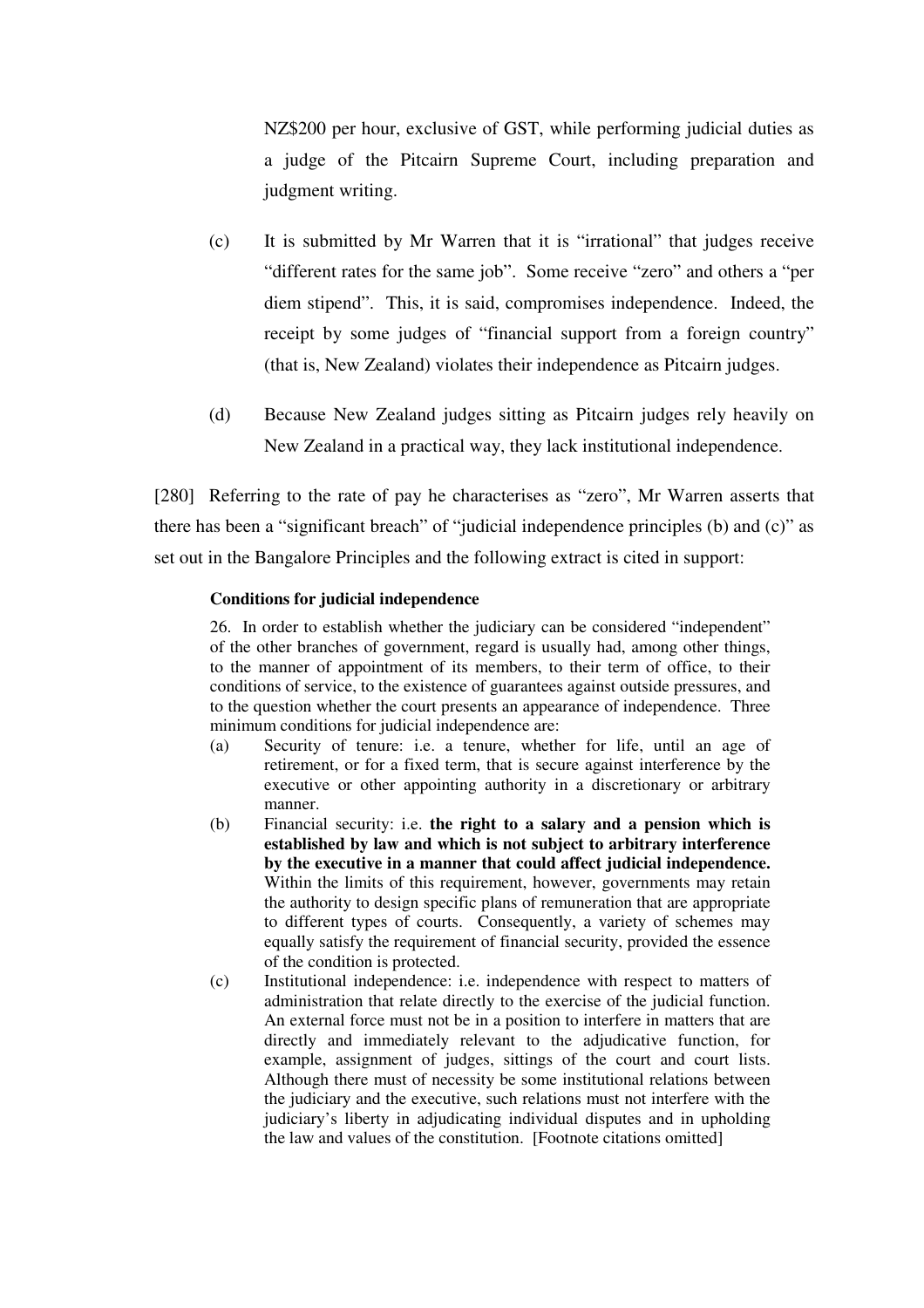The bolded passage in para (b) replicates the bolding in the written submissions for Mr Warren.

[281] The first point to make is that the passage in question is taken not from the Bangalore Principles, but from the commentary to Value 1 – Independence. That is, para [26] is not one of the Bangalore Principles. In fact the "value" to which [26] of the commentary refers does not mention payment.

[282] Furthermore, the passage highlighted in Mr Warren's submissions speaks of a right to a salary not in the context of benefiting the judge personally but in the context of ensuring judicial independence. That is, financial security is not an end in itself. It must be understood as an aspect of judicial independence. See in this regard the majority judgment in the *Prince Edward Island* case at paras 9 and 10:

9 Although these cases implicate the constitutional protection afforded to the financial security of provincial court judges, the purpose of the constitutional guarantee of financial security — found in s. 11(*d*) of the *Charter*, and also in the preamble to and s. 100 of the *Constitution Act, 1867* — is not to benefit the members of the courts which come within the scope of those provisions. The benefit that the members of those courts derive is purely secondary. Financial security must be understood as merely an aspect of judicial independence, which in turn is not an end in itself. Judicial independence is valued because it serves important societal goals — it is a means to secure those goals.

10 One of these goals is the maintenance of public confidence in the impartiality of the judiciary, which is essential to the effectiveness of the court system. Independence contributes to the perception that justice will be done in individual cases. Another social goal served by judicial independence is the maintenance of the rule of law, one aspect of which is the constitutional principle that the exercise of all public power must find its ultimate source in a legal rule. It is with these broader objectives in mind that these reasons, and the disposition of these appeals, must be understood.

[283] In the present case, those judges of the Pitcairn Supreme Court who are also judges of the New Zealand District Court have exactly that which the commentary to the Bangalore Principles recommends, namely financial security, a security which is not in the power of the Governor to affect. Judges who are not also judges of the New Zealand District Court enjoy similar financial security because the per diem rate is protected by s 53 of the Pitcairn Constitution, which stipulates that the remuneration agreed to with the Governor cannot be altered to the disadvantage of the judge during his or her continuance in office: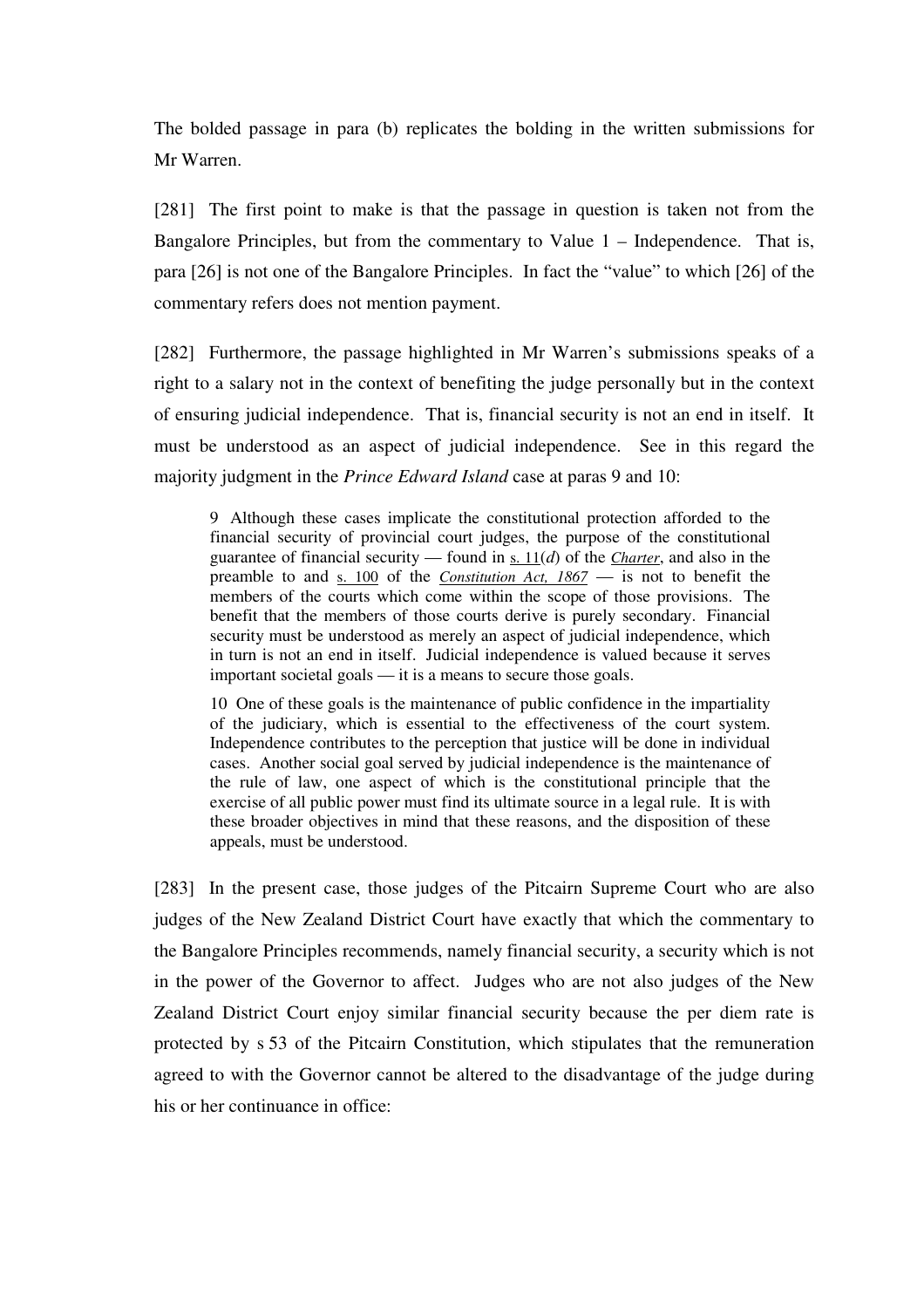#### **Remuneration**

**53.**—(1) There shall be paid to every judge or judicial officer such remuneration as may be agreed between the Governor and the judge or judicial officer immediately before his or her appointment, and such remuneration shall be charged on the public funds of Pitcairn.

(2) The remuneration and allowances and other terms and conditions of a judge or a judicial officer shall not be altered to the disadvantage of the judge or judicial officer during his or her continuance in office.

[284] In addition to financial security, all judges within the Pitcairn judicial system enjoy security of tenure by virtue of s 44 of the Constitution. In this way, judicial independence is secured and the rule of law maintained. The fact that such independence is secured by a system with distinctive Pitcairn characteristics is no more than a recognition that there is no single ideal model of judicial independence, personal or institutional. See *Forge v Australian Securities and Investments Commission* at [36] per Gleeson CJ, and at [84] per Gummow, Hayne and Crennan JJ.

[285] Institutional independence is also enjoyed in respect of matters of administration which (in the words of the commentary) "relate directly to the exercise of the judicial function, that is matters directly and immediately relevant to the adjudicative function". The fact that courtrooms in New Zealand must be booked is no different to the "booking system" which most English and Commonwealth Courts operate to ensure hearing rooms are efficiently allocated for all categories of hearings. The fact that some of the Chief Justice's Pitcairn-related emails might periodically be deleted when the New Zealand Ministry of Justice removes dated and excessive emails from the system used by judges of the New Zealand District Court is of minor relevance. There is no evidence that anything of significance has been lost. It is surprising it is even argued that the loss of emails due to routine maintenance of support systems is symptomatic of an absence of independence.

[286] As emphasised earlier in this decision, the question whether s 8 of the Pitcairn Constitution has been violated must be judged as a question of substance, not form. See *Clark v Kelly* at [9].

[287] The submissions for Mr Warren also referred to the fact that the daily rate paid to his counsel on legal aid (NZ\$225 per hour) is higher than that paid to Haines J (NZ\$200), while Crown counsel are paid at the even higher rate of NZ\$240 per hour. But in many legal systems it is not unusual for lawyers in private practice to earn more than judicial officers. It is difficult to see how the minor differences in the pay scales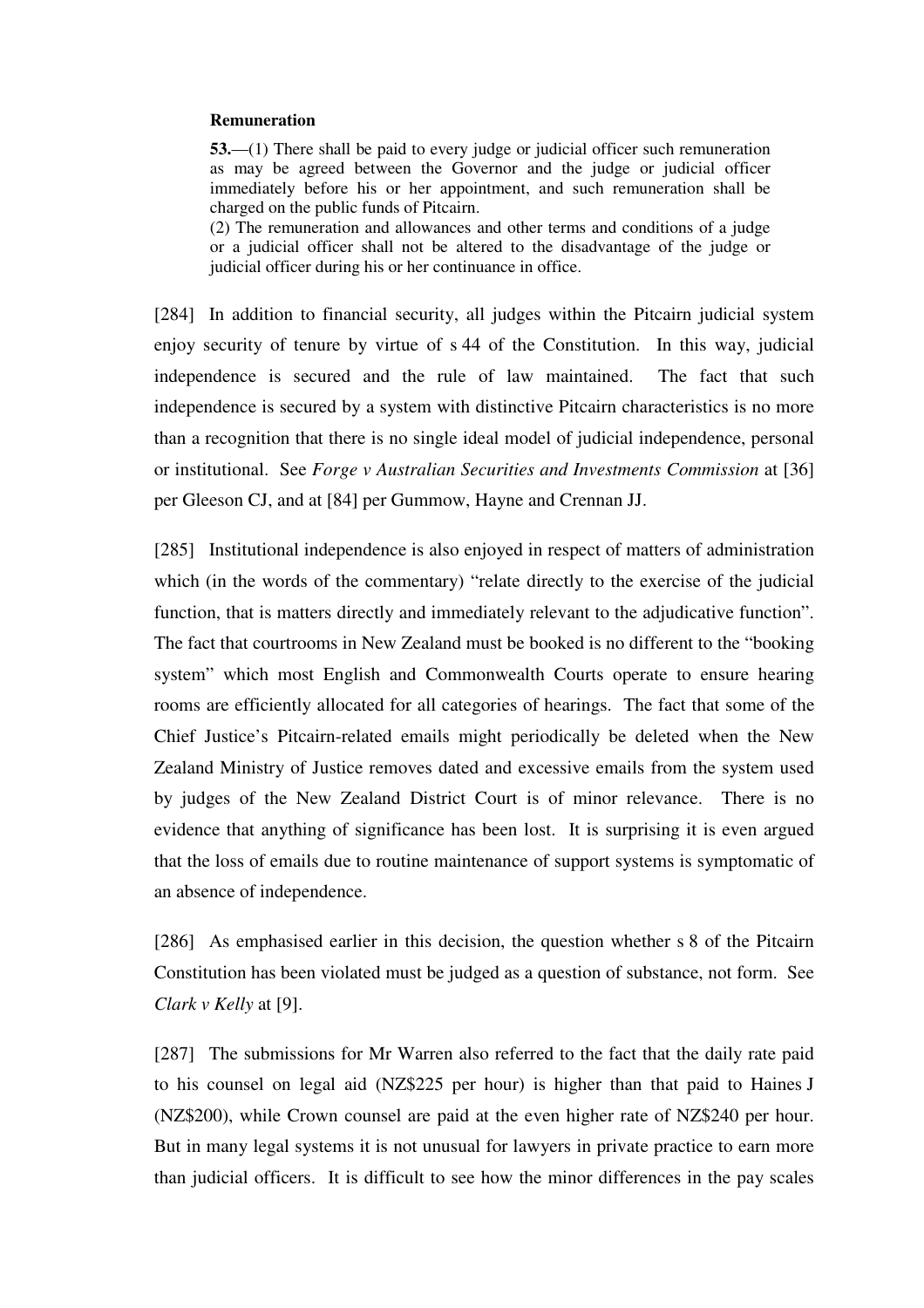referred to place in jeopardy the independence and impartiality of the Pitcairn judiciary or of any particular judge.

[288] Relying on the *Prince Edward Island* case, it was submitted that to avoid the possibility of, or the appearance of, political interference through economic manipulation, a body such as a judicial commission must be interposed between the judiciary and the other branches of government. Under no circumstances is it permissible for the judiciary to engage in negotiations over remuneration.

[289] The *Prince Edward Island* case must, however, be read in context. First, as previously mentioned, the decision concerned the reduction by certain provincial legislatures of the salaries of provincial court judges, a circumstance which cannot occur under the Pitcairn Constitution by reason of the bar in s 53(2). Second, the focus of the court was not on the nature of financial security required for **individual** judges to enjoy judicial independence, but on the collective or institutional dimension of financial security for judges of provincial courts faced with legislated diminution of their salaries. See the majority decision at para 3:

*Valente* was the first decision in which this Court gave meaning to s.  $11(d)$ 's guarantee of judicial independence and impartiality. In that judgment, this Court held that s. 11(*d*) encompassed a guarantee, *inter alia*, of financial security for the courts and tribunals which come within the scope of that provision. This Court, however, only turned its mind to the nature of financial security which is required for individual judges to enjoy judicial independence. It held that for individual judges to be independent, their salaries must be secured by law, and not be subject to arbitrary interference by the executive. The question which arises in these appeals, by contrast, is the content of the collective or institutional dimension of financial security for judges of provincial courts, which was not at issue in *Valente*. In particular, I will address the institutional arrangements which are comprehended by the guarantee of collective financial security.

[290] Third, the majority judgment records that the context in which the issues fell for consideration was the "serious strain" on the "proper constitutional relationship between the executive and the provincial court judges". See paras 7 and 8:

8 The task of the Court in these appeals is to explain the proper constitutional relationship between provincial court judges and provincial executives, and thereby assist in removing the strain on this relationship. The failure to do so would undermine "the web of institutional relationships . . . which continue to form the backbone of our constitutional system" (*Cooper v. Canada (Human Rights Commission)*, [1996] 3 S.C.R. 854, at para. 3).

It is this constitutional relationship which lies at the core of the judgment and renders problematic the "export value" of the decision.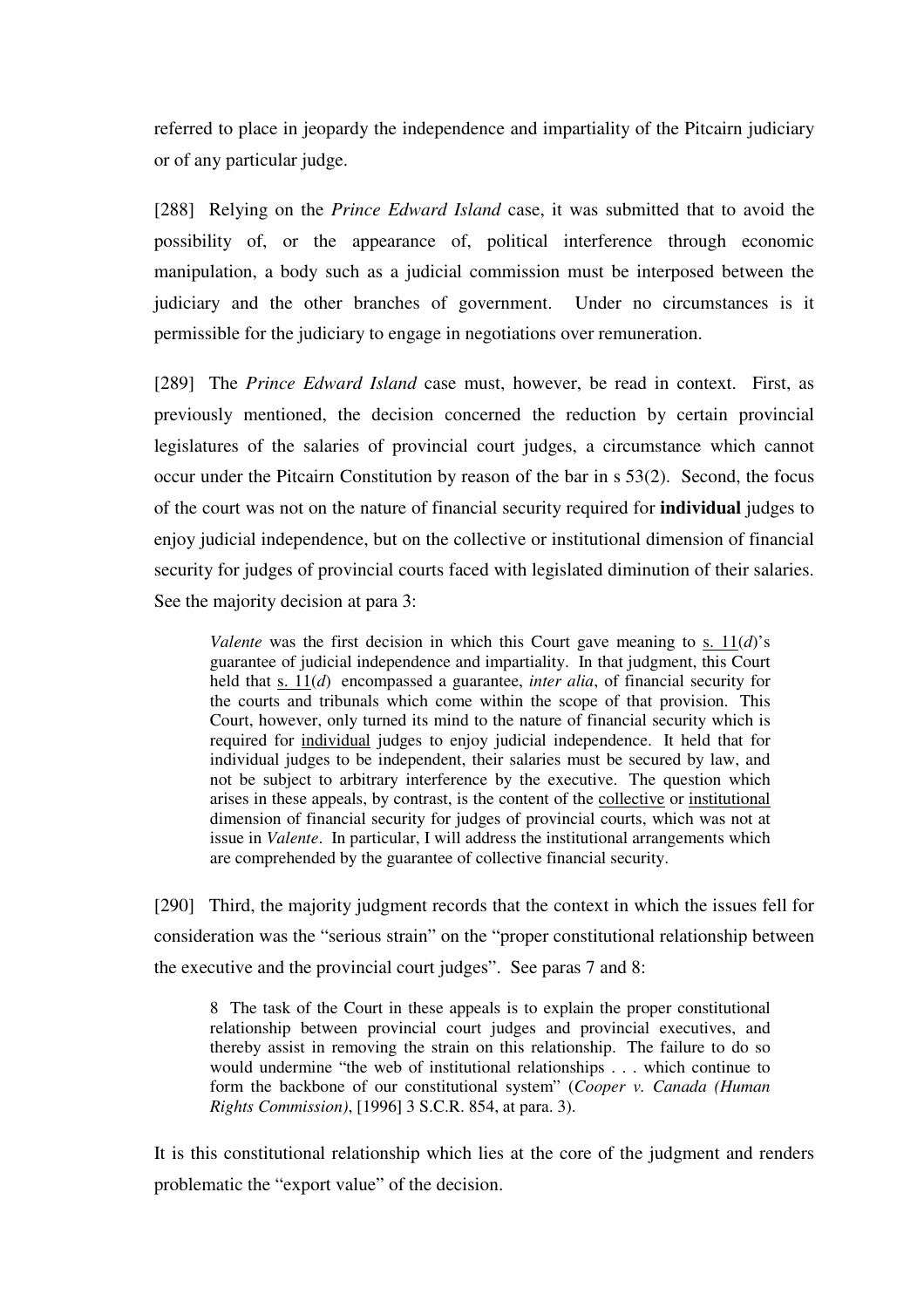[291] Fourth, the majority made it clear that when ruling against negotiations on judicial remuneration they were to be understood as addressing negotiations in the labour relations context. Nothing they said applied to "expressions of concern and representations by chief justices and chief judges of courts". Such could not be said to pose a danger to judicial independence:

188 When I refer to negotiations, I use that term as it is understood in the labour relations context. Negotiation over remuneration and benefits involves a certain degree of "horse-trading" between the parties. Indeed, to negotiate is "to bargain with another respecting a transaction" (*Black's Law Dictionary* (6th ed. 1990), at p. 1036). That kind of activity, however, must be contrasted with expressions of concern and representations by chief justices and chief judges of courts, or by representative organizations such as the Canadian Judicial Council, the Canadian Judges Conference, and the Canadian Association of Provincial Court Judges, on the adequacy of current levels of remuneration. Those representations merely provide information and cannot, as a result, be said to pose a danger to judicial independence.

[292] Mr Warren submitted the Chief Justice compromised his independence by negotiating with the Executive to come up with a salary. But as to this, the Crown properly points out that there is no suggestion in the memorandum from the Chief Justice dated 10 July 2014 that he "negotiated" salary with any member of the Pitcairn Executive. Nor could it be said that Haines J negotiated his remuneration in the sense understood in the *Prince Edward Island* case. See the exchange with counsel recorded at the Notes of Evidence at 699 and 711-713. It is impossible to see how, on this evidence, a danger to judicial independence was posed.

[293] In these circumstances, the *Prince Edward Island* case underlines the observations made by Gummow, Hayne and Crennan JJ in *Forge v Australian Securities and Investments Commission* at [80], that overseas analogies provide little sure guidance and may even mislead, serving to obscure the particular historical and governmental setting in which the issues for decision arise. They are, in many cases, the product of interpreting and applying the text of particular constitutional or legislative instruments.

[294] As the Crown submits, s 53 of the Pitcairn Constitution is so drafted as to reflect the salary arrangements outlined by the Chief Justice for judges of the Supreme Court who are also judges of the New Zealand District Court. Section 53, in turn, allows a Pitcairn judge who is not a member of the New Zealand judiciary to be paid a salary. In short, Pitcairn judges are paid for their work and there is no evidence to suggest that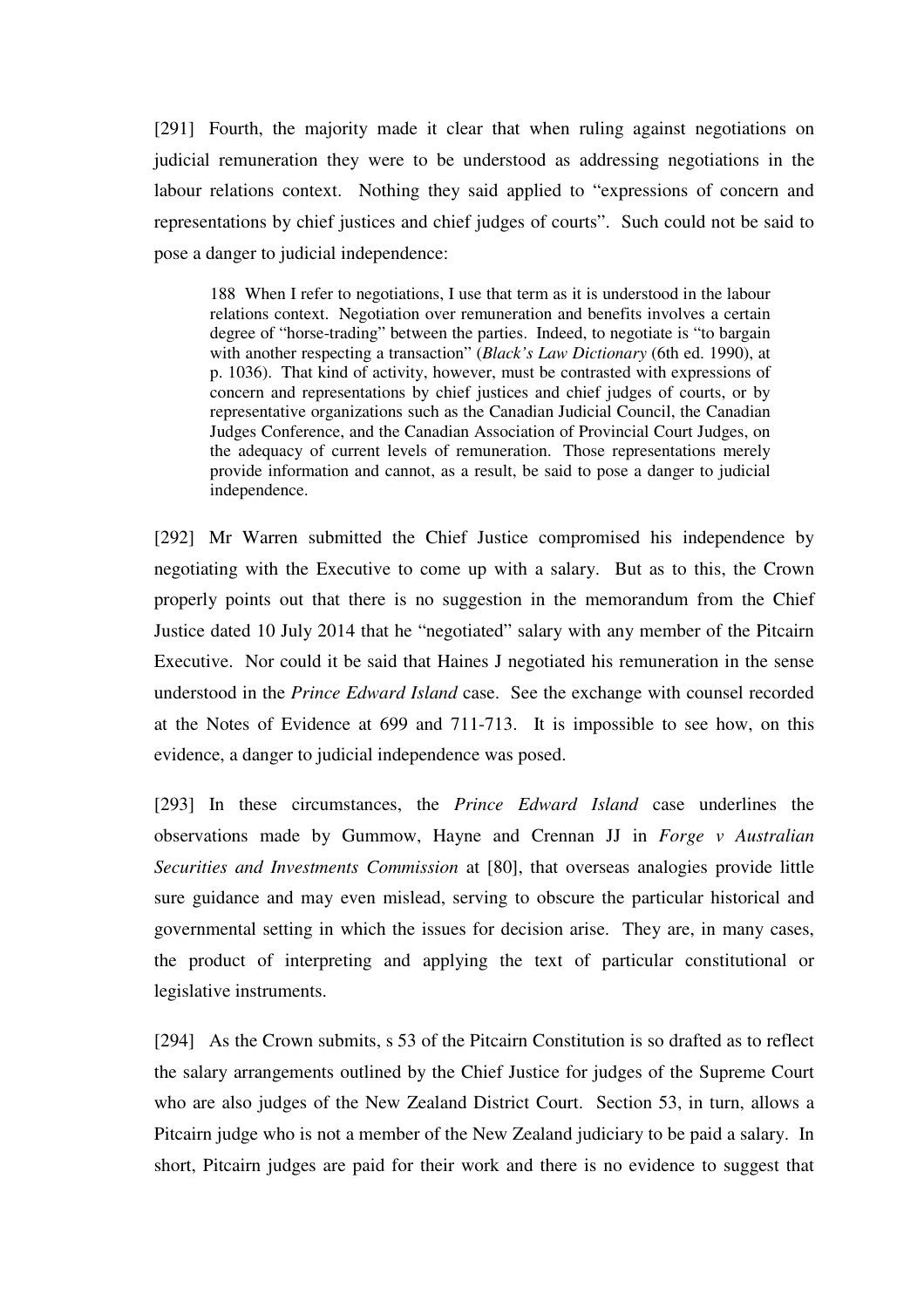they are not paid a reasonable rate. The Operation Unique experience suggests the arrangement between Her Majesty's Government and New Zealand in relation to Pitcairn's judicial administration works well and that in no way has it compromised the fair trial of any accused. The Bangalore Principles are silent on arrangements between States to assist with judicial functions. All references to "government" or "the executive" are clearly directed at intra-State relations between the judicial and the executive. Above all, however, Mr Warren does not state how the remuneration arrangements could affect the fairness of his criminal trial. If anything, the salary arrangement for members of the Pitcairn judiciary who are also members of the New Zealand judiciary guarantees their independence: their services have been offered by the New Zealand Government which has no interest in any case before the Pitcairn Courts, especially a criminal prosecution. The judges enjoy financial security irrespective of the nature of any case they hear and irrespective of its outcome.

[295] For the reasons given, I do not accept that there has been a systemic error in remuneration arrangements. Nor is it accepted that there is an absence of judicial independence.

## **The disqualification point**

[296] In submissions filed on 22 September 2014 (the day before the last hearing), Mr Warren submitted that as all Pitcairn judges have an interest in the outcome of the challenge to the validity of their appointments and because both their status and remuneration is at risk, all are automatically disqualified from hearing the challenge. The only solution is for the Governor to appoint an acting judge pursuant to s 47(3) of the Constitution to hear the point. While it was initially submitted that a single ruling be given on the recusal application to enable the point to be tested on appeal all the way to the Privy Council prior to the balance of the issues argued before me being determined by way of delivery of a judgment, this position was abandoned once the magnitude of the potential delay and of its consequences came to be appreciated by Mr Warren's counsel.

[297] As to the law, it is said there are some interests so clearly indicative of bias that the courts have automatically disqualified the decision-maker from taking part in the decision on the ground that public confidence would inevitably be shaken if the decision were allowed to stand. However, it has been questioned whether the doctrines of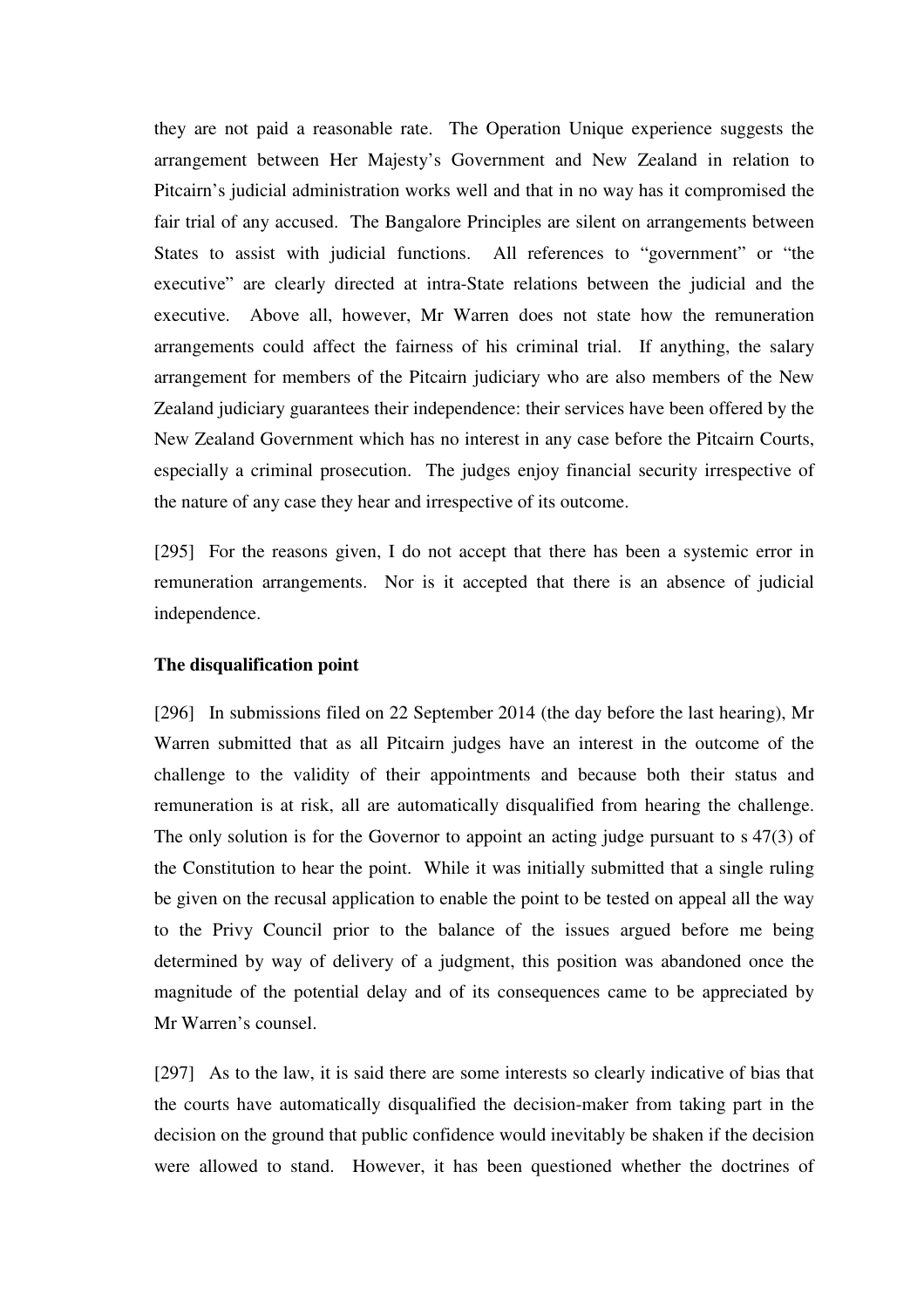automatic disqualification and apparent bias are actually separate doctrines. See the Rt Hon Lord Woolf and others (eds) *De Smith's Judicial Review* (7<sup>th</sup> ed, Sweet & Maxwell, London, 2013) at [10-019]. It is not an issue which need be determined in the present case but see the discussion by Grant Hammond *Judicial Recusal: Principles, Process and Problems* (Hart Publishing, Oxford, 2009) at 19-32.

[298] While the automatic disqualification rule is said to apply whenever the decisionmaker has a direct pecuniary or proprietary interest in the outcome of the proceedings, it has always been subject to a number of exceptions, which can be grouped under the general heading of "trivial interests". See *De Smith's Judicial Review* at [10-027] to [10-028]:

Although some cases have held that the rule of automatic disqualification applies however trivial the interest, disqualification will not attach if the connection between the pecuniary interests of the decision-makers and the issue before them is very tenuous, or if their pecuniary interest will arise only upon the occurrence of an improbable sequence of events. [Footnote citations omitted]

[299] In *Locabail (UK) Ltd v Bayfield Properties Ltd* [2000] QB 451 (CA) at [10] the formulation employed was a personal interest "so small as to be incapable of affecting [the judge's] decision one way or the other".

[300] The Crown cites *Bolkiah v State of Brunei Darusalam* [2007] UKPC 62 in support of the *De Smith Judicial Review* view that automatic disqualification is not a rigid and inflexible rule.

[301] In the present case, two "interests" are said to be in issue. First, the status of the decision-maker as judge and second, the judge's remuneration.

[302] As to status, no authority has been cited in which an interest of such kind has been recognised under the rubric of "direct pecuniary or proprietary interest". At best, the connection is tenuous. Account must also be taken of the fact that before entering upon the functions of the office, every judge takes the judicial oath (Pitcairn Constitution s 52(5)) and has tenure of office (Constitution, s 54). The personal interest of the judge in his or her status is negligible.

[303] As to the remuneration issue, judges are protected by s 53 of the Constitution. Once remuneration is agreed with the Governor, it cannot be altered to the disadvantage of the judge during his or her continuance in office, and those judges who are also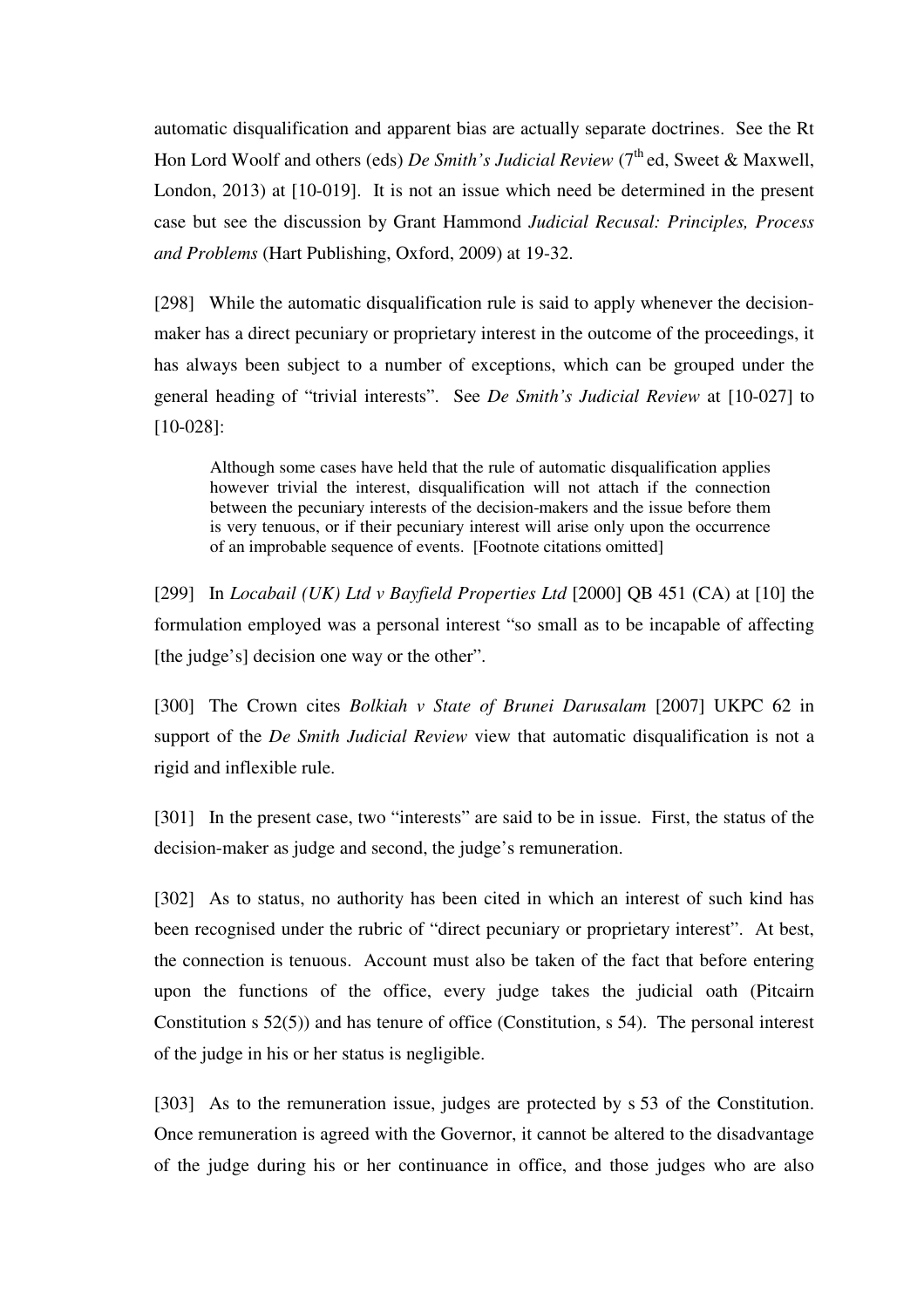judges of the New Zealand District Court stand to gain (or lose) nothing as their New Zealand judicial salaries will continue irrespective of the outcome of the disqualification challenge. Furthermore, as judges sit only when required, any judge who is not also a judge of the New Zealand District Court has little financial interest in his or her position as judge of the Pitcairn Supreme Court. At its highest, the connection between the asserted pecuniary interest and the issue under consideration is tenuous.

[304] It follows it is my view that no automatic disqualification rule operates in the present case. Applying the apparent bias test expressed in *Porter v Magill* [2001] UKHL 67, [2002] 2 AC 357 at [103], adopted in *Warren v R* CA 1/2012, 12 April 2013 at [41],

… whether the fair-minded and informed observer, having considered the facts, would conclude that there was a real possibility that the tribunal was biased,

it is my conclusion such well-informed and impartial observer would not, in the circumstances advanced by Mr Warren, consider there was a real possibility that any judge of the Pitcairn Supreme Court was biased.

# **The application for a stay on the grounds of abuse of process – general**

[305] The stay application has not been assisted by the absence of a clear, concise statement of the grounds on which it is advanced. It appears to be a catch-all application. Some of the grounds have been dismissed by the Privy Council in *Christian v R* at [26]:

Finally, the appellants argued that (1) the legislation passed after the appellants had been charged to establish a suitably fair trial procedure and a right of appeal "compromised the appearance of even-handed justice" and suggested inequality of arms, (2) the Supreme Court judges should have come from the United Kingdom rather than New Zealand and the new laws should have been based on United Kingdom rather than, as they were, on New Zealand models, (3) the appellants were prejudiced by the appointment of a Public Defender some time after the appointment of a public prosecutor, resulting in a period before the trial when there was inequality of arms. It is hard to take any of these points seriously …

[306] Old grounds have been reformulated and new grounds incrementally added, including the grounds now advanced in the "challenges" dated 29 May 2014 and 8 August 2014 respectively.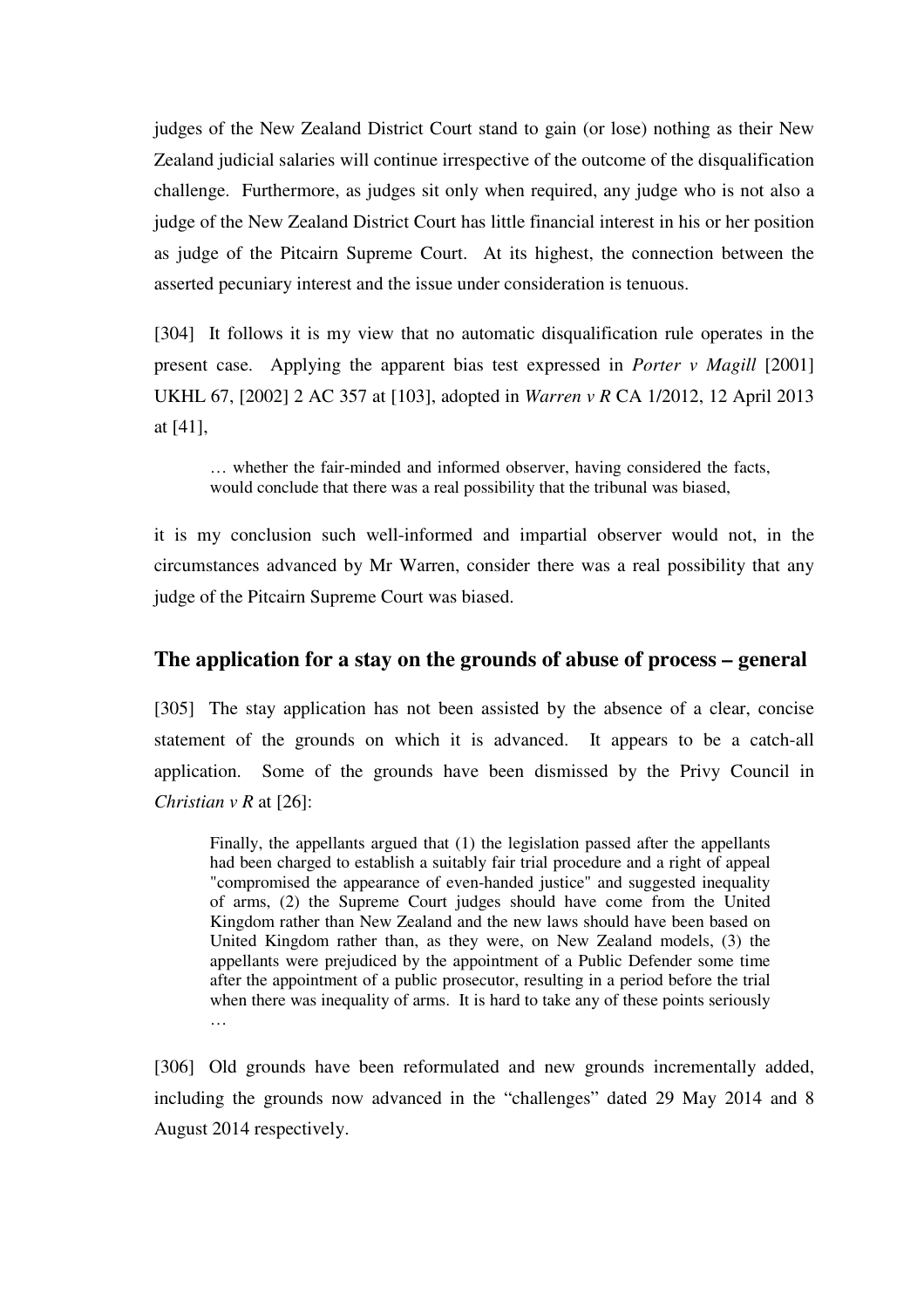#### **Abuse of process – the law**

[307] The law relating to abuse of process has been addressed in *Christian v R (No. 2)* [2006] PNCA 1 at [90] to [98] and in *Christian v R* [2006] UKPC 47, [2007] 2 WLR 120 at [19]. More recently the principles were reviewed in *R v Maxwell* [2010] UKSC 48, [2011] 1 WLR 1837 and applied in *Warren v Attorney General for Jersey* [2011] UKPC 10, [2012] 1 AC 22 at [22]. A stay is an extraordinary remedy, available only where a fair trial is no longer possible or where it would offend the court's sense of justice and propriety to try the accused in the particular circumstances of the case. In *Maxwell* Dyson JSC said at para 13:

It is well established that the court has the power to stay proceedings in two categories of case, namely (i) where it will be impossible to give the accused a fair trial, and (ii) where it offends the court's sense of justice and propriety to be asked to try the accused in the particular circumstances of the case. In the first category of case, if the court concludes that an accused cannot receive a fair trial, it will stay the proceedings without more. No question of the balancing of competing interests arises. In the second category of case, the court is concerned to protect the integrity of the criminal justice system. Here a stay will be granted where the court concludes that in all the circumstances a trial will "offend the court's sense of justice and propriety" (per Lord Lowry in *R v Horseferry Road Magistrates' Court, Ex p Bennett* [1994] 1 AC 42, 74G) or will "undermine public confidence in the criminal justice system and bring it into disrepute" (per Lord Steyn in *R v Latif and Shahzad* [1996] 1 WLR 104, 112F).

[308] As best can be understood, in the present case Mr Warren relies on both categories of abuse of process. As will be seen, none of the arguments advanced by Mr Warren, whether taken on their own or cumulatively, come even close to establishing either category. It has therefore not been necessary to consider the more particular cases relied on by the Crown.

[309] Insofar as the abuse of process issues are also characterised by Mr Warren as "constitutional challenges", they are to be addressed in the context of criminal proceedings. Because in those proceedings Mr Warren has an adequate means of redress, there is no need for the court to exercise its powers under s 25(2) of the Pitcairn Constitution. See s 25(3):

#### **Enforcement of protective provisions**

**25.**—(1) If any person alleges that any of the provisions of this Part has been, is being or is likely to be breached in relation to him or her (or, in the case of a person who is detained, if any other person alleges such a breach in relation to the detained person), then, without prejudice to any other action with respect to the same matter that is lawfully available, that person (or that other person) may apply to the Supreme Court for redress.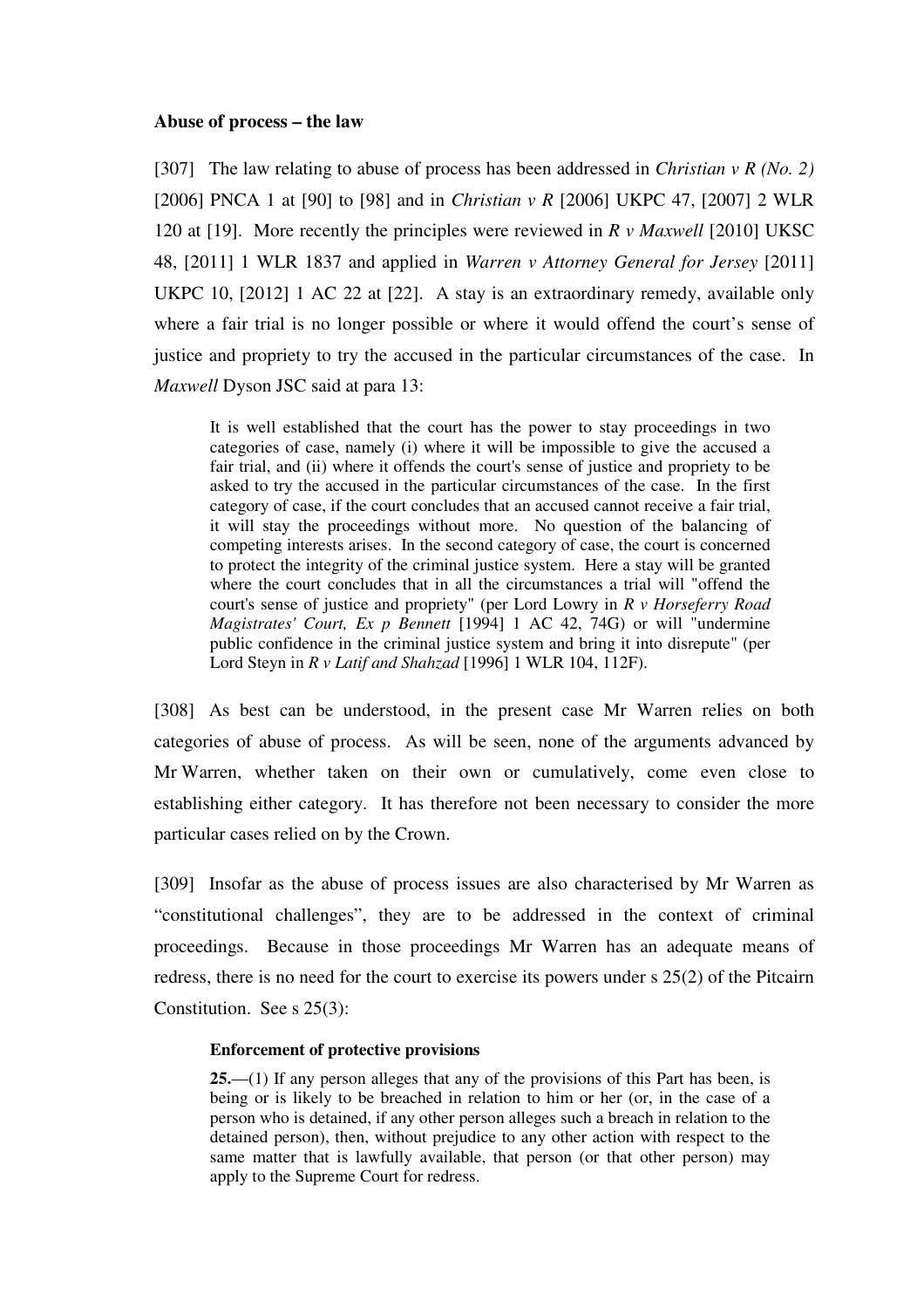(2) The Supreme Court shall have original jurisdiction—

- (a) to hear and determine any application made by any person in pursuance of subsection (1); and
- (b) to determine any question arising in the case of any person that is referred to it in pursuance of subsection (7), and may make such declarations and orders, issue such writs and give such directions as it considers appropriate for the purpose of enforcing or securing the enforcement of any of the provisions of this Part.

(3) The Supreme Court may decline to exercise its powers under subsection (2) if it is satisfied that adequate means of redress for the breach alleged are or have been available to the person concerned under any other law.

A similar conclusion was reached by Lovell-Smith J in her judgment at [62] to [73] and [85] to [88].

# **The application for a stay on the grounds of abuse of process – the balance of the claims**

# **The discrimination point**

[310] Said to be linked to the right to a fair trial is, first, the absence of a locally elected legislature on Pitcairn and, second, the fact that "hearings to date" have been held in New Zealand. It is also contended that the absence of a right to trial by jury is an aspect of the abuse of process argument, but as the jury trial issue is addressed in the judgment given by Lovell-Smith J, a ruling on the first two points only is sought in the present proceedings. The "link" between these two points and the alleged abuse of process (tenuous as it may be) is said to lie in the fact that Mr Warren is being unlawfully discriminated against because he lives on an island where there is no local legislature and where he must attend his hearings in a foreign country by way of livelink television.

[311] On one view, all three points were determined against Mr Warren by the Court of Appeal in *R v Warren* (12 April 2013) at [133]:

*Discrimination*: The holding of trials in New Zealand, the absence of jury trial in Pitcairn, and indeed the absence of a local legislature, are said to be discriminatory within s 23 of the Constitution, the International Convention on Civil and Political Rights and the International Convention on the Elimination of Racial Discrimination. The comparator adopted is United Kingdom citizens generally. We do not agree. There are special circumstances relating to Pitcairn which can warrant different treatment.

[312] Nevertheless, the point was pressed again before me, albeit without notice to the Crown. Mr Raftery did not object, taking the view that it was best that I deal with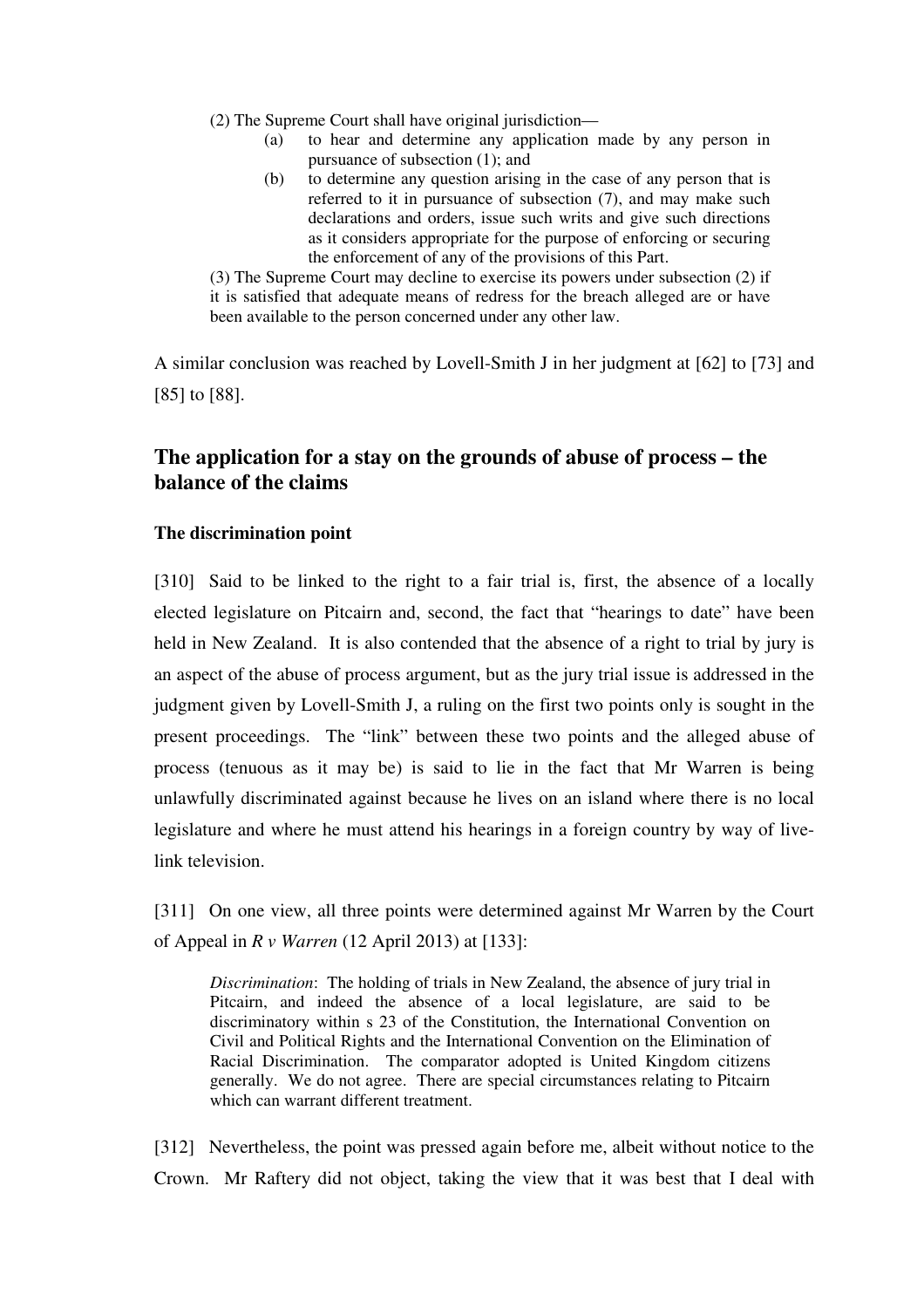everything so that the Court of Appeal would have complete freedom over all issues once the case inevitably returns to that Court on appeal from the present decision.

[313] The discrimination argument is based, first, on the 2010 Pitcairn Constitution and, second, on ICCPR Article 26 together with the International Convention on Elimination of All Forms of Racial Discrimination, 1965 (CERD), Articles 1 and 5.

[314] Addressing first s 23 of the Constitution, this provision provides:

## **Prohibition of discrimination**

**23.**—(1) Subject to subsection (4), no law shall make any provision which is discriminatory either of itself or in its effect.

(2) Subject to subsections (4) and (6), no person shall be treated in a discriminatory manner by any organ or officer of the executive or judicial branches of government or any person acting in the performance of the functions of the Pitcairn Public Service or any public authority.

(3) In this section, the expression "discriminatory" means affording different treatment to different persons on any ground such as sex, sexual orientation, race, colour, language, religion, age, disability, political or other opinion, national or social origin, association with a national minority, property, birth or other status.

(4) Nothing contained in or done under the authority of any law shall be held to breach this section to the extent that it has an objective and reasonable justification and there is a reasonable proportion between the provision of law in question or, as the case may be, the thing done under it and the aim which that provision or the thing done under it seeks to realise.

(5) No person shall be treated in a discriminatory manner in respect of access to any of the following places to which the general public have access, namely, shops, hotels, restaurants, eating-houses, licensed premises, places of entertainment or places of resort; but the proprietor of such a place has a duty to provide amenities and equipment facilitating the access of disabled persons only to the extent provided by a law.

(6) For the purposes of subsection (2), the exercise, in relation to a person, of any discretion to institute, conduct or discontinue criminal or civil proceedings in any court shall not in itself be held to breach this section.

[315] The point of significance to the present case is that because discrimination is defined in s 23(3) as the affording of "different treatment to different persons", a "comparator" group is a necessary component to the inquiry whether discrimination is established on the facts.

[316] Mr Warren contends that that comparator group is mainland citizens or residents of the United Kingdom. He says he is the victim of discrimination because citizens of the United Kingdom:

(a) Have an elected legislature.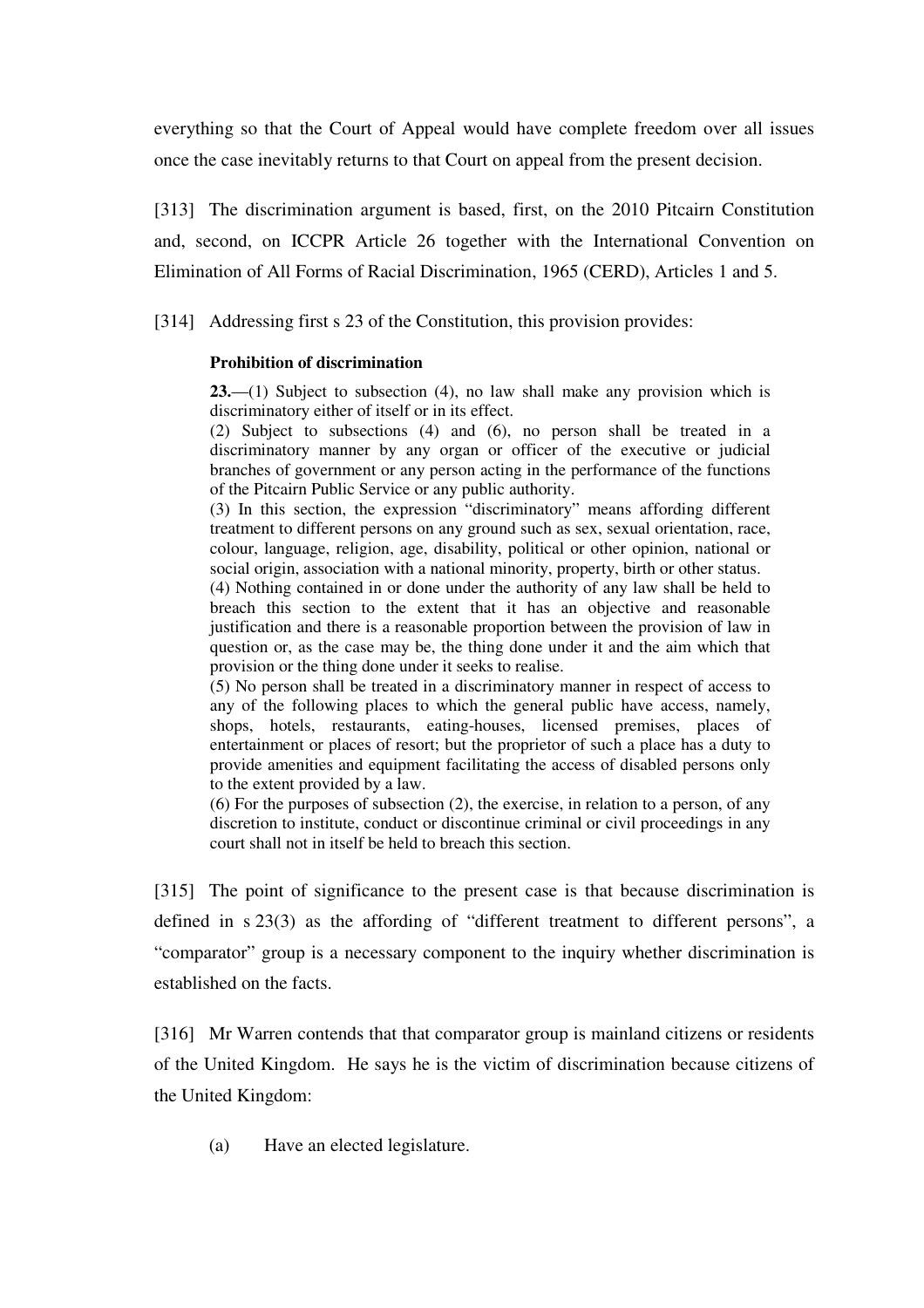- (b) If charged with a criminal offence, are tried in the United Kingdom by courts of the United Kingdom.
- (c) Do not have "two-week hearings by AVL".
- (d) Are not tried by "foreign judges" or subjected to "judicial colonialism".

[317] The central flaw to this argument is that the asserted comparator group is legally impermissible. It is not possible to interpret s 23 of the Constitution in the manner asserted by Mr Warren. The comparator is necessarily to be drawn from inhabitants of Pitcairn. Sovereignty is territorial. That is, unless the contrary intention appears, an enactment applies to all persons and matters within the territory to which it extends but not to any other person and matters. See *Bennion on Statutory Interpretation* (*op cit* 339). The term "apply" in relation to an enactment refers to the persons and matters in relation to which it operates. As stated in *Clark v Oceanic Contractors Inc* [1983] 2 AC 130 at 152, the question is:

Who, it is to be asked, is within the legislative grasp, or intendment, of the statute under consideration?

[318] In the present case, Pitcairn is the exclusive focus of the s 23 prohibition on discrimination:

- (a) The prohibition in s 23(1) applies to any "law" which is discriminatory either of itself or in its effect. Section 61 defines "law" as "law in force **in Pitcairn**".
- (b) Section 23(2) applies to organs, officers of the executive and judicial branches of the **Pitcairn** government and persons performing the functions of the Pitcairn Public Service.
- (c) The "objective and reasonable justification" and "reasonable proportion" provisions of s 23(4) are necessarily to be assessed within the specific context of Pitcairn.

[319] The answer to the question "who is within the legislative grasp, or intendment" of s 23 of the Pitcairn Constitution must necessarily be "those on Pitcairn". By no process of principled statutory interpretation can the comparator group be drawn from persons living outside the territorial jurisdiction of Pitcairn.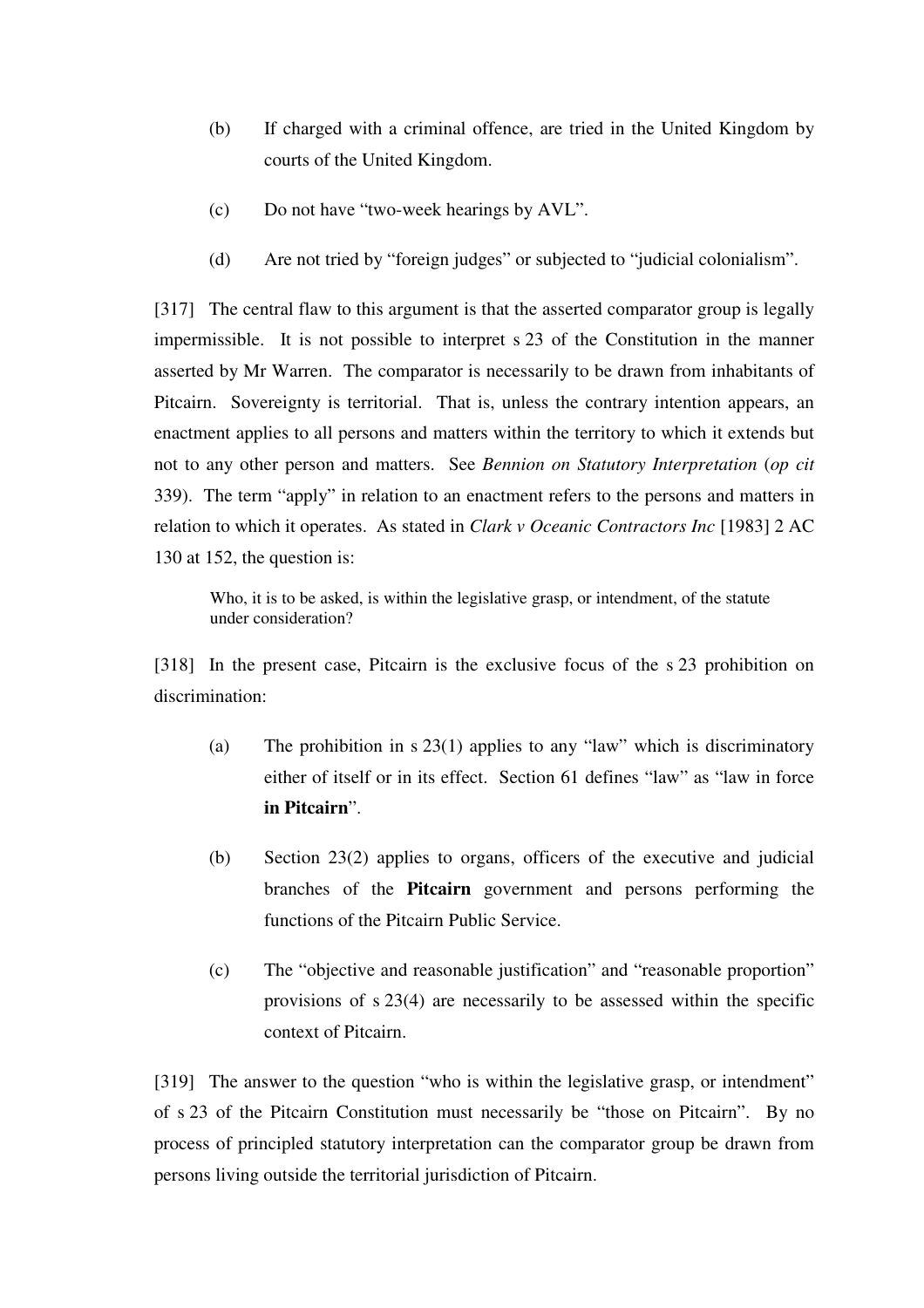[320] The argument for Mr Warren is not assisted by the lengthy extracts cited from Farran "The Case of Pitcairn: A Small Island, Many Questions" Journal of South Pacific Law (2007) 11(2) 124. This article has as its focus the Operation Unique trials which culminated in *Christian v R* [2007] 2 AC 400 and was written years before the Constitution was enacted. It contains nothing of material relevance to Mr Warren's argument.

[321] In the alternative, Mr Warren relies on ICCPR, Article 26 and CERD, Article  $1(1)$  and Article 5(a) and (c):

## **ICCPR**

### **Article 26**

All persons are equal before the law and are entitled without any discrimination to the equal protection of the law. In this respect, the law shall prohibit any discrimination and guarantee to all persons equal and effective protection against discrimination on any ground such as race, colour, sex, language, religion, political or other opinion, national or social origin, property, birth or other status.

#### **CERD**

#### **Article 1**

1. In this Convention, the term "racial discrimination" shall mean any distinction, exclusion, restriction or preference based on race, colour, descent, or national or ethnic origin which has the purpose or effect of nullifying or impairing the recognition, enjoyment or exercise, on an equal footing, of human rights and fundamental freedoms in the political, economic, social, cultural or any other field of public life.

#### **Article 5**

In compliance with the fundamental obligations laid down in article 2 of this Convention, States Parties undertake to prohibit and to eliminate racial discrimination in all its forms and to guarantee the right of everyone, without distinction as to race, colour, or national or ethnic origin, to equality before the law, notably in the enjoyment of the following rights:

(a) The right to equal treatment before the tribunals and all other organs administering justice;

 $(b)$  ...

(c) Political rights, in particular the right to participate in elections-to vote and to stand for election on the basis of universal and equal suffrage, to take part in the Government as well as in the conduct of public affairs at any level and to have equal access to public service;

[322] However, none of these provisions fill the hole in Mr Warren's argument and justify the introduction of a comparator group of the kind put forward. Nor can support be found for the argument in the international jurisprudence or commentary cited by Mr Warren.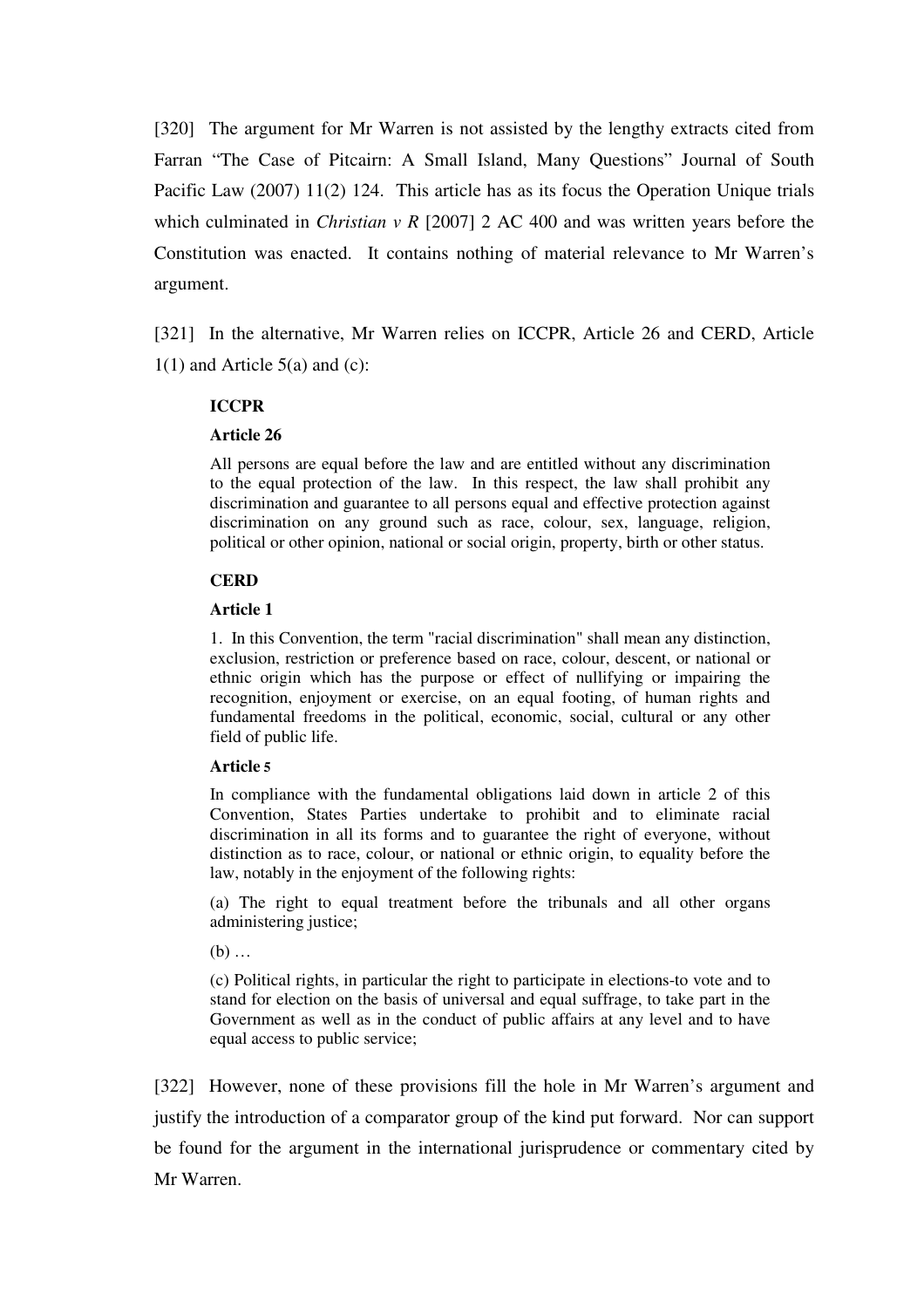[323] The overarching point is that Mr Warren cannot, on the facts, establish that he has been subjected to discrimination either as understood by s 23 of the Pitcairn Constitution or by the two international instruments referred to. The discrimination argument is entirely misconceived and based on a false premise. It adds nothing at all to the abuse of process claim.

## **The Deputy Governor point**

[324] In his evidence Mr Kevin Lynch stated that he is the Deputy Governor of Pitcairn and produced in evidence an Oath for the Due Execution of Office of Deputy Governor sworn by him at Auckland on 1 February 2012 before the then Governor.

[325] Mr Warren submits that as the Constitution of Pitcairn makes no explicit provision for the office of Deputy Governor, Mr Lynch could not give his evidence in the capacity of Deputy Governor.

[326] It is correct that unlike the constitution of some British Overseas Territories, the Constitution of Pitcairn makes no explicit reference to the office of Deputy Governor, but every constitution must be interpreted in its own terms. In the present case, s 32 of the Constitution of Pitcairn gives express power to the Governor to constitute offices of Pitcairn:

## **Constitution of offices**

**32.** Subject to this Constitution and any other law, the Governor, in Her Majesty's name and on Her Majesty's behalf, may constitute offices for Pitcairn.

[327] It was therefore well within the powers of the Governor under this provision to constitute the office of the Deputy Governor and to appoint Mr Lynch to that office. It is not a requirement of s 32 that the "office" be first created or recognised by the Constitution itself. The Constitution anticipates, via s 33, that the executive authority of Pitcairn will be exercised by the Governor either directly or through officers subordinate to the Governor:

### **Executive authority**

**33.**—(1) The executive authority of Pitcairn is vested in Her Majesty. (2) Subject to this Constitution, the executive authority of Pitcairn shall be exercised on behalf of Her Majesty by the Governor, either directly or through officers subordinate to the Governor.

(3) Nothing in this section shall preclude persons or authorities other than the Governor from exercising such functions as are or may be conferred on them by any law.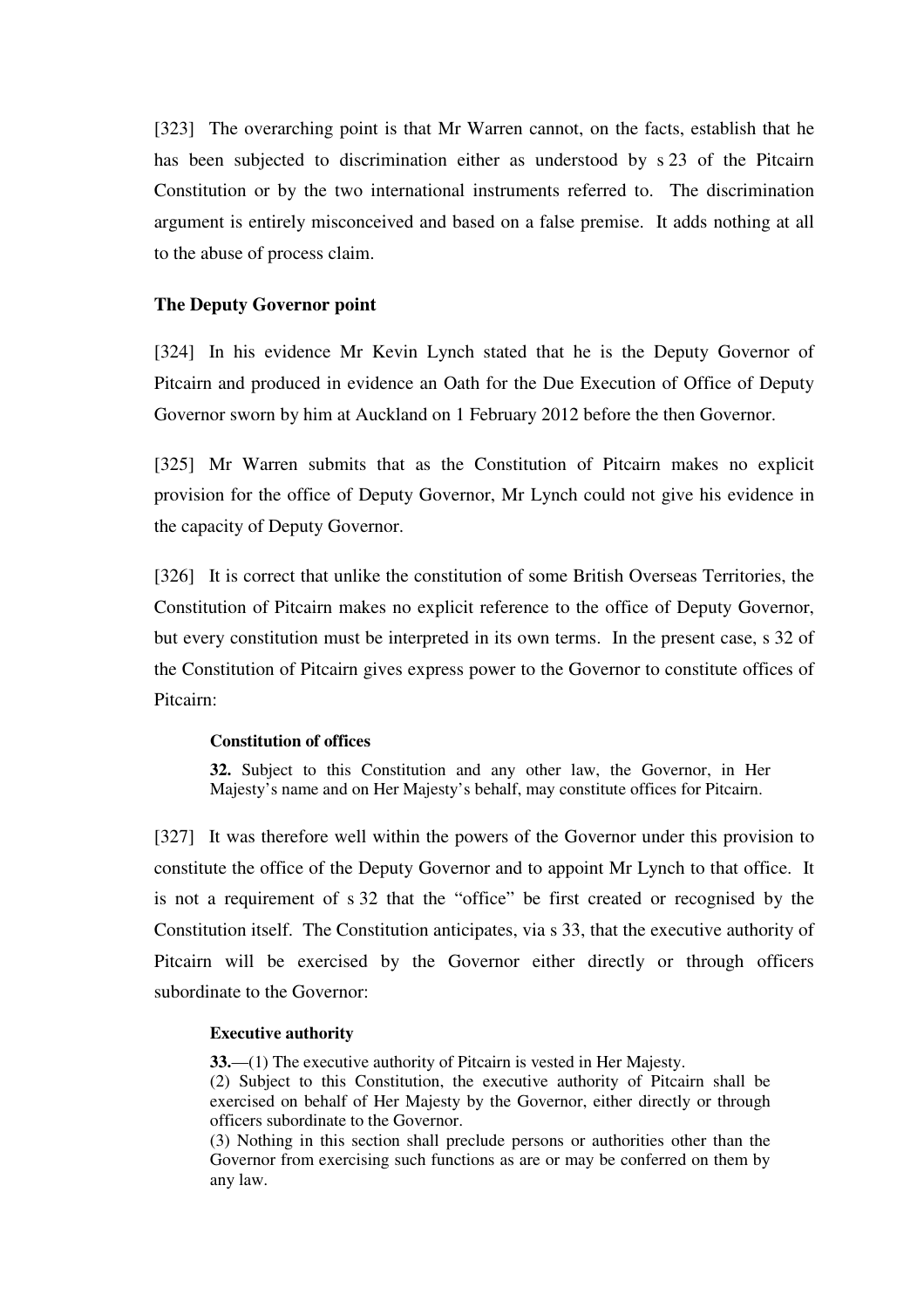[328] Consistent with these constitutional provisions, the Governor also has power, under s 21 of the Interpretation and General Clauses Ordinance, to delegate.

[329] Reading these provisions together, Mr Lynch has been properly appointed Deputy Governor.

[330] Apart from the fact that Mr Warren's argument has no merit in law, the argument is perhaps most remarkable by reason of the fact that there is no suggestion that any specific act of Mr Lynch in his capacity as Deputy Governor (or even as Acting Governor) has any significance in relation to Mr Warren and the charges he faces. The decision in *Warren v Attorney General for Jersey* at [27] to [30] makes it explicit that there must be a connection between the illegality or misconduct and the trial or, as stated at [36], it must be shown that the misconduct had an influence on the proceedings. In the present case no such misconduct and no influence has been shown.

[331] Some criticism was made of the fact that Mr Lynch is also the person designated pursuant to s 28 of the Constitution to act as Acting Governor:

### **Acting Governor**

**28.**—(1) During any period when the office of Governor is vacant or the Governor is for any reason unable to perform the functions of that office those functions shall, during Her Majesty's pleasure, be assumed and performed by such person as Her Majesty may designate for that purpose by instructions given through a Secretary of State ("the person designated").

(2) Before assuming the functions of the office of Governor, the person designated shall make the oaths or affirmations directed by section 27(4) to be made by the Governor.

(3) The person designated shall not continue to act in the office of Governor after the Governor has notified him or her that the Governor is about to assume or resume the functions of that office.

(4) In this section "the Governor" means the person holding the office of Governor.

[332] Mr Lynch similarly swore the oath of allegiance and oath for the due execution of office of Governor on 1 February 2012 before the Governor. It was submitted that this was "ridiculous" in that Mr Lynch was "trying to be Governor, and Acting Governor, and/or Deputy Governor, all at the same time". This submission is a literal and decontextualised reading of the evidence:

(a) The designation of Mr Lynch as Acting Governor by the Secretary of State was to ensure that the office of Governor can function during any period when the office of Governor is vacant or the Governor is unable to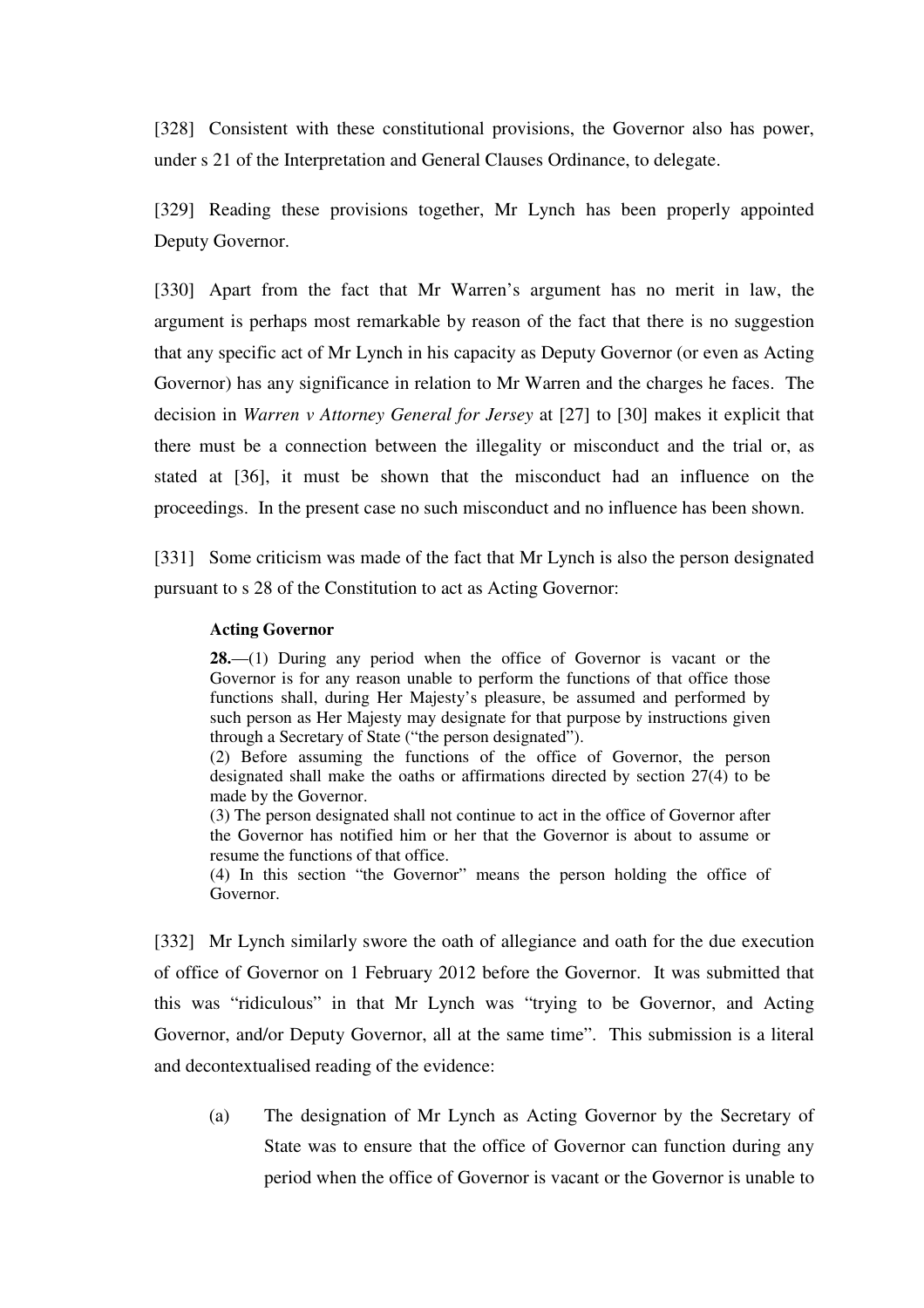perform the functions of his or her office. The Diplomatic Telegram from the Foreign & Commonwealth Office dated 1 February 2012 was in the following terms:

1. In accordance with Section 28(1) of the Pitcairn Constitution, on behalf of Her Majesty, I hereby designate Kevin Lynch to assume and perform the functions of the office of Governor during any period when the office of Governor is vacant or the Governor is for any reason unable to perform the functions of his or her office.

Hague

- (b) It is clear from the terms of ss 28(1) and (3) of the Constitution of Pitcairn that the powers of the Acting Governor are activated only when the office of Governor is vacant or the Governor is for any reason unable to perform the functions of his or her office.
- (c) The claim that there can be no prospective appointment implicitly means that the process of appointing an Acting Governor can only be activated after the office of Governor becomes vacant or after the Governor becomes unable to perform his or her functions of office. This will necessarily mean a vacuum between the event and the appointment while the administrative machinery is set in motion. In the meantime, executive authority could not be exercised otherwise than by Her Majesty. See s 33 of the Constitution. Good administration requires the avoidance of inconvenience of this kind and the consequential vacuum of office. Construed purposefully, s 28 of the Constitution provides for prospective appointment but with assumption of the functions of office occurring seamlessly when the office is vacant or when the Governor becomes unable to perform his or her functions.

[333] But once again, the point does not impact on the abuse of process claim because no connection to Mr Warren's trial has been demonstrated.

## **Whether Pitcairn Public Prosecutor properly appointed**

[334] In March 2000, Mr MJ Williams was the Governor of the Pitcairn Islands. He was also the High Commissioner of the United Kingdom at the High Commission, Wellington. By letter dated 6 March 2000 addressed to Mr Simon Eisdell Moore, then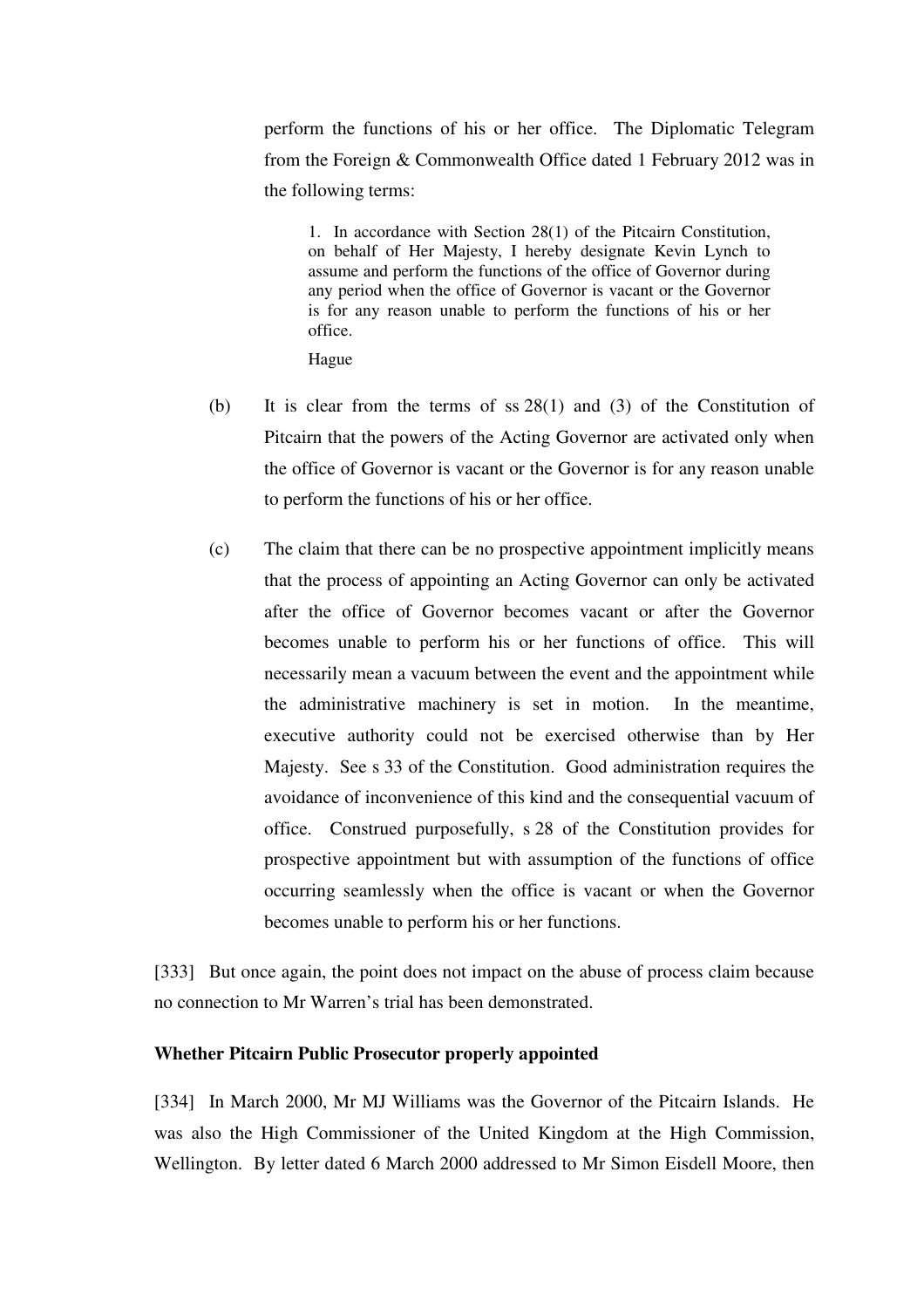the Crown Solicitor at Auckland, he advised Mr Moore that Mr Moore was appointed to the office of Public Prosecutor of the Pitcairn Islands. The letter cautioned, however, that legislative drafting would be required to give effect to the appointment:

My Legal Adviser will shortly undertake the necessary legislative drafting to give effect to your appointment and status.

The letter was signed by Mr Williams as "Governor, Pitcairn Islands", though the document was on the letterhead of the United Kingdom High Commission.

[335] Subsequently, on 26 January 2001, Mr Williams signed a Notice of Appointment of Public Prosecutor addressed to Mr Moore. The document was stamped with the seal of the Governor of Pitcairn and was in the following terms:

## **PITCAIRN, HENDERSON, DUCIE AND OENO ISLANDS**

## **NOTICE OF APPOINTMENT OF PUBLIC PROSECUTOR**

IN EXERCISE of the powers conferred by section 7 of the Pitcairn Order 1970 I hereby appoint

**SIMON JOHN EISDELL MOORE** of Auckland, barrister

to be the Public Prosecutor for the Islands of Pitcairn, Henderson, Ducie and Oeno.

Dated the  $26<sup>th</sup>$  day of January 2001

L. S.

"MJ Williams" Governor

[336] Relying on the earlier 6 March 2000 document on the letterhead of the United Kingdom High Commission, Wellington, the submission for Mr Warren is that the Governor purported to appoint the Public Prosecutor "in his British capacity" and as the appointment was made by a "foreign diplomat", it was a nullity and of no effect. Consequently, there was no lawful prosecutor responsible for commencing the prosecution against Mr Warren.

[337] It is clear, however, that the letter dated 6 March 2000 was signed by Mr Williams in his capacity as Governor. The later 2001 Notice of Appointment was similarly signed by Mr Williams in his capacity as Governor. The attached seal is that of the Governor of Pitcairn. The submission by Mr Warren, therefore, depends entirely on the fact that the letter of 6 March 2000 was on the letterhead of the United Kingdom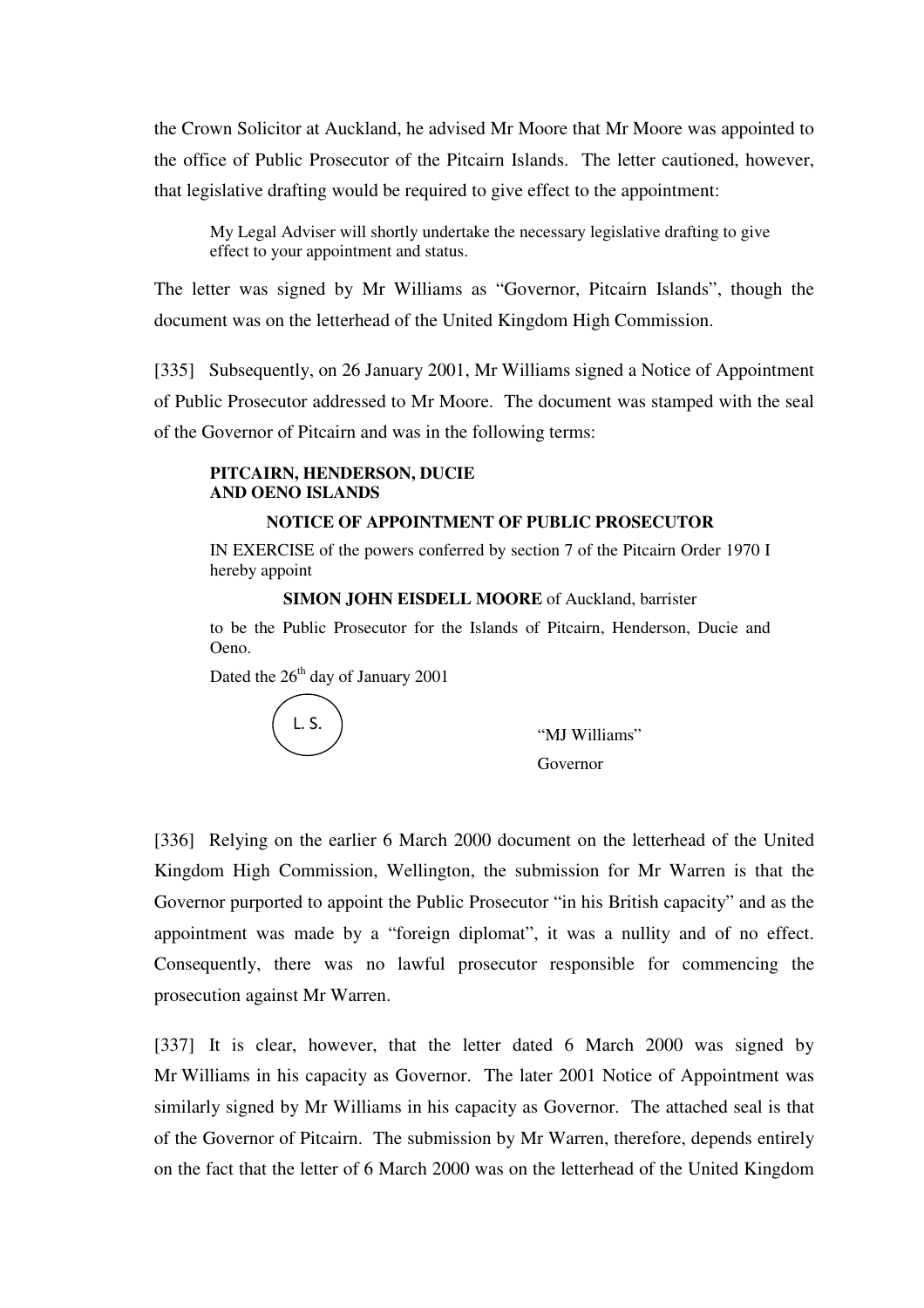High Commission in Wellington, though explicitly signed by Mr Williams as Governor of Pitcairn. It is difficult to see how the letterhead used could in any way affect the validity of an appointment made by the Governor in his declared capacity as Governor. It is even more difficult to see how the use of High Commission letterhead in March 2000 could affect the subsequent notice of appointment signed and sealed by the Governor on 26 January 2001. There is no merit whatsoever in Mr Warren's submission.

# **The Pitcairn Public Prosecutor and the "corruption" of the Pitcairn judicial system**

[338] It is alleged that the Pitcairn Public Prosecutor "corrupted" the judicial system "because he recommended appointments of magistrates, defence counsel and the registrars". This point has arguably been disposed of by the judgment given by Lovell-Smith Lon 12 October 2012:

[43] In addition to the validity and jurisdiction of Pitcairn's organs of government being under attack, the applicant challenges the validity of the judicial system because of the involvement of the Public Prosecutor in recommending the appointment of defence counsel, Magistrates, the Registrar, and possibly Judges. The applicant submits that "this was the death knell of any independent judicial system".

…

[130] The applicant submits that public prosecutor Simon Moore's advice to Paul Treadwell, the then Attorney General, on potential candidates for roles within the Pitcairn defence bar and the position of registrars has compromised his independence.

[131] The Crown argues that Paul Treadwell independently came to his decision on the appointment of counsel for Pitcairn. Moreover, as current defence counsel was not suggested by Mr Moore at the time, his independence cannot be questioned. I agree with the Crown's submission that any review of the history of the Operation Unique trials is sufficient to satisfy any concerns about the independence of the Pitcairn defence bar.

[132] There is no merit in the applicant's submission.

[339] However, as the point was pressed again before me as an "abuse of process" point, my views follow.

[340] The charges in the Operation Unique trial were laid in the Pitcairn Magistrate's Court in April 2003. See *Christian v R* at [55] (Lord Hope). The investigation had spanned several years prior to that and according to the correspondence placed before me, the then Legal Adviser, Mr PJ Treadwell, was in February 2000 putting in place the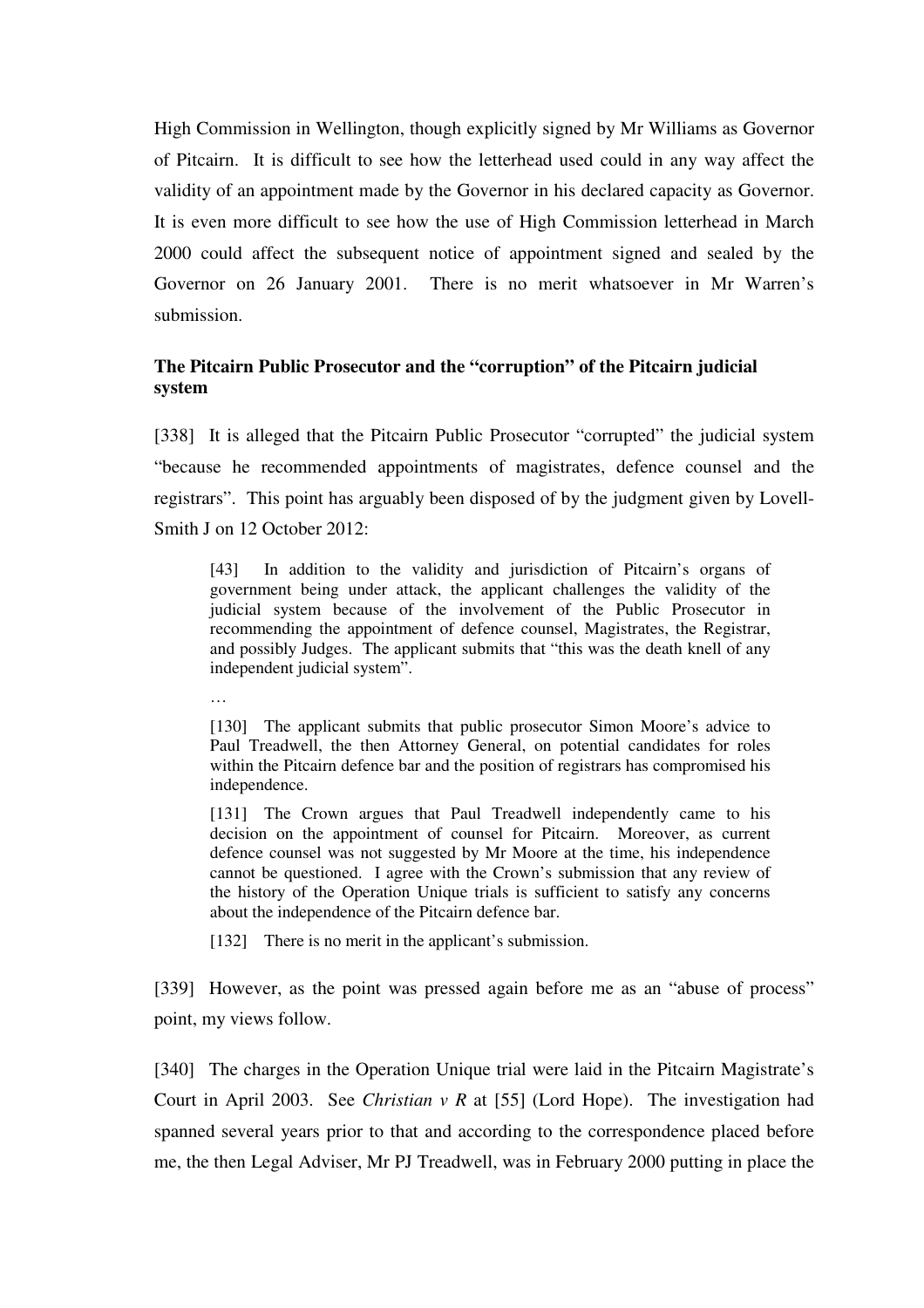legal and administrative infrastructure required for such prosecutions as could potentially flow from the investigation. As Legal Adviser, Mr Treadwell was performing duties akin to those of Attorney General.

[341] It is not clear how far the correspondence tendered by Mr Warren in the current proceedings presents a complete and accurate picture of Mr Treadwell's discussions with Mr Moore and other parties, and no evidence on the point has been called. The Court is invited to draw its own inferences from the documents and surrounding circumstances.

[342] It must not be overlooked that the allegations that rapes had occurred on Pitcairn were investigated in September 1996 and Mr Treadwell had himself recommended that no prosecution be brought. See the account given by Lord Hope in *Christian v R* at [50] to [55]. It was understandable that following the further investigations carried out by the police, Mr Treadwell would seek expert advice and that this would involve the appointment of a senior barrister with extensive experience in prosecuting serious criminal offences. The administration of Pitcairn being based in New Zealand, and Auckland being by far the largest population centre in New Zealand, it was understandable that Mr Treadwell should approach the Auckland Crown Solicitor (Mr Moore) to ascertain whether he (Mr Moore) would be interested in appointment as the Pitcairn Public Prosecutor. Not only did Mr Moore have the requisite experience, he was also senior partner in a law firm (Meredith Connell) which has been the office of the Auckland Crown Solicitor for several decades. Mr Moore thus had available the resources of other partners and senior prosecutors to undertake what was then (correctly) anticipated to be a major undertaking.

[343] As the letter from Mr Treadwell to Governor Williams dated 8 February 2000 makes clear, Mr Treadwell also sought the views of Mr Moore on who, in Mr Moore's opinion, would be suitable for appointment as defence counsel, magistrates and registrar. That is, Mr Moore's letter dated 7 February 2000 was responding to a request for his views, not gratuitously imposing on Pitcairn his own "vision" of who should be appointed to the positions discussed with Mr Treadwell. Given Mr Moore's extensive prosecuting experience, his knowledge of the qualities of the Auckland Bar was possibly unrivalled and it is difficult to think of a person better placed for Mr Treadwell to consult. It is also clear that Mr Treadwell did consult more widely than with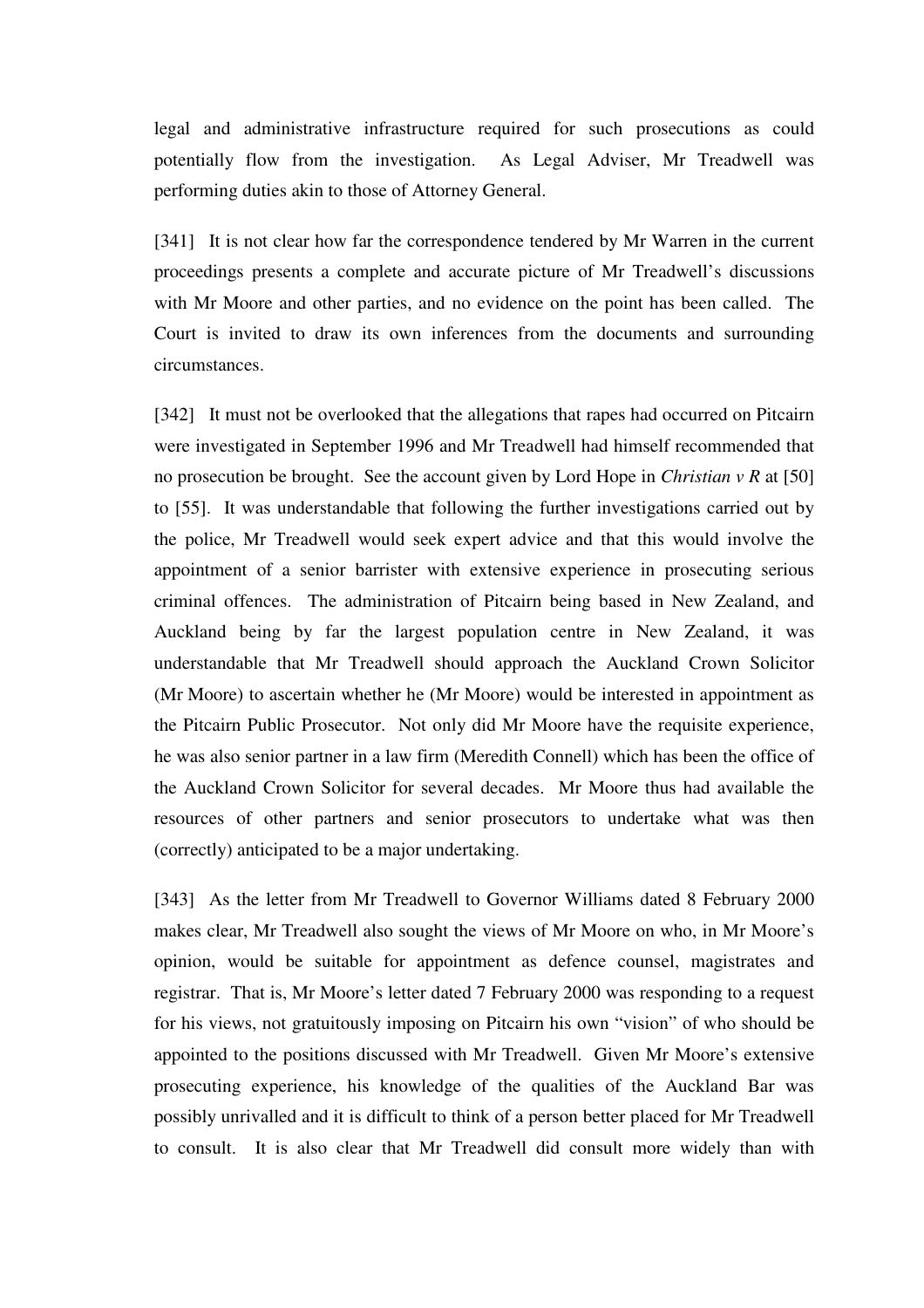Mr Moore because several of the subsequent appointees are not mentioned by Mr Moore in correspondence.

[344] Complaint has been made of the Auckland-centric nature of the law practitioners mentioned in Mr Moore's letter. The fault, if such it was, was understandable, given that Mr Moore practised in Auckland and indeed he himself made a point of saying in his letter that he had confined himself to Auckland and that other worthy inclusions could be found elsewhere in New Zealand.

[345] A fair reading of the correspondence shows that Mr Moore went out of his way to assist Mr Treadwell in difficult circumstances and that he was doing no more than expressing a personal opinion, drawing attention to those who, in his (Mr Moore's) long experience, could perform with integrity and to a high standard the various roles to which appointments would have to be made by the Governor on the recommendation of Mr Treadwell.

[346] The claim that the Public Prosecutor corrupted the Pitcairn judicial system is apparently advanced on the basis that it was wrong for Mr Moore to even mention to Mr Treadwell the names of potential candidates for appointment as magistrates, registrars and defence counsel. So extreme is this position that it underlines the artificiality of the submission. How Mr Moore corrupted the system in 2000 and made it impossible for Mr Warren in 2014 to receive a fair trial is not explained in rational terms and the submission has no foundation in fact. Nor can I find in the evidence any justification for the extravagant submission that Mr Moore's "involvement in appointments was the death knell of an independent bar, and therefore the judicial system".

[347] Account must also be taken of the fact that Mr Warren has had counsel (Mr Ellis) and junior counsel (Mr Edgeler and more lately Mr Park) of his choice appointed on legal aid and the Magistrate who committed Mr Warren for trial is not a person mentioned or referred to in Mr Moore's letter dated 7 February 2000.

[348] Rather than presenting a picture of a system "corrupted" by the Public Prosecutor, the evidence shows a process of responsible consultation carried out with due regard to the heavy responsibilities which would necessarily be assumed by whomsoever was ultimately recommended to the Governor by Mr Treadwell for appointment. It was a process which was understood by all would end with the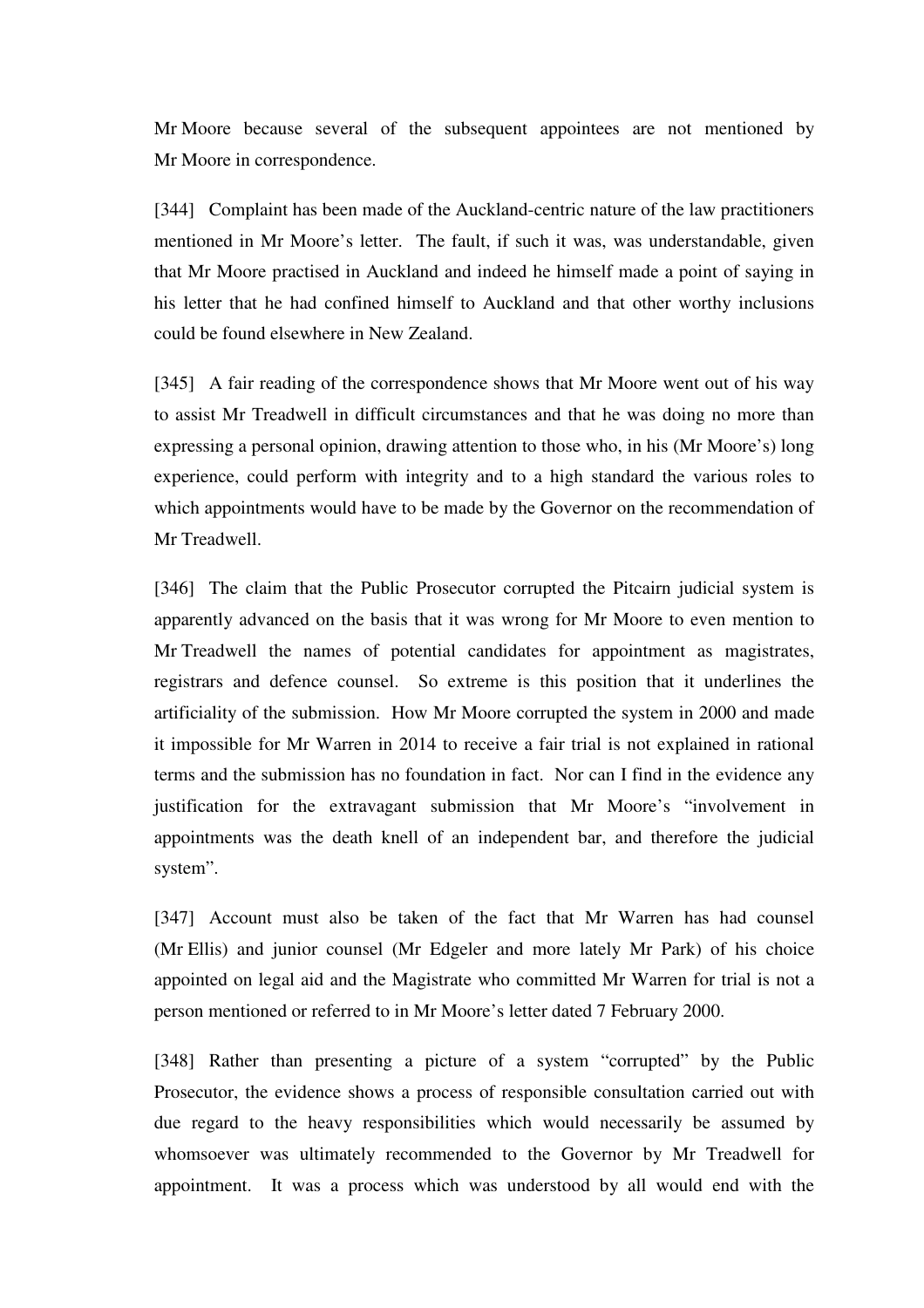Governor making his own independent decisions. In this regard, Mr Treadwell's letter to Mr Moore dated 8 February 2000 made it clear that Mr Treadwell had already independently considered who should be appointed to the positions of magistrate and defence counsel. In addition, the Governor's letter to Mr Treadwell of the same date concludes with an expression of confidence that Mr Treadwell will offer "advice" only:

I am sure you will offer advice in due course about how we should proceed on these.

[349] On the evidence, there is nothing to indicate that improper influence was exerted or that any appointments were made other than on merit and on the basis of proper considerations. There was no absence of independence on the part of Mr Moore or on the part of anyone else. The argument based on the alleged lack of independence of the prosecutor and his alleged corruption of the system is unsupported by the evidence and must fail.

## **The prosecution guidelines point**

[350] On 28 February 2000, Mr Moore wrote to the then Commissioner for the Pitcairn Islands regarding the question whether the presence or absence of corroboration would be a relevant consideration in any decision to prosecute those on Pitcairn in respect of whom allegations of sexual abuse had been made at that time. In his letter Mr Moore referred to prosecution guidelines then applicable in England and Wales and also to guidelines then applicable in New Zealand.

[351] Mr Warren submits:

- (a) In his letter Mr Moore claimed he was not subject to any formal set of guidelines and that "despite having been appointed a Public Prosecutor – an English concept – he was not bound by English rules when prosecuting under English law".
- (b) This is "forum shopping on a grand scale" and that "to select a higher or lower standard because it suits the prosecution is unprincipled". No well-informed observer would consider Mr Moore either independent or impartial.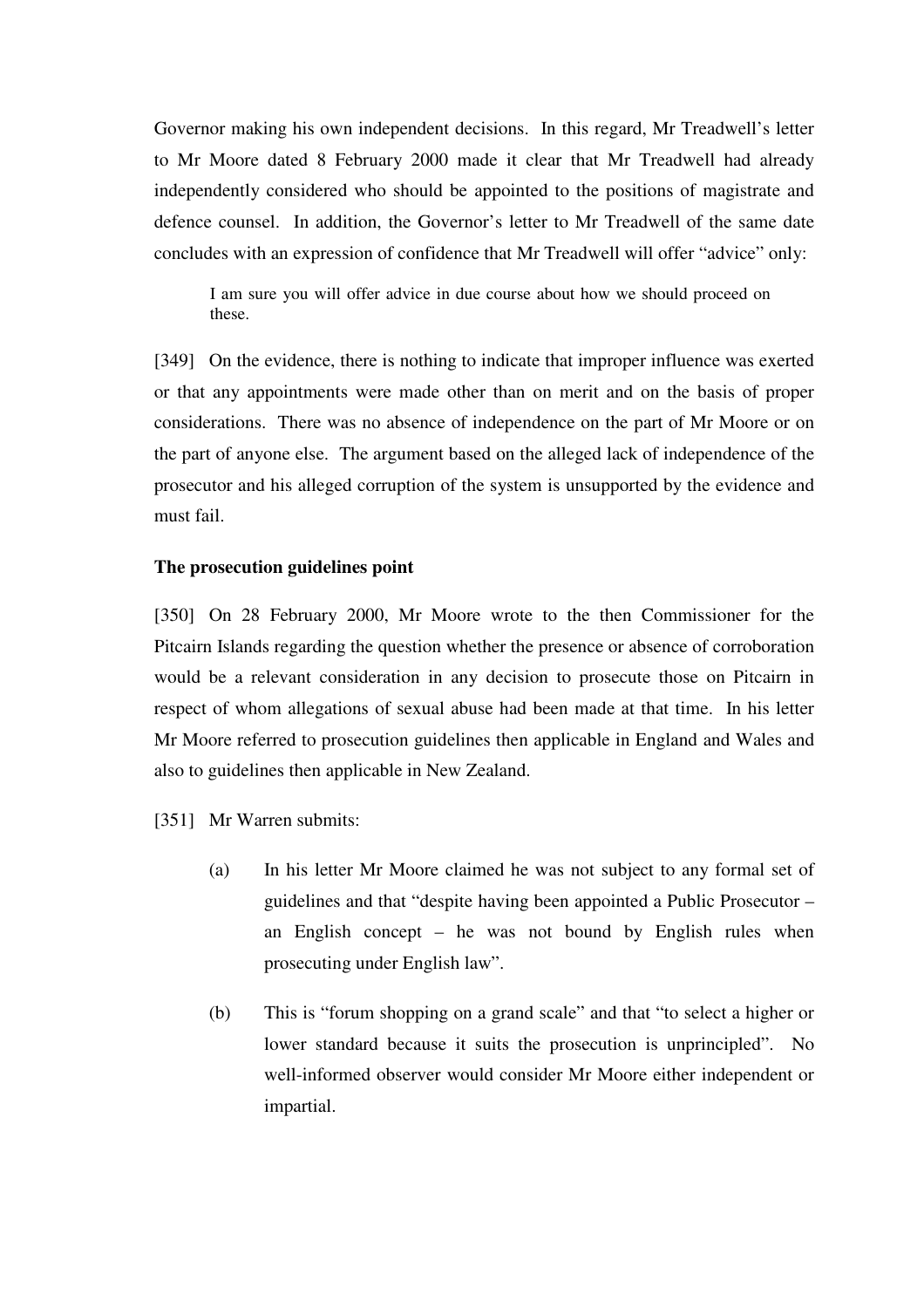- (c) Mr Moore's actions had "irretrievably compromised a fair judicial system in Pitcairn" and the appointment of "an Auckland clique of lawyers and judges for all positions in the Pitcairn structure regrettably leaves little opportunity for external observations, as in Pitcairn itself, insularity causes its problems". That a prosecutor "could believe he was not bound by a set of formal guidelines is even more worrying".
- (d) No judge, let alone a well-informed independent observer, would regard as independent a prosecutor who has had a hand in the selection of defence counsel, magistrates or registrar and who cherry picks which guidelines to apply to ensure a better chance of conviction.
- (e) The only logical solution to restore confidence is to "start afresh", that is, to recreate the entire Pitcairn judicial system.
- (f) No fair trial for Mr Warren is possible and a stay should be entered.

[352] The submission, however, is based on a selected reading of Mr Moore's letter. The extract quoted in Mr Warren's submission omits two important statements by Mr Moore:

- (a) That his decision would be a principled one; and
- (b) The views he expressed were "unresearched, tentative expressions" and that he was undertaking a more detailed examination of the issues:

It needs to be stressed that the views set out above are simply my own unresearched, tentative expressions. I am presently undertaking a more detailed examination of these issues the resolution of which is, obviously, critical before any further steps are undertaken.

[353] There is simply no basis to accuse Mr Moore of "forum shopping on a grand scale" or to suggest that a particular standard was chosen to suit the prosecution. The de-contextualised selection of words and sentences is inappropriate, to say the least, as is reliance on extracts from a letter which made it clear that the author qualified what he had written and added that he was undertaking a more detailed examination of the issues.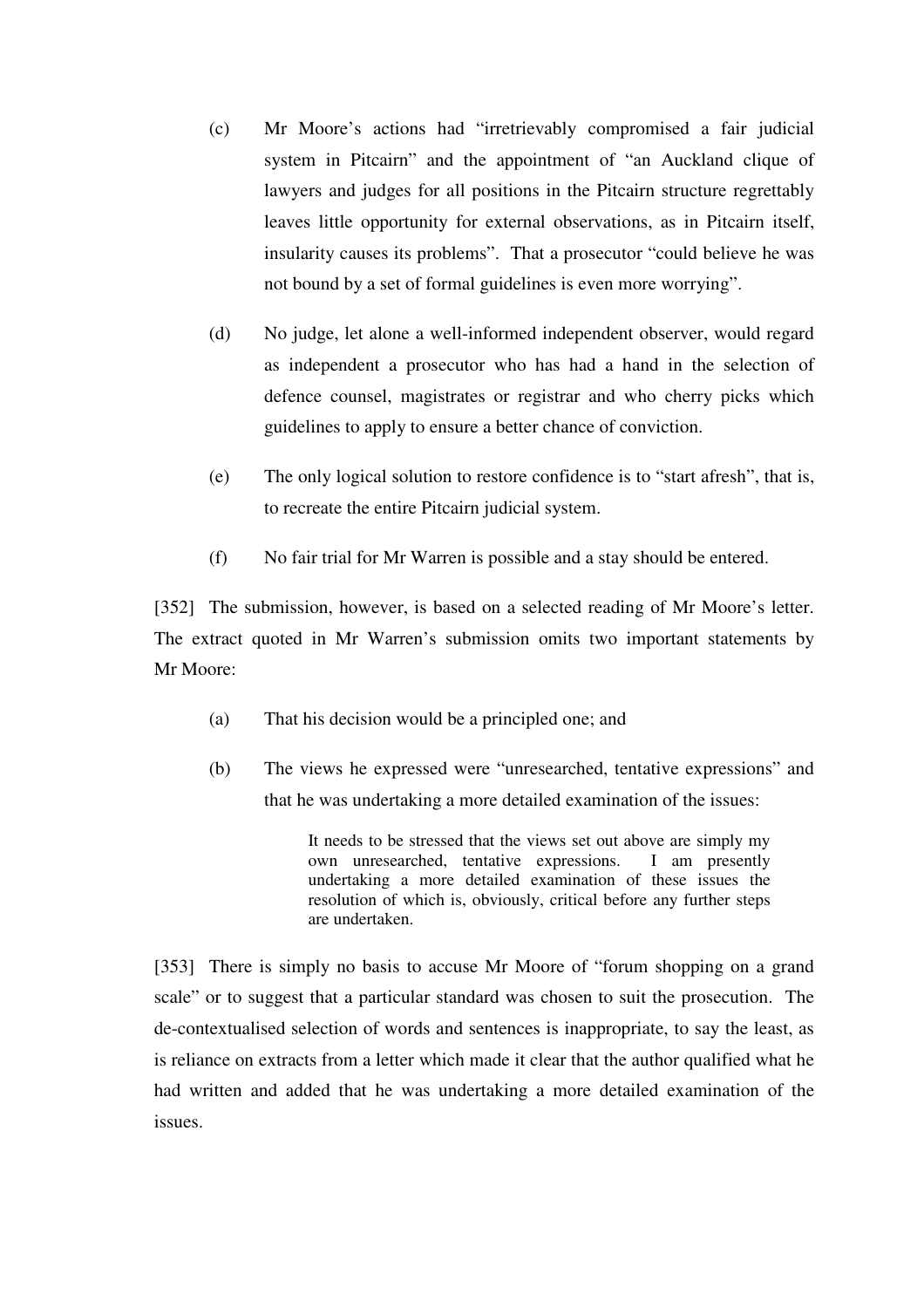[354] Furthermore, Mr Moore was correct to say that as Public Prosecutor for Pitcairn he was not governed by any formal set of (Pitcairn) guidelines. But his letter does not suggest he did not feel bound by any guidelines. Rather, he would act in accordance with a set of guidelines, whether those were guidelines applied in New Zealand or those applied in England and Wales.

[355] The criticisms made by Mr Warren must also be seen against the background that in *Christian v R* Lord Hope at [87] referred to the "conspicuous fairness and sensitivity with which [the] proceedings [had] been conducted throughout by the Public Prosecutor".

[356] In these circumstances, it is difficult to see how a letter written ten years before the present prosecution was commenced against Mr Warren, and indeed before any charges were laid in the Operation Unique inquiry, prevents Mr Warren receiving "a fair and public hearing within a reasonable time by an independent and impartial tribunal" (Pitcairn Constitution, s 8).

[357] The more so when in November 2013 Mr Warren was provided with the decision of Mr Moore to lay the charges now faced by Mr Warren. I was told by Mr Raftery, without opposition from Mr Ellis, that Mr Moore made it clear in that letter that the decision to prosecute Mr Warren had been based on the contemporary and relevant English Code for Crown Prosecutors.

[358] There is no merit whatever in any of the points advanced in relation to Mr Moore or in relation to the alleged lack of independence of the Public Prosecutor. The attack on the judicial system is without foundation.

### **Challenge to the appointment of Mr Raftery and Mr Mount as prosecutors**

[359] Mr Warren submits that Mr Raftery and Mr Mount represent the Crown unlawfully. This submission is based on the ground that no formal documents have been produced to evidence their appointment to act on behalf of the Pitcairn Public Prosecutor.

[360] This ground was asserted for the first time at the hearing before me in April 2014 and the Crown objects to the point being raised. The circumstances are that shortly before the hearing commenced on 7 April 2014, Mr Ellis made an oral request to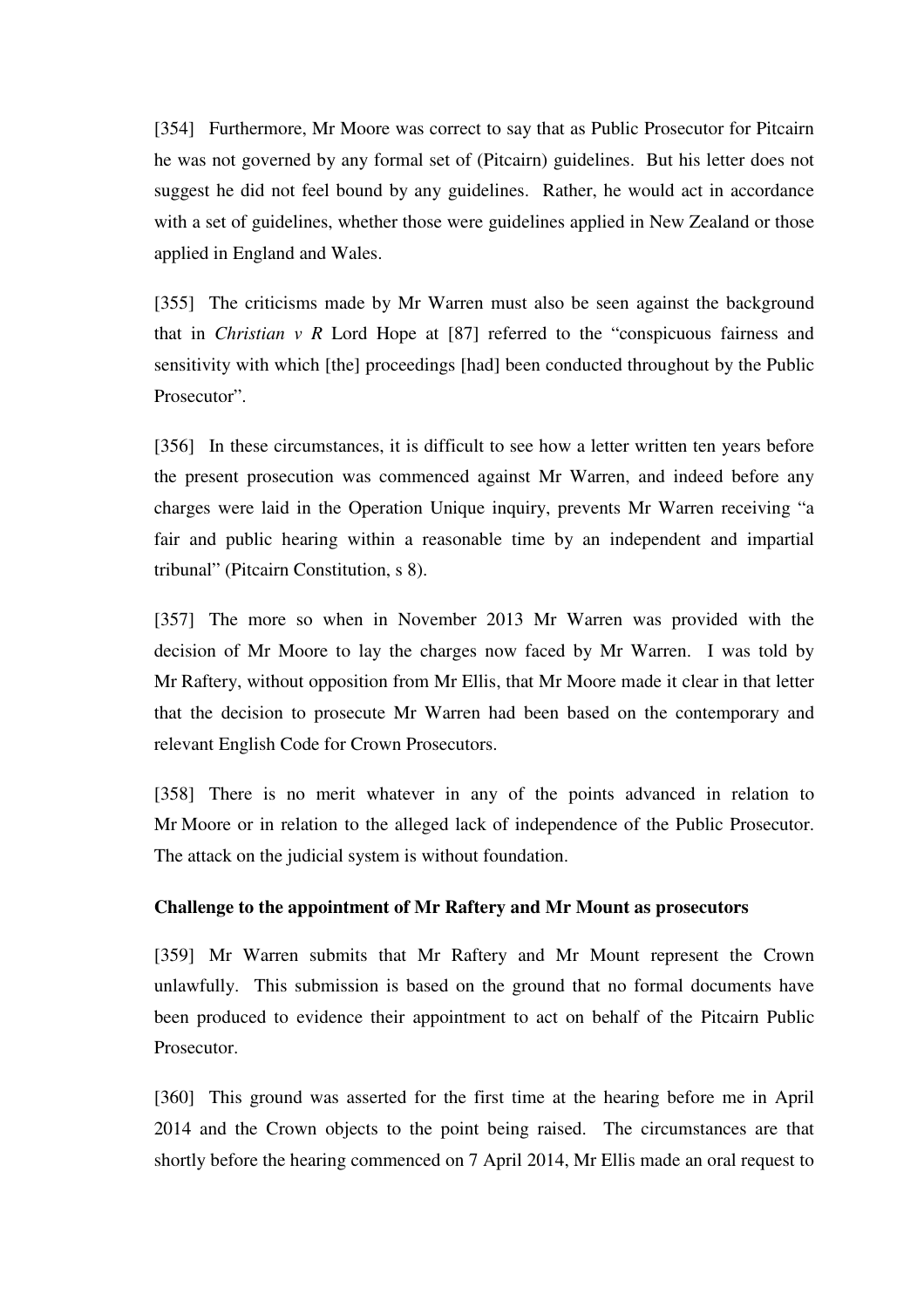Mr Raftery and Mr Mount that they produce evidence of their appointment to represent the Pitcairn Public Prosecutor at the hearing. When told there was no letter of appointment, Mr Ellis submitted that this showed a "laxness" or "slackness" of the procedure adopted by "the Pitcairn administration" which Mr Ellis found "astonishing".

[361] Mr Raftery and Mr Mount stated from the Bar that they both have authority to represent the Crown in these proceedings, having been instructed both by the Public Prosecutor and by the Attorney General. Not having had notice of the point, there had been no opportunity to ascertain whether written authority could be found.

[362] I do not see anything in the complaint made by Mr Ellis. First, it is well established that when a barrister appears in court and states that he or she is instructed, the court will not enquire into his or her authority to appear. See *Halsbury's Laws of England* (5<sup>th</sup> ed, 2009) vol 66 Legal Professions at [1135]:

A barrister's authority to appear in proceedings is conferred by his instructions. When a barrister appears in court and states that he is instructed, the court will not inquire into his authority to appear, nor as to by whom he is instructed, except when different barristers appear instructed by different solicitors claiming to represent the same party.

[363] Second, by virtue of s 19(3) of the Judicature (Courts) Ordinance, the Attorney General, the Public Prosecutor and the Deputy Public Prosecutor have ex officio the right of audience in all courts of the Islands:

**19.**—(1) The functions and powers conferred upon the Attorney General of England in respect of civil or criminal causes or matters arising in England may be exercised by the [Attorney General] in respect of civil or criminal causes or matters occurring or arising in the Islands.

(2) The Public Prosecutor shall have and may exercise the functions and powers of the Director of Public Prosecutions in England.

(3) The [Attorney General], the Public Prosecutor and the Deputy Public Prosecutor shall have ex officio the right of audience in all Courts of the Islands and shall have the same protection and immunity from suit in respect of the performance of their duties as is conferred upon judicial officers by section 18 of this Ordinance.

[364] That right of audience (and immunity) cannot be restricted literally to the three office holders in person. It must, on any purposive and sensible interpretation, necessarily apply also to those law practitioners who are instructed to appear with them or who are instructed to represent them at a particular hearing or in particular proceedings. Otherwise it would mean that even in circumstances such as the hearing before the Privy Council in *Christian v R* (where the Public Prosecutor appeared in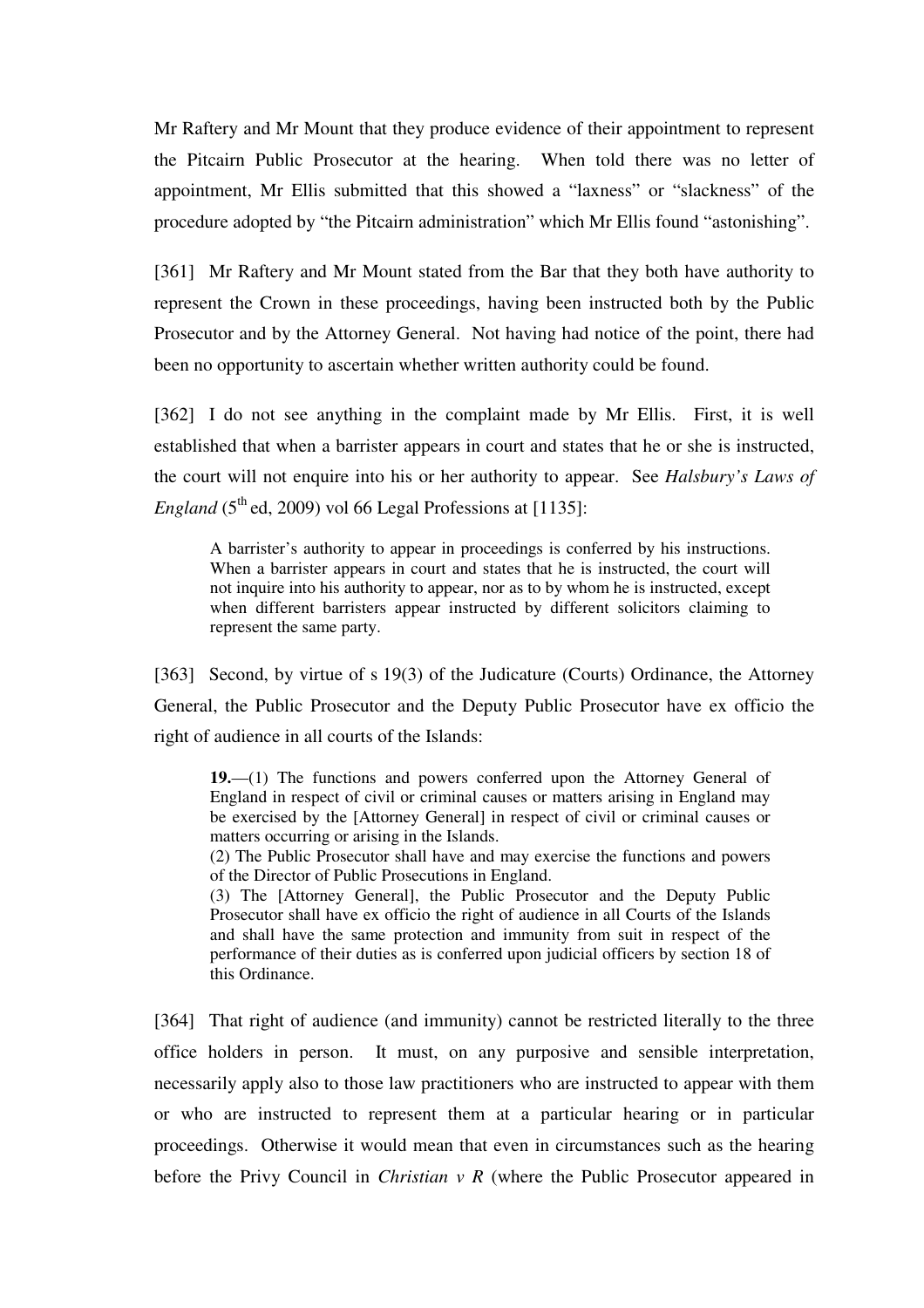person with "junior counsel"), the Public Prosecutor would have a right of audience and be protected by s 19(3) but not junior counsel (which in that case included Mr Raftery and Mr Mount).

[365] If, on the other hand, junior counsel have a right of audience and immunity when appearing with the required office holder, it is difficult to see why they do not similarly have a right of audience (and immunity) when appearing on the instructions of the office holder but not in his or her presence.

[366] In my view, the ex officio right of audience can be exercised by the named office holder in person or through counsel of his or her choice. It could not have been intended that the right be exercised only by the office holder in person.

[367] Furthermore, there is no legal requirement that counsel representing the Attorney General or the Public Prosecutor must hold written instructions to do so, and no authority to the contrary has been cited by Mr Warren. His submission assumes that it is self-evident that there is such a requirement. But how and why that should be so has not been explained, either on the law or on the facts. As the passage from *Halsbury's Laws of England* cited above attests, there is no such requirement at common law.

[368] Mr Warren's argument was based on the Prosecution of Offences Act 1985 (UK) which empowers the Director of Public Prosecutions (DPP) in England to appoint prosecutors and staff. Also cited in aid was *Halsbury's Laws of England* (5<sup>th</sup> ed. 2010) vol 27 Criminal Procedure at [37], which addresses the designation of members of the Crown Prosecution Service (CPS). Indirect support for this argument is found in the fact that s 19(2) of the Judicature (Courts) Ordinance stipulates that the Public Prosecutor shall have and may exercise the functions and powers of the DPP. The submission was that Mr Raftery and Mr Mount would have to be formally appointed as prosecutors as if they were in the CPS.

[369] Two points need to be made. First, there is no CPS for Pitcairn and the provisions governing appointments to the CPS in the UK have no application. It must not be forgotten that s 42 of the Constitution of Pitcairn requires the English legislation to yield to "local circumstances". This means that the appointment and designation provisions of the Prosecution of Offences Act (UK) have no application in Pitcairn.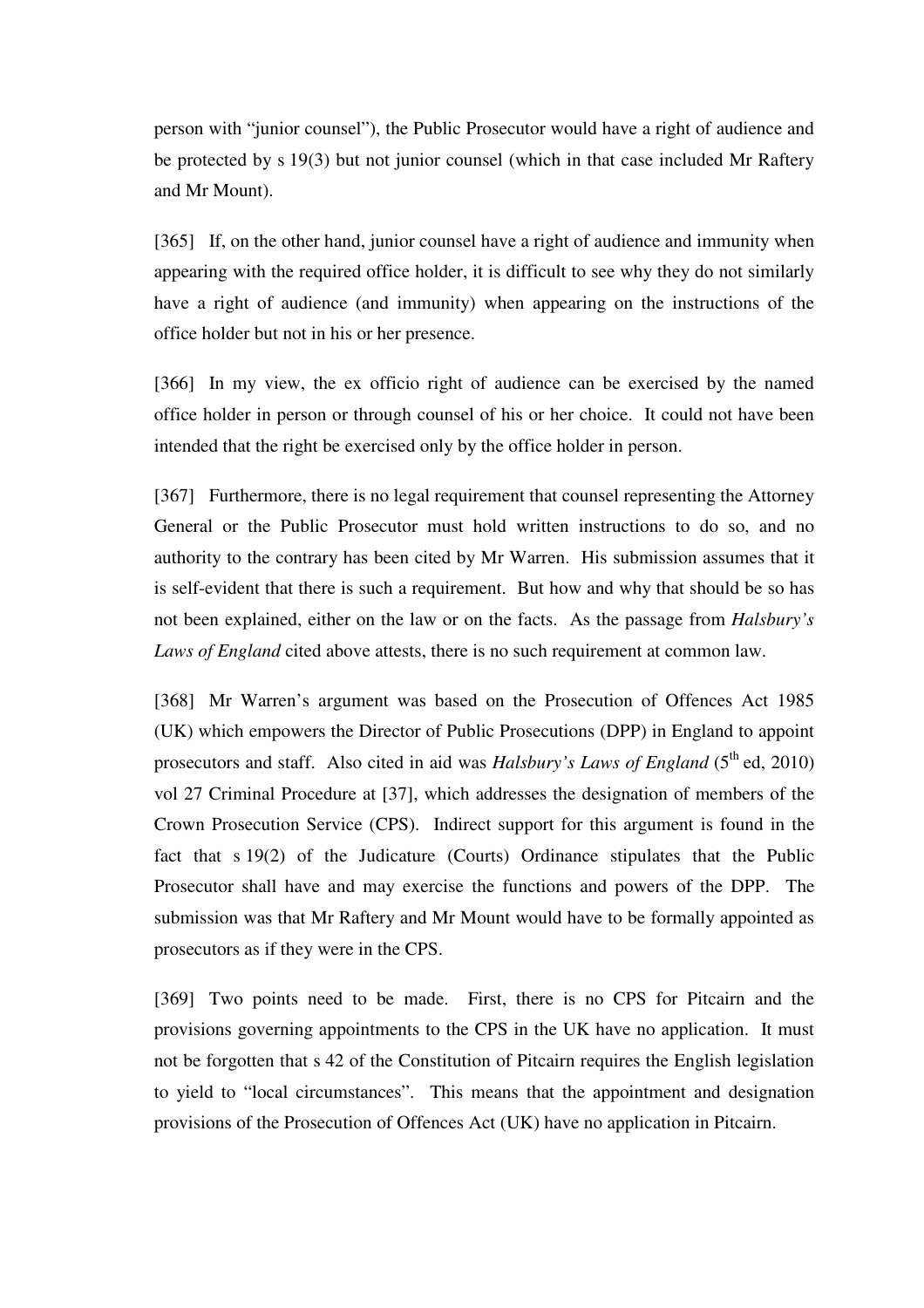[370] Second (and in any event), while the DPP is given powers of appointment by the 1985 Act, it is not explicitly required that that power be exercised in writing only – though in the context of a necessarily large prosecution service for England and Wales it is no doubt good practice for appointments to be in writing. But no authority has been cited for the proposition that the validity of an appointment turns on the existence of a written document of appointment. The *Halsbury* paragraph relied on by Mr Warren at fn 7 itself underlines the need for literalism to be avoided:

However, the contention that s 1(6) [of the Prosecution of Offences Act 1985] confers the powers of the Director on Crown prosecutors only where they are acting on the express direction of the Director would produce absurd results: *R v Crown Court at Liverpool, ex p Bray* [1987] Crim LR 51, DC.

[371] In conclusion, even if the objection of the Crown as to notice is to be ignored, there is no merit to the challenge to the authority of Mr Raftery and Mr Mount to appear on behalf of the Public Prosecutor.

## **The "judicial colonialism" point**

[372] In broad terms, the submission is that it is discriminatory and impossible to get a fair trial by "foreign judges, not being nationals of Pitcairn". While foreign judges may properly sit on appellate courts (particularly the Privy Council), trial courts "need to be imbibed with the local culture". The submission did not elaborate on what is asserted to be the distinctive nature of the "local culture" of Pitcairn.

[373] It is also complained that there are too many judges. There is some irony in this complaint given that it is advanced in support of a claim that Mr Warren cannot receive a fair trial.

[374] Be that as it may, it is submitted that British citizens are entitled to trial by British judges, not New Zealand judges and the provision of "a New Zealand-based judicial system is unjustified discrimination and unwanted judicial colonialism".

[375] The point has already been considered and rejected, first, by the Court of Appeal in *Christian v R (No. 2)* [2006] PNCA 1 at [75] to [88], and second, by the Privy Council in *Christian v R*. Lord Hoffman, who on this point was speaking for the entire Board, said at [26]:

Finally, the appellants argued that … (2) the Supreme Court judges should have come from the United Kingdom rather than New Zealand and the new laws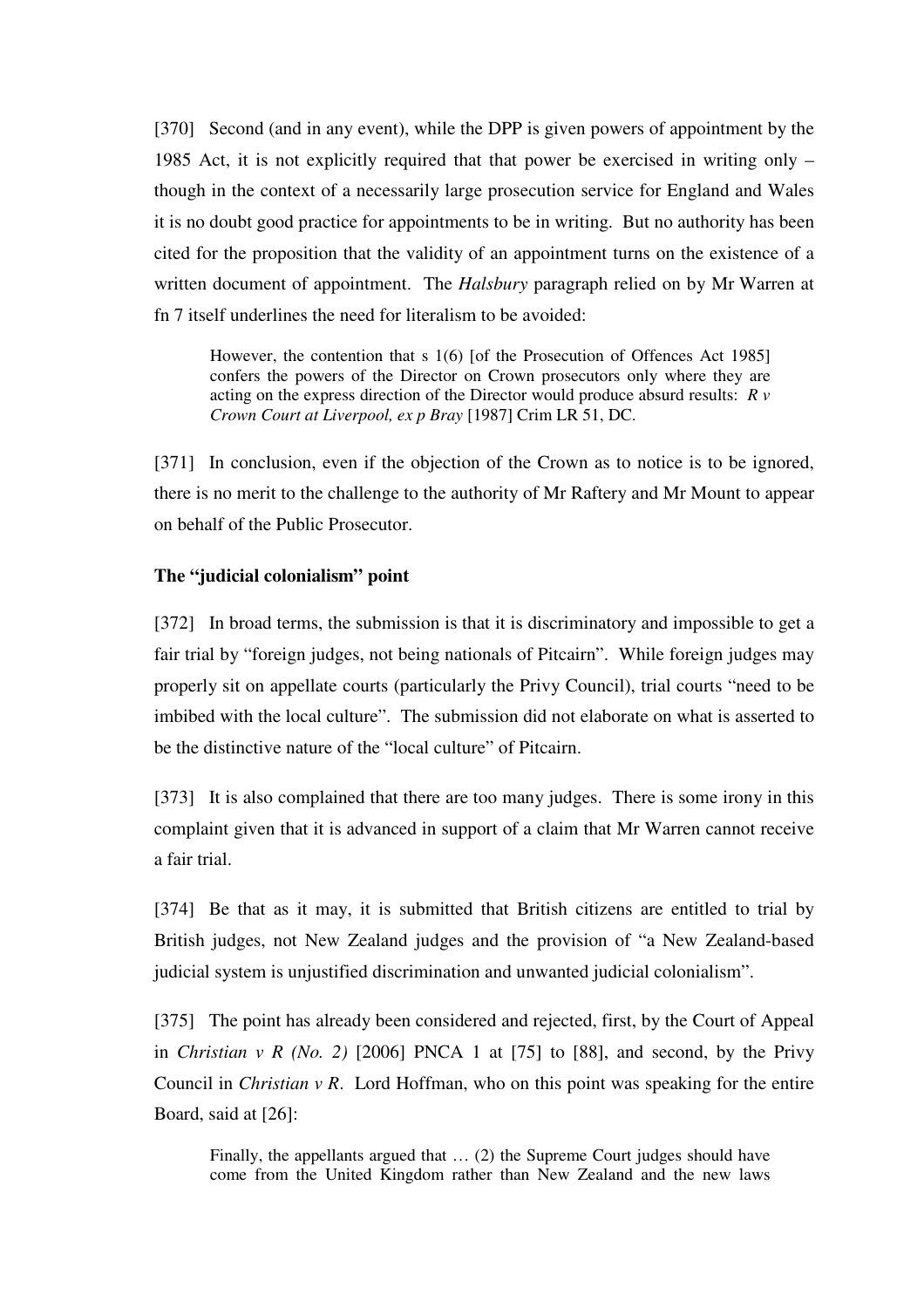should have been based on United Kingdom rather than, as they were, on New Zealand models … It is hard to take any of these points seriously … There is no suggestion of any lack of competence on the part of the judges or a restriction on the Governor's power of appointment on grounds of nationality …

[376] Reference should also be made to the dismissal by the Court of Appeal of the "so many judges" point in *Warren v R* (12 April 2013) at [132].

[377] In these circumstances, it is not proposed to address the point in any detail. It is sufficient to refer to the earlier part of this judgment and to record my agreement with the following additional points made by the Crown:

- (a) As to the complaint that there "should be some involvement of the Islanders in the legal system", there is such involvement. This includes the Island Magistrate (who issued the search warrants) and the ability for assessors to sit on criminal trials, including Mr Warren's trial should he make application. The reality, however, is that there is currently no legally-trained Pitcairn Islander qualified for appointment as a judge to deal with serious criminal or constitutional matters such as the present.
- (b) As detailed in the evidence given by Mr Lynch, there was full consultation with the Islanders regarding the judicial system during the process leading up to the 2010 Constitution. It is useful to recall the 15 February 2010 memo by Ian Hendry cited earlier:

Above all, the enthusiasm of the islanders themselves to arrive at a constitutional settlement that would suit their circumstances and improve their lives was very impressive; they were determined, persistently enquiring, but always sensible. There can be no other Overseas Territory constitution in which a greater proportion of the local population was directly involved and contributed to the outcome.

- (c) The claim that the Island community is "over-judged" overlooks the following:
	- (i) The Constitution itself prescribes the Supreme Court and the Court of Appeal. The Judicature (Courts) Ordinance, s 3(1), sets a ceiling for Supreme Court judges, namely the Chief Justice plus up to four other judges. The Constitution, s 49, stipulates a President and "two or more Justices of Appeal" for the Court of Appeal. In the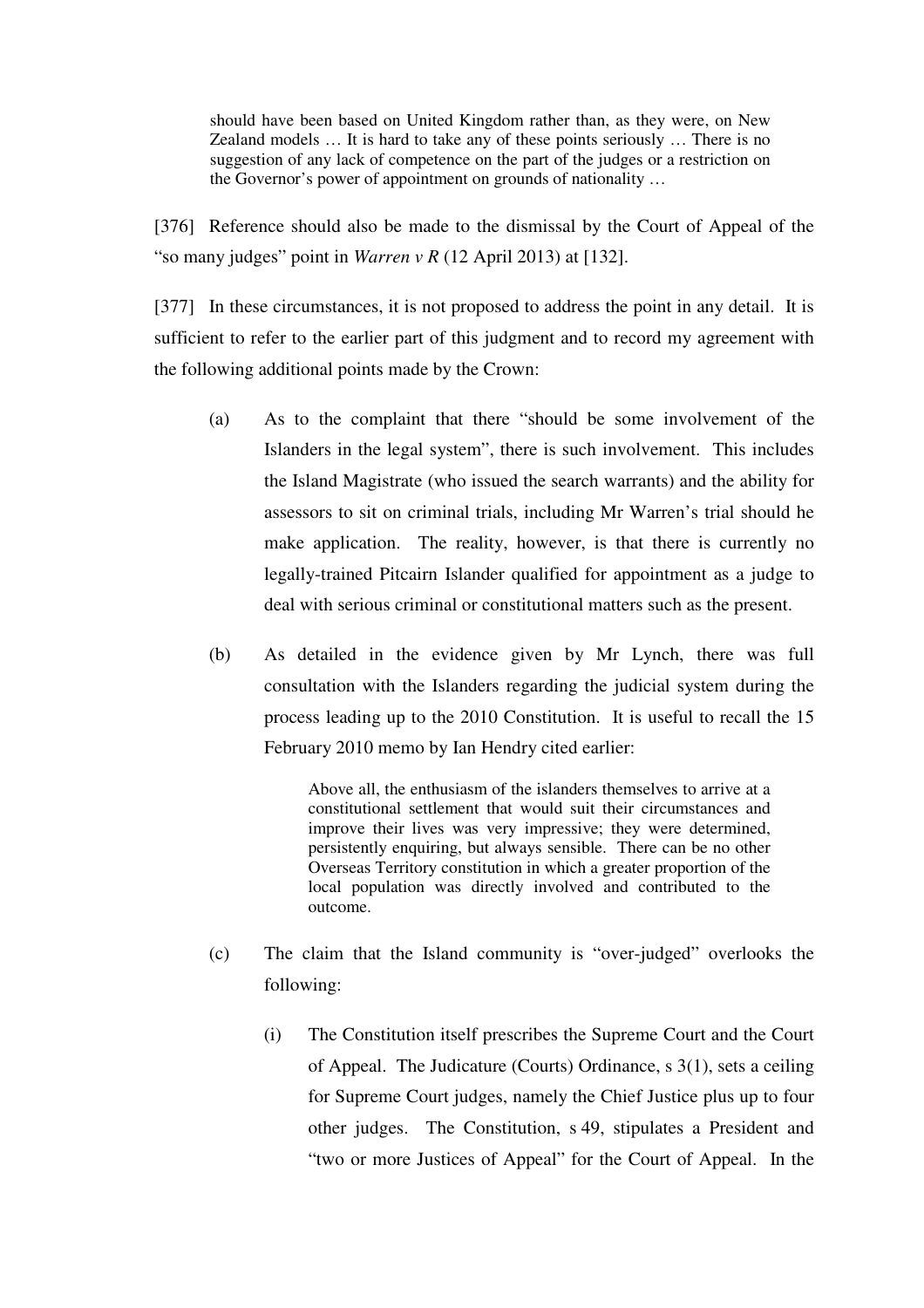result, at least eight judges are contemplated by the Constitution and it is difficult to see the grounds for objecting to the appointment of more than two judges of Appeal.

- (ii) There are no full-time Pitcairn judges. The amount of time spent on Pitcairn duties is a small proportion of each judge's time, making it misleading to rely on the number of appointed individuals.
- (iii) The amount of judicial time required for Pitcairn is determined by the amount of legal business before the courts, and the manner in which that litigation is conducted.

[378] As to the last point, it is to be recalled that the constitutional and other challenges brought by Mr Warren occupied ten hearing days before Lovell-Smith J in May 2012 and eleven hearing days before me in April, August and September 2014. In the meantime, three judgments of the Court of Appeal have been given (12 April 2013, 12 August 2013 and 21 August 2013). Recusal applications create the risk of further appointments and beyond that any judicial system must have flexibility of numbers to accommodate fluctuating caseloads and availability. The protracted nature of the various challenges and appeals mounted by Mr Warren creates the additional risk of judges reaching the prescribed retirement age. In these circumstances there is real doubt whether the claim of "too many judges" has any foundation in fact.

[379] The overarching point which remains, however, is that it is impossible to see how a system for the administration of justice constructed in compliance with the 2010 Constitution and adequately resourced by sufficient judges can be prayed in aid of an argument that the criminal proceedings faced by Mr Warren should be stayed because either it will be impossible for him to receive a fair trial or because the Court's sense of justice and propriety will be offended.

## **The complaint that the laws of Pitcairn are not accessible**

[380] Next it was complained that the laws of Pitcairn are not accessible. The precise nature of Mr Warren's case on this question was never articulated with clarity. At its most general level, the submission was that while Mr Warren would expect the Pitcairn Summary Offences Ordinance to apply to the possession of indecent articles, he would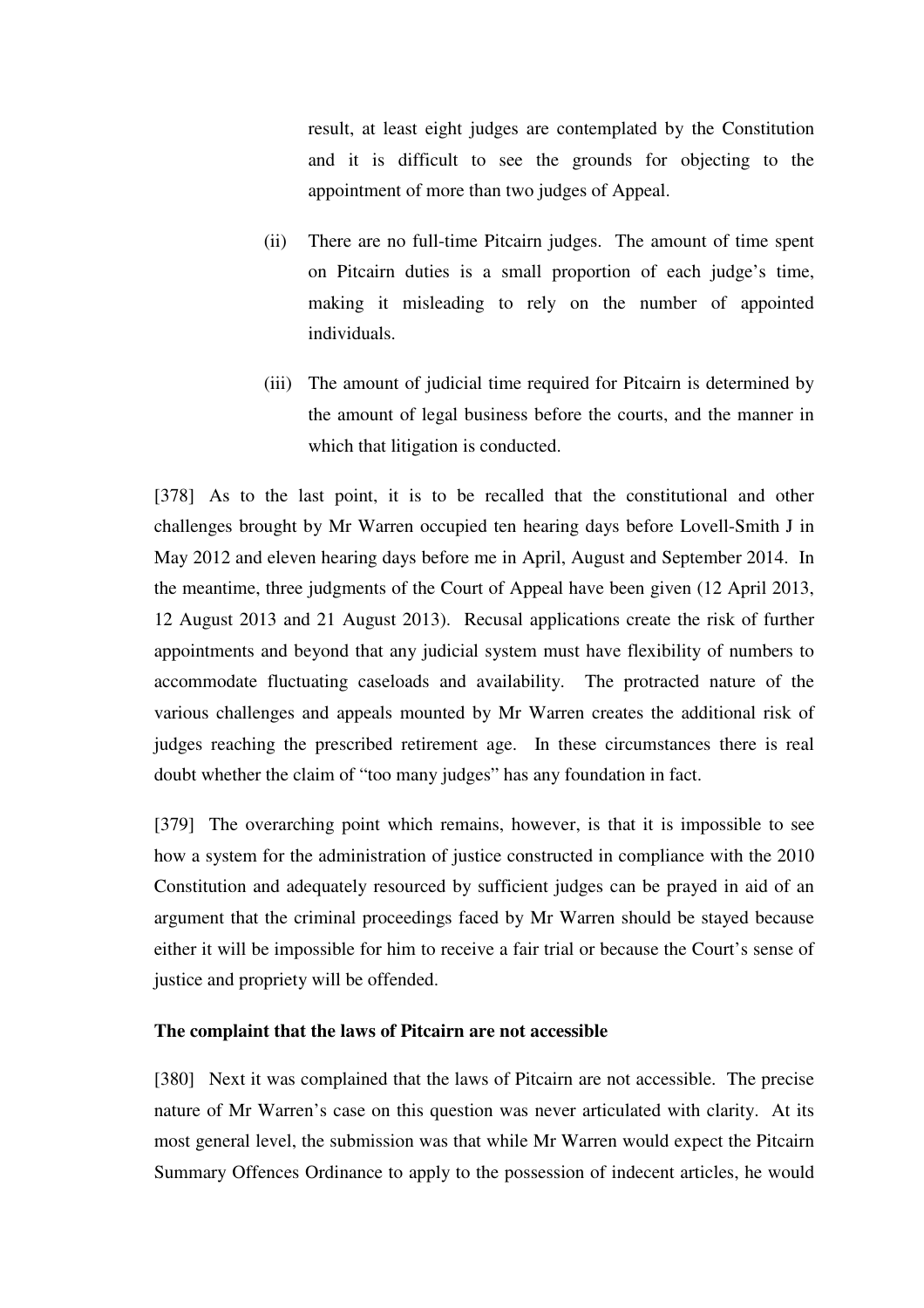not expect the Criminal Justice Act 1988 (UK) to apply to his possession of child pornography. This is, in effect, a complaint about the "English law" provision in s 42 of the Constitution.

[381] Similar complaint was made in *Christian v R* but rejected by the majority. Lord Woolf most clearly addressed the point at [39]:

However, Mr Perry relies on the fact that the Act of 1956 was never published on Pitcairn so he submits sections 1 and 14 never came into force on Pitcairn. I have no hesitation in agreeing with Lord Hoffmann and Lord Hope, that Mr Perry's submission that article 5 of the Pitcairn Order 1970 (and the 1952 Order) required all the laws of England or at least the Sexual Offences 1956 to be published on the Island before they came into force on the Island is incorrect. The proper interpretation of article 5 is that what are required to be published are the Judicature Ordinance and not all the laws of England incorporated by reference. This answer accords with the language of the Orders. In addition it is the only practical answer, if the Orders were to operate in a practical manner. The corpus of English law could not realistically be published on Pitcairn and even if it was attempted to achieve this by having, for example, all the volumes of Halsbury's Laws and Statutes gathering dust on the island, this would not be more than a meaningless gesture and not what the Orders intended. …

[382] As the decision of the Privy Council is binding on this Court, it is not open to Mr Warren to complain that he did not expect English law to apply where a local ordinance also has application.

[383] Then it was contended that some legislation enacted for Pitcairn was either deliberately or unintentionally not made available to the Islanders. It was alleged that there was "secret" legislation. This submission appears to be based on Mr Ellis' apparent inability to find the Pitcairn Court of Appeal Order 2012 (UK) on an unofficial legal website known as PacLII (Pacific Islands Legal Information Institute) or in the official two volume printed copy of the Laws of Pitcairn. Complaint was also made that because it was difficult to access earlier (historical) versions of particular ordinances it was not possible to access Pitcairn law.

[384] These submissions must be assessed against the evidence given by Deputy Governor Lynch on the topic of access to Pitcairn legislation. His evidence (in summary) was:

(a) In accordance with a direction made by the Governor under s 39 of the Constitution, all laws made by the Governor are put on a notice board opposite a shop in the Island square.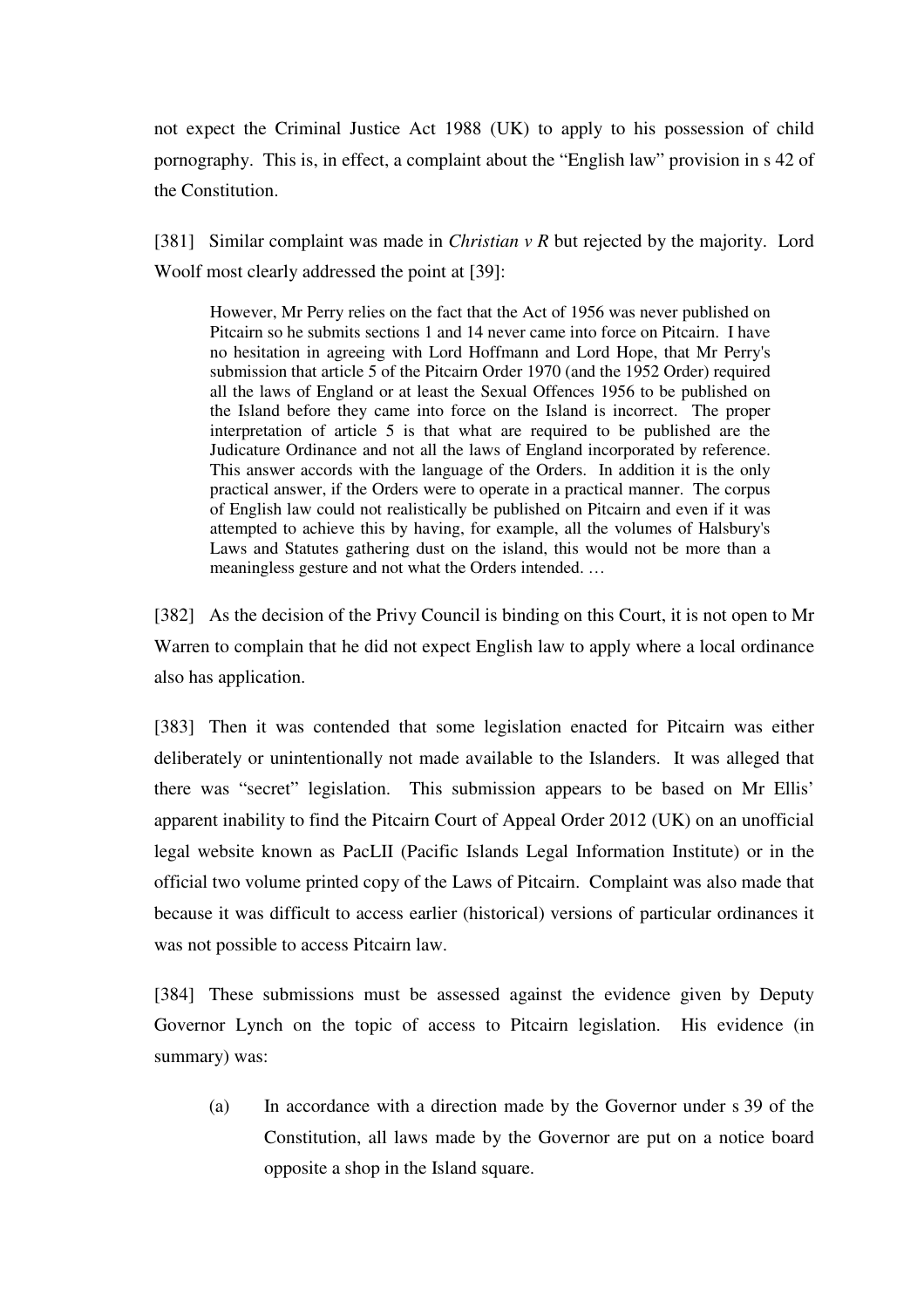- (b) All ordinances in force in Pitcairn are published officially in hard copy and issued in two bound volumes. Every year a complete and revised reprint of those laws is published. At one time the two bound volumes together with the revised reprint were sent to every person on Pitcairn, but approximately two years ago this system was changed because of the cost involved. Presently, the reprint sets are sent to those who ask for them. Produced in evidence was Document 13, being the distribution list "From July 2009" for the February/March 2014 shipment. It is not necessary to list each and every one of the persons on the Island on the distribution list. It is sufficient to note that there are some nine such individuals, including Mr Warren himself, along with the Mayor, the Island Magistrate and the Island Secretary. Copies are also provided to the Governor's Representative, who gives access to the volumes on an "open door" basis. A further three copies go to the Island library.
- (c) The ordinances are also available online on the official Pitcairn Government website (www.government.pn).
- (d) A copy of every new ordinance is sent to all the people on the distribution list.
- (e) Those living on Pitcairn have internet access by satellite link. The cost is heavily subsidised by the British Government, which pays approximately NZ\$15,750 per month to provide the satellite connection. Of this sum, approximately NZ\$4,300 is recovered from Islanders through telephone and internet accounts. The scale of the subsidy provided is therefore substantial.
- (f) The official Pitcairn Government website also provides access to United Kingdom Orders in Council. As at April 2014 the following narrative appeared on the "Laws of Pitcairn" page of the website:

Links to United Kingdom Orders in Council made since 2006 and having effect in Pitcairn may be found here. A list of Orders in Council made from 2000 to 2005 and having effect in Pitcairn may be found here. All United Kingdom Orders in Council that have effect in Pitcairn may be found by searching at www.legislation.gov.uk. Use "advanced search" function to search for "Pitcairn" in content.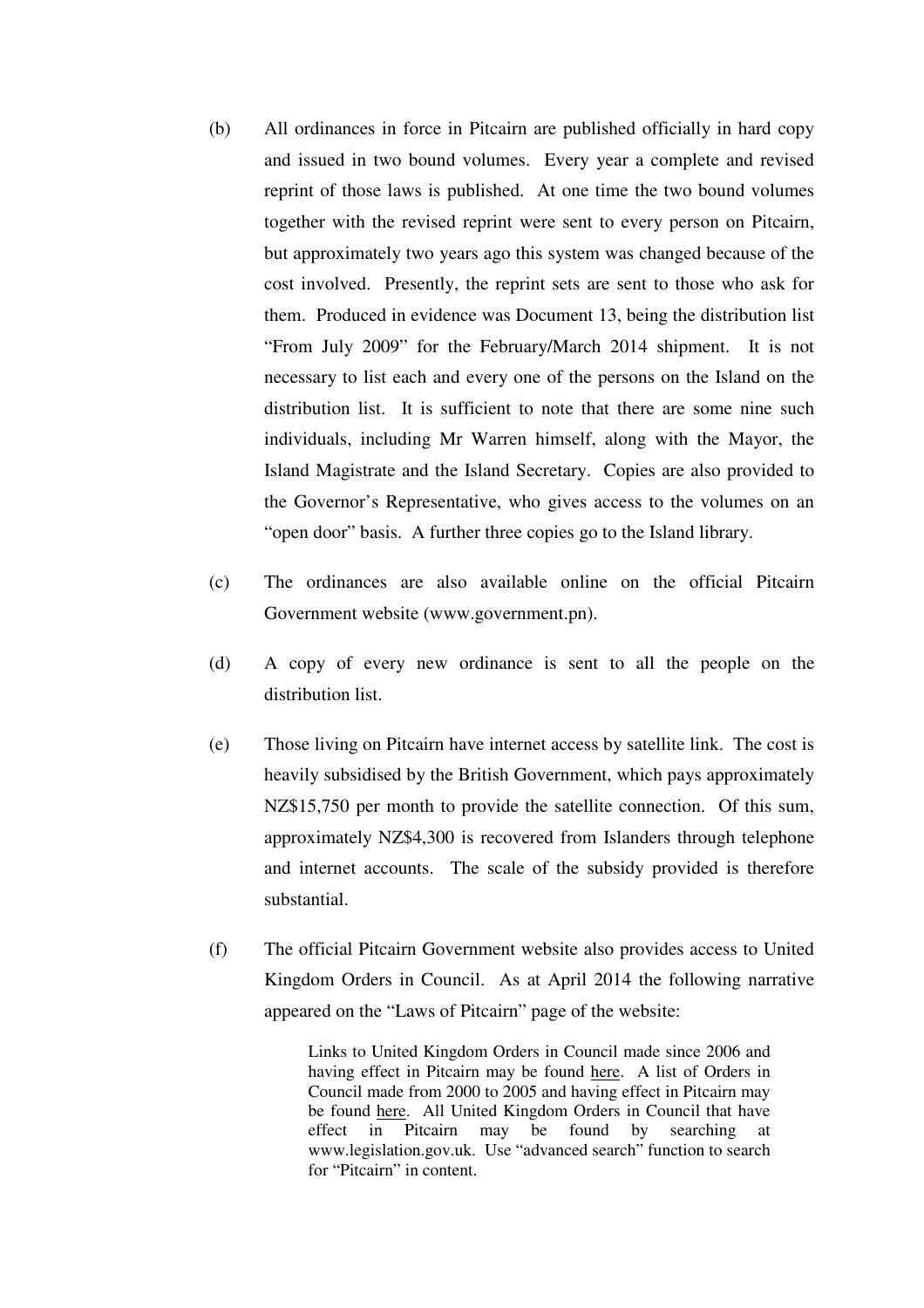- (g) It is accepted that the current hard copy of the reprint of ordinances does not include the Pitcairn Court of Appeal Order 2012 (UK), though it is available via the Pitcairn Government website.
- (h) Assistance is readily available to help Islanders access the law, including historic laws. Mr Lynch said:

Any Pitcairn Islander has phone and email access to the community lawyer … as well as direct access to the Attorney General. These people can both help access copies of laws, as well as clarify in lay terms what effect any law has. Contact details for these people are readily available – they are published on the public notice board, online and are available through Council members, the Governor's Representative, or other officials. The Attorney General has been contacted in this capacity from time to time. There is also a Freedom of Information Ordinance.

[385] In these circumstances, there is no substance to the claim that it would be an abuse of process for Mr Warren to be prosecuted because he was not aware that he could be charged under the Criminal Justice Act 1988 (UK) or because his counsel was unable to locate in the hard copy reprint of the Laws of Pitcairn or on an unofficial website (PacLII) the Pitcairn Court of Appeal Order 2012.

[386] This conclusion is in accord with that reached by this Court in the Operation Unique trials. That conclusion, in turn, was endorsed by Lord Woolf in *Christian v R* at [41]:

… In addition, the Supreme Court came to the conclusion (paragraph 145) that "Pitcairn Islanders have had free access to information about their laws through the Government Advisor, the Commissioner and Legal Advisor". This was because the Supreme Court was left in no doubt that

"the British Administrators recognised and appreciated that because of Pitcairn's physical isolation and small population, the law significantly affected each individual's life and therefore dealt with even minor matters…if asked to assist. All Pitcairn Islanders had access to the law" (paragraph 147).

The Court of Appeal was unimpressed by this finding (paragraph 108), but it appears to be justified by the evidence and of the greatest significance. As Lord Bridge of Harwich pointed out in this context in *Grant v Borg* [1982] 1 WLR 638, 646, if information is accessible, a defendant is deemed to know of it. This must be the appropriate approach. The problems of obtaining knowledge of the contents of the law in Pitcairn are not the same as those, for example, in a very different society such as England but in both there are problems. The sheer volume of the law in England, much of which would be inapplicable and have no application to Pitcairn, creates real problems of access even to lawyers unless they are experts in the particular field of law in question. The criminal law can only operate on Pitcairn, as elsewhere, if the onus is firmly placed on a person,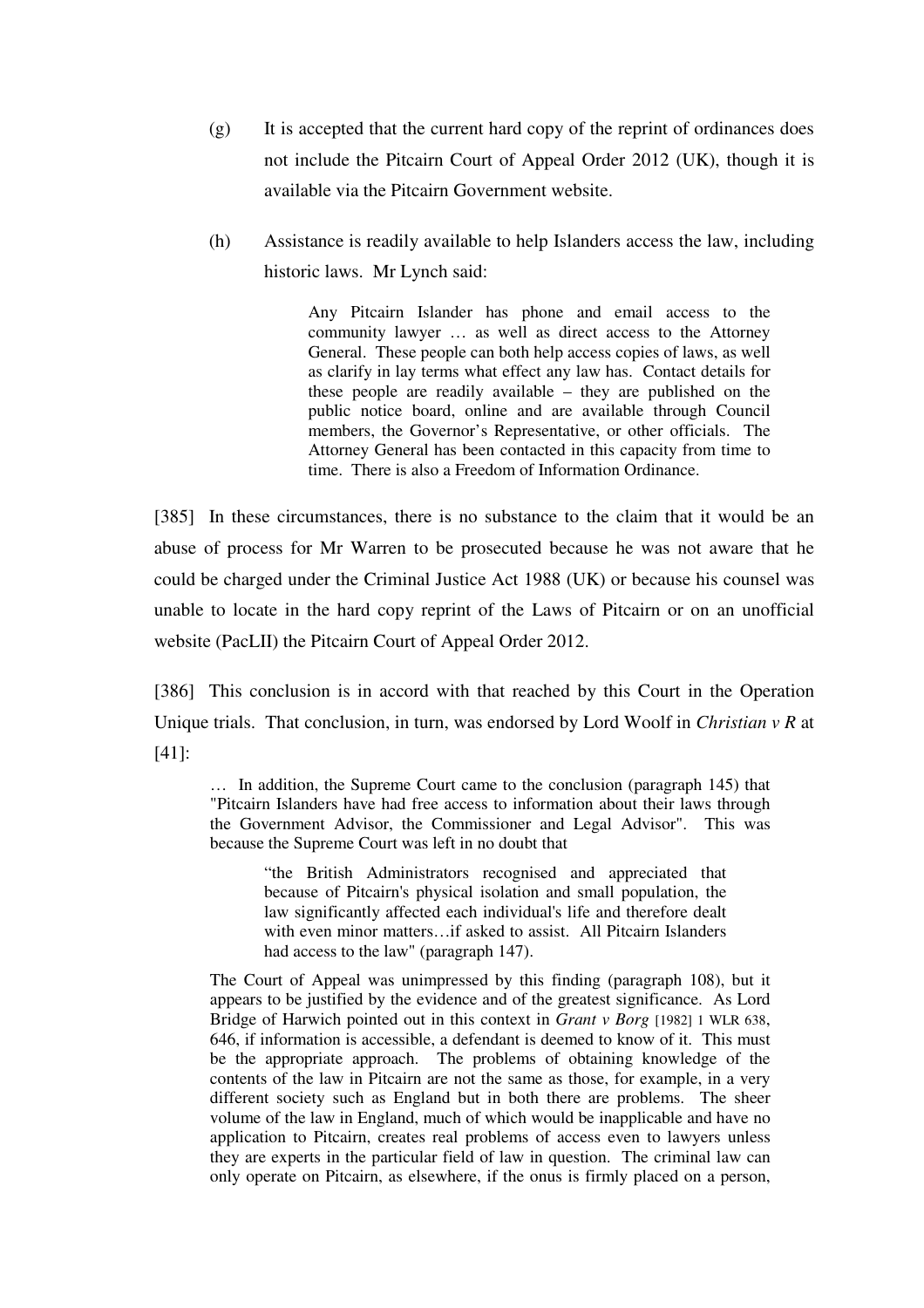who is or ought to be on notice that conduct he is intending to embark on may contravene the criminal law, to take the action that is open to him to find out what are the provisions of that law.

[387] Lord Woolf went on to observe at [42]:

… While the appellants needed to know that rape and indecent assault were contrary to the criminal law, they did not need to know of the precise provisions of sections 1 and 14 of the Sexual Offences Act 1956 which produced this result. It was sufficient that they could have obtained detailed information relating to the Act if they had wanted to do so. Obtaining that information could be a more protracted exercise on Pitcairn because of its inaccessibility, but the fact that information could be obtained suffices to make the appellants responsible for their conduct.

[388] In summary, I find on the evidence that the information was available to Mr Warren had it been sought. Similarly, information as to the history of any particular ordinance was available to Mr Warren's counsel, as was the Pitcairn Court of Appeal Order. In any event, the fact that counsel had difficulty locating the particular history of an ordinance or in finding the Pitcairn Court of Appeal Order cannot, by any stretch of imagination, be said to justify a stay of proceedings.

# **The committal hearing – whether lawful for Magistrate's Court to sit in New Zealand**

[389] It was submitted by Mr Warren that the committal hearing held at Auckland before Senior Magistrate Hawk on 1 August 2011 was a nullity and there was no lawful committal to the Supreme Court for trial. The various grounds advanced in support of this submission were, in summary:

- (a) Senior Magistrate Hawk had been unlawfully appointed because:
	- (i) His appointment as Magistrate was backdated.
	- (ii) His oaths of office were not taken on Pitcairn.
- (b) No Magistrate's Court existed as at 1 August 2011.
- (c) Because the Governor's Notice under s 43(4) of the Constitution is invalid, the committal hearing could not take place at Auckland, New Zealand.

[390] As to the facts, Senior Magistrate Hawk was appointed Magistrate by the Governor on 8 June 2000. The Notice of Appointment materially stated: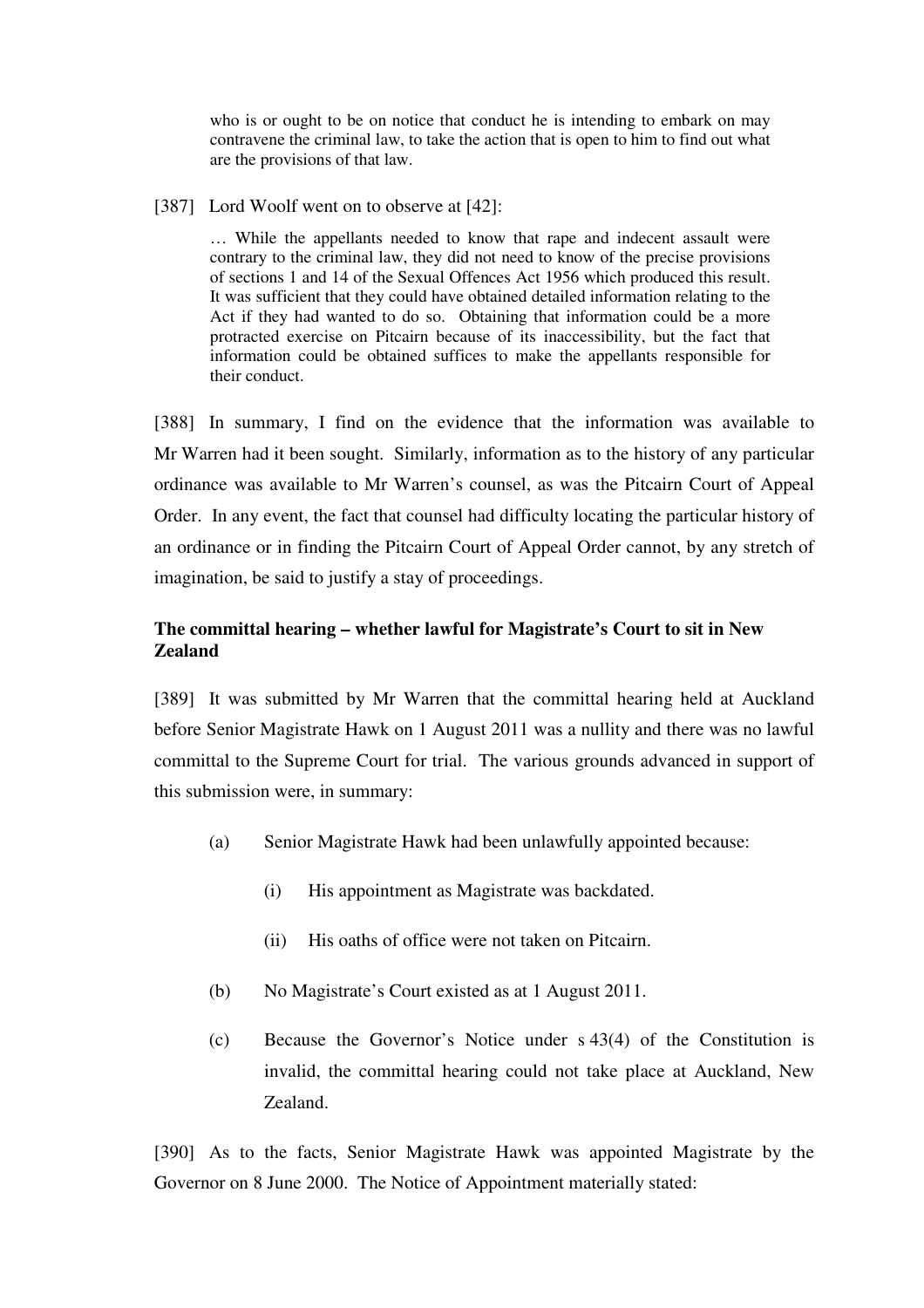### **NOTICE OF APPOINTMENT OF MAGISTRATE OF THE MAGISTRATE'S COURT**

IN EXERCISE of the powers conferred by sections 5 and 7 of the Pitcairn Order 1970 and by subsection (1) of section 11 of the Judicature (Courts) Ordinance 1999, I hereby appoint

#### **RICHARD KEITH McLEOD HAWK**

to be a Magistrate of the Magistrate's Court of Pitcairn, Henderson, Ducie and Oeno Islands with effect from the  $1<sup>st</sup>$  day of February 2000

- [391] The appointment points can be disposed of shortly:
	- (A) First, as to the four month period of retrospectivity, the judgment of the Court of Appeal in *Warren v R* (12 August 2013) at [22] to [25] rejected an identical challenge made in relation to the appointment of Chief Justice Blackie. The Court held that the Chief Justice had been lawfully appointed:

[25] It is not contended that anything which occurred between 1 February and 8 June 2000 (or more importantly, the date upon which the Chief Justice took the oaths of office) is of any materiality in this case. If that were the case, an approach would be to consider the appointment as effective only from its date and the consequential taking of the oaths and not giving it force or effect during the prior period. That position is theoretical only on the facts in this case.

[26] We are satisfied that Chief Justice Blackie was appointed by the document of 8 June 2000 and has been in office from the time that he swore the oaths of office. The generalised challenge to his holding office because it was expressed as including a retroactive aspect is unsustainable.

[27] It is one thing for a Court to view retroactivity as undesirable but quite another to conclude that an authorisation which in part is expressed to have retroactive effect is consequently of no force or effect and an absolute nullity …

- (b) As in the case of the Chief Justice, it is not contended in relation to the Magistrate that anything occurred between 1 February 2000 and 8 June 2000 (or more importantly, prior to the committal hearing on 1 August 2011) which is of any materiality in this case.
- (c) As to the claim that the judicial oath was not taken on Pitcairn, I have already held in relation to the Chief Justice that there was no legal requirement for the oaths of office to be taken on Pitcairn and that ruling necessarily applies to magistrates as well.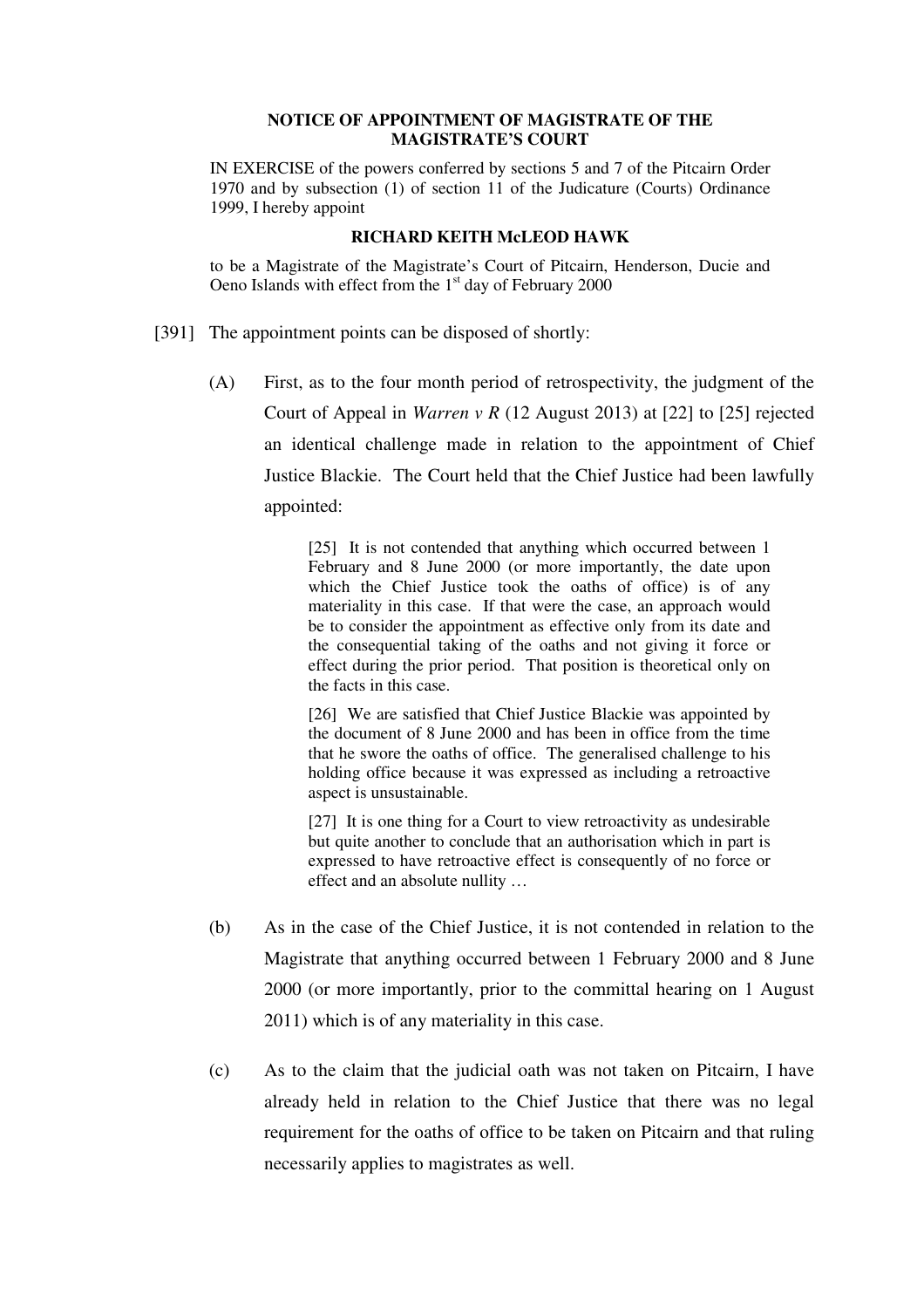[392] The submission that no Magistrate's Court existed on 1 August 2011 commences with a concession that the Magistrate's Court was lawfully established by Part 3 of the Judicature (Courts) Ordinance. However, it is said that when the Pitcairn Constitution Order 2010 came into force on 4 March 2010, the Magistrate's Court was disestablished because all of the courts of Pitcairn, with the exception of the Privy Council, had to be "established" afresh. Particular reliance is placed on ss 43(1) and (3) of the Constitution of Pitcairn:

#### **The courts of Pitcairn**

**43.**—(1) The courts of Pitcairn shall be the Pitcairn Supreme Court, the Pitcairn Court of Appeal, and such courts subordinate to the Supreme Court as may be established by law.

(2) The Pitcairn (Appeals to Privy Council) Order 2000(a) (as amended by this Order) shall continue to apply in relation to appeals to Her Majesty in Council from judgments of the Court of Appeal.

(3) Without prejudice to the generality of the power conferred by section 36(1), the Governor may by any law constitute courts for Pitcairn with such jurisdiction, and make such provisions and regulations for the proceedings in such courts and for the administration of justice, as the Governor may think fit.

(4) Subject to any law, a court established under subsection (3) shall sit in such place in Pitcairn as the Governor, acting in accordance with the advice of the Chief Justice, may appoint; but it may also sit in the United Kingdom, or in such other place as the Governor, acting in accordance with the advice of the Chief Justice, may appoint.

(5) Where a court sits, by virtue of subsection (4), in some place other than Pitcairn, it may there exercise its jurisdiction and powers in like manner as if it were sitting within Pitcairn, but anything done there by virtue of this subsection shall have, and shall have only, the same validity and effect as if done in Pitcairn. (6) The references in subsections (4) and (5) to a court sitting and exercising its jurisdiction and powers in any place include references to a judge or judicial officer or officer of the court exercising in that place any jurisdiction or powers or other functions vested in him or her as such by any law.

[393] The argument continues by pointing out that the Governor established the Supreme Court and Court of Appeal under Part 6 of the Constitution but not a Magistrate's Court. It follows, it is said, that since 4 March 2010 there has been no Magistrate's Court for Pitcairn and the purported committal of Mr Warren for trial was a nullity.

[394] Mr Warren's argument cannot survive in the face of the "saving" provisions of s 5 of the Pitcairn Constitution Order 2010. This provision explicitly provides that laws (including ordinances) which existed prior to 4 March 2010 continue to have effect on and after 4 March 2010 as if made under the Constitution: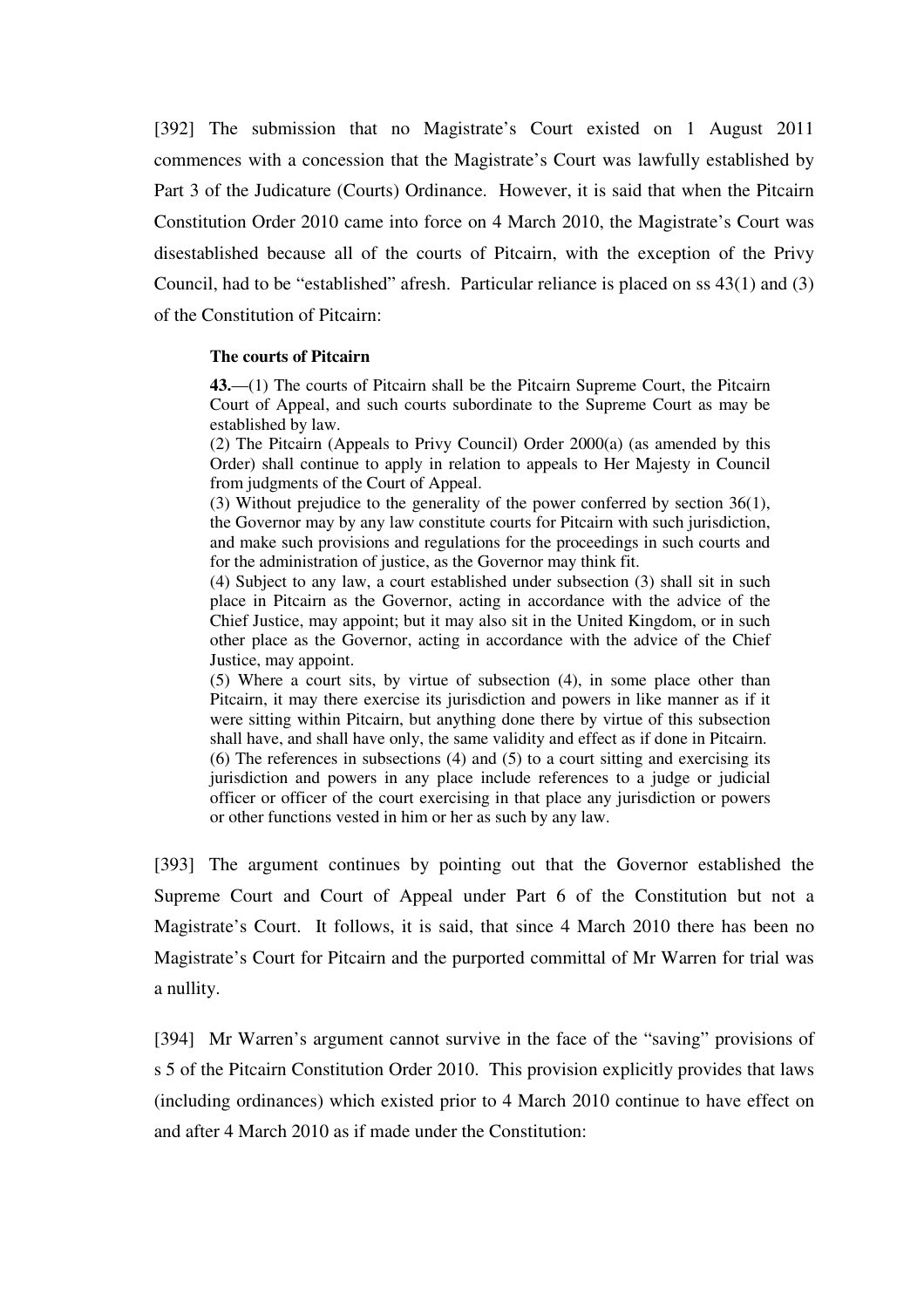### **Existing laws**

**5.**—(1) The existing laws shall have effect on and after the appointed day as if they had been made in pursuance of the Constitution and, so far as possible, shall be construed with such modifications, adaptations, qualifications and exceptions as may be necessary to bring them into conformity with the Constitution (2) In subsection (1), "existing laws" means laws and instruments (other than Acts of Parliament of the United Kingdom and instruments made under them) having effect as part of the law of Pitcairn immediately before the appointed day.

[395] As the Judicature (Courts) Ordinance was an "existing law" within s 5 of the Order, it continued to have effect on and after 4 March 2010, and it follows that the Magistrate's Court is a subordinate court "established by law" in terms of s 43(1) of the Constitution. Only the Supreme Court and Court of Appeal, as superior courts of record, were required to be creatures of the 2010 Constitution.

[396] This, in turn, means that when the Governor on 29 July 2010 issued her Notice (the text of which is set out earlier in this decision) under s 43(4) of the Constitution appointing "[a]ny place within New Zealand" as a place at which the Magistrate's Court may sit, the Magistrate's Court was a lawfully constituted court of the Pitcairn Islands. The argument for Mr Warren must fail.

[397] So too, for the reasons given earlier in this decision, must the arguments that:

- (a) The Notice was invalid by reason of the fact that the advice given by the Chief Justice under s 43(4) was oral, not in writing.
- (b) There was a failure by the Governor and by the Chief Justice to consult with the Island Council and with others living on Pitcairn before the Notice was issued.

[398] For all these reasons, I find that it was lawful for the committal hearing to take place in New Zealand before Senior Magistrate Hawk.

## **Overall conclusion on abuse of process argument**

[399] For the reasons given, none of the arguments advanced by Mr Warren in support of the application for a stay on the grounds of abuse of process have succeeded. The application is dismissed.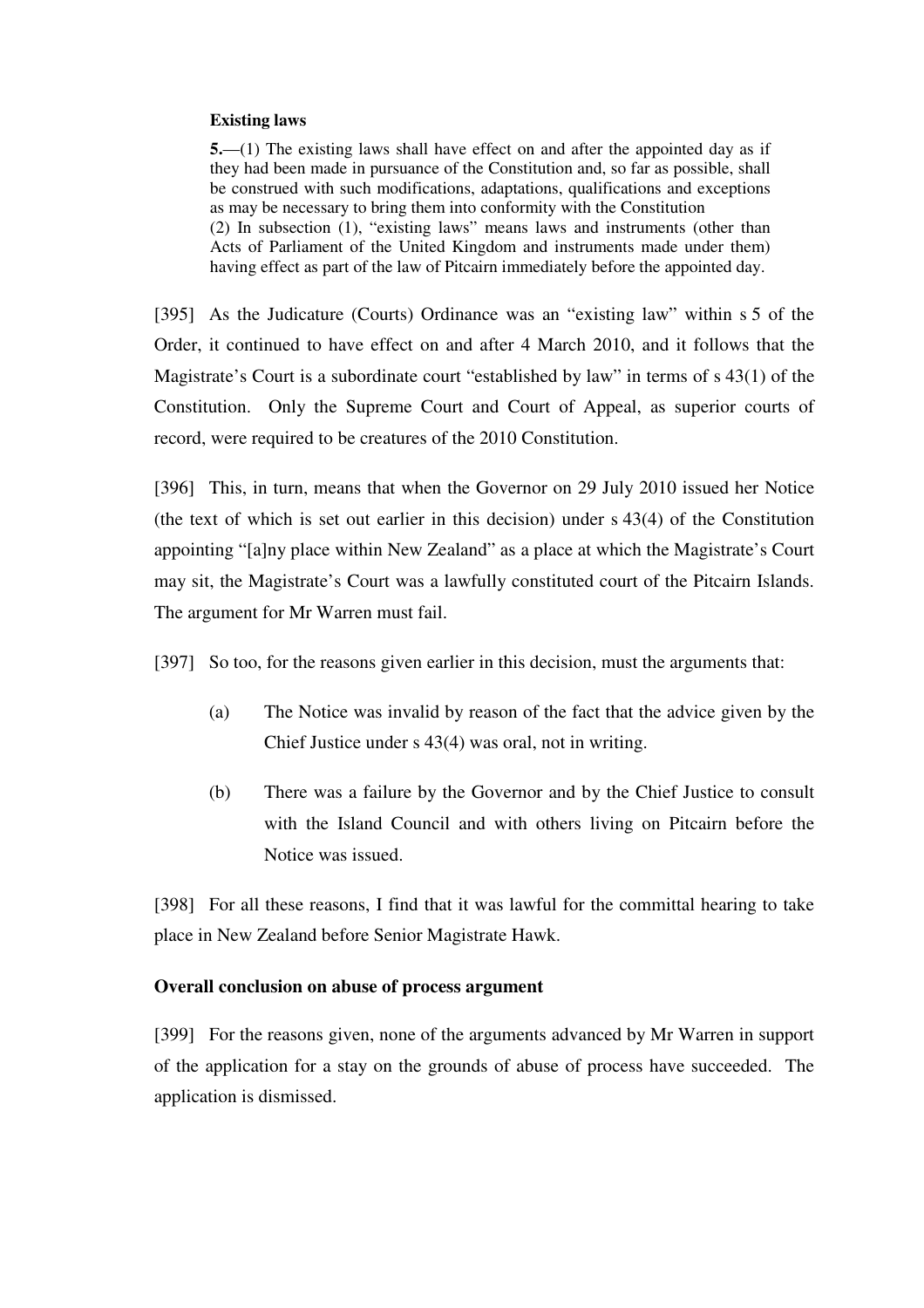# **The second constitutional and abuse of process challenge**

[400] The "Second constitutional and abuse of process challenge" dated 29 May 2014 overlaps with more than one of the grounds earlier advanced at the April 2014 hearing. To avoid needless repetition, it is intended to address here only those points which have not previously been discussed.

[401] Broadly speaking, and by way of summary, Mr Warren submits he will not receive a fair and public hearing by an independent and impartial tribunal (Pitcairn Constitution, s 8(1)) because:

- (a) In mid-2000 the then Public Prosecutor, Mr Moore, "tainted" the independence of the Pitcairn judicial system by recommending individuals to the positions of defence counsel, registrar and magistrate.
- (b) Specifically, the present Registrar (Mr G Ford) was appointed "on the recommendation" of Mr Moore. This destroyed the independence and impartiality of the Magistrate's Court.
- (c) All magistrates (including the Island Magistrate) and every judge of the Supreme Court is "systematically compromised" in respect of independence because s 11(5) of the Judicature (Courts) Ordinance provides that every magistrate is at all times subject to the authority and directions of the Chief Justice and other judge of the Supreme Court. The compromise of independence occurs irrespective of whether any such directions are given.
- (d) Because s 5(2) of the Justice Ordinance allows the Island Magistrate to seek the advice of a Senior Magistrate on any question of law, procedure or legal principle, a situation is thereby created wherein the Island Magistrate acts on the effective instruction of another judicial officer, "destroying independence". Such independence is destroyed even if the Island Magistrate does not use s 5(2).
- (e) The Island Magistrate who presided at the alleged unlawful hearing on Sunday 30 May 2010 favoured his own personal interests, breached the judicial oath and acted as a judge in his own cause.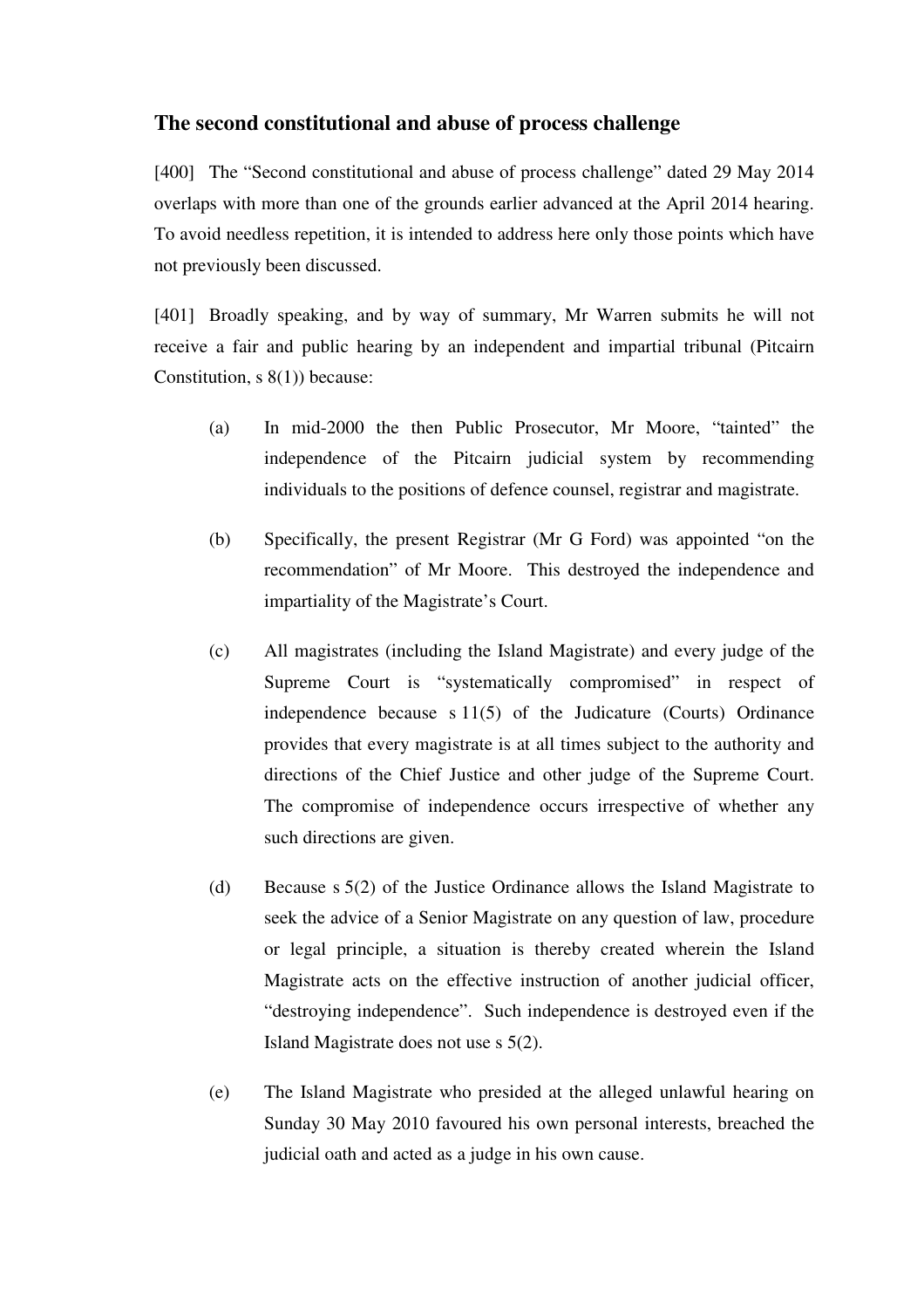(f) The Registrar of all three courts (Court of Appeal, Supreme Court and Magistrate's Court) has "behaved in a non-independent manner" by participating in the alleged unlawful hearing of 30 May 2010 and by favouring the prosecution. This "infection" has been transmitted to the Supreme Court and to the Court of Appeal.

## **The Public Prosecutor point – tainting**

[402] As the first two points have already been addressed it is not intended to repeat what has earlier been said in this judgment.

## **Independence compromised by legislation**

[403] As to the third and fourth points, the Island Magistrate is required by s 11 of the Judicature (Courts) Ordinance to be appointed from among the permanent residents of the Islands and is not required to be professionally qualified in law. Magistrates other than the Island Magistrate, however, are required to be qualified in law. All magistrates, including the Island Magistrate, are subject at all times to the authority and directions of the Chief Justice or other judge of the Supreme Court:

**11.**—(1) Subject to this section, the Governor may appoint any fit and proper person to be a magistrate of the Magistrate's Court.

(2) A magistrate, to be known as the Island Magistrate, shall be appointed from among the permanent residents of the Islands, who shall not be required to be professionally qualified in law but who must have been resident in the Islands at the time of his or her appointment for not less than 5 years.

(3) The Island Magistrate may exercise the jurisdiction and shall have the powers set out in Part II of the Justice Ordinance.

(4) Magistrates of the Court, other than the Island Magistrate, shall be required to be qualified in law and to have practised in any Commonwealth country for not less than 5 years prior to the date of his or her appointment.

(5) Every magistrate shall be subject at all times to the authority and directions of the Chief Justice or other judge of the Supreme Court and shall hold office on such terms as the Governor may prescribe.

[404] No direction under s 11(5) has been given in relation to Mr Warren or in proceedings to which he has been a party, but it is submitted the fact that s 11(5) gives such power violates the right in  $s(1)$  of the Constitution to a hearing by an independent and impartial tribunal.

[405] The submission fails for the following reasons: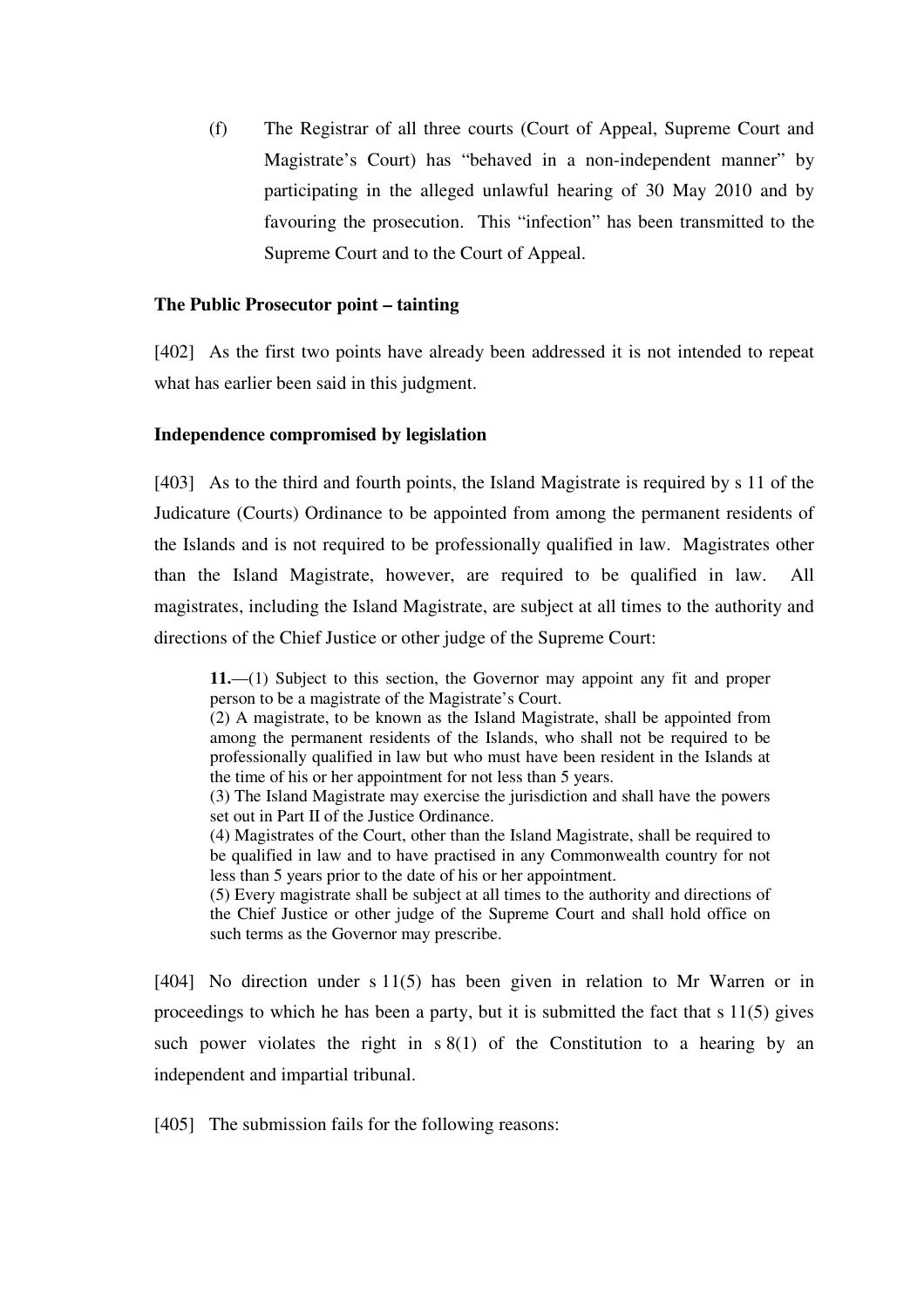- (a) The objection is one based not on any factual circumstance, but on principle.
- (b) At the level of principle, the power in s 11(5) to give directions must be read as a power to give **lawful** directions. That is, in a way which is compatible with the rights and freedoms set forth in Part 2 of the Constitution of Pitcairn. See s 26, which provides:

### **Interpretation of legislation**

**26.** So far as it is possible to do so, legislation of Pitcairn must be read and given effect in a way which is compatible with the rights and freedoms set forth in this Part.

[406] So read, s 11(5) of the Judicature (Courts) Ordinance does not "systematically comprise" the independence of magistrates and judges.

[407] The next claim by Mr Warren is that because the Island Magistrate may before or during the hearing of any proceedings consult with or seek the advice of any Senior Magistrate on any question of law, procedure or legal principle, the independence of the Island Magistrate is destroyed. The submission is based on s 5(2) of the Justice Ordinance which provides:

(2) The Island Magistrate shall be entitled at his discretion, before or during the hearing of any proceedings, to consult or to seek the advice of any Senior Magistrate, whether within or outside the Islands, on any question or questions of law, procedure or legal principle, in accordance with the following conditions—

- (a) the Island Magistrate shall notify the parties in advance of his or her intention to do so and shall adjourn the proceedings if necessary for this purpose;
- (b) the Island Magistrate shall if possible conduct his enquiry by email or facsimile and seek a reply by the same means.
- (c) the resulting emails or facsimile messages, or if there are none the Magistrate's note of his or her exchanges with the Senior Magistrate, shall be shown to the parties and incorporated in the decision of the Court, so that in the event of an appeal to the Supreme Court they shall be taken to be part of the Island Magistrate's judgment.

[408] At no time did the Island Magistrate exercise the discretion under s 5(2) in proceedings involving Mr Warren. The objection is again based on the high ground of principle. It is said that the very existence of the discretion destroys the independence of the Island Magistrate.

[409] The submission fails for two primary reasons.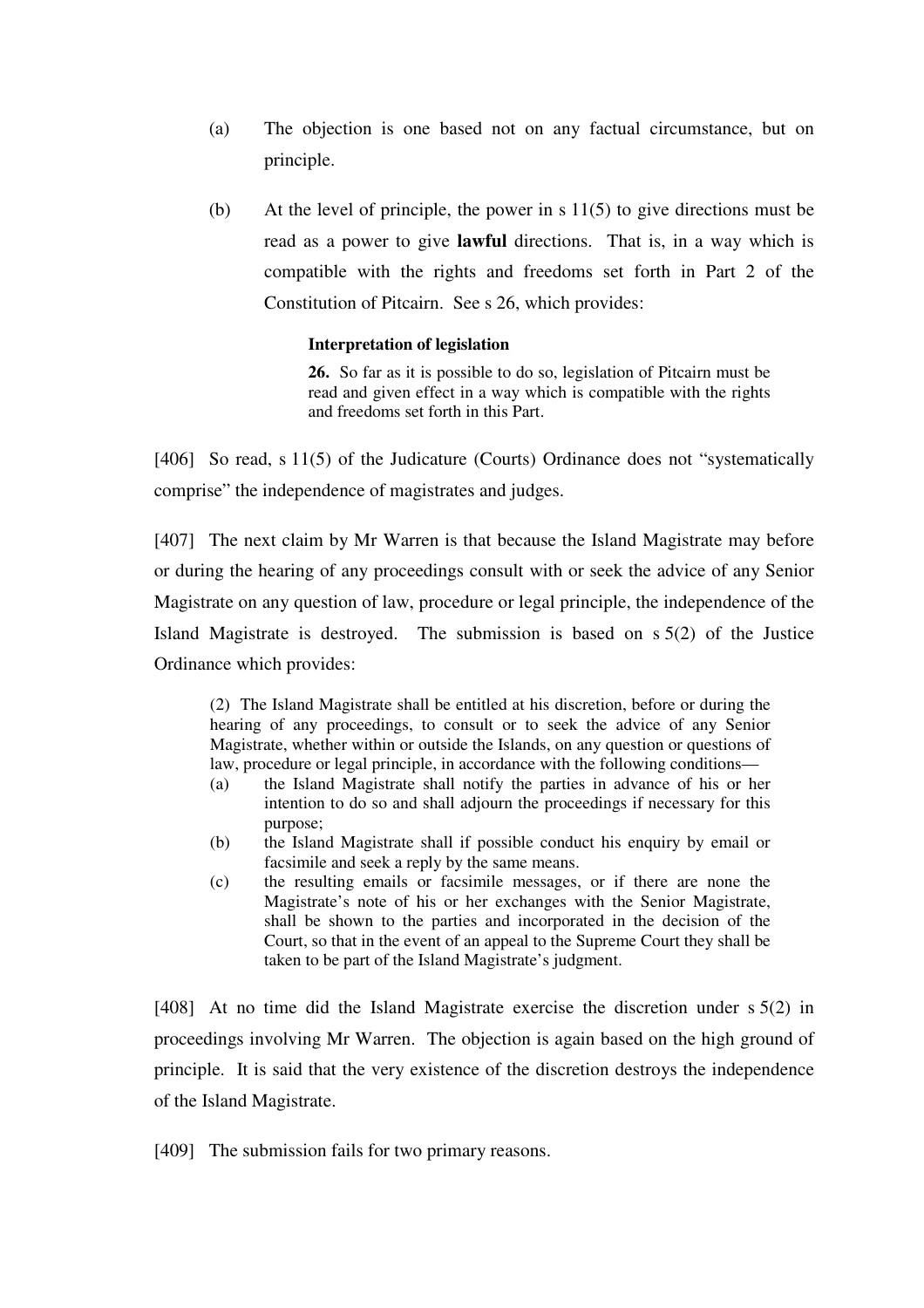[410] First, it is well established that a lay justice or magistrate lacking any formal legal education or qualification (as here) will need to take advice and in so doing does not violate Article 6 of the European Convention on Human Rights, the functional equivalent of s 8 of the Pitcairn Constitution. See *Clark v Kelly* [2003] UKPC D1, [2004] 1 AC 681, at [4] to [9] per Lord Bingham, at [54] per Lord Hope and at [93] per Lord Rodger. As stated by Lord Hope at [54]:

As I said earlier, no court can be expected to function without having to take decisions from time to time on matters of law, practice and procedure. The district court would be unable to administer justice according to the laws and usages of this realm if the lay justices lacked the guidance of their clerk on these matters.

In the present case, for "their clerk" one substitutes "any Senior Magistrate".

[411] The fact that s 5(2) requires disclosure of the advice received from the Senior Magistrate reinforces the fact that s 5(2) does not violate or diminish the rights in s 8 of the Pitcairn Constitution. See also *Clark v Kelly* per Lord Hope at [69] and [70] and Lord Rodger at [102] to [106].

[412] Second, whether s 8 of the Pitcairn Constitution is violated must be judged as a question of substance, not of form. See Lord Bingham in *Clark v Kelly* at para 9:

The European Court of Human Rights has repeatedly emphasised that alleged violations of article 6 (and other articles) must be judged as questions of substance and not of form. So the question is whether, as a matter of substance, trial of the minuter before a court constituted and proceeding as described will violate his right to a fair and public hearing by an independent and impartial tribunal. In agreement with the High Court, and for the reasons given by my noble and learned friend Lord Hope as well as these reasons, I am of the clear opinion that it would not.

[413] The abstract and de-contextualised treatment of judicial independence in the socalled Bangalore Principles is of little assistance in this context. It should be noted, however, that the commentary on the Principles at [39] accepts that "picking the brain" of a colleague does not of itself compromise independence. In my view, the value of *Clark v Kelly* is that it is a contextualised recognition that a lay justice can receive advice on questions of law, procedure and legal principle without the surrender of independence.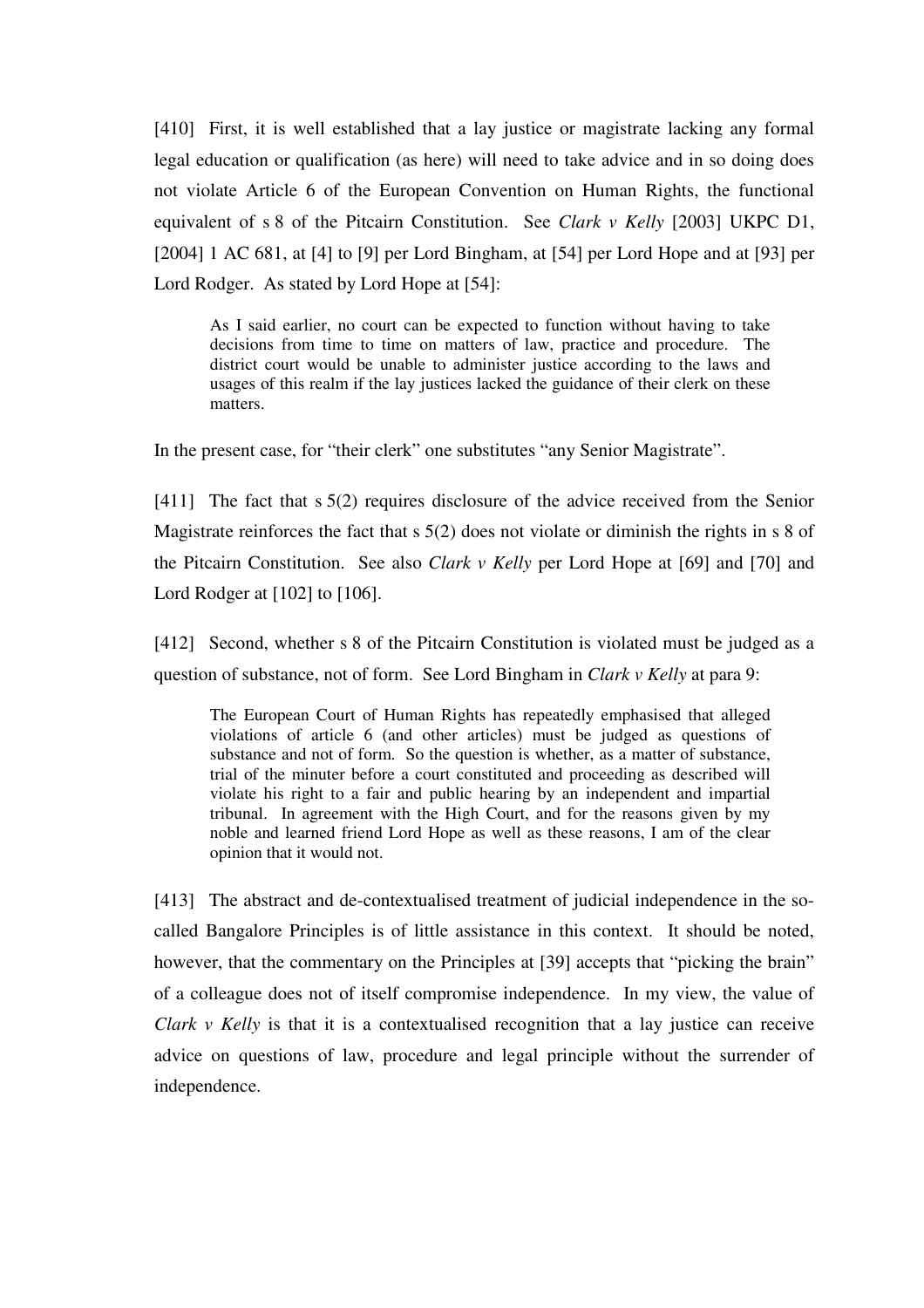#### **Island Magistrate judge in own cause**

[414] As to the fifth point, it is claimed that the Island Magistrate (Simon Young) lacked independence as he had a direct pecuniary interest in having Mr Warren removed so he (Mr Young, then Deputy Mayor) could assume the acting mayoralty. It is alleged he also had a political interest in obtaining the position of Acting Mayor. In addition, it is said he failed to hear Mr Warren on the question whether the computer exhibits should be sent to New Zealand for forensic analysis.

[415] This submission requires reference to the Local Government Ordinance.

[416] Under the Local Government Ordinance, mayoral elections take place every three years, while those for the office of Deputy Mayor and of the five Councillors take place every two years. See ss 3(1), 4(1), 5(1) and 11A. The Mayor, Deputy Mayor and the five Councillors are known as Island Officers. See s 3(1).

[417] The circumstances in which the Deputy Mayor can assume the office of Mayor are strictly circumscribed by the Local Government Ordinance:

- (a) If any Island Officer is sentenced to imprisonment by any court in any part of the Commonwealth, the Governor may request such person to resign from his or her office. If the person fails to resign, the office is deemed to become vacant after the expiration of seven days. See s 3(2). "Commonwealth" is defined in s 2(1) of the Interpretation and General Clauses Ordinance as the Commonwealth of Nations and "country or territory of the Commonwealth" means any member of the Commonwealth or any country or territory for whose international relations any member of the Commonwealth is responsible.
- (b) If any vacancy occurs in the office of Mayor by reason of the "death, resignation, permanent absence from the Islands or any permanent incapacity of the Mayor to perform his or her duties" the Deputy Mayor succeeds to the office of Mayor. See s 4(2) of the Local Government Ordinance.
- (c) If the Mayor "by reason of illness, absence from the Islands or otherwise becomes temporarily incapable of performing his or her duties" the Deputy Mayor acts in the office of Mayor until such time as the Mayor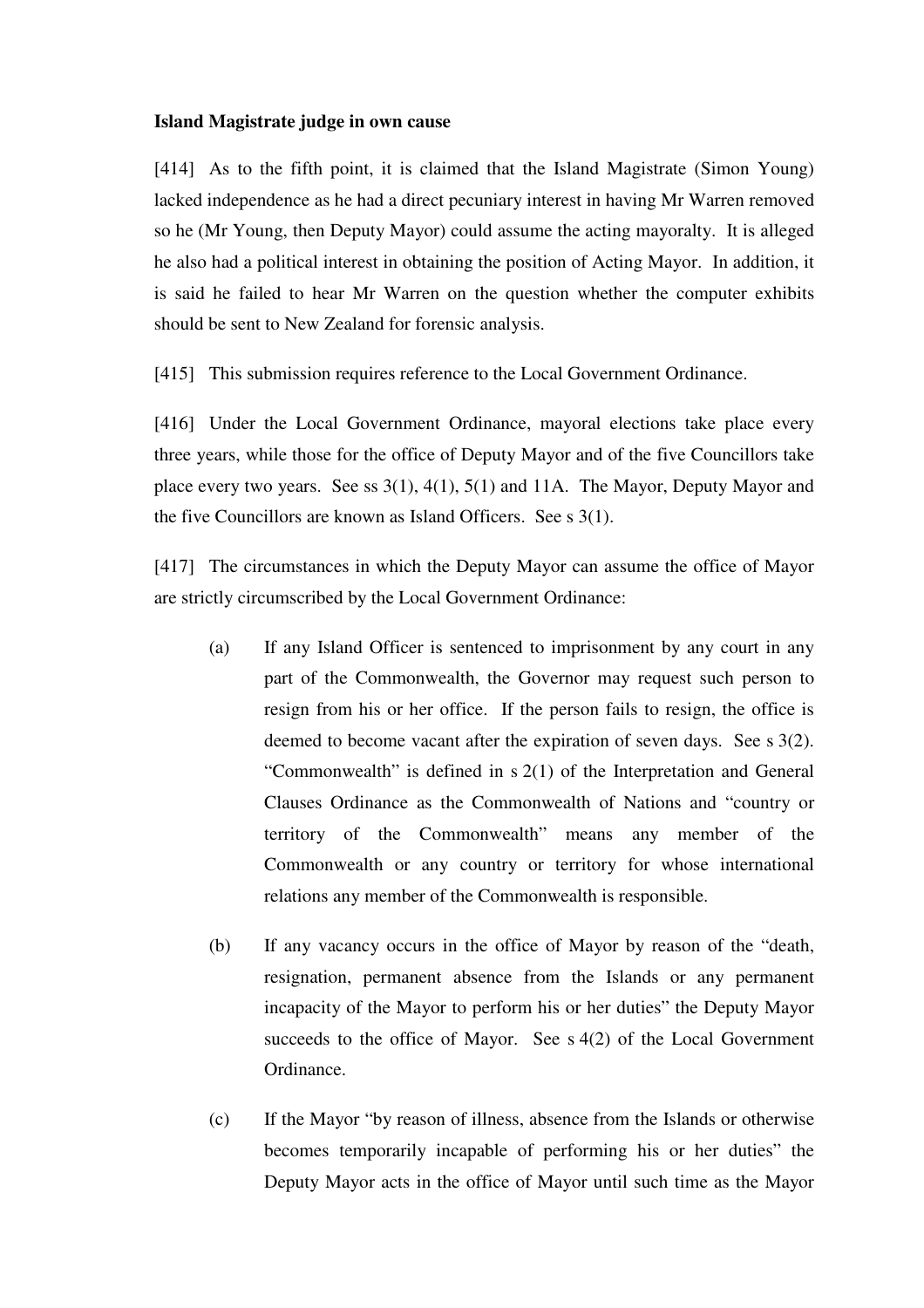resumes his or her duties or the office of Mayor becomes vacant. See s 4(3).

[418] From these provisions it can be seen that a Deputy Mayor's succession to the office of Mayor depends not on the issuing of a search warrant or the giving of authority to transport seized exhibits to New Zealand for analysis, but on a request to resign by the Governor post-sentence to imprisonment, or on "death, resignation, permanent absence from the Islands or permanent incapacity of the Mayor". Being able to temporarily act in the office of Mayor depends on the Mayor's illness, absence from the Islands or temporary incapacity to perform the duties of Mayor.

[419] In these circumstances, I find it difficult to see how the making of an order authorising the transport of exhibits for forensic examination was either a "direct pecuniary interest", a "political interest" or a personal interest which engaged s 8(3) of the Justice Ordinance, which provides:

(3) Where the Island Magistrate is a party to or has any personal interest in any case, whether civil or criminal, before the Court, he or she shall not hear such case and the fact that the Island Magistrate is a party to or has a personal interest in the case shall be deemed to be a good and sufficient reason within the meaning of subsection (1) for the appointment by the Governor of another fit and proper person to act as Island Magistrate for the purpose of hearing such case.

[420] It is even more difficult to see how the factual circumstances of the case satisfy the high threshold required before a court is justified in intervening on the grounds of abuse of process. A stay is an extraordinary remedy available only where a fair trial is no longer possible, or where it would offend the court's sense of justice and propriety to try the applicant in the particular circumstances of the offence. Even if the Island Magistrate did have an interest of some kind, in terms of s 8(3) of the Justice Ordinance the transport order simply facilitated independent forensic examination of the seized computer equipment. The examination could have exonerated or implicated Mr Warren. At their highest, the circumstances of the case fall within the "trivial" and "improbable sequence of events" categories discussed in *De Smith's Judicial Review*  $(7<sup>th</sup>$ ed, Sweet & Maxwell, 2013) at [10028].

[421] As to the complaint that Mr Warren was excluded from the hearing of the application authorising transport of the exhibits, not every "hearing" engages the right to be heard. For example, it could not be realistically contended by Mr Warren that he had a right to be heard when application was made on 26 May 2010 for the search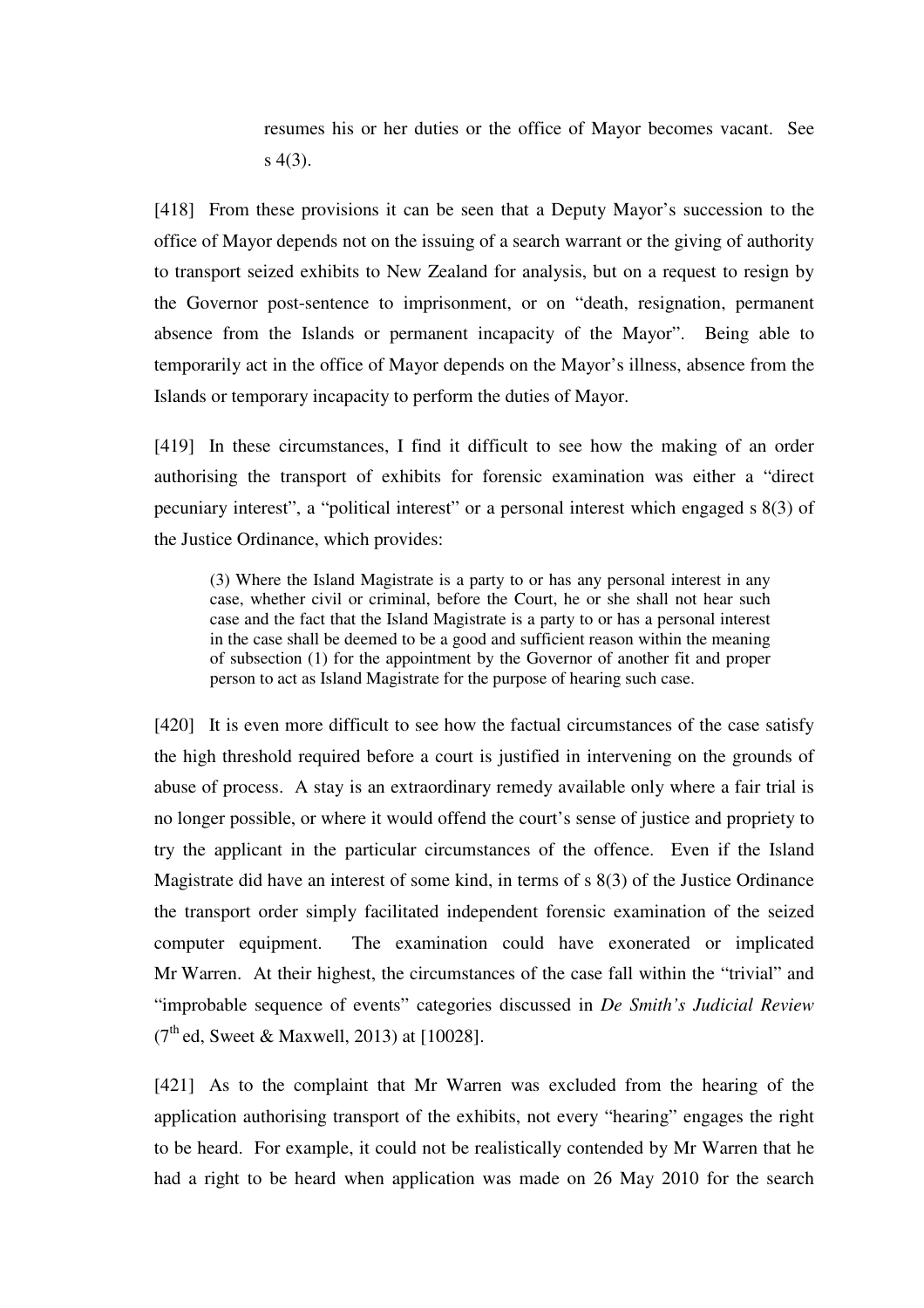warrants and no authority was cited in support of the proposition that a person from whom items are seized under authority of a search warrant has a right to be heard as to where, how and by whom the evidence is to be sorted and analysed. The sending of the seized computer equipment to an appropriate specialist crime laboratory was within the authority of the search warrant and those police common law powers which can be called in aid when a search warrant is executed. See *Reynolds v Commissioner of Police of the Metropolis* [1985] 1 QB 881 at 887 to 889. As Slade LJ at 895 observed, a process of preliminary sorting post execution of the search warrant is inevitable in order to carry out "the very object for which the search warrant was granted". In addition, as submitted by the Crown, until the material had been filtered and analysed, it could not be brought before the court to be dealt with according to law as required by the warrants and by s 23(1) of the Justice Ordinance.

[422] Neither the search warrant application nor the application of 30 May 2010 were hearings on the merits and did not give rise to a duty to hear Mr Warren. Neither occasion was an appropriate forum to challenge the validity of the search warrant or to engage in the merits of sending the seized equipment to a specialist crime laboratory in New Zealand. The appropriate forum for consideration of the warrant and of any evidence obtained pursuant to it is the criminal trial itself or its pre-trial stages. See for example *Gill v Attorney-General* [2010] NZCA 468, [2011] 1 NZLR 433 at [17], [19] and [27] to [29] cited by the Crown.

[423] While asserting that the "hearing" on 30 May 2010 was unlawful because he was not heard, Mr Warren does not specify how a fair trial is thereby not possible or should offend the court's sense of justice and propriety. In this regard, sight must not be lost of the fact that in the Joint Plea and Directions Memorandum dated 29 September 2011 Mr Warren admits to the following:

The Accused admits the following facts, subject to a defence of legitimate or reasonable excuse:

- (a) On 26 May 2010 he possessed the photographs and video recordings referred to in the 20 charges;
- (b) Those images if put before an English jury would be found to be indecent under English law;
- (c) Those images depicted children aged under 18 years.

[424] As pointed out by Lord Bingham in *Clark v Kelly* at [9], the European Court of Justice has repeatedly emphasised that alleged violations of Article 6 must be judged as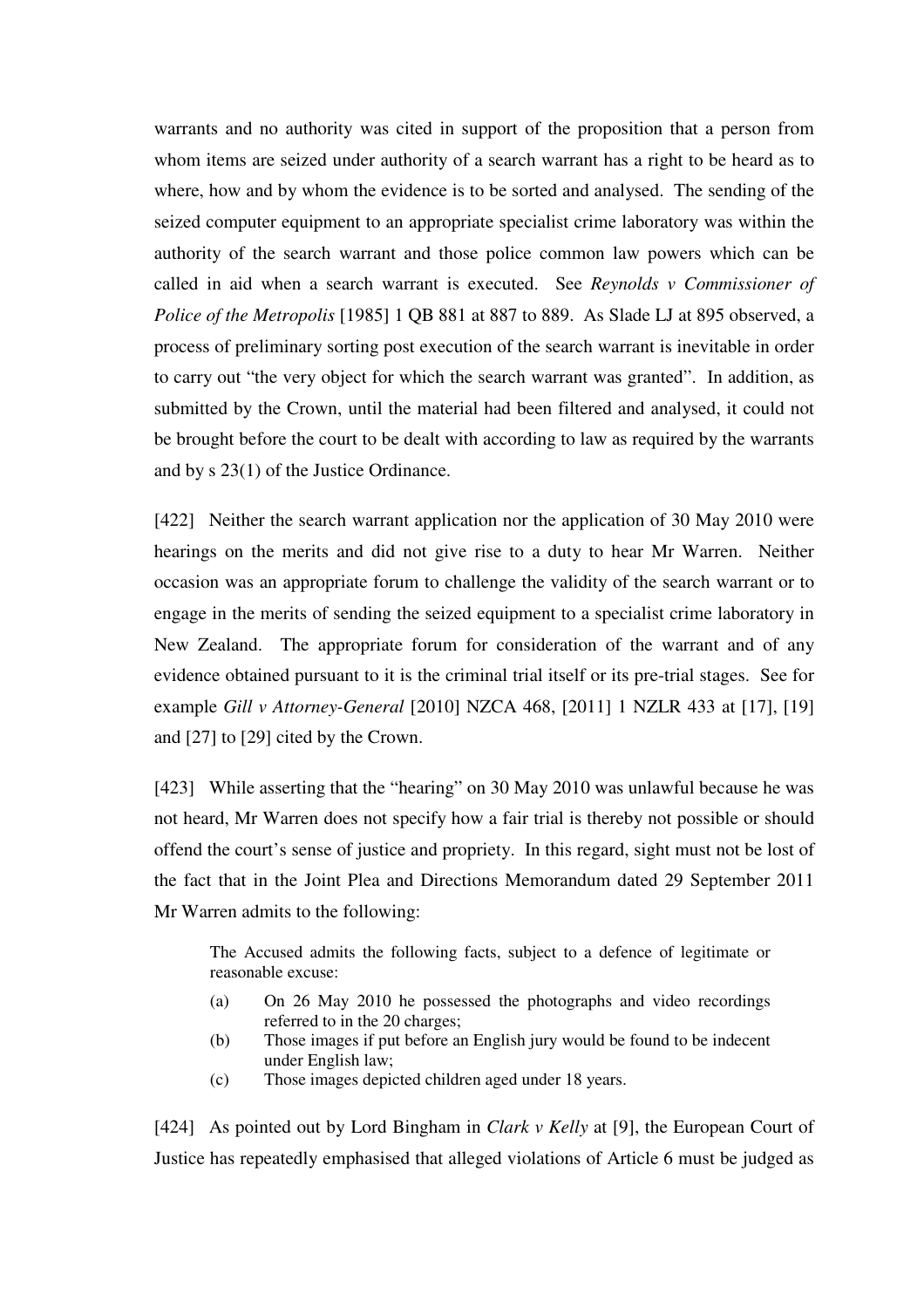questions of substance and not of form. The question is whether, as a matter of substance, trial of the individual will violate his or her right to a fair and public hearing by an independent and impartial tribunal. See also Lord Hoffmann at [19]. It will be apparent from what has been said earlier that in my view the clear answer to this question is "No".

[425] Whether the points taken by Mr Warren are viewed in isolation or taken together, I find that a fair-minded and informed observer having considered the facts would not conclude that there was a real possibility that the Island Magistrate was biased or lacking in independence. See *Magill v Porter* [2002] 2 AC 357 at [103].

## **Further allegations – overview**

[426] Mr Warren submits that as the Island Magistrate (Simon Young) was simultaneously Island Magistrate and Deputy Mayor, the doctrine of separation of powers was violated. As a matter of law, both posts cannot be held at the same time. Two further submissions were made: No judicial officer (including the Island Magistrate) can sit part-time, and second, the appearance of justice is compromised because the Crown pays both the Island Magistrate and the Deputy Mayor.

## **The separation of powers issue**

[427] It is said the separation of powers is a disputed concept and that no constitutional system supports a pure separation or "distinctness" of powers. See Joseph *Constitutional and Administrative Law in New Zealand* (4<sup>th</sup> ed, Thomson Reuters, Wellington, 2014) at [8.1].

[428] Given that s 8 of the Pitcairn Constitution and Article 6 of the European Convention on Human Rights are indistinguishable, it is material to note that the European Court of Human Rights has held that neither Article 6 nor any other provision of the Convention requires States to comply with any theoretical constitutional concepts regarding the permissible limits of the interaction between the executive and the judiciary. See *Agrokompleks v Ukraine* (Application No. 23465/03, 6 October 2011, Fifth Section) at paras 131 and 132:

131. Although the notion of the separation of powers between the executive and the judiciary has assumed growing importance in the Court's case-law (see *Stafford v. the United Kingdom* [GC], no. 46295/99, § 78, ECHR 2002-IV, and *Henryk Urban and Ryszard Urban v. Poland*, no. 23614/08, § 46, 30 November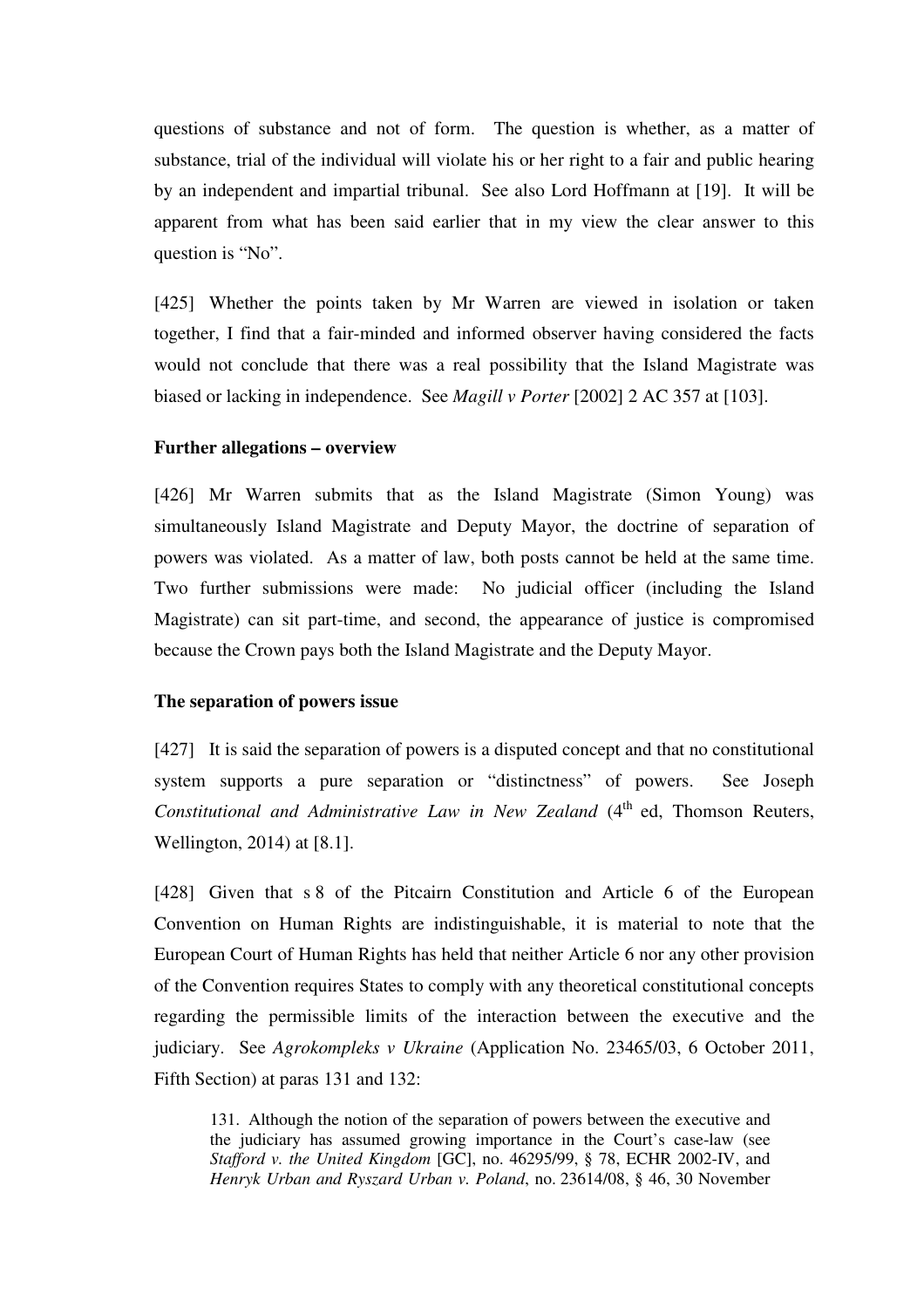2010), neither Article 6 nor any other provision of the Convention requires States to comply with any theoretical constitutional concepts regarding the permissible limits of the interaction between the two branches. The Court must clarify whether in each particular case the requirements of the Convention are met (see *Pabla Ky v. Finland*, no. 47221/99, § 29, ECHR 2004-V).

132. It is not the Court's task to analyse the soundness of the relevant constitutional arrangements in Ukraine. The sole question it is faced with is whether, in the circumstances of this case, the domestic courts had the requisite "appearance" of independence, or the requisite "objective" impartiality (see *McGonnell v. the United Kingdom*, no. 28488/95, § 51, ECHR 2000-II, and *Kleyn and Others*, cited above, § 193).

[429] In the present case, the Island Magistrate is required by s 11 of the Judicature (Courts) Ordinance to be appointed from among the permanent residents of the Islands and is not required to be professionally qualified in law. By contrast, magistrates other than the Island Magistrate are required to be qualified in law. The Island Magistrate has tenure (Pitcairn Constitution, s 55) and financial security (Constitution, s 53) but limited jurisdiction (Justice Ordinance, s 5). There is a right of appeal to the Supreme Court (Justice Ordinance, s 10).

[430] It has been further held by the European Court of Human Rights that as a matter of principle, a violation of Article 6(1) cannot be grounded on the lack of independence or impartiality of a decision-making tribunal or the breach of an essential procedural guarantee by that tribunal, if the decision taken is subject to subsequent control by a judicial body that has "full jurisdiction" and ensures respect for the relevant guarantees by curing the failing in question. See *De Haan v Netherlands* (84/1996/673/895, 26 August 1997) at paras 51 and 52.

51. The decisive feature of the case is that Judge S. presided over a tribunal called upon to decide on an objection against a decision for which he himself was responsible (see paragraph 47 above). It is also significant that the tribunal was composed of a professional judge assisted by two lay judges.

Unlike in the Diennet case, there had been no intervening decision by a higher body.

The situation is more akin to that obtaining in the case of Oberschlick v. Austria (no. 1) (judgment of 23 May 1991, Series A no. 204), in which a judge who had participated in the judgment at first instance also participated in the hearing of an appeal against the same judgment.

Against this background the Court finds that the applicant's fears in this regard were objectively justified.

52. Nonetheless no violation of Article 6 § 1 could be found if the decision of the Appeals Tribunal was subject to subsequent control by a judicial body that had full jurisdiction and did provide the guarantees of Article 6 (see, *inter alia* and *mutatis mutandis*, the Albert and Le Compte v. Belgium judgment of 10 February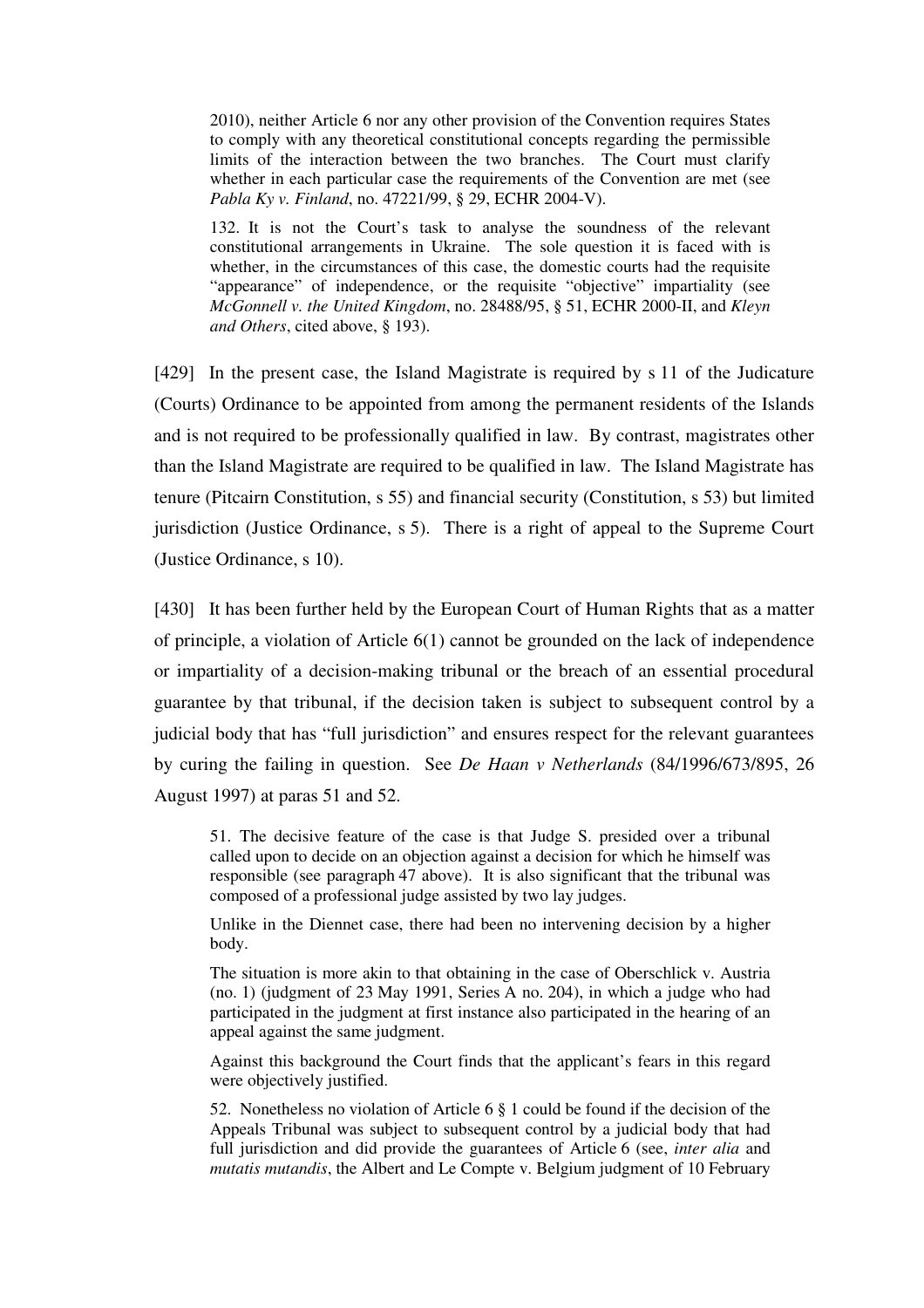1983, Series A no. 58, p. 16, § 29; more recently, the British-American Tobacco Company Ltd v. the Netherlands judgment of 20 November 1995, Series A no. 331, pp. 25–26, § 78).

[431] Applying the case law of the European Court of Human Rights, the point taken by Mr Warren must fail, first, because a claim that there has been a violation of the notion of separation of powers will not, on its own, be sufficient and, second, even if there is a lack of independence or impartiality, decisions of the Island Magistrate are subject to the control of the Supreme Court, either on appeal or on judicial review or by way of an abuse of process challenge.

[432] There are further relevant considerations. First, the small size of the adult population of Pitcairn means that it is common, if not inevitable, for those involved in the administration of Pitcairn under the Local Government Ordinance to hold more than one "portfolio". It is legislatively recognised there may be potential conflicts and s 8(3) of the Justice Ordinance identifies the two circumstances in which the Island Magistrate is precluded from hearing a case: where he or she "is a party to or has any personal interest in any case". It is not possible for this Court to read into the Justice Ordinance further categories such as where the Island Magistrate is also a member of the Island Council.

[433] Second, as the Crown points out, it is not unusual for lay judicial officers to be drawn from "administrative" posts. In the United Kingdom the Courts Act 2003 (UK), s 41, specifically envisages local government councillors also being community magistrates and only excludes members of Parliament from appointment as a magistrate in certain circumstances. This is a continuation of a long tradition in England of Justices of the Peace having not only a judicial role but also a simultaneous role as local administrators. See, for example, the overview sketched by Lord Justice Auld in *Review of the Criminal Courts of England and Wales* (September 2001), Chapter 3, para 4 (available at www.nationalarchives.gov.uk). As noted by Lord Justice Auld in Chapter 4, para 66, there continues to be a significant overlap between Justices of the Peace and administrators, local councillors continuing to be a first port of call for filling the role of lay magistrate.

[434] The principal case on which Mr Warren relies is the decision of the High Court of Australia in *Wilson v Minister for Aboriginal and Torres Strait Islander Affairs* [1996] HCA 18, (1996) 189 CLR 1. That case, however, is of little assistance as it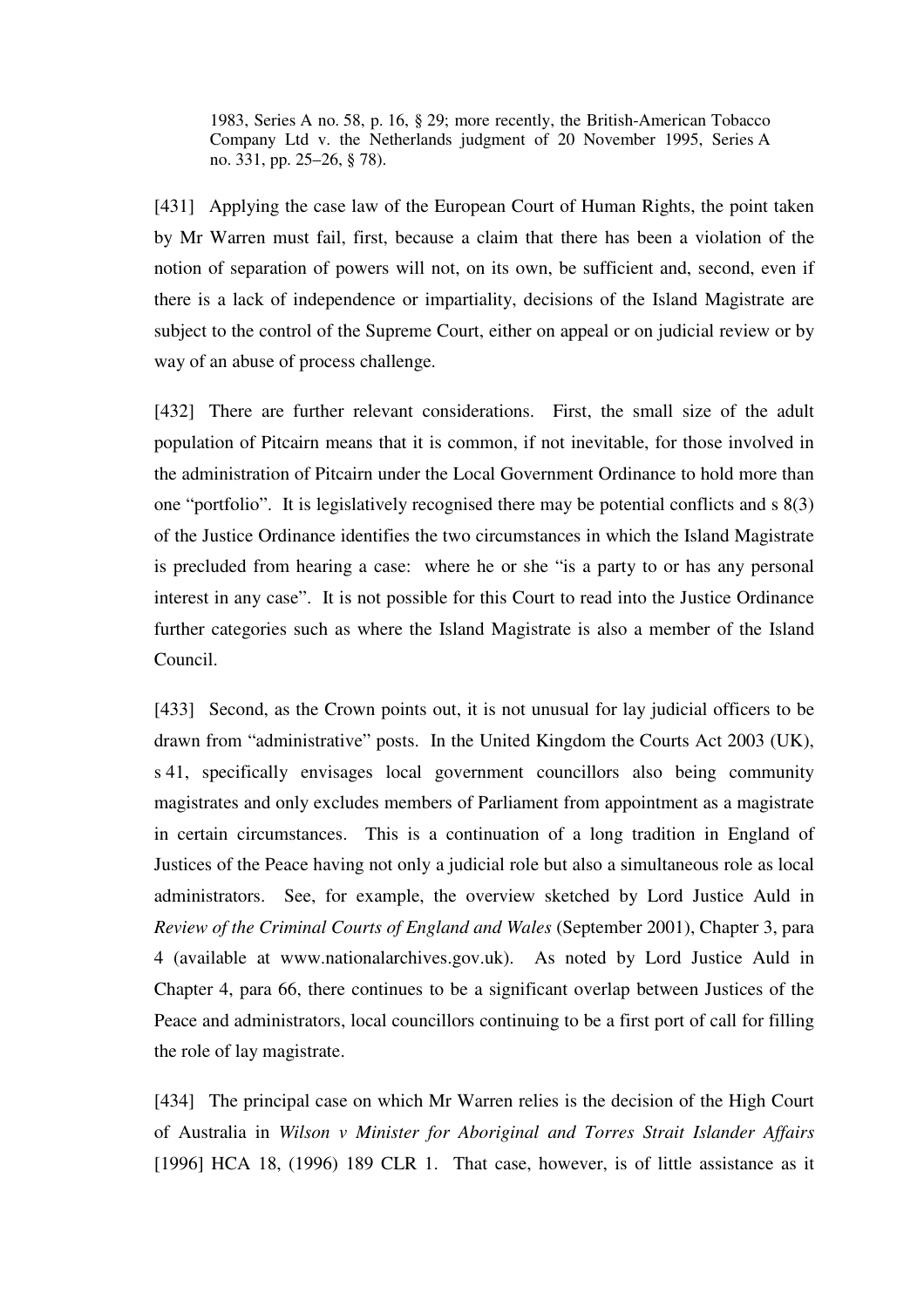concerned the question whether a judge of the Federal Court could perform non-judicial functions notwithstanding Chapter 3 of the Commonwealth Constitution. The decision of the Supreme Court of India in *T Fenn Walter v Union of India* (Civil Appeal No. 3993 of 2002) is equally of little assistance. That case involved the appointment of a sitting judge of the High Court to a consumer disputes commission. Given that both cases are to be understood in their own particular constitutional settings and further given that both concerned judges of superior courts, they are of limited assistance in the context of a lay magistrate living in the small Pitcairn community. As observed by Gummow, Hayne and Crennan JJ in *Forge v Australian Securities and Investments Commission* at [84] and [85], history reveals that judicial independence and impartiality may be ensured by a number of different mechanisms, not all of which are seen, or need to be seen, to be applied to every kind of court. Different mechanisms for ensuring independence and impartiality are engaged in respect of inferior courts from those that are engaged in respect of superior courts.

[435] For the foregoing reasons, I conclude there is no merit in the claim that in principle the Island Magistrate cannot simultaneously hold an "executive" position.

## **The "part-time judge" point**

[436] The part-time judge point is addressed in greater detail elsewhere in this decision. It is sufficient to record here that the Island Magistrate was not appointed "to sit part-time" as claimed by Mr Warren. The Island Magistrate is appointed under s 55(1) of the Pitcairn Constitution "for life, or until the appointee reaches such an age as may be prescribed by Ordinance". As a matter of common sense, the Island Magistrate will sit only when there is occasion for him or her to so do. This cannot in any way affect the validity of the appointment. There is no merit in the point.

## **The "payment of money" point**

[437] It is submitted by Mr Warren that the appearance of justice is compromised by "the appearance, and reality, of money changing hands. The Crown pays both the Deputy Mayor and the Island Magistrate".

[438] The point can only be described as novel. All judges in England and within the Pitcairn judicial system are paid by the Crown, which also appears before the same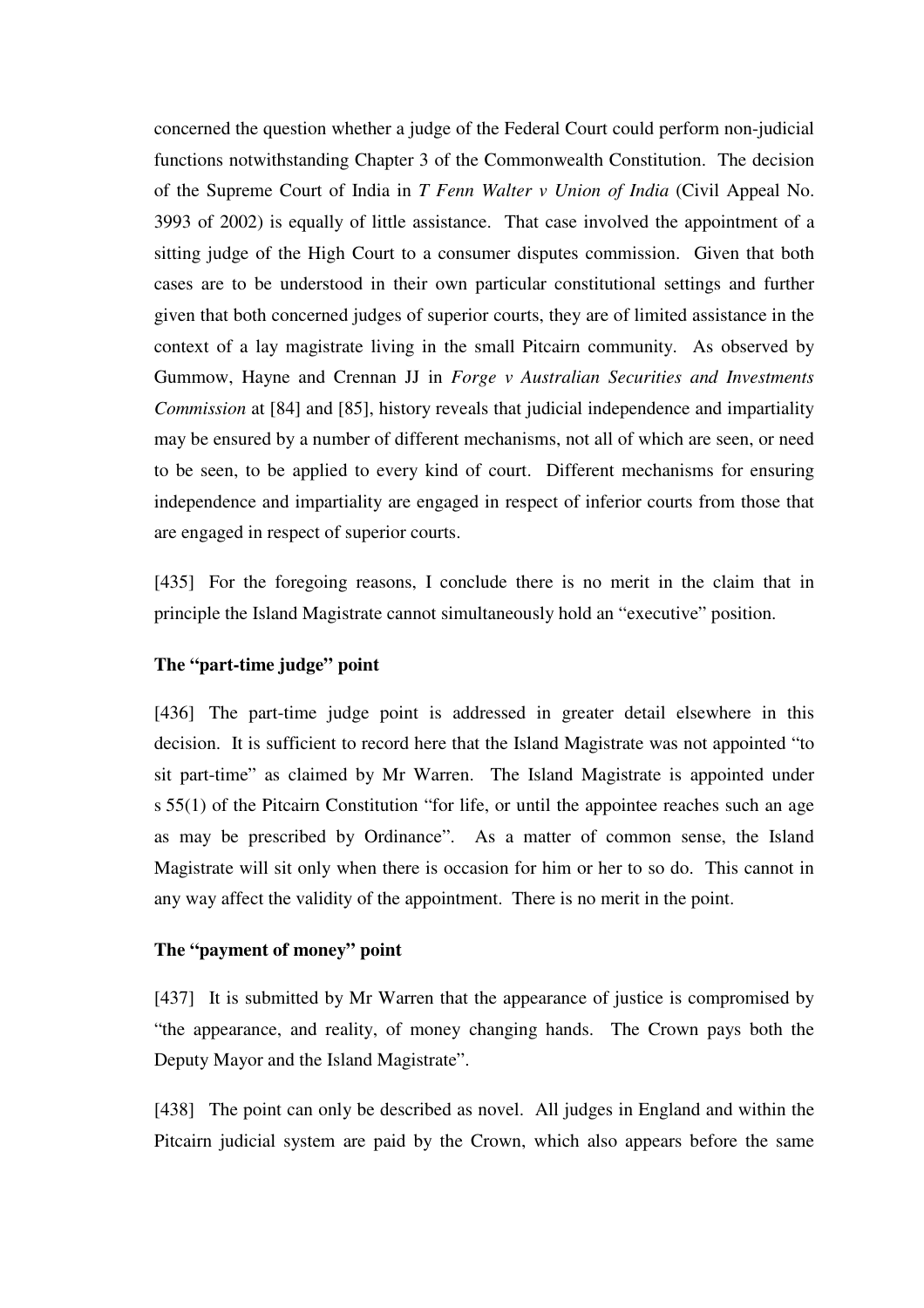judges in criminal and civil proceedings. Yet no authority has been cited in support of the claim that such payment affects the independence of the judges.

[439] Mr Warren relies on three decisions of the European Court of Human Rights but on even the most superficial examination, none is applicable to the present circumstances:

- (a) *Pescador Valero v Spain* (Application No. 62435/00, 17 June 2003). In that case the applicant appealed his dismissal from the University of Castilla-La Mancha to the Higher Court of Justice. The judge who heard the case was an associate professor of law at that same University. As the Crown submitted, this would seem to be an obvious case of apparent bias.
- (b) *Micallef v Malta* [2009] ECHR 1571. The Chief Justice presiding over Ms Micallef's case was a close relation of (two) counsel for the opposing party. This again would seem an obvious case of apparent bias.
- (c) *Pétur Thór Sigurdsson v Iceland* [2003] ECHR 169. The husband of an Icelandic judge had been significantly in debt to an Icelandic bank. By mortgaging their properties, the couple were able to reach a compromise on this debt. The judge then sat on a case to which the bank was the defendant. Unsurprisingly, the European Court of Human Rights found there had been a violation of the applicant's right to an impartial tribunal.

[440] Whether viewed separately or cumulatively, the new points (violation of the separation of powers, "part-time judge" and "payment of money") do not impugn or undermine the independence and impartiality of the Island Magistrate. There has been no conduct by him and no facts which could raise doubt as to his independence and impartiality. Applying the apparent bias test expressed in *Porter v Magill* [2001] UKHL 67, [2002] 2 AC 357 at [103], it is my conclusion that a well-informed and impartial observer would not consider there was a real possibility that the Island Magistrate was lacking in independence or impartiality or was biased.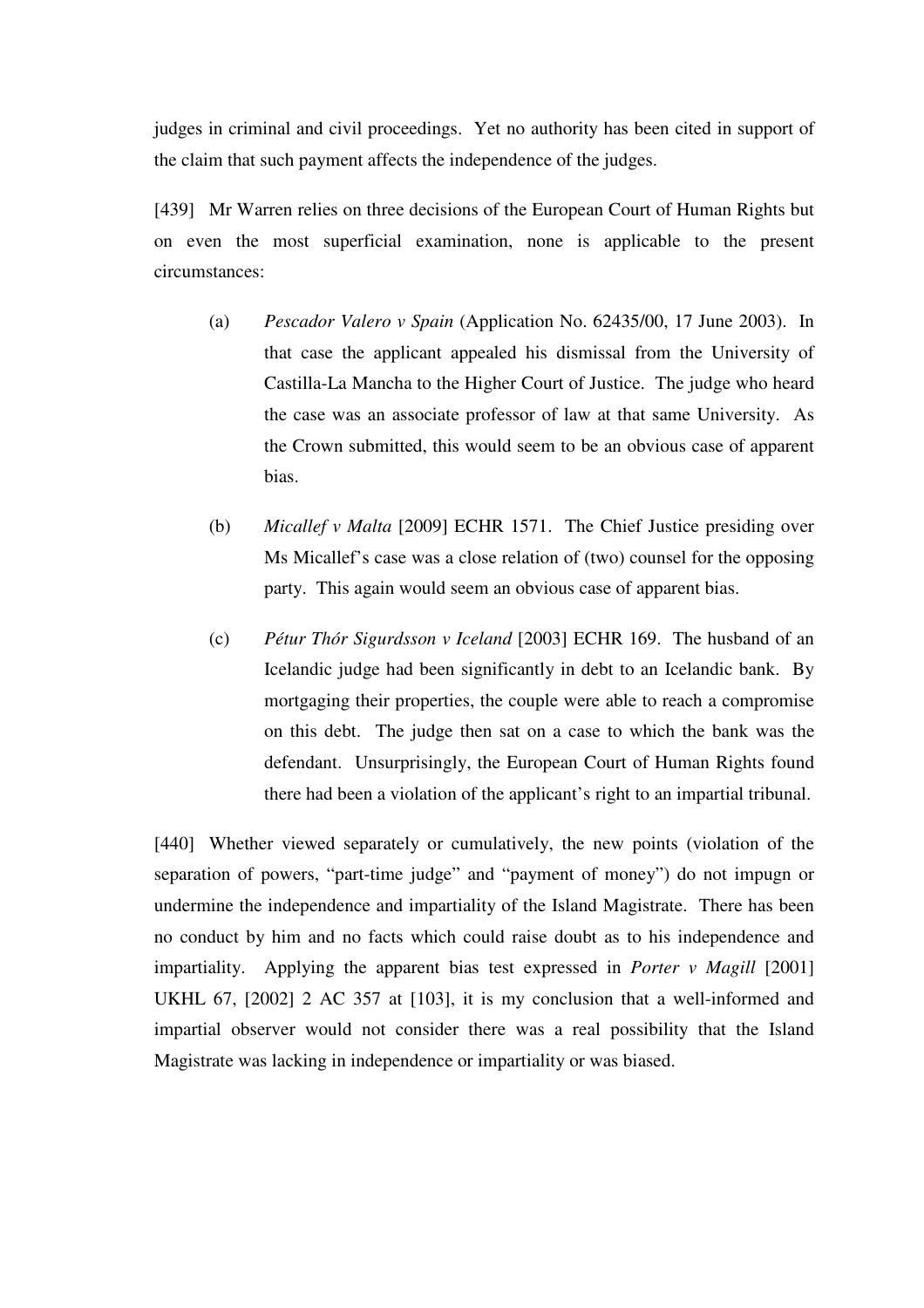## **The question of the Registrar's independence**

[441] The Registrar's role on the occasion of the ex parte hearing on Sunday 30 May 2010 has been criticised as demonstrating a lack of independence. In summary, the evidence is:

- (a) At about 5pm on Sunday 30 May 2010 (Pitcairn time) Sgt Medland sent an email to the Public Prosecutor's office in Auckland. Attached to the email was the signed application for an order that the items seized under the search warrants be transported to the Electronic Crime Laboratory in New Zealand for analysis.
- (b) Attending at the Public Prosecutor's office were Mr Mount and the Registrar of the Magistrate's Court, Mr Ford. The application was handed by Mr Mount to Mr Ford, who then sent the application to the Island Magistrate by email via Sgt Medland with a memo which read:

31 May 2010 To: Simon Young, Island Magistrate From: Graham Ford, Registrar I attach a copy of an application filed with me today. Should you be minded to grant the application I will draw up and seal a formal order. Sincerely, Graham Ford

- (c) Sgt Medland printed out the memo and application, handed the documents to the Island Magistrate and explained what the application was about.
- (d) The Island Magistrate read the application and having done so, signed an endorsement which read:

I hereby make an order in terms of paragraph 3.1 above. Dated at Adamstown this  $30<sup>th</sup>$  day of May 2010 "Simon Young" ........................... Island Magistrate

(e) Sgt Medland then transmitted the signed document to Mr Ford who, on sighting the signature of the Island Magistrate granting the application,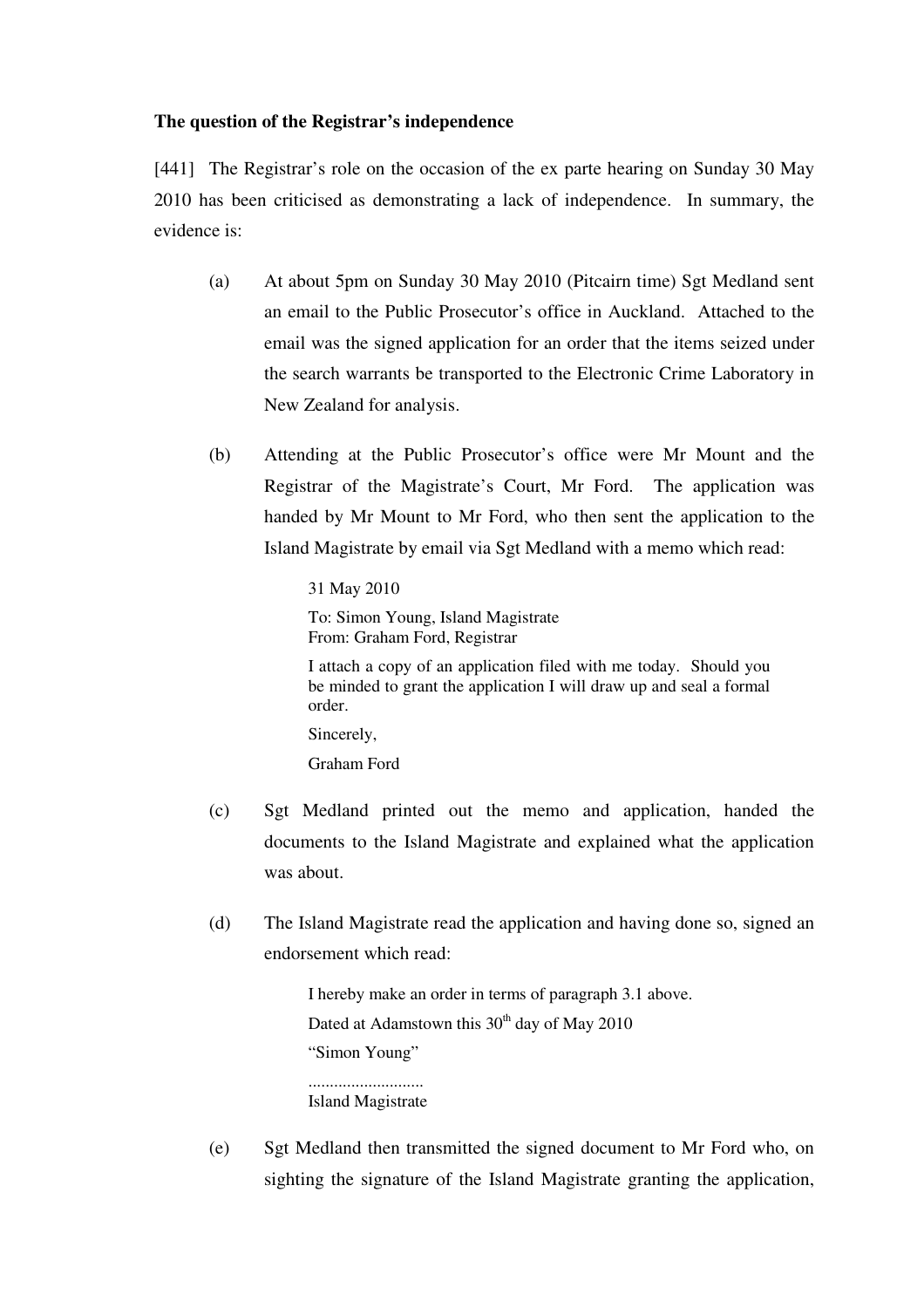sealed an order of the Magistrate's Court. This order was then transmitted to Sgt Medland by way of an email attachment.

- (f) Mr Mount's involvement in the proceedings was merely to provide a facility for the Registrar to receive and send the documents. He took no part in the proceedings and did not speak to the Island Magistrate. Nor did he make written submissions. He did not hear any conversation between the Registrar and the Island Magistrate.
- (g) Technically, the Island Magistrate and the Registrar needed access to scanning facilities and a software programme that allowed documents to be sent in portable document format. As neither the Island Magistrate nor Registrar Ford had convenient access to those facilities in an environment in which confidentiality could be assured (in Pitcairn and Auckland respectively), it was necessary for a work-around solution to be found.

[442] On these brief events, it is submitted by Mr Warren that the Registrar facilitated and participated in a hearing held in the absence of Mr Warren and that gave the appearance of favouring the prosecution. It is said that no well-informed independent observer would consider any court hearing thereafter, at any level, would be independent or impartial, or have that appearance, where a registrar recommended for appointment by the prosecution sat, and sat in the prosecutor's office and waived unlawfully the proper filing of documents to the prosecutor's advantage and the accused's disadvantage. The well-informed independent observer would consider the system "irremediably tainted". The Registrar's behaviour compromised the impartiality of the Court as well as its independence.

[443] These complaints are in addition to the further allegations:

- (a) Mr Ford's appointment was "tainted" by the fact that he was (allegedly) appointed on the recommendation of Mr Moore.
- (b) Because Mr Ford is Registrar of all three courts (Magistrate's Court, Supreme Court and Court of Appeal) and because all courts have sat with Mr Ford as Registrar, the independence of both the courts and of the Registrar have been compromised.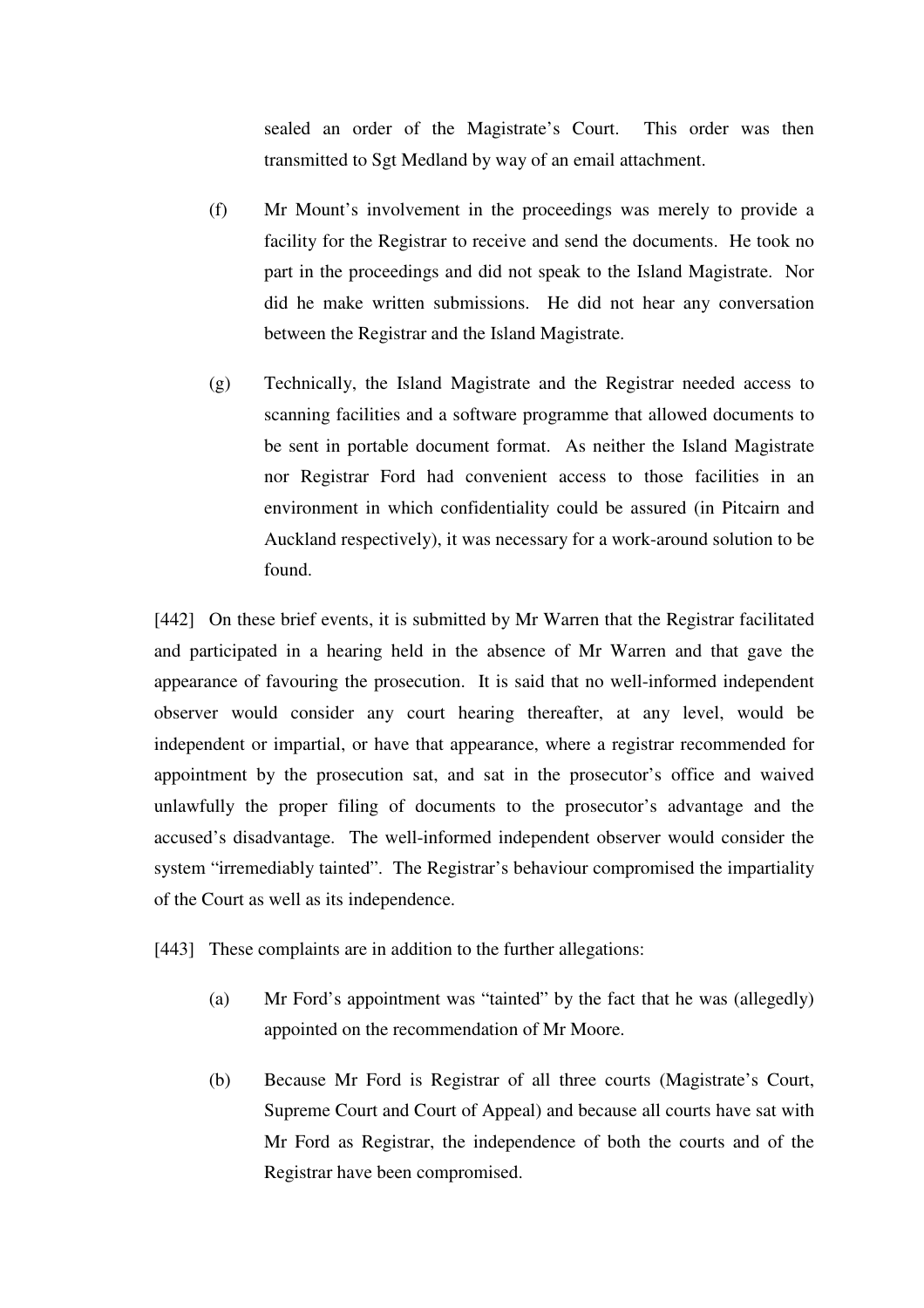[444] Cited in support is *Clark v Kelly*. That was a case in which it was said that the guarantee of a fair trial in ECHR Article 6 would be infringed because the procedure in the district court was one which involved the clerk of the court, a qualified lawyer, tendering (in private) advice to the presiding justices (not legally qualified) on matters of law, practice and procedure. While the Privy Council held on the facts that Article 6(1) had not been breached, it nevertheless accepted that the function of the clerk was indeed of a kind which attracted some requirements of independence in order to make the trial a fair one. In the circumstances, however, it was found that the clerk had indeed been sufficiently independent to enable the procedure followed in the district court to satisfy the requirements of Article 6(1).

[445] In the present case, the Registrar of the three Pitcairn courts does not advise on matters of law, practice and procedure. His function is entirely administrative.

[446] Mr Ford was formerly Registrar of the High Court at Auckland for eleven years, and prior to that Registrar of the District Court at North Shore for some ten years. Mr Warren does not challenge Mr Ford's personal integrity.

[447] It is now intended to address the three circumstances from which the lack of independence is said to flow:

- (a) As to the "tainting" point, I have found on the evidence that there is nothing to indicate improper influence was exerted by Mr Moore. He simply mentioned Mr Ford's name to Mr Treadwell. The decision to appoint was made by the Governor on the recommendation of Mr Treadwell. In making the appointment, the Governor acted independently on the basis of merit and without account being taken of any improper considerations.
- (b) Next, it is submitted that lack of independence flows from the fact there is a single registrar for all three courts. The implicit submission appears to be that this inevitably impacts on the independence of the registrar and, in turn, on each of the three courts. However, nothing persuasive emerged from the argument as to why this should be so. It is simply asserted that a registrar can serve only one court without forfeiting his or her independence. No practice or authority has been cited in support of this proposition which, looked at another way, is a submission that while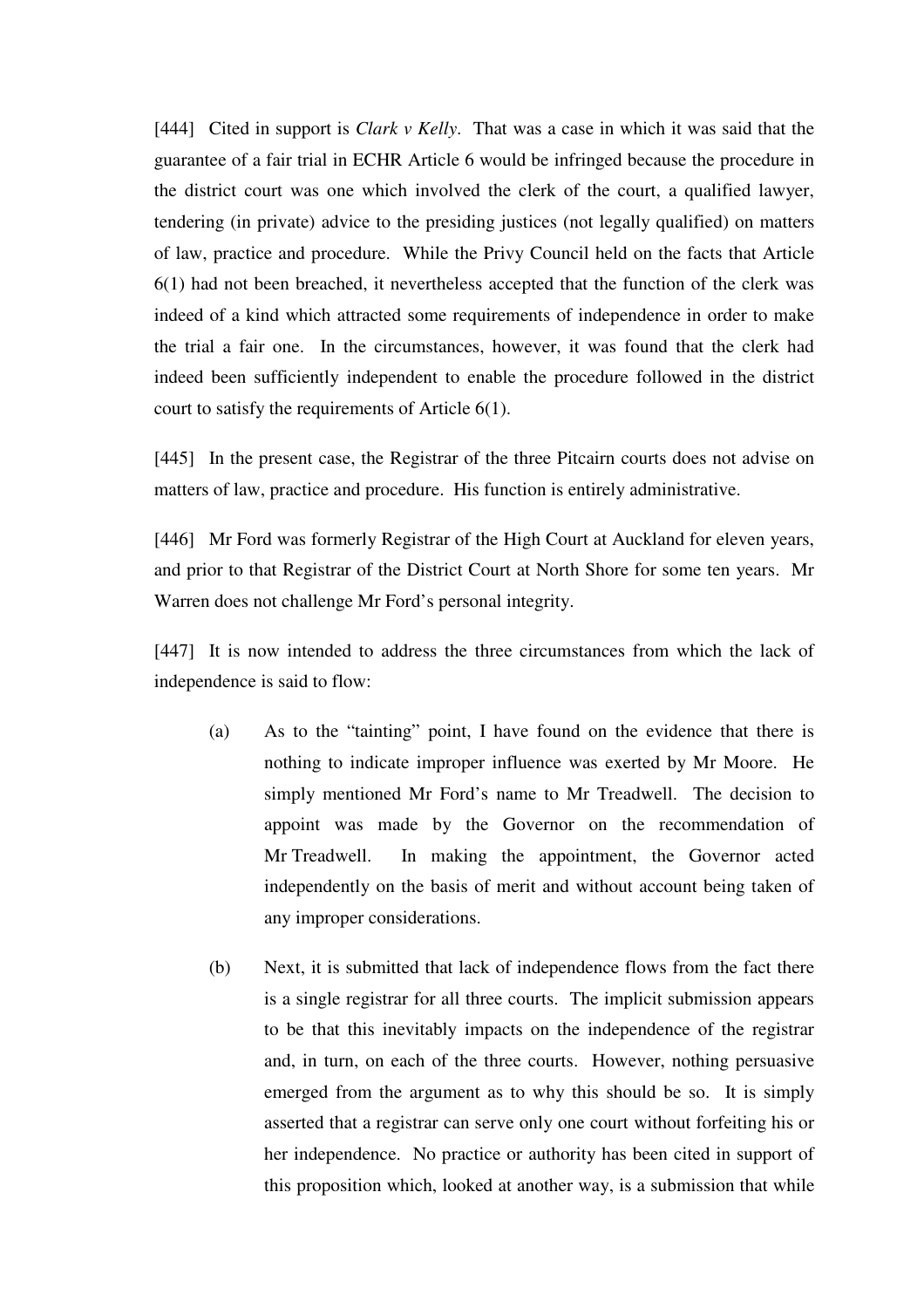there are too many judges, there are not enough registrars. In my view, the fact that the same person serves as registrar for all three courts does not inherently put into question the independence of either the office, the office holder or the courts. Nor has any evidence been referred to which might suggest that Mr Ford has throughout his tenure as Registrar of all three courts acted otherwise than with conspicuous attention to his duty to be an independent administrator of the courts' processes.

(c) As to the favouring the prosecution point, account must be taken of the fact that circumstances did not permit the Registrar to travel to Pitcairn for the hearing, given the distance and time involved. The best alternative was for him to attend by email and telephone link. The hearing took place on Pitcairn. The Registrar was not a participant in that hearing. His role was entirely administrative, namely, to receive the application and upon it being granted, to seal the order. Mr Mount was not a participant in the hearing either. There can be no suggestion that Mr Mount had ulterior motives such as an expectation that an improper advantage to the prosecution would thereby be gained. In terms of *Magill v Porter*, it is my finding that a fair-minded and informed observer having considered the facts would not conclude that there was a real possibility that either the Island Magistrate or the Registrar, or both, were biased or lacking in independence, either then or subsequently, owing to the manner in which the hearing was conducted on 30 May 2010. Furthermore, I do not accept that the abuse of process test is satisfied on these innocuous facts. There is no substance whatsoever to the allegation that the Registrar's actions brought the administration of justice into disrepute, let alone to the degree that the proceedings should be stayed. Mr Ford has at all times performed his duties as Registrar of the various courts with scrupulous regard to his independence and professional responsibilities.

## **The submission that the Presiding Judge resign**

[448] Both in the Court of Appeal and in this Court, Mr Warren has advanced what is conceded to be a "novel submission", that the judges of the Supreme Court and of the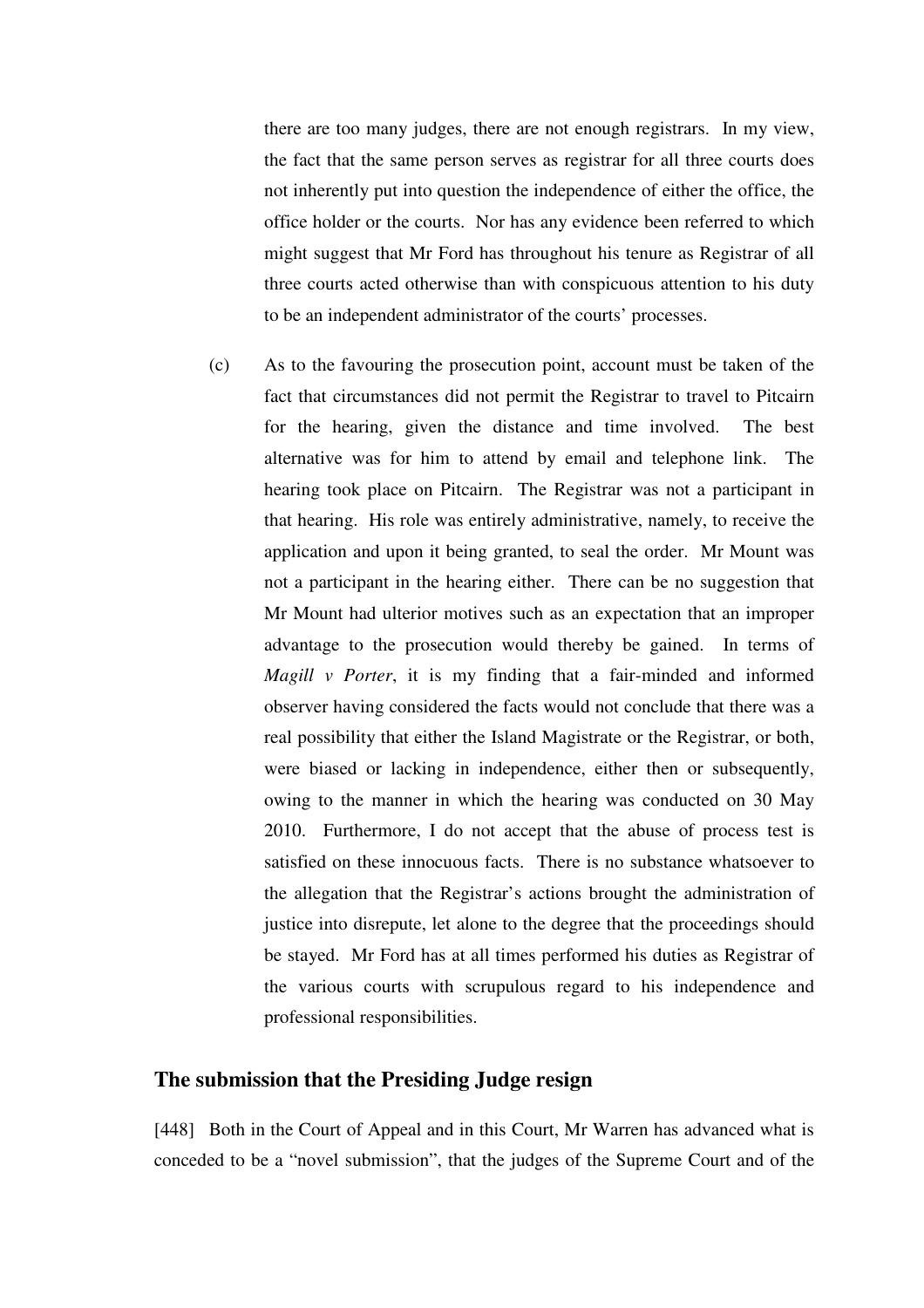Court of Appeal should resign because, it is argued, they are confronted by a duty to enforce laws that are contrary to basic human rights and human dignity.

[449] It is submitted that the Pitcairn Constitution Order 2010 is "an insult" to Common Article 1 of the ICCPR and ICESCR and to the "sacred trust" in Article 73 of the United Nations Charter:

It provided for no democratic legislative wing, no self-determination, and has further fundamental breaches of human rights particularly freedom of expression. It appoints the Governor, a servant of the British not the Islanders. No consideration of their wishes is taken into account on his/her appointment.

[450] It is said that the structure of the Constitution, while purporting to provide human rights, actually restricts the fundamental right to internal self-determination and democratic government. The Constitution sets up a judicial system where a Governor with "dictatorial-like powers" appoints judges. This system is claimed to be the "very antithesis of democracy and self-determination".

[451] For the reasons given at some length earlier in this decision, the underlying premise of this argument (that the laws of Pitcairn are contrary to basic human rights and human dignity) is not accepted, even if the duty to resign is to be assumed (an issue I expressly do not decide). If there is such a duty, it can only apply in extreme circumstances. The Constitution of Pitcairn and the circumstances of the present case are distant by some light years from such circumstances.

# **The judicial review proceedings – determining the procedure**

## **Background**

[452] On or about 11 September 2013 Mr Warren filed in the Supreme Court civil jurisdiction an application for judicial review (CP 1/2013). The statement of claim pleads issues identical to those already advanced before Lovell-Smith J and before me, both in the context of the challenge under the Constitution and in the context of the criminal proceedings. Shortly after the judicial review application was filed, Mr Ellis fell ill and the proceedings have not progressed beyond the filing of a memorandum by the third and fourth respondents (the Island Magistrate and the Pitcairn Magistrate's Court) advising that they will abide the decision of the Court, subject to any amendment of the substantive claim or any application for costs being made against them.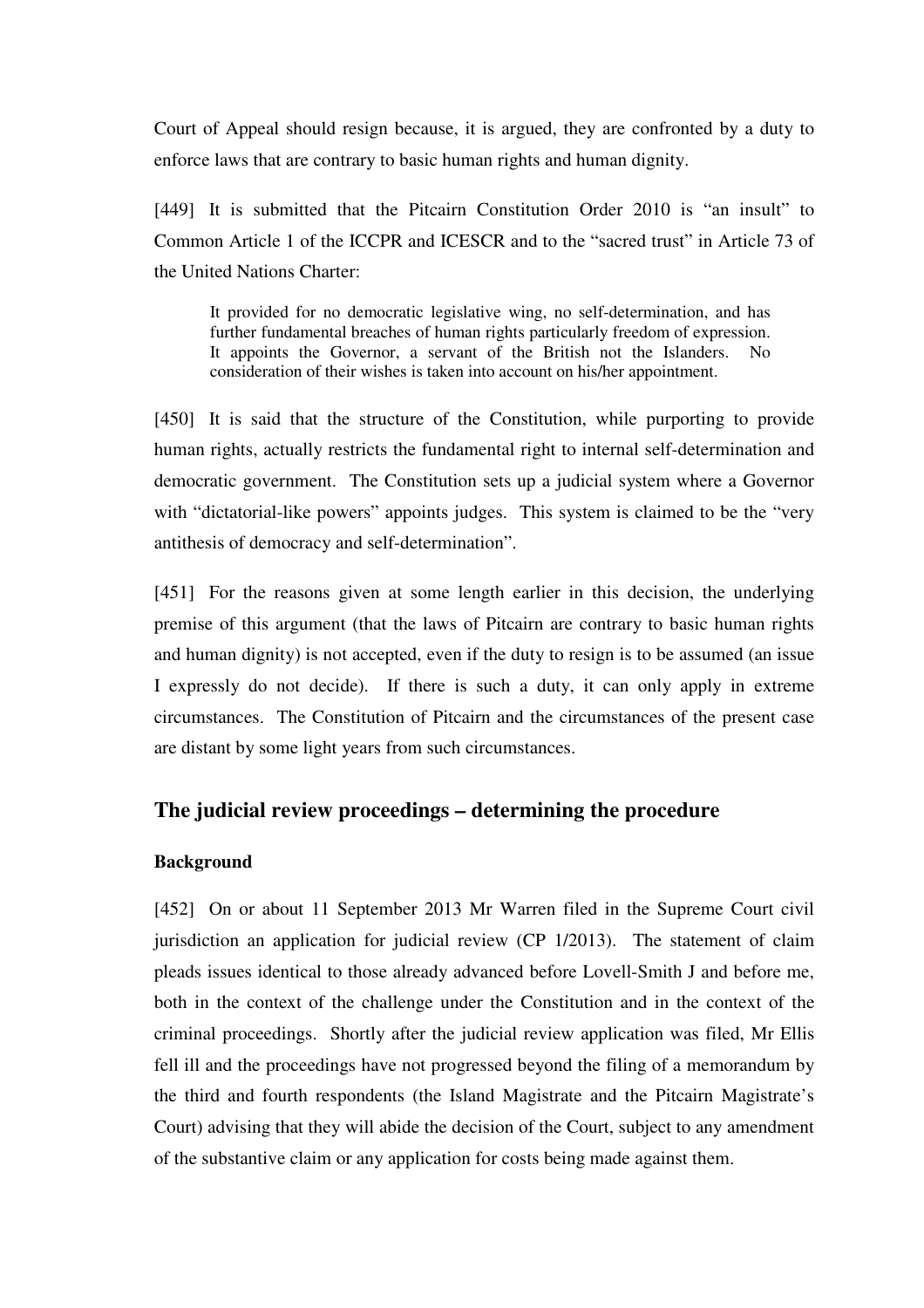[453] In part, the lack of substantive progress is due to the fact that there is uncertainty as to the procedure to be followed. Both Mr Warren and the Crown apply for directions.

[454] The application by Mr Warren was prefaced with two observations. First, should Pitcairn-specific rules of civil procedure be promulgated there should be prior consultation with Pitcairn Islanders, or with a specialised "rules" committee, as to the content of those rules. Second, the question whether civil legal aid should be made available also needs discussion. It was recognised, however, that both these matters are better addressed by the Attorney General and by the Governor. The immediate need, in the context of the proceedings filed in CP 1/2013, is for the Supreme Court to determine what practice and procedure is to apply to those proceedings in the meantime.

[455] For the Crown it was submitted that in the absence of any specifically prescribed code of civil procedure, it was for the Court itself to determine its own procedures and it was not required to consult with the general population. The Crown submission was that the Court should adopt and apply the Civil Procedure Rules (UK).

#### **Discussion**

[456] There is ample power under the Pitcairn Constitution and under the Judicature (Courts) Ordinance for rules of civil procedure to be prescribed. None of these powers have been exercised to date.

[457] The relevant provisions of the Pitcairn Constitution follow:

(a) Section 25(12) contemplates the promulgation of rules specific to applications for redress under Part 2 of the Pitcairn Constitution. It provides:

> (12) The Chief Justice or the President of the Court of Appeal, as the case requires, may make Rules of Court with respect to the practice and procedure—

(a) of the Supreme Court in relation to the jurisdiction and powers conferred on it by or under this section;

(b) of the Supreme Court or the Court of Appeal in relation to appeals under this section from determinations of the Supreme Court or the Court of Appeal; and

(c) of subordinate courts in relation to references to the Supreme Court under subsection (7), including provisions with respect to the time within which any application, reference or appeal shall or may be made or brought.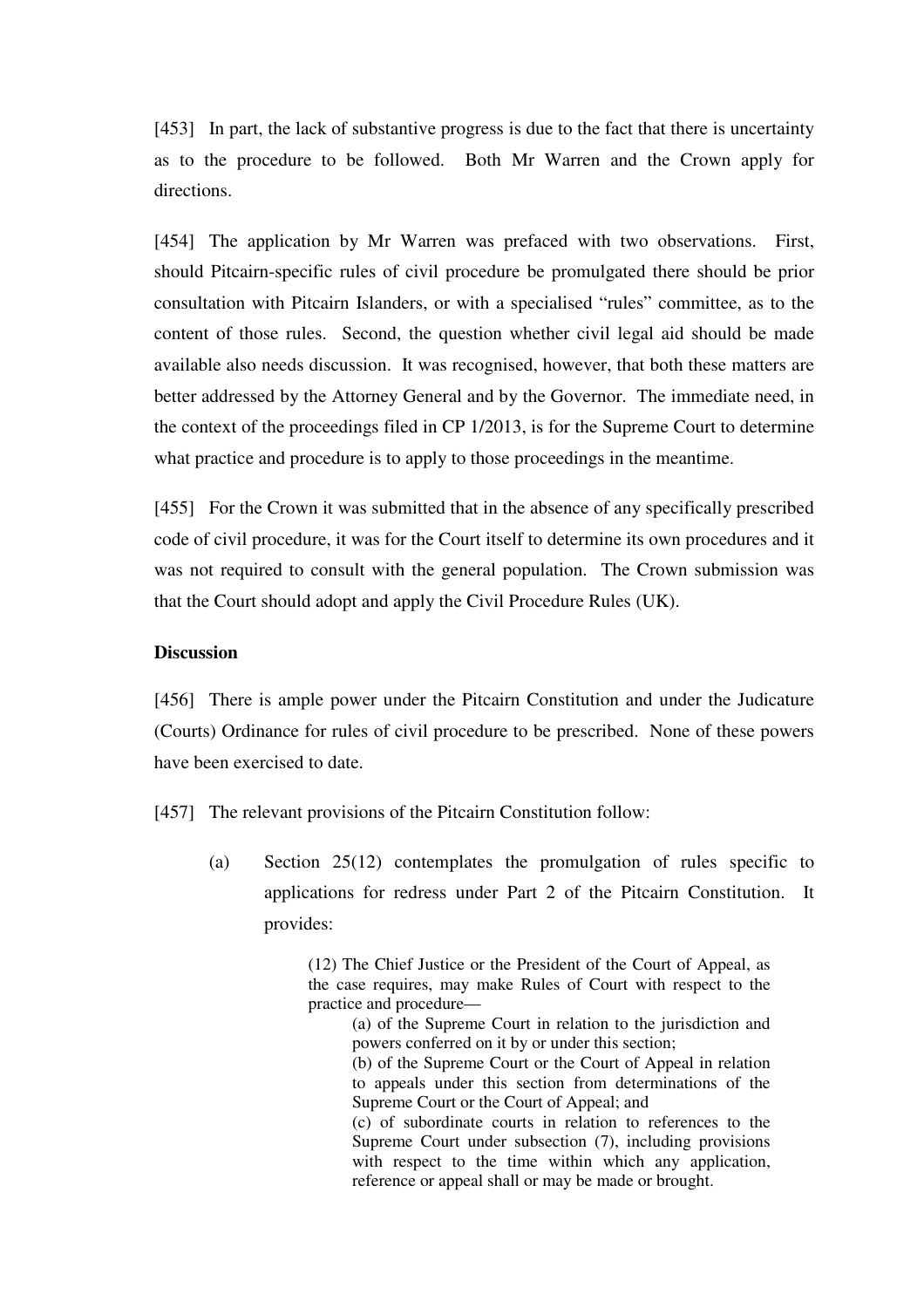(b) Section 36(1) would allow the Governor to prescribe rules of court. It provides:

> **36.**—(1) Subject to this Constitution, the Governor, acting after consultation with the Island Council, may make laws for the peace, order and good government of Pitcairn.

(c) Section 43(3) makes more explicit the power of the Governor to make rules of procedure. It provides:

> (3) Without prejudice to the generality of the power conferred by section 36(1), the Governor may by any law constitute courts for Pitcairn with such jurisdiction, and make such provisions and regulations for the proceedings in such courts and for the administration of justice, as the Governor may think fit.

[458] Because the powers in ss  $25(12)$ ,  $36(1)$  and  $43(3)$  of the Constitution have not been exercised, it is necessary to turn to s 42 which incorporates English law, including statutes in force in and for England. Section 42 provides:

### **Application of English law**

**42.**—(1) Subject to subsection (2), the common law, the rules of equity and the statutes of general application as in force in and for England for the time being shall be in force in Pitcairn.

(2) All the laws of England extended to Pitcairn by subsection (1) shall be in force in Pitcairn so far only as the local circumstances and the limits of local jurisdiction permit and subject to any existing or future Ordinance, and for the purpose of facilitating the application of the said laws it shall be lawful to construe them with such formal alterations not affecting the substance as to names, localities, courts, offices, persons, moneys, penalties and otherwise as may be necessary to render those laws applicable to the circumstances.

[459] This provision is to be read alongside s  $45(3)$ , which states:

(3) Without prejudice to the generality of subsection (2), the Supreme Court shall possess and may exercise in and in relation to Pitcairn, subject to this Constitution and to any other law, all the jurisdiction which is vested in, or is capable of being exercised by, Her Majesty's High Court of Justice in and in relation to England.

[460] The Senior Courts Act 1981 (UK) makes provision for mandatory, prohibiting and quashing orders (s 29), injunctions to restrain persons from acting in offices in which they are not entitled to act (s 30) and applications for judicial review (s 31). The Act is part of the law of Pitcairn because it falls within:

(a) Section 42(1), in that it is a statute of general application in force in and for England.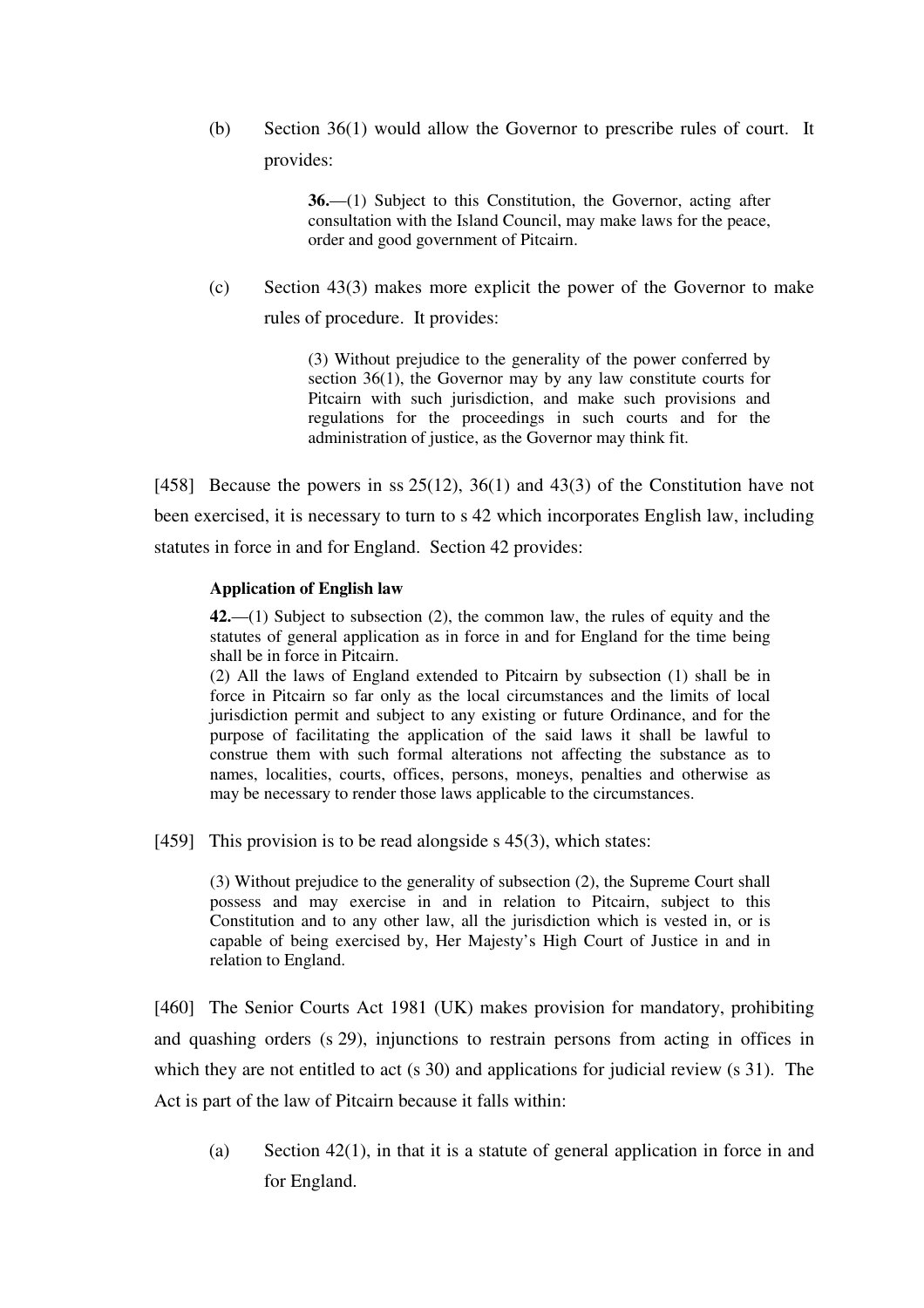(b) Section 45(3), in that it is an aspect of the jurisdiction vested in, or is capable of being exercised by, Her Majesty's High Court of Justice in relation to England.

[461] In relation to the specific context of applications for judicial review, s 31(1) of the Senior Courts Act 1981 requires such applications to be made:

… in accordance with rules of court by a procedure to be known as an application for judicial review.

The rules of court referred to are made under the Civil Procedure Act 1997 (UK) and are presently found in the Civil Procedure Rules, Part 54 (the judicial review procedure). These rules are to be read alongside *Practice Direction – Judicial Review* PD 54A and apply to all applications for judicial review commenced after 1 October 2000. See *Halsbury's Laws of England* (5<sup>th</sup> ed, 2010) vol 61 Judicial Review at [662]. Useful reference can also be made to the *Administrative Court Office Notes for Guidance*, the *Judicial Review Pre-Action Protocol* and the *Judicial Review Urgent Cases Procedure*, all of which are reproduced in Michael Fordham *Judicial Review*   $Handbook (6<sup>th</sup> ed, Hart Publishing, Oxford, 2012) at 696-714.$ 

[462] By virtue of the Pitcairn Constitution, the Senior Courts Act 1981 (UK), the Civil Procedure Act 1997 (UK) and the Civil Procedure Rules (UK) apply to Pitcairn, subject to the limitations specified in s 42(2) of the Constitution. There is therefore within the laws of Pitcairn no lacuna in relation to the rules of court applicable to civil proceedings generally or to judicial review proceedings in particular. It follows that it would be inappropriate to accede to Mr Warren's submission that the Court apply the New Zealand judicial review provisions as set out in the Judicature Amendment Act 1972 (NZ) and the High Court Rules (NZ) scheduled to the Judicature Act 1908 (NZ).

[463] The same result flows from the application of the Judicature (Courts) Ordinance. Section 20 confers on the Governor (on the advice of the Chief Justice) the power to makes rules of court:

**20.** The Governor may on the advice of the Chief Justice make rules of court for the purpose of carrying the provisions of this ordinance into effect and in particular for all or any of the following matters—

(a) for regulating the sittings of the Supreme Court and the Magistrate's Court and the despatch of business therein;

(b) for regulating the pleading, practice and procedure in the Supreme Court and the Magistrate's Court;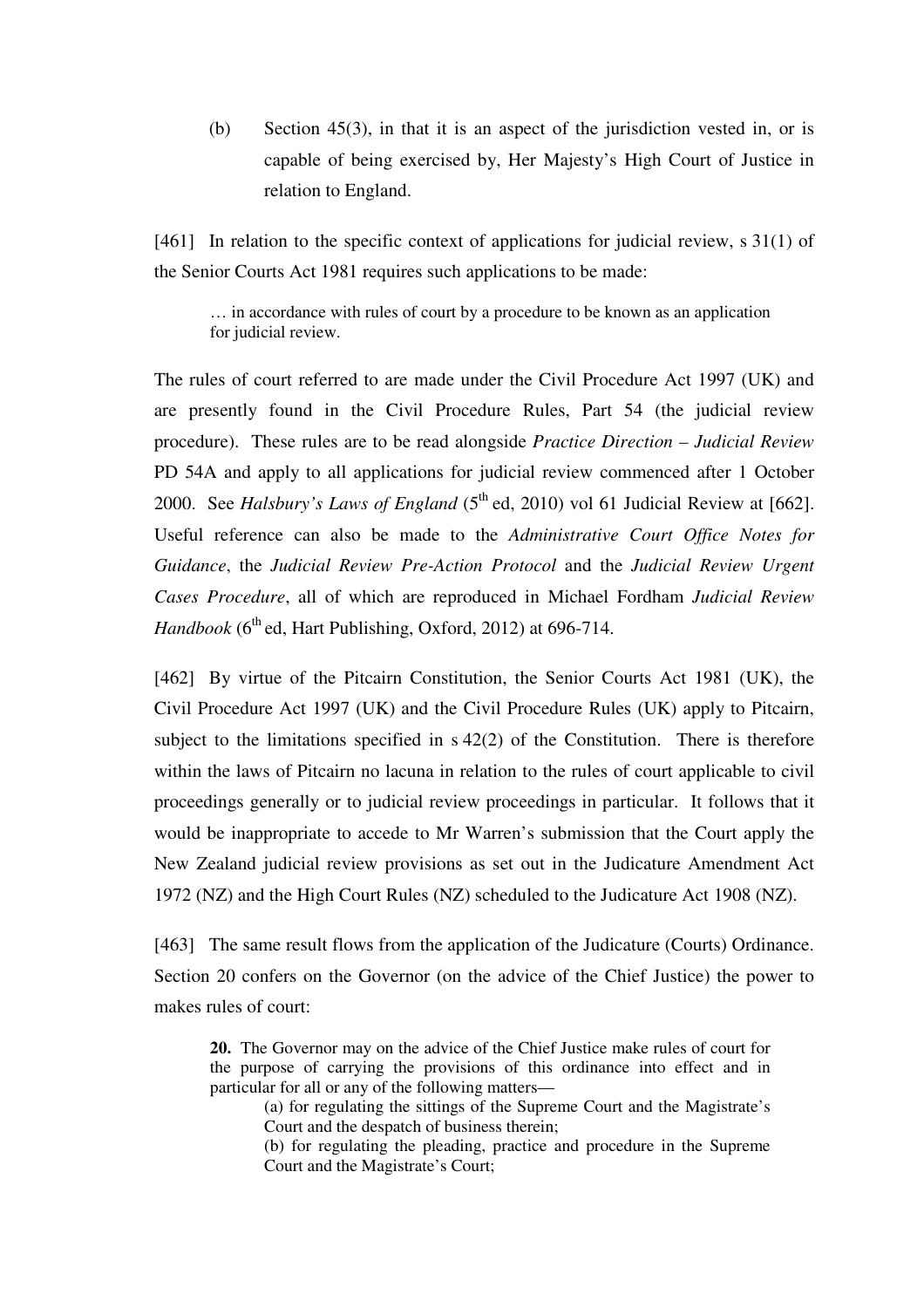(c) for regulating the hours of opening and closing of the offices of the Supreme Court and the Magistrate's Court;

(d) for regulating the forms to be used in the Supreme Court and the Magistrate's Court and for all matters connected therewith;

(e) for regulating the receipt of money paid into the Supreme Court or the Magistrate's Court or received or recovered under or by virtue of any process of execution or distress;

(f) for regulating the payment out of the Supreme Court or the Magistrate's Court of all moneys to the persons entitled thereto;

(g) for prescribing the books and forms of account to be kept and used in the Supreme Court or the Magistrate's Court;

(h) for prescribing fees, costs and amounts for service and execution of process which may be demanded and received by officers of the Supreme Court or the Magistrate's Court in accordance with the practice and procedure of those Courts;

(i) for prescribing the manner of acceptance, retention and disposal of fees and costs;

(j) for providing for the taxation of the fees and costs of legal practitioners;

(k) for regulating the professional practice, conduct and discipline of legal practitioners;

(l) generally for regulating any matters relating to the practice and procedure of the Supreme Court or the Magistrate's Court or to the duties of the officers thereof or the conduct of proceedings therein.

[464] As there are no rules of court under s 20, s 17 can be deployed to fill the gap. It provides that in the absence of any rules, the Chief Justice or other Judge of the Supreme Court may give directions:

**17.**—(1) Subject to this section, the practice and procedure of the Supreme Court, whether in civil or criminal matters, shall be as prescribed by rules of Court made under section 20 and subject to such rules or if there are no such rules governing the question, as the Chief Justice or other Judge of the Supreme Court may from time to time direct.

(2) Directions given by the Chief Justice or other Judge of the Supreme Court under subsection (1) may be general or may be with respect to any particular step in particular proceedings; and any party to any proceedings before the Supreme Court (including the Crown or the accused person in any criminal proceedings) and any person seeking to institute such proceedings may at any time apply to the Chief Justice or other Judge of the Supreme court for particular directions.

(3) In formulating any directions which he or she may give under subsection (2) and generally in the conduct of proceedings before the Supreme Court and of the business of that Court, the Chief Justice or other Judge shall be guided, so far as the circumstances of the Islands permit and so far as is appropriate to the circumstances of any particular proceedings in question, by the practice and procedure, in comparable circumstances, of the High Court of Justice in England or of the Crown Court in England or (where the Supreme Court is exercising an appellate or supervisory jurisdiction and if the case so requires) of the Court of Appeal in England; and in pursuing any proceedings in the Supreme Court any party thereto shall likewise (but subject always to any applicable rule of court and to any direction given under this section) be so guided.

(4) For the purposes of their application in accordance with subsection (3), the practice and procedure of the High Court of Justice in England, of the Crown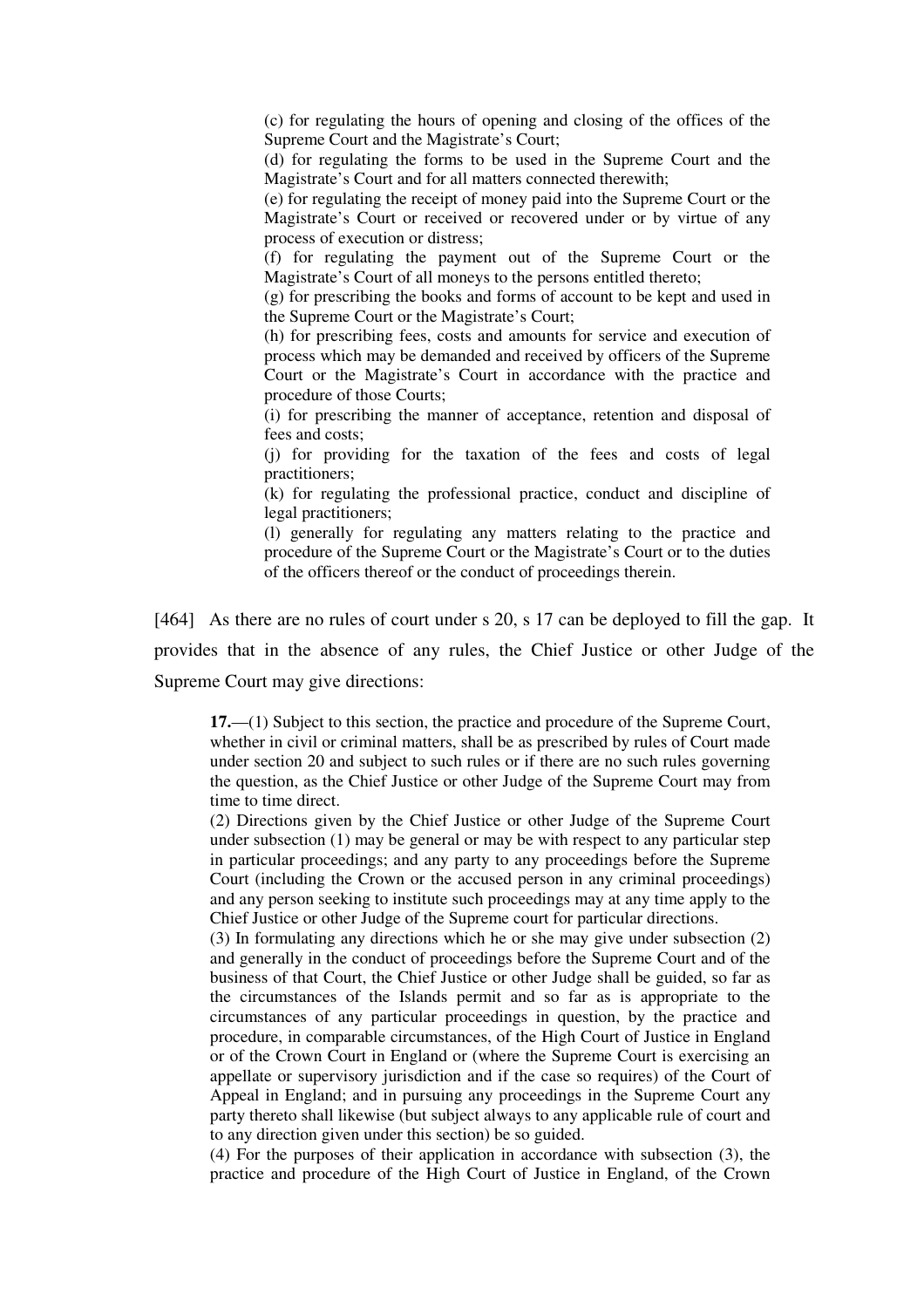Court in England and of the Court of Appeal in England shall be interpreted with such modifications, adaptations, qualifications and exceptions as local circumstances render necessary.

[465] These provisions of the Judicature (Courts) Ordinance are to be read in harmony with the Constitution, particularly s 42 (application of English law) and s 45 (constitution of Supreme Court).

## **Conclusion**

[466] For the foregoing reasons, it is directed that in the particular circumstances of the present case the practice and procedure to be followed by the Pitcairn Supreme Court in relation to Mr Warren's proceedings in CP 1/2013 is to be that of the High Court of Justice in England in relation to judicial review and related proceedings under ss 29 to 31 of the Senior Courts Act 1981 (UK) and the Civil Procedure Rules, Part 54, subject to the qualifications contained in s 42(2) of the Pitcairn Constitution and in s 17 of the Judicature (Courts) Ordinance. As this direction is confined to practice and procedure, the judge of the Supreme Court of Pitcairn hearing the case will not be sitting as a judge of the UK Administrative Court (contrary to the submission by Mr Warren).

# **Overall Conclusion**

[467] For the reasons given, none of the challenges mounted by Mr Warren have succeeded and they are dismissed.

[468] The application by the Crown under s 70AA of the Justice Ordinance is granted. It is ordered that the evidence of Sgt Medland and all evidence arising from the search of Mr Warren's home and its analysis thereafter is admissible at trial.

[469] In relation to Mr Warren's proceedings in CP 1/2013, the procedure to be followed by the Pitcairn Supreme Court is that of the High Court of Justice in England in relation to judicial review and related proceedings, subject to the qualifications contained in s 42(2) of the Pitcairn Constitution and in s 17 of the Judicature (Courts) Ordinance. The Registrar is directed to convene, at an early date, either a chambers hearing or a teleconference so that case management directions can be given.